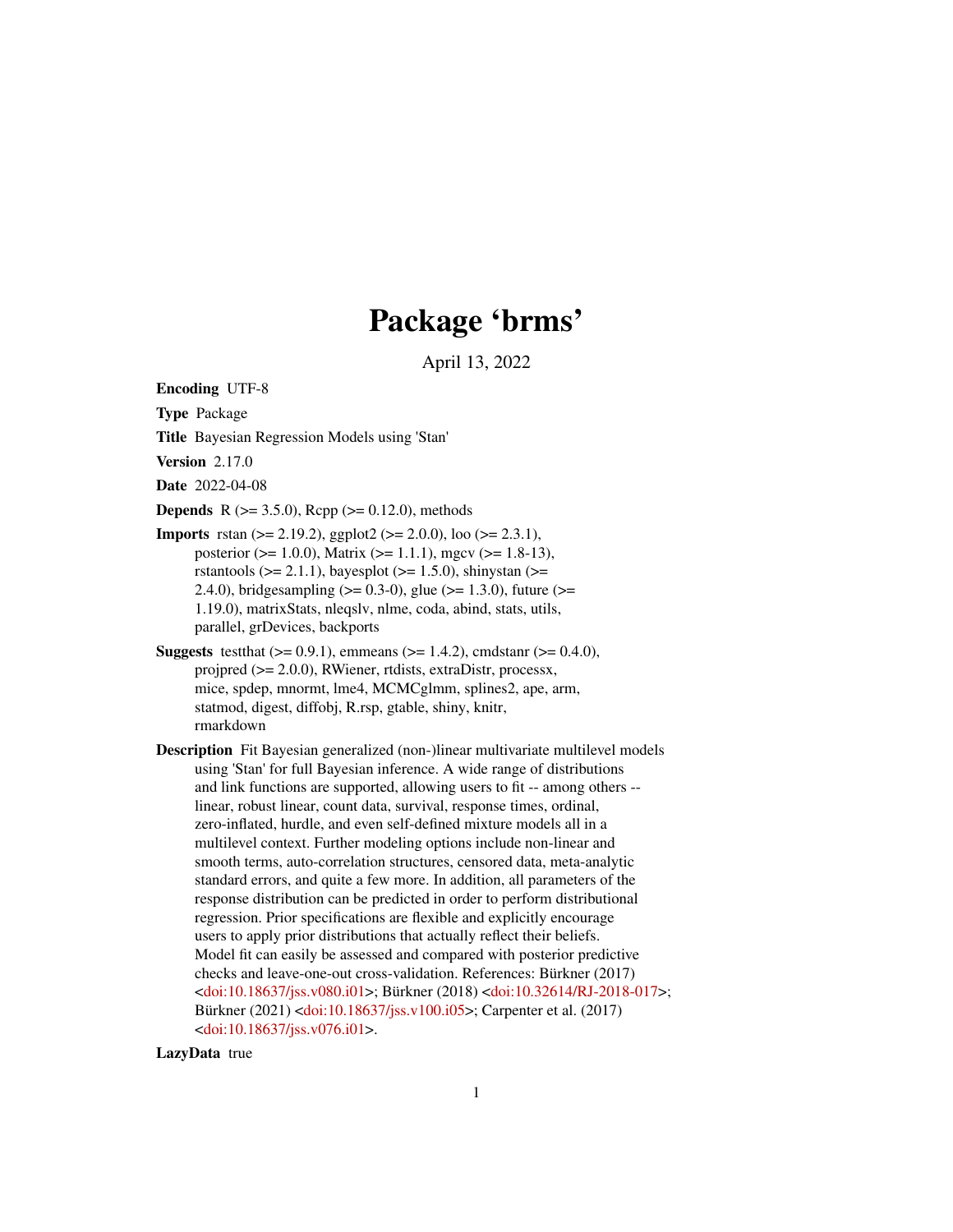# NeedsCompilation no

License GPL-2

URL <https://github.com/paul-buerkner/brms>,

<https://discourse.mc-stan.org/>

BugReports <https://github.com/paul-buerkner/brms/issues>

Additional\_repositories <https://mc-stan.org/r-packages/>

VignetteBuilder knitr, R.rsp

RoxygenNote 7.1.2

Author Paul-Christian Bürkner [aut, cre], Jonah Gabry [ctb], Sebastian Weber [ctb], Andrew Johnson [ctb], Martin Modrak [ctb], Hamada S. Badr [ctb], Frank Weber [ctb], Mattan S. Ben-Shachar [ctb], Hayden Rabel [ctb] Maintainer Paul-Christian Bürkner <paul.buerkner@gmail.com>

Repository CRAN

Date/Publication 2022-04-13 14:22:29 UTC

# R topics documented:

| 7        |
|----------|
| -9       |
| 11       |
| 12       |
| 12<br>ar |
| -13      |
| -14      |
| 15       |
| -16      |
|          |
| -18      |
| 19       |
| 20       |
| 21       |
| 22       |
| 23       |
| 32       |
| 37       |
| 38       |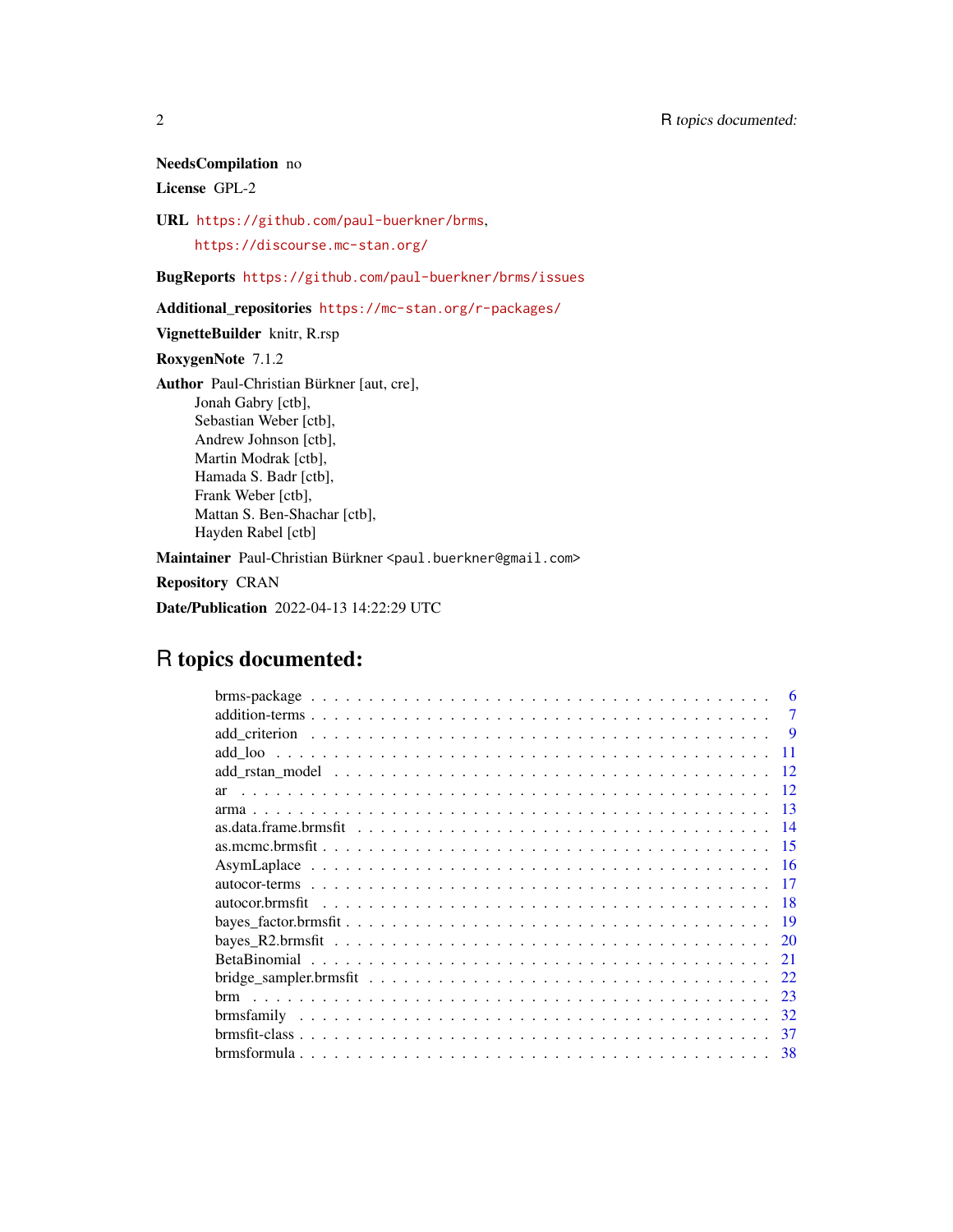| 48            |  |
|---------------|--|
| 50            |  |
| 52            |  |
| 53            |  |
| 56            |  |
| 58            |  |
| 59            |  |
| 60            |  |
| 61            |  |
| 66            |  |
| 68            |  |
| 68            |  |
| 69            |  |
| 70            |  |
| 71            |  |
| 72            |  |
| 73            |  |
| 74            |  |
| 75            |  |
| 76            |  |
| 77            |  |
| 77            |  |
| 80            |  |
| 81            |  |
| 83            |  |
| 83            |  |
| 85            |  |
| 85            |  |
| 87            |  |
| 88            |  |
| 89            |  |
| 90            |  |
| 90            |  |
| 91            |  |
| 92            |  |
| 94            |  |
| 95<br>Frechet |  |
| 96            |  |
| 97            |  |
| 98            |  |
| 99            |  |
| gp            |  |
| gr            |  |
|               |  |
|               |  |
|               |  |
|               |  |
|               |  |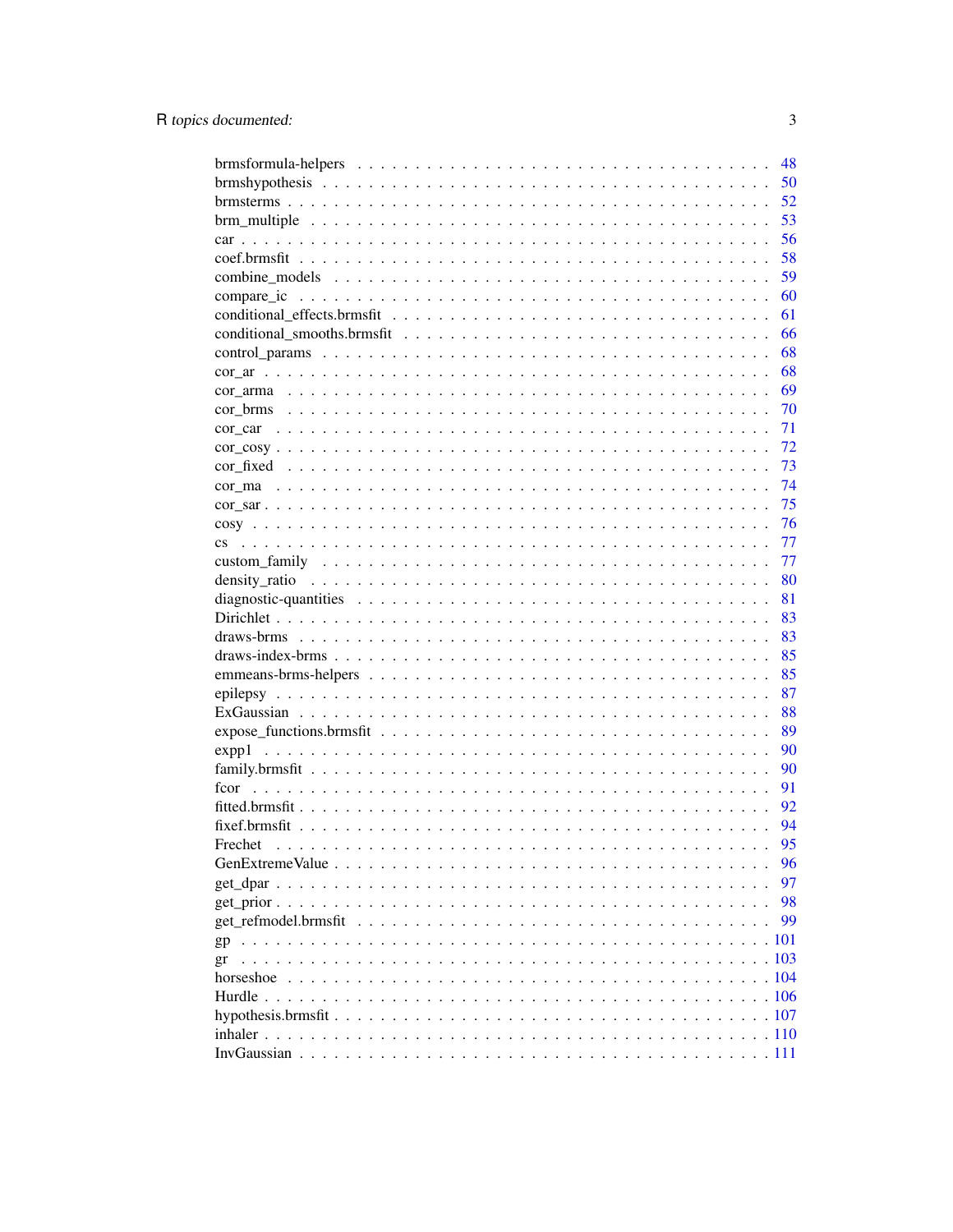| MultiNormal   |  |
|---------------|--|
|               |  |
| mybind        |  |
|               |  |
| ngrps.brmsfit |  |
|               |  |
|               |  |
|               |  |
|               |  |
|               |  |
|               |  |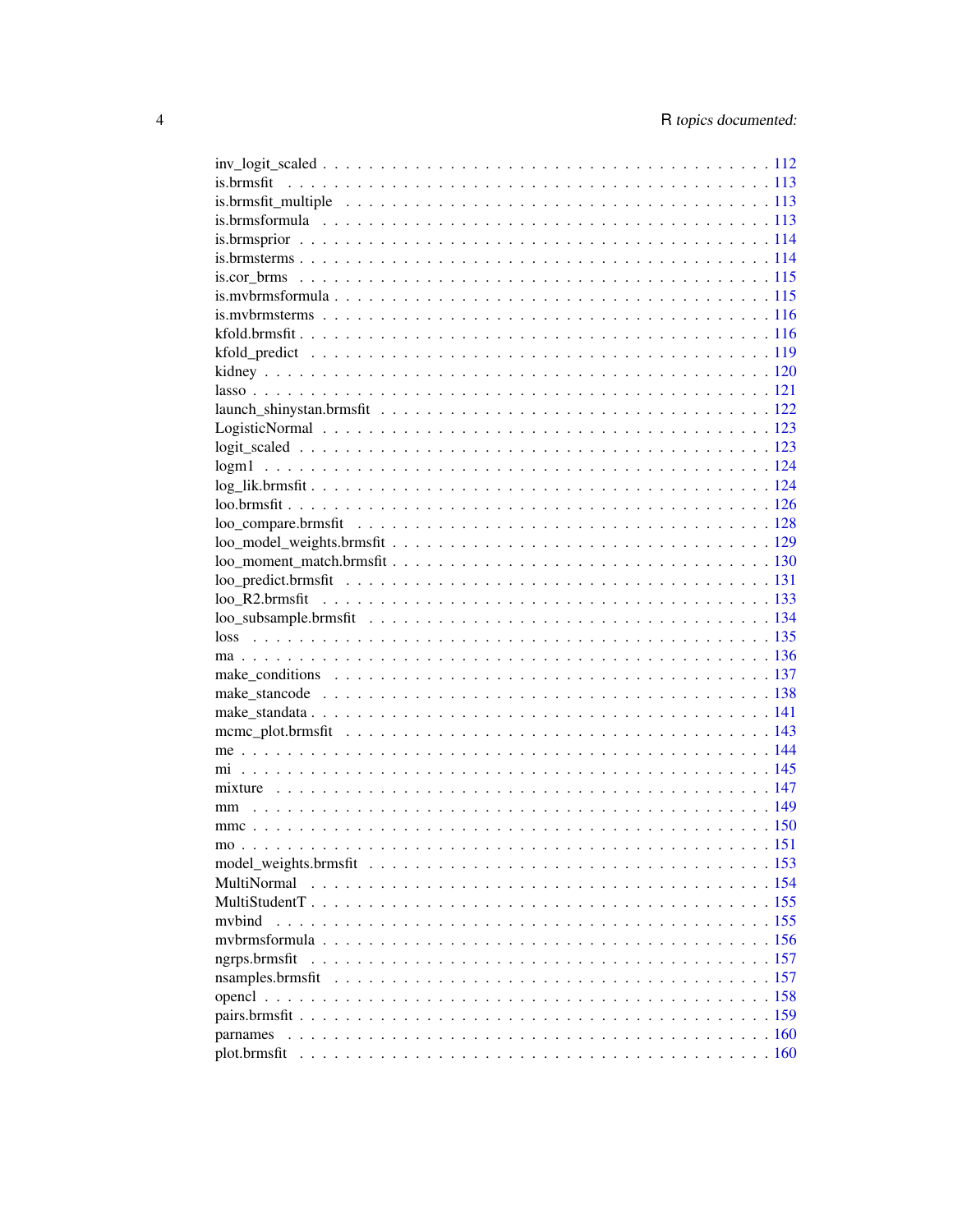| threading |  |
|-----------|--|
|           |  |
|           |  |
|           |  |
|           |  |
|           |  |
|           |  |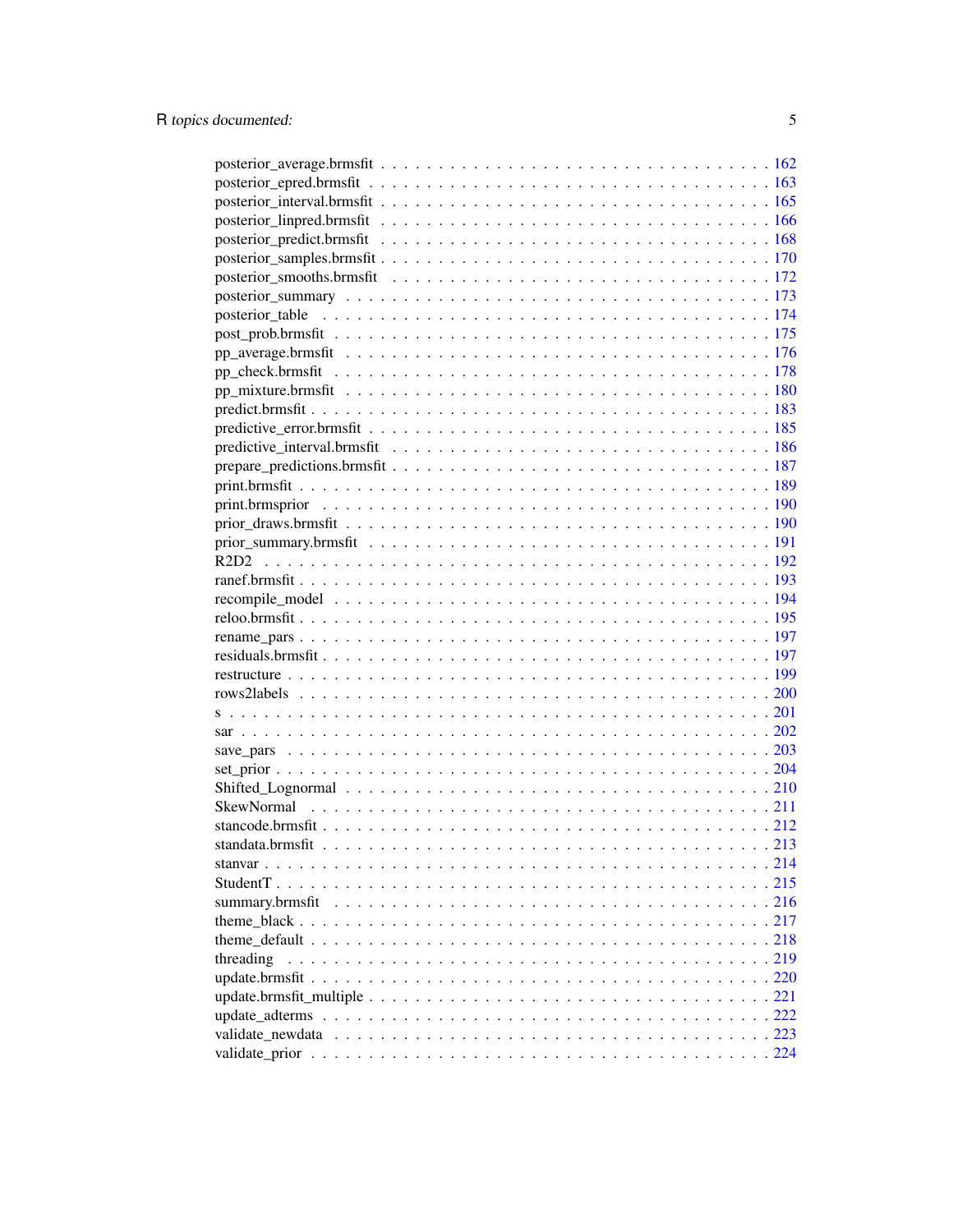#### <span id="page-5-0"></span>6 brms-package

| Index |  |
|-------|--|
|       |  |
|       |  |
|       |  |
|       |  |
|       |  |
|       |  |

brms-package *Bayesian Regression Models using 'Stan'*

### <span id="page-5-1"></span>Description

The brms package provides an interface to fit Bayesian generalized multivariate (non-)linear multilevel models using Stan, which is a C++ package for obtaining full Bayesian inference (see <https://mc-stan.org/>). The formula syntax is an extended version of the syntax applied in the lme4 package to provide a familiar and simple interface for performing regression analyses.

#### Details

The main function of brms is [brm](#page-22-1), which uses formula syntax to specify a wide range of complex Bayesian models (see [brmsformula](#page-37-1) for details). Based on the supplied formulas, data, and additional information, it writes the Stan code on the fly via [make\\_stancode](#page-137-1), prepares the data via [make\\_standata](#page-140-1), and fits the model using [Stan](#page-0-0).

Subsequently, a large number of post-processing methods can be applied: To get an overview on the estimated parameters, [summary](#page-0-0) or [conditional\\_effects](#page-60-1) are perfectly suited. Detailed visual analyses can be performed by applying the [pp\\_check](#page-177-1) and [stanplot](#page-142-1) methods, which both rely on the **[bayesplot](#page-0-0)** package. Model comparisons can be done via [loo](#page-125-1) and [waic](#page-227-1), which make use of the [loo](#page-125-1) package as well as via [bayes\\_factor](#page-18-1) which relies on the bridgesampling package. For a full list of methods to apply, type methods(class = "brmsfit").

Because **brms** is based on **Stan**, a C++ compiler is required. The program Rtools (available on <https://cran.r-project.org/bin/windows/Rtools/>) comes with a C++ compiler for Windows. On Mac, you should use Xcode. For further instructions on how to get the compilers running, see the prerequisites section at the [RStan-Getting-Started](https://github.com/stan-dev/rstan/wiki/RStan-Getting-Started) page.

When comparing other packages fitting multilevel models to **brms**, keep in mind that the latter needs to compile models before actually fitting them, which will require between 20 and 40 seconds depending on your machine, operating system and overall model complexity.

Thus, fitting smaller models may be relatively slow as compilation time makes up the majority of the whole running time. For larger / more complex models however, fitting my take several minutes or even hours, so that the compilation time won't make much of a difference for these models.

See vignette("brms\_overview") and vignette("brms\_multilevel") for a general introduction and overview of **brms**. For a full list of available vignettes, type vignette (package = "brms").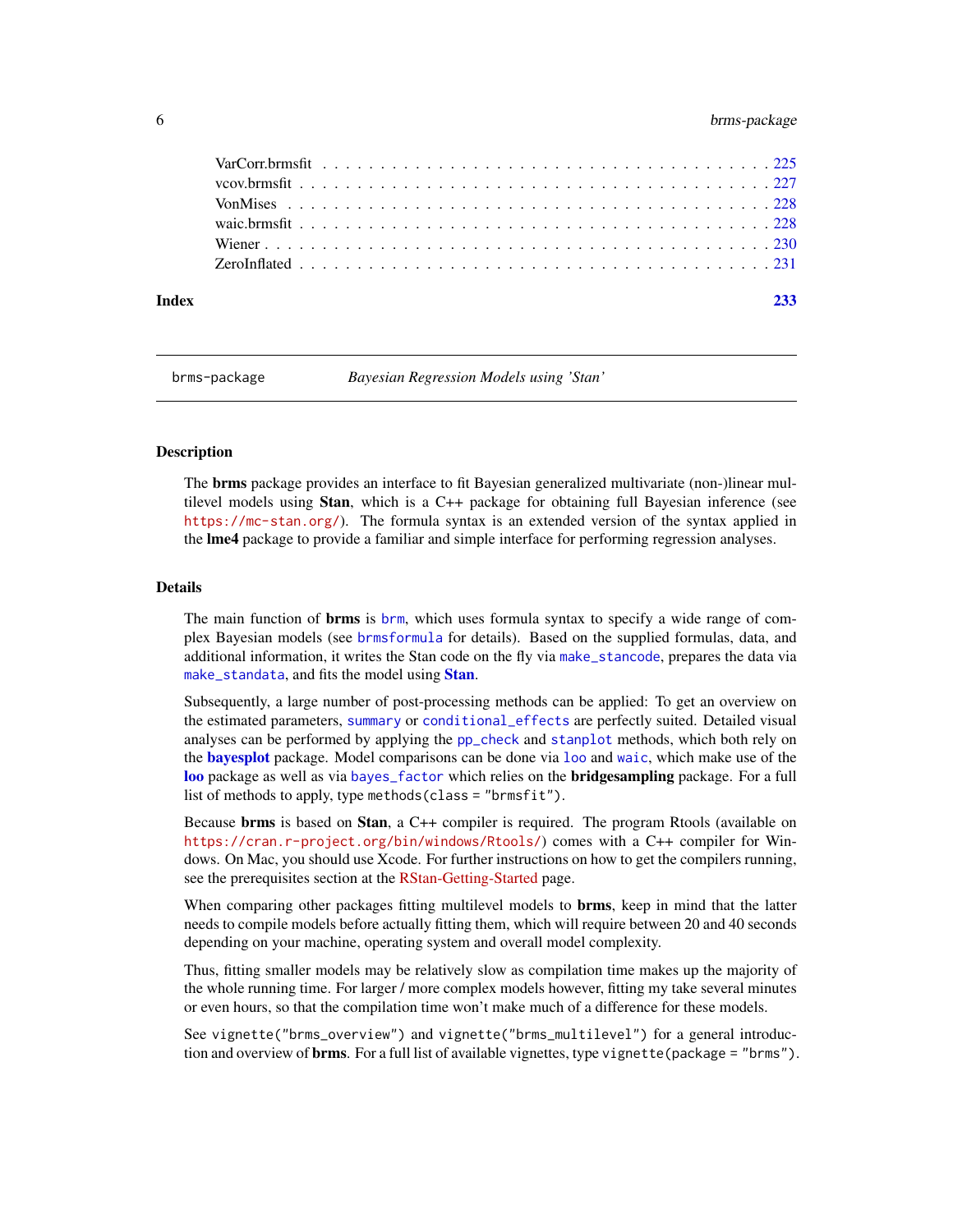#### <span id="page-6-0"></span>addition-terms 7

#### References

Paul-Christian Buerkner (2017). brms: An R Package for Bayesian Multilevel Models Using Stan. *Journal of Statistical Software*, 80(1), 1-28. doi:10.18637/jss.v080.i01

Paul-Christian Buerkner (2018). Advanced Bayesian Multilevel Modeling with the R Package brms. *The R Journal*. 10(1), 395–411. doi:10.32614/RJ-2018-017

The Stan Development Team. *Stan Modeling Language User's Guide and Reference Manual*. <https://mc-stan.org/users/documentation/>.

Stan Development Team (2020). RStan: the R interface to Stan. R package version 2.21.2. [https:](https://mc-stan.org/) [//mc-stan.org/](https://mc-stan.org/)

#### See Also

[brm](#page-22-1), [brmsformula](#page-37-1), [brmsfamily](#page-31-1), [brmsfit](#page-36-1)

addition-terms *Additional Response Information*

#### <span id="page-6-1"></span>Description

Provide additional information on the response variable in brms models, such as censoring, truncation, or known measurement error. Detailed documentation on the use of each of these functions can be found in the Details section of [brmsformula](#page-37-1) (under "Additional response information").

#### Usage

```
resp_se(x, sigma = FALSE)
resp_weights(x, scale = FALSE)
resp_trials(x)
resp_{\text{thres}}(x, gr = NA)resp_cat(x)
resp_dec(x)
resp\_cens(x, y2 = NA)resp\_trunc(lb = -Inf, ub = Inf)resp_mi(sdy = NA)
resp_index(x)
resp_rate(denom)
```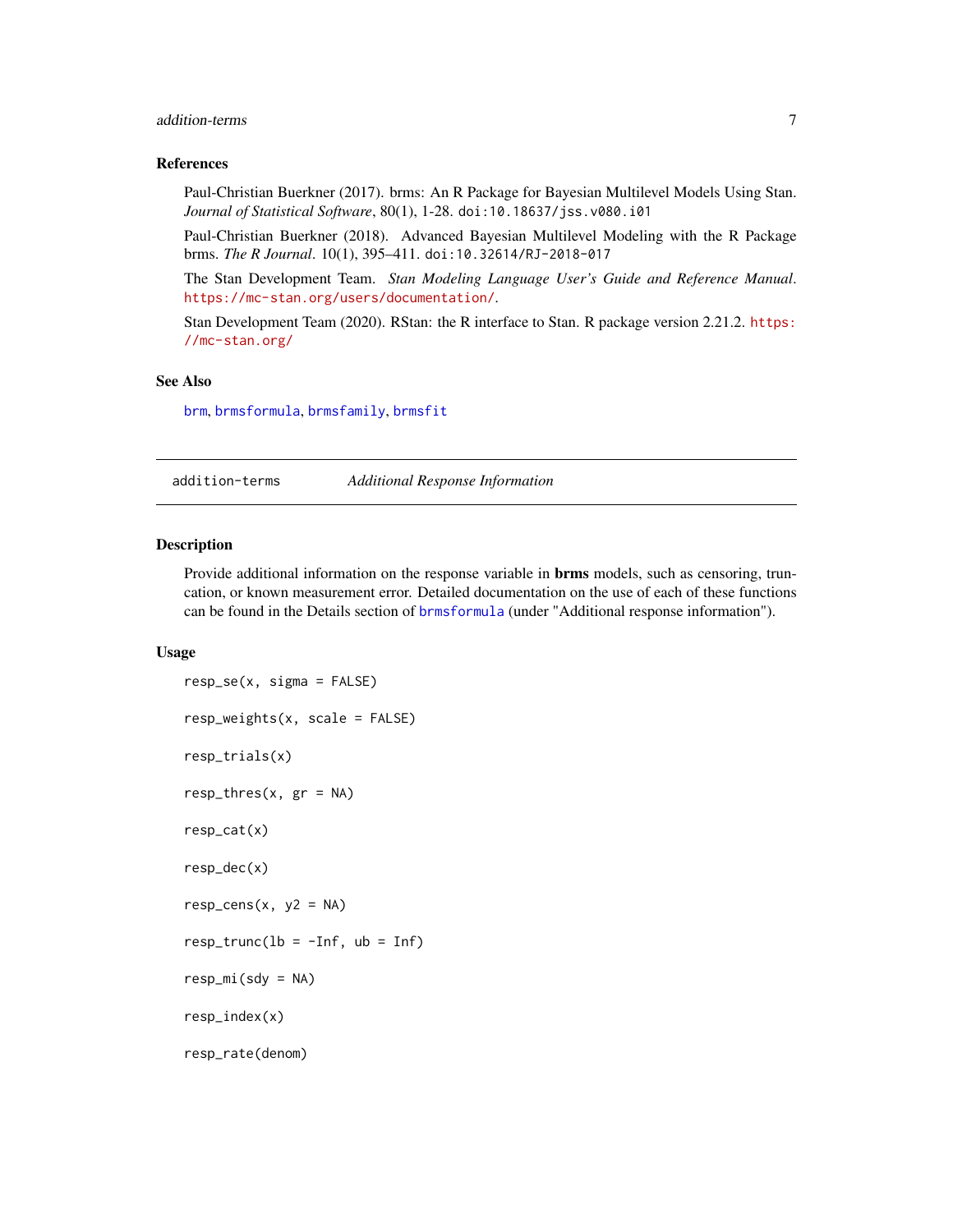```
resp_subset(x)
```
resp\_vreal(...)

resp\_vint(...)

### Arguments

| X     | A vector; usually a variable defined in the data. Allowed values depend on the<br>function: resp_se and resp_weights require positive numeric values. resp_trials,<br>resp_thres, and resp_cat require positive integers. resp_dec requires 0 and<br>1, or alternatively 'lower' and 'upper'. resp_subset requires 0 and 1, or<br>alternatively FALSE and TRUE. resp_cens requires 'left', 'none', 'right',<br>and 'interval' (or equivalently $-1$ , 0, 1, and 2) to indicate left, no, right, or<br>interval censoring. resp_index does not make any requirements other than the<br>value being unique for each observation. |
|-------|--------------------------------------------------------------------------------------------------------------------------------------------------------------------------------------------------------------------------------------------------------------------------------------------------------------------------------------------------------------------------------------------------------------------------------------------------------------------------------------------------------------------------------------------------------------------------------------------------------------------------------|
| sigma | Logical; Indicates whether the residual standard deviation parameter sigma should<br>be included in addition to the known measurement error. Defaults to FALSE for<br>backwards compatibility, but setting it to TRUE is usually the better choice.                                                                                                                                                                                                                                                                                                                                                                            |
| scale | Logical; Indicates whether weights should be scaled so that the average weight<br>equals one. Defaults to FALSE.                                                                                                                                                                                                                                                                                                                                                                                                                                                                                                               |
| gr    | A vector of grouping indicators.                                                                                                                                                                                                                                                                                                                                                                                                                                                                                                                                                                                               |
| y2    | A vector specifying the upper bounds in interval censoring. Will be ignored<br>for non-interval censored observations. However, it should NOT be NA even<br>for non-interval censored observations to avoid accidental exclusion of these<br>observations.                                                                                                                                                                                                                                                                                                                                                                     |
| 1b    | A numeric vector or single numeric value specifying the lower truncation bound.                                                                                                                                                                                                                                                                                                                                                                                                                                                                                                                                                |
| ub    | A numeric vector or single numeric value specifying the upper truncation bound.                                                                                                                                                                                                                                                                                                                                                                                                                                                                                                                                                |
| sdy   | Optional known measurement error of the response treated as standard devia-<br>tion. If specified, handles measurement error and (completely) missing values<br>at the same time using the plausible-values-technique.                                                                                                                                                                                                                                                                                                                                                                                                         |
| denom | A vector of positive numeric values specifying the denominator values from<br>which the response rates are computed.                                                                                                                                                                                                                                                                                                                                                                                                                                                                                                           |
|       | For resp_vreal, vectors of real values. For resp_vint, vectors of integer val-<br>ues. In Stan, these variables will be named vreal1, vreal2, , and vint1,<br>vint2, , respectively.                                                                                                                                                                                                                                                                                                                                                                                                                                           |

# Details

These functions are almost solely useful when called in formulas passed to the brms package. Within formulas, the resp\_ prefix may be omitted. More information is given in the 'Details' section of [brmsformula](#page-37-1) (under "Additional response information").

#### Value

A list of additional response information to be processed further by brms.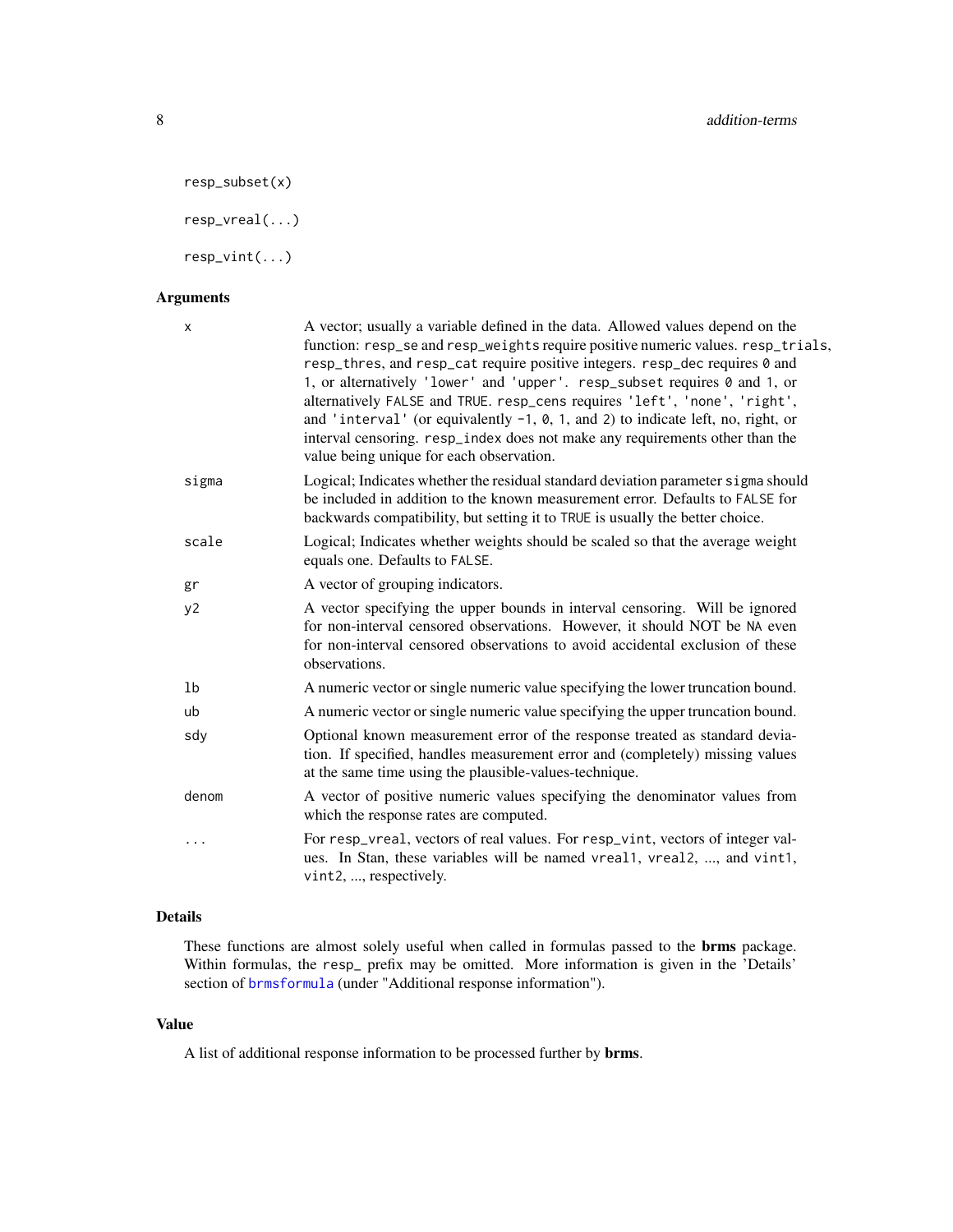#### <span id="page-8-0"></span>add\_criterion 9

#### See Also

[brm](#page-22-1), [brmsformula](#page-37-1)

#### Examples

```
## Not run:
## Random effects meta-analysis
nstudies <- 20
true_effects <- rnorm(nstudies, 0.5, 0.2)
sei <- runif(nstudies, 0.05, 0.3)
outcomes <- rnorm(nstudies, true_effects, sei)
data1 <- data.frame(outcomes, sei)
fit1 \le brm(outcomes | se(sei, sigma = TRUE) \sim 1,
            data = data1)summary(fit1)
## Probit regression using the binomial family
n <- sample(1:10, 100, TRUE) # number of trials
success \le rbinom(100, size = n, prob = 0.4)
x < - rnorm(100)
data2 <- data.frame(n, success, x)
fit2 <- brm(success | trials(n) ~ x, data = data2,
            family = binomial("probit"))
summary(fit2)
## Survival regression modeling the time between the first
## and second recurrence of an infection in kidney patients.
fit3 <- brm(time | cens(censored) ~ age * sex + disease + (1|patient),
            data = kidney, family = lognormal())
summary(fit3)
## Poisson model with truncated counts
fit4 <- brm(count | trunc(ub = 104) ~ zBase * Trt,
            data = epilepsy, family = poisson())
summary(fit4)
## End(Not run)
```
<span id="page-8-1"></span>add\_criterion *Add model fit criteria to model objects*

#### Description

Add model fit criteria to model objects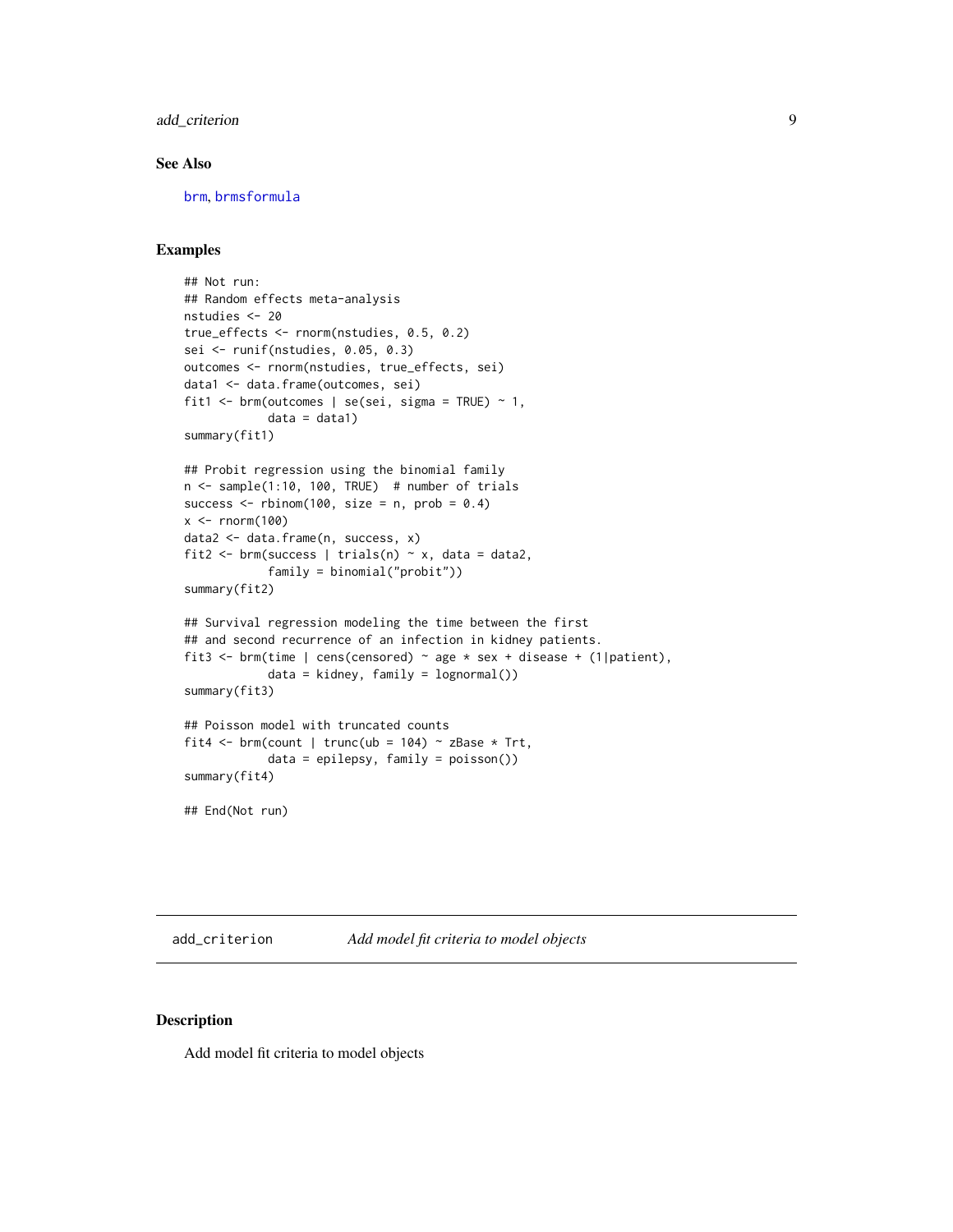# Usage

```
add_criterion(x, ...)
## S3 method for class 'brmsfit'
add_criterion(
 x,
 criterion,
 model_name = NULL,
 overwrite = FALSE,
 file = NULL,
 force_save = FALSE,
  ...
\mathcal{L}
```
# Arguments

| X          | An R object typically of class brmsfit.                                                                                                                                                                                                                                                                                                                                                                                                                                                                                 |
|------------|-------------------------------------------------------------------------------------------------------------------------------------------------------------------------------------------------------------------------------------------------------------------------------------------------------------------------------------------------------------------------------------------------------------------------------------------------------------------------------------------------------------------------|
| .          | Further arguments passed to the underlying functions computing the model fit<br>criteria.                                                                                                                                                                                                                                                                                                                                                                                                                               |
| criterion  | Names of model fit criteria to compute. Currently supported are "loo", "waic",<br>"kfold", "loo_subsample", "bayes_R2" (Bayesian R-squared), "loo_R2" (LOO-<br>adjusted R-squared), and "marglik" (log marginal likelihood).                                                                                                                                                                                                                                                                                            |
| model_name | Optional name of the model. If NULL (the default) the name is taken from the<br>call to x.                                                                                                                                                                                                                                                                                                                                                                                                                              |
| overwrite  | Logical; Indicates if already stored fit indices should be overwritten. Defaults to<br>FALSE.                                                                                                                                                                                                                                                                                                                                                                                                                           |
| file       | Either NULL or a character string. In the latter case, the fitted model object<br>including the newly added criterion values is saved via saveRDS in a file named<br>after the string supplied in file. The .rds extension is added automatically. If<br>x was already stored in a file before, the file name will be reused automatically<br>(with a message) unless overwritten by file. In any case, file only applies if<br>new criteria were actually added via add_criterion or if force_save was set<br>to TRUE. |
| force_save | Logical; only relevant if file is specified and ignored otherwise. If TRUE, the<br>fitted model object will be saved regardless of whether new criteria were added<br>via add_criterion.                                                                                                                                                                                                                                                                                                                                |

# Details

Functions add\_loo and add\_waic are aliases of add\_criterion with fixed values for the criterion argument.

#### Value

An object of the same class as x, but with model fit criteria added for later usage.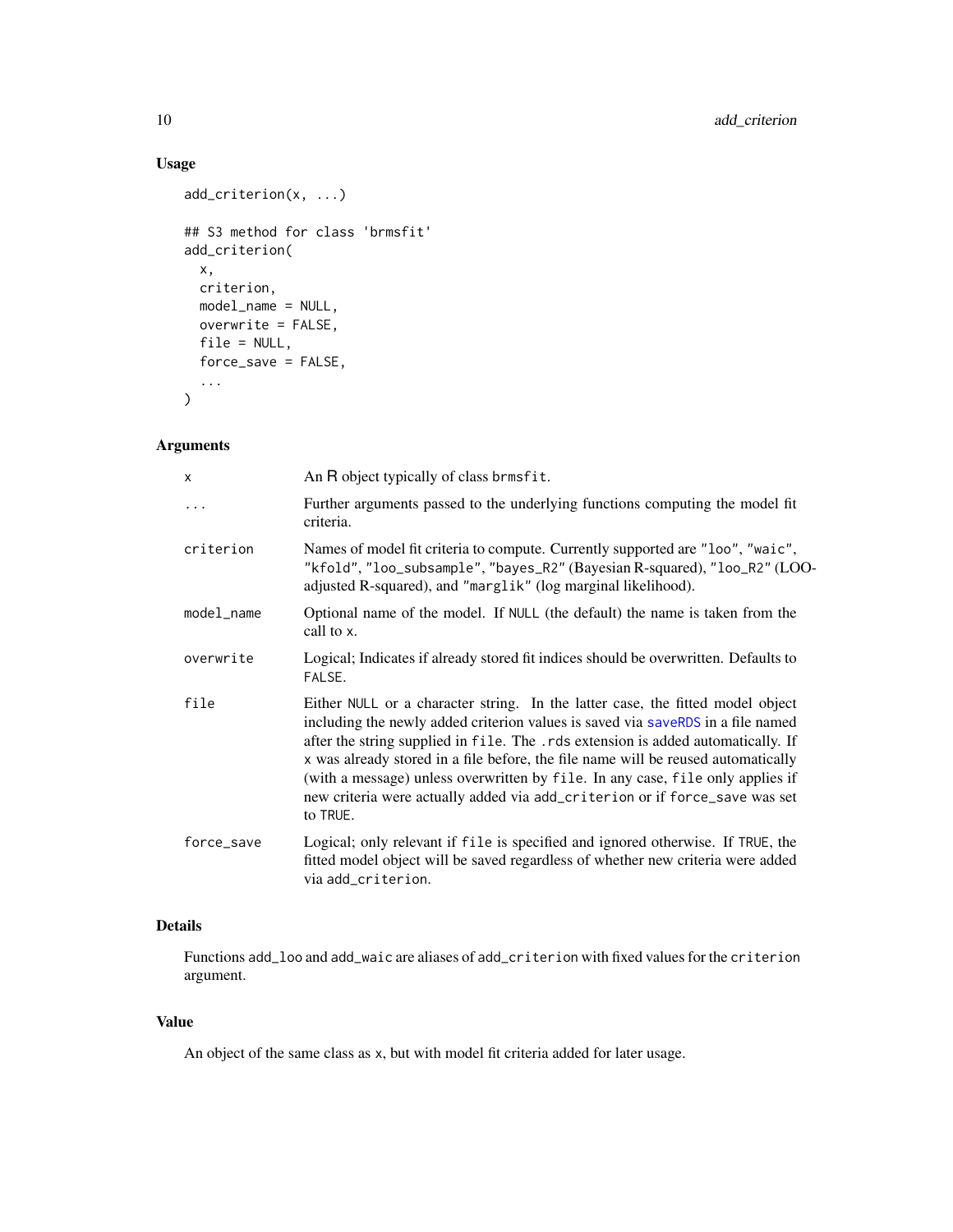#### <span id="page-10-0"></span>add\_loo 11

#### Examples

```
## Not run:
fit \le brm(count \sim Trt, data = epilepsy)
# add both LOO and WAIC at once
fit <- add_criterion(fit, c("loo", "waic"))
print(fit$criteria$loo)
print(fit$criteria$waic)
```
## End(Not run)

### add\_loo *Add model fit criteria to model objects*

#### Description

Deprecated aliases of [add\\_criterion](#page-8-1).

### Usage

```
add\_loo(x, model\_name = NULL, ...)add\_waic(x, model\_name = NULL, ...)add\_ic(x, \ldots)## S3 method for class 'brmsfit'
add\_ic(x, ic = "loo", model_name = NULL, ...)
```
 $add\_ic(x, ...) \leq value$ 

#### Arguments

| $\mathsf{x}$ | An R object typically of class brmsfit.                                                                                                               |
|--------------|-------------------------------------------------------------------------------------------------------------------------------------------------------|
| model_name   | Optional name of the model. If NULL (the default) the name is taken from the<br>call to x.                                                            |
| $\ddotsc$    | Further arguments passed to the underlying functions computing the model fit<br>criteria.                                                             |
| ic, value    | Names of model fit criteria to compute. Currently supported are "loo", "waic",<br>"kfold", "R2" (R-squared), and "marglik" (log marginal likelihood). |

#### Value

An object of the same class as x, but with model fit criteria added for later usage. Previously computed criterion objects will be overwritten.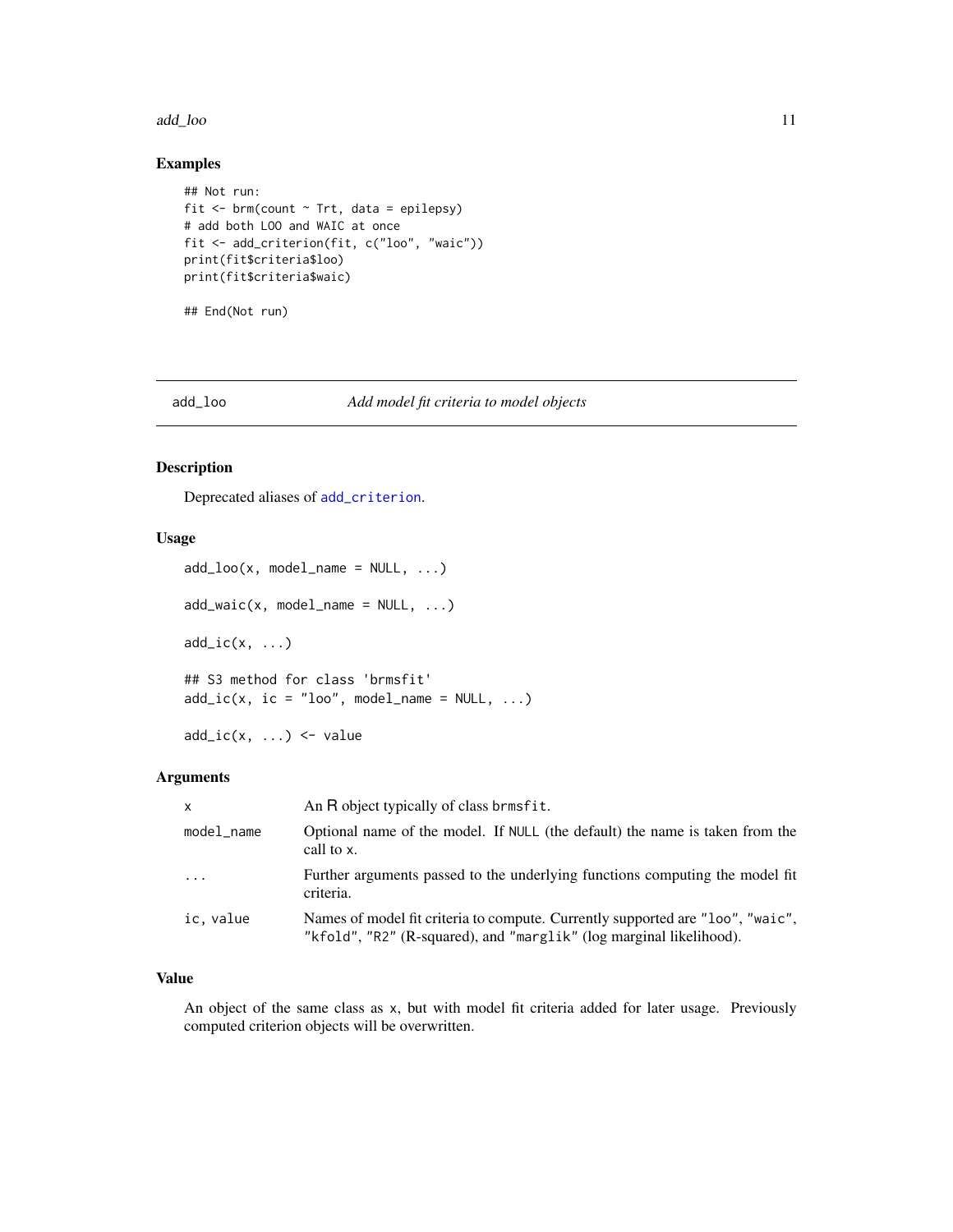<span id="page-11-0"></span>

### Description

Compile a [stanmodel](#page-0-0) and add it to a brmsfit object. This enables some advanced functionality of rstan, most notably [log\\_prob](#page-0-0) and friends, to be used with brms models fitted with other Stan backends.

#### Usage

```
add_rstan_model(x, overwrite = FALSE)
```
### Arguments

|           | A brmsfit object to be updated.                                        |
|-----------|------------------------------------------------------------------------|
| overwrite | Logical. If TRUE, overwrite any existing stanmodel. Defaults to FALSE. |

#### Value

A (possibly updated) brmsfit object.

<span id="page-11-1"></span>

| ٠<br>× | ۰. |
|--------|----|
|        |    |
| ×      |    |

Set up  $AR(p)$  correlation structures

#### Description

Set up an autoregressive (AR) term of order p in **brms**. The function does not evaluate its arguments – it exists purely to help set up a model with AR terms.

#### Usage

 $ar(time = NA, gr = NA, p = 1, cov = FALSE)$ 

### Arguments

| time | An optional time variable specifying the time ordering of the observations. By<br>default, the existing order of the observations in the data is used. |
|------|--------------------------------------------------------------------------------------------------------------------------------------------------------|
| gr   | An optional grouping variable. If specified, the correlation structure is assumed<br>to apply only to observations within the same grouping level.     |
| p    | A non-negative integer specifying the autoregressive (AR) order of the ARMA<br>structure. Default is 1.                                                |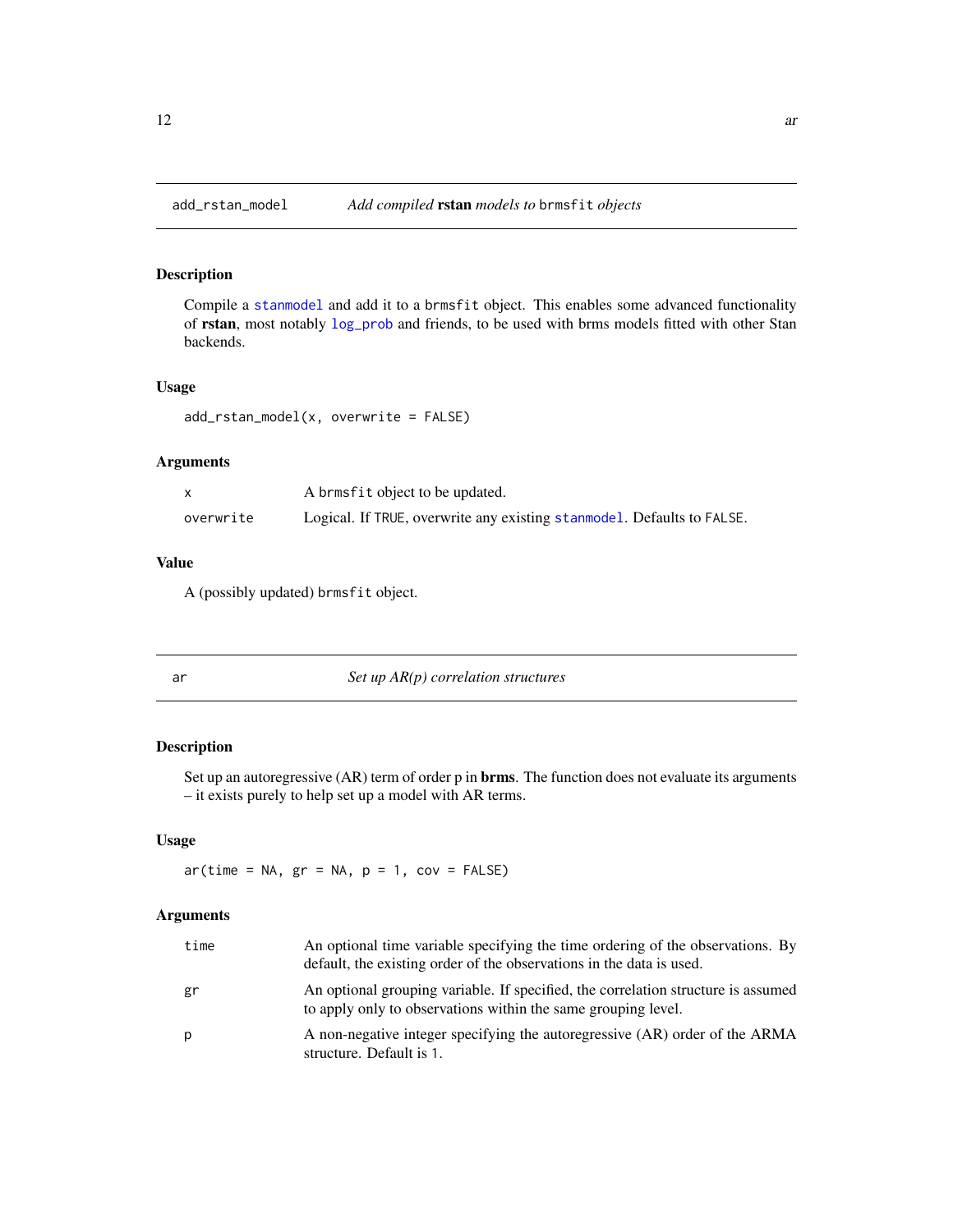<span id="page-12-0"></span>arma and the contract of the contract of the contract of the contract of the contract of the contract of the contract of the contract of the contract of the contract of the contract of the contract of the contract of the c

cov A flag indicating whether ARMA effects should be estimated by means of residual covariance matrices. This is currently only possible for stationary ARMA effects of order 1. If the model family does not have natural residuals, latent residuals are added automatically. If FALSE (the default), a regression formulation is used that is considerably faster and allows for ARMA effects of order higher than 1 but is only available for gaussian models and some of its generalizations.

### Value

An object of class 'arma\_term', which is a list of arguments to be interpreted by the formula parsing functions of brms.

#### See Also

[autocor-terms](#page-16-1), [arma](#page-12-1), [ma](#page-135-1)

#### Examples

```
## Not run:
data("LakeHuron")
LakeHuron <- as.data.frame(LakeHuron)
fit \leq brm(x \sim ar(p = 2), data = LakeHuron)
summary(fit)
```
## End(Not run)

<span id="page-12-1"></span>arma *Set up ARMA(p,q) correlation structures*

#### Description

Set up an autoregressive moving average  $(ARMA)$  term of order  $(p, q)$  in **brms**. The function does not evaluate its arguments – it exists purely to help set up a model with ARMA terms.

#### Usage

 $arma(time = NA, gr = NA, p = 1, q = 1, cov = FALSE)$ 

#### Arguments

| time | An optional time variable specifying the time ordering of the observations. By<br>default, the existing order of the observations in the data is used. |
|------|--------------------------------------------------------------------------------------------------------------------------------------------------------|
| gr   | An optional grouping variable. If specified, the correlation structure is assumed<br>to apply only to observations within the same grouping level.     |
| р    | A non-negative integer specifying the autoregressive (AR) order of the ARMA<br>structure. Default is 1.                                                |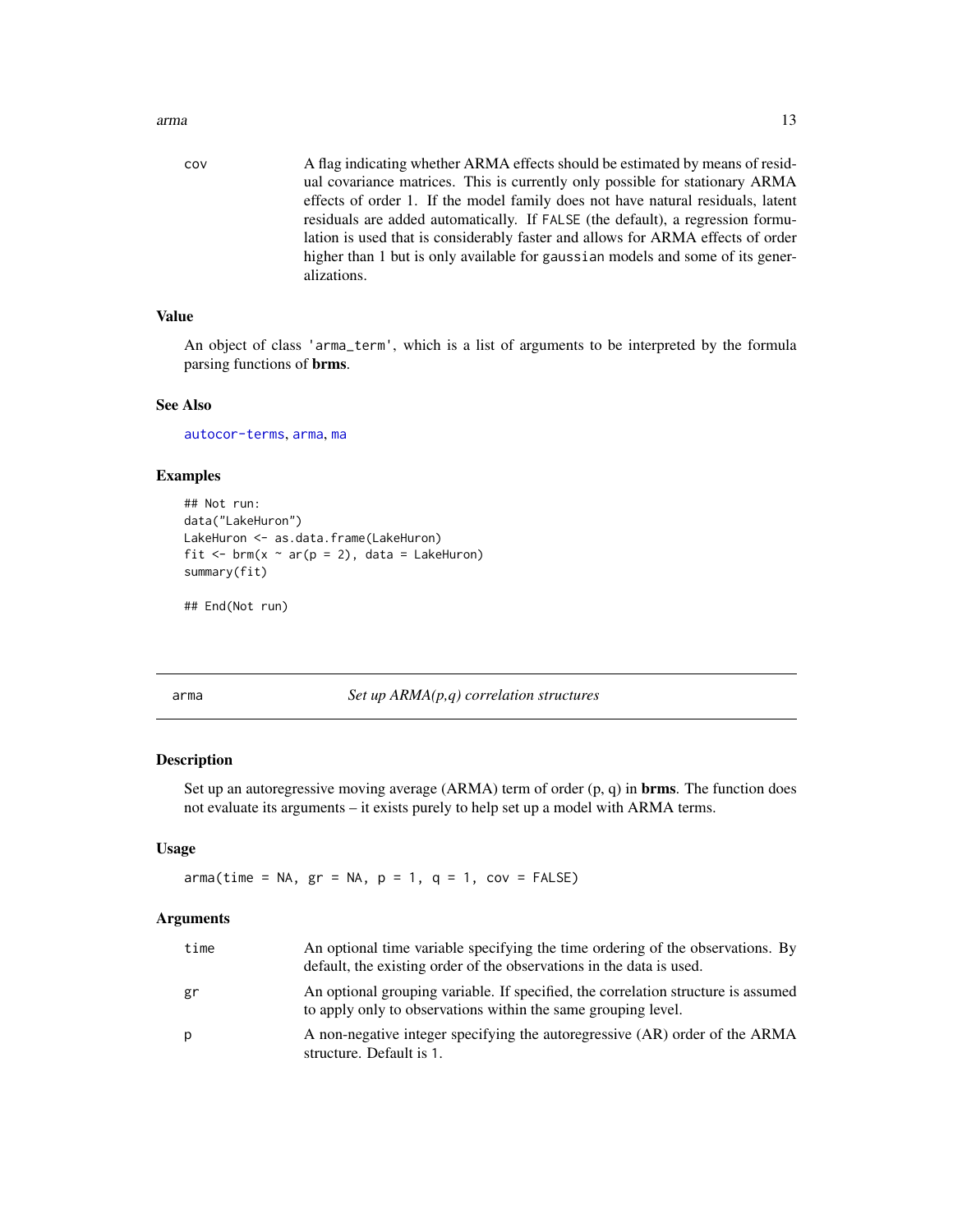<span id="page-13-0"></span>

| q   | A non-negative integer specifying the moving average (MA) order of the ARMA<br>structure. Default is 1.                                                                                                                                                                                                                                                                                                                                                                                                                |
|-----|------------------------------------------------------------------------------------------------------------------------------------------------------------------------------------------------------------------------------------------------------------------------------------------------------------------------------------------------------------------------------------------------------------------------------------------------------------------------------------------------------------------------|
| COV | A flag indicating whether ARMA effects should be estimated by means of resid-<br>ual covariance matrices. This is currently only possible for stationary ARMA<br>effects of order 1. If the model family does not have natural residuals, latent<br>residuals are added automatically. If FALSE (the default), a regression formu-<br>lation is used that is considerably faster and allows for ARMA effects of order<br>higher than 1 but is only available for gaussian models and some of its gener-<br>alizations. |

#### Value

An object of class 'arma\_term', which is a list of arguments to be interpreted by the formula parsing functions of brms.

#### See Also

[autocor-terms](#page-16-1), [ar](#page-11-1), [ma](#page-135-1),

# Examples

```
## Not run:
data("LakeHuron")
LakeHuron <- as.data.frame(LakeHuron)
fit <- brm(x \sim arma(p = 2, q = 1), data = Lakeluron)summary(fit)
## End(Not run)
```
as.data.frame.brmsfit *Extract Posterior Draws*

#### Description

Extract posterior draws in conventional formats as data.frames, matrices, or arrays.

### Usage

```
## S3 method for class 'brmsfit'
as.data.frame(
 x,
 row.names = NULL,
 optional = TRUE,
 pars = NA,
 variable = NULL,
 draw = NULL,subset = NULL,
```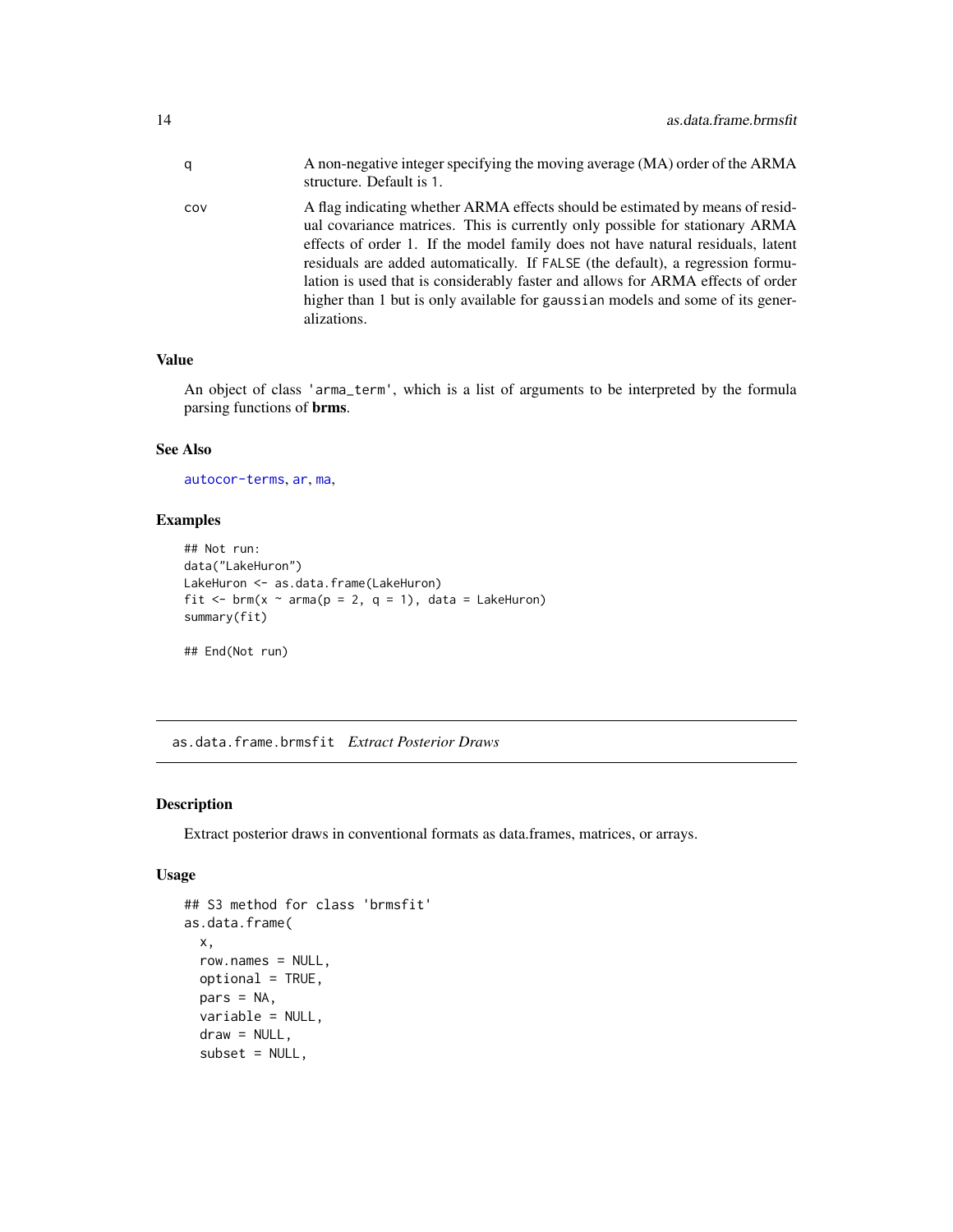```
...
\mathcal{L}## S3 method for class 'brmsfit'
as.matrix(x, pars = NA, variable = NULL, draw = NULL, subset = NULL, ...)## S3 method for class 'brmsfit'
as.array(x, pars = NA, variable = NULL, draw = NULL, subset = NULL, \dots)
```
# Arguments

| $\mathsf{x}$        | A brmsfit object or another R object for which the methods are defined.                                                                                                         |
|---------------------|---------------------------------------------------------------------------------------------------------------------------------------------------------------------------------|
| row.names, optional |                                                                                                                                                                                 |
|                     | Unused and only added for consistency with the as data. frame generic.                                                                                                          |
| pars                | Deprecated alias of variable. For reasons of backwards compatibility, pars is<br>interpreted as a vector of regular expressions by default unless fixed = TRUE is<br>specified. |
| variable            | A character vector providing the variables to extract. By default, all variables<br>are extracted.                                                                              |
| draw                | The draw indices to be select. Subsetting draw indices will lead to an automatic<br>merging of chains.                                                                          |
| subset              | Deprecated alias of draw.                                                                                                                                                       |
| $\cdots$            | Further arguments to be passed to the corresponding $as\_draws$ methods as<br>well as to subset_draws.                                                                          |

#### Value

A data.frame, matrix, or array containing the posterior draws.

### See Also

[as\\_draws](#page-82-1), [subset\\_draws](#page-0-0)

as.mcmc.brmsfit *Extract posterior samples for use with the* coda *package*

### Description

Extract posterior samples for use with the coda package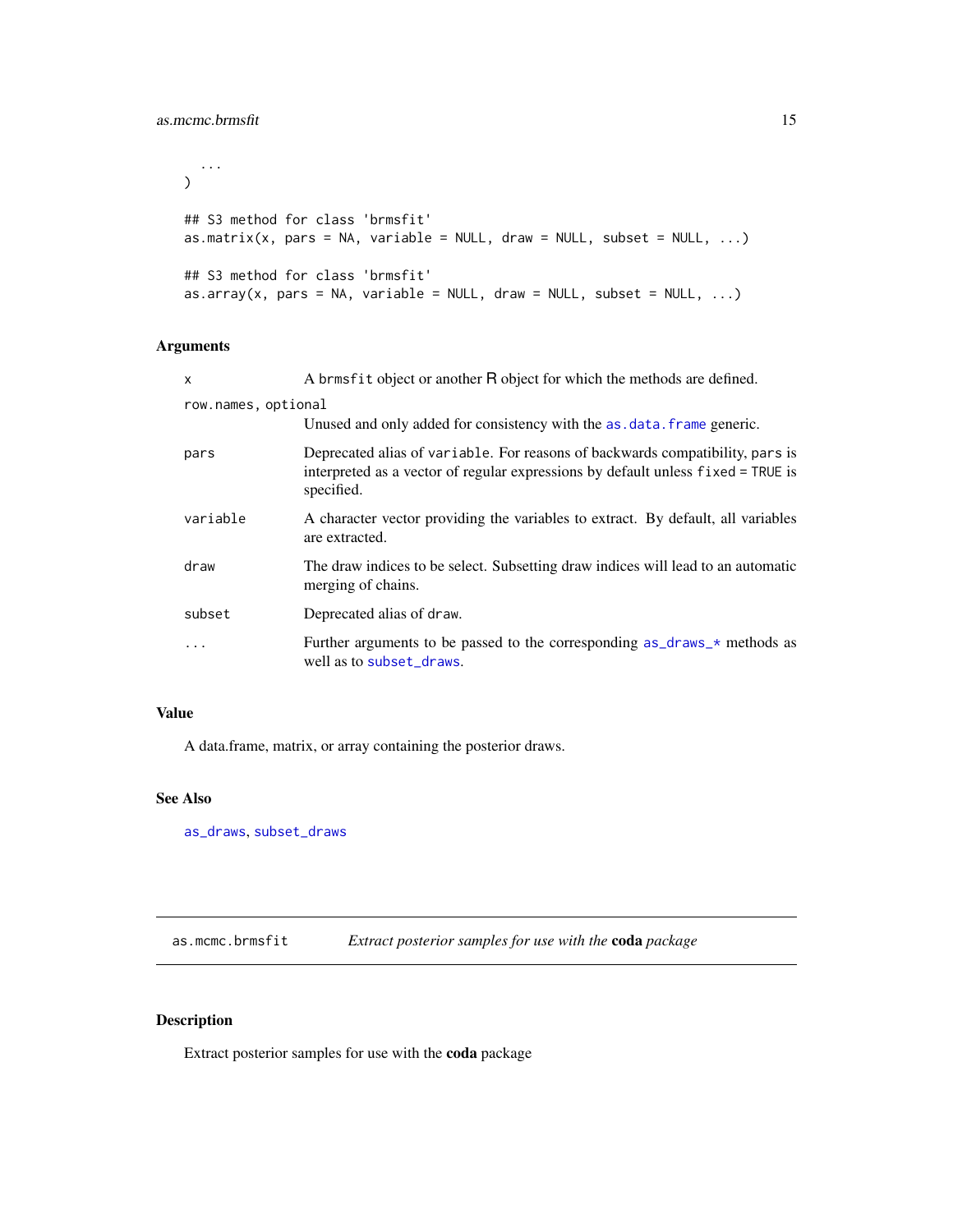#### Usage

```
## S3 method for class 'brmsfit'
as.mcmc(
  x,
 pars = NA,
  fixed = FALSE,
  combine_chains = FALSE,
  inc_warmup = FALSE,
  ...
)
```
### Arguments

| X          | An R object typically of class brmsfit                                                                                                                                                              |
|------------|-----------------------------------------------------------------------------------------------------------------------------------------------------------------------------------------------------|
| pars       | Names of parameters for which posterior samples should be returned, as given<br>by a character vector or regular expressions. By default, all posterior samples of<br>all parameters are extracted. |
| fixed      | Indicates whether parameter names should be matched exactly (TRUE) or treated<br>as regular expressions (FALSE). Default is FALSE.                                                                  |
|            | combine_chains Indicates whether chains should be combined.                                                                                                                                         |
| inc_warmup | Indicates if the warmup samples should be included. Default is FALSE. Warmup<br>samples are used to tune the parameters of the sampling algorithm and should<br>not be analyzed.                    |
| $\ddotsc$  | currently unused                                                                                                                                                                                    |

# Value

If combine\_chains = TRUE an mcmc object is returned. If combine\_chains = FALSE an mcmc.list object is returned.

AsymLaplace *The Asymmetric Laplace Distribution*

# Description

Density, distribution function, quantile function and random generation for the asymmetric Laplace distribution with location mu, scale sigma and asymmetry parameter quantile.

### Usage

```
dasym_laplace(x, mu = 0, sigma = 1, quantile = 0.5, log = FALSE)
pasym_laplace(
 q,
 mu = 0,
```
<span id="page-15-0"></span>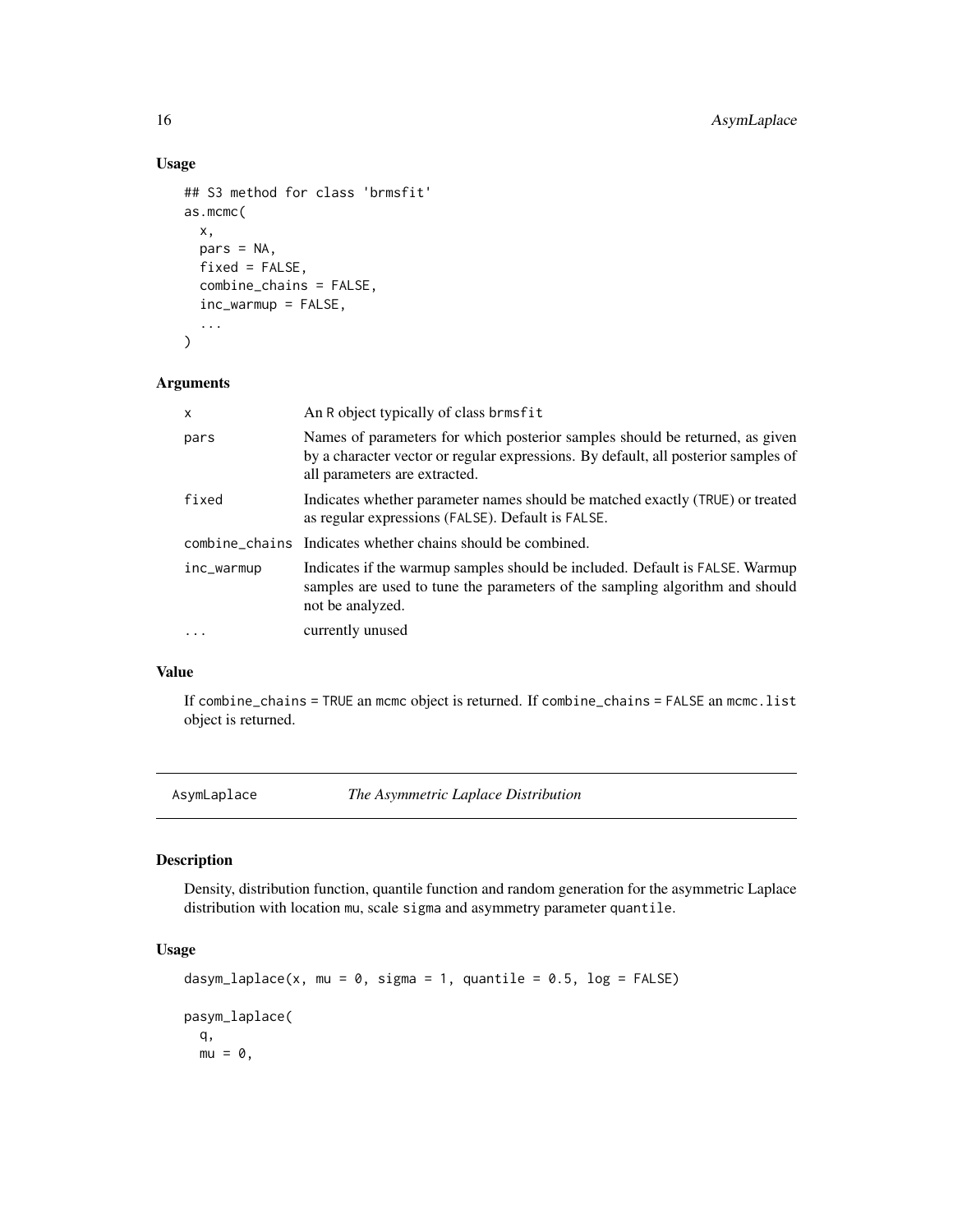### <span id="page-16-0"></span>autocor-terms 17

```
sigma = 1,
  quantile = 0.5,
  lower.tail = TRUE,log.p = FALSE
\lambdaqasym_laplace(
 p,
 mu = 0,
  sigma = 1,
  quantile = 0.5,
  lower.tail = TRUE,
 log.p = FALSE\mathcal{L}
```
rasym\_laplace(n, mu =  $0$ , sigma = 1, quantile =  $0.5$ )

# Arguments

| x, q       | Vector of quantiles.                                                                       |
|------------|--------------------------------------------------------------------------------------------|
| mu         | Vector of locations.                                                                       |
| sigma      | Vector of scales.                                                                          |
| quantile   | Asymmetry parameter corresponding to quantiles in quantile regression (hence<br>the name). |
| log        | Logical; If TRUE, values are returned on the log scale.                                    |
| lower.tail | Logical; If TRUE (default), return $P(X \le x)$ . Else, return $P(X > x)$ .                |
| log.p      | Logical; If TRUE, values are returned on the log scale.                                    |
| p          | Vector of probabilities.                                                                   |
| n          | Number of draws to sample from the distribution.                                           |

# Details

See vignette("brms\_families") for details on the parameterization.

<span id="page-16-1"></span>autocor-terms *Autocorrelation structures*

### Description

Specify autocorrelation terms in **brms** models. Currently supported terms are [arma](#page-12-1), [ar](#page-11-1), [ma](#page-135-1), [cosy](#page-75-1), [sar](#page-201-1), [car](#page-55-1), and [fcor](#page-90-1). Terms can be directly specified within the formula, or passed to the autocor argument of [brmsformula](#page-37-1) in the form of a one-sided formula. For deprecated ways of specifying autocorrelation terms, see [cor\\_brms](#page-69-1).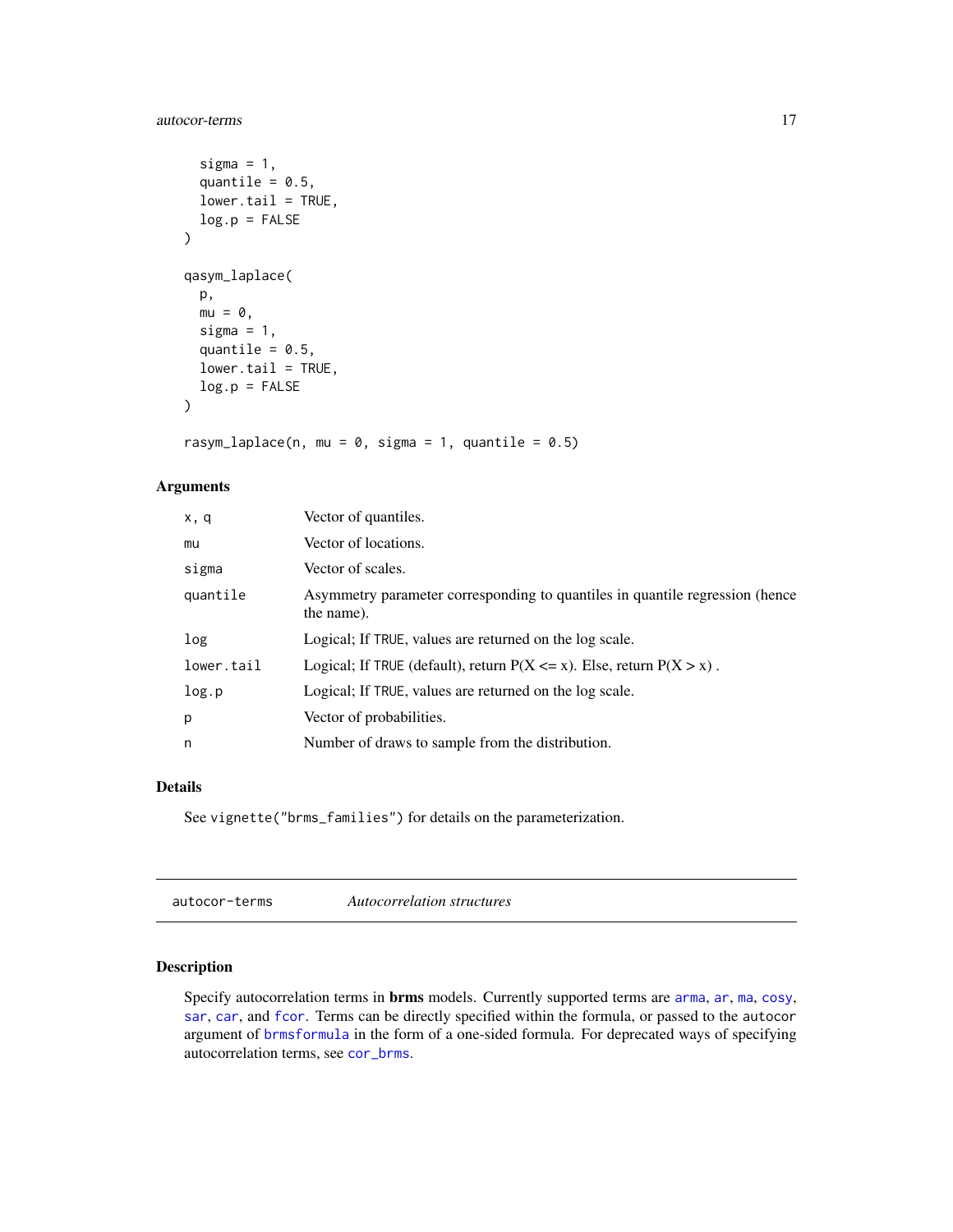#### <span id="page-17-0"></span>Details

The autocor term functions are almost solely useful when called in formulas passed to the brms package. They do not evaluate its arguments – but exist purely to help set up a model with autocorrelation terms.

#### See Also

[brmsformula](#page-37-1), [acformula](#page-47-1), [arma](#page-12-1), [ar](#page-11-1), [ma](#page-135-1), [cosy](#page-75-1), [sar](#page-201-1), [car](#page-55-1), [fcor](#page-90-1)

#### Examples

```
# specify autocor terms within the formula
y \sim x + \text{arma}(p = 1, q = 1) + \text{car}(M)# specify autocor terms in the 'autocor' argument
bf(y \sim x, autocor = \sim arma(p = 1, q = 1) + car(M))
# specify autocor terms via 'acformula'
bf(y \sim x) + acformula(\sim arma(p = 1, q = 1) + car(M))
```
autocor.brmsfit *(Deprecated) Extract Autocorrelation Objects*

#### Description

(Deprecated) Extract Autocorrelation Objects

#### Usage

```
## S3 method for class 'brmsfit'
autocor(object, resp = NULL, ...)
```
autocor(object, ...)

#### Arguments

| object                  | An object of class brmsfit.                                                                                                 |
|-------------------------|-----------------------------------------------------------------------------------------------------------------------------|
| resp                    | Optional names of response variables. If specified, predictions are performed<br>only for the specified response variables. |
| $\cdot$ $\cdot$ $\cdot$ | Currently unused.                                                                                                           |

#### Value

A cor\_brms object or a list of such objects for multivariate models. Not supported for models fitted with brms 2.11.1 or higher.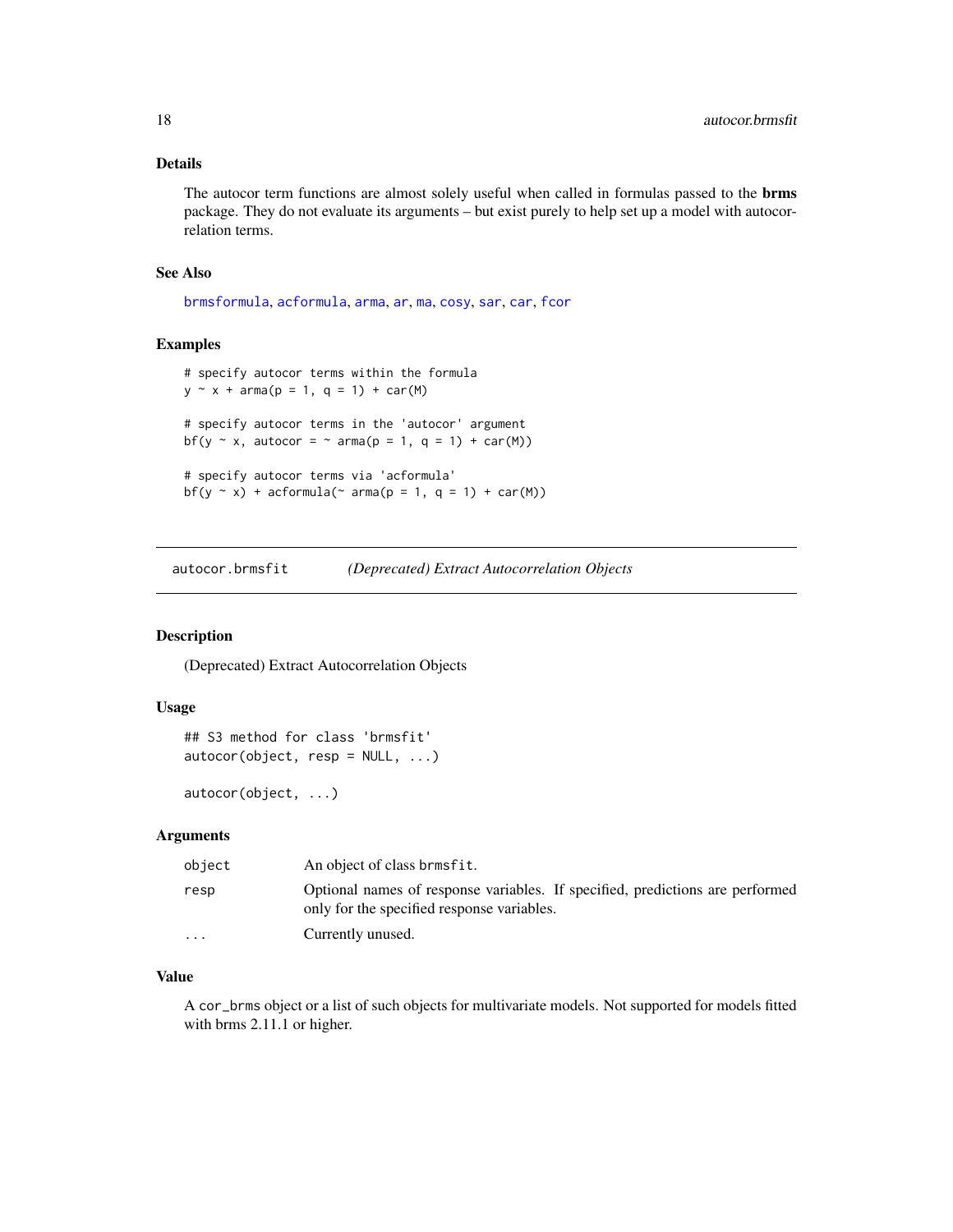<span id="page-18-0"></span>bayes\_factor.brmsfit *Bayes Factors from Marginal Likelihoods*

#### <span id="page-18-1"></span>**Description**

Compute Bayes factors from marginal likelihoods.

#### Usage

```
## S3 method for class 'brmsfit'
bayes_factor(x1, x2, log = FALSE, ...)
```
#### Arguments

| x1                      | A brmsfit object                                    |
|-------------------------|-----------------------------------------------------|
| x <sub>2</sub>          | Another brmsfit object based on the same responses. |
| log                     | Report Bayes factors on the log-scale?              |
| $\cdot$ $\cdot$ $\cdot$ | Additional arguments passed to bridge_sampler.      |

#### Details

Computing the marginal likelihood requires samples of all variables defined in Stan's parameters block to be saved. Otherwise bayes\_factor cannot be computed. Thus, please set save\_all\_pars = TRUE in the call to brm, if you are planning to apply bayes\_factor to your models.

The computation of Bayes factors based on bridge sampling requires a lot more posterior samples than usual. A good conservative rule of thumb is perhaps 10-fold more samples (read: the default of 4000 samples may not be enough in many cases). If not enough posterior samples are provided, the bridge sampling algorithm tends to be unstable, leading to considerably different results each time it is run. We thus recommend running bayes\_factor multiple times to check the stability of the results.

More details are provided under [bridgesampling::bayes\\_factor](#page-0-0).

#### See Also

[bridge\\_sampler,](#page-21-1)[post\\_prob](#page-174-1)

#### Examples

```
## Not run:
# model with the treatment effect
fit1 \le brm(
 count \sim zAge + zBase + Trt,
 data = epilepsy, family = negbinomial(),prior = prior(normal(0, 1), class = b),
 save_all_pars = TRUE
)
summary(fit1)
```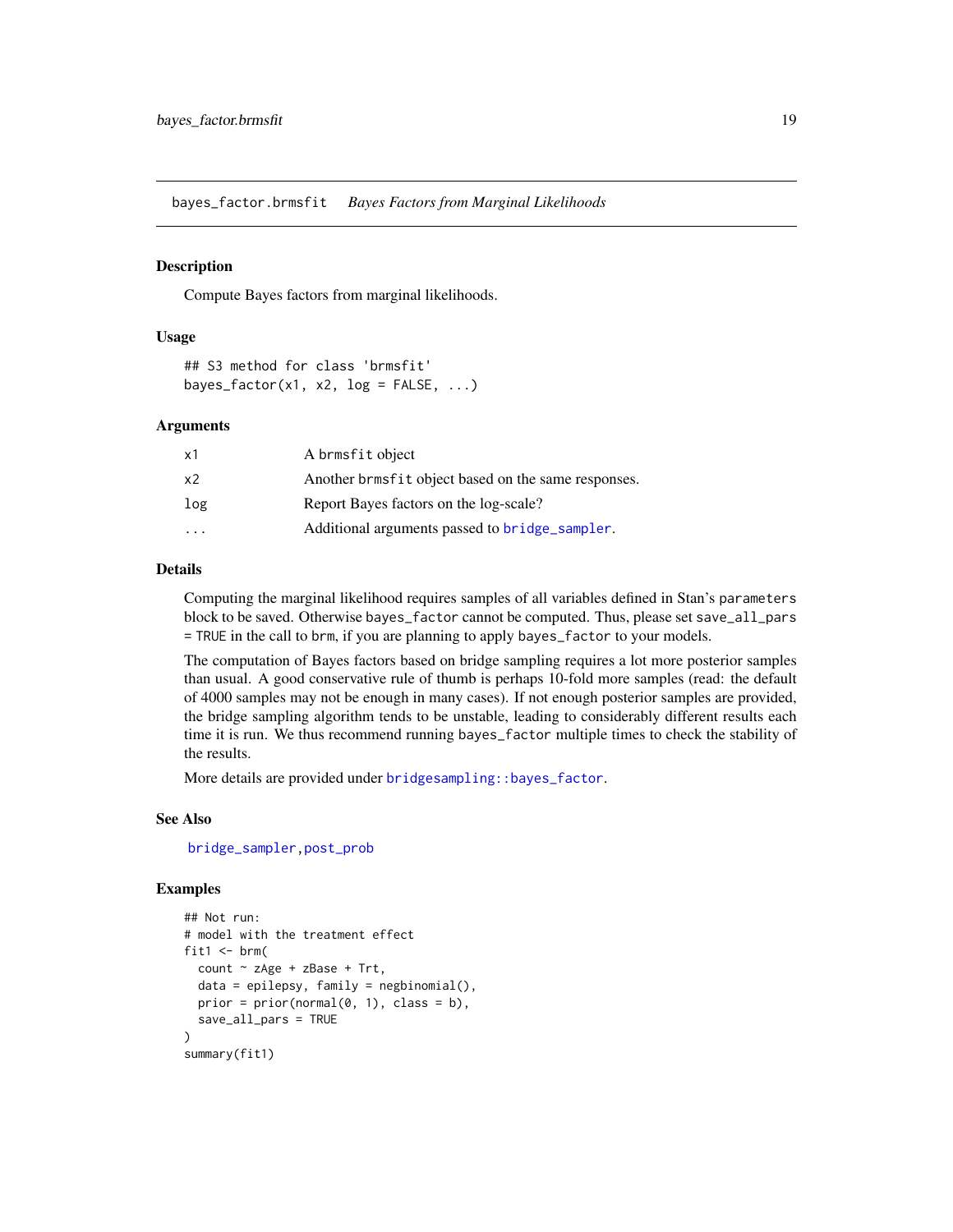```
# model without the treatment effect
fit2 \leftarrow brm(
 count ~ zAge + zBase,
 data = epilepsy, family = negbinomial(),prior = prior(normal(0, 1), class = b),
  save_all_pars = TRUE
\mathcal{L}summary(fit2)
# compute the bayes factor
bayes_factor(fit1, fit2)
## End(Not run)
```
bayes\_R2.brmsfit *Compute a Bayesian version of R-squared for regression models*

### Description

Compute a Bayesian version of R-squared for regression models

#### Usage

```
## S3 method for class 'brmsfit'
bayes_R2(
 object,
 resp = NULL,
 summary = TRUE,
  robust = FALSE,probs = c(0.025, 0.975),
  ...
)
```
### Arguments

| object  | An object of class brmsfit.                                                                                                                                                                                                                                  |
|---------|--------------------------------------------------------------------------------------------------------------------------------------------------------------------------------------------------------------------------------------------------------------|
| resp    | Optional names of response variables. If specified, predictions are performed<br>only for the specified response variables.                                                                                                                                  |
| summary | Should summary statistics be returned instead of the raw values? Default is<br>TRUE.                                                                                                                                                                         |
| robust  | If FALSE (the default) the mean is used as the measure of central tendency and<br>the standard deviation as the measure of variability. If TRUE, the median and the<br>median absolute deviation (MAD) are applied instead. Only used if summary is<br>TRUE. |
| probs   | The percentiles to be computed by the quantile function. Only used if summary<br>is TRUE.                                                                                                                                                                    |

<span id="page-19-0"></span>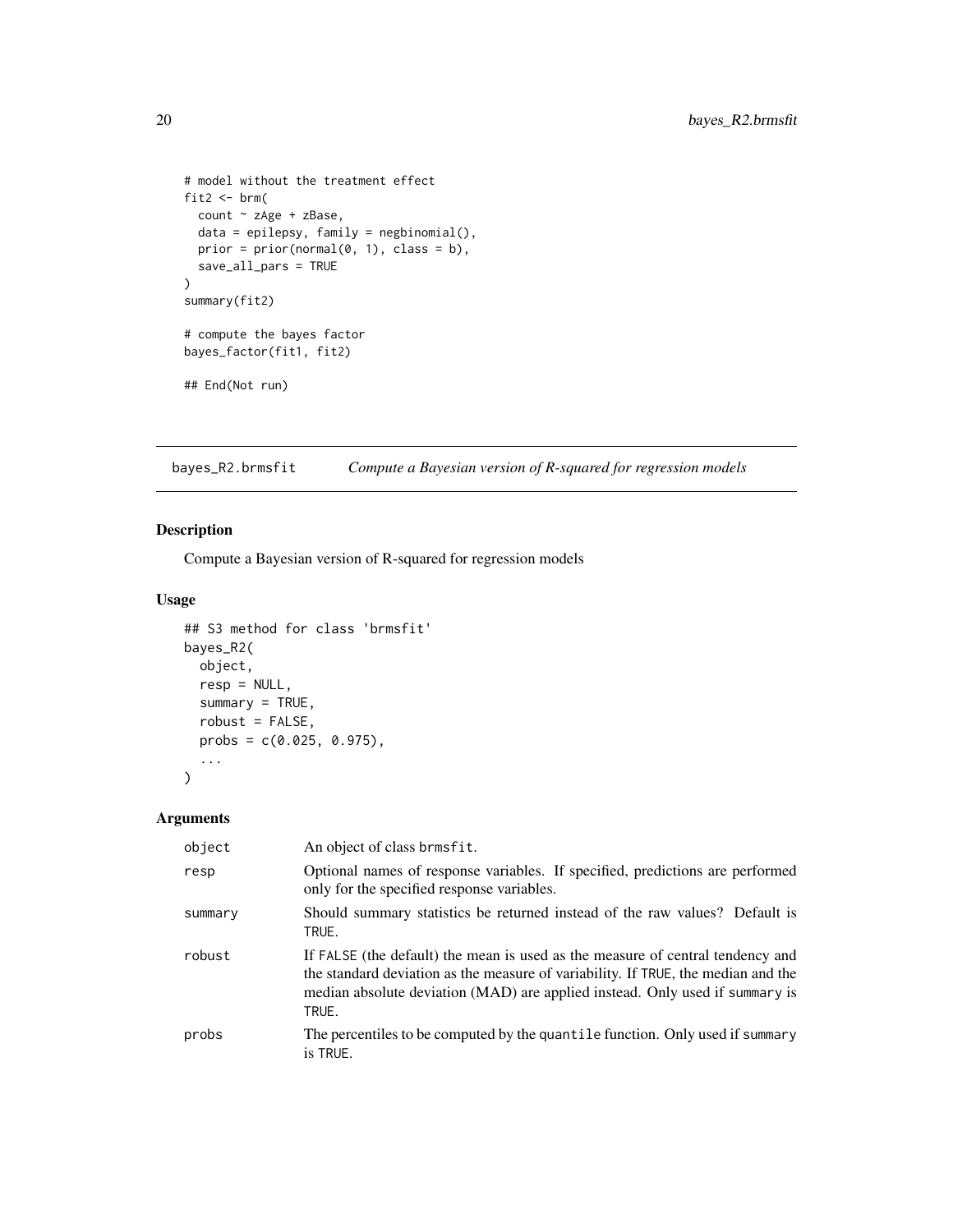#### <span id="page-20-0"></span>**BetaBinomial** 21 and 22

... Further arguments passed to [posterior\\_epred](#page-162-1), which is used in the computation of the R-squared values.

#### Details

For an introduction to the approach, see Gelman et al. (2018) and [https://github.com/jgabry/](https://github.com/jgabry/bayes_R2/) [bayes\\_R2/](https://github.com/jgabry/bayes_R2/).

### Value

If summary = TRUE, an M x C matrix is returned  $(M =$  number of response variables and  $c =$ length(probs) + 2) containing summary statistics of the Bayesian R-squared values. If summary = FALSE, the posterior draws of the Bayesian R-squared values are returned in an S x M matrix (S is the number of draws).

#### References

Andrew Gelman, Ben Goodrich, Jonah Gabry & Aki Vehtari. (2018). R-squared for Bayesian regression models, *The American Statistician*. 10.1080/00031305.2018.1549100 (Preprint available at [https://stat.columbia.edu/~gelman/research/published/bayes\\_R2\\_v3.pdf](https://stat.columbia.edu/~gelman/research/published/bayes_R2_v3.pdf))

#### Examples

```
## Not run:
fit \leq brm(mpg \sim wt + cyl, data = mtcars)
summary(fit)
bayes_R2(fit)
# compute R2 with new data
nd <- data.frame(mpg = c(10, 20, 30), wt = c(4, 3, 2), cyl = c(8, 6, 4))
bayes_R2(fit, newdata = nd)
## End(Not run)
```
BetaBinomial *The Beta-binomial Distribution*

#### **Description**

Cumulative density & mass functions, and random number generation for the Beta-binomial distribution using the following re-parameterisation of the [Stan Beta-binomial definition:](https://mc-stan.org/docs/2_29/functions-reference/beta-binomial-distribution.html)

- mu = alpha \* beta mean probability of trial success.
- $phi = (1 mu) * beta precision or over-dispersion, component.$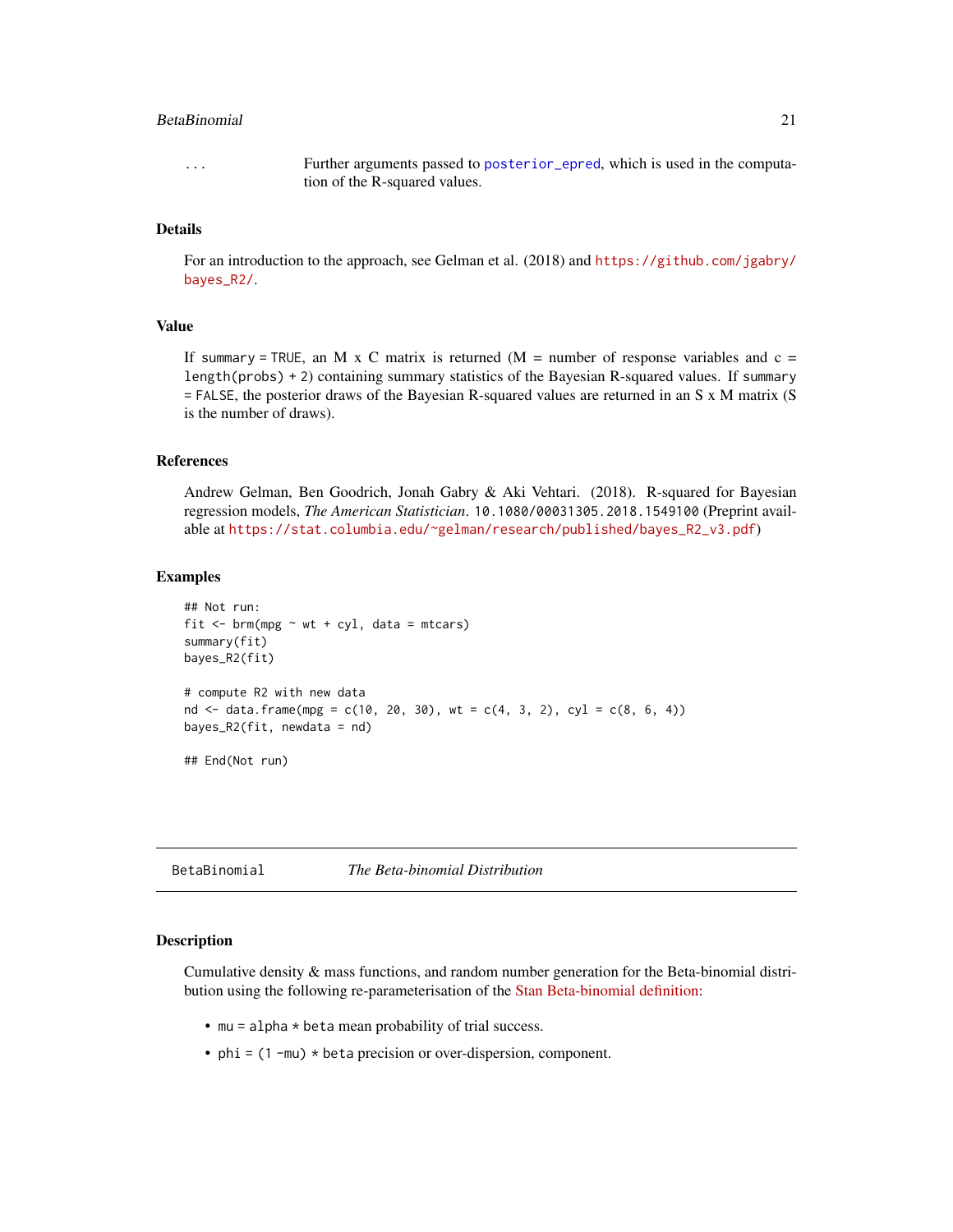### <span id="page-21-0"></span>Usage

```
dbeta_binomial(x, size, mu, phi, log = FALSE)
pbeta_binomial(q, size, mu, phi, lower.tail = TRUE, log.p = FALSE)
rbeta_binomial(n, size, mu, phi)
```
### Arguments

| x, q       | Vector of quantiles.                                                        |
|------------|-----------------------------------------------------------------------------|
| size       | Vector of number of trials (zero or more).                                  |
| mu         | Vector of means.                                                            |
| phi        | Vector of precisions.                                                       |
| log        | Logical; If TRUE, values are returned on the log scale.                     |
| lower.tail | Logical; If TRUE (default), return $P(X \le x)$ . Else, return $P(X > x)$ . |
| log.p      | Logical; If TRUE, values are returned on the log scale.                     |
| n          | Number of draws to sample from the distribution.                            |

bridge\_sampler.brmsfit

*Log Marginal Likelihood via Bridge Sampling*

# <span id="page-21-1"></span>Description

Computes log marginal likelihood via bridge sampling, which can be used in the computation of bayes factors and posterior model probabilities. The brmsfit method is just a thin wrapper around the corresponding method for stanfit objects.

### Usage

```
## S3 method for class 'brmsfit'
bridge_sampler(samples, ...)
```
### Arguments

| samples | A brmsfit object.                                      |
|---------|--------------------------------------------------------|
| $\cdot$ | Additional arguments passed to bridge_sampler.stanfit. |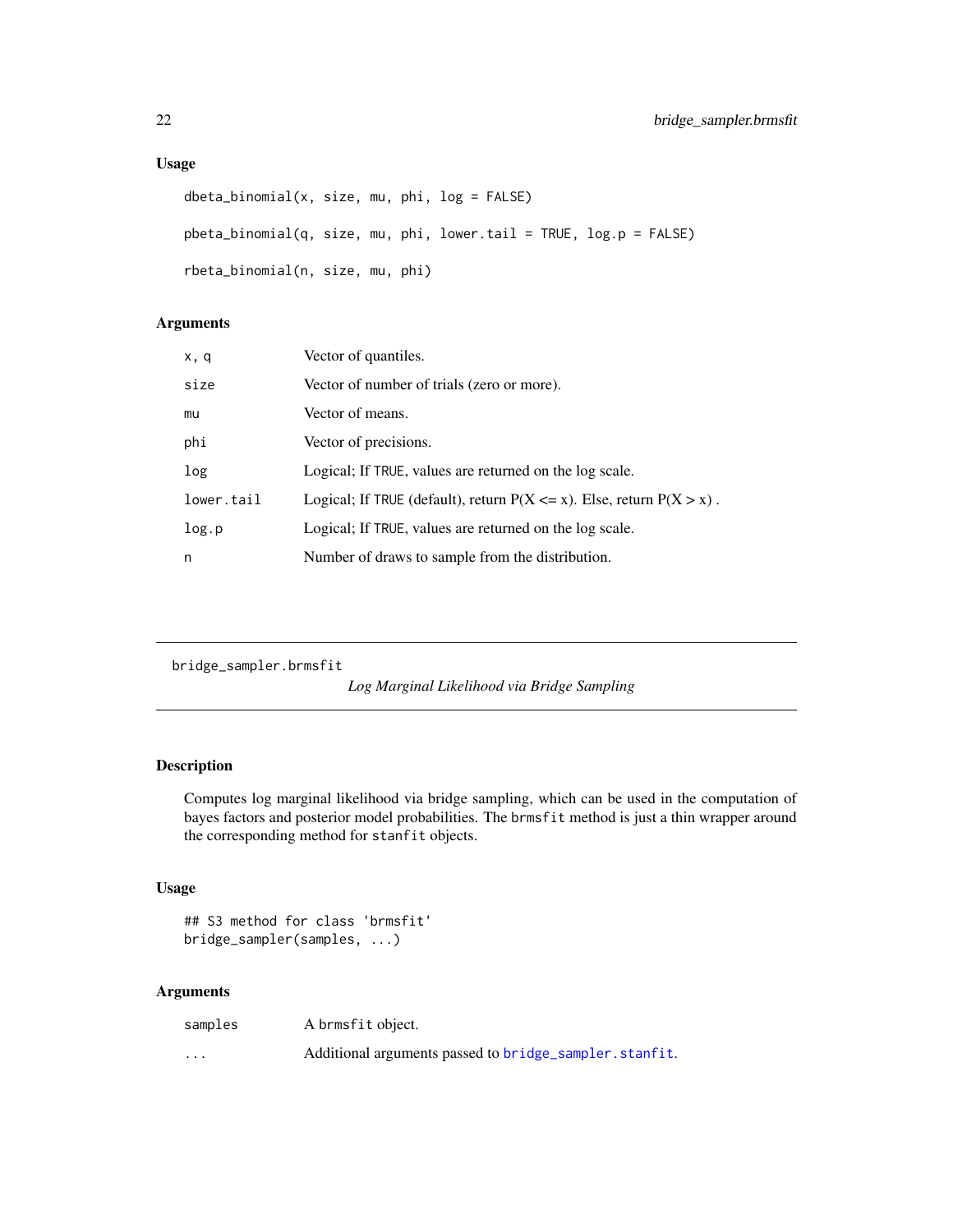<span id="page-22-0"></span>brm 23

#### Details

Computing the marginal likelihood requires samples of all variables defined in Stan's parameters block to be saved. Otherwise bridge\_sampler cannot be computed. Thus, please set save\_pars = save\_pars(all = TRUE) in the call to brm, if you are planning to apply bridge\_sampler to your models.

The computation of marginal likelihoods based on bridge sampling requires a lot more posterior draws than usual. A good conservative rule of thump is perhaps 10-fold more draws (read: the default of 4000 draws may not be enough in many cases). If not enough posterior draws are provided, the bridge sampling algorithm tends to be unstable leading to considerably different results each time it is run. We thus recommend running bridge\_sampler multiple times to check the stability of the results.

More details are provided under [bridgesampling::bridge\\_sampler](#page-0-0).

#### See Also

[bayes\\_factor,](#page-18-1)[post\\_prob](#page-174-1)

#### Examples

```
## Not run:
# model with the treatment effect
fit1 \le brm(
 count ~ zAge + zBase + Trt,
 data = epilepsy, family = negbinomial(),prior = prior(normal(0, 1), class = b),
 save_pars = save_pars(all = TRUE)
)
summary(fit1)
bridge_sampler(fit1)
# model without the treatment effect
fit2 \leftarrow brm(
 count ~ zAge + zBase,
 data = epilepsy, family = negbinomial(),
 prior = prior(normal(0, 1), class = b),
 save\_pars = save\_pars(al1 = TRUE)\lambdasummary(fit2)
bridge_sampler(fit2)
```
## End(Not run)

<span id="page-22-1"></span>

brm *Fit Bayesian Generalized (Non-)Linear Multivariate Multilevel Models*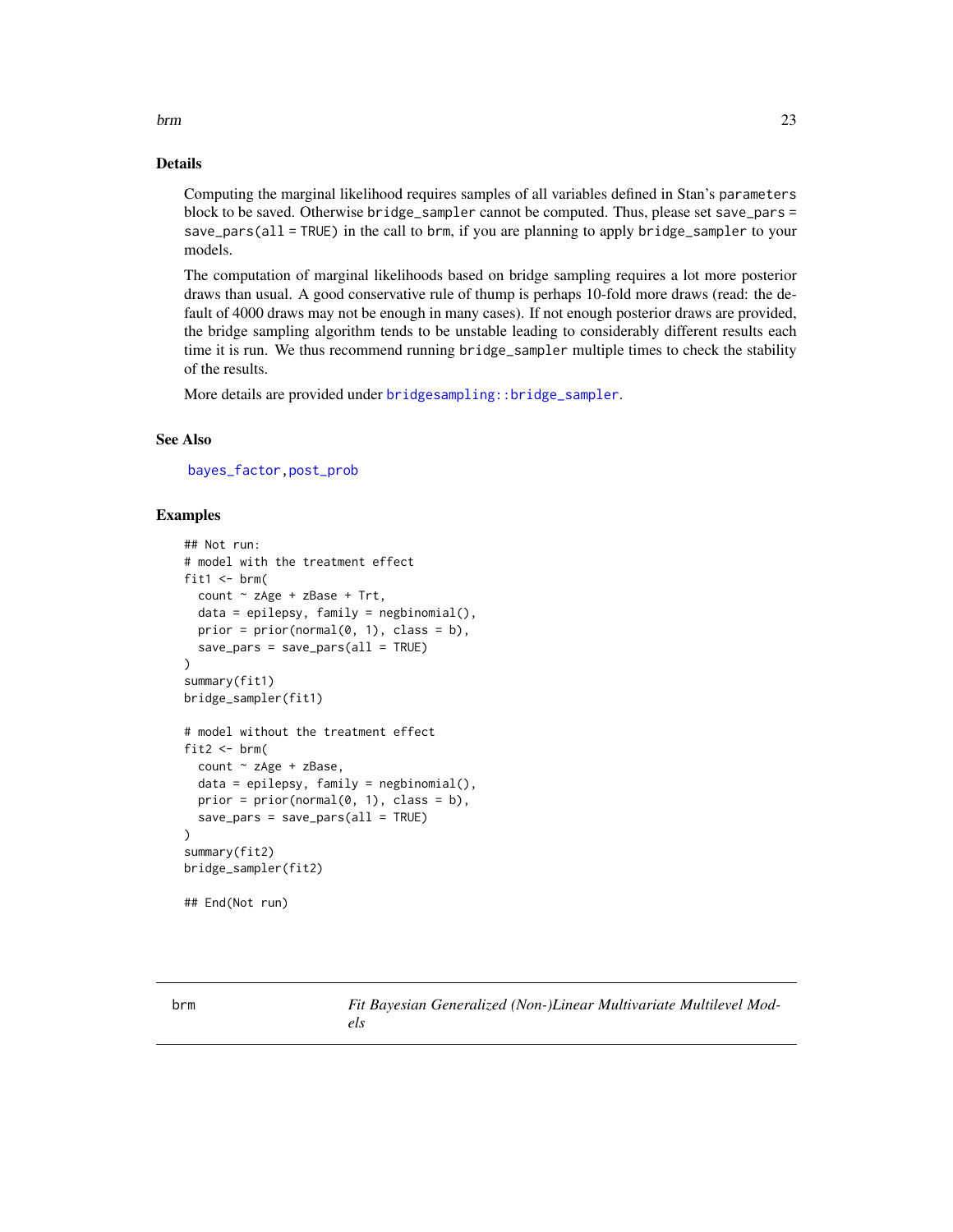#### Description

Fit Bayesian generalized (non-)linear multivariate multilevel models using Stan for full Bayesian inference. A wide range of distributions and link functions are supported, allowing users to fit – among others – linear, robust linear, count data, survival, response times, ordinal, zero-inflated, hurdle, and even self-defined mixture models all in a multilevel context. Further modeling options include non-linear and smooth terms, auto-correlation structures, censored data, meta-analytic standard errors, and quite a few more. In addition, all parameters of the response distributions can be predicted in order to perform distributional regression. Prior specifications are flexible and explicitly encourage users to apply prior distributions that actually reflect their beliefs. In addition, model fit can easily be assessed and compared with posterior predictive checks and leave-one-out cross-validation.

#### Usage

```
brm(
  formula,
  data,
  family = gaussian(),
 prior = NULL,
  autocor = NULL,data2 = NULL,cov_ranef = NULL,
  sample_prior = "no",
  sparse = NULL,knots = NULL,
  stanvars = NULL,
  stan_funs = NULL,
  fit = NA,
  save_pars = NULL,
  save_ranef = NULL,
  save_mevars = NULL,
  save_all_pars = NULL,
  init = NULL,inits = NULL,
  chains = 4,
  iter = 2000,
  warmup = floor(iter/2),
  thin = 1,
  cores = getOption("mc.cores", 1),
  threads = getOption("brms.threads", NULL),
  opencl = getOption("brms.opencl", NULL),
  normalize = getOption("brms.normalize", TRUE),
  control = NULL,
  algorithm = getOption("brms.algorithm", "sampling"),
  backend = getOption("brms.backend", "rstan"),
  future = getOption("future", FALSE),
  silent = 1,
  seed = NA,
```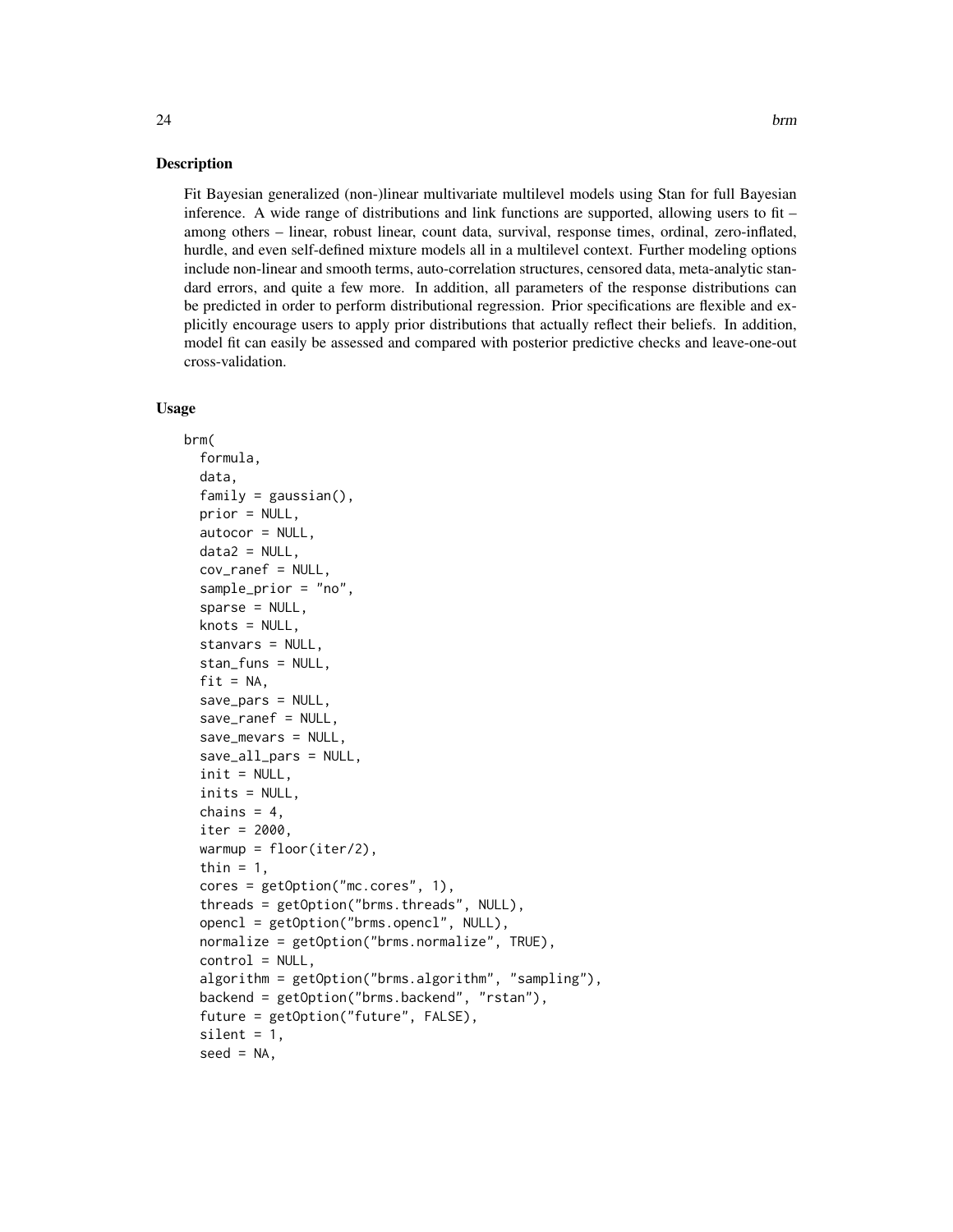brm 25

```
save_model = NULL,
stan_model_args = list(),
file = NULL,
file_refit = getOption("brms.file_refit", "never"),
empty = FALSE,
rename = TRUE,
...
```
# Arguments

 $\mathcal{L}$ 

| formula      | An object of class formula, brmsformula, or mybrmsformula (or one that can<br>be coerced to that classes): A symbolic description of the model to be fitted.<br>The details of model specification are explained in brmsformula.                                                                                                                                                                                                                                                                                                                                                                  |
|--------------|---------------------------------------------------------------------------------------------------------------------------------------------------------------------------------------------------------------------------------------------------------------------------------------------------------------------------------------------------------------------------------------------------------------------------------------------------------------------------------------------------------------------------------------------------------------------------------------------------|
| data         | An object of class data. frame (or one that can be coerced to that class) con-<br>taining data of all variables used in the model.                                                                                                                                                                                                                                                                                                                                                                                                                                                                |
| family       | A description of the response distribution and link function to be used in the<br>model. This can be a family function, a call to a family function or a character<br>string naming the family. Every family function has a link argument allowing to<br>specify the link function to be applied on the response variable. If not specified,<br>default links are used. For details of supported families see brmsfamily. By<br>default, a linear gaussian model is applied. In multivariate models, family<br>might also be a list of families.                                                  |
| prior        | One or more brmsprior objects created by set_prior or related functions and<br>combined using the c method or the + operator. See also get_prior for more<br>help.                                                                                                                                                                                                                                                                                                                                                                                                                                |
| autocor      | (Deprecated) An optional cor_brms object describing the correlation structure<br>within the response variable (i.e., the 'autocorrelation'). See the documentation<br>of cor_brms for a description of the available correlation structures. Defaults to<br>NULL, corresponding to no correlations. In multivariate models, autocor might<br>also be a list of autocorrelation structures. It is now recommend to specify auto-<br>correlation terms directly within formula. See brmsformula for more details.                                                                                   |
| data2        | A named list of objects containing data, which cannot be passed via argument<br>data. Required for some objects used in autocorrelation structures to specify<br>dependency structures as well as for within-group covariance matrices.                                                                                                                                                                                                                                                                                                                                                           |
| cov_ranef    | (Deprecated) A list of matrices that are proportional to the (within) covariance<br>structure of the group-level effects. The names of the matrices should corre-<br>spond to columns in data that are used as grouping factors. All levels of the<br>grouping factor should appear as rownames of the corresponding matrix. This<br>argument can be used, among others to model pedigrees and phylogenetic ef-<br>fects. It is now recommended to specify those matrices in the formula interface<br>using the gr and related functions. See vignette("brms_phylogenetics")<br>for more details. |
| sample_prior | Indicate if draws from priors should be drawn additionally to the posterior draws.<br>Options are "no" (the default), "yes", and "only". Among others, these draws<br>can be used to calculate Bayes factors for point hypotheses via hypothesis.<br>Please note that improper priors are not sampled, including the default improper                                                                                                                                                                                                                                                             |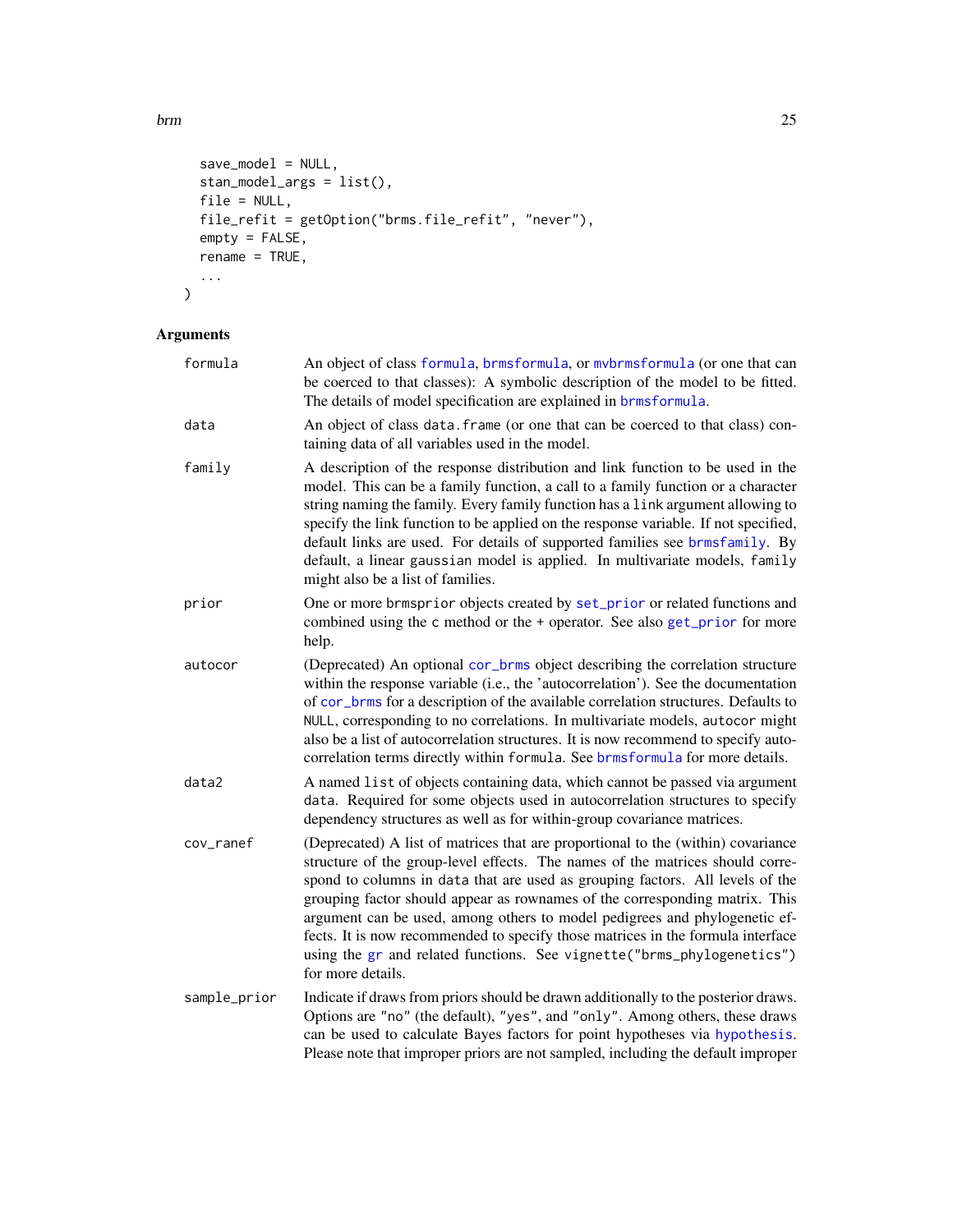|               | priors used by brm. See set_prior on how to set (proper) priors. Please also<br>note that prior draws for the overall intercept are not obtained by default for<br>technical reasons. See brmsformula how to obtain prior draws for the intercept.<br>If sample_prior is set to "only", draws are drawn solely from the priors ignor-<br>ing the likelihood, which allows among others to generate draws from the prior<br>predictive distribution. In this case, all parameters must have proper priors.                                                                                                                                                                                                                                                                                                                                                     |
|---------------|---------------------------------------------------------------------------------------------------------------------------------------------------------------------------------------------------------------------------------------------------------------------------------------------------------------------------------------------------------------------------------------------------------------------------------------------------------------------------------------------------------------------------------------------------------------------------------------------------------------------------------------------------------------------------------------------------------------------------------------------------------------------------------------------------------------------------------------------------------------|
| sparse        | (Deprecated) Logical; indicates whether the population-level design matrices<br>should be treated as sparse (defaults to FALSE). For design matrices with many<br>zeros, this can considerably reduce required memory. Sampling speed is cur-<br>rently not improved or even slightly decreased. It is now recommended to use<br>the sparse argument of brmsformula and related functions.                                                                                                                                                                                                                                                                                                                                                                                                                                                                    |
| knots         | Optional list containing user specified knot values to be used for basis construc-<br>tion of smoothing terms. See gamm for more details.                                                                                                                                                                                                                                                                                                                                                                                                                                                                                                                                                                                                                                                                                                                     |
| stanvars      | An optional stanvars object generated by function stanvar to define additional<br>variables for use in Stan's program blocks.                                                                                                                                                                                                                                                                                                                                                                                                                                                                                                                                                                                                                                                                                                                                 |
| stan_funs     | (Deprecated) An optional character string containing self-defined Stan func-<br>tions, which will be included in the functions block of the generated Stan code.<br>It is now recommended to use the stanvars argument for this purpose instead.                                                                                                                                                                                                                                                                                                                                                                                                                                                                                                                                                                                                              |
| fit           | An instance of S3 class brmsfit derived from a previous fit; defaults to NA. If<br>fit is of class brmsfit, the compiled model associated with the fitted result is<br>re-used and all arguments modifying the model code or data are ignored. It is<br>not recommended to use this argument directly, but to call the update method,<br>instead.                                                                                                                                                                                                                                                                                                                                                                                                                                                                                                             |
| save_pars     | An object generated by save_pars controlling which parameters should be<br>saved in the model. The argument has no impact on the model fitting itself.                                                                                                                                                                                                                                                                                                                                                                                                                                                                                                                                                                                                                                                                                                        |
| save_ranef    | (Deprecated) A flag to indicate if group-level effects for each level of the group-<br>ing factor(s) should be saved (default is TRUE). Set to FALSE to save memory.<br>The argument has no impact on the model fitting itself.                                                                                                                                                                                                                                                                                                                                                                                                                                                                                                                                                                                                                               |
| save_mevars   | (Deprecated) A flag to indicate if draws of latent noise-free variables obtained<br>by using me and mi terms should be saved (default is FALSE). Saving these draws<br>allows to better use methods such as predict with the latent variables but leads<br>to very large R objects even for models of moderate size and complexity.                                                                                                                                                                                                                                                                                                                                                                                                                                                                                                                           |
| save_all_pars | (Deprecated) A flag to indicate if draws from all variables defined in Stan's<br>parameters block should be saved (default is FALSE). Saving these draws is<br>required in order to apply the methods bridge_sampler, bayes_factor, and<br>post_prob.                                                                                                                                                                                                                                                                                                                                                                                                                                                                                                                                                                                                         |
| init          | Initial values for the sampler. If NULL (the default) or "random", Stan will ran-<br>domly generate initial values for parameters in a reasonable range. If 0, all<br>parameters are initialized to zero on the unconstrained space. This option is<br>sometimes useful for certain families, as it happens that default random initial<br>values cause draws to be essentially constant. Generally, setting $init = 0$ is<br>worth a try, if chains do not initialize or behave well. Alternatively, init can<br>be a list of lists containing the initial values, or a function (or function name)<br>generating initial values. The latter options are mainly implemented for inter-<br>nal testing but are available to users if necessary. If specifying initial values<br>using a list or a function then currently the parameter names must correspond |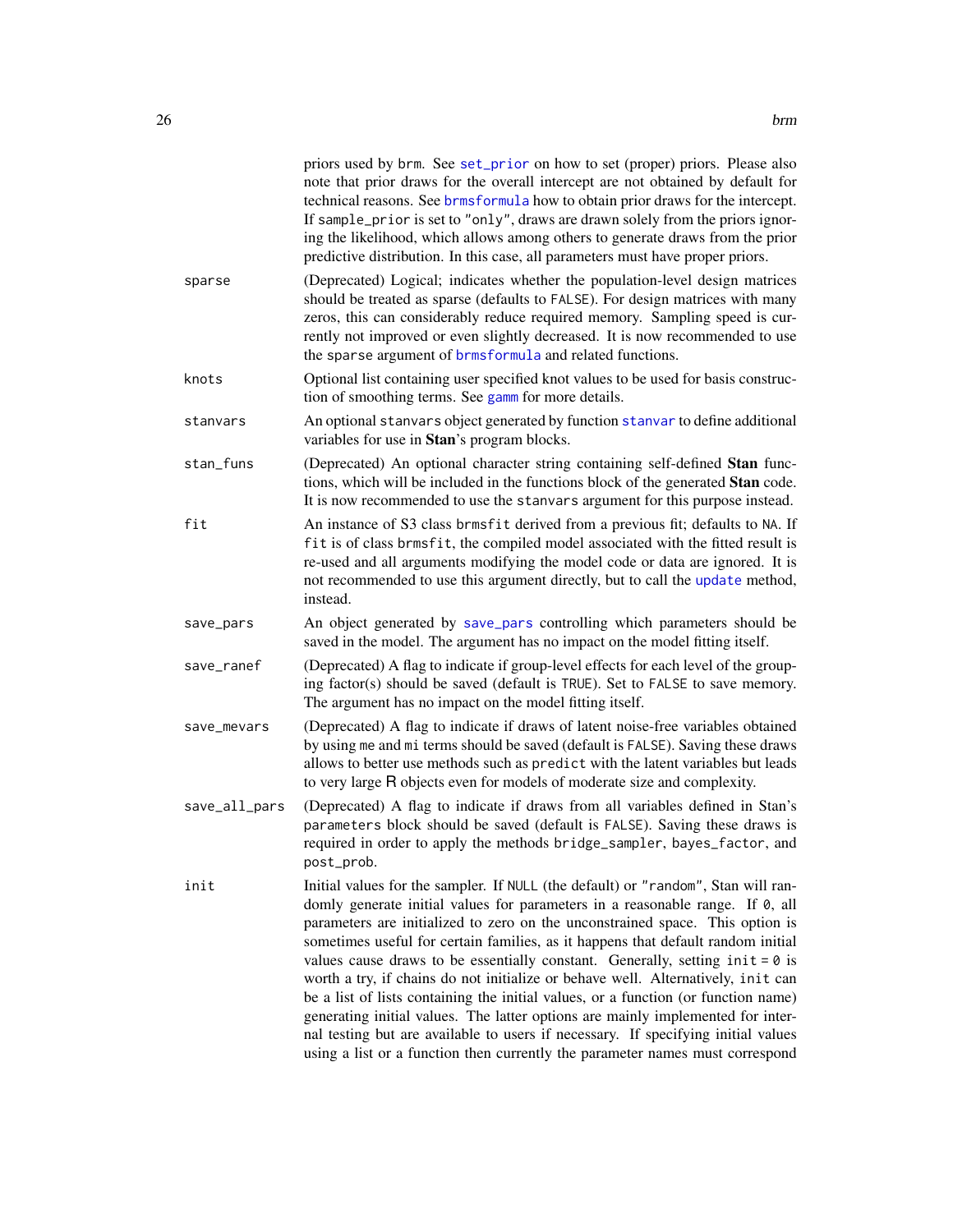|           | more details on specifying initial values you can consult the documentation of<br>the selected backend.                                                                                                                                                                                                                                                                                                                                                                                    |
|-----------|--------------------------------------------------------------------------------------------------------------------------------------------------------------------------------------------------------------------------------------------------------------------------------------------------------------------------------------------------------------------------------------------------------------------------------------------------------------------------------------------|
| inits     | (Deprecated) Alias of init.                                                                                                                                                                                                                                                                                                                                                                                                                                                                |
| chains    | Number of Markov chains (defaults to 4).                                                                                                                                                                                                                                                                                                                                                                                                                                                   |
| iter      | Number of total iterations per chain (including warmup; defaults to 2000).                                                                                                                                                                                                                                                                                                                                                                                                                 |
| warmup    | A positive integer specifying number of warmup (aka burnin) iterations. This<br>also specifies the number of iterations used for stepsize adaptation, so warmup<br>draws should not be used for inference. The number of warmup should not be<br>larger than iter and the default is iter/2.                                                                                                                                                                                               |
| thin      | Thinning rate. Must be a positive integer. Set thin $> 1$ to save memory and<br>computation time if iter is large.                                                                                                                                                                                                                                                                                                                                                                         |
| cores     | Number of cores to use when executing the chains in parallel, which defaults to<br>1 but we recommend setting the mc. cores option to be as many processors as<br>the hardware and RAM allow (up to the number of chains). For non-Windows<br>OS in non-interactive R sessions, forking is used instead of PSOCK clusters.                                                                                                                                                                 |
| threads   | Number of threads to use in within-chain parallelization. For more control over<br>the threading process, threads may also be a brmsthreads object created by<br>threading. Within-chain parallelization is experimental! We recommend its<br>use only if you are experienced with Stan's reduce_sum function and have a<br>slow running model that cannot be sped up by any other means. Can be set glob-<br>ally for the current R session via the "brms. threads" option (see options). |
| opencl    | The platform and device IDs of the OpenCL device to use for fitting using GPU<br>support. If you don't know the IDs of your OpenCL device, $c(0,0)$ is most<br>likely what you need. For more details, see openc1. Can be set globally for the<br>current R session via the "brms.opencl" option                                                                                                                                                                                           |
| normalize | Logical. Indicates whether normalization constants should be included in the<br>Stan code (defaults to TRUE). Setting it to FALSE requires Stan version $\geq$ 2.25 to<br>work. If FALSE, sampling efficiency may be increased but some post processing<br>functions such as bridge_sampler will not be available. Can be controlled<br>globally for the current R session via the 'brms.normalize' option.                                                                                |
| control   | A named list of parameters to control the sampler's behavior. It defaults to<br>NULL so all the default values are used. The most important control parameters<br>are discussed in the 'Details' section below. For a comprehensive overview see<br>stan.                                                                                                                                                                                                                                  |
| algorithm | Character string naming the estimation approach to use. Options are "sampling"<br>for MCMC (the default), "meanfield" for variational inference with indepen-<br>dent normal distributions, "fullrank" for variational inference with a multi-<br>variate normal distribution, or "fixed_param" for sampling from fixed parame-<br>ter values. Can be set globally for the current R session via the "brms. algorithm"<br>option (see options).                                            |
| backend   | Character string naming the package to use as the backend for fitting the Stan<br>model. Options are "rstan" (the default) or "cmdstanr". Can be set globally<br>for the current R session via the "brms.backend" option (see options). Details<br>on the rstan and cmdstanr packages are available at https://mc-stan.org/                                                                                                                                                                |

to the names used in the generated Stan code (not the names used in R). For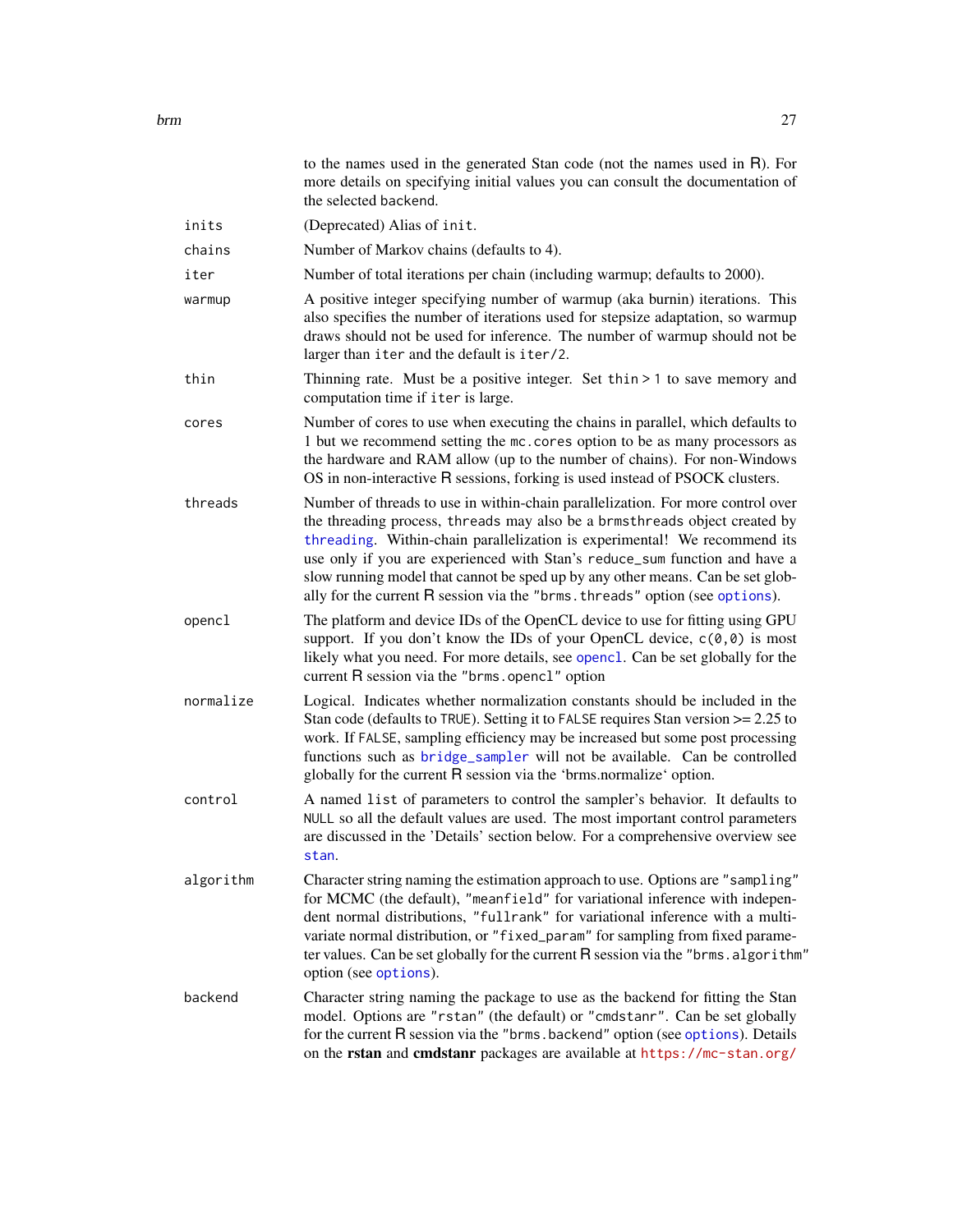|                 | rstan/ and https://mc-stan.org/cmdstanr/, respectively. Additionally a<br>"mock" backend is available to make testing <b>brms</b> and packages that depend on<br>it easier. The "mock" backend does not actually do any fitting, it only checks<br>the generated Stan code for correctness and then returns whatever is passed in<br>an additional mock_fit argument as the result of the fit.                                                                                                                                                                                                                                                                                                                                                                                                                                                                                                                                         |
|-----------------|----------------------------------------------------------------------------------------------------------------------------------------------------------------------------------------------------------------------------------------------------------------------------------------------------------------------------------------------------------------------------------------------------------------------------------------------------------------------------------------------------------------------------------------------------------------------------------------------------------------------------------------------------------------------------------------------------------------------------------------------------------------------------------------------------------------------------------------------------------------------------------------------------------------------------------------|
| future          | Logical; If TRUE, the <b>future</b> package is used for parallel execution of the chains<br>and argument cores will be ignored. Can be set globally for the current R<br>session via the "future" option. The execution type is controlled via plan (see<br>the examples section below).                                                                                                                                                                                                                                                                                                                                                                                                                                                                                                                                                                                                                                               |
| silent          | Verbosity level between $\theta$ and 2. If 1 (the default), most of the informational<br>messages of compiler and sampler are suppressed. If 2, even more messages<br>are suppressed. The actual sampling progress is still printed. Set refresh = $0$ to<br>turn this off as well. If using backend = "rstan" you can also set open_progress<br>= FALSE to prevent opening additional progress bars.                                                                                                                                                                                                                                                                                                                                                                                                                                                                                                                                  |
| seed            | The seed for random number generation to make results reproducible. If NA (the<br>default), Stan will set the seed randomly.                                                                                                                                                                                                                                                                                                                                                                                                                                                                                                                                                                                                                                                                                                                                                                                                           |
| save_model      | Either NULL or a character string. In the latter case, the model's Stan code is<br>saved via cat in a text file named after the string supplied in save_model.                                                                                                                                                                                                                                                                                                                                                                                                                                                                                                                                                                                                                                                                                                                                                                         |
| stan_model_args |                                                                                                                                                                                                                                                                                                                                                                                                                                                                                                                                                                                                                                                                                                                                                                                                                                                                                                                                        |
|                 | A list of further arguments passed to stan_model.                                                                                                                                                                                                                                                                                                                                                                                                                                                                                                                                                                                                                                                                                                                                                                                                                                                                                      |
| file            | Either NULL or a character string. In the latter case, the fitted model object is<br>saved via saveRDS in a file named after the string supplied in file. The .rds<br>extension is added automatically. If the file already exists, brm will load and<br>return the saved model object instead of refitting the model. Unless you specify<br>the file_refit argument as well, the existing files won't be overwritten, you<br>have to manually remove the file in order to refit and save the model under an<br>existing file name. The file name is stored in the brmsfit object for later usage.                                                                                                                                                                                                                                                                                                                                     |
| file_refit      | Modifies when the fit stored via the file parameter is re-used. Can be set glob-<br>ally for the current R session via the "brms. file_refit" option (see options).<br>For "never" (default) the fit is always loaded if it exists and fitting is skipped.<br>For "always" the model is always refitted. If set to "on_change", brms will<br>refit the model if model, data or algorithm as passed to Stan differ from what is<br>stored in the file. This also covers changes in priors, sample_prior, stanvars,<br>covariance structure, etc. If you believe there was a false positive, you can use<br>brmsfit_needs_refit to see why refit is deemed necessary. Refit will not be<br>triggered for changes in additional parameters of the fit (e.g., initial values, num-<br>ber of iterations, control arguments, ). A known limitation is that a refit will<br>be triggered if within-chain parallelization is switched on/off. |
| empty           | Logical. If TRUE, the Stan model is not created and compiled and the corre-<br>sponding 'fit' slot of the brmsfit object will be empty. This is useful if you<br>have estimated a brms-created Stan model outside of <b>brms</b> and want to feed it<br>back into the package.                                                                                                                                                                                                                                                                                                                                                                                                                                                                                                                                                                                                                                                         |
| rename          | For internal use only.                                                                                                                                                                                                                                                                                                                                                                                                                                                                                                                                                                                                                                                                                                                                                                                                                                                                                                                 |
|                 | Further arguments passed to Stan. For backend = "rstan" the arguments are<br>passed to sampling or vb. For backend = "cmdstanr" the arguments are passed<br>to the cmdstanr:: sample or cmdstanr:: variational method.                                                                                                                                                                                                                                                                                                                                                                                                                                                                                                                                                                                                                                                                                                                 |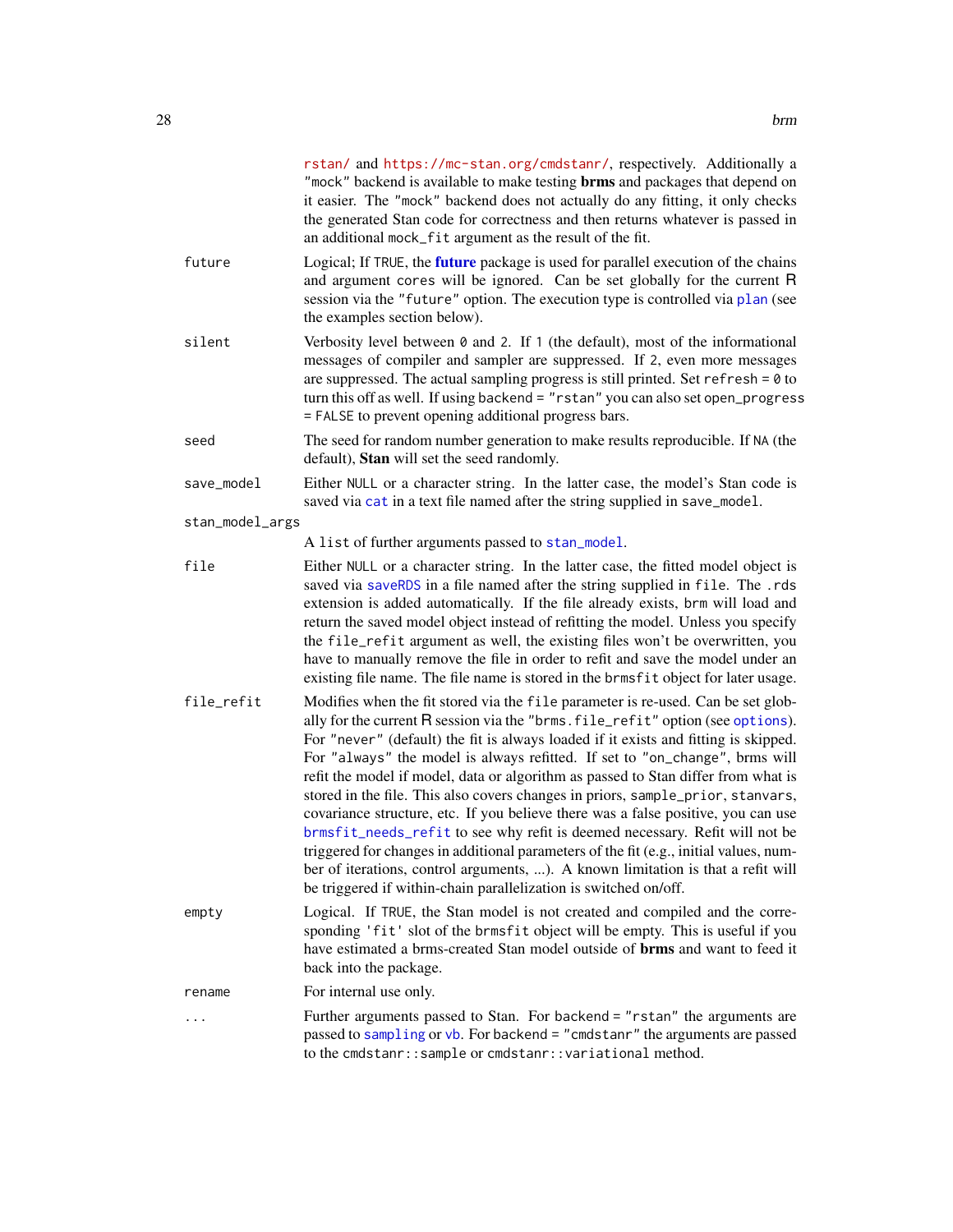#### Details

Fit a generalized (non-)linear multivariate multilevel model via full Bayesian inference using Stan. A general overview is provided in the vignettes vignette("brms\_overview") and vignette("brms\_multilevel"). For a full list of available vignettes see vignette(package = "brms").

#### Formula syntax of brms models

Details of the formula syntax applied in **brms** can be found in **[brmsformula](#page-37-1)**.

#### Families and link functions

Details of families supported by **brms** can be found in **[brmsfamily](#page-31-1)**.

#### Prior distributions

Priors should be specified using the [set\\_prior](#page-203-1) function. Its documentation contains detailed information on how to correctly specify priors. To find out on which parameters or parameter classes priors can be defined, use [get\\_prior](#page-97-1). Default priors are chosen to be non or very weakly informative so that their influence on the results will be negligible and you usually don't have to worry about them. However, after getting more familiar with Bayesian statistics, I recommend you to start thinking about reasonable informative priors for your model parameters: Nearly always, there is at least some prior information available that can be used to improve your inference.

#### Adjusting the sampling behavior of Stan

In addition to choosing the number of iterations, warmup draws, and chains, users can control the behavior of the NUTS sampler, by using the control argument. The most important reason to use control is to decrease (or eliminate at best) the number of divergent transitions that cause a bias in the obtained posterior draws. Whenever you see the warning "There were x divergent transitions after warmup." you should really think about increasing adapt\_delta. To do this, write control = list(adapt\_delta =  $\langle x \rangle$ ), where  $\langle x \rangle$  should usually be value between 0.8 (current default) and 1. Increasing adapt\_delta will slow down the sampler but will decrease the number of divergent transitions threatening the validity of your posterior draws.

Another problem arises when the depth of the tree being evaluated in each iteration is exceeded. This is less common than having divergent transitions, but may also bias the posterior draws. When it happens, Stan will throw out a warning suggesting to increase max\_treedepth, which can be accomplished by writing control = list(max\_treedepth = <x>) with a positive integer <x> that should usually be larger than the current default of 10. For more details on the control argument see [stan](#page-0-0).

#### Value

An object of class brmsfit, which contains the posterior draws along with many other useful information about the model. Use methods(class = "brmsfit") for an overview on available methods.

#### Author(s)

Paul-Christian Buerkner <paul.buerkner@gmail.com>

#### References

Paul-Christian Buerkner (2017). brms: An R Package for Bayesian Multilevel Models Using Stan. *Journal of Statistical Software*, 80(1), 1-28. doi:10.18637/jss.v080.i01

#### brm 29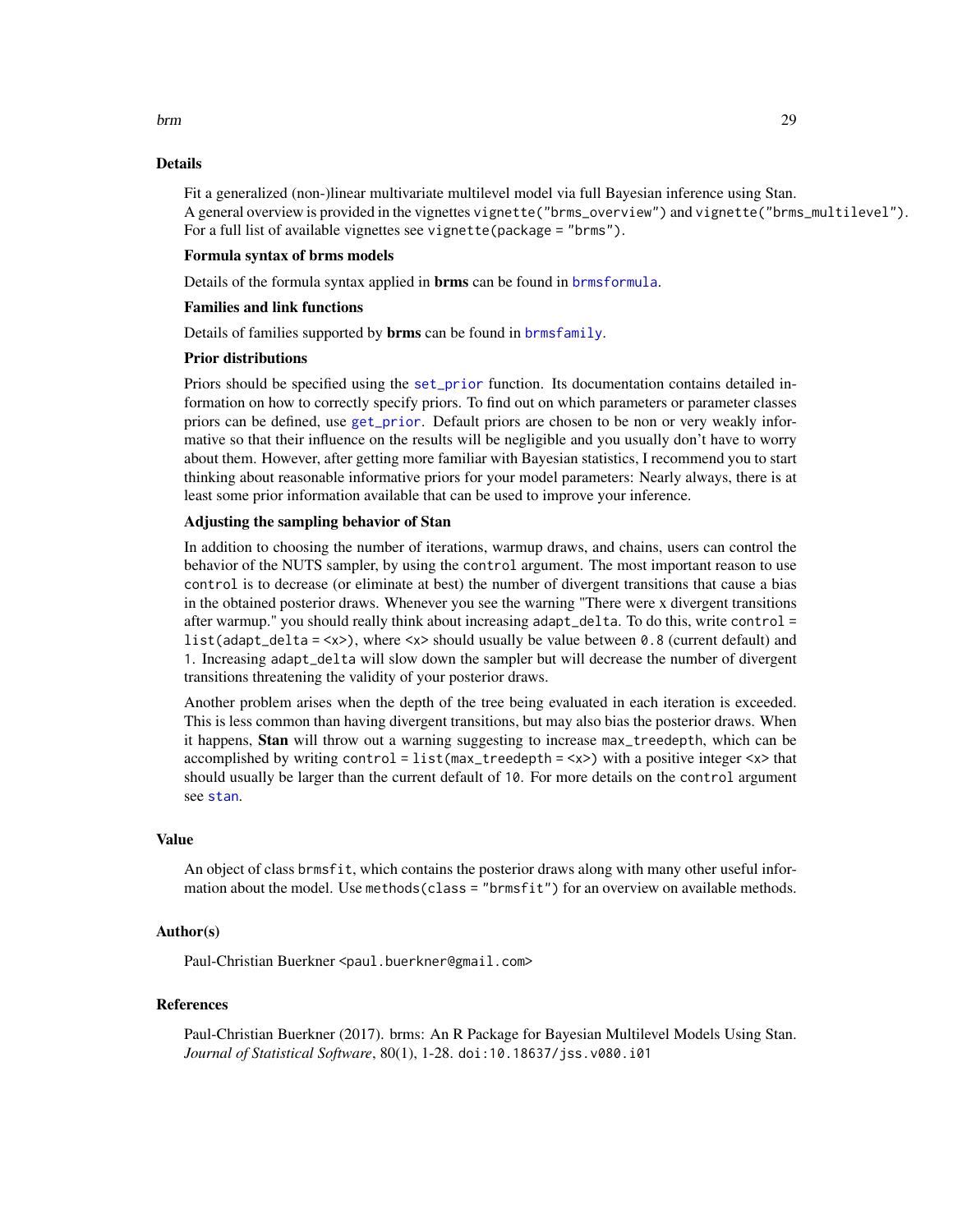Paul-Christian Buerkner (2018). Advanced Bayesian Multilevel Modeling with the R Package brms. *The R Journal*. 10(1), 395–411. doi:10.32614/RJ-2018-017

#### See Also

[brms](#page-5-1), [brmsformula](#page-37-1), [brmsfamily](#page-31-1), [brmsfit](#page-36-1)

#### Examples

```
## Not run:
# Poisson regression for the number of seizures in epileptic patients
# using normal priors for population-level effects
# and half-cauchy priors for standard deviations of group-level effects
prior1 <- prior(normal(0,10), class = b) +
  prior(cauchy(0,2), class = sd)fit1 <- brm(count \sim zAge + zBase \star Trt + (1|patient),
            data = epilepsy, family = poisson(), prior = prior1)
# generate a summary of the results
summary(fit1)
# plot the MCMC chains as well as the posterior distributions
plot(fit1, ask = FALSE)
# predict responses based on the fitted model
head(predict(fit1))
# plot conditional effects for each predictor
plot(conditional_effects(fit1), ask = FALSE)
# investigate model fit
loo(fit1)
pp_check(fit1)
# Ordinal regression modeling patient's rating of inhaler instructions
# category specific effects are estimated for variable 'treat'
fit2 <- brm(rating \sim period + carry + cs(treat),
            data = inhaler, family = sratio("logit"),
            prior = set\_prior("normal(0,5)"), chains = 2)
summary(fit2)
plot(fit2, ask = FALSE)
WAIC(fit2)
# Survival regression modeling the time between the first
# and second recurrence of an infection in kidney patients.
fit3 <- brm(time | cens(censored) ~ age * sex + disease + (1|patient),
            data = kidney, family = lognormal()summary(fit3)
plot(fit3, ask = FALSE)
plot(conditional_effects(fit3), ask = FALSE)
```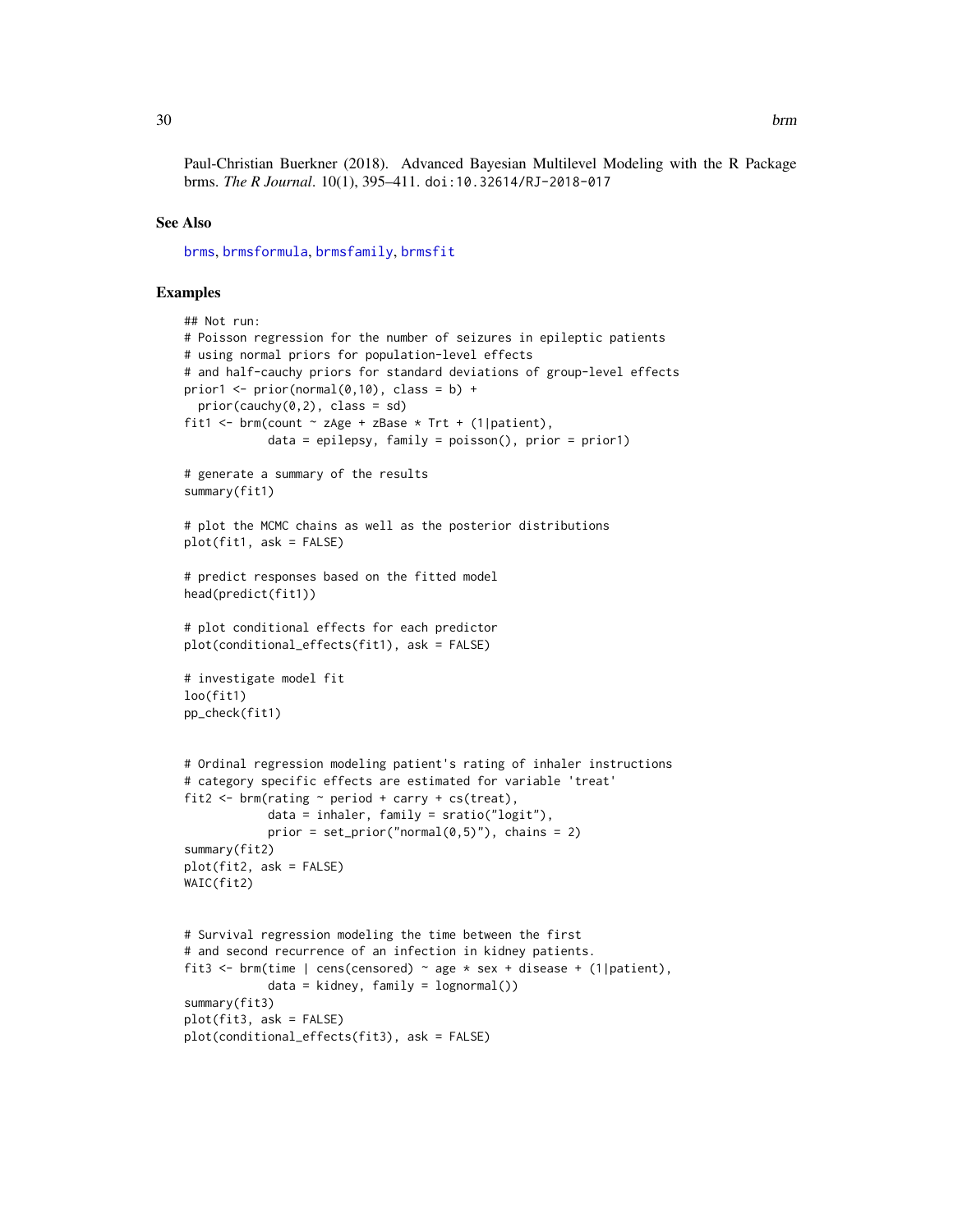```
# Probit regression using the binomial family
ntrials <- sample(1:10, 100, TRUE)
success \le rbinom(100, size = ntrials, prob = 0.4)
x \le rnorm(100)
data4 <- data.frame(ntrials, success, x)
fit4 \le brm(success | trials(ntrials) \sim x, data = data4,
            family = binomial("probit"))
summary(fit4)
# Non-linear Gaussian model
fit5 \le brm(
  bf(cum \sim ult \star (1 - exp(-(dev/theta)^omega)),
     ult \sim 1 + (1|AY), omega \sim 1, theta \sim 1,
     nl = TRUE),
  data = loss, family = gaussian(),
  prior = c(prior(normal(5000, 1000), nlpar = "ult"),
    prior(normal(1, 2), nlpar = "omega"),
   prior(normal(45, 10), nlpar = "theta")
  ),
  control = list(adapt_delta = 0.9)
\mathcal{L}summary(fit5)
conditional_effects(fit5)
# Normal model with heterogeneous variances
data_het <- data.frame(
  y = c(rnorm(50), rnorm(50, 1, 2)),
  x = factor(rep(c("a", "b"), each = 50))\lambdafit6 <- brm(bf(y ~ x, sigma ~ 0 + x), data = data_het)
summary(fit6)
plot(fit6)
conditional_effects(fit6)
# extract estimated residual SDs of both groups
sigmas <- exp(as.data.frame(fit6, variable = "^b_sigma_", regex = TRUE))
ggplot(stack(sigmas), aes(values)) +
  geom_density(aes(fill = ind))
# Quantile regression predicting the 25%-quantile
fit7 <- brm(bf(y \sim x, quantile = 0.25), data = data_het,
            family = asym_laplace())
summary(fit7)
conditional_effects(fit7)
# use the future package for more flexible parallelization
library(future)
```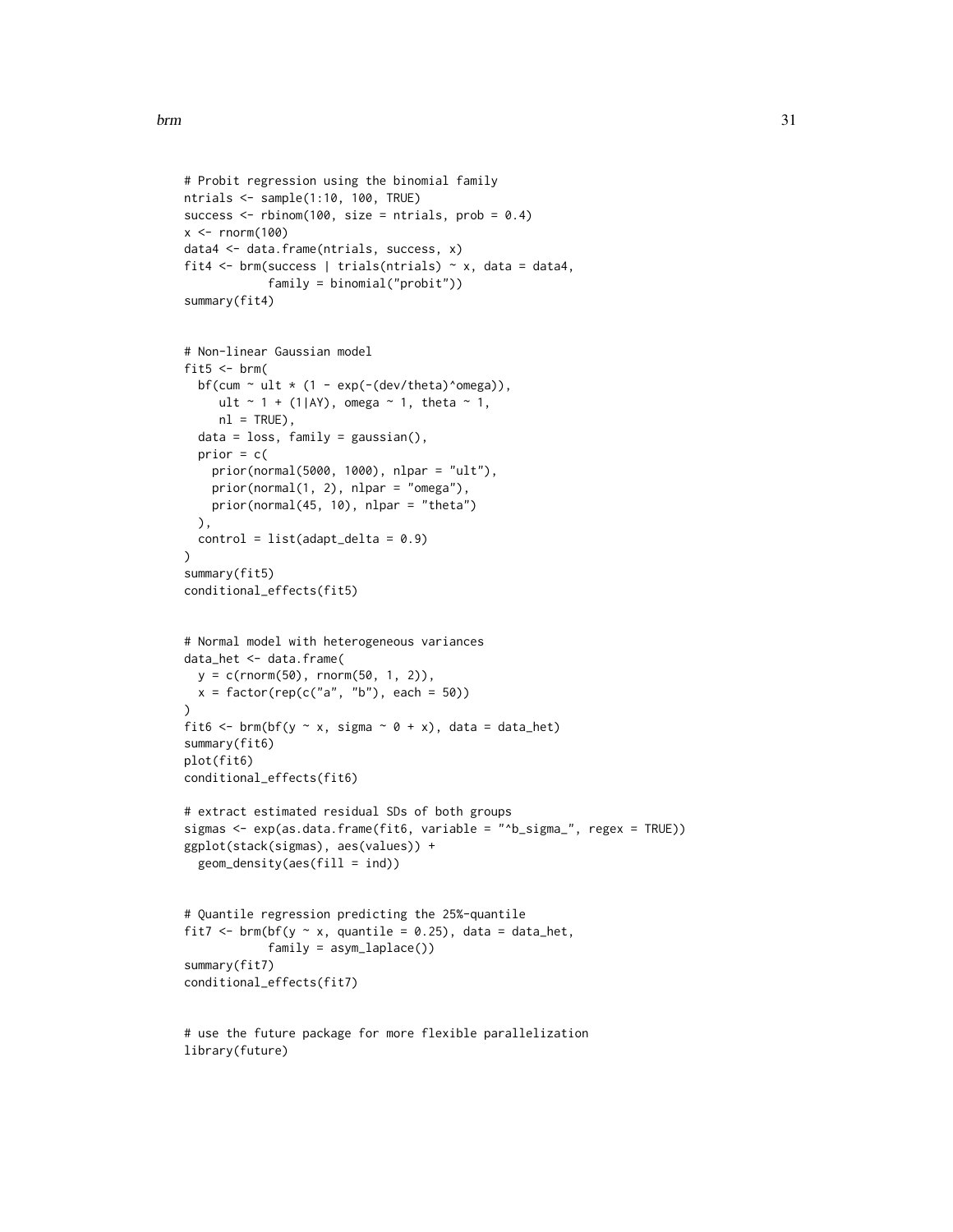```
plan(multiprocess)
fit7 <- update(fit7, future = TRUE)
# fit a model manually via rstan
scode <- make_stancode(count ~ Trt, data = epilepsy)
sdata \leq make_standata(count \sim Trt, data = epilepsy)
stanfit <- rstan::stan(model_code = scode, data = sdata)
# feed the Stan model back into brms
fit8 \leq brm(count \sim Trt, data = epilepsy, empty = TRUE)
fit8$fit <- stanfit
fit8 <- rename_pars(fit8)
summary(fit8)
## End(Not run)
```
<span id="page-31-1"></span>brmsfamily *Special Family Functions for* brms *Models*

#### Description

Family objects provide a convenient way to specify the details of the models used by many model fitting functions. The family functions presented here are for use with **brms** only and will \*\*not\*\* work with other model fitting functions such as glm or glmer. However, the standard family functions as described in [family](#page-0-0) will work with **brms**. You can also specify custom families for use in brms with the [custom\\_family](#page-76-1) function.

#### Usage

```
brmsfamily(
  family,
  link = NULL,
  link_sigma = "log",
  link_shape = "log",
  link_nu = "logm1",link\_phi = "log",link_kappa = "log",
  link_beta = "log",
  link_zi = "logit",link_hu = "logit",link_zoi = "logit",
  link_coi = "logit",
  link\_disc = "log",link_b = "log",link\_ndt = "log",link_bias = "logit",
  link\_xi = "log1p",
```
<span id="page-31-0"></span>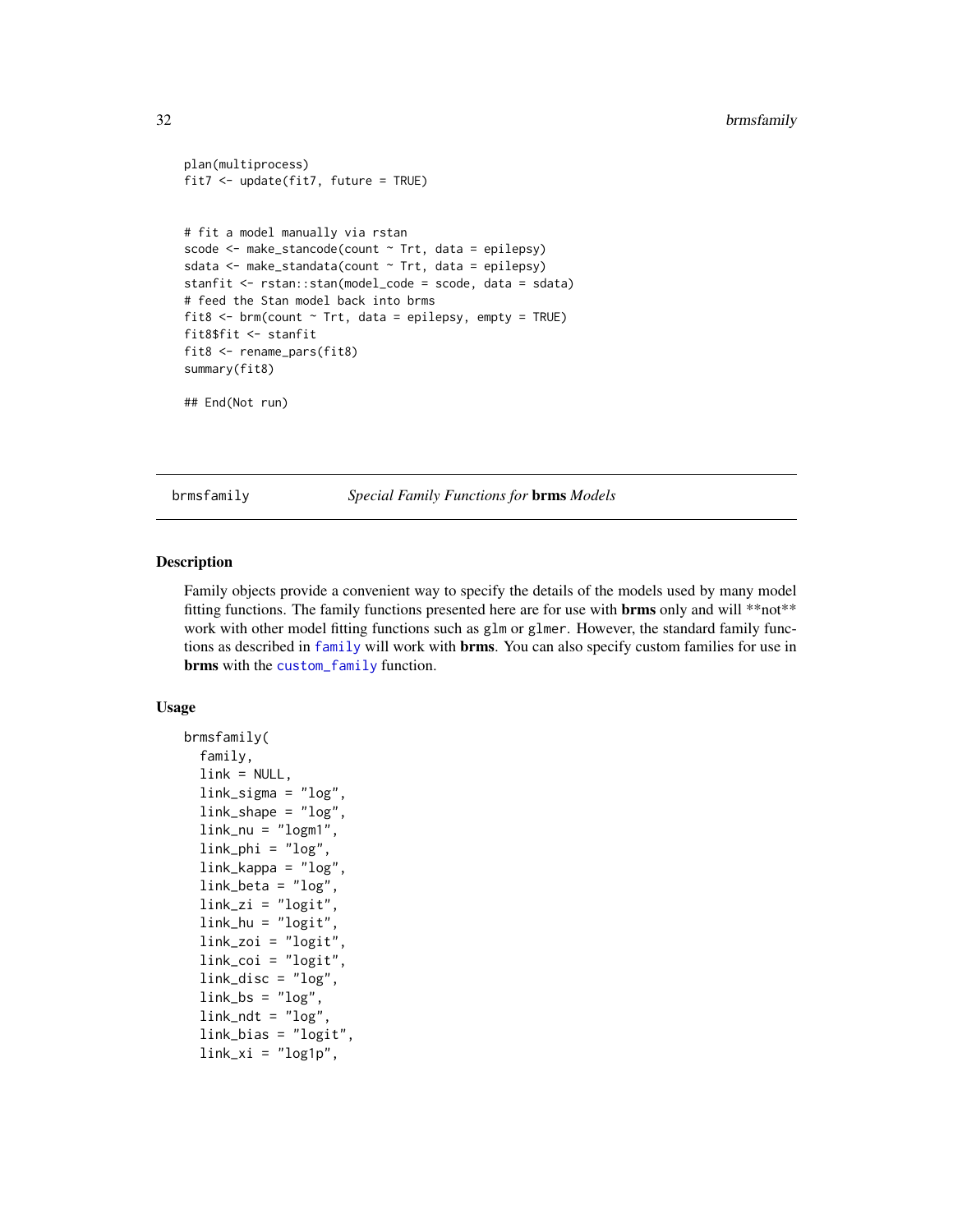#### brmsfamily 33

```
link_alpha = "identity",
  link_quantile = "logit",
  threshold = "flexible",
 refcat = NULL,
 bhaz = NULL
)
student(link = "identity", link_sigma = "log", link_nu = "logm1")
bernoulli(link = "logit")
beta_binomial(link = "logit", link_phi = "log")
negbinomial(link = "log", link_shape = "log")
geometric(link = "log")
lognormal(link = "identity", link_sigma = "log")
shifted_lognormal(link = "identity", link_sigma = "log", link_ndt = "log")
skew_normal(link = "identity", link_sigma = "log", link_alpha = "identity")
exponential(link = "log")
weight(link = "log", link\_shape = "log")frechet(link = "log", link_nu = "logm1")
gen_extreme_value(link = "identity", link_sigma = "log", link_xi = "log1p")
exgaussian(link = "identity", link_sigma = "log", link_beta = "log")
wiener(
 link = "identity",
 link_b = "log",link\_ndt = "log".link_bias = "logit"
)
Beta(link = "logit", link_phi = "log")
dirichlet(link = "logit", link_phi = "log", refcat = NULL)
logistic_normal(link = "identity", link_sigma = "log", refcat = NULL)
von_mises(link = "tan_half", link_kappa = "log")
```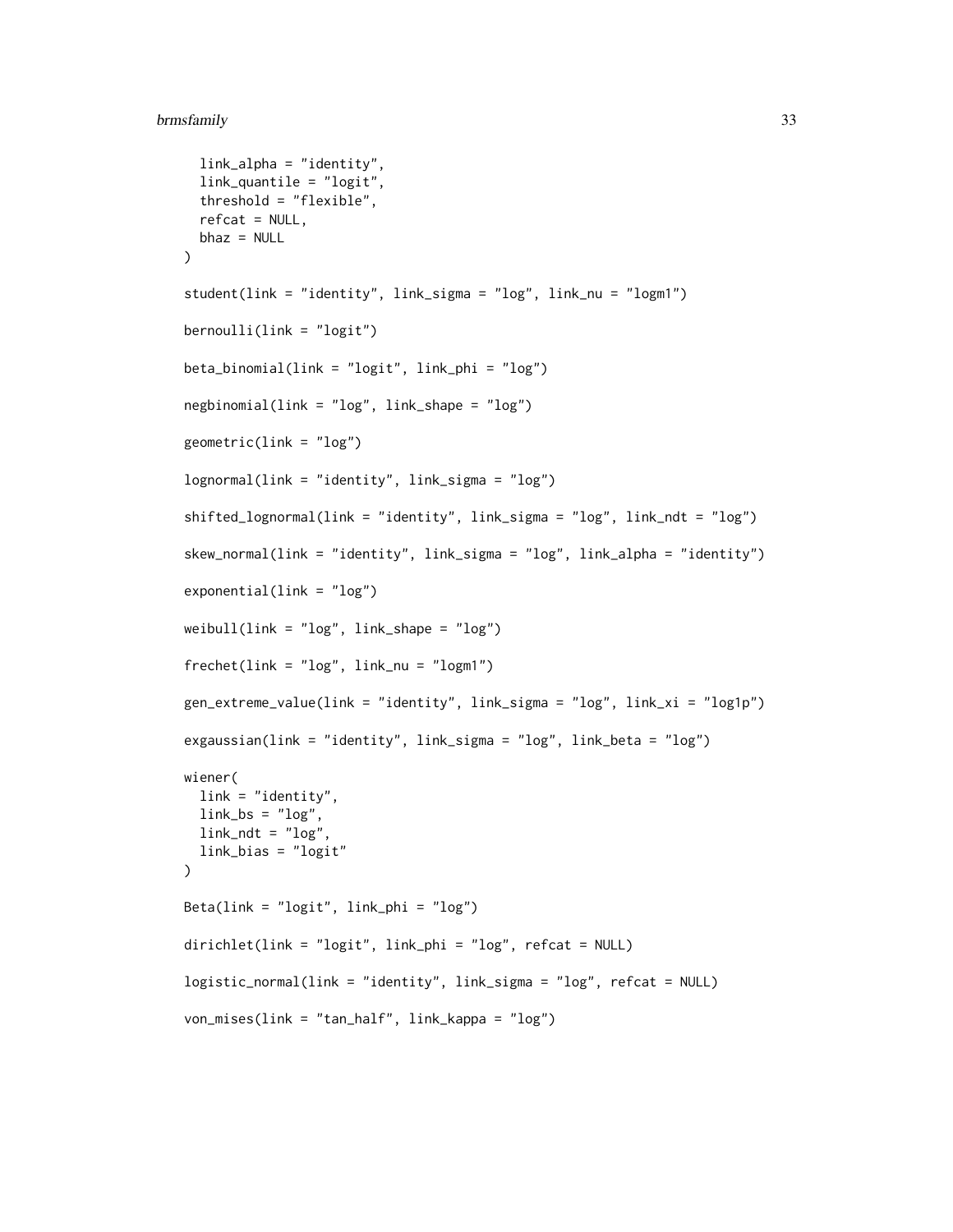#### 34 brmsfamily

```
asym_laplace(link = "identity", link_sigma = "log", link_quantile = "logit")
\cos(\text{link} = \text{"log"}, bhaz = NULL)
hurdle_poisson(link = "log")
hurdle_negbinomial(link = "log", link_shape = "log", link_hu = "logit")
hurdle_gamma(link = "log", link_shape = "log", link_hu = "logit")
hurdle_lognormal(link = "identity", link_sigma = "log", link_hu = "logit")
zero_inflated_beta(link = "logit", link_phi = "log", link_zi = "logit")
zero_one_inflated_beta(
  link = "logit",link\_phi = "log",
  link\_zoi = "logit",link_coi = "logit"
\lambdazero_inflated_poisson(link = "log", link_zi = "logit")
zero_inflated_negbinomial(link = "log", link_shape = "log", link_zi = "logit")
zero_inflated_binomial(link = "logit", link_zi = "logit")
zero_inflated_beta_binomial(
  link = "logit",link\_phi = "log"link_zi = "logit"
)
categorical(link = "logit", refcat = NULL)multinomial(link = "logit", refcat = NULL)
cumulative(link = "logit", link_disc = "log", threshold = "flexible")
sratio(link = "logit", link_disc = "log", threshold = "flexible")
cratio(link = "logit", link_disc = "log", threshold = "flexible")
acat(link = "logit", link_disc = "log", threshold = "flexible")
```
#### Arguments

family A character string naming the distribution of the response variable be used in the model. Currently, the following families are supported: gaussian, student,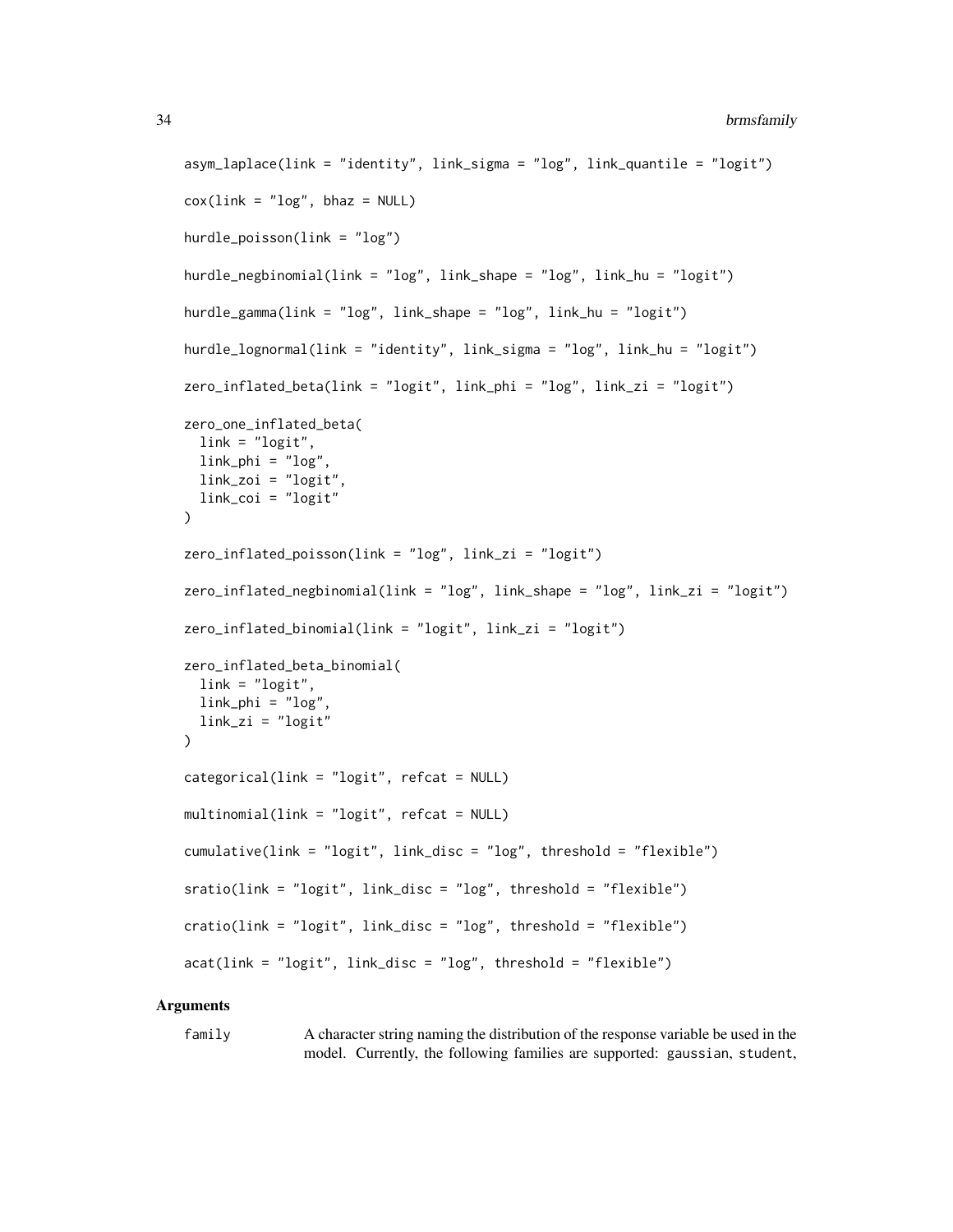|               | binomial, bernoulli, beta-binomial, poisson, negbinomial, geometric,<br>Gamma, skew_normal, lognormal, shifted_lognormal, exgaussian, wiener,<br>inverse.gaussian, exponential, weibull, frechet, Beta, dirichlet, von_mises,<br>asym_laplace, gen_extreme_value, categorical, multinomial, cumulative,<br>cratio, sratio, acat, hurdle_poisson, hurdle_negbinomial, hurdle_gamma,<br>hurdle_lognormal, zero_inflated_binomial, zero_inflated_beta_binomial,<br>zero_inflated_beta, zero_inflated_negbinomial, zero_inflated_poisson,<br>and zero_one_inflated_beta. |
|---------------|----------------------------------------------------------------------------------------------------------------------------------------------------------------------------------------------------------------------------------------------------------------------------------------------------------------------------------------------------------------------------------------------------------------------------------------------------------------------------------------------------------------------------------------------------------------------|
| link          | A specification for the model link function. This can be a name/expression or<br>character string. See the 'Details' section for more information on link functions<br>supported by each family.                                                                                                                                                                                                                                                                                                                                                                     |
| link_sigma    | Link of auxiliary parameter sigma if being predicted.                                                                                                                                                                                                                                                                                                                                                                                                                                                                                                                |
| link_shape    | Link of auxiliary parameter shape if being predicted.                                                                                                                                                                                                                                                                                                                                                                                                                                                                                                                |
| link_nu       | Link of auxiliary parameter nu if being predicted.                                                                                                                                                                                                                                                                                                                                                                                                                                                                                                                   |
| link_phi      | Link of auxiliary parameter phi if being predicted.                                                                                                                                                                                                                                                                                                                                                                                                                                                                                                                  |
| link_kappa    | Link of auxiliary parameter kappa if being predicted.                                                                                                                                                                                                                                                                                                                                                                                                                                                                                                                |
| link_beta     | Link of auxiliary parameter beta if being predicted.                                                                                                                                                                                                                                                                                                                                                                                                                                                                                                                 |
| link_zi       | Link of auxiliary parameter zi if being predicted.                                                                                                                                                                                                                                                                                                                                                                                                                                                                                                                   |
| link_hu       | Link of auxiliary parameter hu if being predicted.                                                                                                                                                                                                                                                                                                                                                                                                                                                                                                                   |
| link_zoi      | Link of auxiliary parameter zoi if being predicted.                                                                                                                                                                                                                                                                                                                                                                                                                                                                                                                  |
| link_coi      | Link of auxiliary parameter coi if being predicted.                                                                                                                                                                                                                                                                                                                                                                                                                                                                                                                  |
| link_disc     | Link of auxiliary parameter disc if being predicted.                                                                                                                                                                                                                                                                                                                                                                                                                                                                                                                 |
| link_bs       | Link of auxiliary parameter bs if being predicted.                                                                                                                                                                                                                                                                                                                                                                                                                                                                                                                   |
| link_ndt      | Link of auxiliary parameter ndt if being predicted.                                                                                                                                                                                                                                                                                                                                                                                                                                                                                                                  |
| link_bias     | Link of auxiliary parameter bias if being predicted.                                                                                                                                                                                                                                                                                                                                                                                                                                                                                                                 |
| link_xi       | Link of auxiliary parameter xi if being predicted.                                                                                                                                                                                                                                                                                                                                                                                                                                                                                                                   |
| link_alpha    | Link of auxiliary parameter alpha if being predicted.                                                                                                                                                                                                                                                                                                                                                                                                                                                                                                                |
| link_quantile | Link of auxiliary parameter quantile if being predicted.                                                                                                                                                                                                                                                                                                                                                                                                                                                                                                             |
| threshold     | A character string indicating the type of thresholds (i.e. intercepts) used in<br>an ordinal model. "flexible" provides the standard unstructured thresholds,<br>"equidistant" restricts the distance between consecutive thresholds to the<br>same value, and "sum_to_zero" ensures the thresholds sum to zero.                                                                                                                                                                                                                                                     |
| refcat        | Optional name of the reference response category used in categorical, multinomial,<br>dirichlet and logistic_normal models. If NULL (the default), the first cat-<br>egory is used as the reference. If NA, all categories will be predicted, which<br>requires strong priors or carefully specified predictor terms in order to lead to an<br>identified model.                                                                                                                                                                                                     |
| bhaz          | Currently for experimental purposes only.                                                                                                                                                                                                                                                                                                                                                                                                                                                                                                                            |
|               |                                                                                                                                                                                                                                                                                                                                                                                                                                                                                                                                                                      |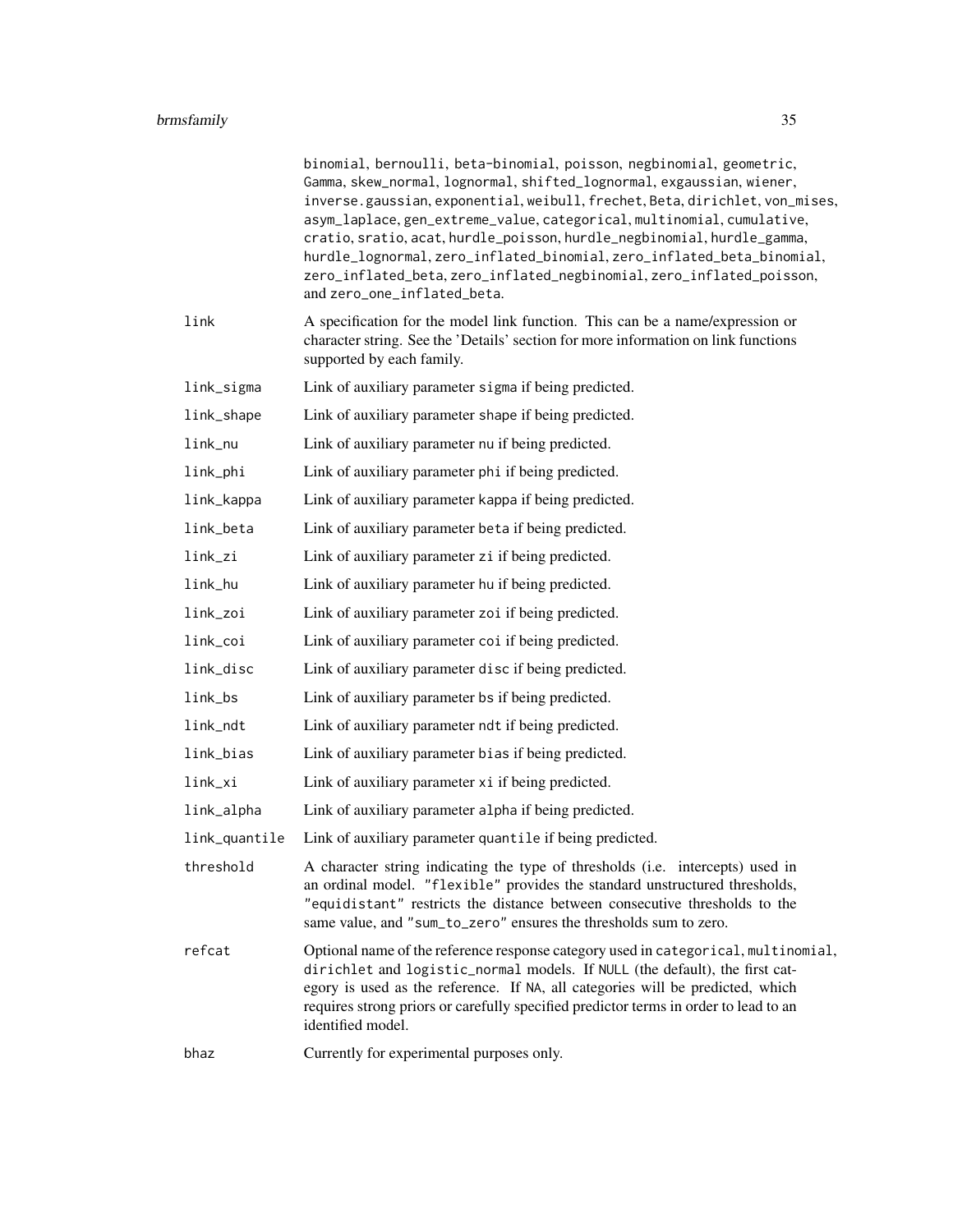#### Details

Below, we list common use cases for the different families. This list is not ment to be exhaustive.

- Family gaussian can be used for linear regression.
- Family student can be used for robust linear regression that is less influenced by outliers.
- Family skew\_normal can handle skewed responses in linear regression.
- Families poisson, negbinomial, and geometric can be used for regression of unbounded count data.
- Families bernoulli, binomial, and beta\_binomial can be used for binary regression (i.e., most commonly logistic regression).
- Families categorical and multinomial can be used for multi-logistic regression when there are more than two possible outcomes.
- Families cumulative, cratio ('continuation ratio'), sratio ('stopping ratio'), and acat ('adjacent category') leads to ordinal regression.
- Families Gamma, weibull, exponential, lognormal, frechet, inverse.gaussian, and cox (Cox proportional hazards model) can be used (among others) for time-to-event regression also known as survival regression.
- Families weibull, frechet, and gen\_extreme\_value ('generalized extreme value') allow for modeling extremes.
- Families beta, dirichlet, and logistic\_normal can be used to model responses representing rates or probabilities.
- Family asym\_laplace allows for quantile regression when fixing the auxiliary quantile parameter to the quantile of interest.
- Family exgaussian ('exponentially modified Gaussian') and shifted\_lognormal are especially suited to model reaction times.
- Family wiener provides an implementation of the Wiener diffusion model. For this family, the main formula predicts the drift parameter 'delta' and all other parameters are modeled as auxiliary parameters (see [brmsformula](#page-37-1) for details).
- Families hurdle\_poisson, hurdle\_negbinomial, hurdle\_gamma, hurdle\_lognormal, zero\_inflated\_poisson, zero\_inflated\_negbinomial, zero\_inflated\_binomial, zero\_inflated\_beta\_binomial, zero\_inflated\_beta, and zero\_one\_inflated\_beta allow to estimate zero-inflated and hurdle models. These models can be very helpful when there are many zeros in the data (or ones in case of one-inflated models) that cannot be explained by the primary distribution of the response.

Below, we list all possible links for each family. The first link mentioned for each family is the default.

- Families gaussian, student, skew\_normal, exgaussian, asym\_laplace, and gen\_extreme\_value support the links (as names) identity, log, inverse, and softplus.
- Families poisson, negbinomial, geometric, zero\_inflated\_poisson, zero\_inflated\_negbinomial, hurdle\_poisson, and hurdle\_negbinomial support log, identity, sqrt, and softplus.
- Families binomial, bernoulli, beta\_binomial, zero\_inflated\_binomial, zero\_inflated\_beta\_binomial, Beta, zero\_inflated\_beta, and zero\_one\_inflated\_beta support logit, probit, probit\_approx, cloglog, cauchit, identity, and log.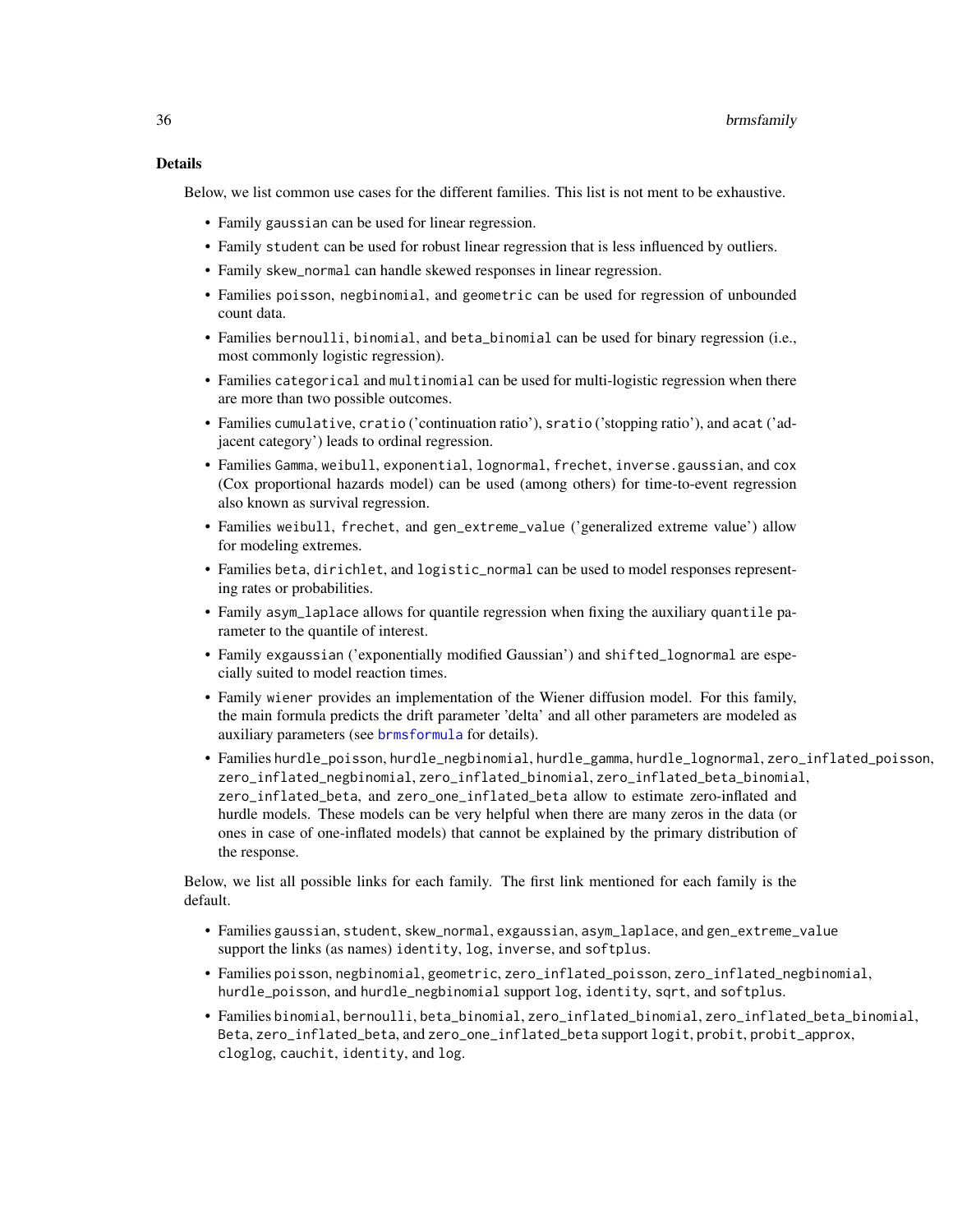#### brmsfit-class 37

- Families cumulative, cratio, sratio, and acat support logit, probit, probit\_approx, cloglog, and cauchit.
- Families categorical, multinomial, and dirichlet support logit.
- Families Gamma, weibull, exponential, frechet, and hurdle\_gamma support log, identity, inverse, and softplus.
- Families lognormal and hurdle\_lognormal support identity and inverse.
- Family logistic\_normal supports identity.
- Family inverse.gaussian supports 1/mu^2, inverse, identity, log, and softplus.
- Family von\_mises supports tan\_half and identity.
- Family cox supports log, identity, and softplus for the proportional hazards parameter.
- Family wiener supports identity, log, and softplus for the main parameter which represents the drift rate.

Please note that when calling the [Gamma](#page-0-0) family function of the **stats** package, the default link will be inverse instead of log although the latter is the default in **brms**. Also, when using the family functions gaussian, binomial, poisson, and Gamma of the stats package (see [family](#page-0-0)), special link functions such as softplus or cauchit won't work. In this case, you have to use brmsfamily to specify the family with corresponding link function.

### See Also

[brm](#page-22-0), [family](#page-0-0), [customfamily](#page-76-0)

## Examples

```
# create a family object
(fam1 <- student("log"))
# alternatively use the brmsfamily function
(fam2 <- brmsfamily("student", "log"))
# both leads to the same object
identical(fam1, fam2)
```
brmsfit-class *Class* brmsfit *of models fitted with the* brms *package*

#### Description

Models fitted with the [brms](#page-5-0) package are represented as a brmsfit object, which contains the posterior draws (samples), model formula, Stan code, relevant data, and other information.

#### Details

See methods(class = "brmsfit") for an overview of available methods.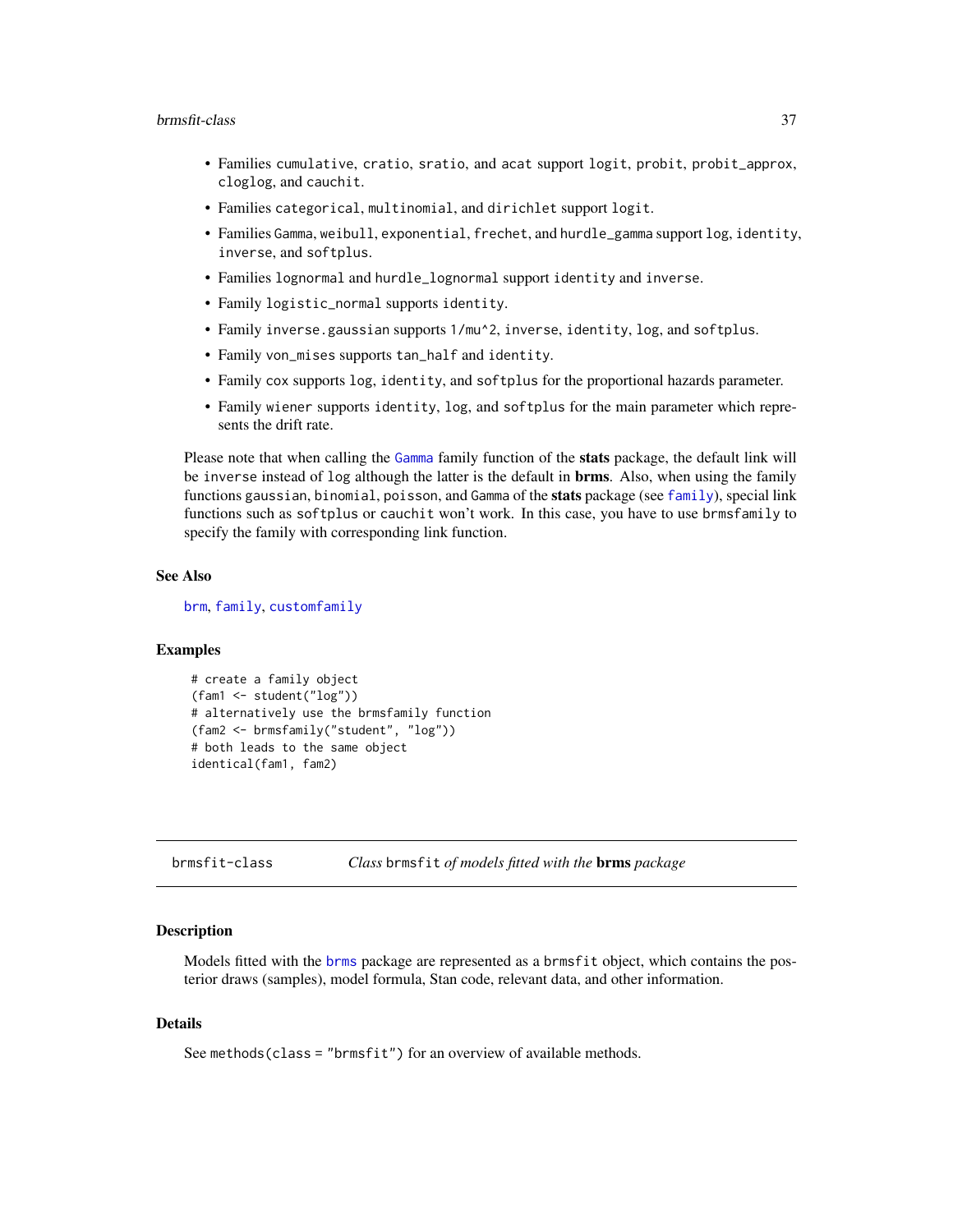### **Slots**

formula A [brmsformula](#page-37-0) object.

data A data. frame containing all variables used in the model.

data2 A list of data objects which cannot be passed via data.

prior A [brmsprior](#page-203-0) object containing information on the priors used in the model.

[stanvars](#page-213-0) A stanvars object.

model The model code in Stan language.

ranef A data.frame containing the group-level structure.

exclude The names of the parameters for which draws are not saved.

algorithm The name of the algorithm used to fit the model.

backend The name of the backend used to fit the model.

threads An object of class 'brmsthreads' created by [threading](#page-218-0).

opencl An object of class 'brmsopencl' created by [opencl](#page-157-0).

fit An object of class [stanfit](#page-0-0) among others containing the posterior draws.

criteria An empty list for adding model fit criteria after estimation of the model.

file Optional name of a file in which the model object was stored in or loaded from.

version The versions of brms and rstan with which the model was fitted.

family (Deprecated) A [brmsfamily](#page-31-0) object.

autocor (Deprecated) An [cor\\_brms](#page-69-0) object containing the autocorrelation structure if specified.

cov\_ranef (Deprecated) A list of customized group-level covariance matrices.

stan\_funs (Deprecated) A character string of length one or NULL.

data.name (Deprecated) The name of data as specified by the user.

### See Also

[brms](#page-5-0), [brm](#page-22-0), [brmsformula](#page-37-0), [brmsfamily](#page-31-0)

<span id="page-37-0"></span>brmsformula *Set up a model formula for use in* brms

### **Description**

Set up a model formula for use in the **brms** package allowing to define (potentially non-linear) additive multilevel models for all parameters of the assumed response distribution.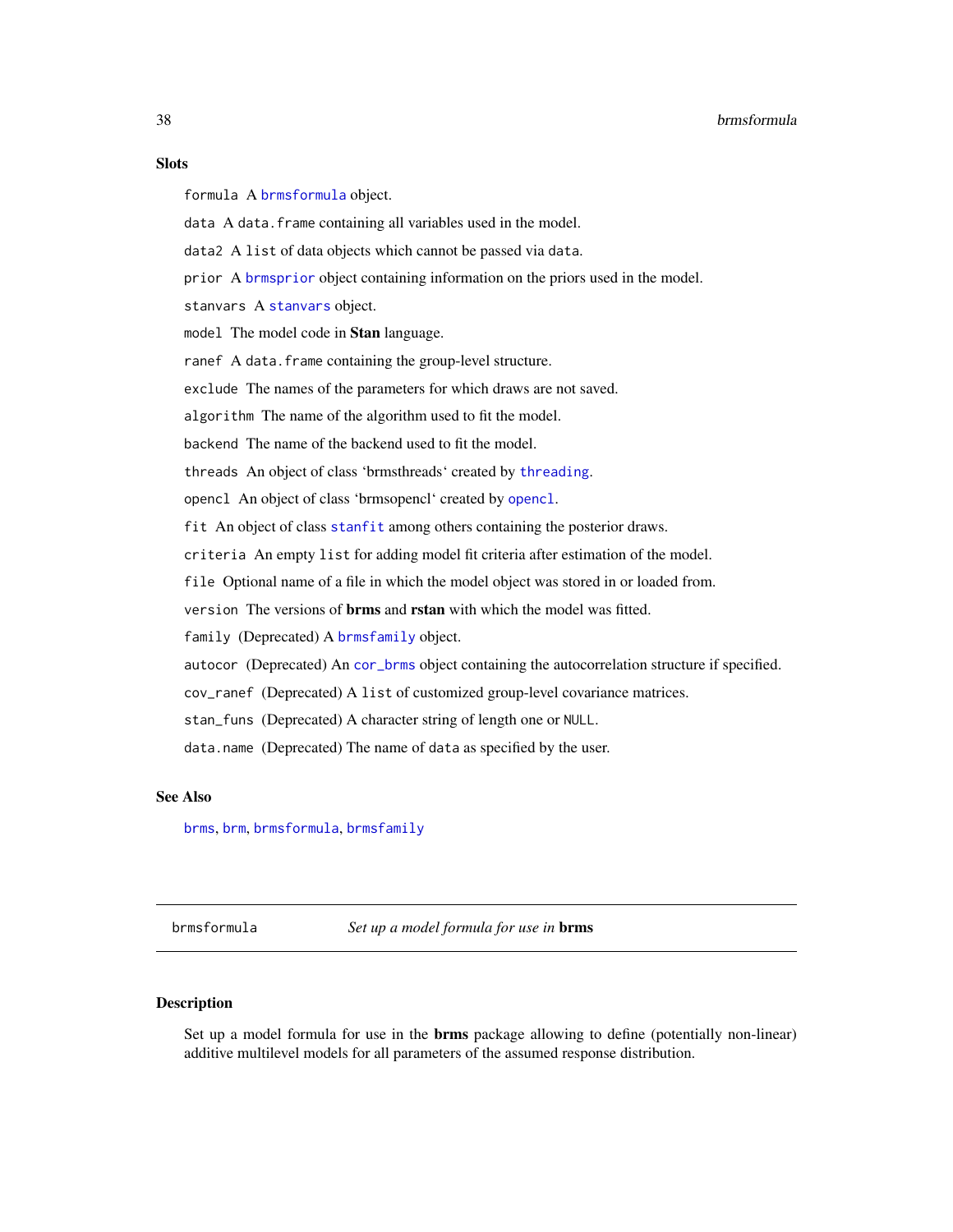# brmsformula 39

# Usage

```
brmsformula(
 formula,
  ...,
 flist = NULL,
 family = NULL,
 autocor = NULL,
 nl = NULL,loop = NULL,
 center = NULL,
 cmc = NULL,sparse = NULL,
 decomp = NULL,
 unused = NULL
)
```
# Arguments

| formula | An object of class formula (or one that can be coerced to that class): a symbolic<br>description of the model to be fitted. The details of model specification are given<br>in 'Details'.                                                                                                                                                                                                                        |
|---------|------------------------------------------------------------------------------------------------------------------------------------------------------------------------------------------------------------------------------------------------------------------------------------------------------------------------------------------------------------------------------------------------------------------|
|         | Additional formula objects to specify predictors of non-linear and distributional<br>parameters. Formulas can either be named directly or contain names on their<br>left-hand side. Alternatively, it is possible to fix parameters to certain values by<br>passing numbers or character strings in which case arguments have to be named<br>to provide the parameter names. See 'Details' for more information. |
| flist   | Optional list of formulas, which are treated in the same way as formulas passed<br>via the  argument.                                                                                                                                                                                                                                                                                                            |
| family  | Same argument as in brm. If family is specified in brmsformula, it will over-<br>write the value specified in other functions.                                                                                                                                                                                                                                                                                   |
| autocor | An optional formula which contains autocorrelation terms as described in autocor-terms<br>or alternatively a cor_brms object (deprecated). If autocor is specified in<br>brmsformula, it will overwrite the value specified in other functions.                                                                                                                                                                  |
| nl      | Logical; Indicates whether formula should be treated as specifying a non-linear<br>model. By default, formula is treated as an ordinary linear model formula.                                                                                                                                                                                                                                                    |
| loop    | Logical; Only used in non-linear models. Indicates if the computation of the<br>non-linear formula should be done inside (TRUE) or outside (FALSE) a loop over<br>observations. Defaults to TRUE.                                                                                                                                                                                                                |
| center  | Logical; Indicates if the population-level design matrix should be centered,<br>which usually increases sampling efficiency. See the 'Details' section for more<br>information. Defaults to TRUE for distributional parameters and to FALSE for<br>non-linear parameters.                                                                                                                                        |
| CMC     | Logical; Indicates whether automatic cell-mean coding should be enabled when<br>removing the intercept by adding 0 to the right-hand of model formulas. De-<br>faults to TRUE to mirror the behavior of standard R formula parsing.                                                                                                                                                                              |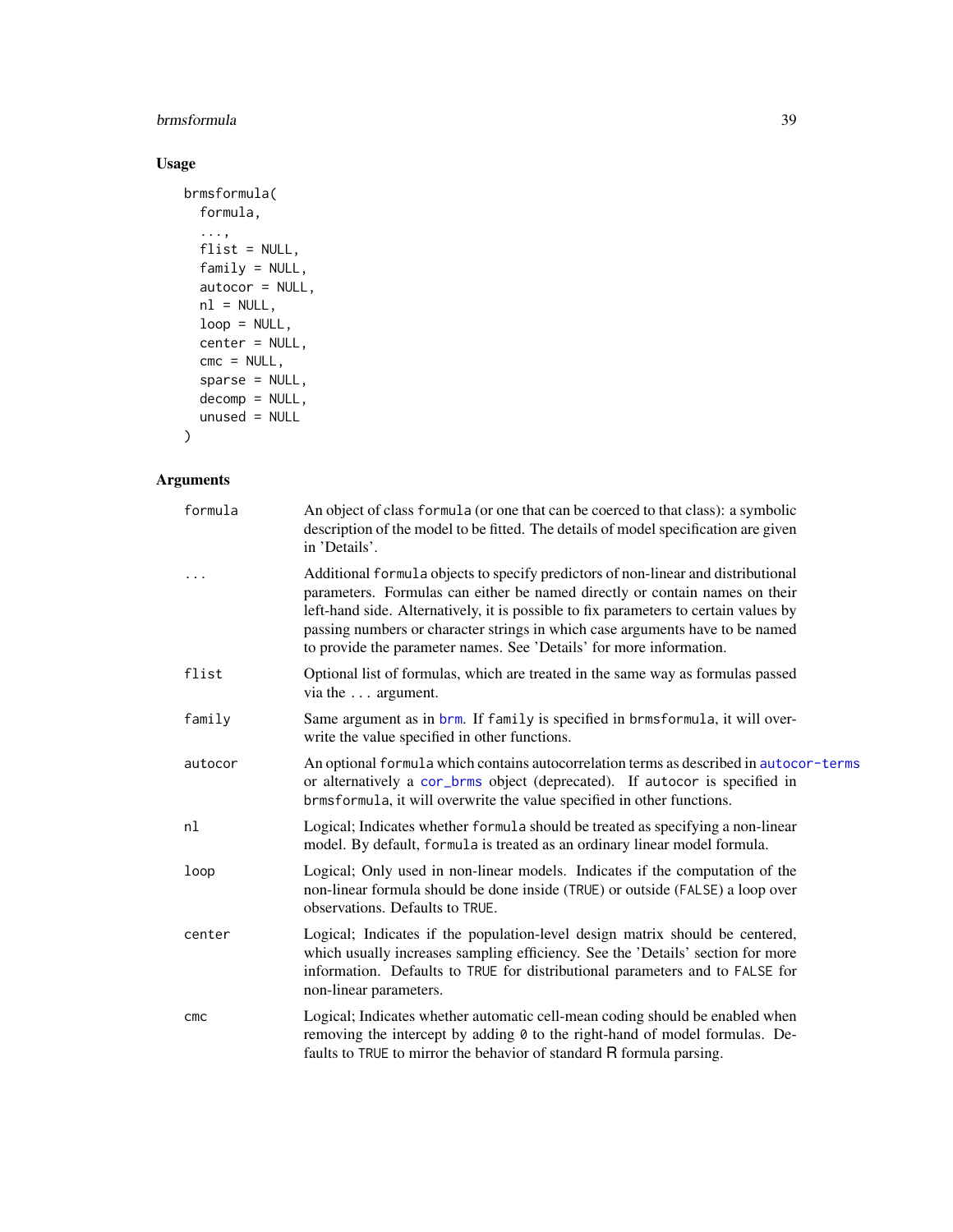| sparse | Logical; indicates whether the population-level design matrices should be treated<br>as sparse (defaults to FALSE). For design matrices with many zeros, this can con-<br>siderably reduce required memory. Sampling speed is currently not improved or<br>even slightly decreased. |
|--------|-------------------------------------------------------------------------------------------------------------------------------------------------------------------------------------------------------------------------------------------------------------------------------------|
| decomp | Optional name of the decomposition used for the population-level design matrix.<br>Defaults to NULL that is no decomposition. Other options currently available are<br>"QR" for the QR decomposition that helps in fitting models with highly corre-<br>lated predictors.           |
| unused | An optional formula which contains variables that are unused in the model but<br>should still be stored in the model's data frame. This can be useful, for example,<br>if those variables are required for post-processing the model.                                               |

#### Details

#### General formula structure

The formula argument accepts formulas of the following syntax:

response | aterms ~ pterms + (gterms | group)

The pterms part contains effects that are assumed to be the same across observations. We call them 'population-level' or 'overall' effects, or (adopting frequentist vocabulary) 'fixed' effects. The optional gterms part may contain effects that are assumed to vary across grouping variables specified in group. We call them 'group-level' or 'varying' effects, or (adopting frequentist vocabulary) 'random' effects, although the latter name is misleading in a Bayesian context. For more details type vignette("brms\_overview") and vignette("brms\_multilevel").

#### Group-level terms

Multiple grouping factors each with multiple group-level effects are possible. (Of course we can also run models without any group-level effects.) Instead of | you may use || in grouping terms to prevent correlations from being modeled. Equivalently, the cor argument of the [gr](#page-102-0) function can be used for this purpose, for example,  $(1 + x \mid g)$  is equivalent to  $(1 + x \mid gr(g, cor = FALSE))$ .

It is also possible to model different group-level terms of the same grouping factor as correlated (even across different formulas, e.g., in non-linear models) by using |<ID>| instead of |. All grouplevel terms sharing the same ID will be modeled as correlated. If, for instance, one specifies the terms  $(1+x|i|g)$  and  $(1+z|i|g)$  somewhere in the formulas passed to brmsformula, correlations between the corresponding group-level effects will be estimated. In the above example, i is not a variable in the data but just a symbol to indicate correlations between multiple group-level terms. Equivalently, the id argument of the [gr](#page-102-0) function can be used as well, for example,  $(1 + x \mid gr(g, id))$  $=$  "i")).

If levels of the grouping factor belong to different sub-populations, it may be reasonable to assume a different covariance matrix for each of the sub-populations. For instance, the variation within the treatment group and within the control group in a randomized control trial might differ. Suppose that  $y$  is the outcome, and  $x$  is the factor indicating the treatment and control group. Then, we could estimate different hyper-parameters of the varying effects (in this case a varying intercept) for treatment and control group via  $y \sim x + (1 | gr(subject, by = x)).$ 

You can specify multi-membership terms using the [mm](#page-148-0) function. For instance, a multi-membership term with two members could be  $(1 \mid mm(g1, g2))$ , where g1 and g2 specify the first and second member, respectively. Moreover, if a covariate x varies across the levels of the grouping-factors g1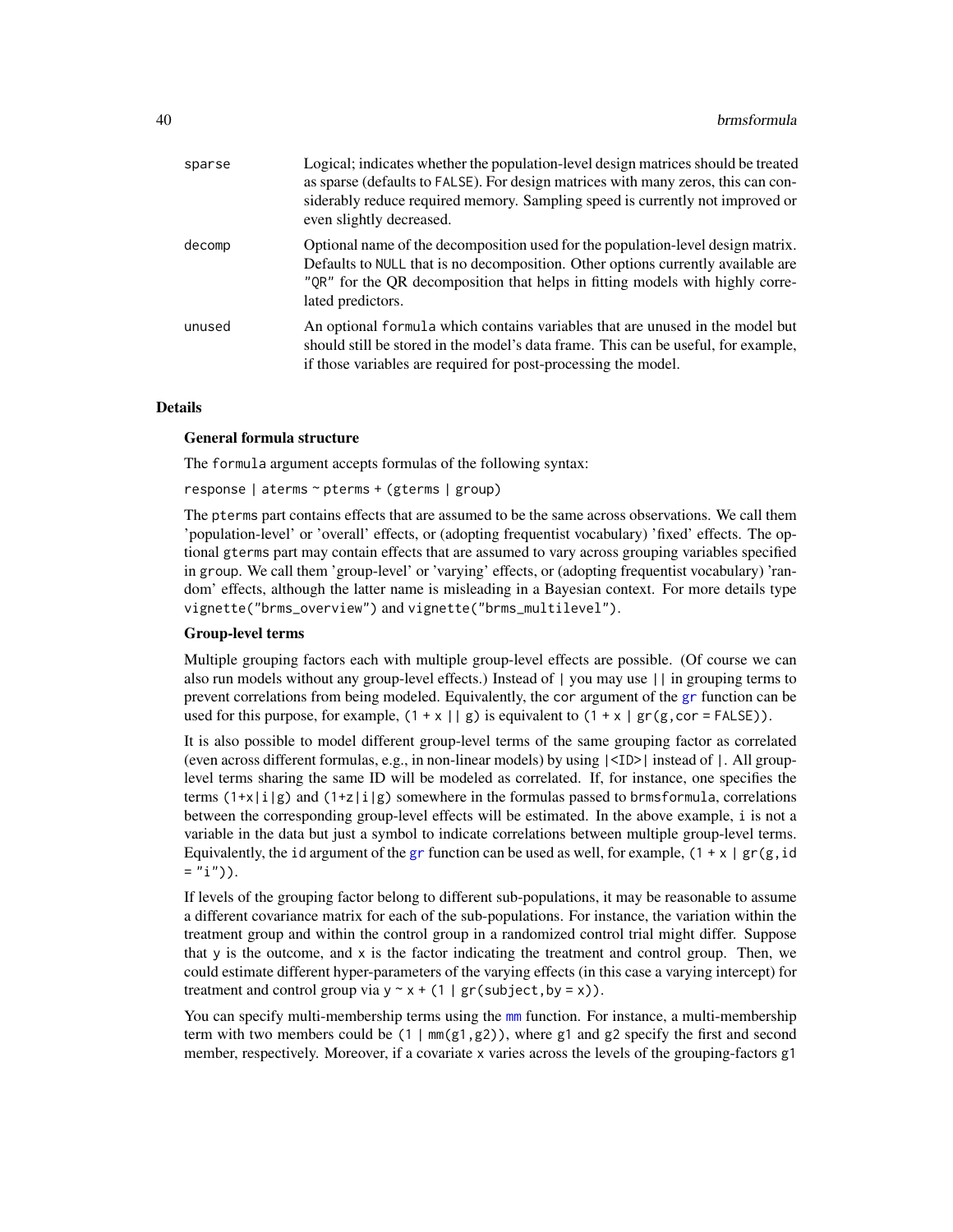#### brmsformula 41

and g2, we can save the respective covariate values in the variables x1 and x2 and then model the varying effect as  $(1 + \text{mmc}(x1, x2) \mid \text{mm(g1, g2)})$ .

#### Special predictor terms

Flexible non-linear smooth terms can modeled using the [s](#page-200-0) and [t2](#page-200-1) functions in the pterms part of the model formula. This allows to fit generalized additive mixed models (GAMMs) with **brms**. The implementation is similar to that used in the **gamm4** package. For more details on this model class see [gam](#page-0-0) and [gamm](#page-0-0).

Gaussian process terms can be fitted using the [gp](#page-100-0) function in the pterms part of the model formula. Similar to smooth terms, Gaussian processes can be used to model complex non-linear relationships, for instance temporal or spatial autocorrelation. However, they are computationally demanding and are thus not recommended for very large datasets or approximations need to be used.

The pterms and gterms parts may contain four non-standard effect types namely monotonic, measurement error, missing value, and category specific effects, which can be specified using terms of the form mo(predictor), me(predictor, sd\_predictor), mi(predictor), and cs(<predictors>), respectively. Category specific effects can only be estimated in ordinal models and are explained in more detail in the package's main vignette (type vignette("brms\_overview")). The other three effect types are explained in the following.

A monotonic predictor must either be integer valued or an ordered factor, which is the first difference to an ordinary continuous predictor. More importantly, predictor categories (or integers) are not assumed to be equidistant with respect to their effect on the response variable. Instead, the distance between adjacent predictor categories (or integers) is estimated from the data and may vary across categories. This is realized by parameterizing as follows: One parameter takes care of the direction and size of the effect similar to an ordinary regression parameter, while an additional parameter vector estimates the normalized distances between consecutive predictor categories. A main application of monotonic effects are ordinal predictors that can this way be modeled without (falsely) treating them as continuous or as unordered categorical predictors. For more details and examples see vignette("brms\_monotonic").

Quite often, predictors are measured and as such naturally contain measurement error. Although most researchers are well aware of this problem, measurement error in predictors is ignored in most regression analyses, possibly because only few packages allow for modeling it. Notably, measurement error can be handled in structural equation models, but many more general regression models (such as those featured by **brms**) cannot be transferred to the SEM framework. In **brms**, effects of noise-free predictors can be modeled using the me (for 'measurement error') function. If, say, y is the response variable and x is a measured predictor with known measurement error sdx, we can simply include it on the right-hand side of the model formula via  $y \sim me(x, sdx)$ . This can easily be extended to more general formulas. If x2 is another measured predictor with corresponding error sdx2 and z is a predictor without error (e.g., an experimental setting), we can model all main effects and interactions of the three predictors in the well known manner:  $y \sim me(x, sdx) * me(x2, sdx2)$ \* z. The me function is soft deprecated in favor of the more flexible and consistent mi function (see below).

When a variable contains missing values, the corresponding rows will be excluded from the data by default (row-wise exclusion). However, quite often we want to keep these rows and instead estimate the missing values. There are two approaches for this: (a) Impute missing values before the model fitting for instance via multiple imputation (see [brm\\_multiple](#page-52-0) for a way to handle multiple imputed datasets). (b) Impute missing values on the fly during model fitting. The latter approach is explained in the following. Using a variable with missing values as predictors requires two things, First, we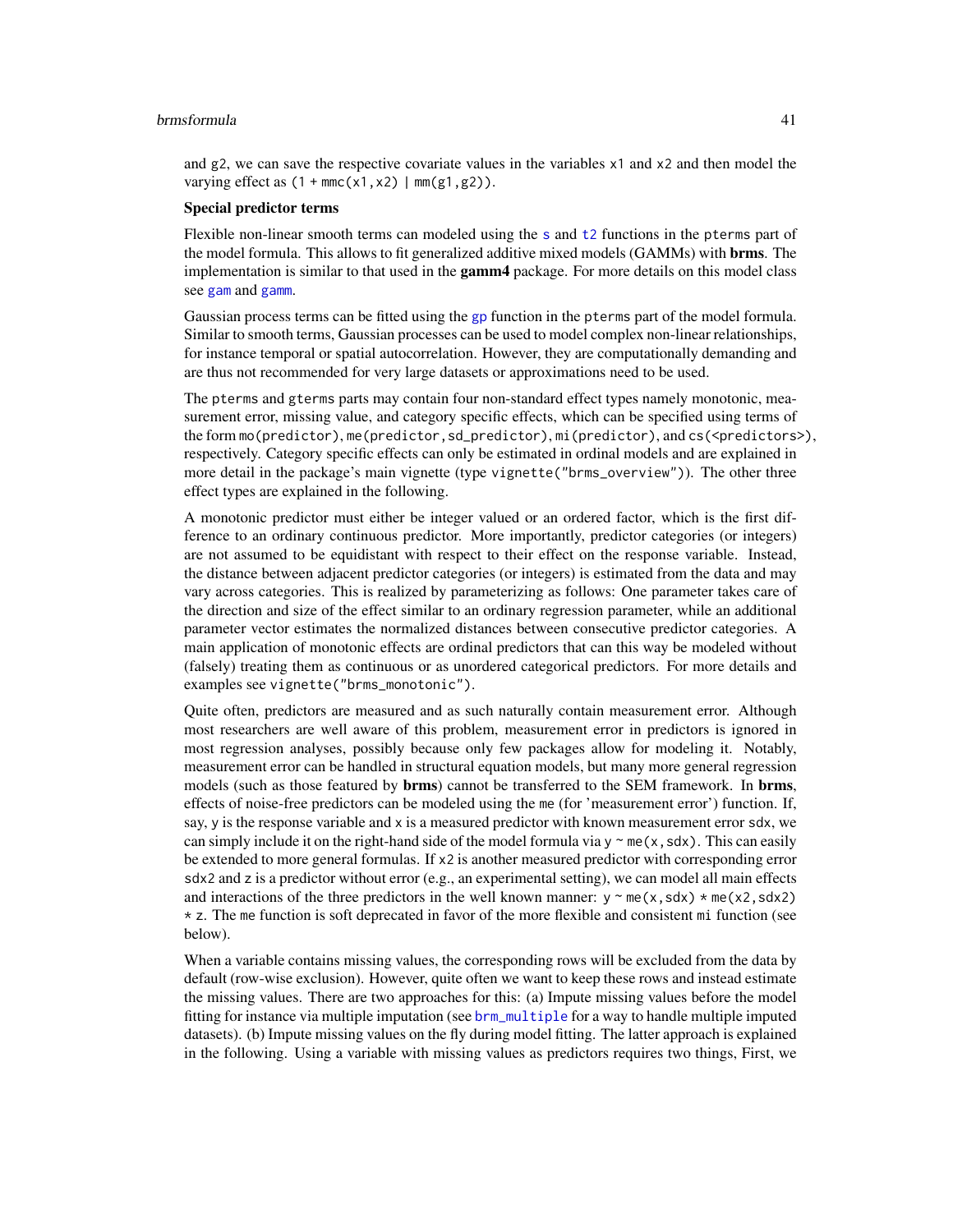need to specify that the predictor contains missings that should to be imputed. If, say, y is the primary response, x is a predictor with missings and z is a predictor without missings, we go for y  $\sim$  mi(x) + z. Second, we need to model x as an additional response with corresponding predictors and the addition term  $m$ i(). In our example, we could write  $x \mid m$ i() ~ z. Measurement error may be included via the sdy argument, say,  $x \mid mi$  $x \mid mi$  $x \mid mi$  (sdy = se) ~ z. See mi for examples with real data.

#### Autocorrelation terms

Autocorrelation terms can be directly specified inside the pterms part as well. Details can be found in [autocor-terms](#page-16-0).

#### Additional response information

Another special of the brms formula syntax is the optional aterms part, which may contain multiple terms of the form fun(<variable>) separated by + each providing special information on the response variable. fun can be replaced with either se, weights, subset, cens, trunc, trials, cat, dec, rate, vreal, or vint. Their meanings are explained below (see also [addition-terms](#page-6-0)).

For families gaussian, student and skew\_normal, it is possible to specify standard errors of the observations, thus allowing to perform meta-analysis. Suppose that the variable yi contains the effect sizes from the studies and sei the corresponding standard errors. Then, fixed and random effects meta-analyses can be conducted using the formulas yi  $\mid$  se(sei)  $\sim$  1 and yi  $\mid$  se(sei)  $\sim$  1 + (1|study), respectively, where study is a variable uniquely identifying every study. If desired, meta-regression can be performed via yi | se(sei)  $\sim$  1 + mod1 + mod2 + (1|study) or

yi |  $se(sei)$  ~ 1 + mod1 + mod2 + (1 + mod1 + mod2 | study), where mod1 and mod2 represent moderator variables. By default, the standard errors replace the parameter sigma. To model sigma in addition to the known standard errors, set argument sigma in function se to TRUE, for instance, yi  $|$  se(sei, sigma = TRUE) ~ 1.

For all families, weighted regression may be performed using weights in the aterms part. Internally, this is implemented by multiplying the log-posterior values of each observation by their corresponding weights. Suppose that variable wei contains the weights and that yi is the response variable. Then, formula yi | weights(wei)  $\sim$  predictors implements a weighted regression.

For multivariate models, subset may be used in the aterms part, to use different subsets of the data in different univariate models. For instance, if sub is a logical variable and y is the response of one of the univariate models, we may write y | subset(sub)  $\sim$  predictors so that y is predicted only for those observations for which sub evaluates to TRUE.

For log-linear models such as poisson models, rate may be used in the aterms part to specify the denominator of a response that is expressed as a rate. The numerator is given by the actual response variable and has a distribution according to the family as usual. Using rate(denom) is equivalent to adding offset(log(denom)) to the linear predictor of the main parameter but the former is arguably more convenient and explicit.

With the exception of categorical and ordinal families, left, right, and interval censoring can be modeled through  $y \mid \text{cens}(\text{censored}) \sim \text{predictors}.$  The censoring variable (named censored in this example) should contain the values 'left', 'none', 'right', and 'interval' (or equivalently -1, 0, 1, and 2) to indicate that the corresponding observation is left censored, not censored, right censored, or interval censored. For interval censored data, a second variable (let's call it y2) has to be passed to cens. In this case, the formula has the structure y  $\vert$  cens(censored, y2) ~ predictors. While the lower bounds are given in y, the upper bounds are given in y2 for interval censored data. Intervals are assumed to be open on the left and closed on the right:  $(y, y2)$ .

With the exception of categorical and ordinal families, the response distribution can be truncated using the trunc function in the addition part. If the response variable is truncated between, say, 0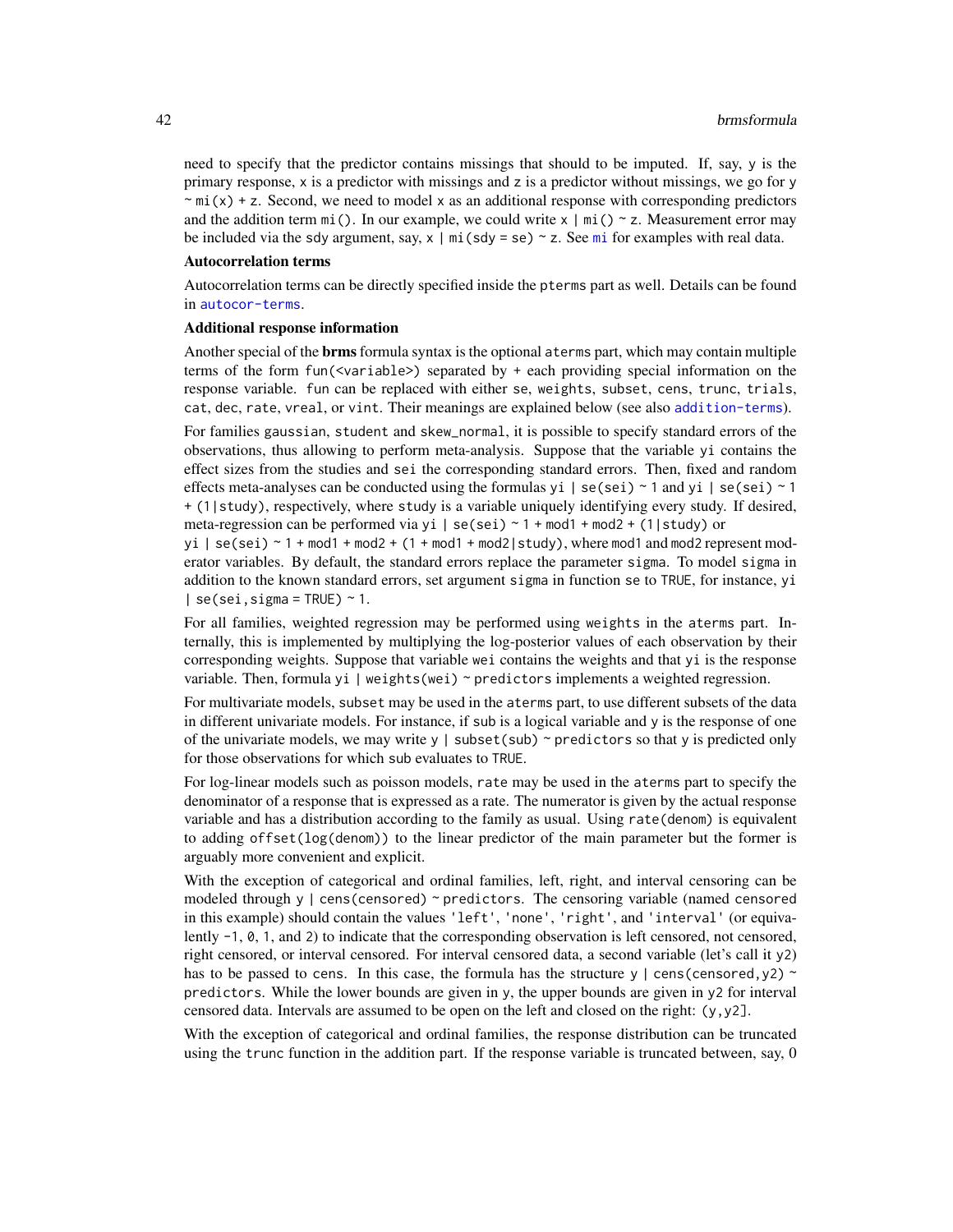#### brmsformula 43

and 100, we can specify this via yi | trunc(lb =  $\theta$ , ub = 100) ~ predictors. Instead of numbers, variables in the data set can also be passed allowing for varying truncation points across observations. Defining only one of the two arguments in trunc leads to one-sided truncation.

For all continuous families, missing values in the responses can be imputed within Stan by using the addition term mi. This is mostly useful in combination with mi predictor terms as explained above under 'Special predictor terms'.

For families binomial and zero\_inflated\_binomial, addition should contain a variable indicating the number of trials underlying each observation. In lme4 syntax, we may write for instance cbind(success,  $n$  -success), which is equivalent to success | trials(n) in **brms** syntax. If the number of trials is constant across all observations, say 10, we may also write success | trials(10). Please note that the cbind() syntax will not work in brms in the expected way because this syntax is reserved for other purposes.

For all ordinal families, aterms may contain a term thres(number) to specify the number thresholds (e.g, thres(6)), which should be equal to the total number of response categories - 1. If not given, the number of thresholds is calculated from the data. If different threshold vectors should be used for different subsets of the data, the gr argument can be used to provide the grouping variable (e.g, thres(6,gr = item), if item is the grouping variable). In this case, the number of thresholds can also be a variable in the data with different values per group.

A deprecated quasi alias of thres() is cat() with which the total number of response categories  $(i.e., number of thresholds + 1) can be specified.$ 

In Wiener diffusion models (family wiener) the addition term dec is mandatory to specify the (vector of) binary decisions corresponding to the reaction times. Non-zero values will be treated as a response on the upper boundary of the diffusion process and zeros will be treated as a response on the lower boundary. Alternatively, the variable passed to dec might also be a character vector consisting of 'lower' and 'upper'.

All families support the index addition term to uniquely identify each observation of the corresponding response variable. Currently, index is primarily useful in combination with the subset addition and [mi](#page-144-0) terms.

For custom families, it is possible to pass an arbitrary number of real and integer vectors via the addition terms vreal and vint, respectively. An example is provided in vignette('brms\_customfamilies'). To pass multiple vectors of the same data type, provide them separated by commas inside a single vreal or vint statement.

Multiple addition terms of different types may be specified at the same time using the + operator. For example, the formula formula = yi | se(sei) + cens(censored)  $\sim$  1 implies a censored metaanalytic model.

The addition argument disp (short for dispersion) has been removed in version 2.0. You may instead use the distributional regression approach by specifying sigma  $\sim 1 +$  of fset(log(xdisp)) or shape  $\sim 1$  + offset(log(xdisp)), where xdisp is the variable being previously passed to disp.

### Parameterization of the population-level intercept

By default, the population-level intercept (if incorporated) is estimated separately and not as part of population-level parameter vector b As a result, priors on the intercept also have to be specified separately. Furthermore, to increase sampling efficiency, the population-level design matrix X is centered around its column means X\_means if the intercept is incorporated. This leads to a temporary bias in the intercept equal to  $\langle x \rangle$  means, b>, where  $\langle x \rangle$  is the scalar product. The bias is corrected after fitting the model, but be aware that you are effectively defining a prior on the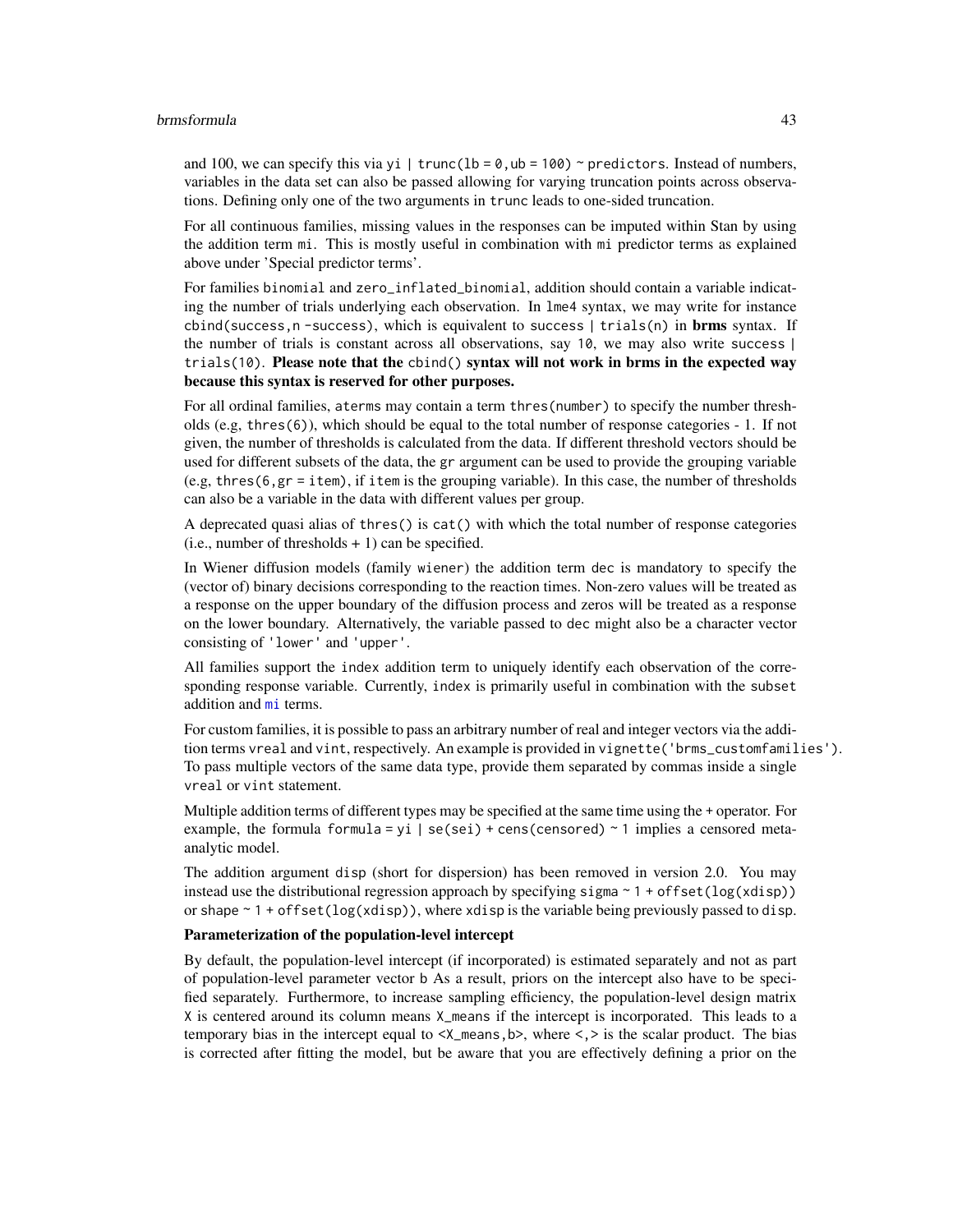intercept of the centered design matrix not on the real intercept. You can turn off this special handling of the intercept by setting argument center to FALSE. For more details on setting priors on population-level intercepts, see [set\\_prior](#page-203-1).

This behavior can be avoided by using the reserved (and internally generated) variable Intercept. Instead of y  $\sim$  x, you may write y  $\sim$  0 + Intercept + x. This way, priors can be defined on the real intercept, directly. In addition, the intercept is just treated as an ordinary population-level effect and thus priors defined on b will also apply to it. Note that this parameterization may be less efficient than the default parameterization discussed above.

#### Formula syntax for non-linear models

In **brms**, it is possible to specify non-linear models of arbitrary complexity. The non-linear model can just be specified within the formula argument. Suppose, that we want to predict the response y through the predictor x, where x is linked to y through  $y = \alpha$  alpha -beta  $*$  lambda^x, with parameters alpha, beta, and lambda. This is certainly a non-linear model being defined via formula  $=$  y  $\sim$  alpha -beta  $\star$  lambda $\sim$ x (addition arguments can be added in the same way as for ordinary formulas). To tell **brms** that this is a non-linear model, we set argument nl to TRUE. Now we have to specify a model for each of the non-linear parameters. Let's say we just want to estimate those three parameters with no further covariates or random effects. Then we can pass alpha + beta + lambda ~ 1 or equivalently (and more flexible) alpha ~ 1, beta ~ 1, lambda ~ 1 to the ... argument. This can, of course, be extended. If we have another predictor z and observations nested within the grouping factor g, we may write for instance alpha  $\sim 1$ , beta  $\sim 1 + z + (1|g)$ , lambda  $\sim$ 1. The formula syntax described above applies here as well. In this example, we are using z and g only for the prediction of beta, but we might also use them for the other non-linear parameters (provided that the resulting model is still scientifically reasonable).

By default, non-linear covariates are treated as real vectors in Stan. However, if the data of the covariates is of type 'integer' in R (which can be enforced by the 'as.integer' function), the Stan type will be changed to an integer array. That way, covariates can also be used for indexing purposes in Stan.

Non-linear models may not be uniquely identified and / or show bad convergence. For this reason it is mandatory to specify priors on the non-linear parameters. For instructions on how to do that, see [set\\_prior](#page-203-1). For some examples of non-linear models, see vignette("brms\_nonlinear").

## Formula syntax for predicting distributional parameters

It is also possible to predict parameters of the response distribution such as the residual standard deviation sigma in gaussian models or the hurdle probability hu in hurdle models. The syntax closely resembles that of a non-linear parameter, for instance sigma  $\sim x + s(z) + (1+x|g)$ . For some examples of distributional models, see vignette("brms\_distreg").

Parameter mu exists for every family and can be used as an alternative to specifying terms in formula. If both mu and formula are given, the right-hand side of formula is ignored. Accordingly, specifying terms on the right-hand side of both formula and mu at the same time is deprecated. In future versions, formula might be updated by mu.

The following are distributional parameters of specific families (all other parameters are treated as non-linear parameters): sigma (residual standard deviation or scale of the gaussian, student, skew\_normal, lognormal exgaussian, and asym\_laplace families); shape (shape parameter of the Gamma, weibull, negbinomial, and related zero-inflated / hurdle families); nu (degrees of freedom parameter of the student and frechet families); phi (precision parameter of the beta and zero\_inflated\_beta families); kappa (precision parameter of the von\_mises family); beta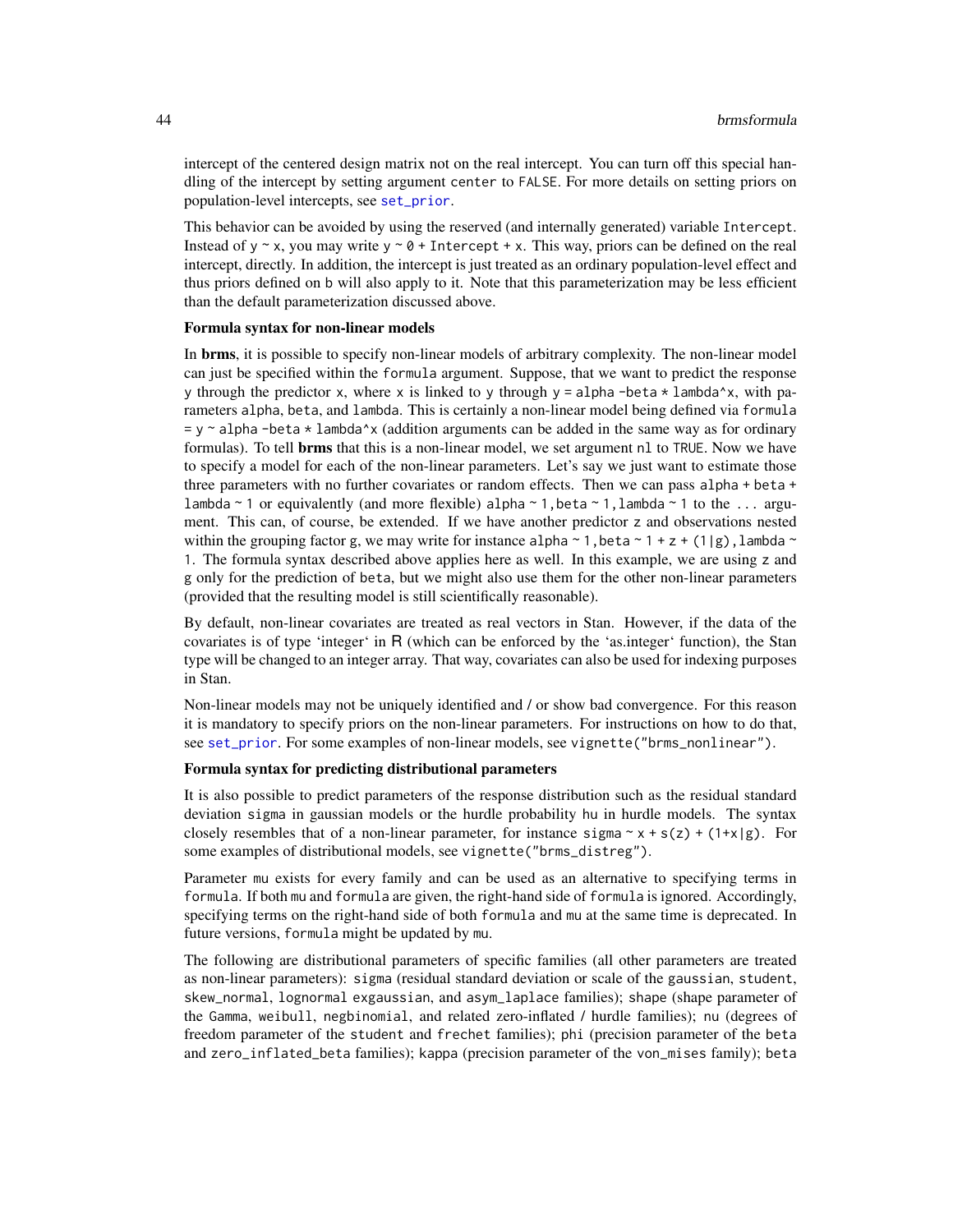#### brmsformula 45

(mean parameter of the exponential component of the exgaussian family); quantile (quantile parameter of the asym\_laplace family); zi (zero-inflation probability); hu (hurdle probability); zoi (zero-one-inflation probability); coi (conditional one-inflation probability); disc (discrimination) for ordinal models; bs, ndt, and bias (boundary separation, non-decision time, and initial bias of the wiener diffusion model). By default, distributional parameters are modeled on the log scale if they can be positive only or on the logit scale if the can only be within the unit interval.

Alternatively, one may fix distributional parameters to certain values. However, this is mainly useful when models become too complicated and otherwise have convergence issues. We thus suggest to be generally careful when making use of this option. The quantile parameter of the asym\_laplace distribution is a good example where it is useful. By fixing quantile, one can perform quantile regression for the specified quantile. For instance, quantile  $= 0.25$  allows predicting the 25%quantile. Furthermore, the bias parameter in drift-diffusion models, is assumed to be 0.5 (i.e. no bias) in many applications. To achieve this, simply write bias = 0.5. Other possible applications are the Cauchy distribution as a special case of the Student-t distribution with nu = 1, or the geometric distribution as a special case of the negative binomial distribution with shape = 1. Furthermore, the parameter disc ('discrimination') in ordinal models is fixed to 1 by default and not estimated, but may be modeled as any other distributional parameter if desired (see examples). For reasons of identification, 'disc' can only be positive, which is achieved by applying the log-link.

In categorical models, distributional parameters do not have fixed names. Instead, they are named after the response categories (excluding the first one, which serves as the reference category), with the prefix 'mu'. If, for instance, categories are named cat1, cat2, and cat3, the distributional parameters will be named mucat2 and mucat3.

Some distributional parameters currently supported by brmsformula have to be positive (a negative standard deviation or precision parameter does not make any sense) or are bounded between 0 and 1 (for zero-inflated / hurdle probabilities, quantiles, or the initial bias parameter of drift-diffusion models). However, linear predictors can be positive or negative, and thus the log link (for positive parameters) or logit link (for probability parameters) are used by default to ensure that distributional parameters are within their valid intervals. This implies that, by default, effects for such distributional parameters are estimated on the log / logit scale and one has to apply the inverse link function to get to the effects on the original scale. Alternatively, it is possible to use the identity link to predict parameters on their original scale, directly. However, this is much more likely to lead to problems in the model fitting, if the parameter actually has a restricted range.

See also [brmsfamily](#page-31-0) for an overview of valid link functions.

#### Formula syntax for mixture models

The specification of mixture models closely resembles that of non-mixture models. If not specified otherwise (see below), all mean parameters of the mixture components are predicted using the righthand side of formula. All types of predictor terms allowed in non-mixture models are allowed in mixture models as well.

Distributional parameters of mixture distributions have the same name as those of the corresponding ordinary distributions, but with a number at the end to indicate the mixture component. For instance, if you use family mixture(gaussian,gaussian), the distributional parameters are sigma1 and sigma2. Distributional parameters of the same class can be fixed to the same value. For the above example, we could write sigma2 = "sigma1" to make sure that both components have the same residual standard deviation, which is in turn estimated from the data.

In addition, there are two types of special distributional parameters. The first are named mu<ID>, that allow for modeling different predictors for the mean parameters of different mixture components.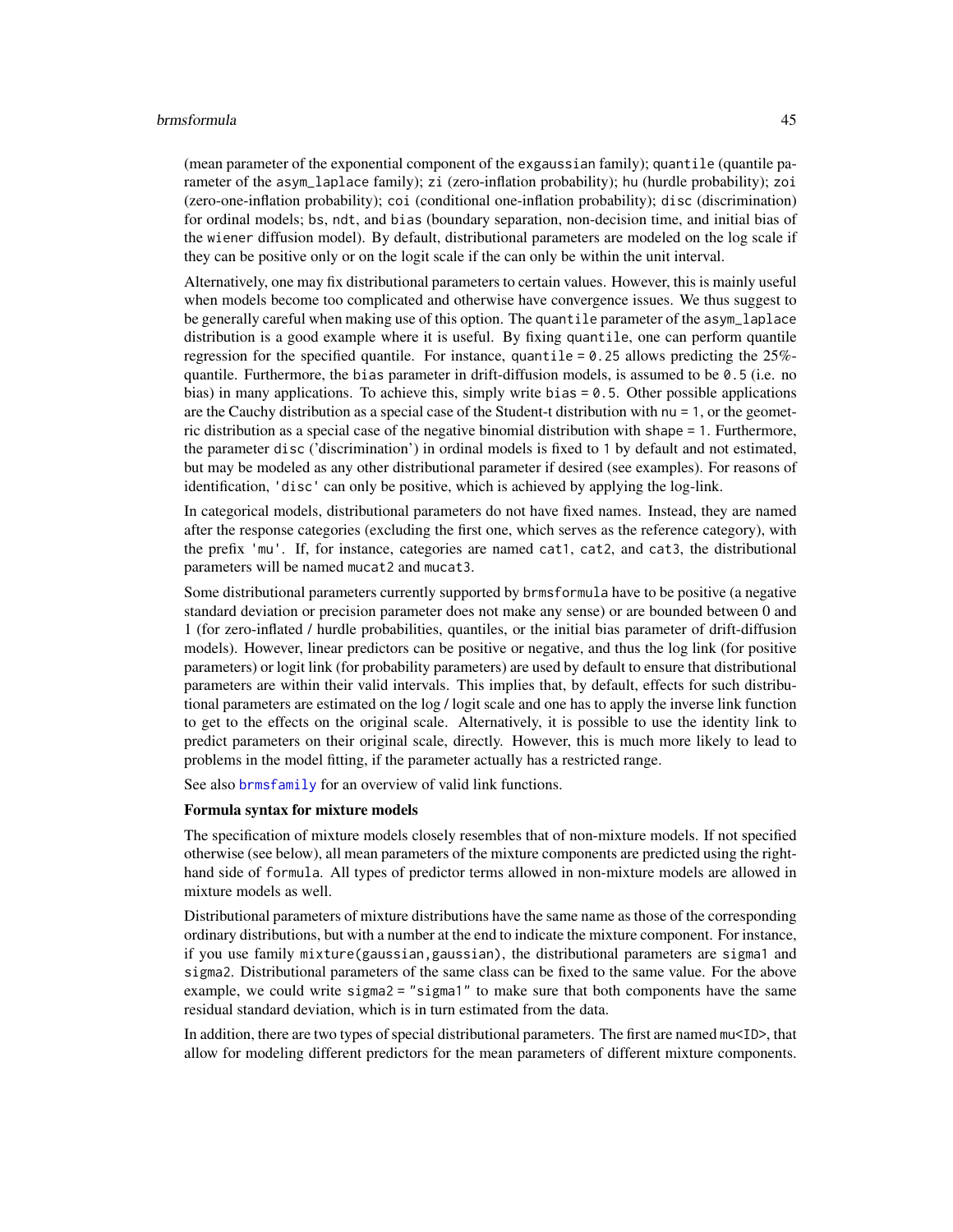For instance, if you want to predict the mean of the first component using predictor x and the mean of the second component using predictor z, you can write mu1  $\sim$  x as well as mu2  $\sim$  z. The second are named theta<ID>, which constitute the mixing proportions. If the mixing proportions are fixed to certain values, they are internally normalized to form a probability vector. If one seeks to predict the mixing proportions, all but one of the them has to be predicted, while the remaining one is used as the reference category to identify the model. The softmax function is applied on the linear predictor terms to form a probability vector.

For more information on mixture models, see the documentation of [mixture](#page-146-0).

#### Formula syntax for multivariate models

Multivariate models may be specified using mvbind notation or with help of the [mvbf](#page-155-0) function. Suppose that y1 and y2 are response variables and x is a predictor. Then mybind(y1,y2) ~ x specifies a multivariate model. The effects of all terms specified at the RHS of the formula are assumed to vary across response variables. For instance, two parameters will be estimated for x, one for the effect on y1 and another for the effect on y2. This is also true for group-level effects. When writing, for instance,  $m\nu$ bind(y1,y2) ~ x + (1+x|g), group-level effects will be estimated separately for each response. To model these effects as correlated across responses, use the ID syntax (see above). For the present example, this would look as follows:  $m \nu \frac{\nu}{2}$ ,  $y^2 \sim x + (1+x/2|g)$ . Of course, you could also use any value other than 2 as ID.

It is also possible to specify different formulas for different responses. If, for instance, y1 should be predicted by x and y2 should be predicted by z, we could write mvbf(y1  $\sim$  x, y2  $\sim$  z). Alternatively, multiple brmsformula objects can be added to specify a joint multivariate model (see 'Examples').

#### Value

An object of class brmsformula, which is essentially a list containing all model formulas as well as some additional information.

### See Also

[mvbrmsformula](#page-155-1), [brmsformula-helpers](#page-47-0)

#### Examples

```
# multilevel model with smoothing terms
brmsformula(y ~ x1*x2 + s(z) + (1+x1|1) + (1|g2))
# additionally predict 'sigma'
brmsformula(y ~ x1*x2 + s(z) + (1+x1|1) + (1|g2),
            sigma ~\sim x1 + (1|g2))
# use the shorter alias 'bf'
(formula1 <- brmsformula(y \sim x + (x|g)))
(formula2 \leq bf(y \sim x + (x|g)))# will be TRUE
identical(formula1, formula2)
# incorporate censoring
bf(y \mid cens(censor\_variable) \sim predictors)
```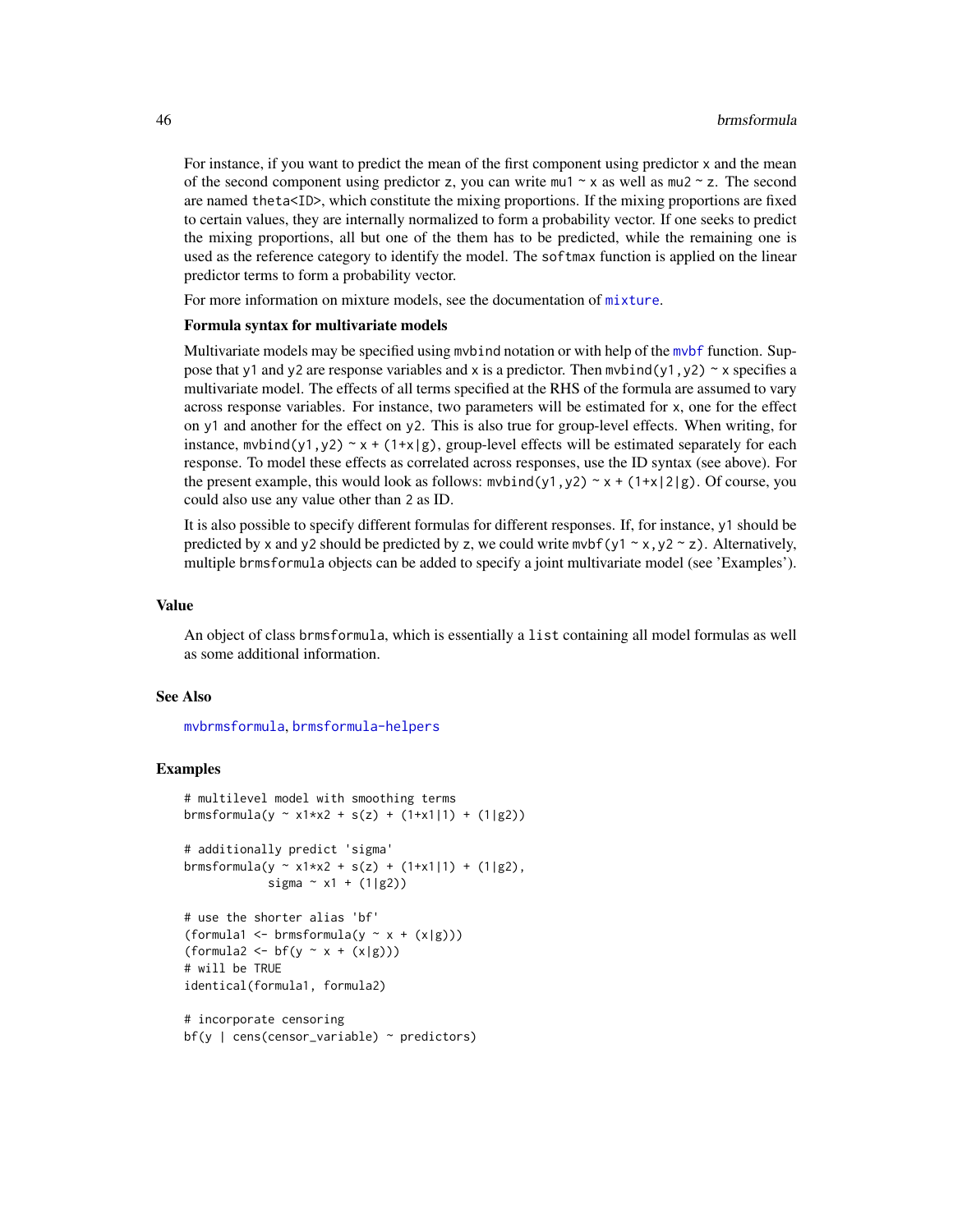#### brmsformula 47

```
# define a simple non-linear model
bf(y \sim a1 - a2\gammax, a1 + a2 \sim 1, n1 = TRUE)
# predict a1 and a2 differently
bf(y ~ a1 - a2^x, a1 ~ 1, a2 ~ x + (x|g), nl = TRUE)
# correlated group-level effects across parameters
bf(y ~ a1 - a2^x, a1 ~ 1 + (1 |2| g), a2 ~ x + (x |2| g), n1 = TRUE)
# alternative but equivalent way to specify the above model
bf(y ~ a1 - a2^x, a1 ~ 1 + (1 | gr(g, id = 2)),
   a2 \sim x + (x \mid gr(g, id = 2)), nl = TRUE)
# define a multivariate model
bf(mvbind(y1, y2) \sim x * z + (1|g))
# define a zero-inflated model
# also predicting the zero-inflation part
bf(y ~ x * z + (1+x|ID1|g), zi ~ x + (1|ID1|g))
# specify a predictor as monotonic
bf(y \sim mo(x) + more\_predictors)# for ordinal models only
# specify a predictor as category specific
bf(y \sim cs(x) + more_predictors)
# add a category specific group-level intercept
bf(y \sim cs(x) + (cs(1)|g))# specify parameter 'disc'
bf(y \sim person + item, disc \sim item)# specify variables containing measurement error
bf(y \sim me(x, sdx))
# specify predictors on all parameters of the wiener diffusion model
# the main formula models the drift rate 'delta'
bf(rt | dec(decision) \sim x, bs \sim x, ndt \sim x, bias \sim x)
# fix the bias parameter to 0.5
bf(rt | dec(decision) \sim x, bias = 0.5)
# specify different predictors for different mixture components
mix <- mixture(gaussian, gaussian)
bf(y \sim 1, mu1 \sim x, mu2 \sim z, family = mix)
# fix both residual standard deviations to the same value
bf(y \sim x, sigma2 = "sigma1", family = mix)
# use the '+' operator to specify models
bf(y \sim 1) +nlf(sigma \sim a * exp(b * x), a \sim x) +
  1f(b - z + (1|g), dpar = "sigma") +gaussian()
```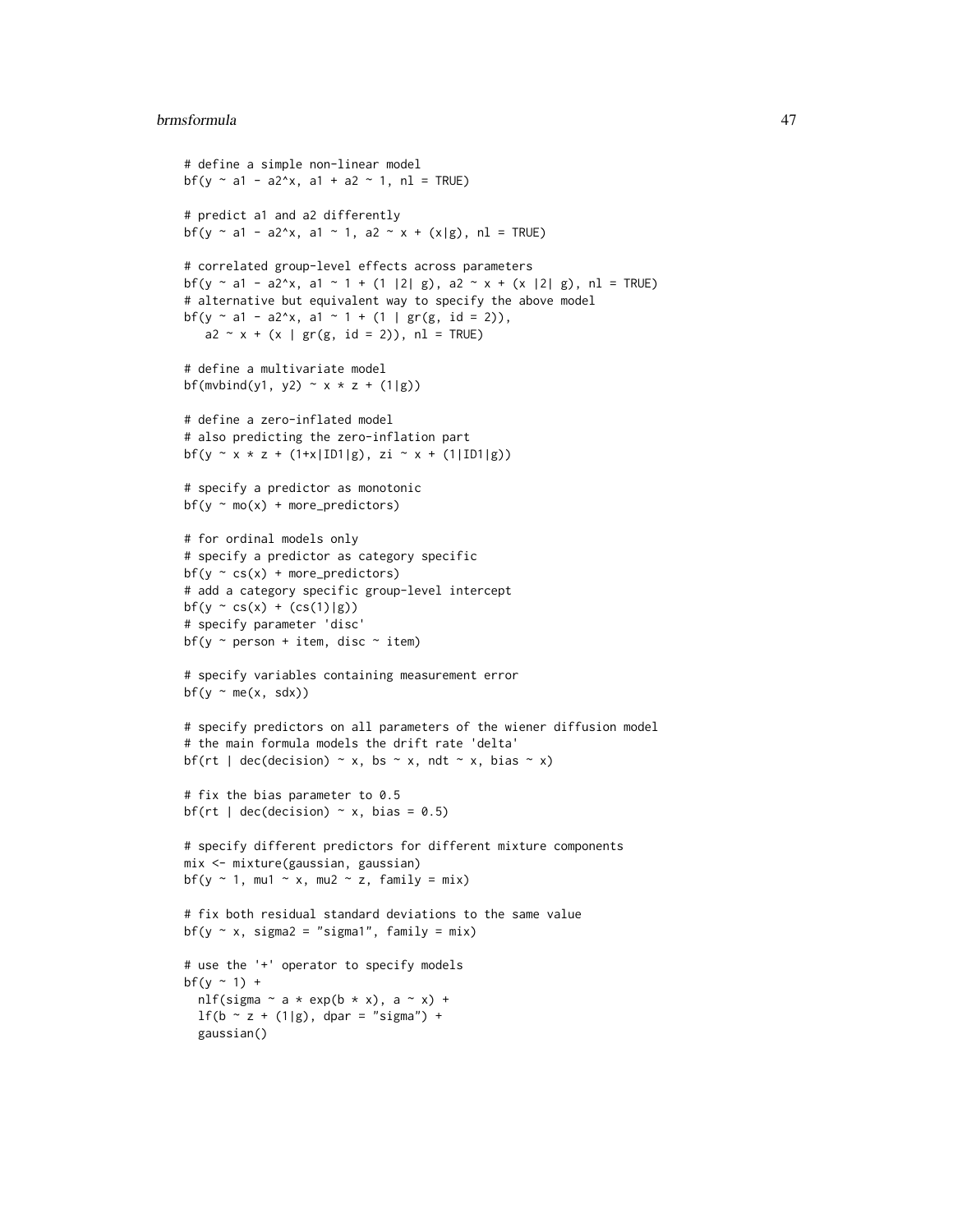```
# specify a multivariate model using the '+' operator
bf(y1 ~ x + (1|g)) +
  gaussian() + cor-ar(^{-1}|g) +bf(y2 \sim z) + poisson()# specify correlated residuals of a gaussian and a poisson model
form1 <- bf(y1 \sim 1 + x + (1|c|obs), sigma = 1) + gaussian()
form2 <- bf(y2 - 1 + x + (1|c|obs)) + poisson()# model missing values in predictors
bf(bmi \sim age * mi(chl)) +
  bf(chl | mi() ~ age) +set_rescor(FALSE)
# model sigma as a function of the mean
bf(y \sim eta, nl = TRUE) +lf(\text{eta} \sim 1 + x) +
  nlf(sigma ~ tau * sqrt(eta)) +
  lf(tau ~ 1)
```
<span id="page-47-0"></span>brmsformula-helpers *Linear and Non-linear formulas in* brms

### Description

Helper functions to specify linear and non-linear formulas for use with [brmsformula](#page-37-0).

### Usage

```
nlf(formula, ..., flist = NULL, dpar = NULL, resp = NULL, loop = NULL)
lf(
  ...,
  flist = NULL,dpar = NULL,resp = NULL,
  center = NULL,
  cmc = NULL,
  sparse = NULL,
  decomp = NULL
)
acformula(autocor, resp = NULL)
set_nl(n] = TRUE, \text{dpar} = NULL, \text{resp} = NULL)set_rescor(rescor = TRUE)
set_mecor(mecor = TRUE)
```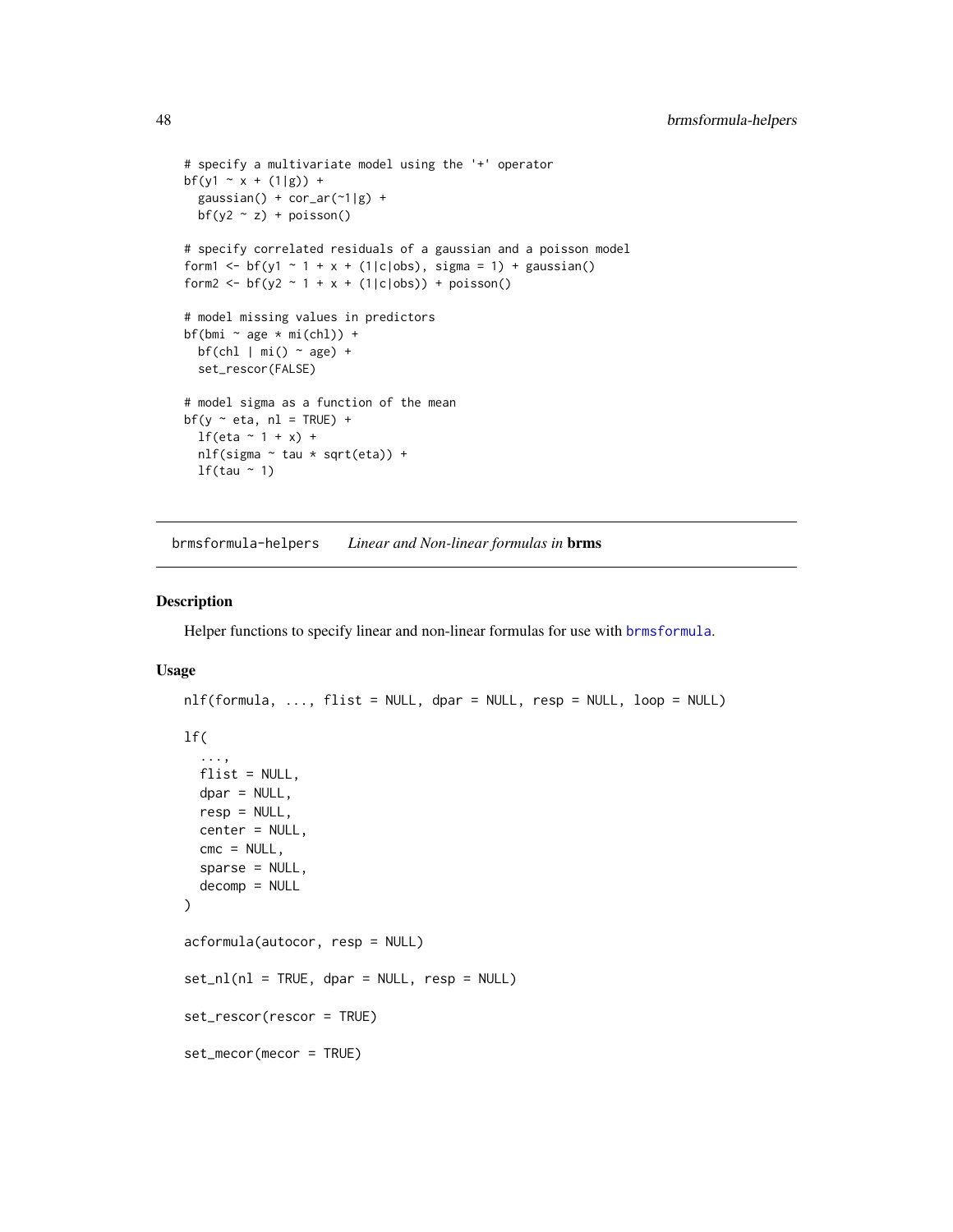# Arguments

| formula | Non-linear formula for a distributional parameter. The name of the distribu-<br>tional parameter can either be specified on the left-hand side of formula or via<br>argument dpar.                                                                                                                                                                                                                               |
|---------|------------------------------------------------------------------------------------------------------------------------------------------------------------------------------------------------------------------------------------------------------------------------------------------------------------------------------------------------------------------------------------------------------------------|
|         | Additional formula objects to specify predictors of non-linear and distributional<br>parameters. Formulas can either be named directly or contain names on their<br>left-hand side. Alternatively, it is possible to fix parameters to certain values by<br>passing numbers or character strings in which case arguments have to be named<br>to provide the parameter names. See 'Details' for more information. |
| flist   | Optional list of formulas, which are treated in the same way as formulas passed<br>via the  argument.                                                                                                                                                                                                                                                                                                            |
| dpar    | Optional character string specifying the distributional parameter to which the<br>formulas passed via  and flist belong.                                                                                                                                                                                                                                                                                         |
| resp    | Optional character string specifying the response variable to which the formulas<br>passed via and flist belong. Only relevant in multivariate models.                                                                                                                                                                                                                                                           |
| loop    | Logical; Only used in non-linear models. Indicates if the computation of the<br>non-linear formula should be done inside (TRUE) or outside (FALSE) a loop over<br>observations. Defaults to TRUE.                                                                                                                                                                                                                |
| center  | Logical; Indicates if the population-level design matrix should be centered,<br>which usually increases sampling efficiency. See the 'Details' section for more<br>information. Defaults to TRUE for distributional parameters and to FALSE for<br>non-linear parameters.                                                                                                                                        |
| CMC     | Logical; Indicates whether automatic cell-mean coding should be enabled when<br>removing the intercept by adding 0 to the right-hand of model formulas. De-<br>faults to TRUE to mirror the behavior of standard R formula parsing.                                                                                                                                                                              |
| sparse  | Logical; indicates whether the population-level design matrices should be treated<br>as sparse (defaults to FALSE). For design matrices with many zeros, this can con-<br>siderably reduce required memory. Sampling speed is currently not improved or<br>even slightly decreased.                                                                                                                              |
| decomp  | Optional name of the decomposition used for the population-level design matrix.<br>Defaults to NULL that is no decomposition. Other options currently available are<br>"QR" for the QR decomposition that helps in fitting models with highly corre-<br>lated predictors.                                                                                                                                        |
| autocor | A one sided formula containing autocorrelation terms. All none autocorrelation<br>terms in autocor will be silently ignored.                                                                                                                                                                                                                                                                                     |
| nl      | Logical; Indicates whether formula should be treated as specifying a non-linear<br>model. By default, formula is treated as an ordinary linear model formula.                                                                                                                                                                                                                                                    |
| rescor  | Logical; Indicates if residual correlation between the response variables should<br>be modeled. Currently this is only possible in multivariate gaussian and student<br>models. Only relevant in multivariate models.                                                                                                                                                                                            |
| mecor   | Logical; Indicates if correlations between latent variables defined by me terms<br>should be modeled. Defaults to TRUE.                                                                                                                                                                                                                                                                                          |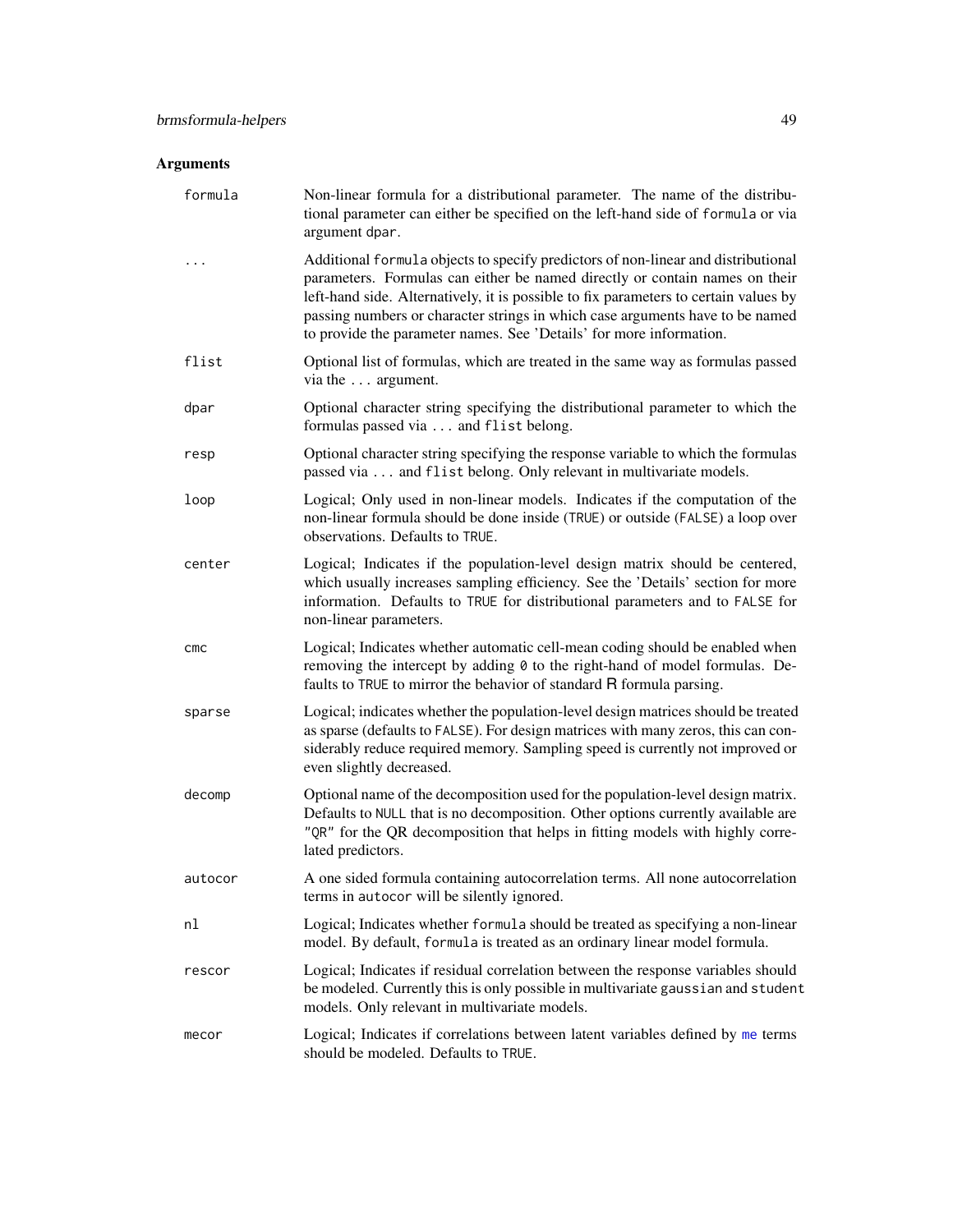### Value

For lf and nlf a list that can be passed to [brmsformula](#page-37-0) or added to an existing brmsformula or mvbrmsformula object. For set\_nl and set\_rescor a logical value that can be added to an existing brmsformula or mvbrmsformula object.

### See Also

[brmsformula](#page-37-0), [mvbrmsformula](#page-155-1)

### Examples

```
# add more formulas to the model
bf(y \sim 1) +
  nlf(sigma \sim a \star exp(b \star x)) +
  1f(a - x, b - z + (1|g)) +gaussian()
# specify 'nl' later on
bf(y \sim a \star inv_logit(x \star b)) +
  lf(a + b \sim z) +set_nl(TRUE)
# specify a multivariate model
bf(y1 ~ x + (1|g)) +
  bf(y2 \sim z) +
  set_rescor(TRUE)
# add autocorrelation terms
bf(y ~ x) + acformula(~ arma(p = 1, q = 1) + car(W))
```
brmshypothesis *Descriptions of* brmshypothesis *Objects*

### Description

A brmshypothesis object contains posterior draws as well as summary statistics of non-linear hypotheses as returned by [hypothesis](#page-106-0).

#### Usage

```
## S3 method for class 'brmshypothesis'
print(x, digits = 2, charts = 20, ...)## S3 method for class 'brmshypothesis'
plot(
  x,
 N = 5,
  ignore_prior = FALSE,
```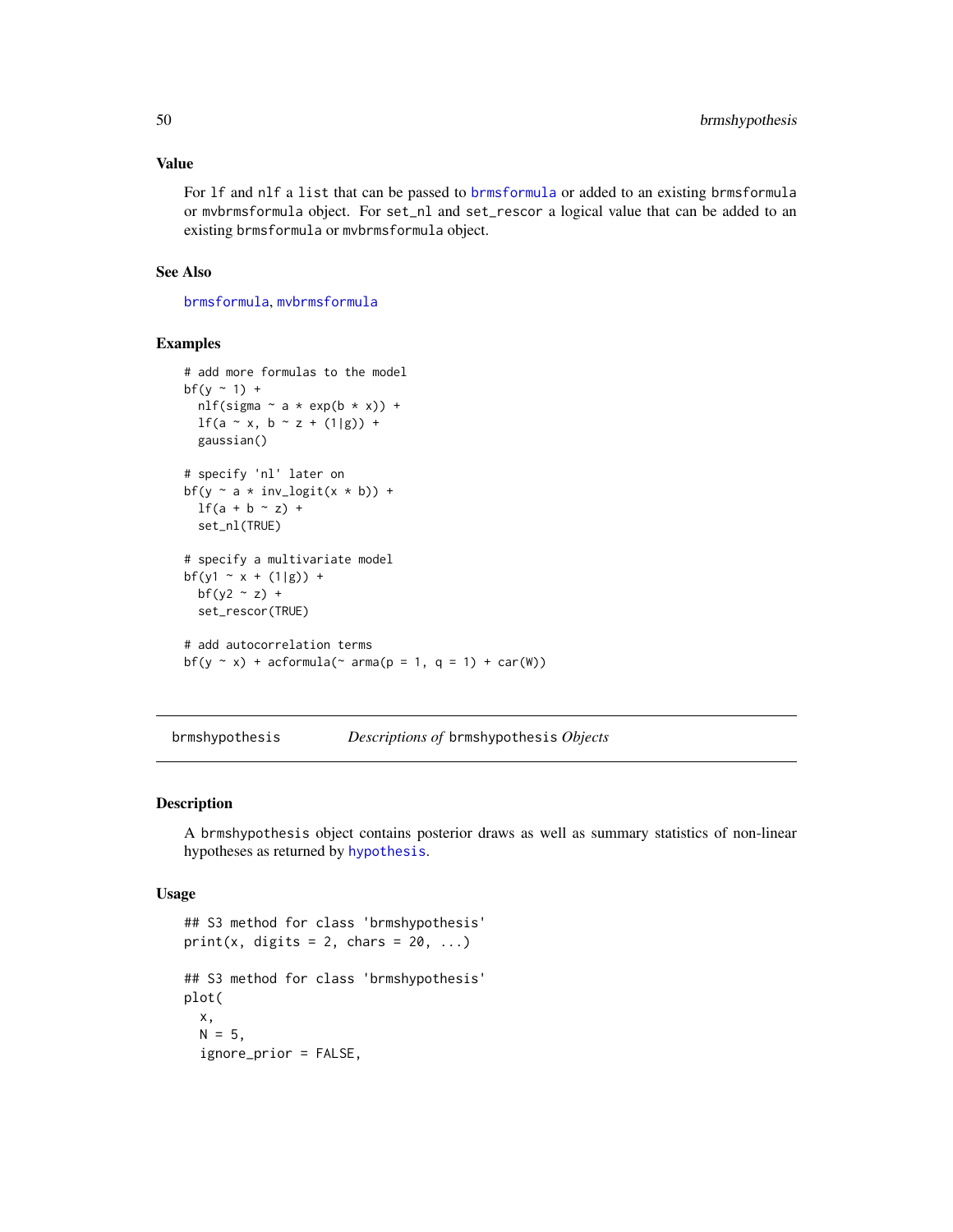## brmshypothesis 51

```
chars = 40,
 colors = NULL,
 theme = NULL,
 ask = TRUE,
 plot = TRUE,
  ...
)
```
# Arguments

| X            | An object of class brmsfit.                                                                                                                                                            |
|--------------|----------------------------------------------------------------------------------------------------------------------------------------------------------------------------------------|
| digits       | Minimal number of significant digits, see print. default.                                                                                                                              |
| chars        | Maximum number of characters of each hypothesis to print or plot. If NULL,<br>print the full hypotheses. Defaults to 20.                                                               |
| $\cdots$     | Currently ignored.                                                                                                                                                                     |
| N            | The number of parameters plotted per page.                                                                                                                                             |
| ignore_prior | A flag indicating if prior distributions should also be plotted. Only used if priors<br>were specified on the relevant parameters.                                                     |
| colors       | Two values specifying the colors of the posterior and prior density respectively.<br>If NULL (the default) colors are taken from the current color scheme of the<br>bayesplot package. |
| theme        | A theme object modifying the appearance of the plots. For some basic themes<br>see ggtheme and theme_default.                                                                          |
| ask          | Logical; indicates if the user is prompted before a new page is plotted. Only<br>used if plot is TRUE.                                                                                 |
| plot         | Logical; indicates if plots should be plotted directly in the active graphic device.<br>Defaults to TRUE.                                                                              |

# Details

The two most important elements of a brmshypothesis object are hypothesis, which is a data.frame containing the summary estimates of the hypotheses, and samples, which is a data.frame containing the corresponding posterior draws.

### See Also

[hypothesis](#page-106-0)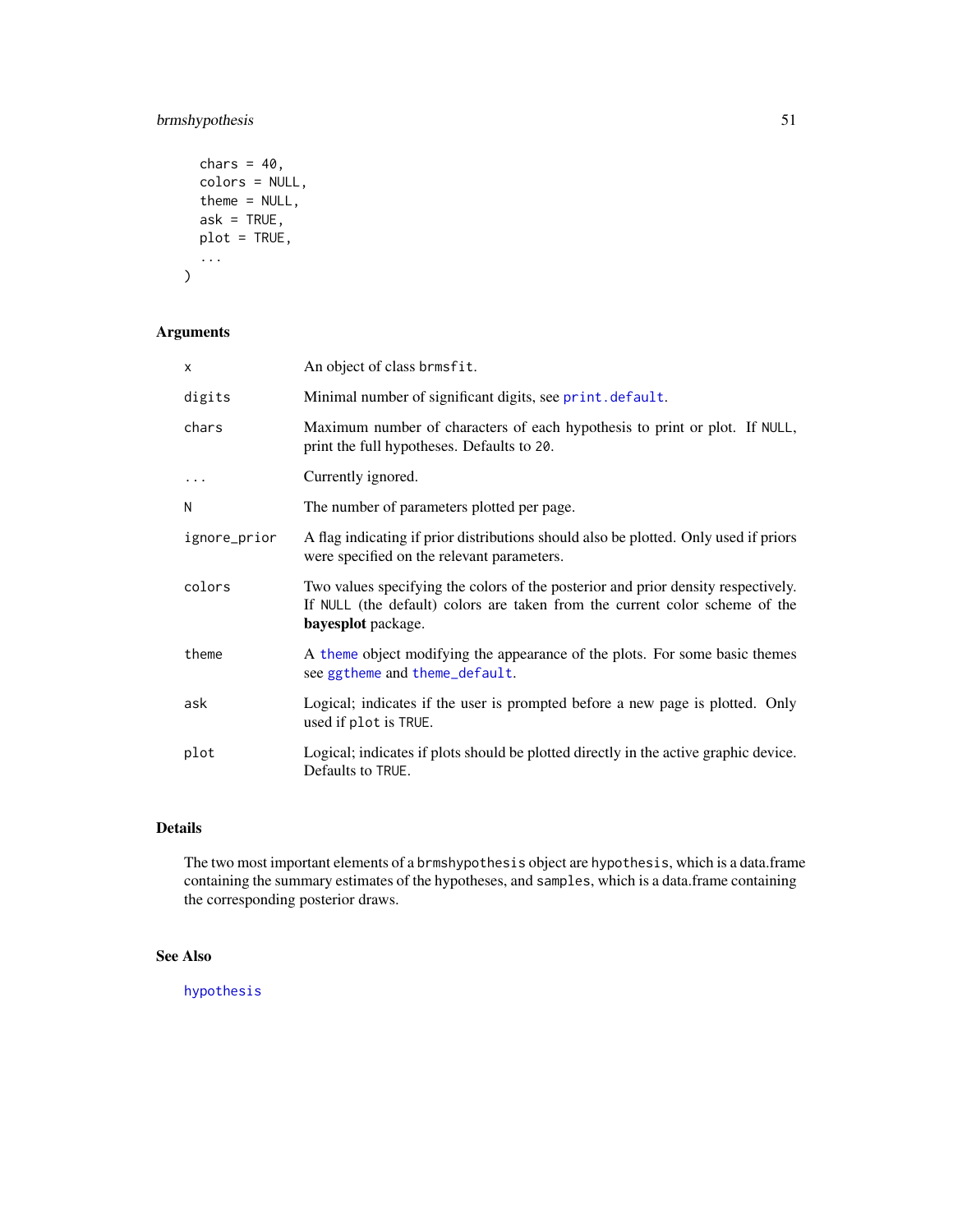### Description

Parse formulas objects for use in brms.

### Usage

```
brmsterms(formula, ...)
## Default S3 method:
brmsterms(formula, ...)
## S3 method for class 'brmsformula'
brmsterms(formula, check_response = TRUE, resp_rhs_all = TRUE, ...)
## S3 method for class 'mvbrmsformula'
brmsterms(formula, ...)
```
#### Arguments

| formula                          | An object of class formula, brmsformula, or mybrmsformula (or one that can<br>be coerced to that classes): A symbolic description of the model to be fitted.<br>The details of model specification are explained in brmsformula. |
|----------------------------------|----------------------------------------------------------------------------------------------------------------------------------------------------------------------------------------------------------------------------------|
| $\cdot$                          | Further arguments passed to or from other methods.                                                                                                                                                                               |
|                                  | check_response Logical; Indicates whether the left-hand side of formula (i.e. response variables<br>and addition arguments) should be parsed. If FALSE, formula may also be one-<br>sided.                                       |
| $resp_{\rm }$ rhs $_{\rm al}$ ll | Logical; Indicates whether to also include response variables on the right-hand<br>side of formula .\$allvars, where. represents the output of brmsterms.                                                                        |

### Details

This is the main formula parsing function of **brms**. It should usually not be called directly, but is exported to allow package developers making use of the formula syntax implemented in brms. As long as no other packages depend on this functions, it may be changed without deprecation warnings, when new features make this necessary.

#### Value

An object of class brmsterms or mvbrmsterms (for multivariate models), which is a list containing all required information initially stored in formula in an easier to use format, basically a list of formulas (not an abstract syntax tree).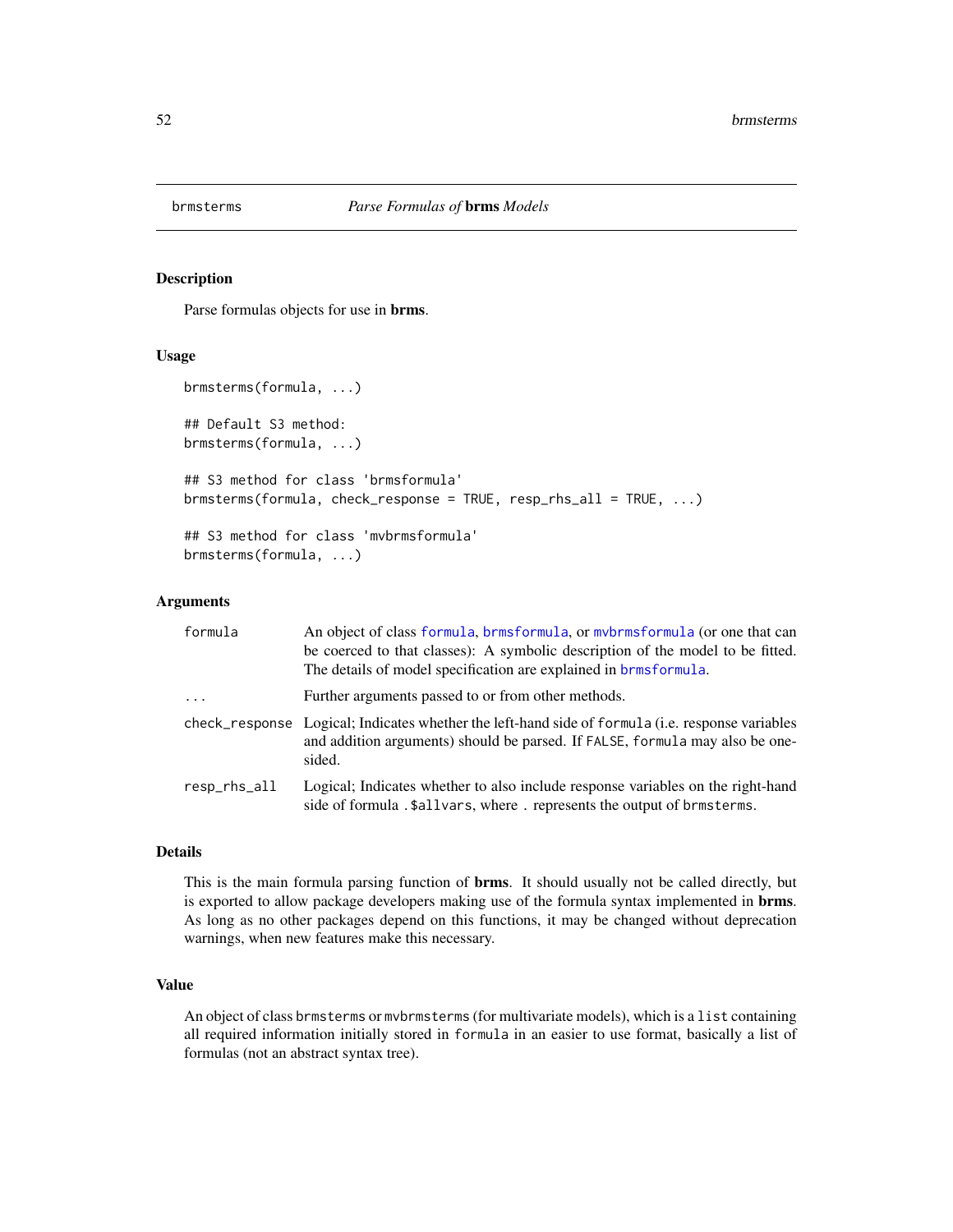## brm\_multiple 53

### See Also

[brm](#page-22-0), [brmsformula](#page-37-0), [mvbrmsformula](#page-155-1)

<span id="page-52-0"></span>brm\_multiple *Run the same* brms *model on multiple datasets*

### Description

Run the same brms model on multiple datasets and then combine the results into one fitted model object. This is useful in particular for multiple missing value imputation, where the same model is fitted on multiple imputed data sets. Models can be run in parallel using the future package.

### Usage

```
brm_multiple(
  formula,
  data,
  family = gaussian(),
  prior = NULL,
  data2 = NULL,autocor = NULL,
  cov_ranef = NULL,
  sample_prior = c("no", "yes", "only"),
  sparse = NULL,
  knots = NULL,
  stanvars = NULL,
  stan_funs = NULL,
  silent = 1,
  recompile = FALSE,
  combine = TRUE,
  fit = NA,
  seed = NA,
  file = NULL,
  file_refit = "never",
  ...
)
```
### Arguments

| formula | An object of class formula, brmsformula, or mybrmsformula (or one that can                                                                         |
|---------|----------------------------------------------------------------------------------------------------------------------------------------------------|
|         | be coerced to that classes): A symbolic description of the model to be fitted.<br>The details of model specification are explained in brmsformula. |
| data    | A list of data frames each of which will be used to fit a separate model. Alter-<br>natively, a mids object from the <b>mice</b> package.          |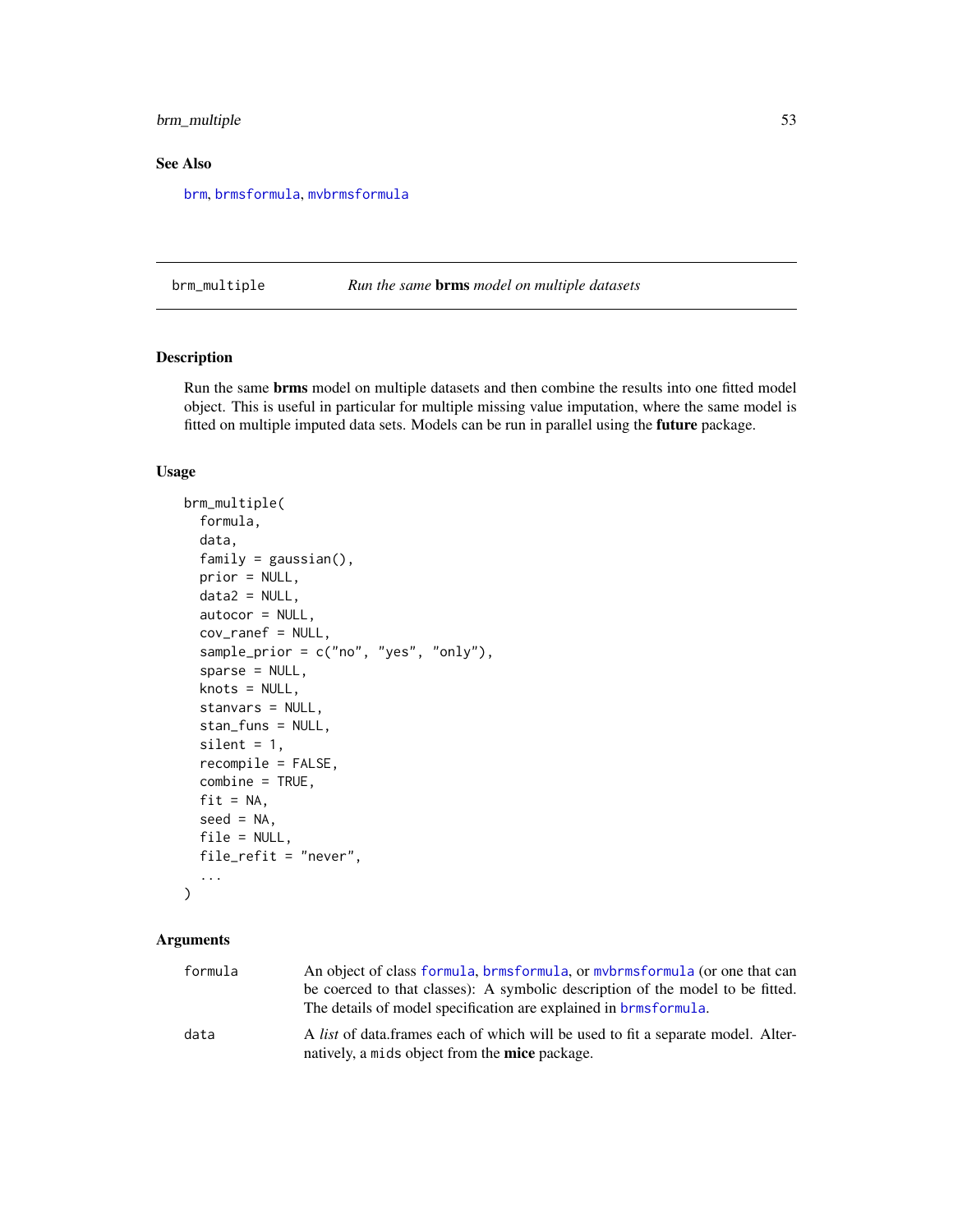| family       | A description of the response distribution and link function to be used in the<br>model. This can be a family function, a call to a family function or a character<br>string naming the family. Every family function has a link argument allowing to<br>specify the link function to be applied on the response variable. If not specified,<br>default links are used. For details of supported families see brmsfamily. By<br>default, a linear gaussian model is applied. In multivariate models, family<br>might also be a list of families.                                                                                                                                                                                                                                                                                                   |
|--------------|----------------------------------------------------------------------------------------------------------------------------------------------------------------------------------------------------------------------------------------------------------------------------------------------------------------------------------------------------------------------------------------------------------------------------------------------------------------------------------------------------------------------------------------------------------------------------------------------------------------------------------------------------------------------------------------------------------------------------------------------------------------------------------------------------------------------------------------------------|
| prior        | One or more brmsprior objects created by set_prior or related functions and<br>combined using the c method or the + operator. See also get_prior for more<br>help.                                                                                                                                                                                                                                                                                                                                                                                                                                                                                                                                                                                                                                                                                 |
| data2        | A list of named lists each of which will be used to fit a separate model. Each<br>of the named lists contains objects representing data which cannot be passed via<br>argument data (see brm for examples). The length of the outer list should match<br>the length of the list passed to the data argument.                                                                                                                                                                                                                                                                                                                                                                                                                                                                                                                                       |
| autocor      | (Deprecated) An optional cor_brms object describing the correlation structure<br>within the response variable (i.e., the 'autocorrelation'). See the documentation<br>of cor_brms for a description of the available correlation structures. Defaults to<br>NULL, corresponding to no correlations. In multivariate models, autocor might<br>also be a list of autocorrelation structures. It is now recommend to specify auto-<br>correlation terms directly within formula. See brmsformula for more details.                                                                                                                                                                                                                                                                                                                                    |
| cov_ranef    | (Deprecated) A list of matrices that are proportional to the (within) covariance<br>structure of the group-level effects. The names of the matrices should corre-<br>spond to columns in data that are used as grouping factors. All levels of the<br>grouping factor should appear as rownames of the corresponding matrix. This<br>argument can be used, among others to model pedigrees and phylogenetic ef-<br>fects. It is now recommended to specify those matrices in the formula interface<br>using the gr and related functions. See vignette("brms_phylogenetics")<br>for more details.                                                                                                                                                                                                                                                  |
| sample_prior | Indicate if draws from priors should be drawn additionally to the posterior draws.<br>Options are "no" (the default), "yes", and "only". Among others, these draws<br>can be used to calculate Bayes factors for point hypotheses via hypothesis.<br>Please note that improper priors are not sampled, including the default improper<br>priors used by brm. See set_prior on how to set (proper) priors. Please also<br>note that prior draws for the overall intercept are not obtained by default for<br>technical reasons. See brmsformula how to obtain prior draws for the intercept.<br>If sample_prior is set to "only", draws are drawn solely from the priors ignor-<br>ing the likelihood, which allows among others to generate draws from the prior<br>predictive distribution. In this case, all parameters must have proper priors. |
| sparse       | (Deprecated) Logical; indicates whether the population-level design matrices<br>should be treated as sparse (defaults to FALSE). For design matrices with many<br>zeros, this can considerably reduce required memory. Sampling speed is cur-<br>rently not improved or even slightly decreased. It is now recommended to use<br>the sparse argument of brmsformula and related functions.                                                                                                                                                                                                                                                                                                                                                                                                                                                         |
| knots        | Optional list containing user specified knot values to be used for basis construc-<br>tion of smoothing terms. See gamm for more details.                                                                                                                                                                                                                                                                                                                                                                                                                                                                                                                                                                                                                                                                                                          |
| stanvars     | An optional stanvars object generated by function stanvar to define additional<br>variables for use in Stan's program blocks.                                                                                                                                                                                                                                                                                                                                                                                                                                                                                                                                                                                                                                                                                                                      |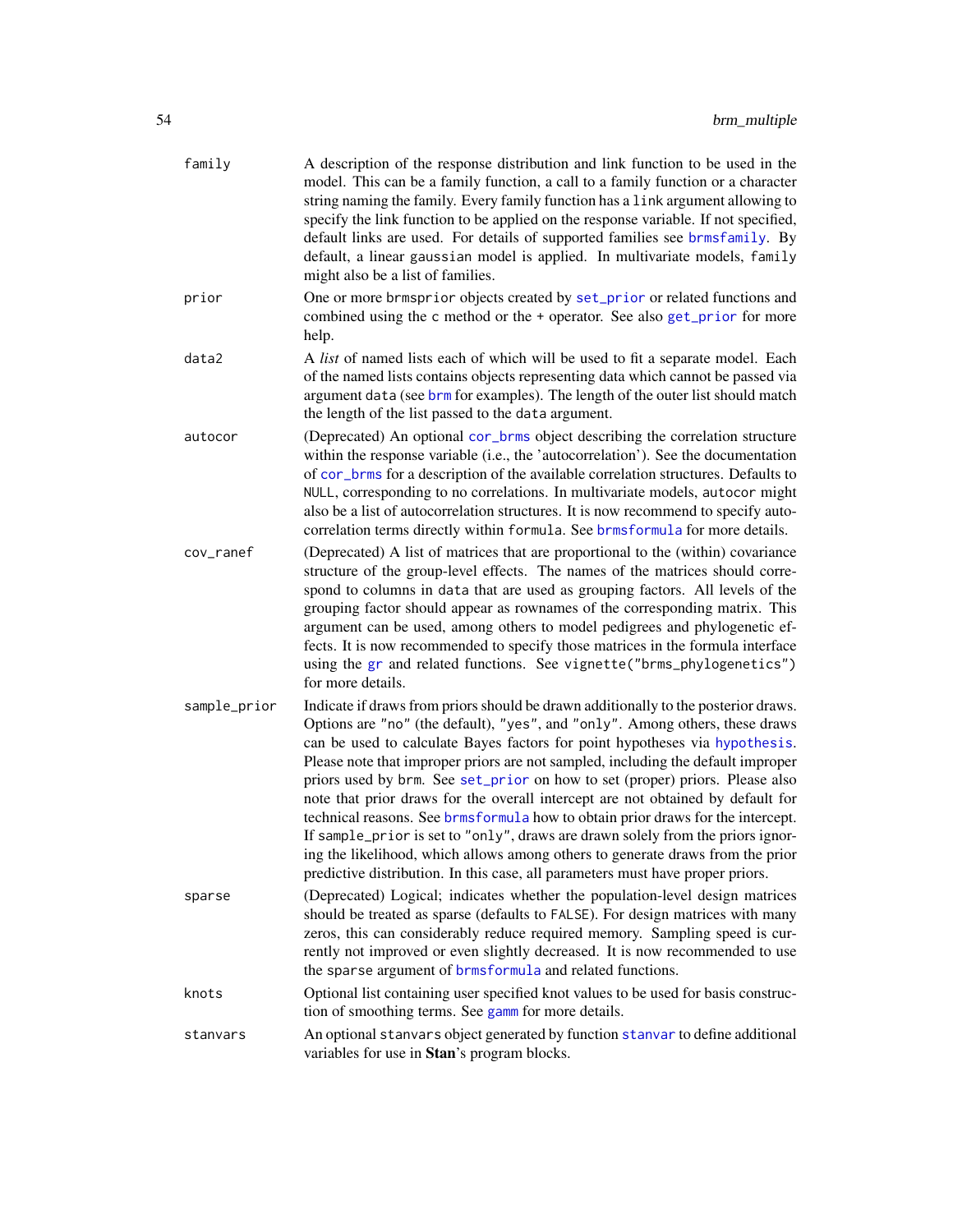| stan_funs  | (Deprecated) An optional character string containing self-defined Stan func-<br>tions, which will be included in the functions block of the generated Stan code.<br>It is now recommended to use the stanvars argument for this purpose instead.                                                                                                                                                                                                                                                                                                                                                                                                                                                                                                                                                                                                                                                                                       |
|------------|----------------------------------------------------------------------------------------------------------------------------------------------------------------------------------------------------------------------------------------------------------------------------------------------------------------------------------------------------------------------------------------------------------------------------------------------------------------------------------------------------------------------------------------------------------------------------------------------------------------------------------------------------------------------------------------------------------------------------------------------------------------------------------------------------------------------------------------------------------------------------------------------------------------------------------------|
| silent     | Verbosity level between $\theta$ and 2. If 1 (the default), most of the informational<br>messages of compiler and sampler are suppressed. If 2, even more messages<br>are suppressed. The actual sampling progress is still printed. Set refresh = $0$ to<br>turn this off as well. If using backend = "rstan" you can also set open_progress<br>= FALSE to prevent opening additional progress bars.                                                                                                                                                                                                                                                                                                                                                                                                                                                                                                                                  |
| recompile  | Logical, indicating whether the Stan model should be recompiled for every im-<br>puted data set. Defaults to FALSE. If NULL, brm_multiple tries to figure out<br>internally, if recompilation is necessary, for example because data-dependent<br>priors have changed. Using the default of no recompilation should be fine in<br>most cases.                                                                                                                                                                                                                                                                                                                                                                                                                                                                                                                                                                                          |
| combine    | Logical; Indicates if the fitted models should be combined into a single fitted<br>model object via combine_models. Defaults to TRUE.                                                                                                                                                                                                                                                                                                                                                                                                                                                                                                                                                                                                                                                                                                                                                                                                  |
| fit        | An instance of S3 class brmsfit_multiple derived from a previous fit; defaults<br>to NA. If fit is of class brmsfit_multiple, the compiled model associated with<br>the fitted result is re-used and all arguments modifying the model code or data<br>are ignored. It is not recommended to use this argument directly, but to call the<br>update method, instead.                                                                                                                                                                                                                                                                                                                                                                                                                                                                                                                                                                    |
| seed       | The seed for random number generation to make results reproducible. If NA (the<br>default), Stan will set the seed randomly.                                                                                                                                                                                                                                                                                                                                                                                                                                                                                                                                                                                                                                                                                                                                                                                                           |
| file       | Either NULL or a character string. In the latter case, the fitted model object is<br>saved via saveRDS in a file named after the string supplied in file. The .rds<br>extension is added automatically. If the file already exists, brm will load and<br>return the saved model object instead of refitting the model. Unless you specify<br>the file_refit argument as well, the existing files won't be overwritten, you<br>have to manually remove the file in order to refit and save the model under an<br>existing file name. The file name is stored in the brmsfit object for later usage.                                                                                                                                                                                                                                                                                                                                     |
| file_refit | Modifies when the fit stored via the file parameter is re-used. Can be set glob-<br>ally for the current R session via the "brms. file_refit" option (see options).<br>For "never" (default) the fit is always loaded if it exists and fitting is skipped.<br>For "always" the model is always refitted. If set to "on_change", brms will<br>refit the model if model, data or algorithm as passed to Stan differ from what is<br>stored in the file. This also covers changes in priors, sample_prior, stanvars,<br>covariance structure, etc. If you believe there was a false positive, you can use<br>brmsfit_needs_refit to see why refit is deemed necessary. Refit will not be<br>triggered for changes in additional parameters of the fit (e.g., initial values, num-<br>ber of iterations, control arguments, ). A known limitation is that a refit will<br>be triggered if within-chain parallelization is switched on/off. |
|            | Further arguments passed to brm.                                                                                                                                                                                                                                                                                                                                                                                                                                                                                                                                                                                                                                                                                                                                                                                                                                                                                                       |

# Details

The combined model may issue false positive convergence warnings, as the MCMC chains corresponding to different datasets may not necessarily overlap, even if each of the original models did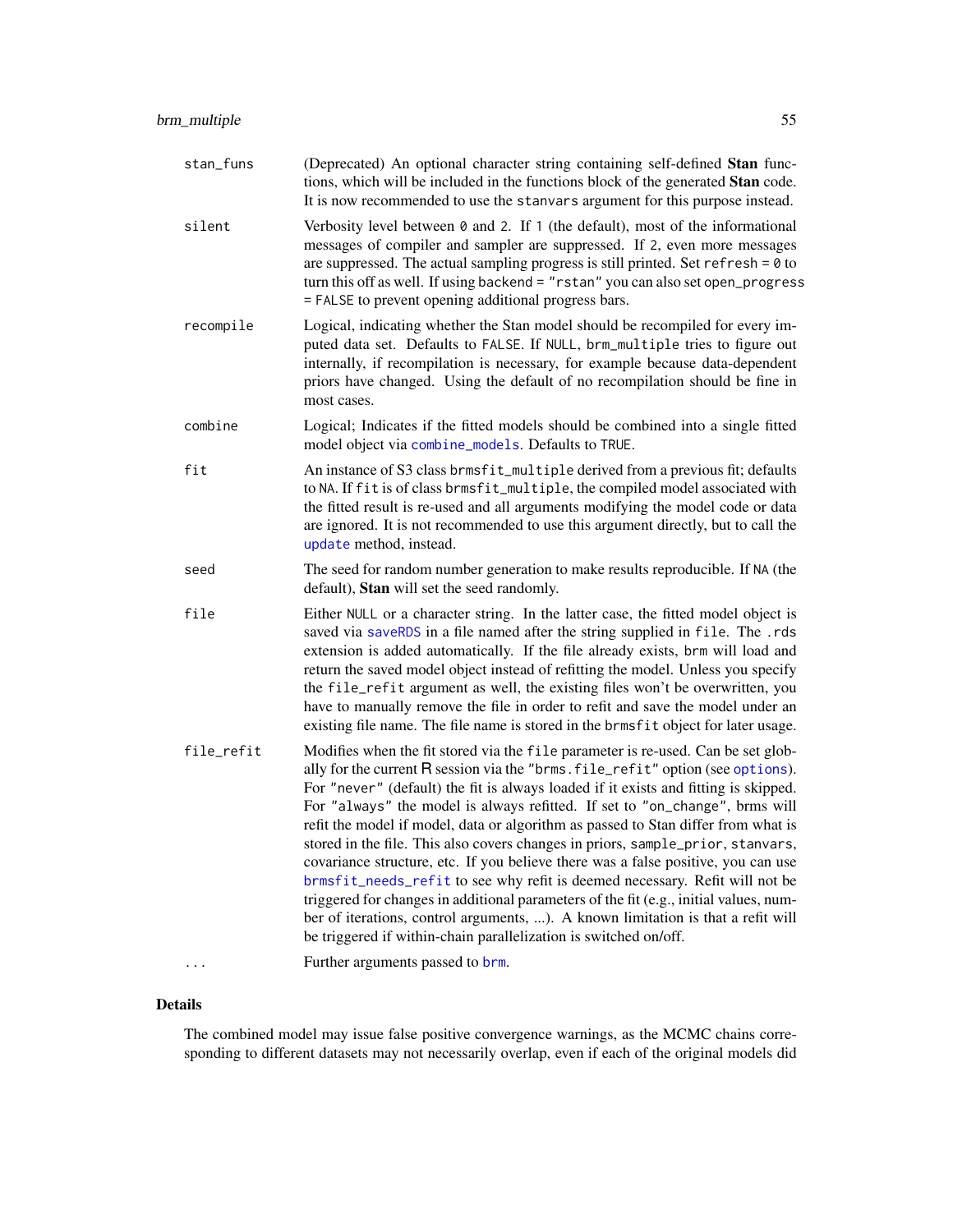converge. To find out whether each of the original models converged, investigate fit\$rhats, where fit denotes the output of brm\_multiple.

#### Value

If combine = TRUE a brmsfit\_multiple object, which inherits from class brmsfit and behaves essentially the same. If combine = FALSE a list of brmsfit objects.

### Author(s)

Paul-Christian Buerkner <paul.buerkner@gmail.com>

#### Examples

```
## Not run:
library(mice)
imp <- mice(nhanes2)
# fit the model using mice and lm
fit_imp1 <- with(lm(bmi \sim age + hyp + chl), data = imp)
summary(pool(fit_imp1))
# fit the model using brms
fit_imp2 <- brm_multiple(bmi \sim age + hyp + chl, data = imp, chains = 1)
summary(fit_imp2)
plot(fit\_imp2, pars = "b_")# investigate convergence of the original models
fit_imp2$rhats
# use the future package for parallelization
library(future)
plan(multiprocess)
fit_imp3 <- brm_multiple(bmi~age+hyp+chl, data = imp, chains = 1)
summary(fit_imp3)
```
## End(Not run)

<span id="page-55-0"></span>

| ×                | ٠       |
|------------------|---------|
| ×<br>٠<br>$\sim$ | . .<br> |
|                  |         |

car *Spatial conditional autoregressive (CAR) structures*

### Description

Set up an spatial conditional autoregressive (CAR) term in **brms**. The function does not evaluate its arguments – it exists purely to help set up a model with CAR terms.

#### Usage

 $car(M, gr = NA, type = "escar")$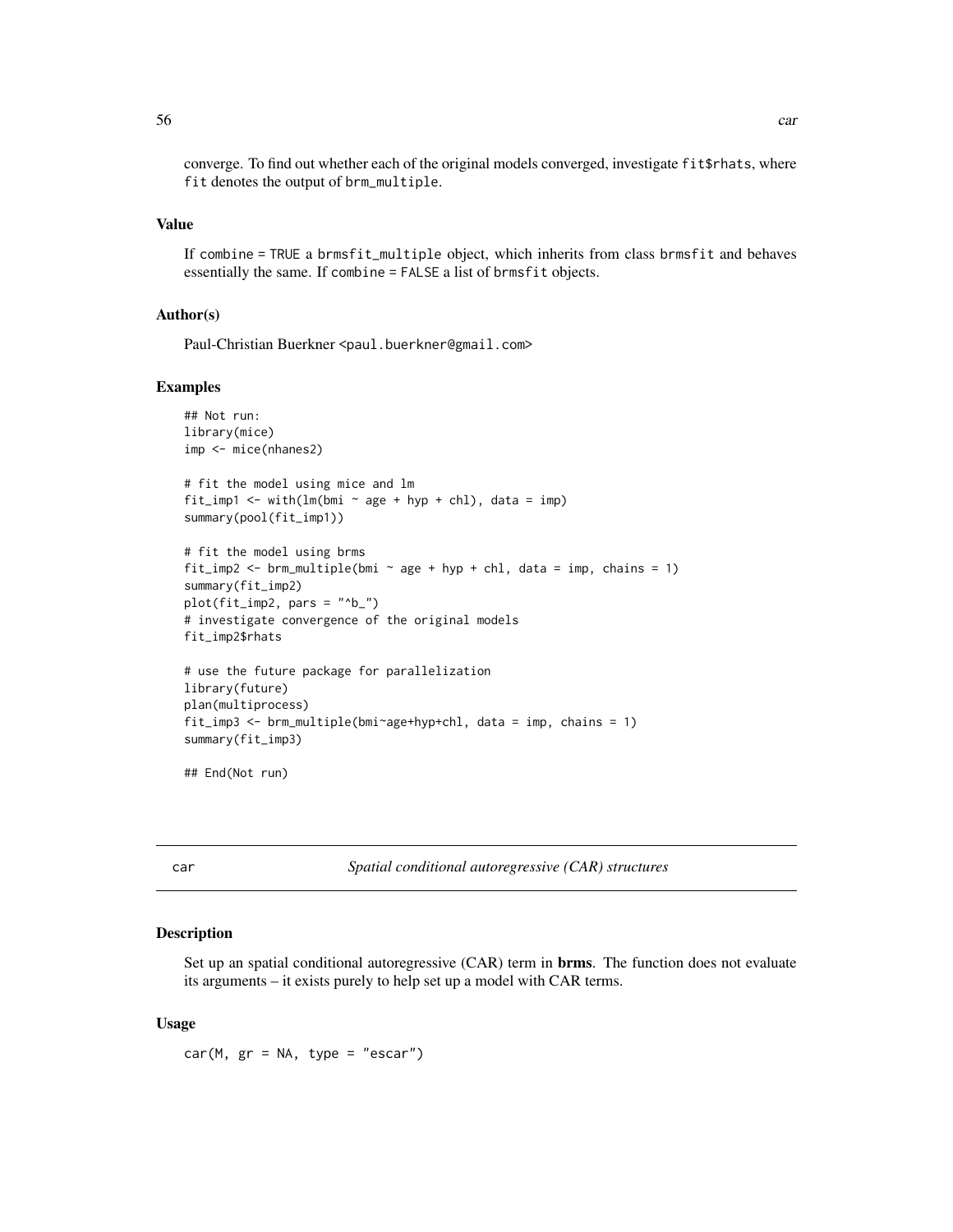### Arguments

| M    | Adjacency matrix of locations. All non-zero entries are treated as if the two<br>locations are adjacent. If gr is specified, the row names of M have to match the<br>levels of the grouping factor.                                                                        |
|------|----------------------------------------------------------------------------------------------------------------------------------------------------------------------------------------------------------------------------------------------------------------------------|
| gr   | An optional grouping factor mapping observations to spatial locations. If not<br>specified, each observation is treated as a separate location. It is recommended<br>to always specify a grouping factor to allow for handling of new data in post-<br>processing methods. |
| type | Type of the CAR structure. Currently implemented are "escar" (exact sparse<br>CAR), "esicar" (exact sparse intrinsic CAR), "icar" (intrinsic CAR), and<br>"bym2". More information is provided in the 'Details' section.                                                   |

#### Details

The escar and esicar types are implemented based on the case study of Max Joseph ([https://](https://github.com/mbjoseph/CARstan) [github.com/mbjoseph/CARstan](https://github.com/mbjoseph/CARstan)). The icar and bym2 type is implemented based on the case study of Mitzi Morris ([https://mc-stan.org/users/documentation/case-studies/icar\\_stan.html](https://mc-stan.org/users/documentation/case-studies/icar_stan.html)).

## Value

An object of class 'car\_term', which is a list of arguments to be interpreted by the formula parsing functions of brms.

#### See Also

[autocor-terms](#page-16-0)

### Examples

```
## Not run:
# generate some spatial data
east <- north <- 1:10
Grid <- expand.grid(east, north)
K \leq -\text{nrow}(Grid)# set up distance and neighbourhood matrices
distance <- as.matrix(dist(Grid))
W \leftarrow \text{array}(\emptyset, c(K, K))W[distance == 1] <- 1
# generate the covariates and response data
x1 \leftarrow \text{rnorm}(K)x2 \le- rnorm(K)theta \leq rnorm(K, sd = 0.05)
phi <- rmulti_normal(
  1, mu = rep(0, K), Sigma = 0.4 * exp(-0.1 * distance)\lambdaeta <- x1 + x2 + phi
prob \leq -\exp(\epsilon t a) / (1 + \exp(\epsilon t a))size \leq rep(50, K)
```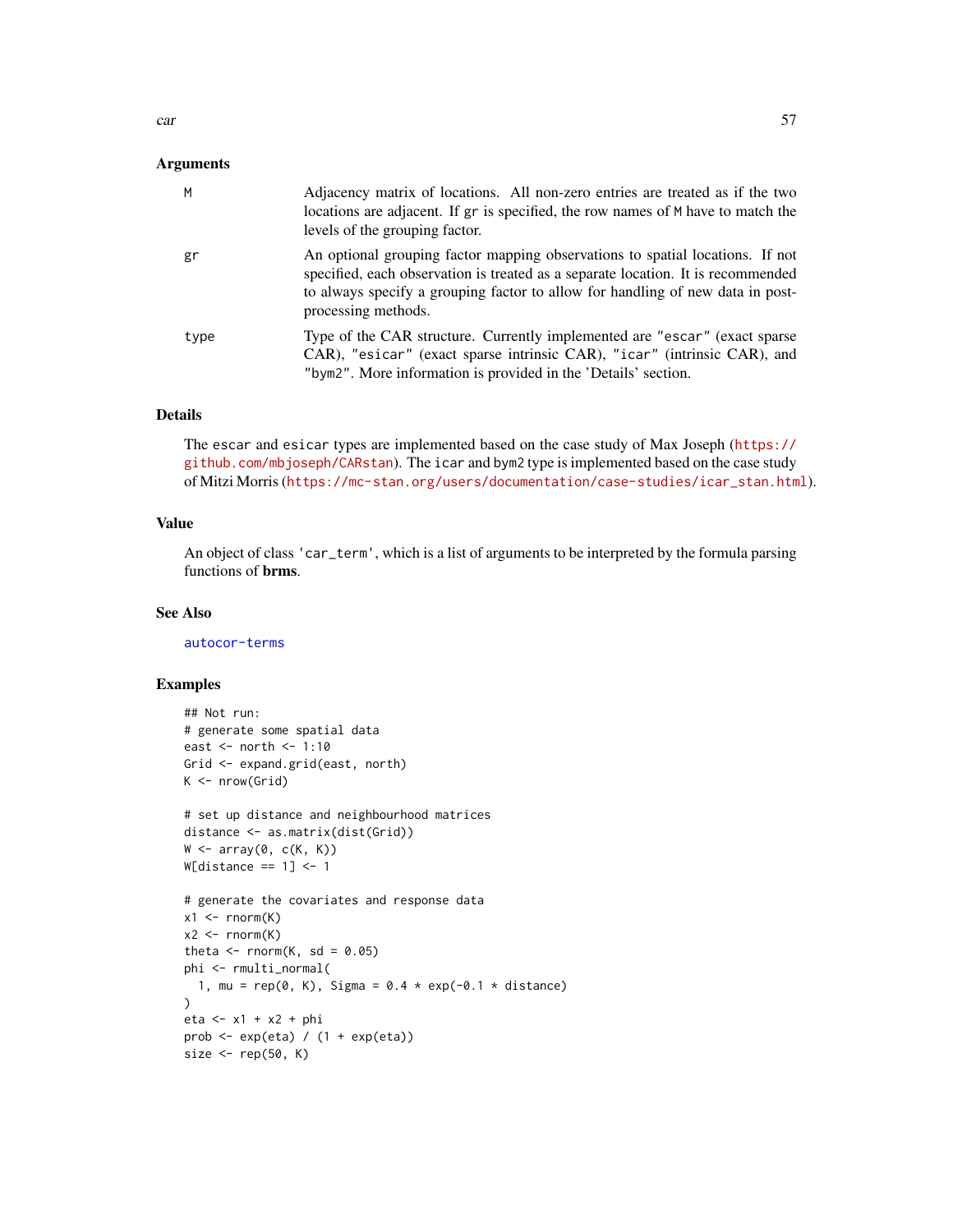```
y \le - rbinom(n = K, size = size, prob = prob)
dat <- data.frame(y, size, x1, x2)
# fit a CAR model
fit \le brm(y | trials(size) \sim x1 + x2 + car(W),
           data = dat, data2 = list(W = W),
           family = binomial()summary(fit)
## End(Not run)
```
coef.brmsfit *Extract Model Coefficients*

### Description

Extract model coefficients, which are the sum of population-level effects and corresponding grouplevel effects

#### Usage

```
## S3 method for class 'brmsfit'
coef(objject, summary = TRUE, robust = FALSE, probes = c(0.025, 0.975), ...)
```
#### Arguments

| object     | An object of class brmsfit.                                                                                                                                                                                                                                  |  |
|------------|--------------------------------------------------------------------------------------------------------------------------------------------------------------------------------------------------------------------------------------------------------------|--|
| summary    | Should summary statistics be returned instead of the raw values? Default is<br>TRUE.                                                                                                                                                                         |  |
| robust     | If FALSE (the default) the mean is used as the measure of central tendency and<br>the standard deviation as the measure of variability. If TRUE, the median and the<br>median absolute deviation (MAD) are applied instead. Only used if summary is<br>TRUE. |  |
| probs      | The percentiles to be computed by the quantile function. Only used if summary<br>is TRUE.                                                                                                                                                                    |  |
| $\ddots$ . | Further arguments passed to fixef.brmsfit and ranef.brmsfit.                                                                                                                                                                                                 |  |

#### Value

A list of 3D arrays (one per grouping factor). If summary is TRUE, the 1st dimension contains the factor levels, the 2nd dimension contains the summary statistics (see [posterior\\_summary](#page-172-0)), and the 3rd dimension contains the group-level effects. If summary is FALSE, the 1st dimension contains the posterior draws, the 2nd dimension contains the factor levels, and the 3rd dimension contains the group-level effects.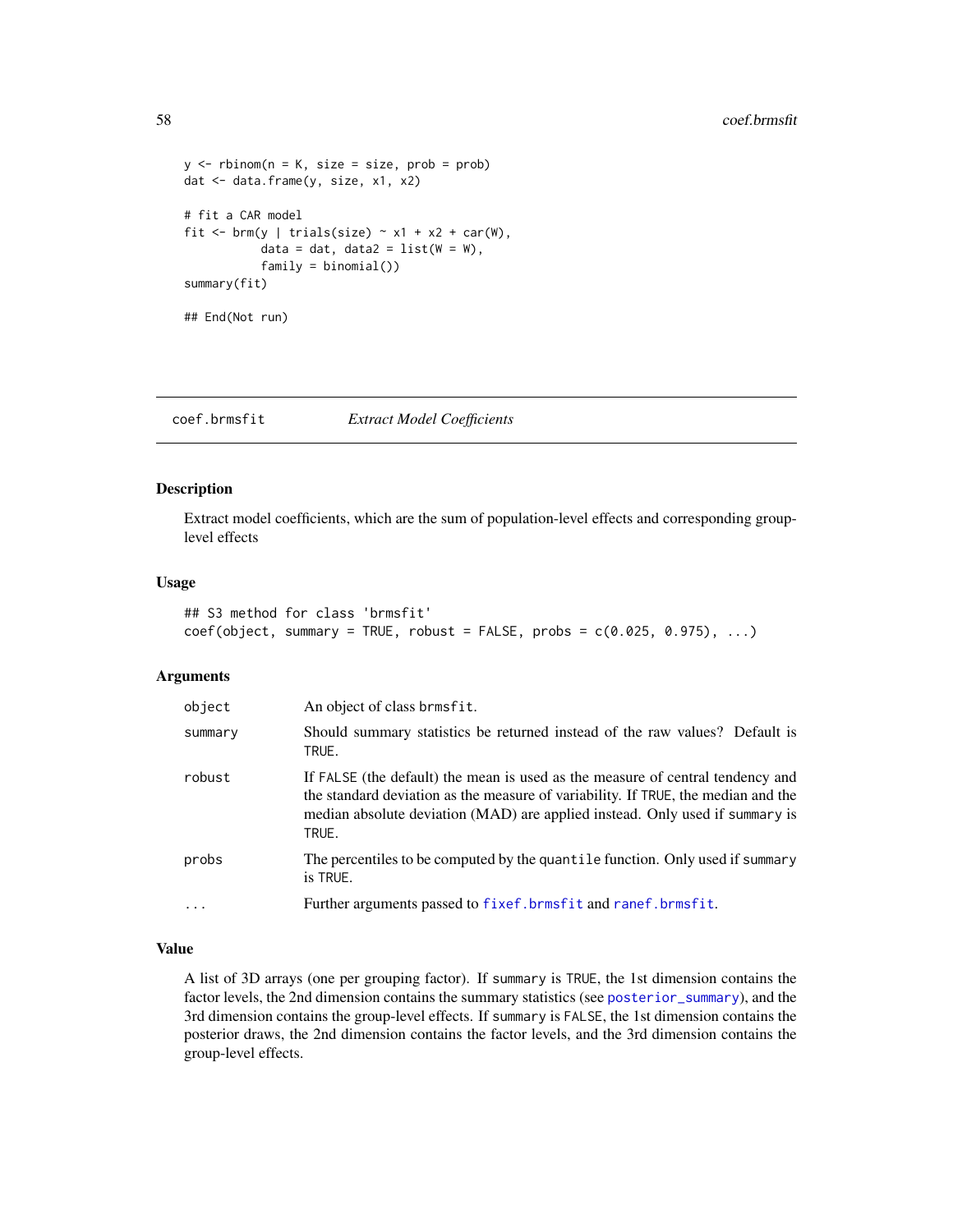## combine\_models 59

### Examples

```
## Not run:
fit <- brm(count ~ zAge + zBase * Trt + (1+Trt|visit),
           data = epilepsy, family = gaussian(), chains = 2)
## extract population and group-level coefficients separately
fixef(fit)
ranef(fit)
## extract combined coefficients
coef(fit)
## End(Not run)
```
<span id="page-58-0"></span>combine\_models *Combine Models fitted with* brms

### Description

Combine multiple brmsfit objects, which fitted the same model. This is usefully for instance when having manually run models in parallel.

### Usage

combine\_models(..., mlist = NULL, check\_data = TRUE)

### Arguments

| .          | One or more brmsfit objects.                                                                                                                                                                                               |
|------------|----------------------------------------------------------------------------------------------------------------------------------------------------------------------------------------------------------------------------|
| mlist      | Optional list of one or more brmsfit objects.                                                                                                                                                                              |
| check_data | Logical; indicates if the data should be checked for being the same across mod-<br>els (defaults to TRUE). Setting it to FALSE may be useful for instance when com-<br>bining models fitted on multiple imputed data sets. |

# Details

This function just takes the first model and replaces its stanfit object (slot fit) by the combined stanfit objects of all models.

### Value

A brmsfit object.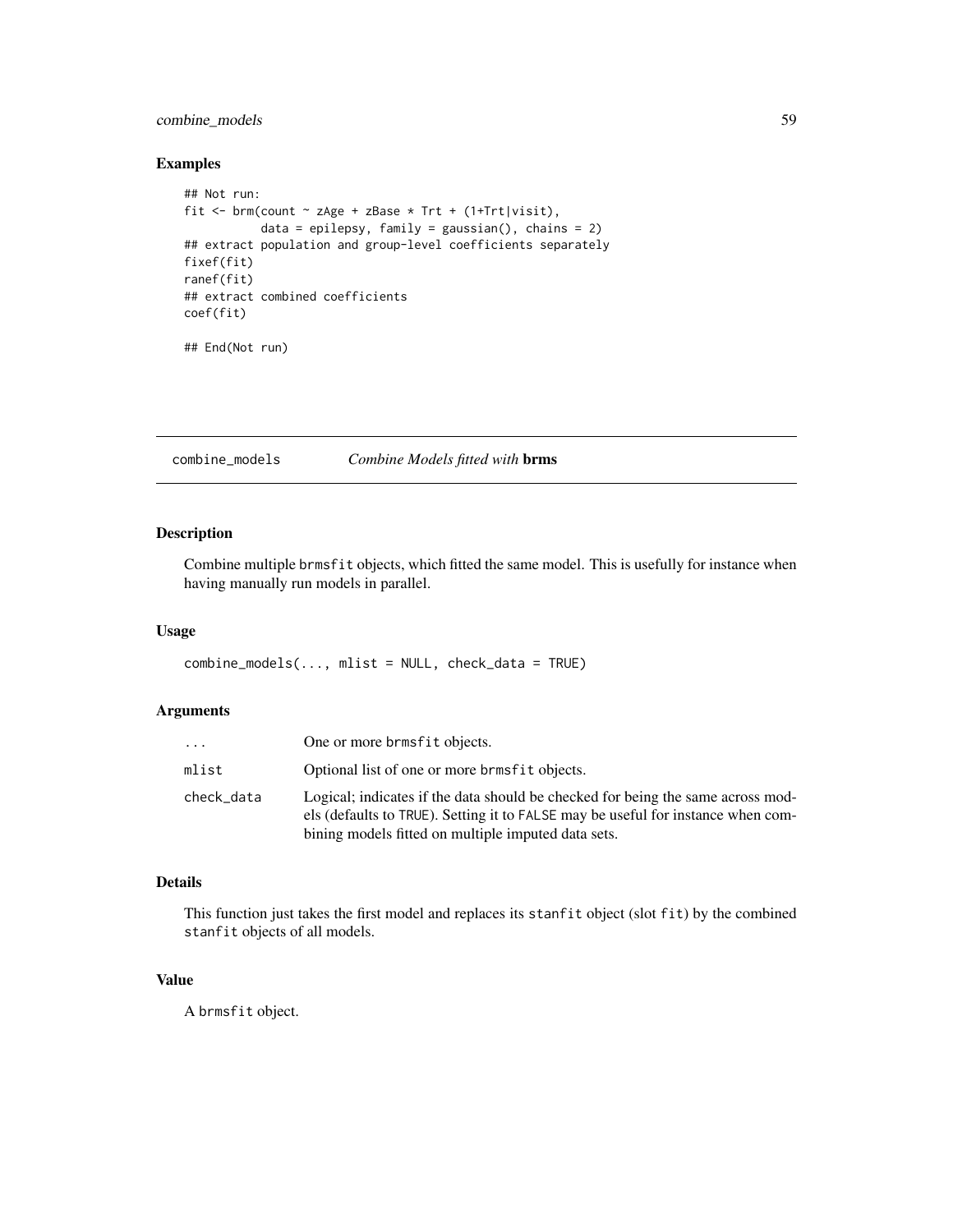#### Description

Compare information criteria of different models fitted with [waic](#page-227-0) or [loo](#page-125-0). Deprecated and will be removed in the future. Please use [loo\\_compare](#page-127-0) instead.

### Usage

compare\_ic(...,  $x = NULL$ , ic = c("loo", "waic", "kfold"))

### Arguments

| $\cdots$     | At least two objects returned by waic or loo. Alternatively, brmsfit objects<br>with information criteria precomputed via add_ic may be passed, as well. |
|--------------|----------------------------------------------------------------------------------------------------------------------------------------------------------|
| $\mathsf{x}$ | A list containing the same types of objects as can be passed via $\dots$                                                                                 |
| ic           | The name of the information criterion to be extracted from brmsfit objects.<br>Ignored if information criterion objects are only passed directly.        |

## Details

See [loo\\_compare](#page-127-0) for the recommended way of comparing models with the loo package.

#### Value

An object of class iclist.

## See Also

[loo](#page-125-0), [loo\\_compare](#page-127-0) [add\\_criterion](#page-8-0)

### Examples

```
## Not run:
# model with population-level effects only
fit1 \le brm(rating \sim treat + period + carry,
            data = inhaler)
waic1 <- waic(fit1)
# model with an additional varying intercept for subjects
fit2 <- brm(rating \sim treat + period + carry + (1|subject),
            data = inhaler)
waic2 <- waic(fit2)
# compare both models
compare_ic(waic1, waic2)
```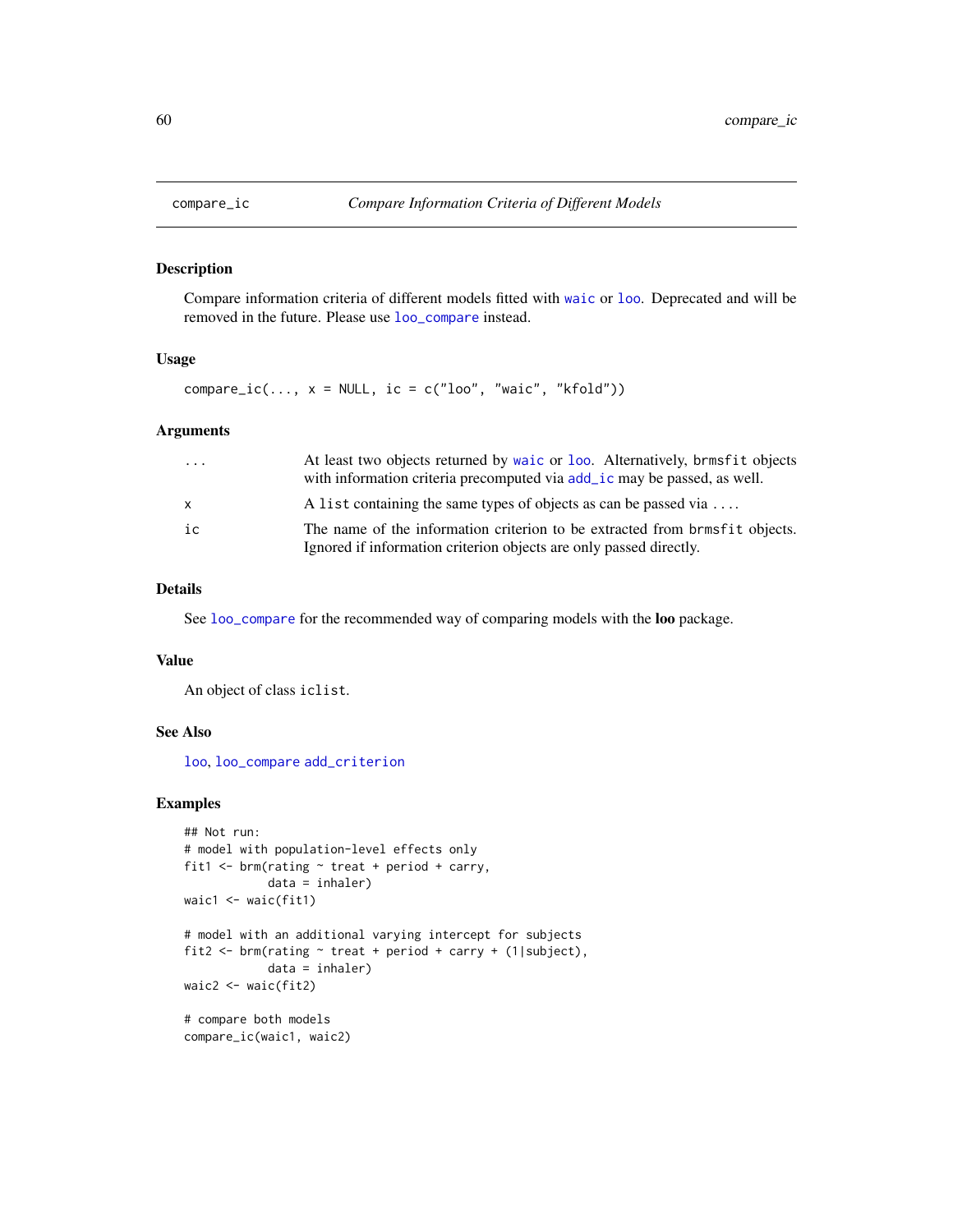## End(Not run)

conditional\_effects.brmsfit

*Display Conditional Effects of Predictors*

### <span id="page-60-0"></span>Description

Display conditional effects of one or more numeric and/or categorical predictors including two-way interaction effects.

### Usage

```
## S3 method for class 'brmsfit'
conditional_effects(
  x,
 effects = NULL,
  conditions = NULL,
  int_conditions = NULL,
  re_formula = NA,
  prob = 0.95,
  robust = TRUE,method = "posterior_epred",
  spaghetti = FALSE,surface = FALSE,
  categorical = FALSE,
  ordinal = FALSE,
  transform = NULL,
  resolution = 100,
  select\_points = 0,too_{\text{far}} = 0,
 probs = NULL,
  ...
\mathcal{E}conditional_effects(x, ...)
## S3 method for class 'brms_conditional_effects'
plot(
  x,
  ncol = NULL,
 points = FALSE,
  rug = FALSE,mean = TRUE,jitter\_width = 0,stype = c("contour", "raster"),
```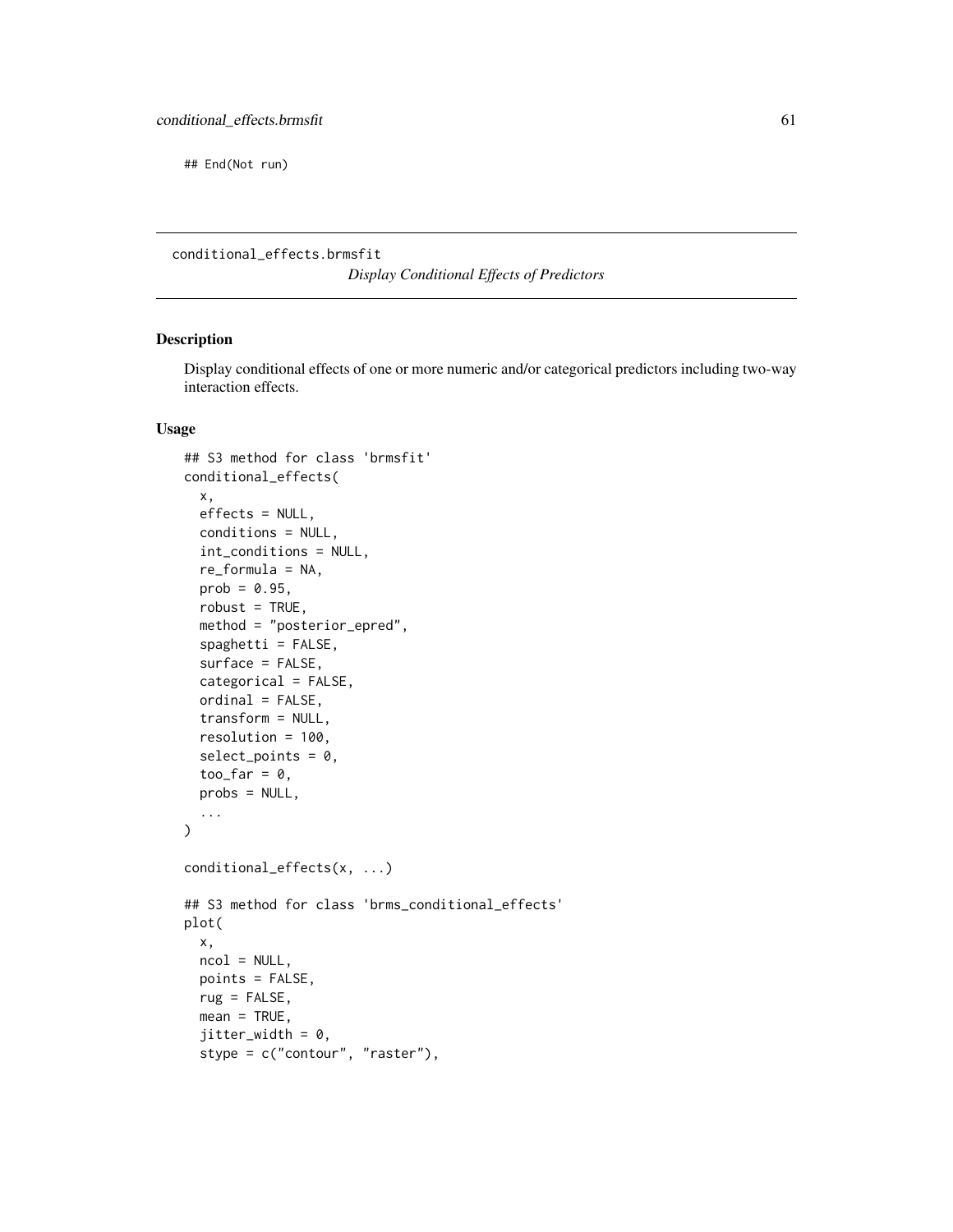```
line_{args} = list(),
  cat_{args} = list(),
  errorbar_{args} = list(),
  surface_{args} = list(),
  spaghetti_{args} = list(),
  point_{args} = list(),rug_{args} = list(),
  facet_{args} = list(),
  theme = NULL,
  ask = TRUE,plot = TRUE,
  ...
)
```
#### Arguments

x An object of class brmsfit.

- effects An optional character vector naming effects (main effects or interactions) for which to compute conditional plots. Interactions are specified by a : between variable names. If NULL (the default), plots are generated for all main effects and two-way interactions estimated in the model. When specifying effects manually, *all* two-way interactions (including grouping variables) may be plotted even if not originally modeled.
- conditions An optional data.frame containing variable values to condition on. Each effect defined in effects will be plotted separately for each row of conditions. Values in the cond\_\_ column will be used as titles of the subplots. If cond\_\_ is not given, the row names will be used for this purpose instead. It is recommended to only define a few rows in order to keep the plots clear. See [make\\_conditions](#page-136-0) for an easy way to define conditions. If NULL (the default), numeric variables will be conditionalized by using their means and factors will get their first level assigned. NA values within factors are interpreted as if all dummy variables of this factor are zero. This allows, for instance, to make predictions of the grand mean when using sum coding.
- int\_conditions An optional named list whose elements are vectors of values of the variables specified in effects. At these values, predictions are evaluated. The names of int\_conditions have to match the variable names exactly. Additionally, the elements of the vectors may be named themselves, in which case their names appear as labels for the conditions in the plots. Instead of vectors, functions returning vectors may be passed and are applied on the original values of the corresponding variable. If NULL (the default), predictions are evaluated at the *mean* and at  $mean + / - sd$  for numeric predictors and at all categories for factor-like predictors.
- re\_formula A formula containing group-level effects to be considered in the conditional predictions. If NULL, include all group-level effects; if NA (default), include no group-level effects.
- prob A value between 0 and 1 indicating the desired probability to be covered by the uncertainty intervals. The default is 0.95.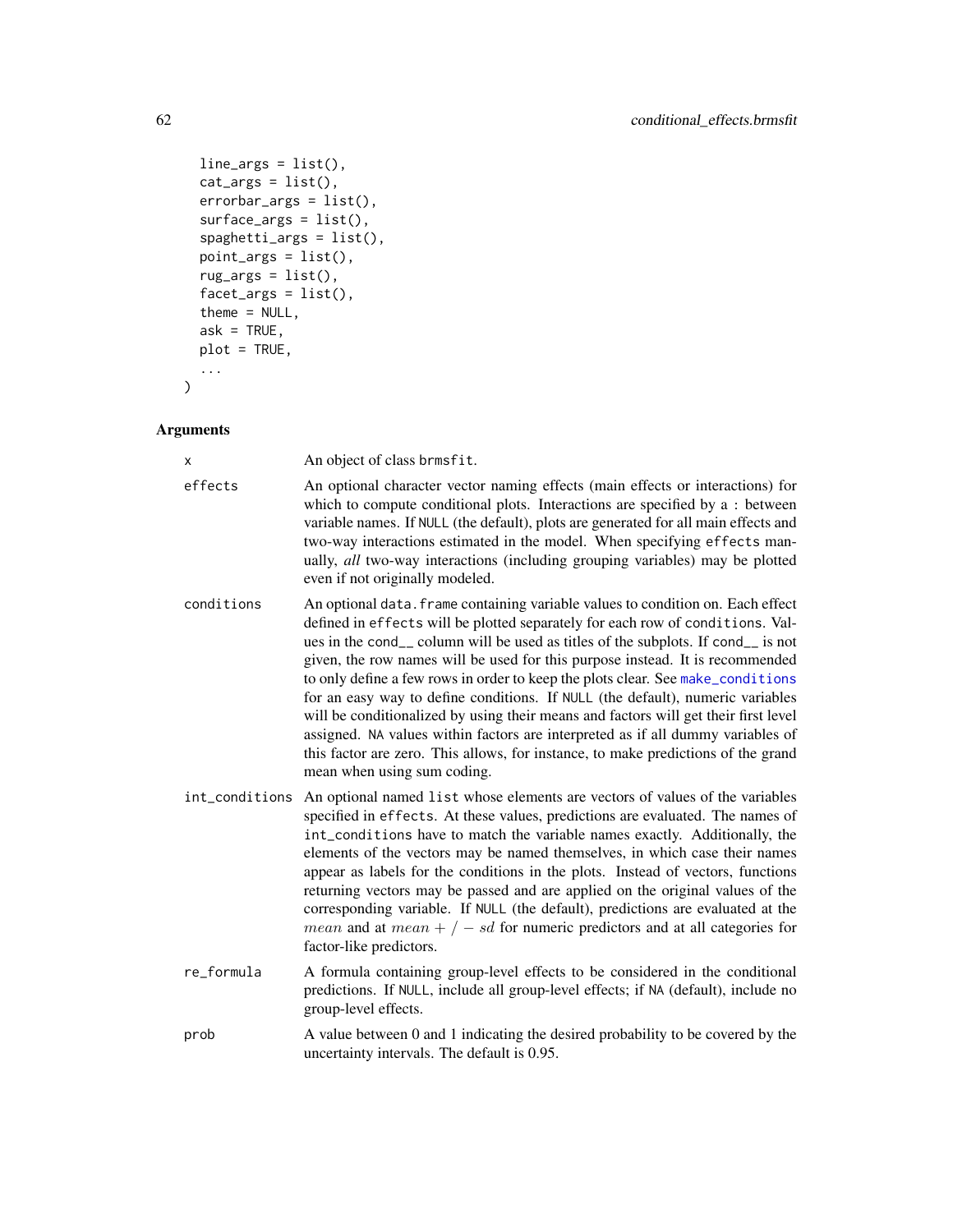| robust        | If TRUE (the default) the median is used as the measure of central tendency. If<br>FALSE the mean is used instead.                                                                                                                                                                                                                                                                                  |  |
|---------------|-----------------------------------------------------------------------------------------------------------------------------------------------------------------------------------------------------------------------------------------------------------------------------------------------------------------------------------------------------------------------------------------------------|--|
| method        | Method used to obtain predictions. Can be set to "posterior_epred" (the de-<br>fault), "posterior_predict", or "posterior_linpred". For more details, see<br>the respective function documentations.                                                                                                                                                                                                |  |
| spaghetti     | Logical. Indicates if predictions should be visualized via spaghetti plots. Only<br>applied for numeric predictors. If TRUE, it is recommended to set argument<br>ndraws to a relatively small value (e.g., 100) in order to reduce computation<br>time.                                                                                                                                            |  |
| surface       | Logical. Indicates if interactions or two-dimensional smooths should be visu-<br>alized as a surface. Defaults to FALSE. The surface type can be controlled via<br>argument stype of the related plotting method.                                                                                                                                                                                   |  |
| categorical   | Logical. Indicates if effects of categorical or ordinal models should be shown in<br>terms of probabilities of response categories. Defaults to FALSE.                                                                                                                                                                                                                                              |  |
| ordinal       | (Deprecated) Please use argument categorical. Logical. Indicates if effects in<br>ordinal models should be visualized as a raster with the response categories on<br>the y-axis. Defaults to FALSE.                                                                                                                                                                                                 |  |
| transform     | A function or a character string naming a function to be applied on the predicted<br>responses before summary statistics are computed. Only allowed if method =<br>"posterior_predict".                                                                                                                                                                                                             |  |
| resolution    | Number of support points used to generate the plots. Higher resolution leads to<br>smoother plots. Defaults to 100. If surface is TRUE, this implies 10000 support<br>points for interaction terms, so it might be necessary to reduce resolution<br>when only few RAM is available.                                                                                                                |  |
| select_points | Positive number. Only relevant if points or rug are set to TRUE: Actual data<br>points of numeric variables that are too far away from the values specified in<br>conditions can be excluded from the plot. Values are scaled into the unit inter-<br>val and then points more than select_points from the values in conditions<br>are excluded. By default, all points are used.                   |  |
| too_far       | Positive number. For surface plots only: Grid points that are too far away from<br>the actual data points can be excluded from the plot. too_far determines what<br>is too far. The grid is scaled into the unit square and then grid points more than<br>too_far from the predictor variables are excluded. By default, all grid points<br>are used. Ignored for non-surface plots.                |  |
| probs         | (Deprecated) The quantiles to be used in the computation of uncertainty inter-<br>vals. Please use argument prob instead.                                                                                                                                                                                                                                                                           |  |
|               | Further arguments such as draw_ids or ndraws passed to posterior_predict<br>or posterior_epred.                                                                                                                                                                                                                                                                                                     |  |
| ncol          | Number of plots to display per column for each effect. If NULL (default), ncol<br>is computed internally based on the number of rows of conditions.                                                                                                                                                                                                                                                 |  |
| points        | Logical. Indicates if the original data points should be added via geom_jitter.<br>Default is FALSE. Note that only those data points will be added that match the<br>specified conditions defined in conditions. For categorical predictors, the con-<br>ditions have to match exactly. For numeric predictors, argument select_points<br>is used to determine, which points do match a condition. |  |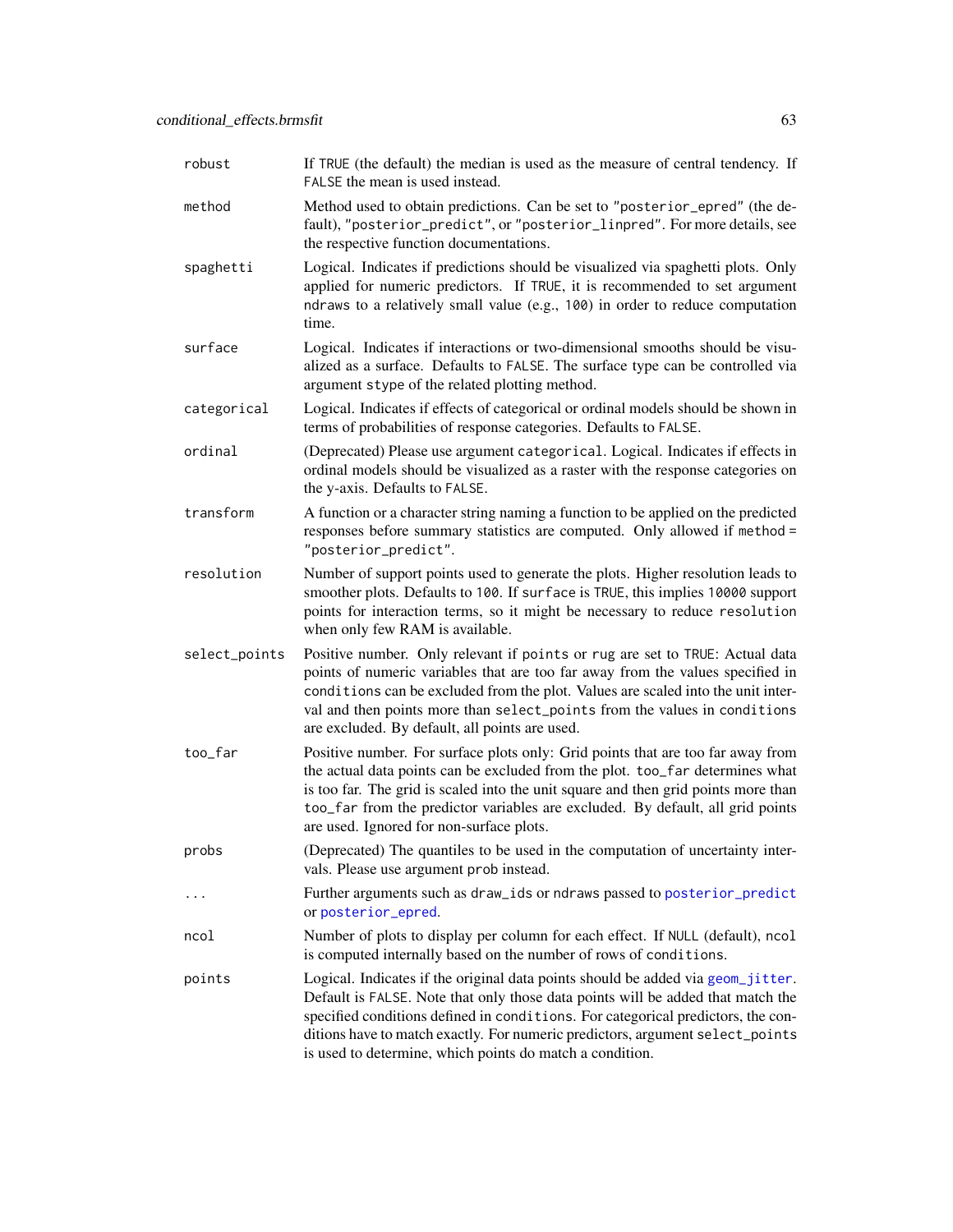| rug            | Logical. Indicates if a rug representation of predictor values should be added<br>via geom_rug. Default is FALSE. Depends on select_points in the same way<br>as points does. |  |
|----------------|-------------------------------------------------------------------------------------------------------------------------------------------------------------------------------|--|
| mean           | Logical. Only relevant for spaghetti plots. If TRUE (the default), display the<br>mean regression line on top of the regression lines for each sample.                        |  |
| jitter_width   | Only used if points = TRUE: Amount of horizontal jittering of the data points.<br>Mainly useful for ordinal models. Defaults to 0 that is no jittering.                       |  |
| stype          | Indicates how surface plots should be displayed. Either "contour" or "raster".                                                                                                |  |
| line_args      | Only used in plots of continuous predictors: A named list of arguments passed<br>to geom_smooth.                                                                              |  |
| cat_args       | Only used in plots of categorical predictors: A named list of arguments passed<br>to geom_point.                                                                              |  |
| errorbar_args  | Only used in plots of categorical predictors: A named list of arguments passed<br>to geom_errorbar.                                                                           |  |
| surface_args   | Only used in surface plots: A named list of arguments passed to geom_contour<br>or geom_raster (depending on argument stype).                                                 |  |
| spaghetti_args | Only used in spaghetti plots: A named list of arguments passed to geom_smooth.                                                                                                |  |
| point_args     | Only used if points = TRUE: A named list of arguments passed to geom_jitter.                                                                                                  |  |
| rug_args       | Only used if rug = TRUE: A named list of arguments passed to geom_rug.                                                                                                        |  |
| facet_args     | Only used if if multiple condtions are provided: A named list of arguments<br>passed to facet_wrap.                                                                           |  |
| theme          | A theme object modifying the appearance of the plots. For some basic themes<br>see ggtheme and theme_default.                                                                 |  |
| ask            | Logical; indicates if the user is prompted before a new page is plotted. Only<br>used if plot is TRUE.                                                                        |  |
| plot           | Logical; indicates if plots should be plotted directly in the active graphic device.<br>Defaults to TRUE.                                                                     |  |

### Details

When creating conditional\_effects for a particular predictor (or interaction of two predictors), one has to choose the values of all other predictors to condition on. By default, the mean is used for continuous variables and the reference category is used for factors, but you may change these values via argument conditions. This also has an implication for the points argument: In the created plots, only those points will be shown that correspond to the factor levels actually used in the conditioning, in order not to create the false impression of bad model fit, where it is just due to conditioning on certain factor levels.

To fully change colors of the created plots, one has to amend both scale\_colour and scale\_fill. See [scale\\_colour\\_grey](#page-0-0) or [scale\\_colour\\_gradient](#page-0-0) for more details.

#### Value

An object of class 'brms\_conditional\_effects' which is a named list with one data.frame per effect containing all information required to generate conditional effects plots. Among others, these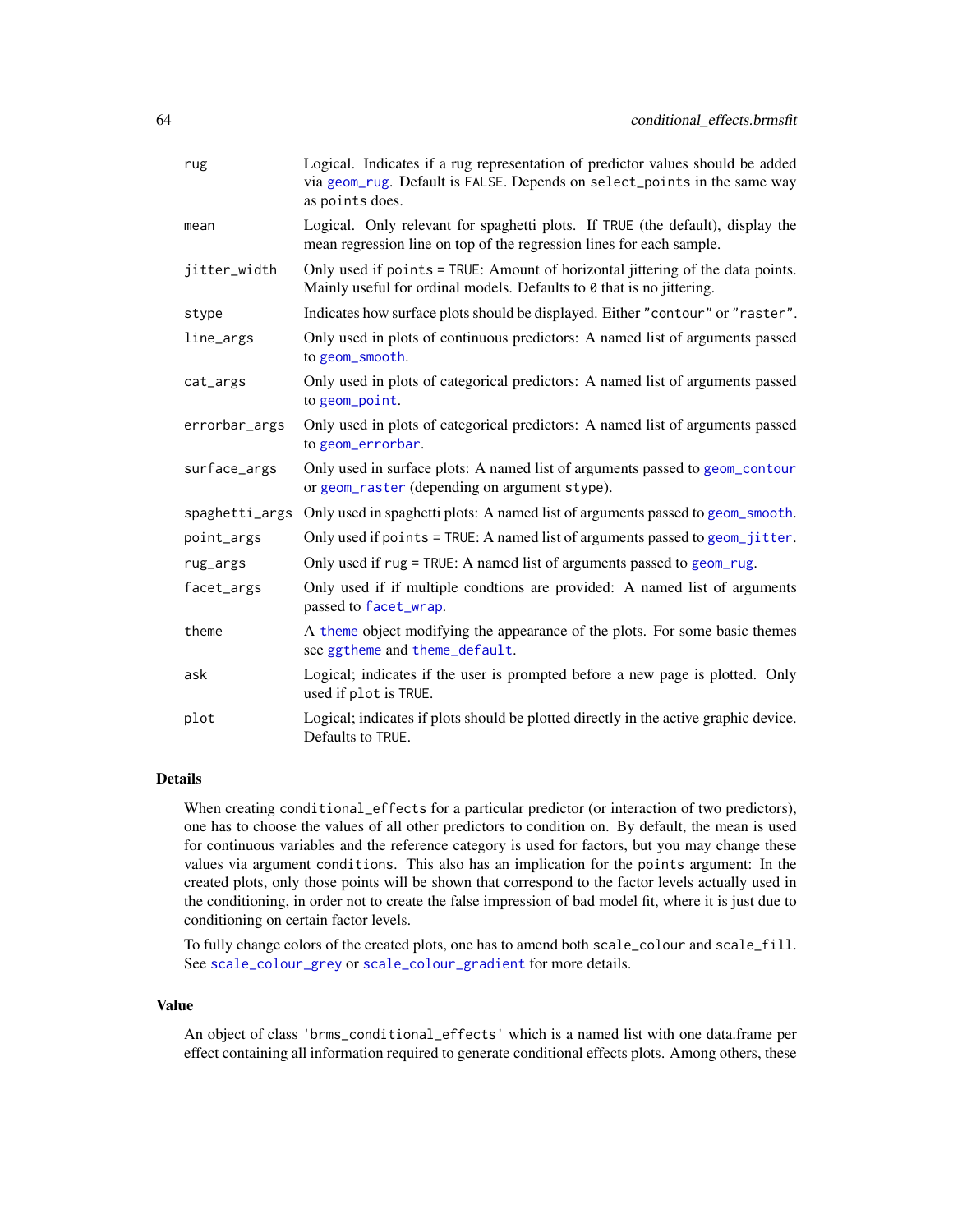data.frames contain some special variables, namely estimate\_\_ (predicted values of the response), se\_\_ (standard error of the predicted response), lower\_\_ and upper\_\_ (lower and upper bounds of the uncertainty interval of the response), as well as cond\_\_ (used in faceting when conditions contains multiple rows).

The corresponding plot method returns a named list of [ggplot](#page-0-0) objects, which can be further customized using the ggplot2 package.

### Examples

```
## Not run:
fit <- brm(count \sim zAge + zBase * Trt + (1 | patient),
           data = epilepsy, family = poisson())
## plot all conditional effects
plot(conditional_effects(fit), ask = FALSE)
## change colours to grey scale
library(ggplot2)
me <- conditional_effects(fit, "zBase:Trt")
plot(me, plot = FALSE)[[1]] +scale_color_grey() +
  scale_fill_grey()
## only plot the conditional interaction effect of 'zBase: Trt'
## for different values for 'zAge'
conditions \leq data.frame(zAge = c(-1, 0, 1))
plot(conditional_effects(fit, effects = "zBase:Trt",
                         conditions = conditions))
## also incorporate group-level effects variance over patients
## also add data points and a rug representation of predictor values
plot(conditional_effects(fit, effects = "zBase:Trt",
                         conditions = conditions, re_formula = NULL),
     points = TRUE, rug = TRUE)
## change handling of two-way interactions
int_conditions <- list(
  zBase = setNames(c(-2, 1, 0), c("b", "c", "a")))
conditional_effects(fit, effects = "Trt:zBase",
                    int_conditions = int_conditions)
conditional_effects(fit, effects = "Trt:zBase",
                    int_conditions = list(zBase = quantile))
## fit a model to illustrate how to plot 3-way interactions
fit3way <- brm(count \sim zAge \star zBase \star Trt, data = epilepsy)
conditions <- make_conditions(fit3way, "zAge")
conditional_effects(fit3way, "zBase:Trt", conditions = conditions)
## only include points close to the specified values of zAge
me <- conditional_effects(
  fit3way, "zBase:Trt", conditions = conditions,
  select_points = 0.1
```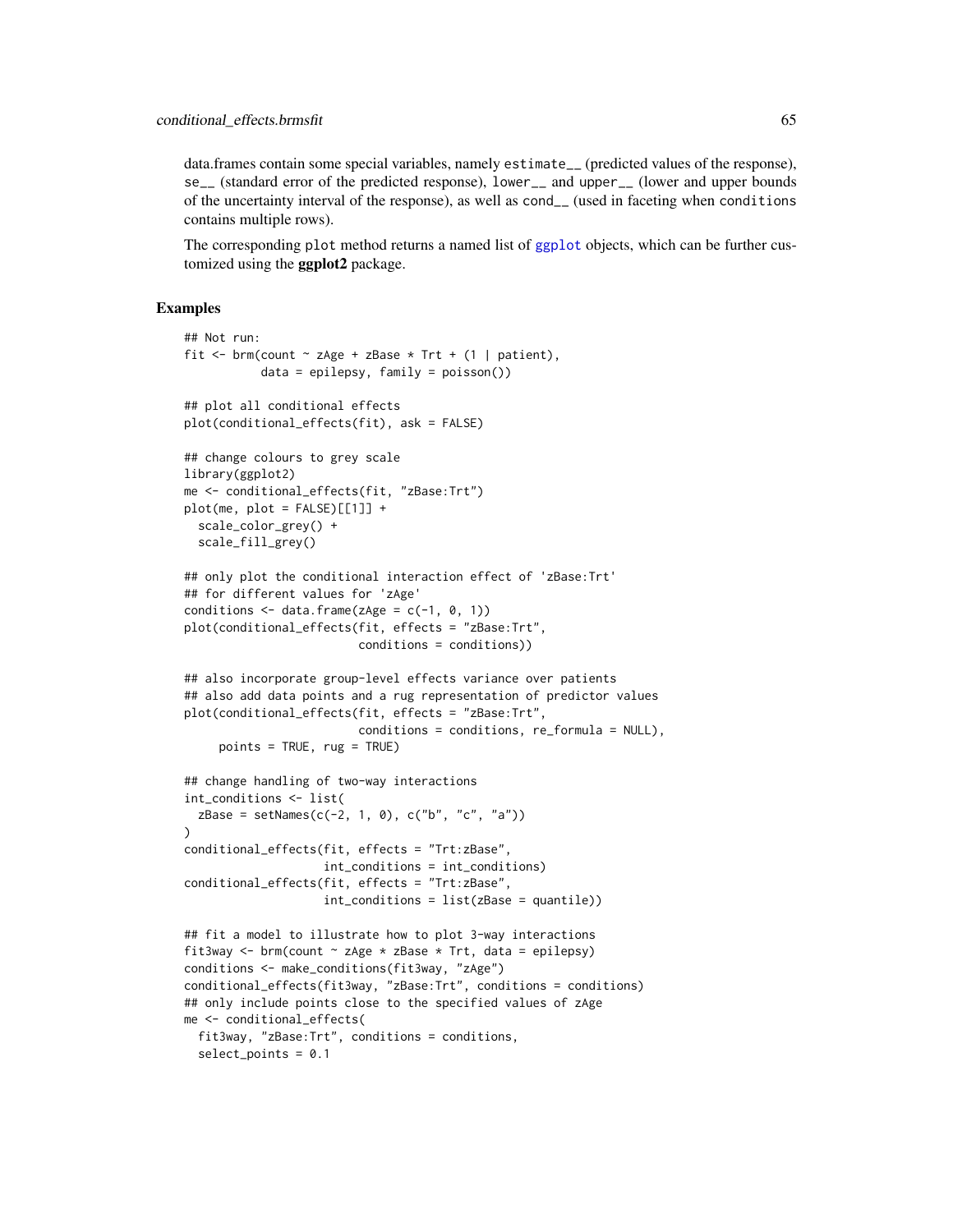```
)
plot(me, points = TRUE)
## End(Not run)
```
conditional\_smooths.brmsfit

*Display Smooth Terms*

# Description

Display smooth s and t2 terms of models fitted with brms.

## Usage

```
## S3 method for class 'brmsfit'
conditional_smooths(
  x,
  smooths = NULL,
  int_conditions = NULL,
 prob = 0.95,spaghetti = FALSE,
  resolution = 100,
  too_far = 0,
 ndraws = NULL,
 draw_ids = NULL,
 nsamples = NULL,
  subset = NULL,
 probs = NULL,
  ...
\mathcal{L}
```

```
conditional_smooths(x, ...)
```
## Arguments

| $\mathsf{x}$ | An object of class brmsfit.                                                                                                                                                                                                                                                                                                                                                                                                                                                                                                                                                                      |
|--------------|--------------------------------------------------------------------------------------------------------------------------------------------------------------------------------------------------------------------------------------------------------------------------------------------------------------------------------------------------------------------------------------------------------------------------------------------------------------------------------------------------------------------------------------------------------------------------------------------------|
| smooths      | Optional character vector of smooth terms to display. If NULL (the default) all<br>smooth terms are shown.                                                                                                                                                                                                                                                                                                                                                                                                                                                                                       |
|              | int_conditions An optional named list whose elements are vectors of values of the variables<br>specified in effects. At these values, predictions are evaluated. The names of<br>int_conditions have to match the variable names exactly. Additionally, the<br>elements of the vectors may be named themselves, in which case their names<br>appear as labels for the conditions in the plots. Instead of vectors, functions<br>returning vectors may be passed and are applied on the original values of the<br>corresponding variable. If NULL (the default), predictions are evaluated at the |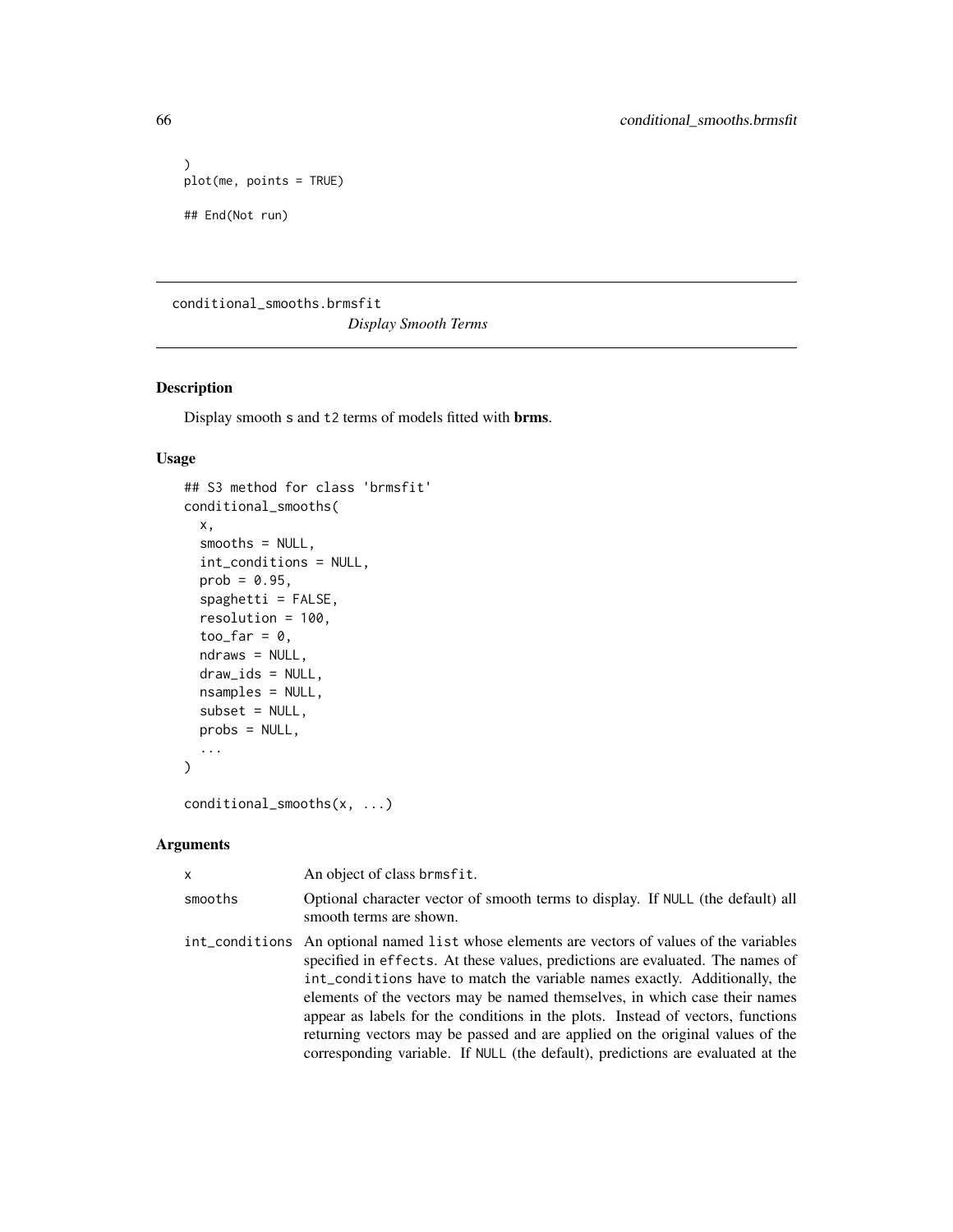|            | <i>mean</i> and at $mean + / - sd$ for numeric predictors and at all categories for<br>factor-like predictors.                                                                                                                                                                                                                                                                       |
|------------|--------------------------------------------------------------------------------------------------------------------------------------------------------------------------------------------------------------------------------------------------------------------------------------------------------------------------------------------------------------------------------------|
| prob       | A value between 0 and 1 indicating the desired probability to be covered by the<br>uncertainty intervals. The default is 0.95.                                                                                                                                                                                                                                                       |
| spaghetti  | Logical. Indicates if predictions should be visualized via spaghetti plots. Only<br>applied for numeric predictors. If TRUE, it is recommended to set argument<br>ndraws to a relatively small value (e.g., 100) in order to reduce computation<br>time.                                                                                                                             |
| resolution | Number of support points used to generate the plots. Higher resolution leads to<br>smoother plots. Defaults to 100. If surface is TRUE, this implies 10000 support<br>points for interaction terms, so it might be necessary to reduce resolution<br>when only few RAM is available.                                                                                                 |
| too_far    | Positive number. For surface plots only: Grid points that are too far away from<br>the actual data points can be excluded from the plot. too_far determines what<br>is too far. The grid is scaled into the unit square and then grid points more than<br>too_far from the predictor variables are excluded. By default, all grid points<br>are used. Ignored for non-surface plots. |
| ndraws     | Positive integer indicating how many posterior draws should be used. If NULL<br>(the default) all draws are used. Ignored if draw_ids is not NULL.                                                                                                                                                                                                                                   |
| draw_ids   | An integer vector specifying the posterior draws to be used. If NULL (the default),<br>all draws are used.                                                                                                                                                                                                                                                                           |
| nsamples   | Deprecated alias of ndraws.                                                                                                                                                                                                                                                                                                                                                          |
| subset     | Deprecated alias of draw_ids.                                                                                                                                                                                                                                                                                                                                                        |
| probs      | (Deprecated) The quantiles to be used in the computation of uncertainty inter-<br>vals. Please use argument prob instead.                                                                                                                                                                                                                                                            |
| .          | Currently ignored.                                                                                                                                                                                                                                                                                                                                                                   |

# Details

Two-dimensional smooth terms will be visualized using either contour or raster plots.

## Value

For the brmsfit method, an object of class brms\_conditional\_effects. See [conditional\\_effects](#page-60-0) for more details and documentation of the related plotting function.

## Examples

```
## Not run:
set.seed(0)
dat \leq mgcv:: gamSim(1, n = 200, scale = 2)
fit <- brm(y ~ s(x0) + s(x1) + s(x2) + s(x3), data = dat)
# show all smooth terms
plot(conditional_smooths(fit), rug = TRUE, ask = FALSE)
# show only the smooth term s(x2)
plot(conditional_smooths(fit, smooths = "s(x2)"), ask = FALSE)
```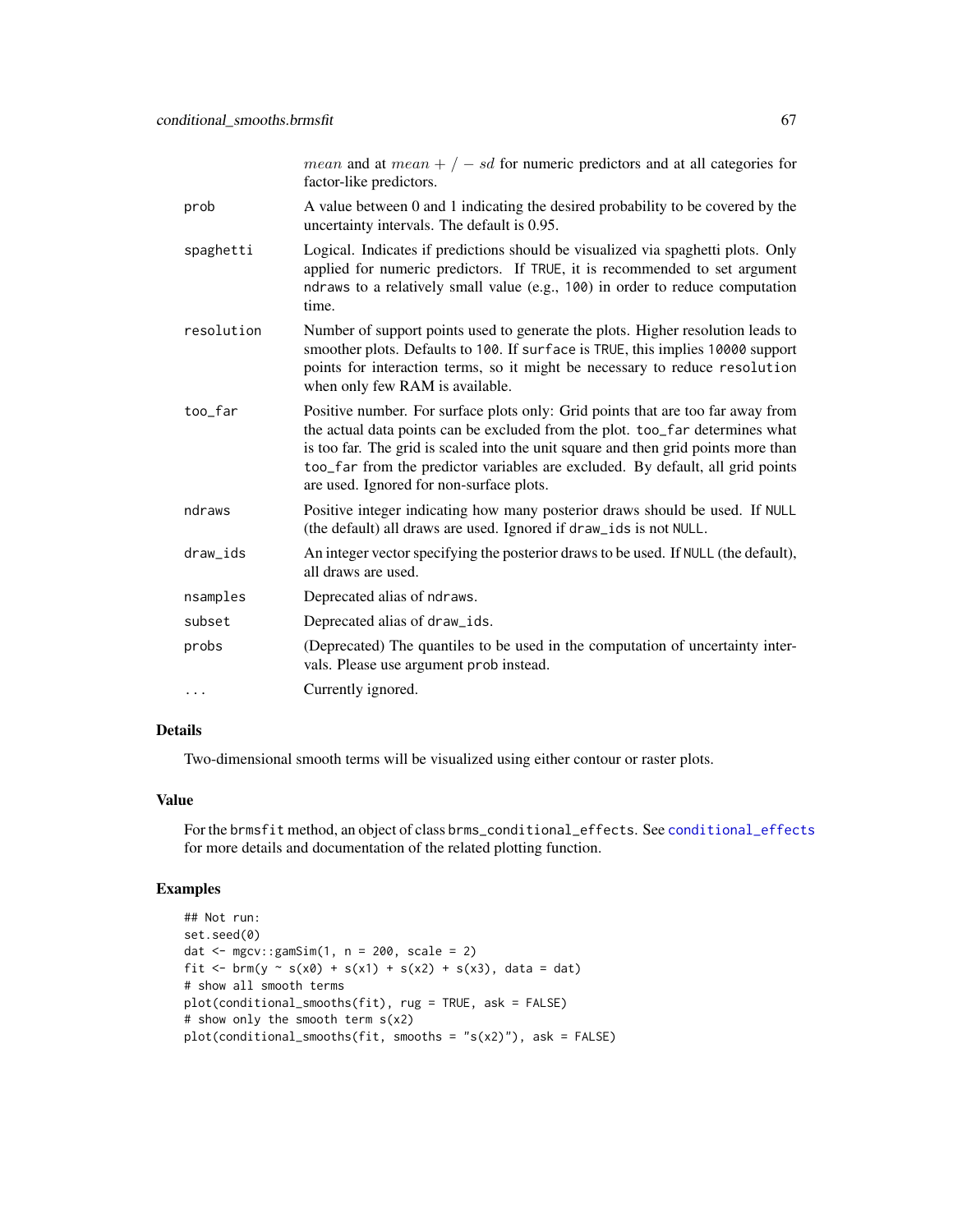```
# fit and plot a two-dimensional smooth term
fit2 <- brm(y \sim t2(x0, x2), data = dat)ms <- conditional_smooths(fit2)
plot(ms, stype = "contour")
plot(ms, stype = "raster")
## End(Not run)
```

| control_params | <b>Extract Control Parameters of the NUTS Sampler</b> |  |
|----------------|-------------------------------------------------------|--|
|                |                                                       |  |

### Description

Extract control parameters of the NUTS sampler such as adapt\_delta or max\_treedepth.

### Usage

```
control_params(x, ...)
```

```
## S3 method for class 'brmsfit'
control\_params(x, pars = NULL, ...)
```
#### Arguments

| X    | An R object                                                                    |
|------|--------------------------------------------------------------------------------|
| .    | Currently ignored.                                                             |
| pars | Optional names of the control parameters to be returned. If NULL (the default) |
|      | all control parameters are returned. See stan for more details.                |

# Value

A named list with control parameter values.

<span id="page-67-0"></span>

| ٠ |  |
|---|--|

cor\_ar *(Deprecated) AR(p) correlation structure*

### Description

This function is deprecated. Please see [ar](#page-11-0) for the new syntax. This function is a constructor for the cor\_arma class, allowing for autoregression terms only.

#### Usage

 $cor_ar(formula = -1, p = 1, cov = FALSE)$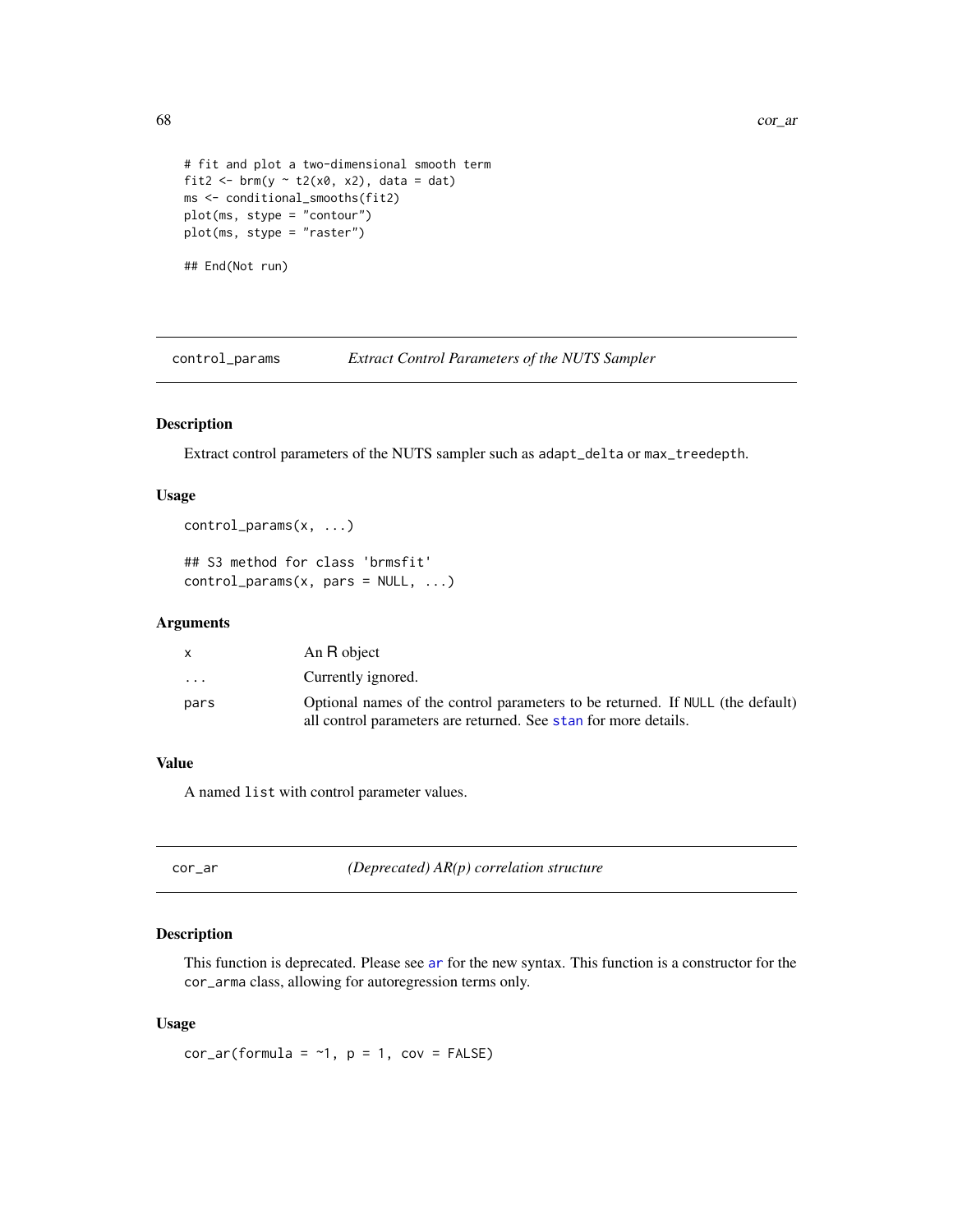#### cor\_arma 69

### Arguments

| formula | A one sided formula of the form $\sim$ t, or $\sim$ t   g, specifying a time covariate<br>t and, optionally, a grouping factor g. A covariate for this correlation struc-<br>ture must be integer valued. When a grouping factor is present in formula, the<br>correlation structure is assumed to apply only to observations within the same<br>grouping level; observations with different grouping levels are assumed to be<br>uncorrelated. Defaults to $\sim$ 1, which corresponds to using the order of the obser-<br>vations in the data as a covariate, and no groups. |
|---------|--------------------------------------------------------------------------------------------------------------------------------------------------------------------------------------------------------------------------------------------------------------------------------------------------------------------------------------------------------------------------------------------------------------------------------------------------------------------------------------------------------------------------------------------------------------------------------|
| p       | A non-negative integer specifying the autoregressive (AR) order of the ARMA<br>structure. Default is 1.                                                                                                                                                                                                                                                                                                                                                                                                                                                                        |
| COV     | A flag indicating whether ARMA effects should be estimated by means of resid-<br>ual covariance matrices. This is currently only possible for stationary ARMA<br>effects of order 1. If the model family does not have natural residuals, latent<br>residuals are added automatically. If FALSE (the default) a regression formula-<br>tion is used that is considerably faster and allows for ARMA effects of order<br>higher than 1 but is only available for gaussian models and some of its gener-<br>alizations.                                                          |

### Details

AR refers to autoregressive effects of residuals, which is what is typically understood as autoregressive effects. However, one may also model autoregressive effects of the response variable, which is called ARR in brms.

## Value

An object of class cor\_arma containing solely autoregression terms.

#### See Also

[cor\\_arma](#page-68-0)

## Examples

```
cor_ar(~visit|patient, p = 2)
```
<span id="page-68-0"></span>cor\_arma *(Deprecated) ARMA(p,q) correlation structure*

## Description

This function is deprecated. Please see [arma](#page-12-0) for the new syntax. This functions is a constructor for the cor\_arma class, representing an autoregression-moving average correlation structure of order (p, q).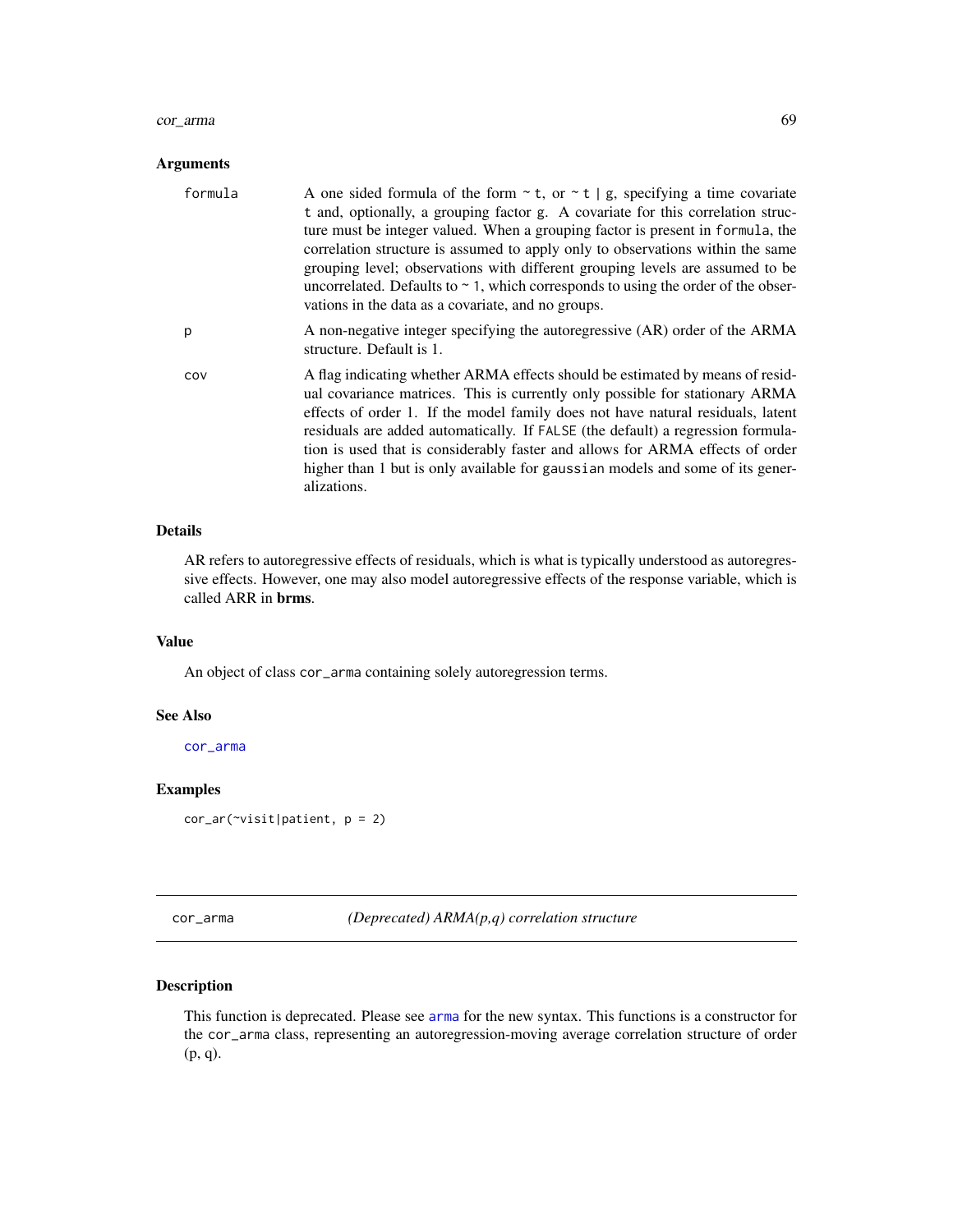### Usage

 $cor_arma (formula = -1, p = 0, q = 0, r = 0, cov = FALSE)$ 

## Arguments

| formula | A one sided formula of the form $\sim$ t, or $\sim$ t   g, specifying a time covariate<br>t and, optionally, a grouping factor g. A covariate for this correlation struc-<br>ture must be integer valued. When a grouping factor is present in formula, the<br>correlation structure is assumed to apply only to observations within the same<br>grouping level; observations with different grouping levels are assumed to be<br>uncorrelated. Defaults to $\sim$ 1, which corresponds to using the order of the obser-<br>vations in the data as a covariate, and no groups. |
|---------|--------------------------------------------------------------------------------------------------------------------------------------------------------------------------------------------------------------------------------------------------------------------------------------------------------------------------------------------------------------------------------------------------------------------------------------------------------------------------------------------------------------------------------------------------------------------------------|
| p       | A non-negative integer specifying the autoregressive (AR) order of the ARMA<br>structure. Default is 0.                                                                                                                                                                                                                                                                                                                                                                                                                                                                        |
| q       | A non-negative integer specifying the moving average (MA) order of the ARMA<br>structure. Default is 0.                                                                                                                                                                                                                                                                                                                                                                                                                                                                        |
| r       | No longer supported.                                                                                                                                                                                                                                                                                                                                                                                                                                                                                                                                                           |
| COV     | A flag indicating whether ARMA effects should be estimated by means of resid-<br>ual covariance matrices. This is currently only possible for stationary ARMA<br>effects of order 1. If the model family does not have natural residuals, latent<br>residuals are added automatically. If FALSE (the default) a regression formula-<br>tion is used that is considerably faster and allows for ARMA effects of order<br>higher than 1 but is only available for gaussian models and some of its gener-<br>alizations.                                                          |

## Value

An object of class cor\_arma, representing an autoregression-moving-average correlation structure.

### See Also

[cor\\_ar](#page-67-0), [cor\\_ma](#page-73-0)

### Examples

```
cor_arna(\sim visit \mid patient, p = 2, q = 2)
```
<span id="page-69-0"></span>cor\_brms *(Deprecated) Correlation structure classes for the* brms *package*

## Description

Classes of correlation structures available in the brms package. cor\_brms is not a correlation structure itself, but the class common to all correlation structures implemented in brms.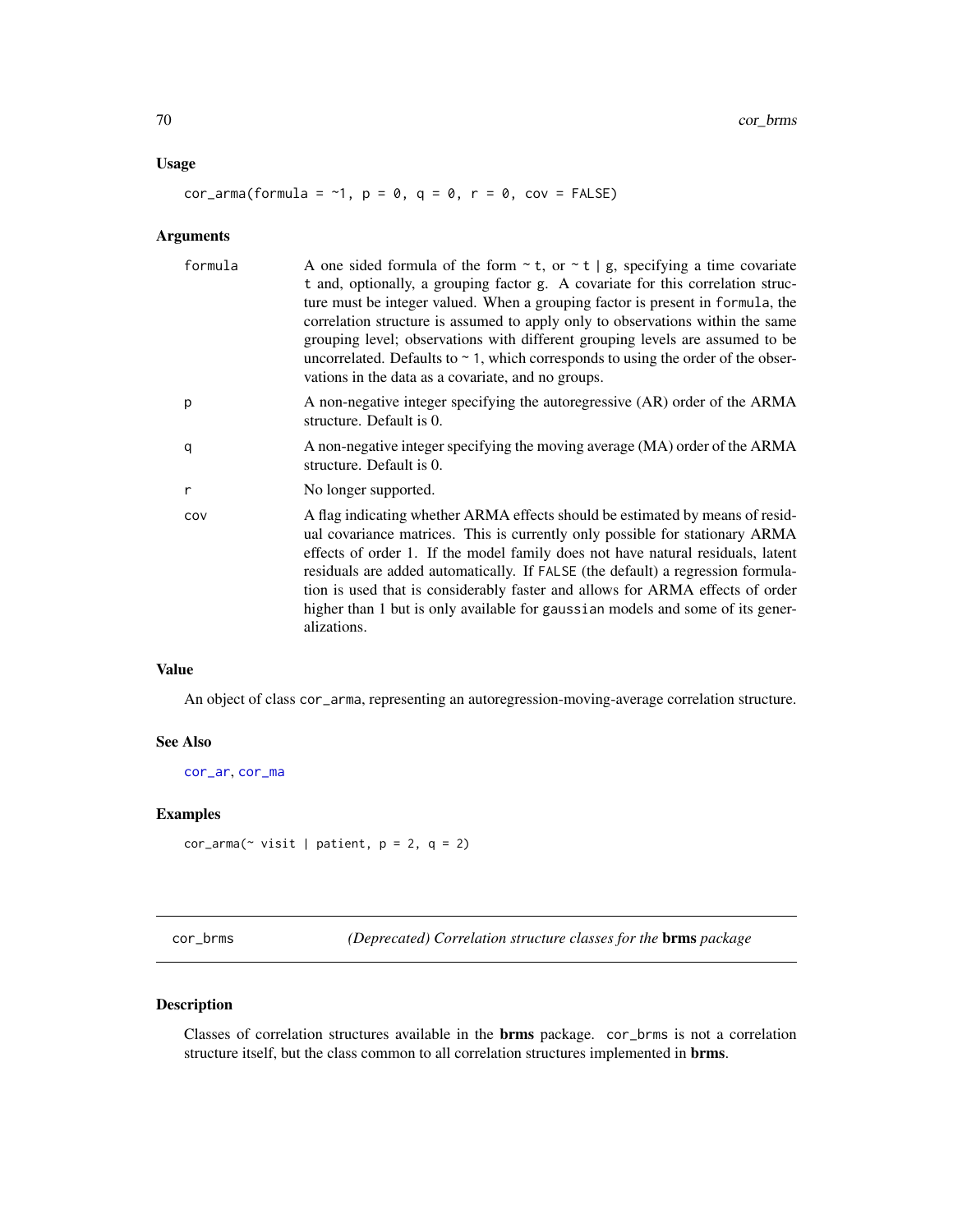#### cor\_car 71

#### Available correlation structures

- cor\_arma autoregressive-moving average (ARMA) structure, with arbitrary orders for the autoregressive and moving average components
- cor\_ar autoregressive (AR) structure of arbitrary order
- cor\_ma moving average (MA) structure of arbitrary order
- cor\_car Spatial conditional autoregressive (CAR) structure
- cor\_sar Spatial simultaneous autoregressive (SAR) structure
- cor\_fixed fixed user-defined covariance structure

### See Also

[cor\\_arma](#page-68-0)[,cor\\_ar](#page-67-0)[,cor\\_ma,](#page-73-0)[cor\\_car,](#page-70-0)[cor\\_sar,](#page-74-0)[cor\\_fixed](#page-72-0)

<span id="page-70-0"></span>cor\_car *(Deprecated) Spatial conditional autoregressive (CAR) structures*

#### **Description**

These function are deprecated. Please see [car](#page-55-0) for the new syntax. These functions are constructors for the cor\_car class implementing spatial conditional autoregressive structures.

#### Usage

 $cor_car(W, formula = -1, type = "escar")$ 

```
cor\_icar(W, formula = -1)
```
#### **Arguments**

| W       | Adjacency matrix of locations. All non-zero entries are treated as if the two<br>locations are adjacent. If formula contains a grouping factor, the row names of<br>W have to match the levels of the grouping factor.                                                                                                             |
|---------|------------------------------------------------------------------------------------------------------------------------------------------------------------------------------------------------------------------------------------------------------------------------------------------------------------------------------------|
| formula | An optional one-sided formula of the form $\sim$ 1   g, where g is a grouping factor<br>mapping observations to spatial locations. If not specified, each observation is<br>treated as a separate location. It is recommended to always specify a grouping<br>factor to allow for handling of new data in post-processing methods. |
| type    | Type of the CAR structure. Currently implemented are "escar" (exact sparse<br>CAR), "esicar" (exact sparse intrinsic CAR), "icar" (intrinsic CAR), and<br>"bym2". More information is provided in the 'Details' section.                                                                                                           |

### Details

The escar and esicar types are implemented based on the case study of Max Joseph ([https://](https://github.com/mbjoseph/CARstan) [github.com/mbjoseph/CARstan](https://github.com/mbjoseph/CARstan)). The icar and bym2 type is implemented based on the case study of Mitzi Morris ([https://mc-stan.org/users/documentation/case-studies/icar\\_stan.html](https://mc-stan.org/users/documentation/case-studies/icar_stan.html)).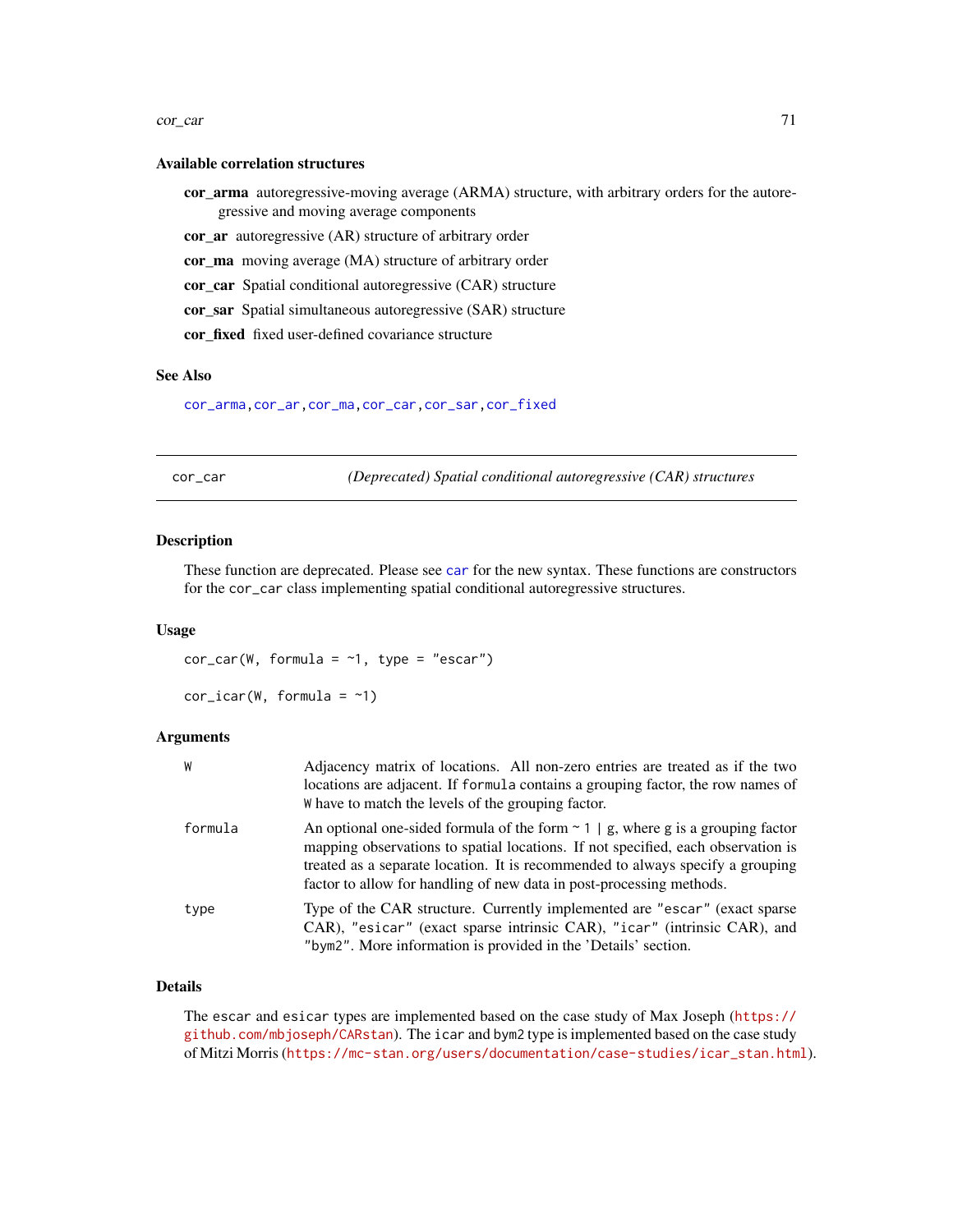### Examples

```
## Not run:
# generate some spatial data
east <- north <- 1:10
Grid <- expand.grid(east, north)
K \leftarrow \text{nrow}(\text{Grid})# set up distance and neighbourhood matrices
distance <- as.matrix(dist(Grid))
W \leftarrow \text{array}(\emptyset, c(K, K))W[distance == 1] <- 1
# generate the covariates and response data
x1 \le- rnorm(K)x2 \le - rnorm(K)theta \leq rnorm(K, sd = 0.05)
phi <- rmulti_normal(
  1, mu = rep(0, K), Sigma = 0.4 * exp(-0.1 * distance))
eta <- x1 + x2 + phi
prob <- exp(eta) / (1 + exp(eta))
size \leftarrow rep(50, K)
y \le - rbinom(n = K, size = size, prob = prob)
dat <- data.frame(y, size, x1, x2)
# fit a CAR model
fit \le brm(y | trials(size) \sim x1 + x2, data = dat,
            family = binomial(), autocor = cor_car(W))
summary(fit)
## End(Not run)
```
cor\_cosy *(Deprecated) Compound Symmetry (COSY) Correlation Structure*

## Description

This function is deprecated. Please see [cosy](#page-75-0) for the new syntax. This functions is a constructor for the cor\_cosy class, representing a compound symmetry structure corresponding to uniform correlation.

#### Usage

 $cor\_cosy(formula = ~1)$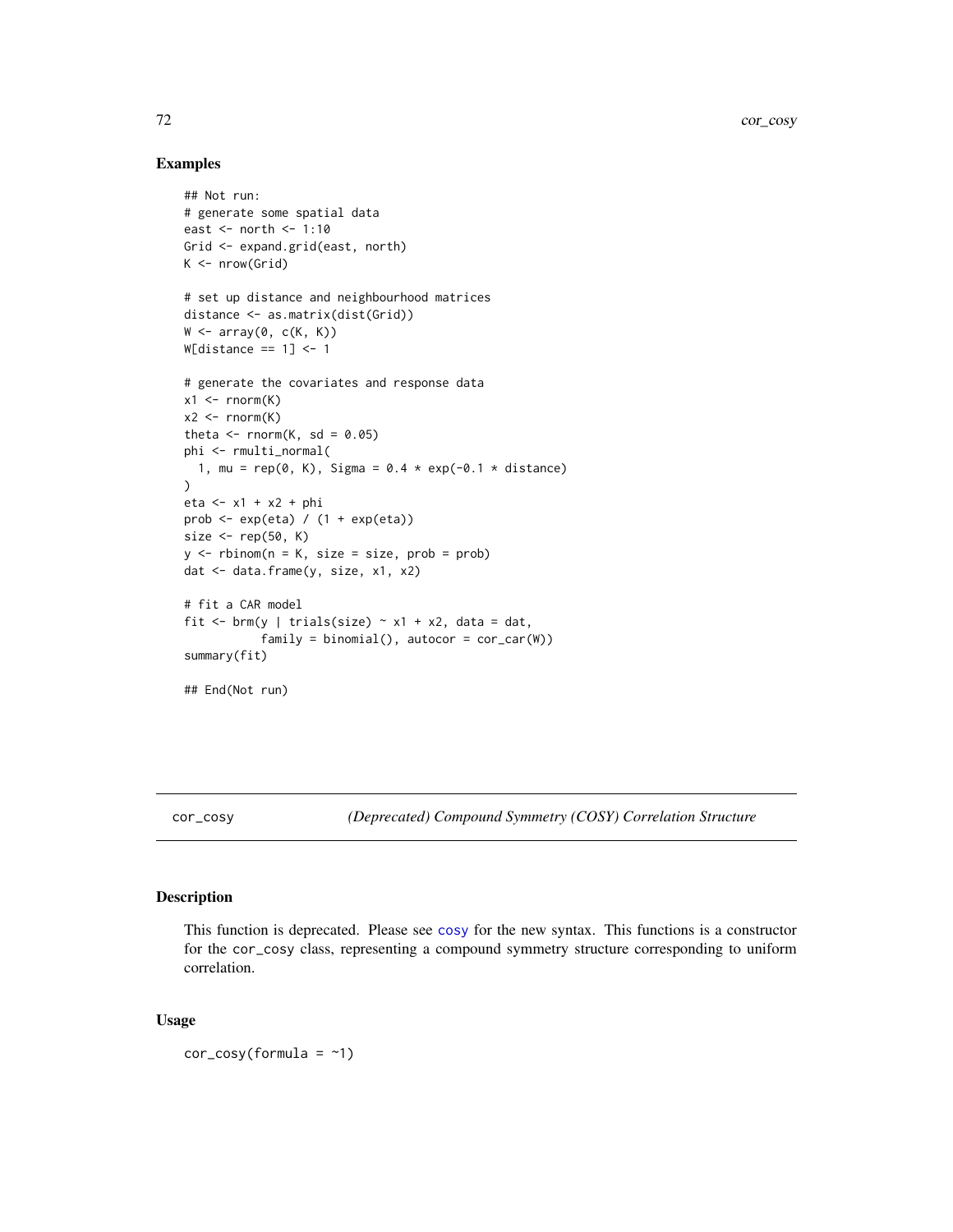#### cor\_fixed 73

## Arguments

| formula | A one sided formula of the form $\sim$ t, or $\sim$ t   g, specifying a time covariate |
|---------|----------------------------------------------------------------------------------------|
|         | t and, optionally, a grouping factor g. A covariate for this correlation struc-        |
|         | ture must be integer valued. When a grouping factor is present in formula, the         |
|         | correlation structure is assumed to apply only to observations within the same         |
|         | grouping level; observations with different grouping levels are assumed to be          |
|         | uncorrelated. Defaults to $\sim$ 1, which corresponds to using the order of the obser- |
|         | vations in the data as a covariate, and no groups.                                     |

#### Value

An object of class cor\_cosy, representing a compound symmetry correlation structure.

#### Examples

cor\_cosy(~ visit | patient)

cor\_fixed *(Deprecated) Fixed user-defined covariance matrices*

#### Description

This function is deprecated. Please see [fcor](#page-90-0) for the new syntax. Define a fixed covariance matrix of the response variable for instance to model multivariate effect sizes in meta-analysis.

#### Usage

cor\_fixed(V)

## Arguments

V Known covariance matrix of the response variable. If a vector is passed, it will be used as diagonal entries (variances) and covariances will be set to zero.

#### Value

An object of class cor\_fixed.

## Examples

```
## Not run:
dat \leq data.frame(y = rnorm(3))
V \le cbind(c(0.5, 0.3, 0.2), c(0.3, 1, 0.1), c(0.2, 0.1, 0.2))
fit \leq brm(y\leq1, data = dat, autocor = cor_fixed(V))
```
## End(Not run)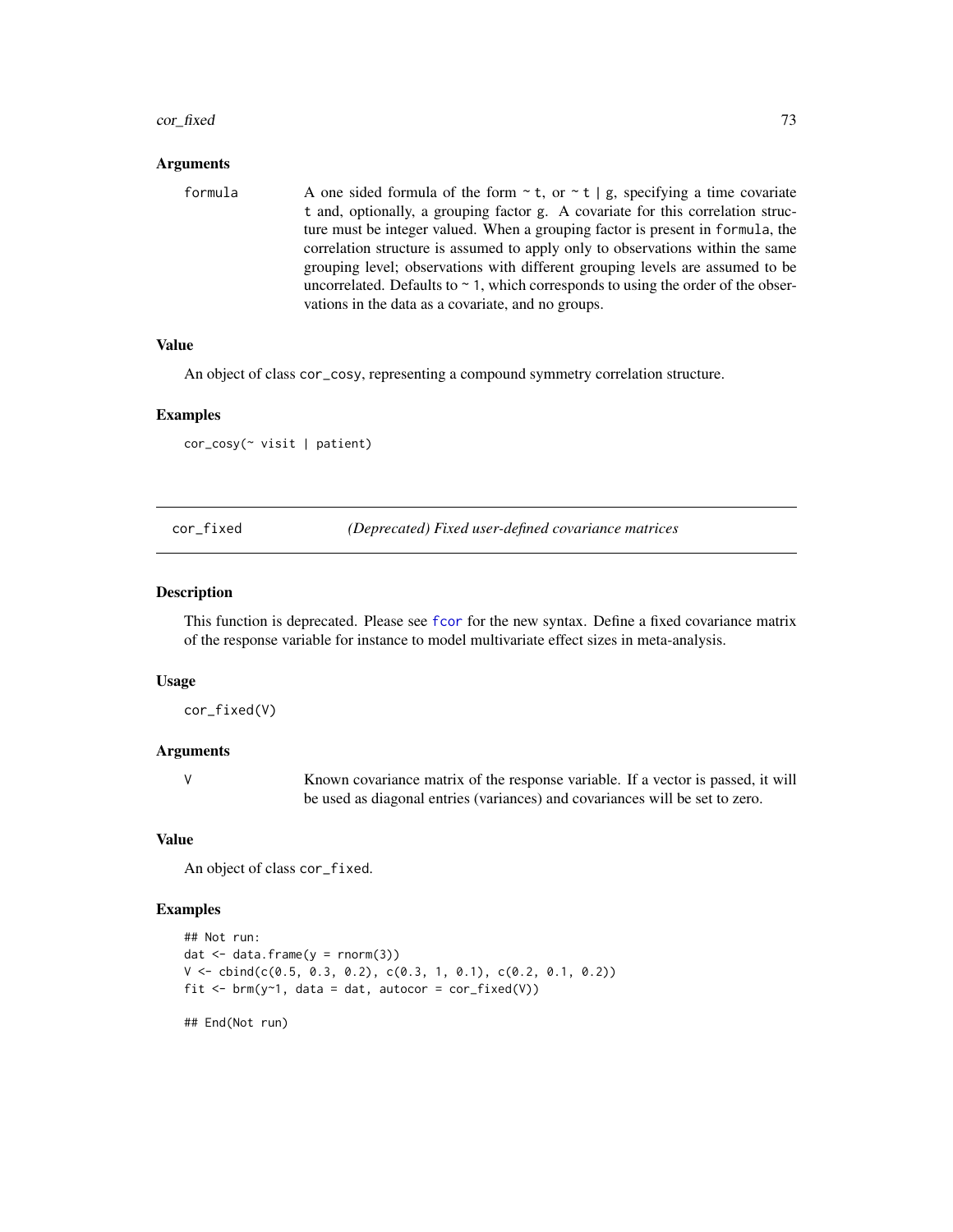This function is deprecated. Please see [ma](#page-135-0) for the new syntax. This function is a constructor for the cor\_arma class, allowing for moving average terms only.

## Usage

 $cor_m\alpha$ (formula = ~1, q = 1, cov = FALSE)

## Arguments

| formula | A one sided formula of the form $\sim$ t, or $\sim$ t   g, specifying a time covariate<br>t and, optionally, a grouping factor g. A covariate for this correlation struc-<br>ture must be integer valued. When a grouping factor is present in formula, the<br>correlation structure is assumed to apply only to observations within the same<br>grouping level; observations with different grouping levels are assumed to be<br>uncorrelated. Defaults to $\sim$ 1, which corresponds to using the order of the obser-<br>vations in the data as a covariate, and no groups. |
|---------|--------------------------------------------------------------------------------------------------------------------------------------------------------------------------------------------------------------------------------------------------------------------------------------------------------------------------------------------------------------------------------------------------------------------------------------------------------------------------------------------------------------------------------------------------------------------------------|
| q       | A non-negative integer specifying the moving average (MA) order of the ARMA<br>structure. Default is 1.                                                                                                                                                                                                                                                                                                                                                                                                                                                                        |
| COV     | A flag indicating whether ARMA effects should be estimated by means of resid-<br>ual covariance matrices. This is currently only possible for stationary ARMA<br>effects of order 1. If the model family does not have natural residuals, latent<br>residuals are added automatically. If FALSE (the default) a regression formula-<br>tion is used that is considerably faster and allows for ARMA effects of order<br>higher than 1 but is only available for gaussian models and some of its gener-<br>alizations.                                                          |

## Value

An object of class cor\_arma containing solely moving average terms.

#### See Also

[cor\\_arma](#page-68-0)

## Examples

cor\_ma(~visit|patient, q = 2)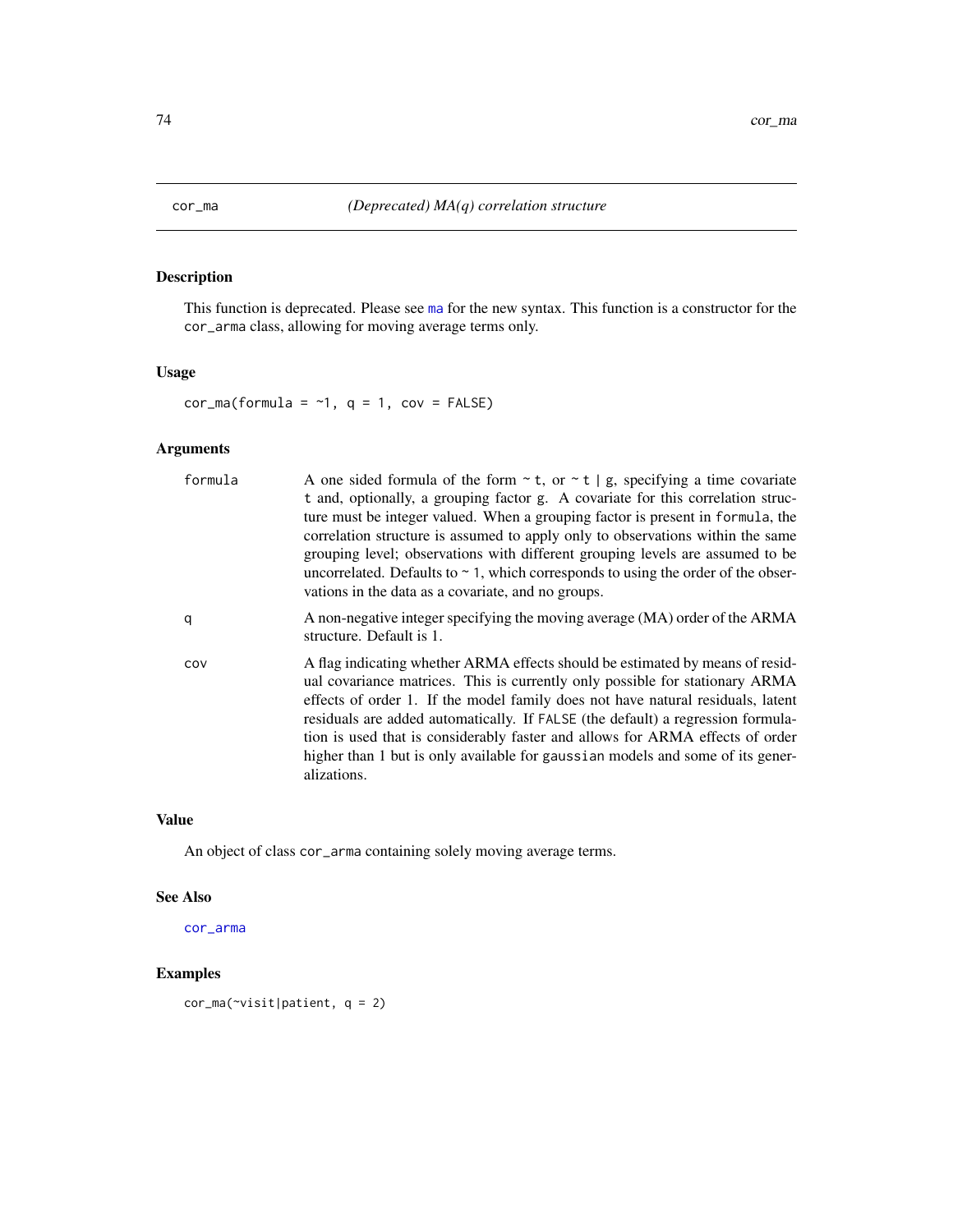Thse functions are deprecated. Please see [sar](#page-201-0) for the new syntax. These functions are constructors for the cor\_sar class implementing spatial simultaneous autoregressive structures. The lagsar structure implements SAR of the response values:

$$
y = \rho Wy + \eta + e
$$

The errorsar structure implements SAR of the residuals:

```
y = \eta + u, u = \rho W u + e
```
In the above equations,  $\eta$  is the predictor term and e are independent normally or t-distributed residuals.

## Usage

```
cor\_sar(W, type = c("lag", "error"))
```
cor\_lagsar(W)

cor\_errorsar(W)

## Arguments

| W    | An object specifying the spatial weighting matrix. Can be either the spatial                                       |
|------|--------------------------------------------------------------------------------------------------------------------|
|      | weight matrix itself or an object of class list wor nb, from which the spatial                                     |
|      | weighting matrix can be computed.                                                                                  |
| type | Type of the SAR structure. Either "lag" (for SAR of the response values) or<br>"error" (for SAR of the residuals). |

#### Details

Currently, only families gaussian and student support SAR structures.

#### Value

An object of class cor\_sar to be used in calls to [brm](#page-22-0).

## Examples

```
## Not run:
data(oldcol, package = "spdep")
fit1 <- brm(CRIME \sim INC + HOVAL, data = COL.OLD,autocor = cor_lagsar(COL.nb),
            chains = 2, cores = 2)
```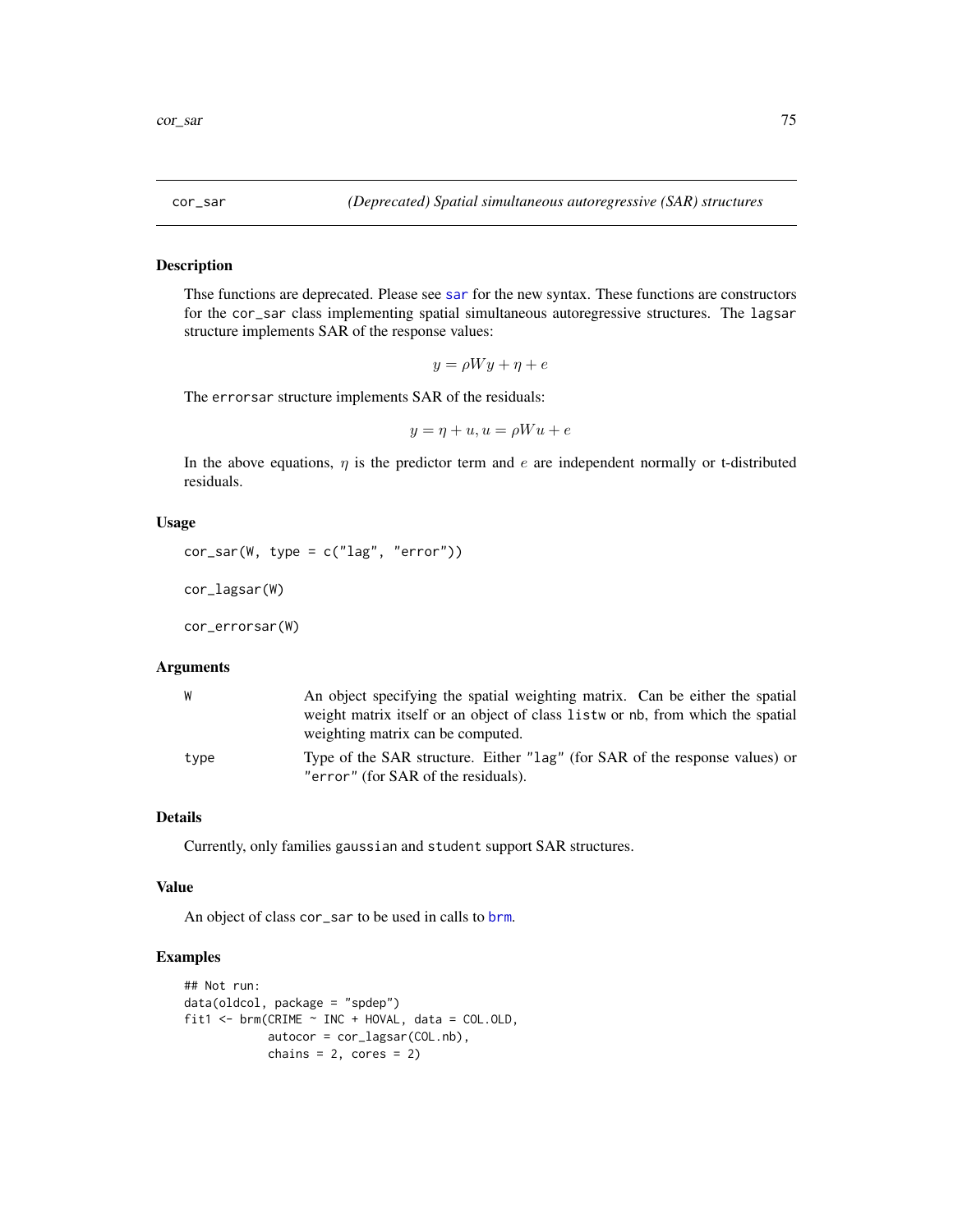```
summary(fit1)
plot(fit1)
fit2 \leq - \text{brm(CRIME} \leq \text{INC} + \text{HOVAL}, \text{ data} = \text{COL.OLD},autocor = cor_errorsar(COL.nb),
               chains = 2, cores = 2)
summary(fit2)
plot(fit2)
## End(Not run)
```
cosy *Set up COSY correlation structures*

## Description

Set up a compounds symmetry (COSY) term in **brms**. The function does not evaluate its arguments – it exists purely to help set up a model with COSY terms.

## Usage

 $cosy(time = NA, gr = NA)$ 

#### Arguments

| time | An optional time variable specifying the time ordering of the observations. By                                                                     |
|------|----------------------------------------------------------------------------------------------------------------------------------------------------|
|      | default, the existing order of the observations in the data is used.                                                                               |
| gr   | An optional grouping variable. If specified, the correlation structure is assumed<br>to apply only to observations within the same grouping level. |
|      |                                                                                                                                                    |

## Value

An object of class 'cosy\_term', which is a list of arguments to be interpreted by the formula parsing functions of brms.

#### See Also

[autocor-terms](#page-16-0)

## Examples

```
## Not run:
data("lh")
lh <- as.data.frame(lh)
fit \leq brm(x \sim cosy(), data = lh)
summary(fit)
```
## End(Not run)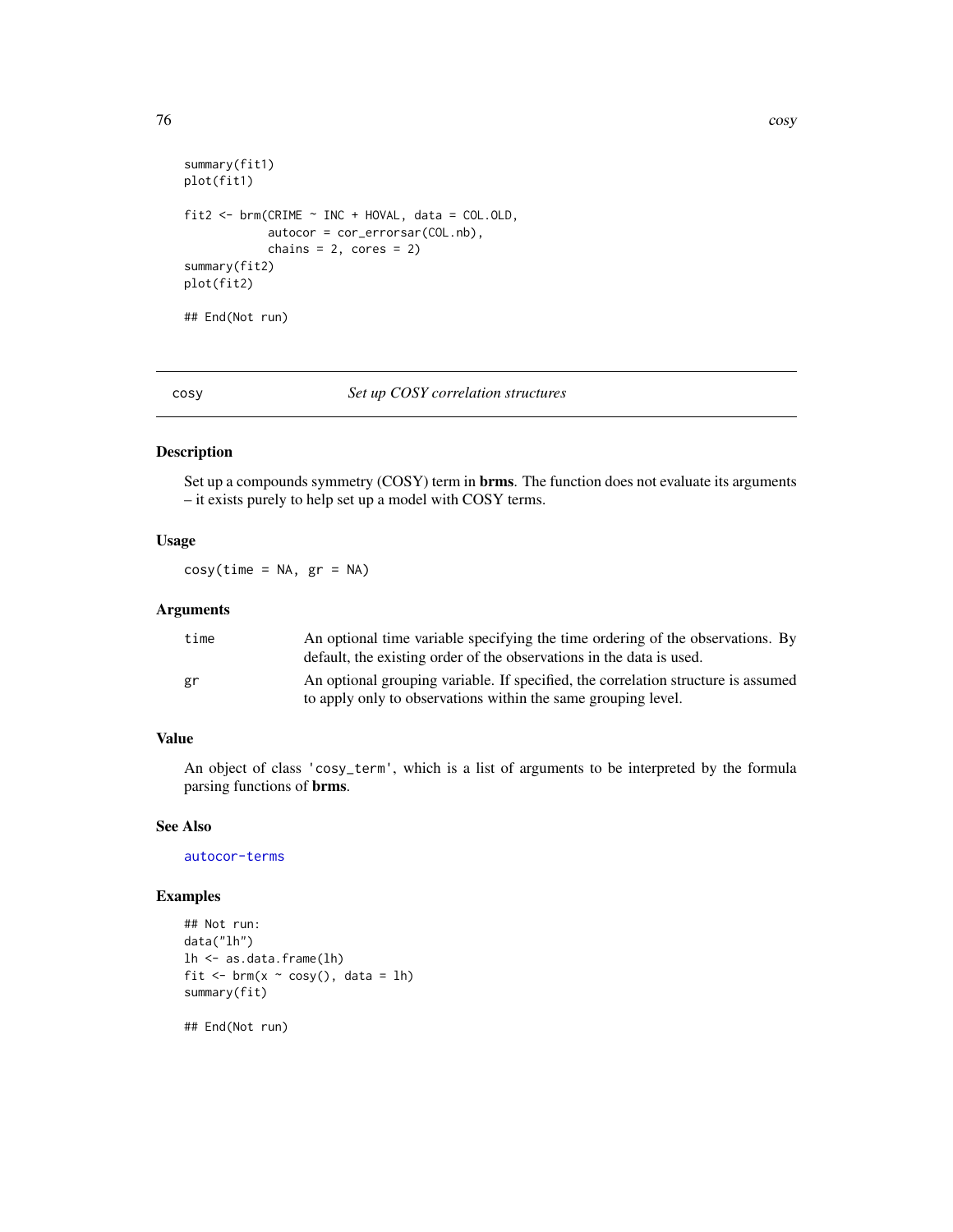Category Specific Predictors in brms Models

#### Usage

cs(expr)

## Arguments

expr Expression containing predictors, for which category specific effects should be estimated. For evaluation, R formula syntax is applied.

#### Details

For detailed documentation see help(brmsformula) as well as vignette("brms\_overview").

This function is almost solely useful when called in formulas passed to the brms package.

#### See Also

[brmsformula](#page-37-0)

#### Examples

```
## Not run:
fit \le brm(rating \sim period + carry + cs(treat),
           data = inhaler, family = sratio("cloglog"),
           prior = set\_prior("normal(0,5)"), chains = 2)
summary(fit)
plot(fit, ask = FALSE)
```
## End(Not run)

custom\_family *Custom Families in* brms *Models*

## **Description**

Define custom families (i.e. response distribution) for use in brms models. It allows users to benefit from the modeling flexibility of brms, while applying their self-defined likelihood functions. All of the post-processing methods for brmsfit objects can be made compatible with custom families. See vignette("brms\_customfamilies") for more details. For a list of built-in families see [brmsfamily](#page-31-0).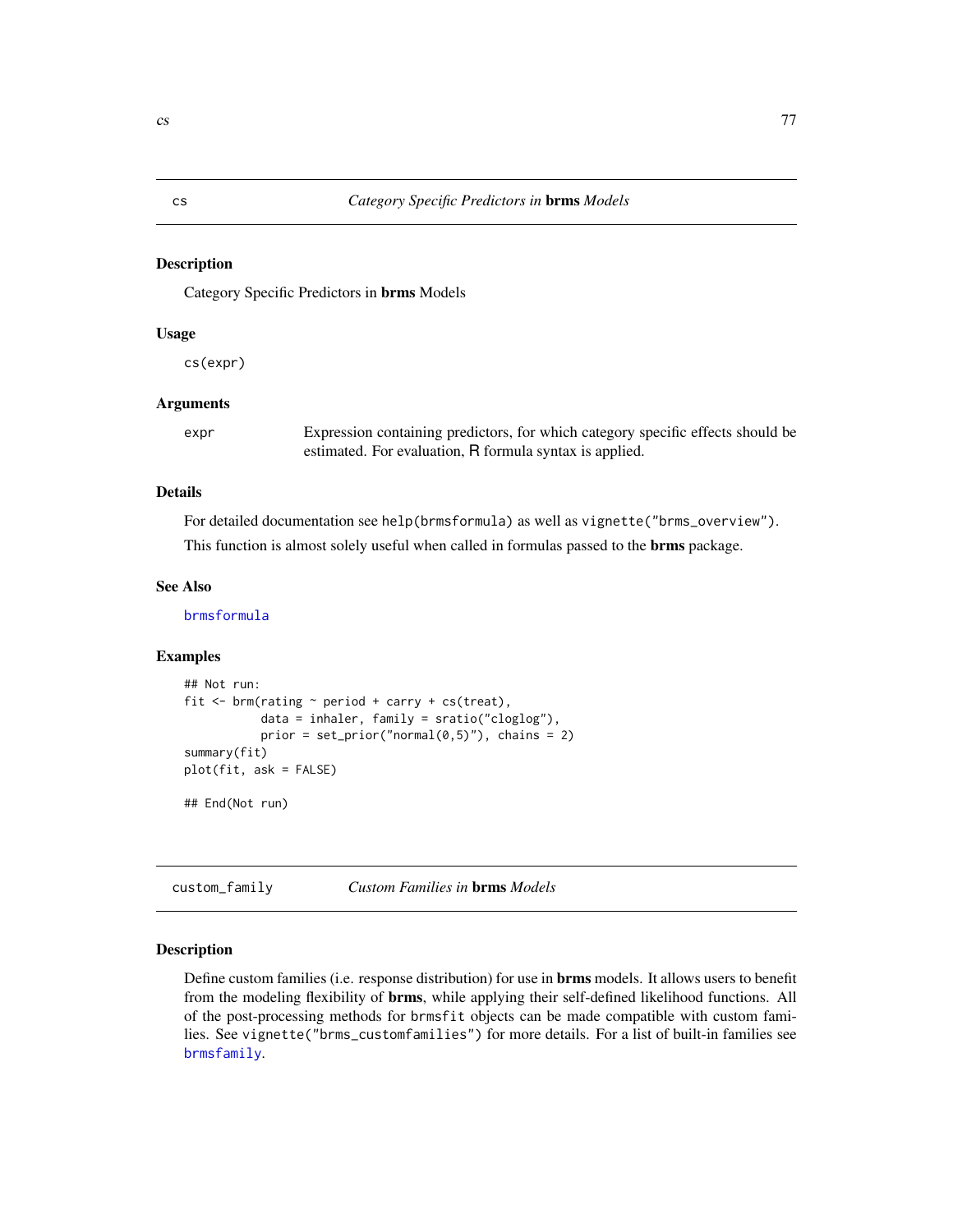# Usage

```
custom_family(
 name,
 dpars = "mu",links = "identity",
  type = c("real", "int"),
 lb = NA,
 ub = NA,
 vars = NULL,loop = TRUE,specials = NULL,
  threshold = "flexible",
 log\_lik = NULL,posterior_predict = NULL,
 posterior_epred = NULL,
 predict = NULL,
 fitted = NULL,
 env = parent.frame()
)
```
## Arguments

| name     | Name of the custom family.                                                                                                                                                                                                                                                                                                                                                                                                                                                                                                                    |
|----------|-----------------------------------------------------------------------------------------------------------------------------------------------------------------------------------------------------------------------------------------------------------------------------------------------------------------------------------------------------------------------------------------------------------------------------------------------------------------------------------------------------------------------------------------------|
| dpars    | Names of the distributional parameters of the family. One parameter must be<br>named "mu" and the main formula of the model will correspond to that parame-<br>ter.                                                                                                                                                                                                                                                                                                                                                                           |
| links    | Names of the link functions of the distributional parameters.                                                                                                                                                                                                                                                                                                                                                                                                                                                                                 |
| type     | Indicates if the response distribution is continuous ("real") or discrete ("int").<br>This controls if the corresponding density function will be named with <name>_lpdf<br/>or <name>_lpmf.</name></name>                                                                                                                                                                                                                                                                                                                                    |
| lb       | Vector of lower bounds of the distributional parameters. Defaults to NA that is<br>no lower bound.                                                                                                                                                                                                                                                                                                                                                                                                                                            |
| ub       | Vector of upper bounds of the distributional parameters. Defaults to NA that is<br>no upper bound.                                                                                                                                                                                                                                                                                                                                                                                                                                            |
| vars     | Names of variables that are part of the likelihood function without being distri-<br>butional parameters. That is, vars can be used to pass data to the likelihood.<br>Such arguments will be added to the list of function arguments at the end, after<br>the distributional parameters. See stanvar for details about adding self-defined<br>data to the generated Stan model. Addition arguments vreal and vint may be<br>used for this purpose as well (see Examples below). See also brmsformula and<br>addition-terms for more details. |
| loop     | Logical; Should the likelihood be evaluated via a loop (TRUE; the default) over<br>observations in Stan? If FALSE, the Stan code will be written in a vectorized<br>manner over observations if possible.                                                                                                                                                                                                                                                                                                                                     |
| specials | A character vector of special options to enable for this custom family. Currently<br>for internal use only.                                                                                                                                                                                                                                                                                                                                                                                                                                   |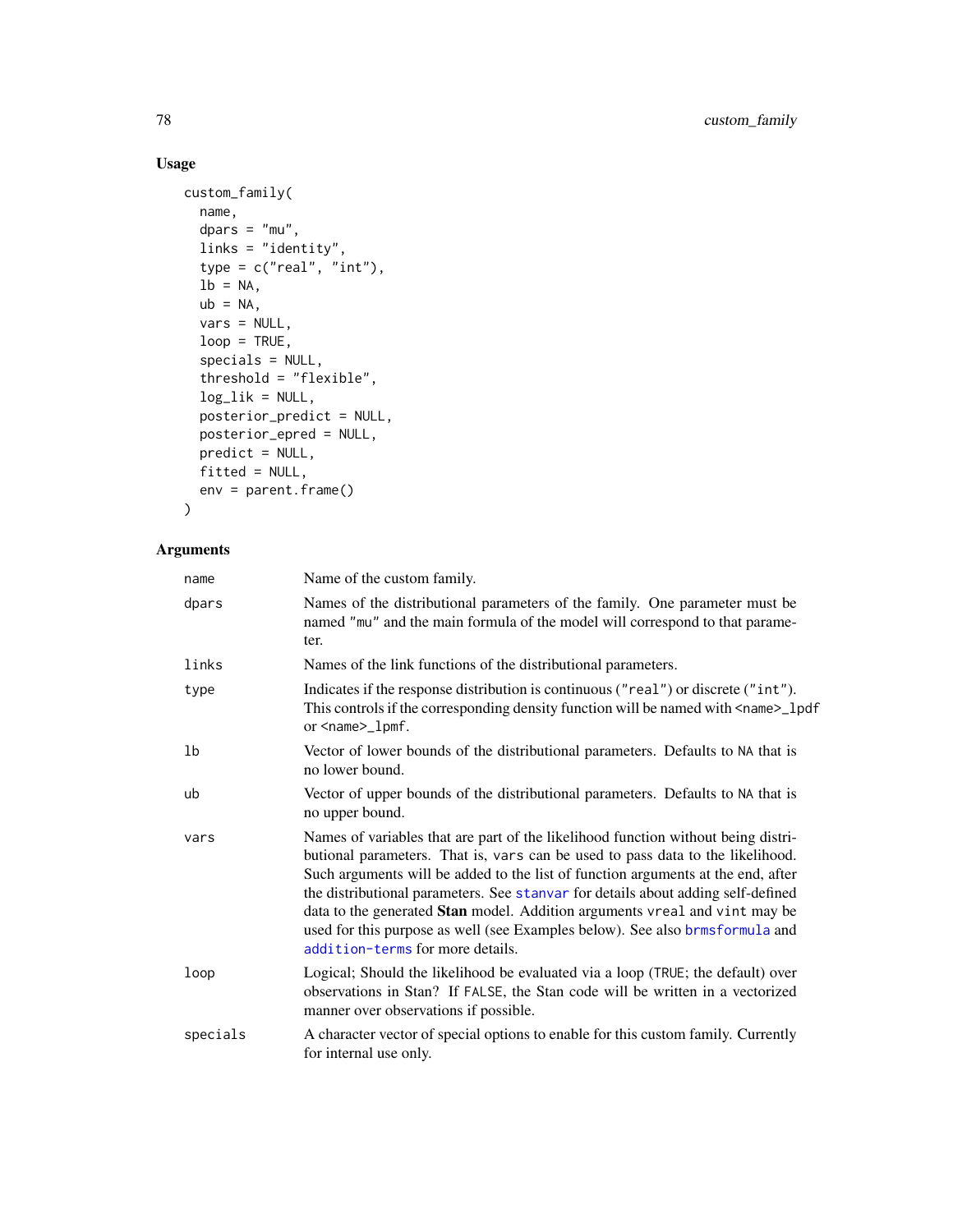| threshold         | Optional threshold type for custom ordinal families. Ignored for non-ordinal<br>families.                                                                                                                                                                                                                              |  |
|-------------------|------------------------------------------------------------------------------------------------------------------------------------------------------------------------------------------------------------------------------------------------------------------------------------------------------------------------|--|
| log_lik           | Optional function to compute log-likelihood values of the model in R. This is<br>only relevant if one wants to ensure compatibility with method $log\_lik$ .                                                                                                                                                           |  |
| posterior_predict |                                                                                                                                                                                                                                                                                                                        |  |
|                   | Optional function to compute posterior prediction of the model in R. This is only<br>relevant if one wants to ensure compatibility with method posterior_predict.                                                                                                                                                      |  |
| posterior_epred   |                                                                                                                                                                                                                                                                                                                        |  |
|                   | Optional function to compute expected values of the posterior predictive distri-<br>bution of the model in R. This is only relevant if one wants to ensure compati-<br>bility with method posterior_epred.                                                                                                             |  |
| predict           | Deprecated alias of 'posterior predict'.                                                                                                                                                                                                                                                                               |  |
| fitted            | Deprecated alias of 'posterior_epred'.                                                                                                                                                                                                                                                                                 |  |
| env               | An environment in which certain post-processing functions related to the cus-<br>tom family can be found, if there were not directly passed to custom_family.<br>This is only relevant if one wants to ensure compatibility with the methods<br>log_lik, posterior_predict, or posterior_epred. By default, env is the |  |

#### Details

The corresponding probability density or mass Stan functions need to have the same name as the custom family. That is if a family is called myfamily, then the Stan functions should be called myfamily\_lpdf or myfamily\_lpmf depending on whether it defines a continuous or discrete distribution.

environment from which custom\_family is called.

#### Value

An object of class customfamily inheriting from class [brmsfamily](#page-31-0).

#### See Also

[brmsfamily](#page-31-0), [brmsformula](#page-37-0), [stanvar](#page-213-0)

## Examples

```
## Not run:
## demonstrate how to fit a beta-binomial model
## generate some fake data
phi <- 0.7
n <- 300
z \le rnorm(n, sd = 0.2)
ntrials <- sample(1:10, n, replace = TRUE)
eta <- 1 + z
mu <- exp(eta) / (1 + exp(eta))
a \leftarrow mu * phib \le -(1 - mu) * phip \leftarrow rbeta(n, a, b)y <- rbinom(n, ntrials, p)
```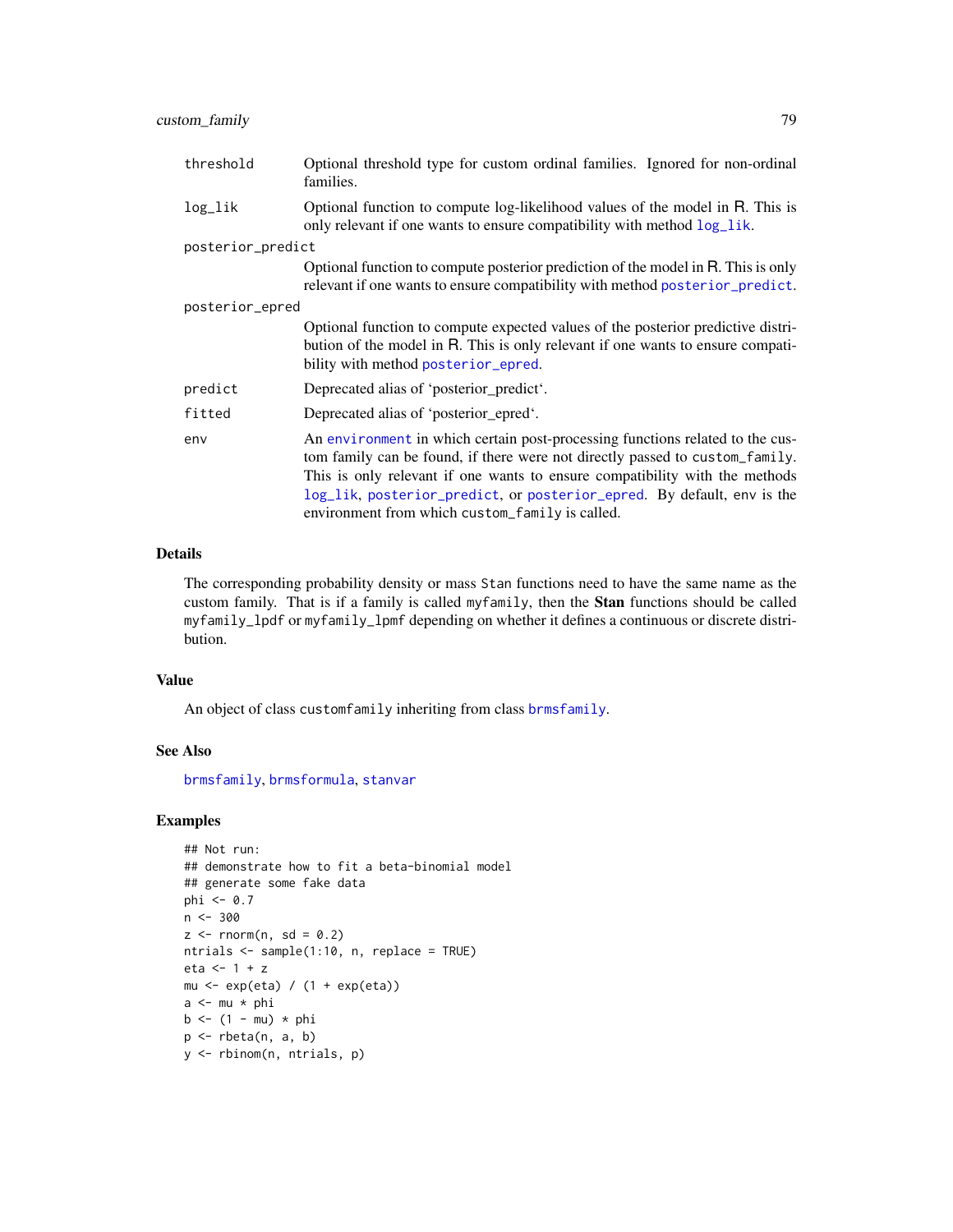```
dat <- data.frame(y, z, ntrials)
# define a custom family
beta_binomial2 <- custom_family(
  "beta_binomial2", dpars = c("mu", "phi"),
  links = c("logit", "log"), lb = c(NA, 0),
  type = "int", vars = "vint1[n]"
)
# define the corresponding Stan density function
stan_density <- "
  real beta_binomial2_lpmf(int y, real mu, real phi, int N) {
    return beta_binomial_lpmf(y | N, mu * phi, (1 - mu) * phi);
 }
"
stanvars <- stanvar(scode = stan_density, block = "functions")
# fit the model
fit \le brm(y | vint(ntrials) \sim z, data = dat,
           family = beta_binomial2, stanvars = stanvars)
summary(fit)
# define a *vectorized* custom family (no loop over observations)
# notice also that 'vint' no longer has an observation index
beta_binomial2_vec <- custom_family(
  "beta_binomial2", dpars = c("mu", "phi"),
 links = c("logit", "log"), lb = c(NA, 0),
  type = "int", vars = "vint1", loop = FALSE
)
# define the corresponding Stan density function
stan_density_vec <- "
  real beta_binomial2_lpmf(int[] y, vector mu, real phi, int[] N) {
    return beta_binomial_lpmf(y | N, mu * phi, (1 - mu) * phi);
 }
"
stanvars_vec <- stanvar(scode = stan_density_vec, block = "functions")
# fit the model
fit_vec <- brm(y \mid vint(ntials) \sim z, data = dat,family = beta_binomial2_vec,
           stanvars = stanvars_vec)
summary(fit_vec)
## End(Not run)
```
density\_ratio *Compute Density Ratios*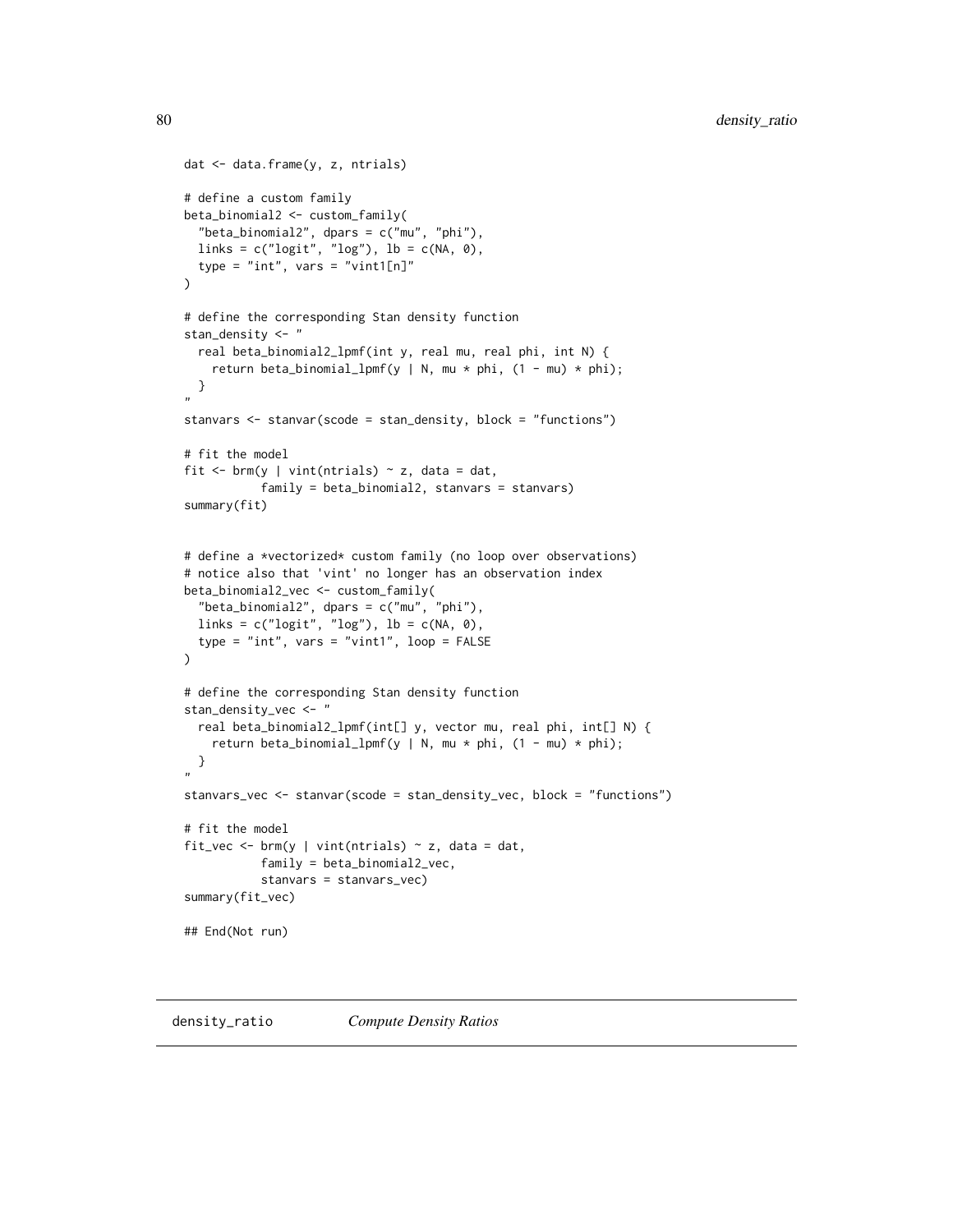## diagnostic-quantities 81

## Description

Compute the ratio of two densities at given points based on draws of the corresponding distributions.

## Usage

```
density_ratio(x, y = NULL, point = 0, n = 4096, ...)
```
#### Arguments

| $\mathsf{x}$ | Vector of draws from the first distribution, usually the posterior distribution of<br>the quantity of interest.                                                                            |
|--------------|--------------------------------------------------------------------------------------------------------------------------------------------------------------------------------------------|
| y            | Optional vector of draws from the second distribution, usually the prior distri-<br>bution of the quantity of interest. If NULL (the default), only the density of x will<br>be evaluated. |
| point        | Numeric values at which to evaluate and compare the densities. Defaults to 0.                                                                                                              |
| n            | Single numeric value. Influences the accuracy of the density estimation. See<br>density for details.                                                                                       |
| $\ddotsc$    | Further arguments passed to density.                                                                                                                                                       |

## Details

In order to achieve sufficient accuracy in the density estimation, more draws than usual are required. That is you may need an effective sample size of 10,000 or more to reliably estimate the densities.

## Value

A vector of length equal to length(point). If y is provided, the density ratio of x against y is returned. Else, only the density of x is returned.

## Examples

```
x <- rnorm(10000)
y <- rnorm(10000, mean = 1)
density_ratio(x, y, point = c(0, 1))
```
diagnostic-quantities *Extract Diagnostic Quantities of* brms *Models*

## Description

Extract quantities that can be used to diagnose sampling behavior of the algorithms applied by Stan at the back-end of brms.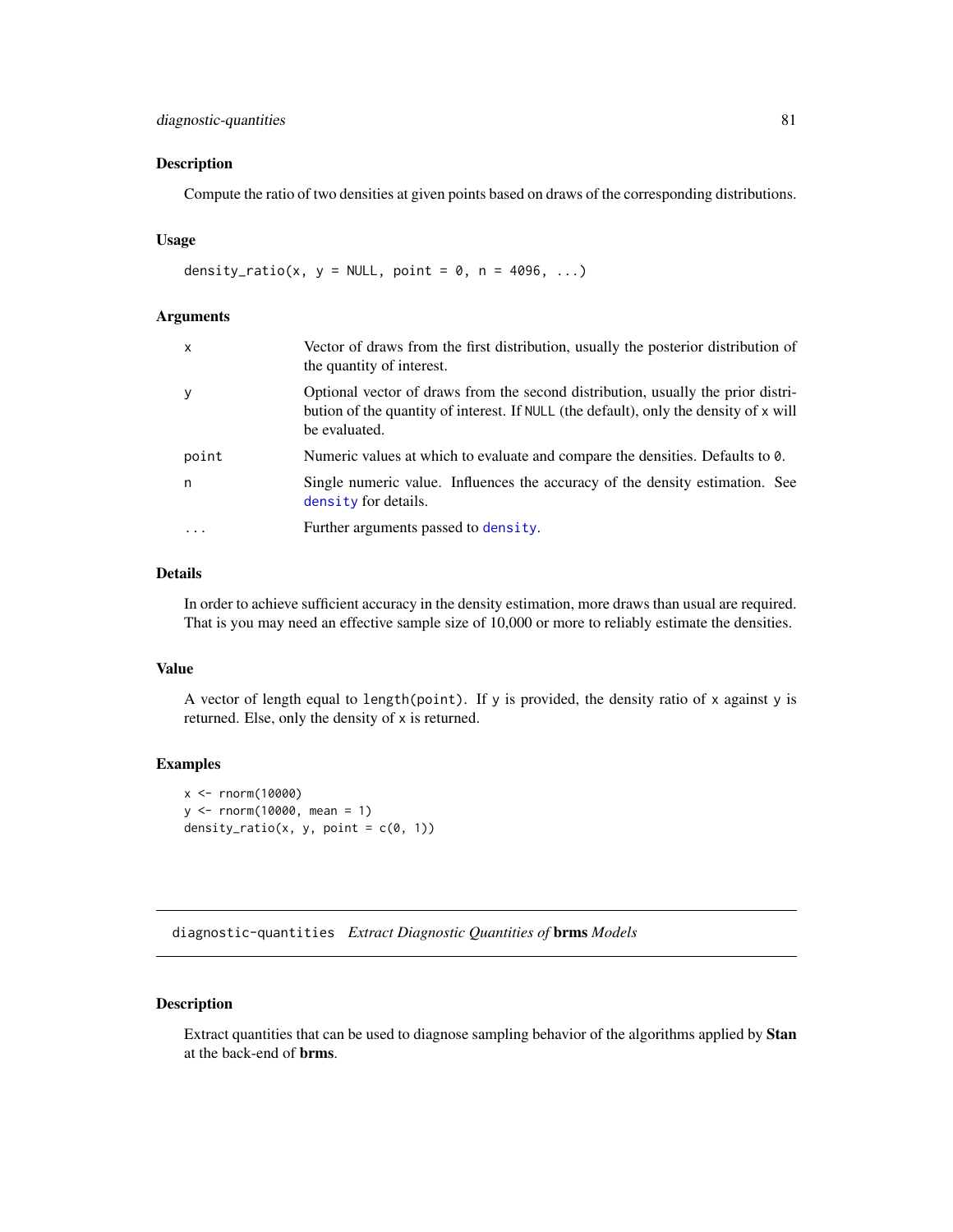## Usage

```
## S3 method for class 'brmsfit'
log_posterior(object, ...)
## S3 method for class 'brmsfit'
nuts_params(object, pars = NULL, ...)
## S3 method for class 'brmsfit'
rhat(object, pars = NULL, ...)## S3 method for class 'brmsfit'
neff_ratio(object, pars = NULL, ...)
```
## Arguments

| object                  | A brmsfit object.                                                                                                                                                                               |
|-------------------------|-------------------------------------------------------------------------------------------------------------------------------------------------------------------------------------------------|
| $\cdot$ $\cdot$ $\cdot$ | Arguments passed to individual methods.                                                                                                                                                         |
| pars                    | An optional character vector of parameter names. For nuts_params these will<br>be NUTS sampler parameter names rather than model parameters. If pars is<br>omitted all parameters are included. |

#### Details

For more details see [bayesplot-extractors](#page-0-0).

## Value

The exact form of the output depends on the method.

## Examples

```
## Not run:
fit \le brm(time \sim age * sex, data = kidney)
lp <- log_posterior(fit)
head(lp)
np <- nuts_params(fit)
str(np)
# extract the number of divergence transitions
sum(subset(np, Parameter == "divergent__")$Value)
head(rhat(fit))
head(neff_ratio(fit))
```
## End(Not run)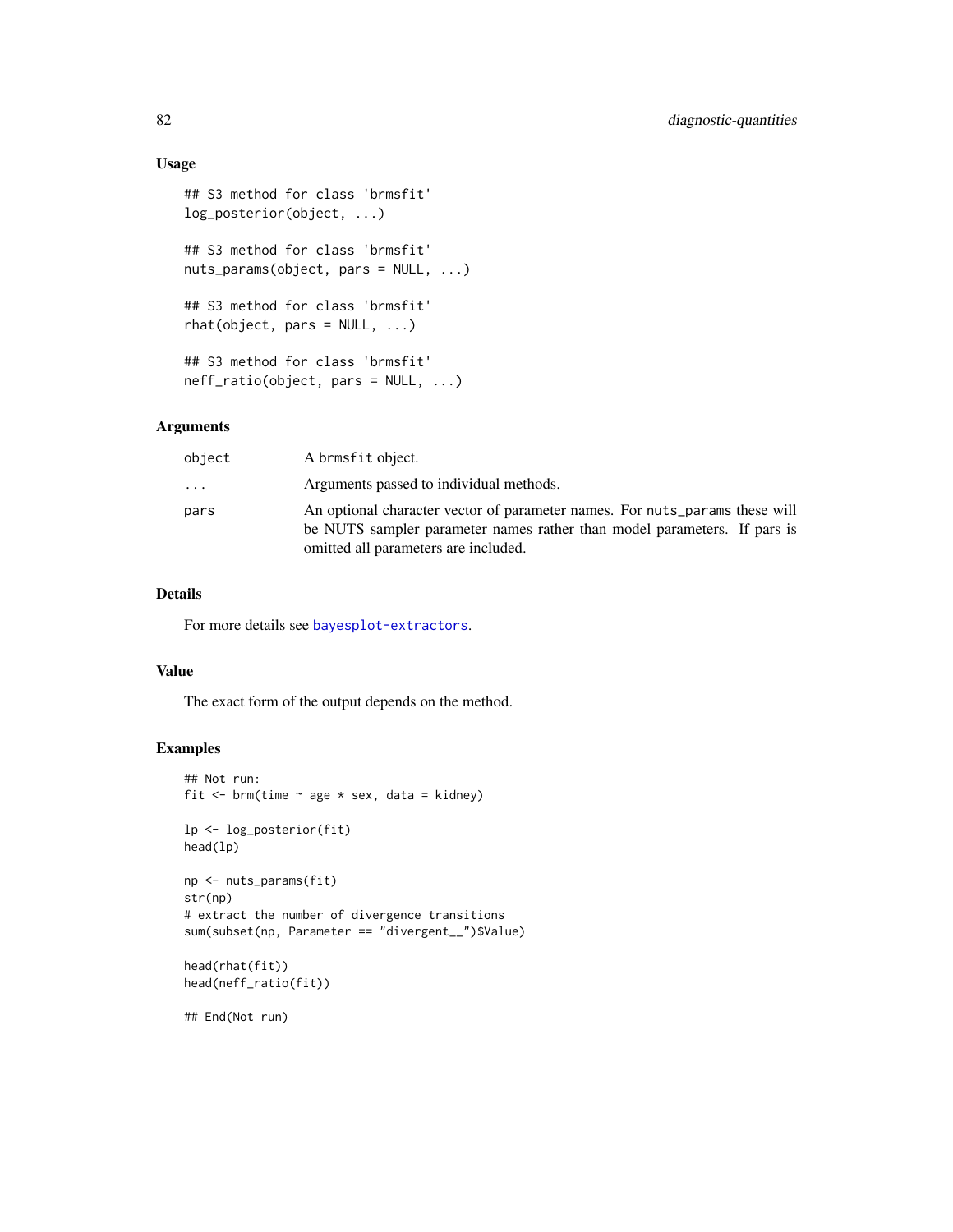Density function and random number generation for the dirichlet distribution with shape parameter vector alpha.

#### Usage

```
ddirichlet(x, alpha, log = FALSE)
```
rdirichlet(n, alpha)

#### Arguments

| X     | Matrix of quantiles. Each row corresponds to one probability vector.                    |
|-------|-----------------------------------------------------------------------------------------|
| alpha | Matrix of positive shape parameters. Each row corresponds to one probability<br>vector. |
| log   | Logical; If TRUE, values are returned on the log scale.                                 |
| n     | Number of draws to sample from the distribution.                                        |

## Details

See vignette("brms\_families") for details on the parameterization.

| draws-brms | <i>Transform</i> brmsfit to draws objects |  |
|------------|-------------------------------------------|--|
|            |                                           |  |

#### Description

Transform a brmsfit object to a format supported by the posterior package.

#### Usage

```
## S3 method for class 'brmsfit'
as\_draws(x, variable = NULL, regex = FALSE, inc\_warmup = FALSE, ...)## S3 method for class 'brmsfit'
as\_draws\_matrix(x, variable = NULL, regex = FALSE, inc\_warmup = FALSE, ...)## S3 method for class 'brmsfit'
as\_draws\_array(x, variable = NULL, regex = FALSE, inc\_warmup = FALSE, ...)## S3 method for class 'brmsfit'
```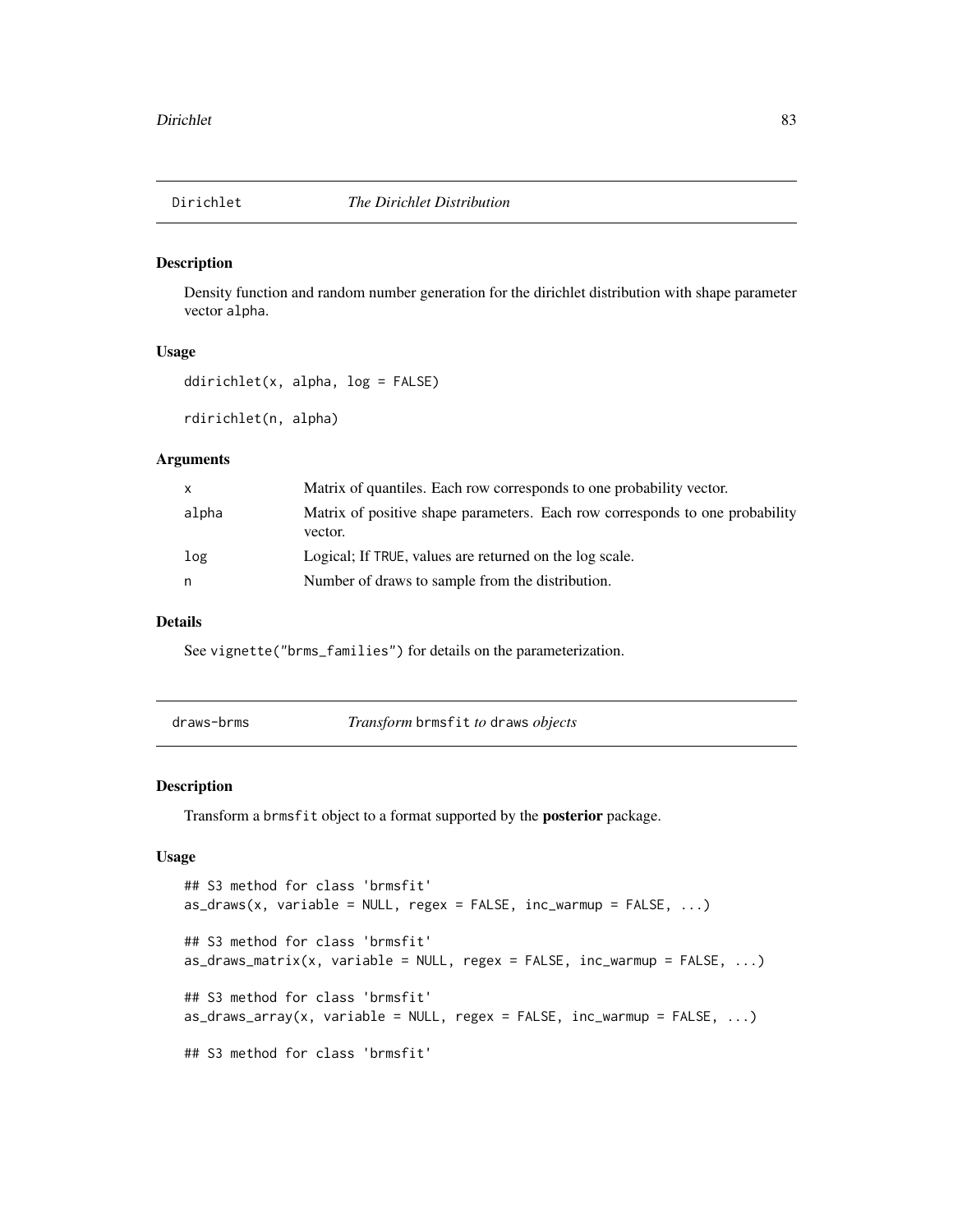```
as\_draws_df(x, variable = NULL, regex = FALSE, inc\_warmup = FALSE, ...)## S3 method for class 'brmsfit'
as\_draws\_list(x, variable = NULL, regex = FALSE, inc\_warmup = FALSE, ...)## S3 method for class 'brmsfit'
as\_draws_rvars(x, variable = NULL, regex = FALSE, inc_warmup = FALSE, ...)
```
#### **Arguments**

| x          | A brmsfit object or another R object for which the methods are defined.                                                                                                                          |
|------------|--------------------------------------------------------------------------------------------------------------------------------------------------------------------------------------------------|
| variable   | A character vector providing the variables to extract. By default, all variables<br>are extracted.                                                                                               |
| regex      | Logical; Should variable should be treated as a (vector of) regular expressions?<br>Any variable in x matching at least one of the regular expressions will be se-<br>lected. Defaults to FALSE. |
| inc_warmup | Should warmup draws be included? Defaults to FALSE.                                                                                                                                              |
| $\ddots$   | Arguments passed to individual methods (if applicable).                                                                                                                                          |
|            |                                                                                                                                                                                                  |

#### Details

To subset iterations, chains, or draws, use the [subset\\_draws](#page-0-0) method after transforming the brmsfit to a draws object.

#### See Also

[draws](#page-0-0) [subset\\_draws](#page-0-0)

#### Examples

```
## Not run:
fit \le brm(count \sim zAge + zBase \star Trt + (1|patient),
           data = epilepsy, family = poisson())
# extract posterior draws in an array format
(draws_fit <- as_draws_array(fit))
posterior::summarize_draws(draws_fit)
# extract only certain variables
as_draws_array(fit, variable = "r_patient")
as_draws_array(fit, variable = "^b_", regex = TRUE)
# extract posterior draws in a random variables format
as_draws_rvars(fit)
```
## End(Not run)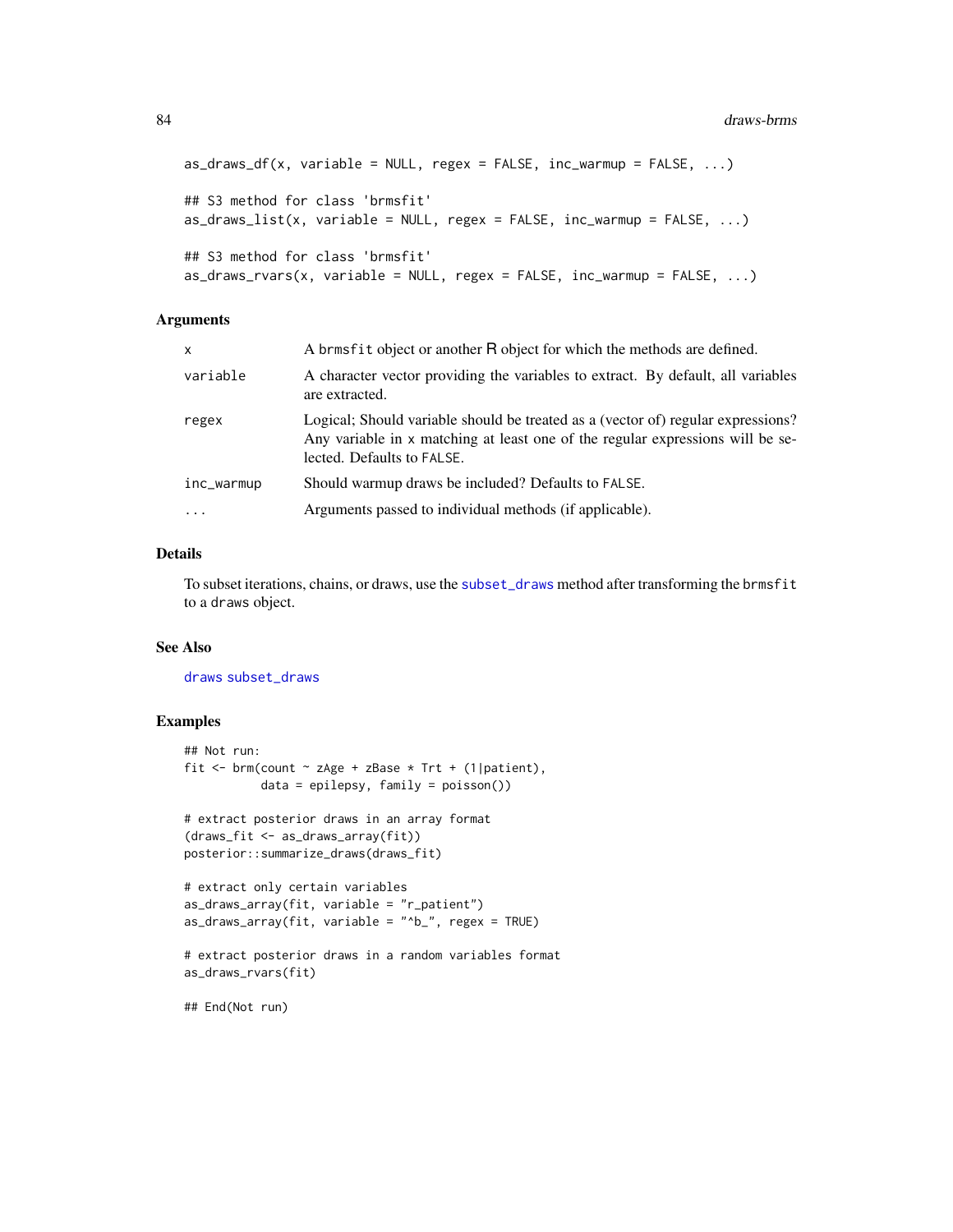draws-index-brms *Index* brmsfit *objects*

## <span id="page-84-0"></span>Description

Index brmsfit objects

## Usage

```
## S3 method for class 'brmsfit'
variables(x, ...)
## S3 method for class 'brmsfit'
nvariables(x, ...)
## S3 method for class 'brmsfit'
niterations(x)
## S3 method for class 'brmsfit'
nchains(x)
## S3 method for class 'brmsfit'
ndraws(x)
```
## Arguments

| X        | A brmsfit object or another R object for which the methods are defined. |
|----------|-------------------------------------------------------------------------|
| $\cdots$ | Arguments passed to individual methods (if applicable).                 |

emmeans-brms-helpers *Support Functions for* emmeans

#### Description

Functions required for compatibility of **brms** with emmeans. Users are not required to call these functions themselves. Instead, they will be called automatically by the emmeans function of the emmeans package.

## Usage

```
recover_data.brmsfit(
  object,
  data,
  resp = NULL,
  dpar = NULL,
```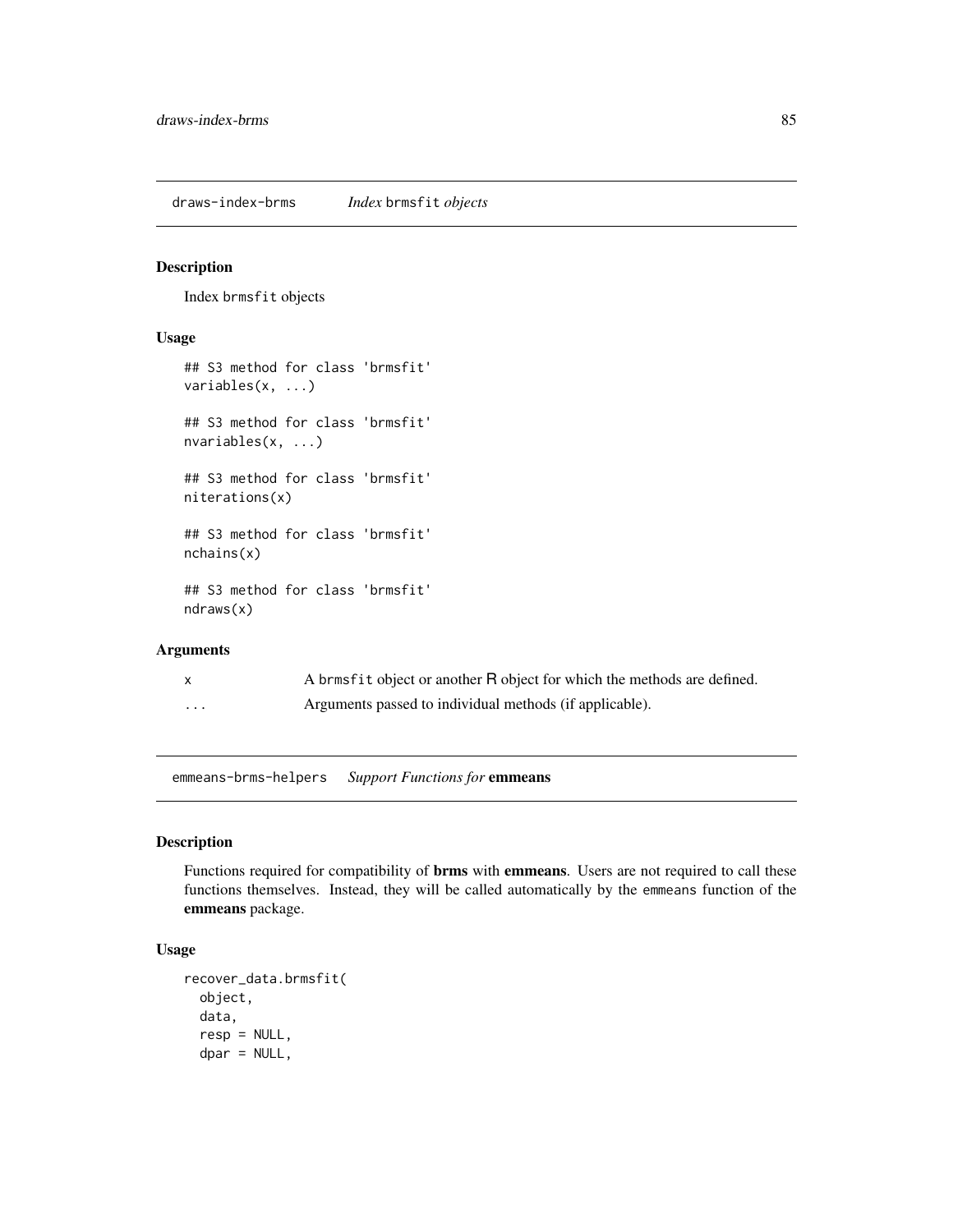```
nlpar = NULL,
  re_formula = NA,
  epred = FALSE,
  ...
)
emm_basis.brmsfit(
 object,
  trms,
 xlev,
 grid,
  vcov.,
  resp = NULL,
  dpar = NULL,nlpar = NULL,
  re_formula = NA,
 epred = FALSE,
  ...
\mathcal{L}
```
## Arguments

| object                        | An object of class brmsfit.                                                                                                                                                             |
|-------------------------------|-----------------------------------------------------------------------------------------------------------------------------------------------------------------------------------------|
| data, trms, xlev, grid, vcov. | Arguments required by <b>emmeans</b> .                                                                                                                                                  |
| resp                          | Optional names of response variables. If specified, predictions are performed<br>only for the specified response variables.                                                             |
| dpar                          | Optional name of a predicted distributional parameter. If specified, expected<br>predictions of this parameters are returned.                                                           |
| nlpar                         | Optional name of a predicted non-linear parameter. If specified, expected pre-<br>dictions of this parameters are returned.                                                             |
| re_formula                    | Optional formula containing group-level effects to be considered in the predic-<br>tion. If NULL, include all group-level effects; if NA (default), include no group-<br>level effects. |
| epred                         | Logical. If TRUE compute predictions of the posterior predictive distribution's<br>mean (see posterior_epred.brmsfit) while ignoring arguments dpar and<br>nlpar. Defaults to FALSE.    |
| $\cdots$                      | Additional arguments passed to <b>emmeans</b> .                                                                                                                                         |

## Details

In order to ensure compatibility of most **brms** models with **emmeans**, predictions are not generated 'manually' via a design matrix and coefficient vector, but rather via [posterior\\_linpred.brmsfit](#page-165-0). This appears to generally work well, but note that it produces an '.@linfct' slot that contains the computed predictions as columns instead of the coefficients.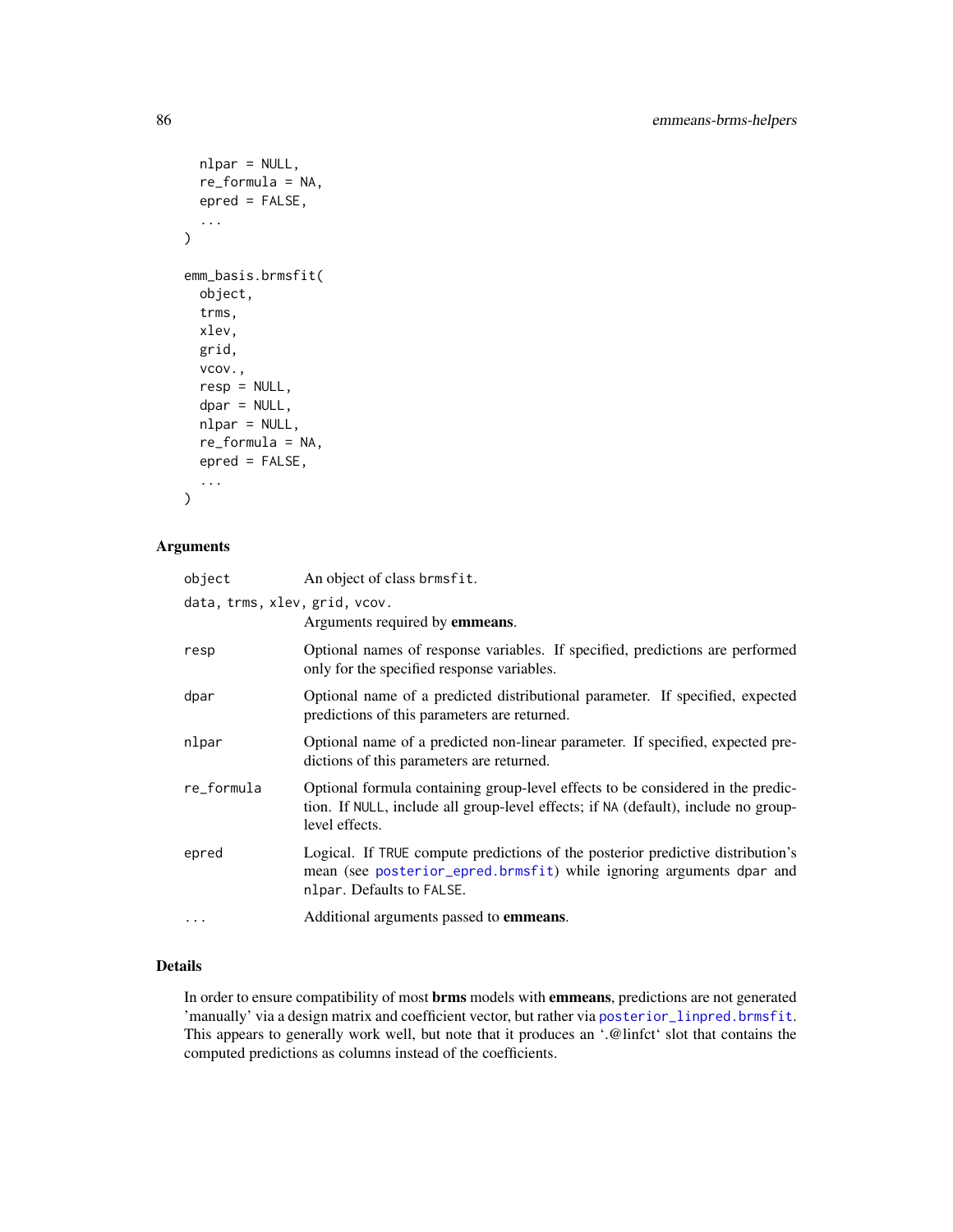#### epilepsy 87

#### Examples

```
## Not run:
fit \le brm(time | cens(censored) \sim age \star sex + disease + (1|patient),
            data = kidney, family = lognormal())
summary(fit)
# summarize via 'emmeans'
library(emmeans)
rg <- ref_grid(fit)
em <- emmeans(rg, "disease")
summary(em, point.est = mean)
# obtain estimates for the posterior predictive distribution's mean
epred <- emmeans(fit, "disease", epred = TRUE)
summary(epred, point.est = mean)
## End(Not run)
```
epilepsy *Epileptic seizure counts*

#### Description

Breslow and Clayton (1993) analyze data initially provided by Thall and Vail (1990) concerning seizure counts in a randomized trial of anti-convulsant therapy in epilepsy. Covariates are treatment, 8-week baseline seizure counts, and age of the patients in years.

#### Usage

epilepsy

#### Format

A data frame of 236 observations containing information on the following 9 variables.

Age The age of the patients in years

Base The seizure count at 8-weeks baseline

Trt Either 0 or 1 indicating if the patient received anti-convulsant therapy

patient The patient number

visit The session number from 1 (first visit) to 4 (last visit)

count The seizure count between two visits

obs The observation number, that is a unique identifier for each observation

zAge Standardized Age

zBase Standardized Base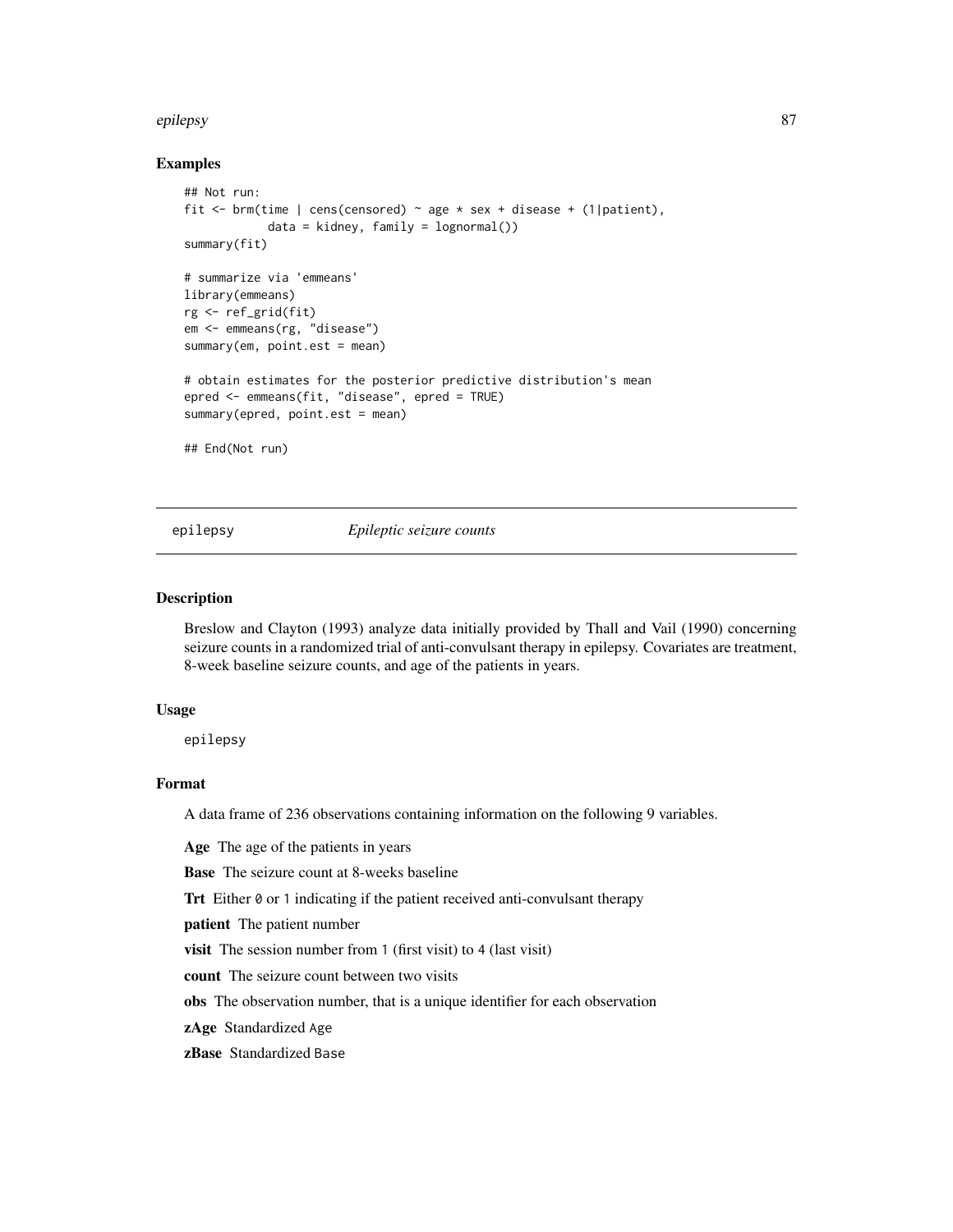#### Source

Thall, P. F., & Vail, S. C. (1990). Some covariance models for longitudinal count data with overdispersion. *Biometrics, 46(2)*, 657-671.

Breslow, N. E., & Clayton, D. G. (1993). Approximate inference in generalized linear mixed models. *Journal of the American Statistical Association*, 88(421), 9-25.

#### Examples

```
## Not run:
## poisson regression without random effects.
fit1 <- brm(count \sim zAge + zBase \star Trt,
            data = epilepsy, family = poisson())
summary(fit1)
plot(fit1)
## poisson regression with varying intercepts of patients
## as well as normal priors for overall effects parameters.
fit2 <- brm(count \sim zAge + zBase * Trt + (1|patient),
            data = epilepsy, family = poisson(),
            prior = set\_prior("normal(0,5)")summary(fit2)
plot(fit2)
## End(Not run)
```
ExGaussian *The Exponentially Modified Gaussian Distribution*

#### Description

Density, distribution function, and random generation for the exponentially modified Gaussian distribution with mean mu and standard deviation sigma of the gaussian component, as well as scale beta of the exponential component.

#### Usage

```
dexgaussian(x, mu, sigma, beta, log = FALSE)
pexgaussian(q, mu, sigma, beta, lower.tail = TRUE, log.p = FALSE)
rexgaussian(n, mu, sigma, beta)
```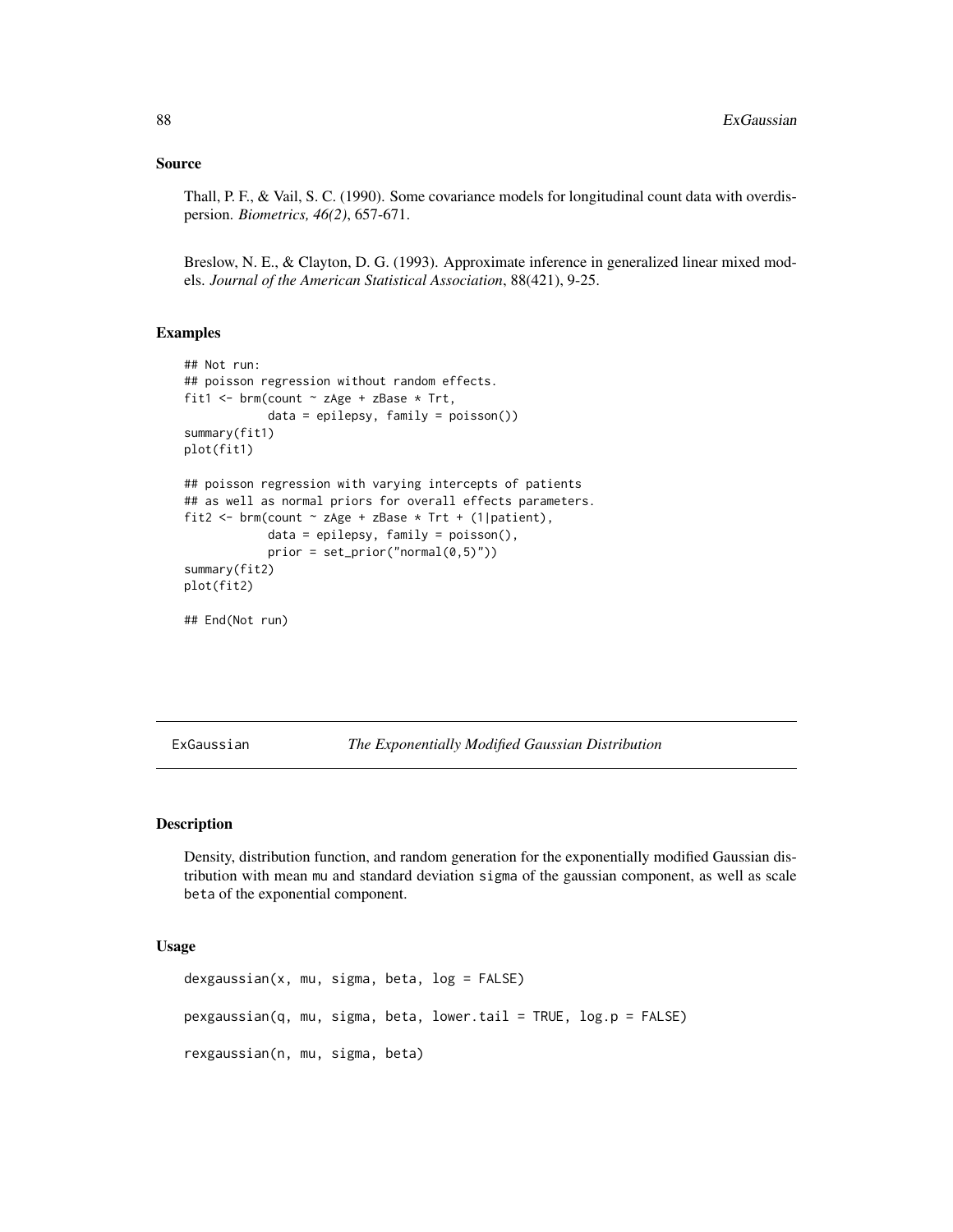## Arguments

| x, q       | Vector of quantiles.                                                        |
|------------|-----------------------------------------------------------------------------|
| mu         | Vector of means of the combined distribution.                               |
| sigma      | Vector of standard deviations of the gaussian component.                    |
| beta       | Vector of scales of the exponential component.                              |
| log        | Logical; If TRUE, values are returned on the log scale.                     |
| lower.tail | Logical; If TRUE (default), return $P(X \le x)$ . Else, return $P(X > x)$ . |
| log.p      | Logical; If TRUE, values are returned on the log scale.                     |
| n          | Number of draws to sample from the distribution.                            |

#### Details

See vignette("brms\_families") for details on the parameterization.

expose\_functions.brmsfit

*Expose user-defined* Stan *functions*

# Description

Export user-defined Stan function and optionally vectorize them. For more details see [expose\\_stan\\_functions](#page-0-0).

## Usage

```
## S3 method for class 'brmsfit'
expose_functions(x, vectorize = FALSE, env = globalenv(), ...)
expose_functions(x, ...)
```
# Arguments

| x         | An object of class brmsfit.                                                                           |
|-----------|-------------------------------------------------------------------------------------------------------|
| vectorize | Logical; Indicates if the exposed functions should be vectorized via Vectorize.<br>Defaults to FALSE. |
| env       | Environment where the functions should be made available. Defaults to the<br>global environment.      |
| $\ddotsc$ | Further arguments passed to expose_stan_functions.                                                    |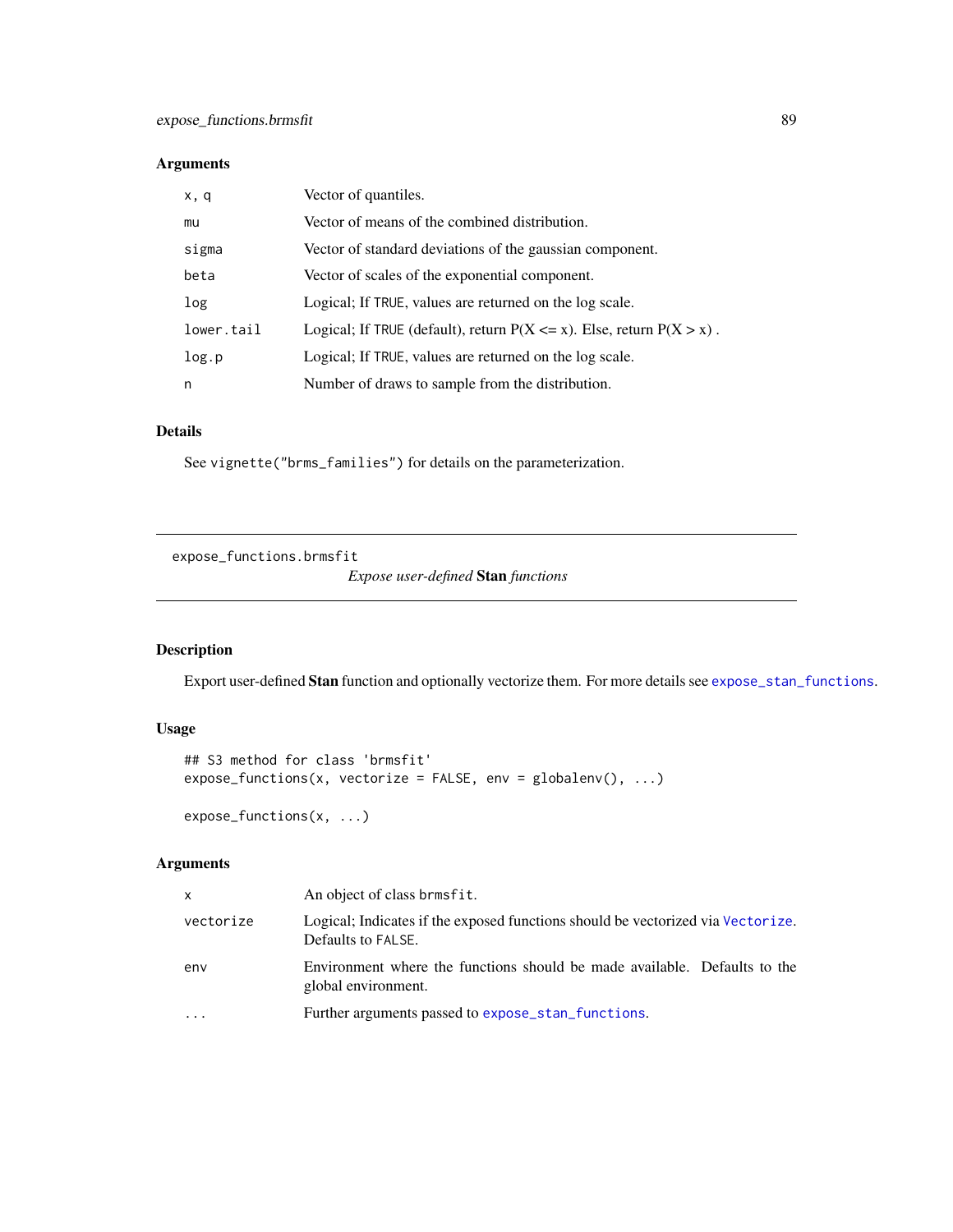Computes  $exp(x) + 1$ .

## Usage

expp1(x)

# Arguments

x A numeric or complex vector.

family.brmsfit *Extract Model Family Objects*

## Description

Extract Model Family Objects

## Usage

```
## S3 method for class 'brmsfit'
family(object, resp = NULL, ...)
```
## Arguments

| object    | An object of class brmsfit.                                                                                                 |
|-----------|-----------------------------------------------------------------------------------------------------------------------------|
| resp      | Optional names of response variables. If specified, predictions are performed<br>only for the specified response variables. |
| $\ddotsc$ | Currently unused.                                                                                                           |

## Value

A brmsfamily object or a list of such objects for multivariate models.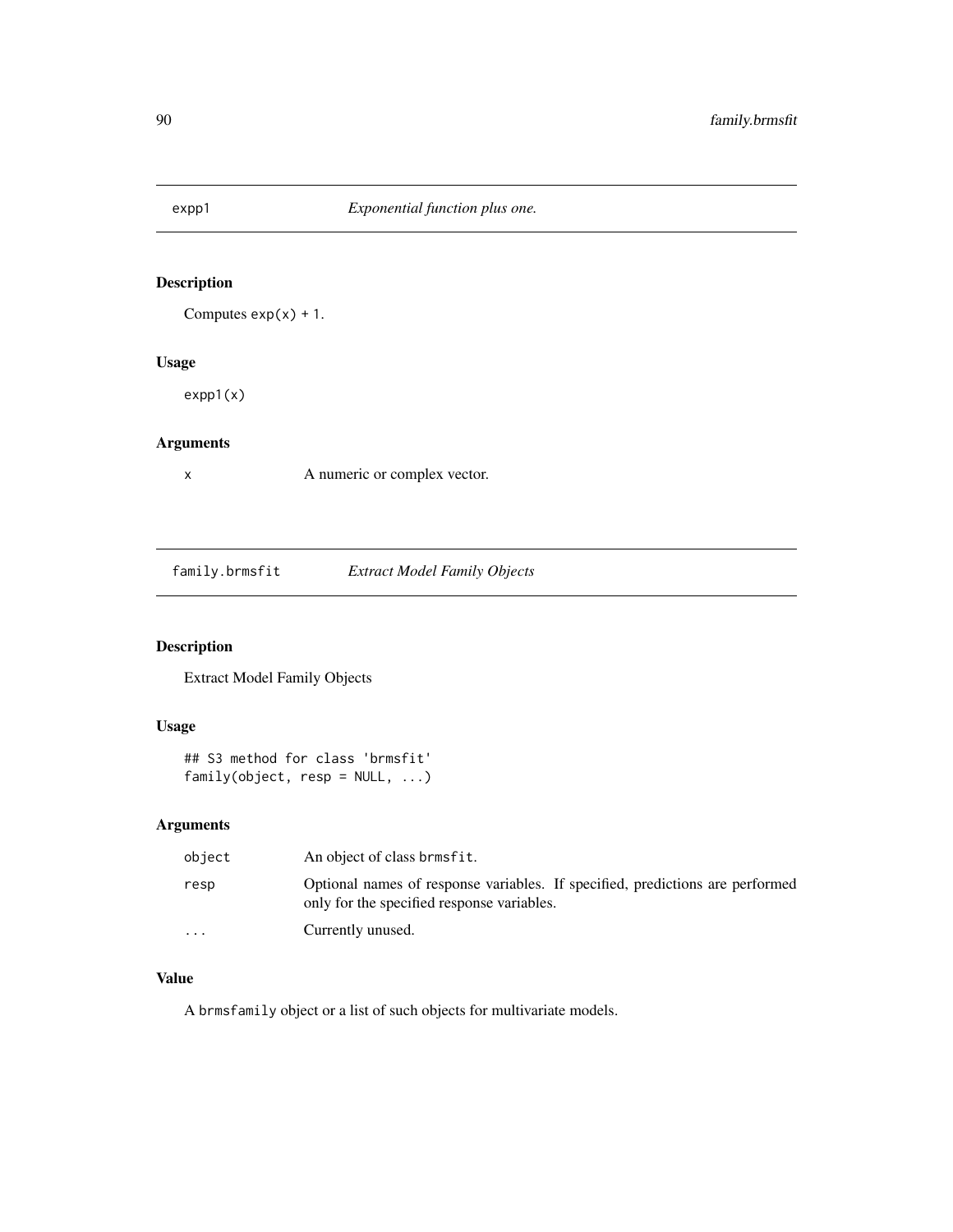<span id="page-90-0"></span>

Set up a fixed residual correlation (FCOR) term in **brms**. The function does not evaluate its arguments – it exists purely to help set up a model with FCOR terms.

#### Usage

fcor(M)

## Arguments

M Known correlation/covariance matrix of the response variable. If a vector is passed, it will be used as diagonal entries (variances) and correlations/covariances will be set to zero. The actual covariance matrix used in the likelihood is obtained by multiplying M by the square of the residual standard deviation parameter sigma estimated as part of the model.

## Value

An object of class 'fcor\_term', which is a list of arguments to be interpreted by the formula parsing functions of brms.

#### See Also

[autocor-terms](#page-16-0)

#### Examples

```
## Not run:
dat \leq data.frame(y = \text{norm}(3))
V \le - \text{cbind}(c(0.5, 0.3, 0.2), c(0.3, 1, 0.1), c(0.2, 0.1, 0.2))fit \le brm(y \sim 1 + fcor(V), data = dat, data2 = list(V = V))
```
## End(Not run)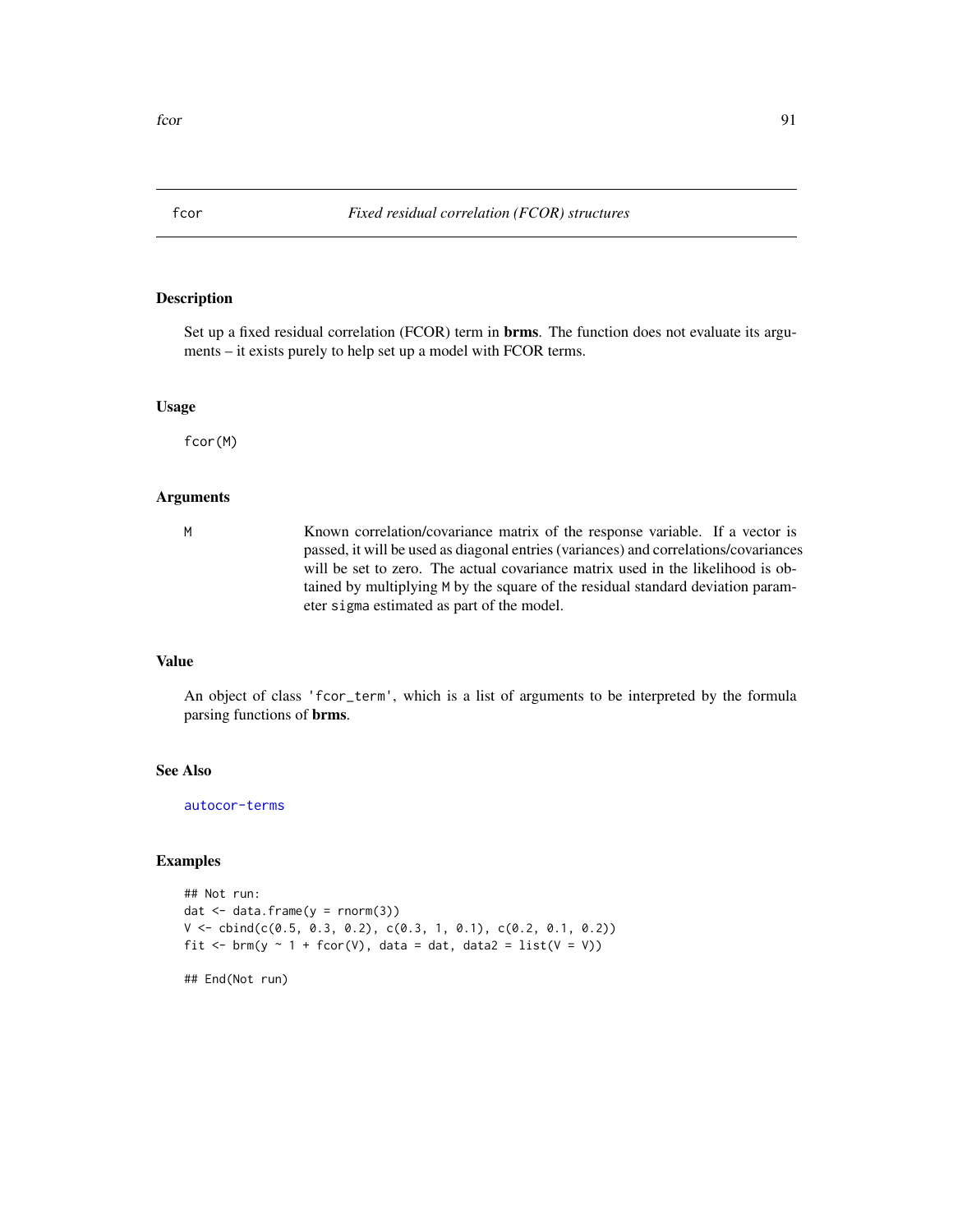This method is an alias of [posterior\\_epred.brmsfit](#page-162-1) with additional arguments for obtaining summaries of the computed draws.

## Usage

```
## S3 method for class 'brmsfit'
fitted(
  object,
 newdata = NULL,
  re_formula = NULL,
  scale = c("response", "linear"),
  resp = NULL,dpar = NULL,nlpar = NULL,
  ndraws = NULL,
  draw_ids = NULL,
  sort = FALSE,summary = TRUE,
  robust = FALSE,
 probs = c(0.025, 0.975),
  ...
\mathcal{L}
```
## Arguments

| object     | An object of class brmsfit.                                                                                                                                                                                                                                                                                       |
|------------|-------------------------------------------------------------------------------------------------------------------------------------------------------------------------------------------------------------------------------------------------------------------------------------------------------------------|
| newdata    | An optional data frame for which to evaluate predictions. If NULL (default), the<br>original data of the model is used. NA values within factors are interpreted as if<br>all dummy variables of this factor are zero. This allows, for instance, to make<br>predictions of the grand mean when using sum coding. |
| re_formula | formula containing group-level effects to be considered in the prediction. If<br>NULL (default), include all group-level effects; if NA, include no group-level ef-<br>fects.                                                                                                                                     |
| scale      | Either "response" or "linear". If "response", results are returned on the<br>scale of the response variable. If "linear", results are returned on the scale of<br>the linear predictor term, that is without applying the inverse link function or<br>other transformations.                                      |
| resp       | Optional names of response variables. If specified, predictions are performed<br>only for the specified response variables.                                                                                                                                                                                       |
| dpar       | Optional name of a predicted distributional parameter. If specified, expected<br>predictions of this parameters are returned.                                                                                                                                                                                     |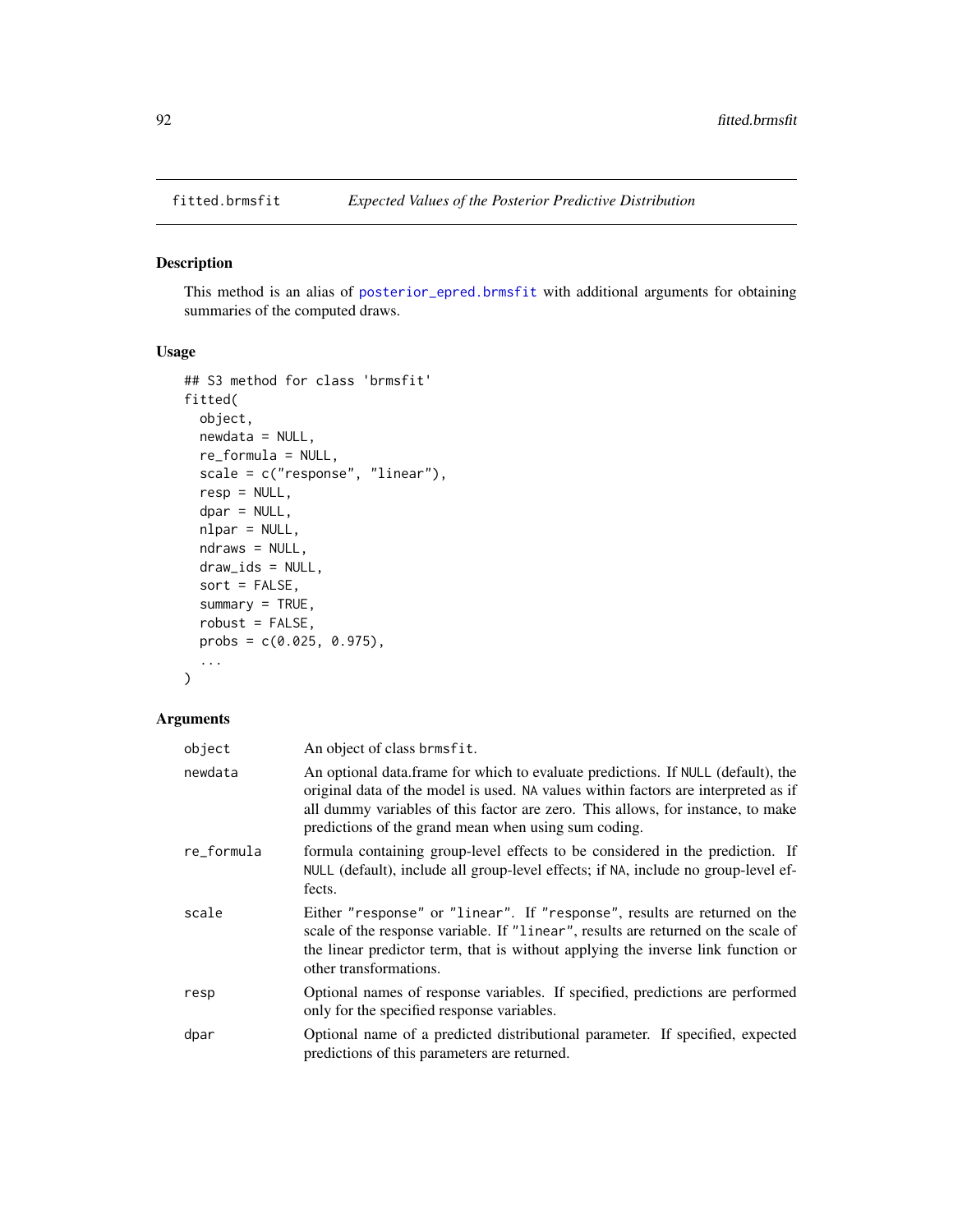#### fitted.brmsfit 93

| nlpar     | Optional name of a predicted non-linear parameter. If specified, expected pre-<br>dictions of this parameters are returned.                                                                                                                                  |
|-----------|--------------------------------------------------------------------------------------------------------------------------------------------------------------------------------------------------------------------------------------------------------------|
| ndraws    | Positive integer indicating how many posterior draws should be used. If NULL<br>(the default) all draws are used. Ignored if draw_ids is not NULL.                                                                                                           |
| draw_ids  | An integer vector specifying the posterior draws to be used. If NULL (the default),<br>all draws are used.                                                                                                                                                   |
| sort      | Logical. Only relevant for time series models. Indicating whether to return<br>predicted values in the original order (FALSE; default) or in the order of the time<br>series (TRUE).                                                                         |
| summary   | Should summary statistics be returned instead of the raw values? Default is<br>TRUE                                                                                                                                                                          |
| robust    | If FALSE (the default) the mean is used as the measure of central tendency and<br>the standard deviation as the measure of variability. If TRUE, the median and the<br>median absolute deviation (MAD) are applied instead. Only used if summary is<br>TRUE. |
| probs     | The percentiles to be computed by the quantile function. Only used if summary<br>is TRUE.                                                                                                                                                                    |
| $\ddotsc$ | Further arguments passed to prepare_predictions that control several aspects<br>of data validation and prediction.                                                                                                                                           |

#### Value

An array of predicted *mean* response values. If summary = FALSE the output resembles those of [posterior\\_epred.brmsfit](#page-162-1).

If summary = TRUE the output depends on the family: For categorical and ordinal families, the output is an N  $x \to x$  C array, where N is the number of observations, E is the number of summary statistics, and  $C$  is the number of categories. For all other families, the output is an  $N \times E$  matrix. The number of summary statistics E is equal to 2 + length(probs): The Estimate column contains point estimates (either mean or median depending on argument robust), while the Est.Error column contains uncertainty estimates (either standard deviation or median absolute deviation depending on argument robust). The remaining columns starting with Q contain quantile estimates as specified via argument probs.

In multivariate models, an additional dimension is added to the output which indexes along the different response variables.

## See Also

```
posterior_epred.brmsfit
```
#### Examples

```
## Not run:
## fit a model
fit \le brm(rating \sim treat + period + carry + (1|subject),
           data = inhaler)
```
## compute expected predictions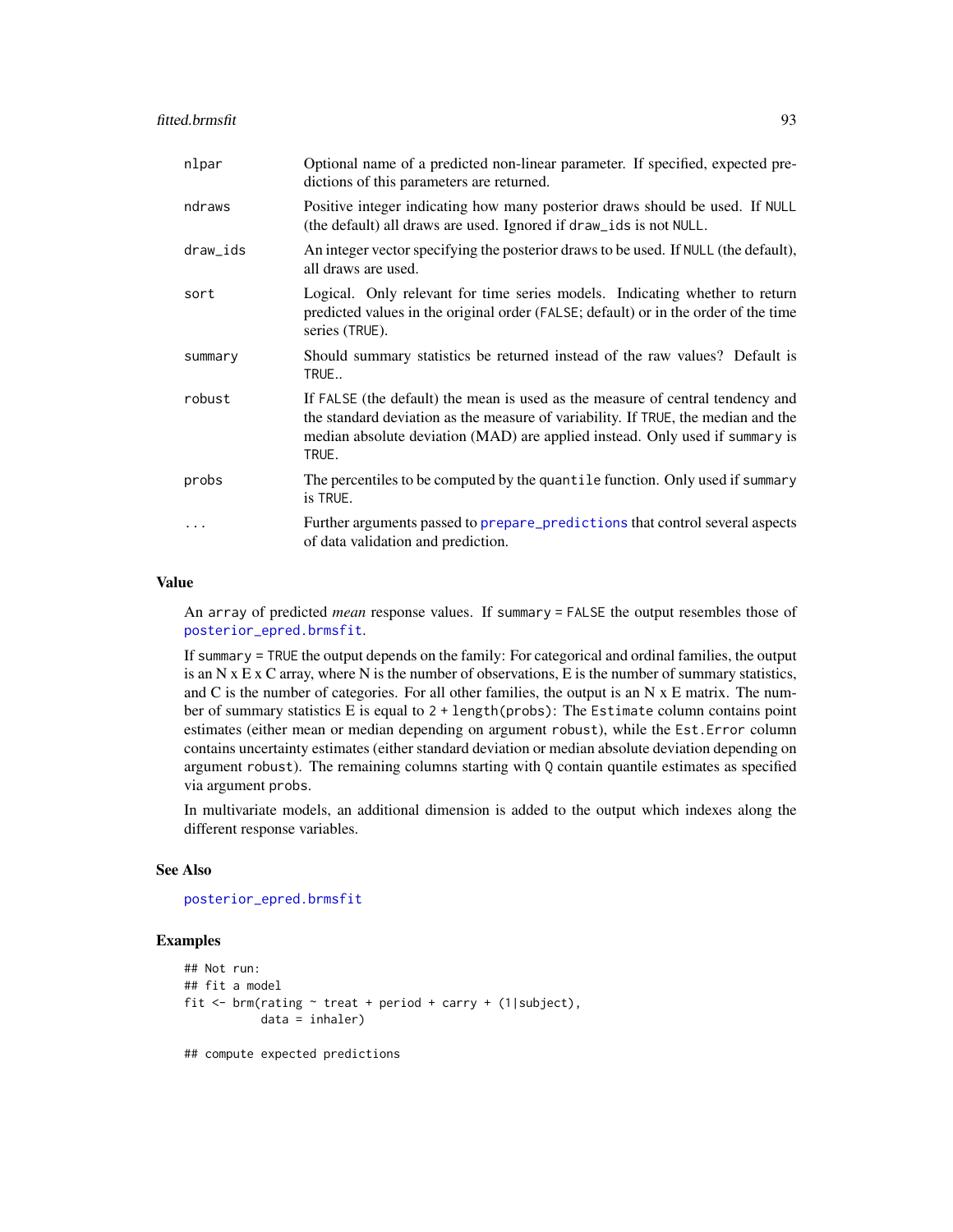## 94 fixef.brmsfit

```
fitted_values <- fitted(fit)
head(fitted_values)
## plot expected predictions against actual response
dat <- as.data.frame(cbind(Y = standata(fit)$Y, fitted_values))
ggplot(data) + geom-point(aes(x = Estimate, y = Y))## End(Not run)
```
fixef.brmsfit *Extract Population-Level Estimates*

## Description

Extract the population-level ('fixed') effects from a brmsfit object.

## Usage

```
## S3 method for class 'brmsfit'
fixef(
 object,
 summary = TRUE,
 robust = FALSE,probs = c(0.025, 0.975),
 pars = NULL,
  ...
)
```
## Arguments

| object    | An object of class brmsfit.                                                                                                                                                                                                                                  |
|-----------|--------------------------------------------------------------------------------------------------------------------------------------------------------------------------------------------------------------------------------------------------------------|
| summary   | Should summary statistics be returned instead of the raw values? Default is<br>TRUE.                                                                                                                                                                         |
| robust    | If FALSE (the default) the mean is used as the measure of central tendency and<br>the standard deviation as the measure of variability. If TRUE, the median and the<br>median absolute deviation (MAD) are applied instead. Only used if summary is<br>TRUE. |
| probs     | The percentiles to be computed by the quantile function. Only used if summary<br>is TRUE.                                                                                                                                                                    |
| pars      | Optional names of coefficients to extract. By default, all coefficients are ex-<br>tracted.                                                                                                                                                                  |
| $\ddotsc$ | Currently ignored.                                                                                                                                                                                                                                           |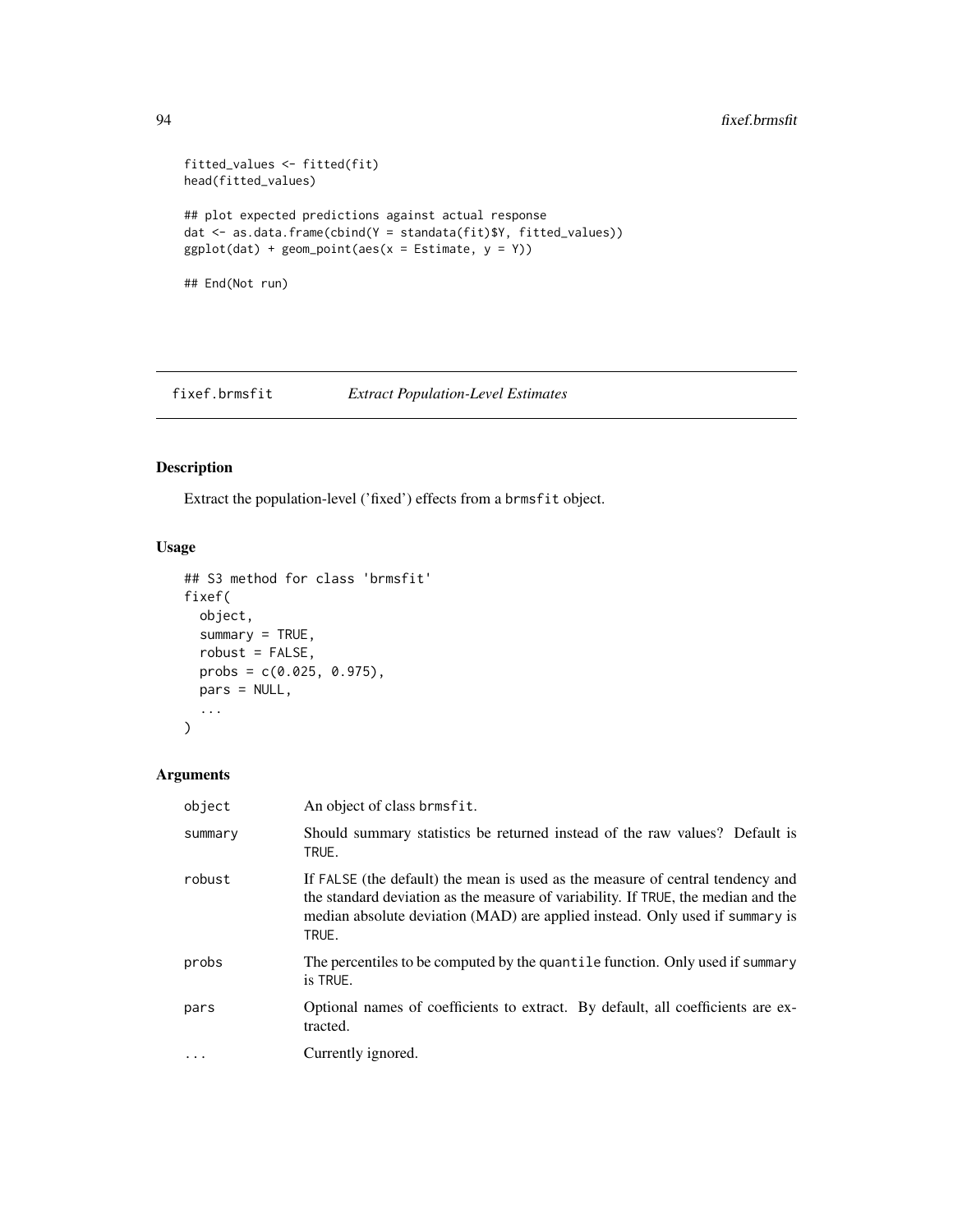#### Frechet 95

## Value

If summary is TRUE, a matrix returned by [posterior\\_summary](#page-172-0) for the population-level effects. If summary is FALSE, a matrix with one row per posterior draw and one column per population-level effect.

#### Examples

```
## Not run:
fit \le brm(time | cens(censored) \sim age + sex + disease,
           data = kidney, family = "exponential")
fixef(fit)
# extract only some coefficients
fixef(fit, pars = c("age", "sex"))
## End(Not run)
```
Frechet *The Frechet Distribution*

#### Description

Density, distribution function, quantile function and random generation for the Frechet distribution with location loc, scale scale, and shape shape.

#### Usage

```
dfrechet(x, loc = 0, scale = 1, shape = 1, log = FALSE)
pfrechet(q, loc = 0, scale = 1, shape = 1, lower.tail = TRUE, log.p = FALSE)
qfrechet(p, loc = 0, scale = 1, shape = 1, lower.tail = TRUE, log.p = FALSE)
rfrechet(n, loc = 0, scale = 1, shape = 1)
```
## Arguments

| x, q            | Vector of quantiles.                                                        |
|-----------------|-----------------------------------------------------------------------------|
| 1 <sub>oc</sub> | Vector of locations.                                                        |
| scale           | Vector of scales.                                                           |
| shape           | Vector of shapes.                                                           |
| log             | Logical; If TRUE, values are returned on the log scale.                     |
| lower.tail      | Logical; If TRUE (default), return $P(X \le x)$ . Else, return $P(X > x)$ . |
| log.p           | Logical; If TRUE, values are returned on the log scale.                     |
| p               | Vector of probabilities.                                                    |
| n               | Number of draws to sample from the distribution.                            |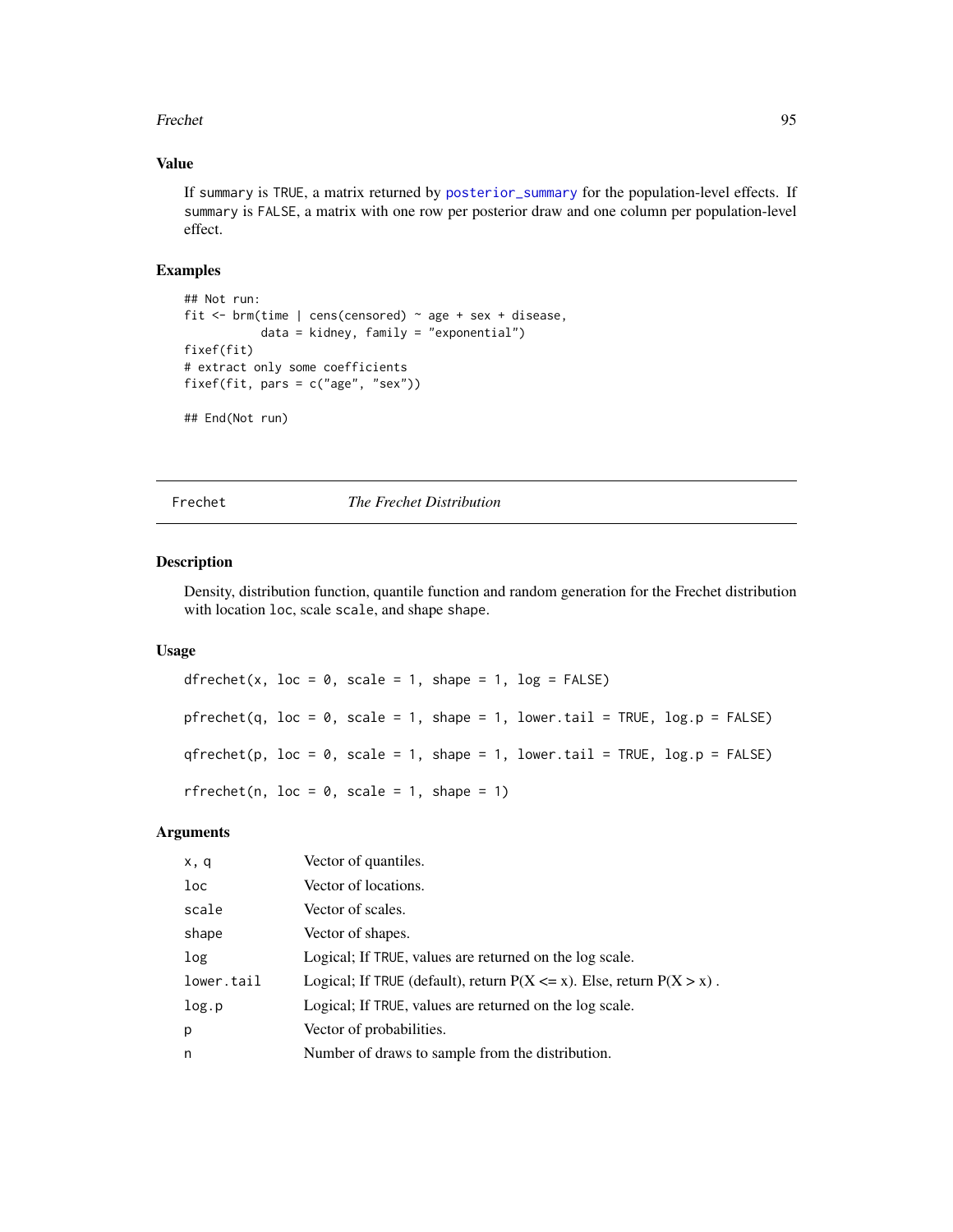# Details

See vignette("brms\_families") for details on the parameterization.

GenExtremeValue *The Generalized Extreme Value Distribution*

## Description

Density, distribution function, and random generation for the generalized extreme value distribution with location mu, scale sigma and shape xi.

## Usage

```
dgen_extreme_value(x, mu = 0, sigma = 1, xi = 0, log = FALSE)
pgen_extreme_value(
 q,
 mu = 0,
 sigma = 1,
 xi = 0,
 lower.tail = TRUE,log.p = FALSE)
```
rgen\_extreme\_value(n, mu =  $0$ , sigma = 1, xi =  $0$ )

## Arguments

| x, q       | Vector of quantiles.                                                        |
|------------|-----------------------------------------------------------------------------|
| mu         | Vector of locations.                                                        |
| sigma      | Vector of scales.                                                           |
| хi         | Vector of shapes.                                                           |
| log        | Logical; If TRUE, values are returned on the log scale.                     |
| lower.tail | Logical; If TRUE (default), return $P(X \le x)$ . Else, return $P(X > x)$ . |
| log.p      | Logical; If TRUE, values are returned on the log scale.                     |
| n          | Number of draws to sample from the distribution.                            |

## Details

See vignette("brms\_families") for details on the parameterization.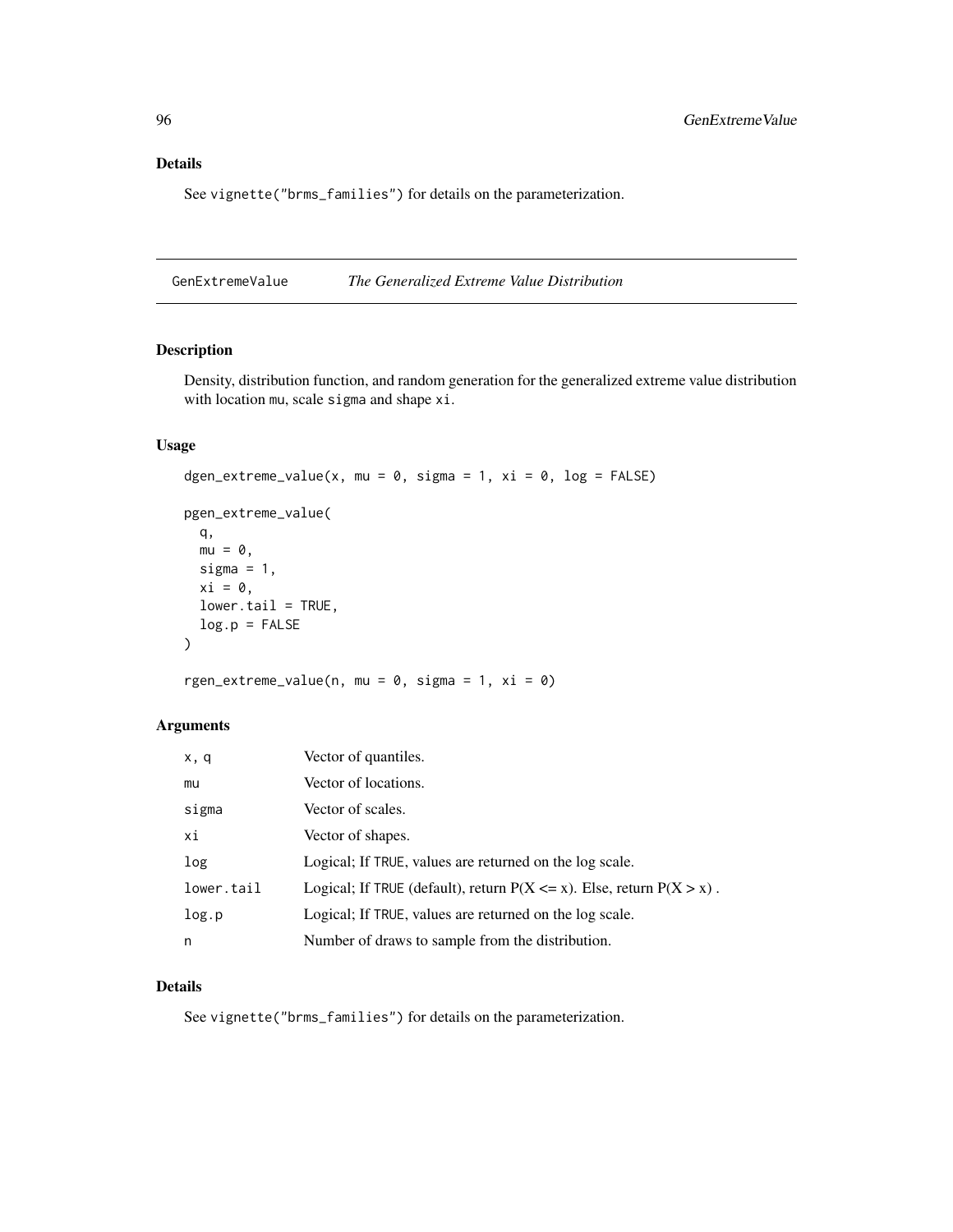Get draws of a distributional parameter from a brmsprep or mvbrmsprep object. This function is primarily useful when developing custom families or packages depending on brms. This function lets callers easily handle both the case when the distributional parameter is predicted directly, via a (non-)linear predictor or fixed to a constant. See the vignette vignette("brms\_customfamilies") for an example use case.

## Usage

 $get_dpar(prep, dpar, i = NULL, inv_link = NULL)$ 

#### Arguments

| prep         | A 'brmsprep' or 'mvbrmsprep' object created by prepare_predictions.                                                                                                         |
|--------------|-----------------------------------------------------------------------------------------------------------------------------------------------------------------------------|
| dpar         | Name of the distributional parameter.                                                                                                                                       |
| $\mathbf{i}$ | The observation numbers for which predictions shall be extracted. If NULL (the<br>default), all observation will be extracted. Ignored if dpar is not predicted.            |
| inv_link     | Should the inverse link function be applied? If NULL (the default), the value is<br>chosen internally. In particular, inv_link is TRUE by default for custom fami-<br>lies. |

## Value

If the parameter is predicted and i is NULL or length(i) > 1, an S  $\times$  N matrix. If the parameter it not predicted or length(i) == 1, a vector of length S. Here S is the number of draws and N is the number of observations or length of i if specified.

## Examples

```
## Not run:
posterior_predict_my_dist <- function(i, prep, ...) {
 mu <- brms::get_dpar(prep, "mu", i = i)
 mypar <- brms::get_dpar(prep, "mypar", i = i)
 my_rng(mu, mypar)
}
## End(Not run)
```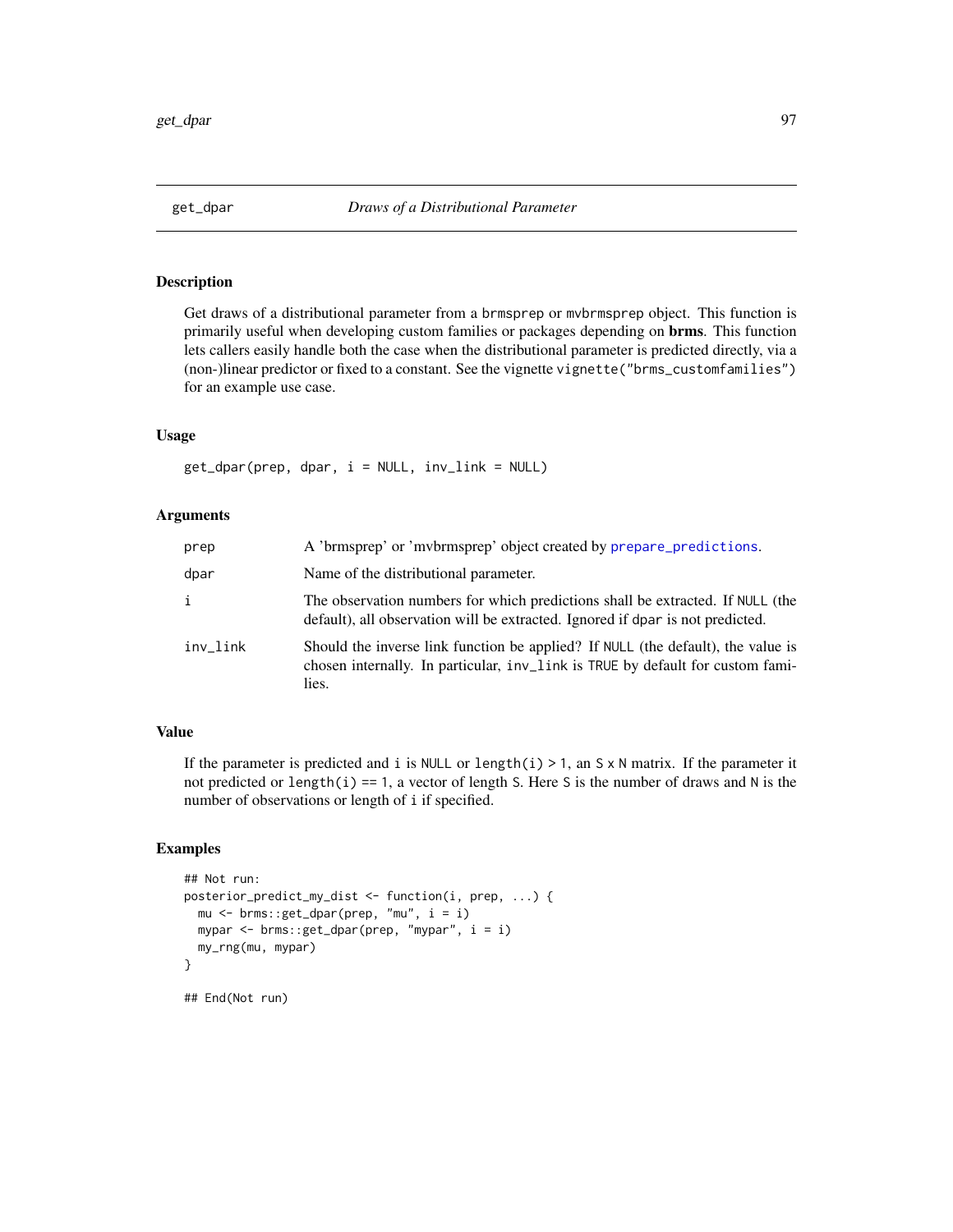Get information on all parameters (and parameter classes) for which priors may be specified including default priors.

# Usage

```
get_prior(
 formula,
  data,
  family = gaussian(),
 autocor = NULL,
 data2 = NULL,knots = NULL,sparse = NULL,
  ...
\mathcal{L}
```
## Arguments

| formula | An object of class formula, brmsformula, or mybrmsformula (or one that can<br>be coerced to that classes): A symbolic description of the model to be fitted.<br>The details of model specification are explained in brmsformula.                                                                                                                                                                                                                                                                                                                 |
|---------|--------------------------------------------------------------------------------------------------------------------------------------------------------------------------------------------------------------------------------------------------------------------------------------------------------------------------------------------------------------------------------------------------------------------------------------------------------------------------------------------------------------------------------------------------|
| data    | An object of class data. frame (or one that can be coerced to that class) con-<br>taining data of all variables used in the model.                                                                                                                                                                                                                                                                                                                                                                                                               |
| family  | A description of the response distribution and link function to be used in the<br>model. This can be a family function, a call to a family function or a character<br>string naming the family. Every family function has a link argument allowing to<br>specify the link function to be applied on the response variable. If not specified,<br>default links are used. For details of supported families see brmsfamily. By<br>default, a linear gaussian model is applied. In multivariate models, family<br>might also be a list of families. |
| autocor | (Deprecated) An optional cor_brms object describing the correlation structure<br>within the response variable (i.e., the 'autocorrelation'). See the documentation<br>of cor_brms for a description of the available correlation structures. Defaults to<br>NULL, corresponding to no correlations. In multivariate models, autocor might<br>also be a list of autocorrelation structures. It is now recommend to specify auto-<br>correlation terms directly within formula. See brmsformula for more details.                                  |
| data2   | A named list of objects containing data, which cannot be passed via argument<br>data. Required for some objects used in autocorrelation structures to specify<br>dependency structures as well as for within-group covariance matrices.                                                                                                                                                                                                                                                                                                          |
| knots   | Optional list containing user specified knot values to be used for basis construc-<br>tion of smoothing terms. See gamm for more details.                                                                                                                                                                                                                                                                                                                                                                                                        |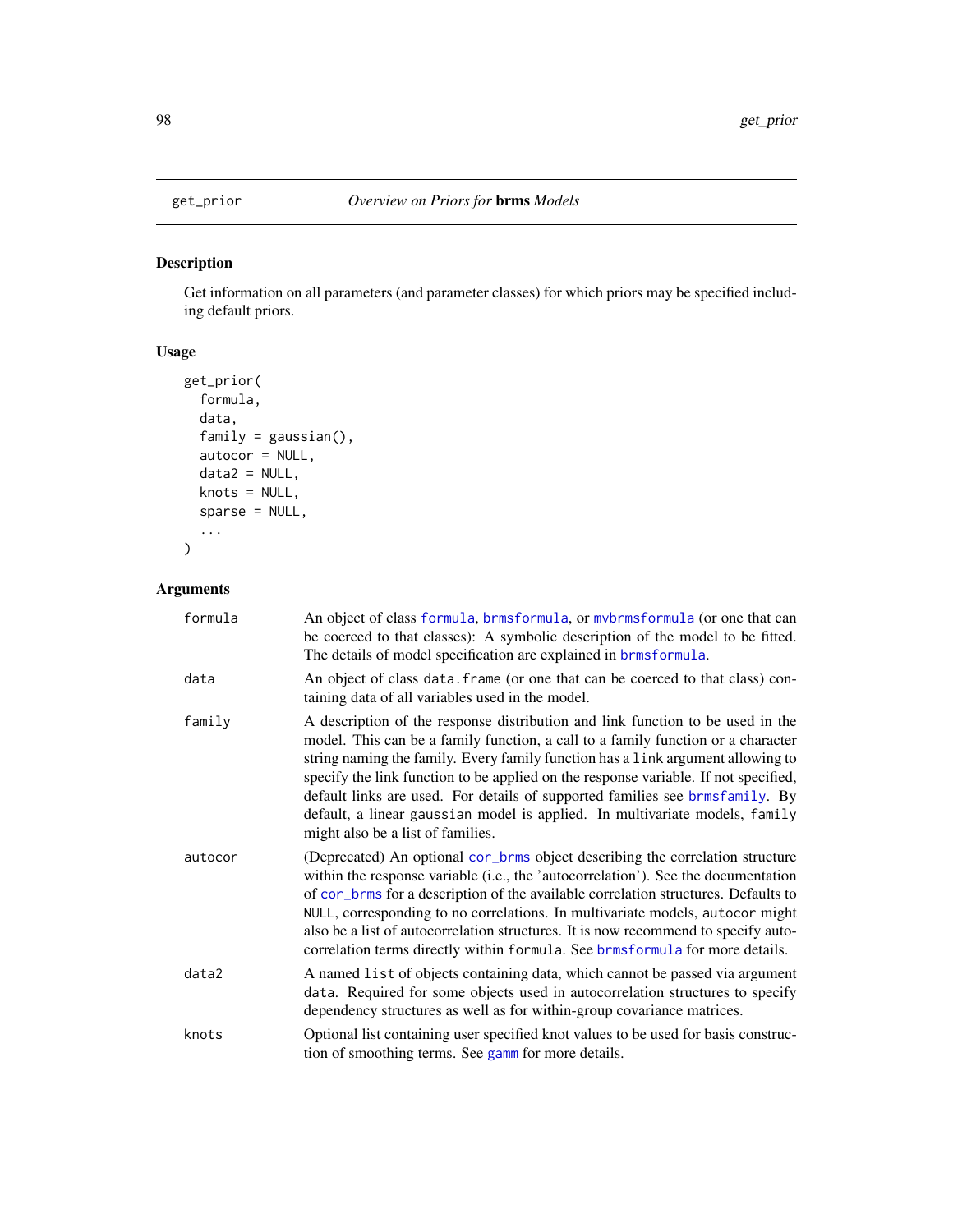| sparse   | (Deprecated) Logical; indicates whether the population-level design matrices   |
|----------|--------------------------------------------------------------------------------|
|          | should be treated as sparse (defaults to FALSE). For design matrices with many |
|          | zeros, this can considerably reduce required memory. Sampling speed is cur-    |
|          | rently not improved or even slightly decreased. It is now recommended to use   |
|          | the sparse argument of <b>brmsformula</b> and related functions.               |
| $\cdots$ | Other arguments for internal usage only.                                       |

#### Value

A data.frame with columns prior, class, coef, and group and several rows, each providing information on a parameter (or parameter class) on which priors can be specified. The prior column is empty except for internal default priors.

#### See Also

[set\\_prior](#page-203-0)

#### Examples

```
## get all parameters and parameters classes to define priors on
(prior \le get_prior(count \sim zAge + zBase * Trt + (1|patient) + (1|obs),
                    data = epilepsy, family = poisson()))
## define a prior on all population-level effects a once
prior$prior[1] <- "normal(0,10)"
## define a specific prior on the population-level effect of Trt
prior$prior[5] <- "student_t(10, 0, 5)"
## verify that the priors indeed found their way into Stan's model code
make_stancode(count \sim zAge + zBase * Trt + (1|patient) + (1|obs),
              data = epilepsy, family = poisson(),
              prior = prior)
```
get\_refmodel.brmsfit *Projection Predictive Variable Selection: Get Reference Model*

## Description

The get\_refmodel.brmsfit method can be used to create the reference model structure which is needed by the projpred package for performing a projection predictive variable selection. This method is called automatically when performing variable selection via [varsel](#page-0-0) or [cv\\_varsel](#page-0-0), so you will rarely need to call it manually yourself.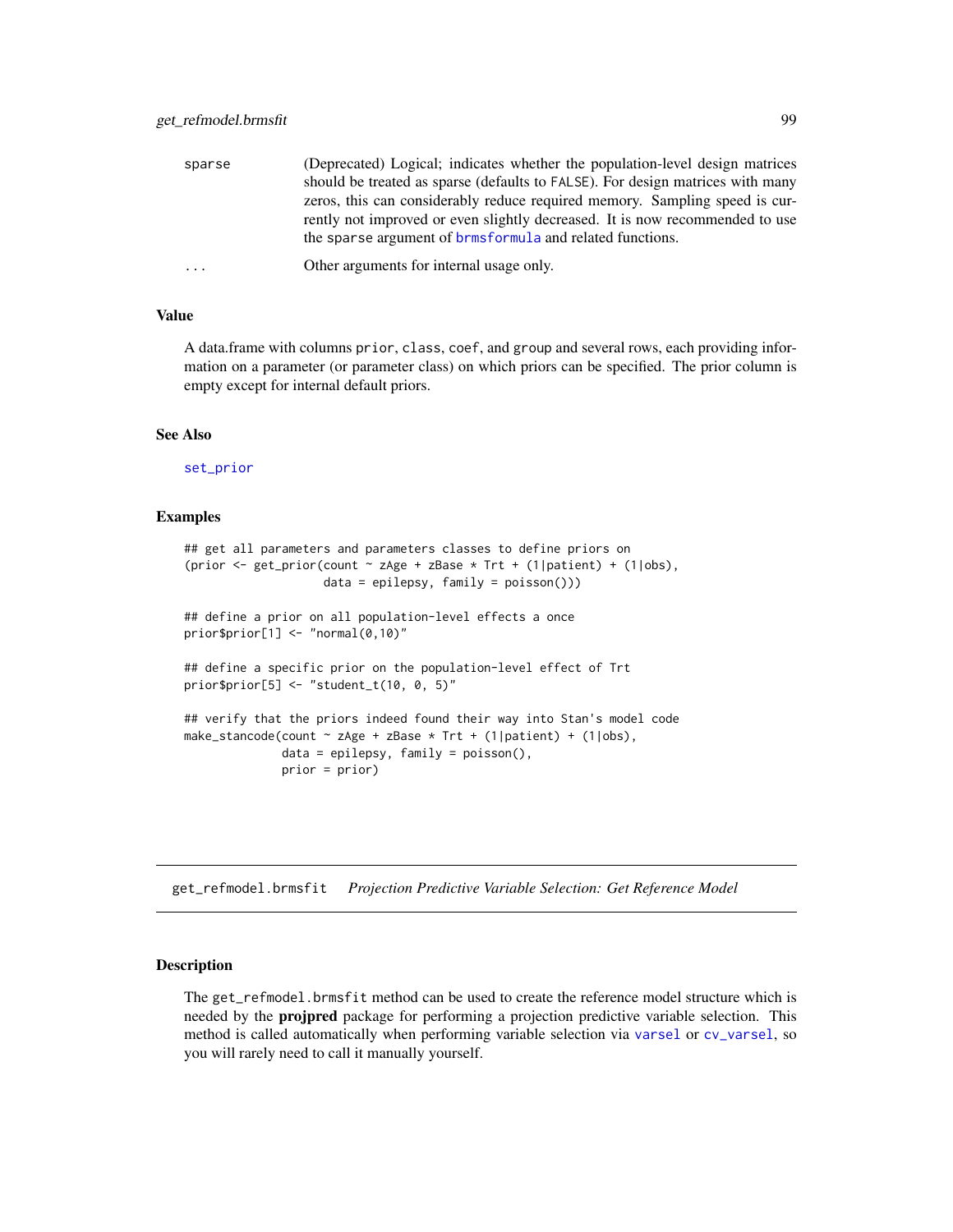## Usage

```
get_refmodel.brmsfit(
  object,
  newdata = NULL,
  resp = NULL,cvfun = NULL,brms_seed = NULL,
  ...
\mathcal{L}
```
## Arguments

| object    | An object of class brmsfit.                                                                                                                                                                                                                                                                                       |
|-----------|-------------------------------------------------------------------------------------------------------------------------------------------------------------------------------------------------------------------------------------------------------------------------------------------------------------------|
| newdata   | An optional data frame for which to evaluate predictions. If NULL (default), the<br>original data of the model is used. NA values within factors are interpreted as if<br>all dummy variables of this factor are zero. This allows, for instance, to make<br>predictions of the grand mean when using sum coding. |
| resp      | Optional names of response variables. If specified, predictions are performed<br>only for the specified response variables.                                                                                                                                                                                       |
| cyfun     | Optional cross-validation function (see get_refmodel for details). If NULL (the<br>default), cvfun is defined internally based on kfold. brmsfit.                                                                                                                                                                 |
| brms_seed | A seed used to infer seeds for kfold. brmsfit and for sampling group-level<br>effects for new levels (in multilevel models).                                                                                                                                                                                      |
| $\ddotsc$ | Further arguments passed to init_refmodel.                                                                                                                                                                                                                                                                        |

## Details

Note that the extract\_model\_data function used internally by get\_refmodel.brmsfit ignores arguments wrhs, orhs, and extract\_y. This is relevant for [predict.refmodel](#page-0-0), for example.

## Value

A refmodel object to be used in conjunction with the projpred package.

#### Examples

```
## Not run:
# fit a simple model
fit <- brm(count ~ zAge + zBase * Trt,
           data = epilepsy, family = poisson())
summary(fit)
# The following code requires the 'projpred' package to be installed:
library(projpred)
```

```
# perform variable selection without cross-validation
vs <- varsel(fit)
summary(vs)
```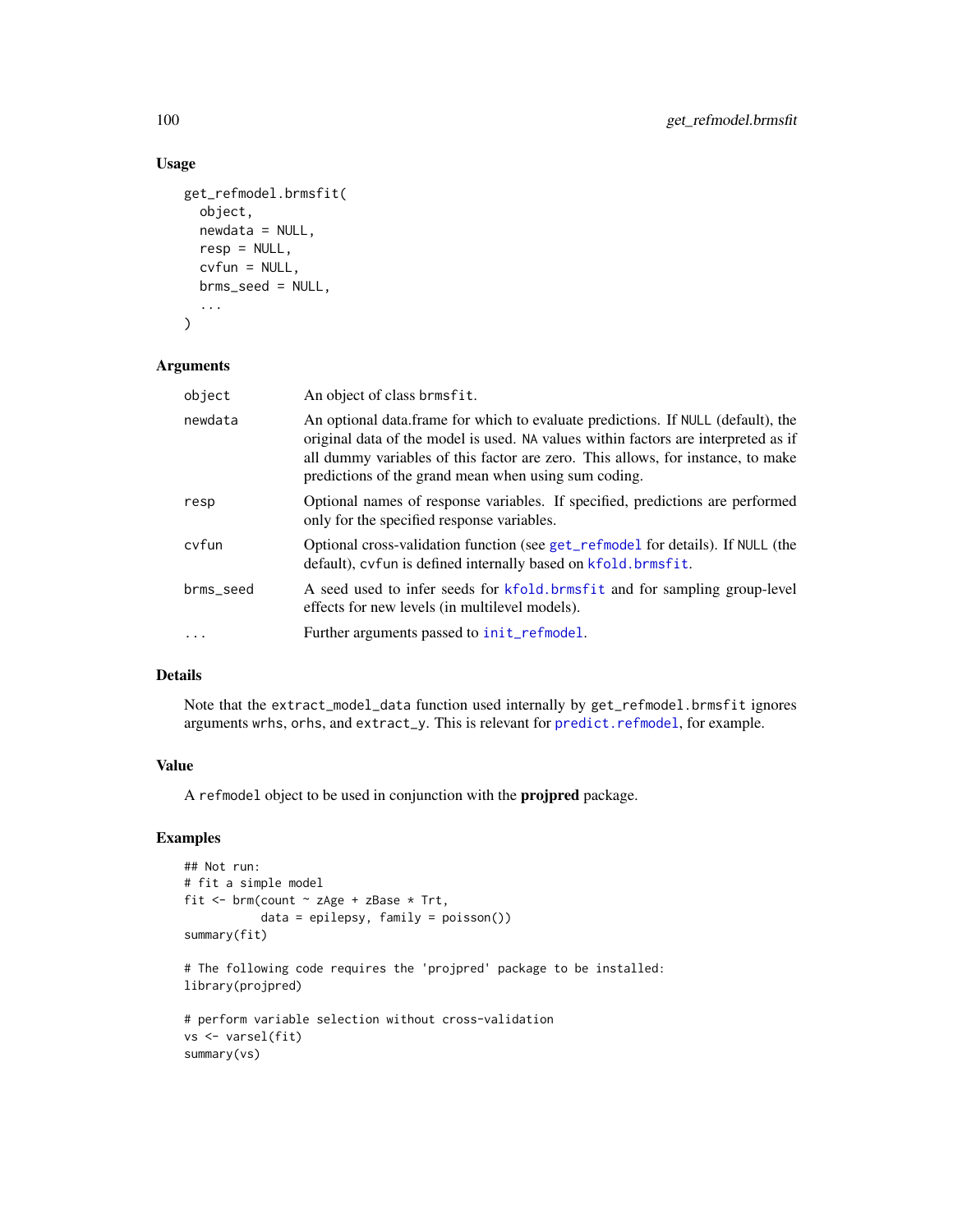```
plot(vs)
```

```
# perform variable selection with cross-validation
cv_vs <- cv_varsel(fit)
summary(cv_vs)
plot(cv_vs)
```
## End(Not run)

## gp *Set up Gaussian process terms in* brms

# Description

Set up a Gaussian process (GP) term in brms. The function does not evaluate its arguments – it exists purely to help set up a model with GP terms.

## Usage

```
gp(
  ...,
 by = NA,
 k = NA,
 cov = "exp_quad",iso = TRUE,gr = TRUE,cmc = TRUE,scale = TRUE,
  c = NULL\mathcal{L}
```
## Arguments

| $\cdots$ | One or more predictors for the GP.                                                                                                                                                                                                                                                                     |
|----------|--------------------------------------------------------------------------------------------------------------------------------------------------------------------------------------------------------------------------------------------------------------------------------------------------------|
| by       | A numeric or factor variable of the same length as each predictor. In the numeric<br>vector case, the elements multiply the values returned by the GP. In the factor<br>variable case, a separate GP is fitted for each factor level.                                                                  |
| k        | Optional number of basis functions for computing approximate GPs. If NA (the<br>default), exact GPs are computed.                                                                                                                                                                                      |
| cov      | Name of the covariance kernel. By default, the exponentiated-quadratic kernel<br>"exp_quad" is used.                                                                                                                                                                                                   |
| iso      | A flag to indicate whether an isotropic (TRUE; the default) or a non-isotropic GP<br>should be used. In the former case, the same amount of smoothing is applied<br>to all predictors. In the latter case, predictors may have different smoothing.<br>Ignored if only a single predictor is supplied. |

 $gp$  101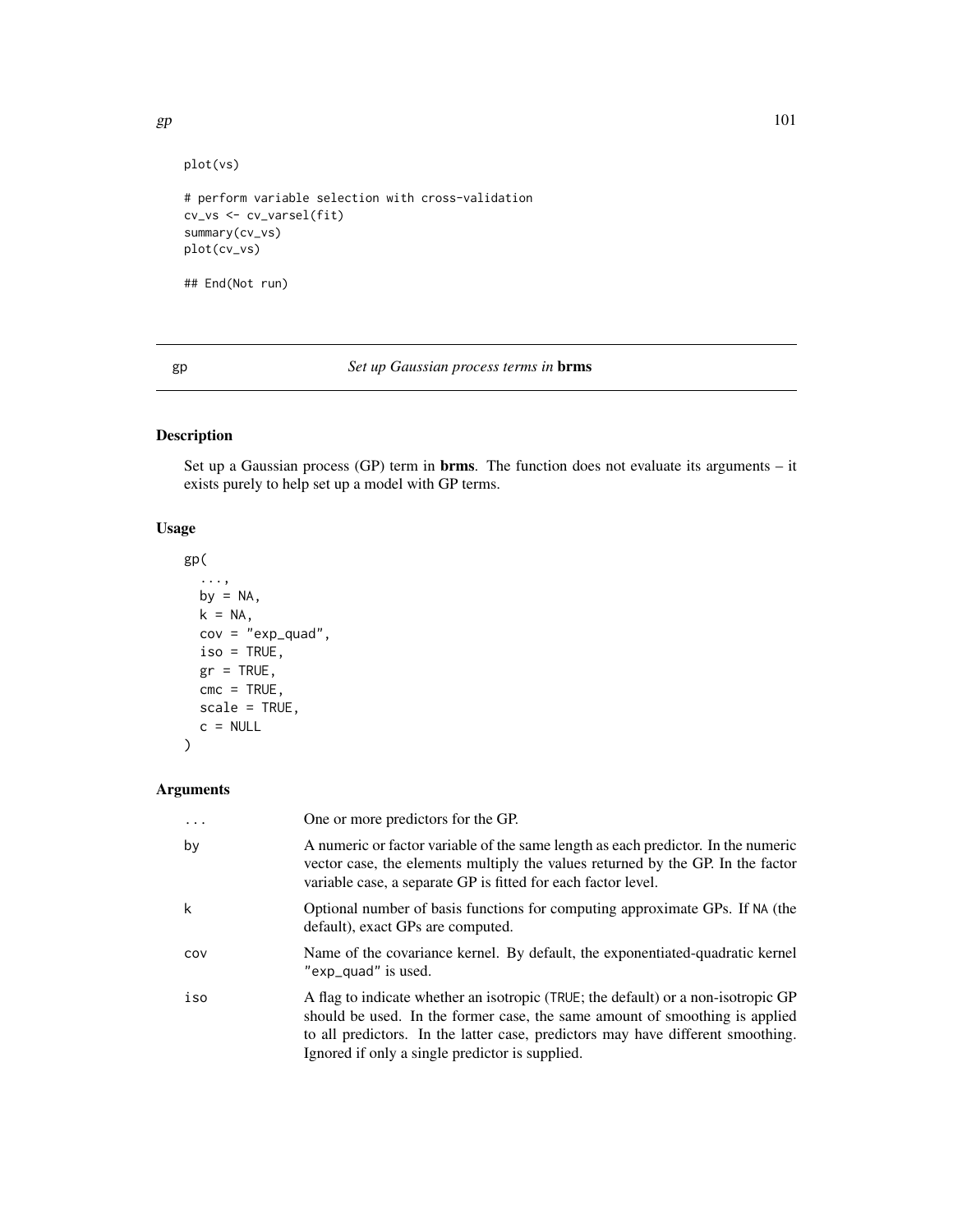| gr    | Logical; Indicates if auto-grouping should be used (defaults to TRUE). If enabled,<br>observations sharing the same predictor values will be represented by the same<br>latent variable in the GP. This will improve sampling efficiency drastically if<br>the number of unique predictor combinations is small relative to the number of<br>observations. |
|-------|------------------------------------------------------------------------------------------------------------------------------------------------------------------------------------------------------------------------------------------------------------------------------------------------------------------------------------------------------------|
| cmc   | Logical; Only relevant if by is a factor. If TRUE (the default), cell-mean coding<br>is used for the by-factor, that is one GP per level is estimated. If FALSE, contrast<br>GPs are estimated according to the contrasts set for the by-factor.                                                                                                           |
| scale | Logical; If TRUE (the default), predictors are scaled so that the maximum Eu-<br>clidean distance between two points is 1. This often improves sampling speed<br>and convergence. Scaling also affects the estimated length-scale parameters in<br>that they resemble those of scaled predictors (not of the original predictors) if<br>scale is TRUE.     |
| Ċ     | Numeric value only used in approximate GPs. Defines the multiplicative con-<br>stant of the predictors' range over which predictions should be computed. A<br>good default could be $c = 5/4$ but we are still working on providing better rec-<br>ommendations.                                                                                           |

#### Details

A GP is a stochastic process, which describes the relation between one or more predictors  $x =$  $(x_1, ..., x_d)$  and a response  $f(x)$ , where d is the number of predictors. A GP is the generalization of the multivariate normal distribution to an infinite number of dimensions. Thus, it can be interpreted as a prior over functions. The values of  $f()$  at any finite set of locations are jointly multivariate normal, with a covariance matrix defined by the covariance kernel  $k_p(x_i, x_j)$ , where p is the vector of parameters of the GP:

$$
(f(x_1), \ldots, f(x_n) \sim MVN(0, (k_p(x_i, x_j))_{i,j=1}^n).
$$

The smoothness and general behavior of the function  $f$  depends only on the choice of covariance kernel. For a more detailed introduction to Gaussian processes, see [https://en.wikipedia.org/](https://en.wikipedia.org/wiki/Gaussian_process) [wiki/Gaussian\\_process](https://en.wikipedia.org/wiki/Gaussian_process).

Below, we describe the currently supported covariance kernels:

• "exp\_quad": The exponentiated-quadratic kernel is defined as  $k(x_i, x_j) = s dgp^2 \exp(-||x_i - y_j||)$  $||x_j||^2/(2lscale^2))$ , where  $||.||$  is the Euclidean norm,  $sdgp$  is a standard deviation parameter, and *lscale* is characteristic length-scale parameter. The latter practically measures how close two points  $x_i$  and  $x_j$  have to be to influence each other substantially.

In the current implementation, "exp\_quad" is the only supported covariance kernel. More options will follow in the future.

#### Value

An object of class 'gp\_term', which is a list of arguments to be interpreted by the formula parsing functions of brms.

#### See Also

[brmsformula](#page-37-0)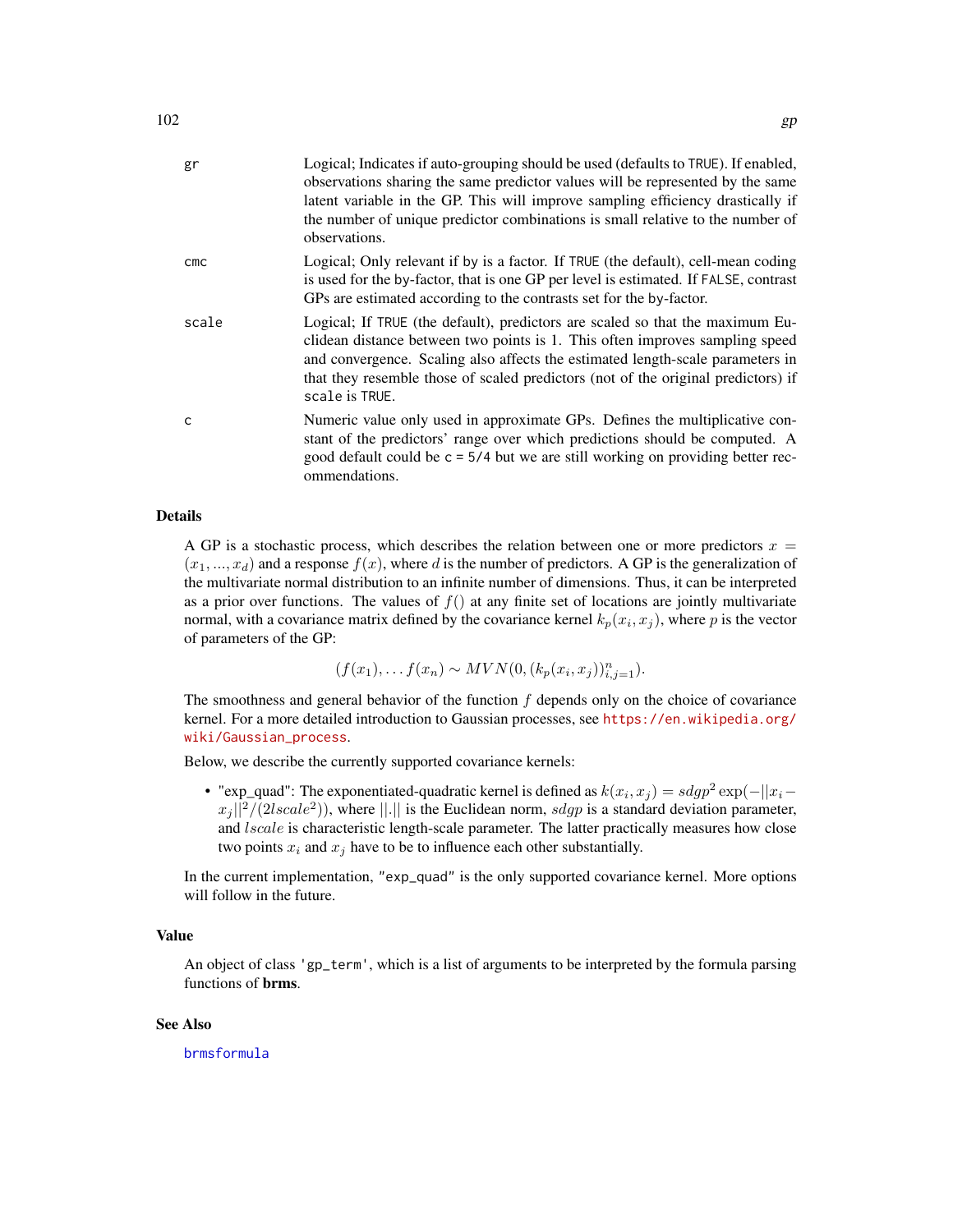# Examples

```
## Not run:
# simulate data using the mgcv package
dat \leq mgcv:: gamSim(1, n = 30, scale = 2)
# fit a simple GP model
fit1 <- brm(y \sim gp(x2)), dat, chains = 2)
summary(fit1)
me1 <- conditional_effects(fit1, ndraws = 200, spaghetti = TRUE)
plot(me1, ask = FALSE, points = TRUE)
# fit a more complicated GP model
fit2 <- brm(y \sim gp(x0) + x1 + gp(x2) + x3, dat, chains = 2)summary(fit2)
me2 <- conditional_effects(fit2, ndraws = 200, spaghetti = TRUE)
plot(me2, ask = FALSE, points = TRUE)
# fit a multivariate GP model
fit3 <- brm(y \sim gp(x1, x2), dat, chains = 2)summary(fit3)
me3 <- conditional_effects(fit3, ndraws = 200, spaghetti = TRUE)
plot(me3, ask = FALSE, points = TRUE)
# compare model fit
LOO(fit1, fit2, fit3)
# simulate data with a factor covariate
dat2 \leq mgcv:: gamSim(4, n = 90, scale = 2)
# fit separate gaussian processes for different levels of 'fac'
fit4 \leftarrow brm(y \sim gp(x2, by = fac), dat2, chains = 2)
summary(fit4)
plot(conditional_effects(fit4), points = TRUE)
## End(Not run)
```
gr *Set up basic grouping terms in* brms

#### **Description**

Function used to set up a basic grouping term in **brms**. The function does not evaluate its arguments – it exists purely to help set up a model with grouping terms. gr is called implicitly inside the package and there is usually no need to call it directly.

#### Usage

 $gr(..., by = NULL, cor = TRUE, id = NA, cov = NULL, dist = "gaussian")$ 

 $gr$  103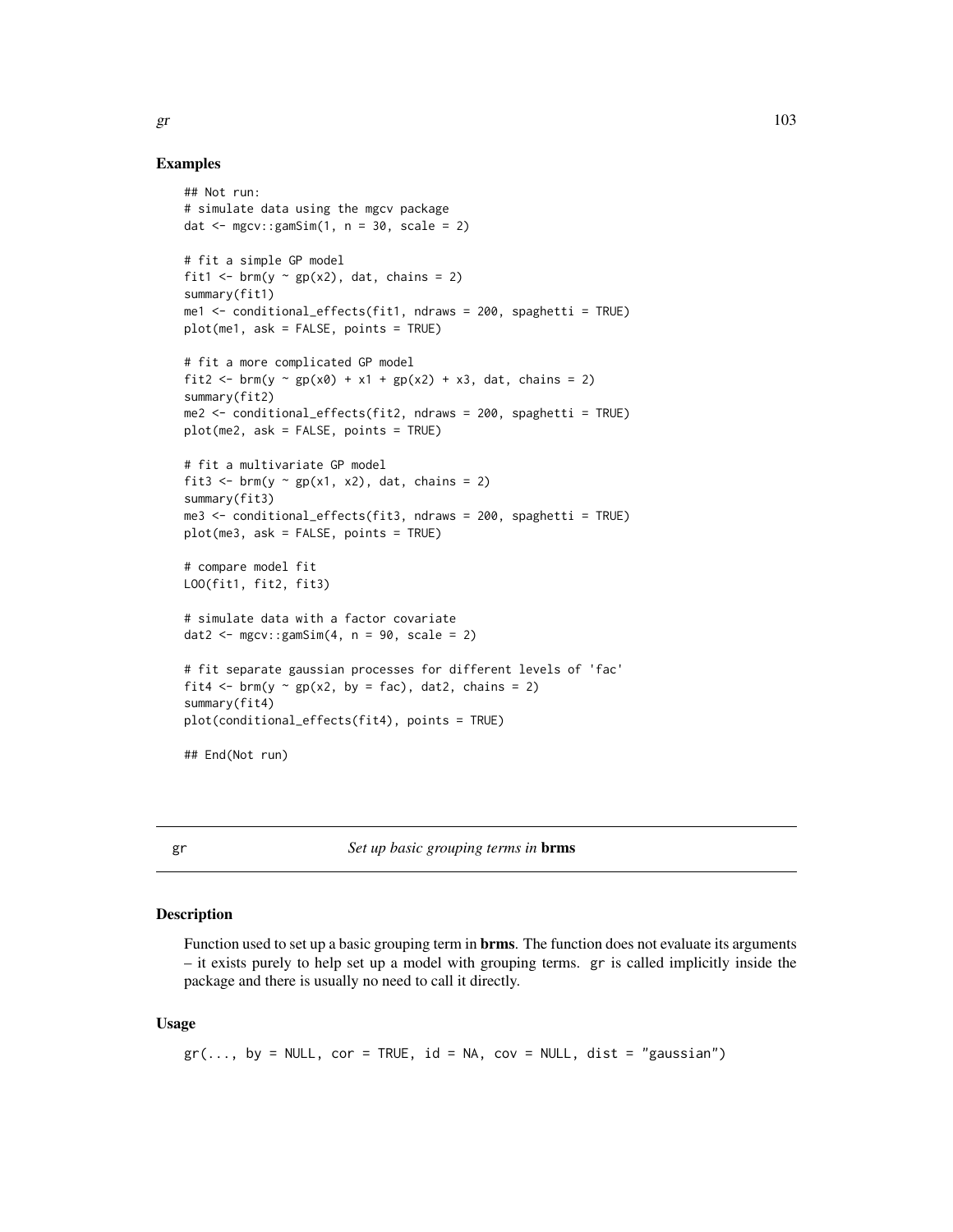## Arguments

| $\ddots$ | One or more terms containing grouping factors.                                                                                                                                                                                                                                                                                                                                                                                                            |
|----------|-----------------------------------------------------------------------------------------------------------------------------------------------------------------------------------------------------------------------------------------------------------------------------------------------------------------------------------------------------------------------------------------------------------------------------------------------------------|
| by       | An optional factor variable, specifying sub-populations of the groups. For each<br>level of the by variable, a separate variance-covariance matrix will be fitted.<br>Levels of the grouping factor must be nested in levels of the by variable.                                                                                                                                                                                                          |
| cor      | Logical. If TRUE (the default), group-level terms will be modelled as correlated.                                                                                                                                                                                                                                                                                                                                                                         |
| id       | Optional character string. All group-level terms across the model with the same<br>id will be modeled as correlated (if cor is TRUE). See brmsformula for more<br>details.                                                                                                                                                                                                                                                                                |
| COV      | An optional matrix which is proportional to the withon-group covariance matrix<br>of the group-level effects. All levels of the grouping factor should appear as row-<br>names of the corresponding matrix. This argument can be used, among others, to<br>model pedigrees and phylogenetic effects. See vignette ("brms_phylogenetics")<br>for more details. By default, levels of the same grouping factor are modeled as<br>independent of each other. |
| dist     | Name of the distribution of the group-level effects. Currently "gaussian" is the<br>only option.                                                                                                                                                                                                                                                                                                                                                          |

# See Also

[brmsformula](#page-37-0)

## Examples

```
## Not run:
# model using basic lme4-style formula
fit1 <- brm(count \sim Trt + (1|patient), data = epilepsy)
summary(fit1)
# equivalent model using 'gr' which is called anyway internally
fit2 <- brm(count \sim Trt + (1|gr(patient)), data = epilepsy)
summary(fit2)
# include Trt as a by variable
fit3 <- brm(count \sim Trt + (1|gr(patient, by = Trt)), data = epilepsy)
summary(fit3)
## End(Not run)
```
horseshoe *Regularized horseshoe priors in* brms

## Description

Function used to set up regularized horseshoe priors and related hierarchical shrinkage priors for population-level effects in brms. The function does not evaluate its arguments – it exists purely to help set up the model.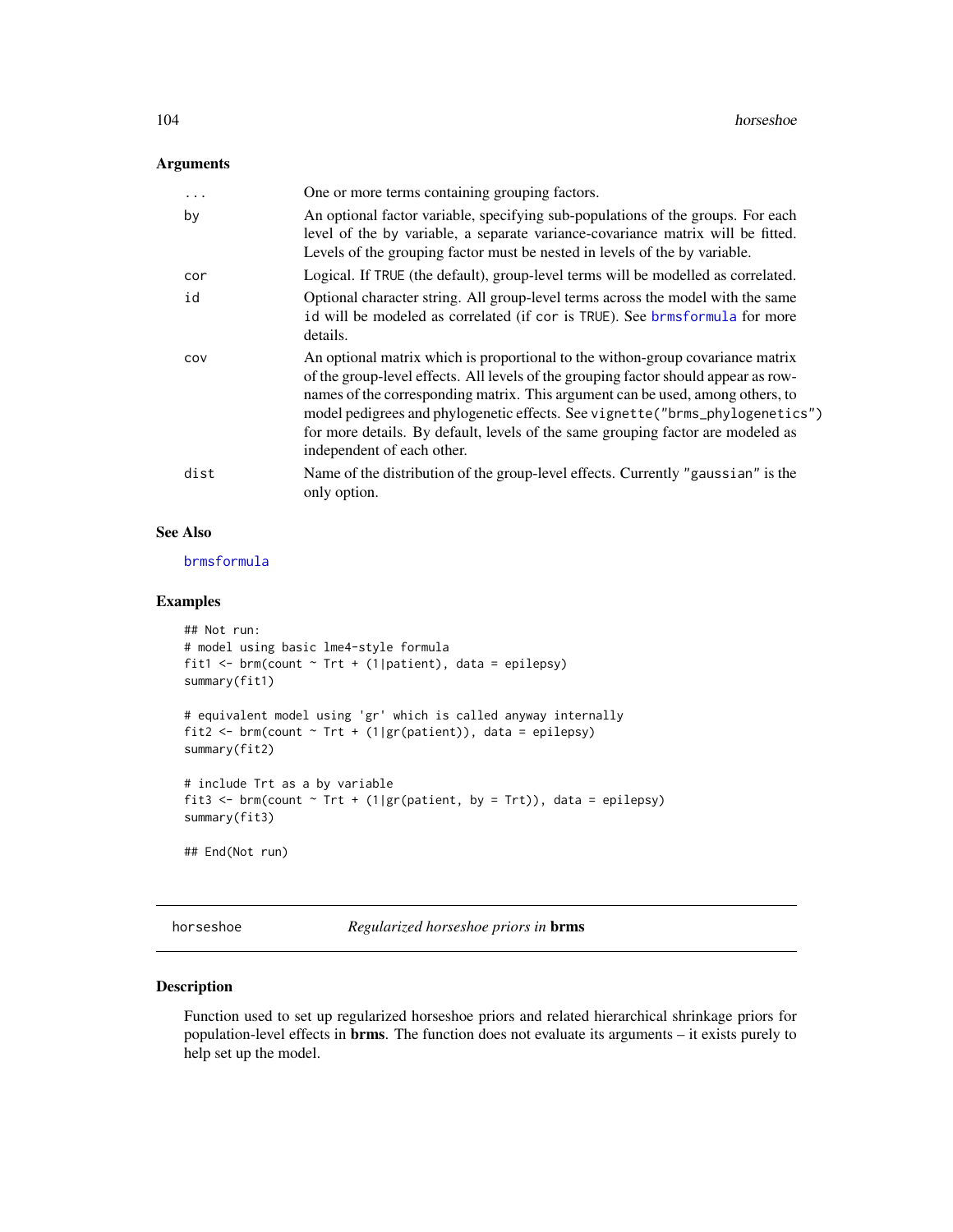#### horseshoe and the state of the state of the state of the state of the state of the state of the state of the state of the state of the state of the state of the state of the state of the state of the state of the state of

## Usage

```
horseshoe(
  df = 1,
  scale_global = 1,
  df_global = 1,
  scale_slab = 2,
  df<sub>_S</sub>lab = 4,
  par_ratio = NULL,
  autoscale = TRUE
)
```
#### Arguments

| df           | Degrees of freedom of student-t prior of the local shrinkage parameters. Defaults<br>to $1$ .                                                                                                                                                                                           |
|--------------|-----------------------------------------------------------------------------------------------------------------------------------------------------------------------------------------------------------------------------------------------------------------------------------------|
| scale_global | Scale of the student-t prior of the global shrinkage parameter. Defaults to 1.<br>In linear models, scale_global will internally be multiplied by the residual<br>standard deviation parameter sigma.                                                                                   |
| df_global    | Degrees of freedom of student-t prior of the global shrinkage parameter. De-<br>faults to 1. If df_global is greater 1, the shape of the prior will no longer<br>resemble a horseshoe and it may be more appropriately called an hierarchical<br>shrinkage prior in this case.          |
| scale_slab   | Scale of the student-t prior of the regularization parameter. Defaults to 2. The<br>original unregularized horseshoe prior is obtained by setting scale_slab to in-<br>finite, which we can approximate in practice by setting it to a very large real<br>value.                        |
| df_slab      | Degrees of freedom of the student-t prior of the regularization parameter. De-<br>faults to 4.                                                                                                                                                                                          |
| par_ratio    | Ratio of the expected number of non-zero coefficients to the expected number of<br>zero coefficients. If specified, scale_global is ignored and internally computed<br>as par_ratio / $sqrt(N)$ , where N is the total number of observations in the<br>data.                           |
| autoscale    | Logical; indicating whether the horseshoe prior should be scaled using the resid-<br>ual standard deviation sigma if possible and sensible (defaults to TRUE). Au-<br>toscaling is not applied for distributional parameters or when the model does<br>not contain the parameter sigma. |

#### Details

The horseshoe prior is a special shrinkage prior initially proposed by Carvalho et al. (2009). It is symmetric around zero with fat tails and an infinitely large spike at zero. This makes it ideal for sparse models that have many regression coefficients, although only a minority of them is non-zero. The horseshoe prior can be applied on all population-level effects at once (excluding the intercept) by using set\_prior("horseshoe(1)"). The 1 implies that the student-t prior of the local shrinkage parameters has 1 degrees of freedom. This may, however, lead to an increased number of divergent transition in Stan. Accordingly, increasing the degrees of freedom to slightly higher values (e.g., 3) may often be a better option, although the prior no longer resembles a horseshoe in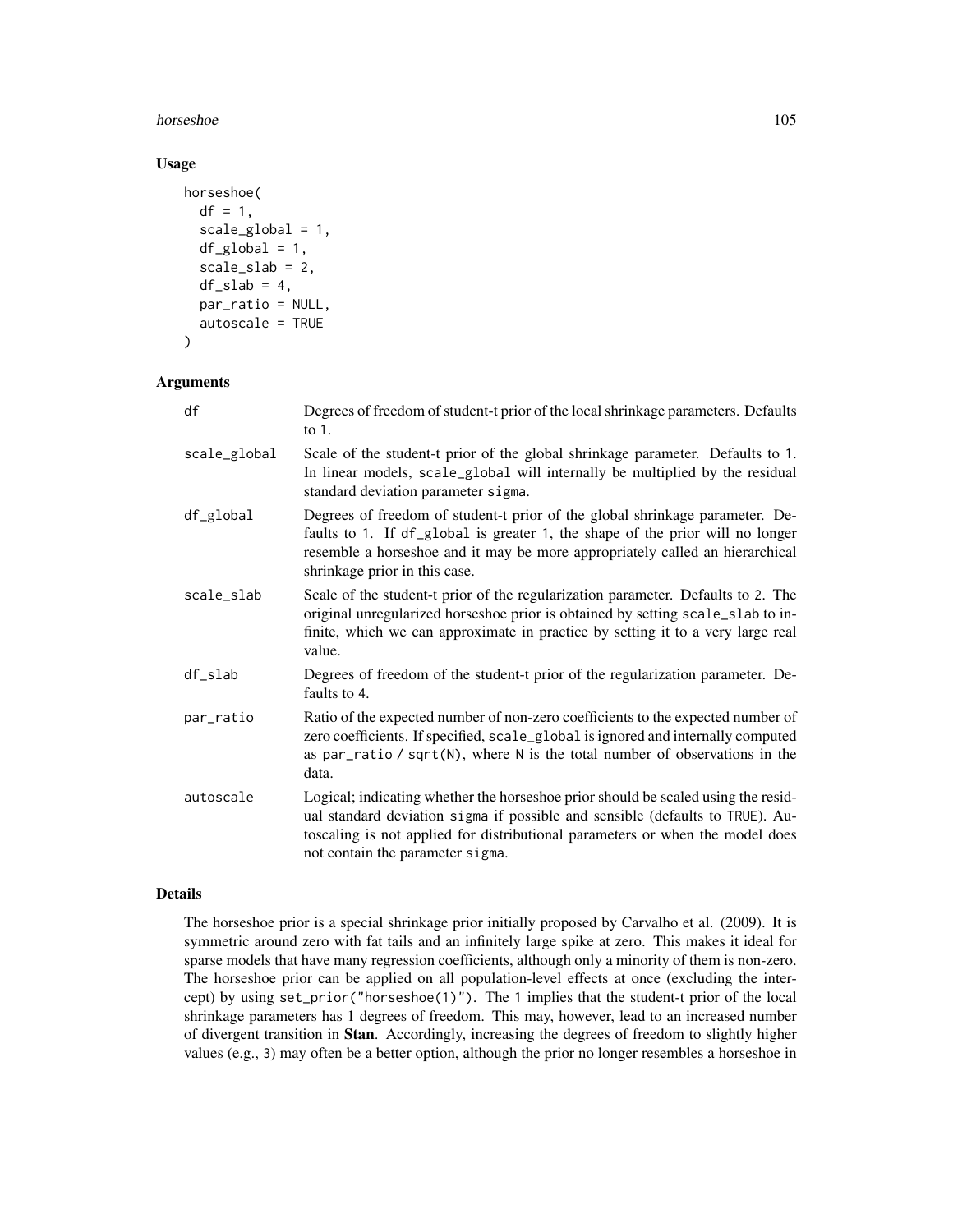this case. Further, the scale of the global shrinkage parameter plays an important role in amount of shrinkage applied. It defaults to 1, but this may result in too few shrinkage (Piironen & Vehtari, 2016). It is thus possible to change the scale using argument scale\_global of the horseshoe prior, for instance horseshoe(1,scale\_global =  $0.5$ ). In linear models, scale\_global will internally be multiplied by the residual standard deviation parameter sigma. See Piironen and Vehtari (2016) for recommendations how to properly set the global scale. The degrees of freedom of the global shrinkage prior may also be adjusted via argument df\_global. Piironen and Vehtari (2017) recommend to specifying the ratio of the expected number of non-zero coefficients to the expected number of zero coefficients par\_ratio rather than scale\_global directly. As proposed by Piironen and Vehtari (2017), an additional regularization is applied that only affects non-zero coefficients. The amount of regularization can be controlled via scale\_slab and df\_slab. To make sure that shrinkage can equally affect all coefficients, predictors should be one the same scale. Generally, models with horseshoe priors a more likely than other models to have divergent transitions so that increasing adapt\_delta from 0.8 to values closer to 1 will often be necessary. See the documentation of [brm](#page-22-0) for instructions on how to increase adapt\_delta.

## Value

A character string obtained by match.call() with additional arguments.

#### References

Carvalho, C. M., Polson, N. G., & Scott, J. G. (2009). Handling sparsity via the horseshoe. In International Conference on Artificial Intelligence and Statistics (pp. 73-80).

Piironen J. & Vehtari A. (2016). On the Hyperprior Choice for the Global Shrinkage Parameter in the Horseshoe Prior. <https://arxiv.org/pdf/1610.05559v1.pdf>

Piironen, J., and Vehtari, A. (2017). Sparsity information and regularization in the horseshoe and other shrinkage priors. <https://arxiv.org/abs/1707.01694>

## See Also

[set\\_prior](#page-203-0)

#### Examples

```
set\_prior(horseshoe(df = 3, par\_ratio = 0.1))
```
Hurdle *Hurdle Distributions*

#### Description

Density and distribution functions for hurdle distributions.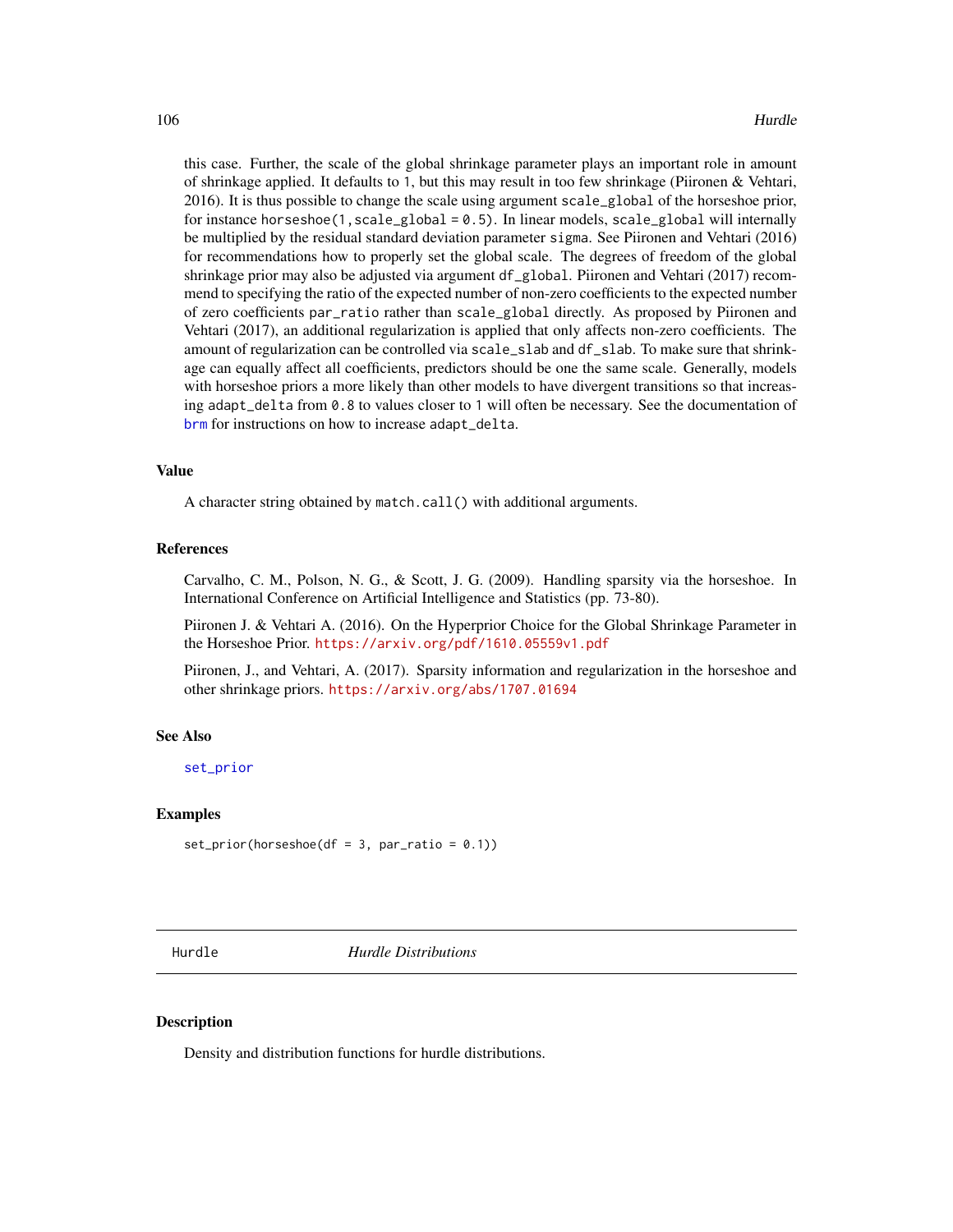#### Usage

```
dhurdle_poisson(x, lambda, hu, log = FALSE)
phurdle_poisson(q, lambda, hu, lower.tail = TRUE, log.p = FALSE)
dhurdle_negbinomial(x, mu, shape, hu, log = FALSE)
phurdle_negbinomial(q, mu, shape, hu, lower.tail = TRUE, log.p = FALSE)
dhurdle_gamma(x, shape, scale, hu, log = FALSE)
phurdle_gamma(q, shape, scale, hu, lower.tail = TRUE, log.p = FALSE)
dhurdle_lognormal(x, mu, sigma, hu, log = FALSE)
phurdle_lognormal(q, mu, sigma, hu, lower.tail = TRUE, log.p = FALSE)
```
#### Arguments

| $\mathsf{x}$ | Vector of quantiles.                                                        |
|--------------|-----------------------------------------------------------------------------|
| hu           | hurdle probability                                                          |
| log          | Logical; If TRUE, values are returned on the log scale.                     |
| q            | Vector of quantiles.                                                        |
| lower.tail   | Logical; If TRUE (default), return $P(X \le x)$ . Else, return $P(X > x)$ . |
| log.p        | Logical; If TRUE, values are returned on the log scale.                     |
| mu, lambda   | location parameter                                                          |
| shape        | shape parameter                                                             |
| sigma, scale | scale parameter                                                             |

## Details

The density of a hurdle distribution can be specified as follows. If  $x = 0$  set  $f(x) = \theta$ . Else set  $f(x) = (1 - \theta) * g(x)/(1 - G(0))$  where  $g(x)$  and  $G(x)$  are the density and distribution function of the non-hurdle part, respectively.

hypothesis.brmsfit *Non-Linear Hypothesis Testing*

## Description

Perform non-linear hypothesis testing for all model parameters.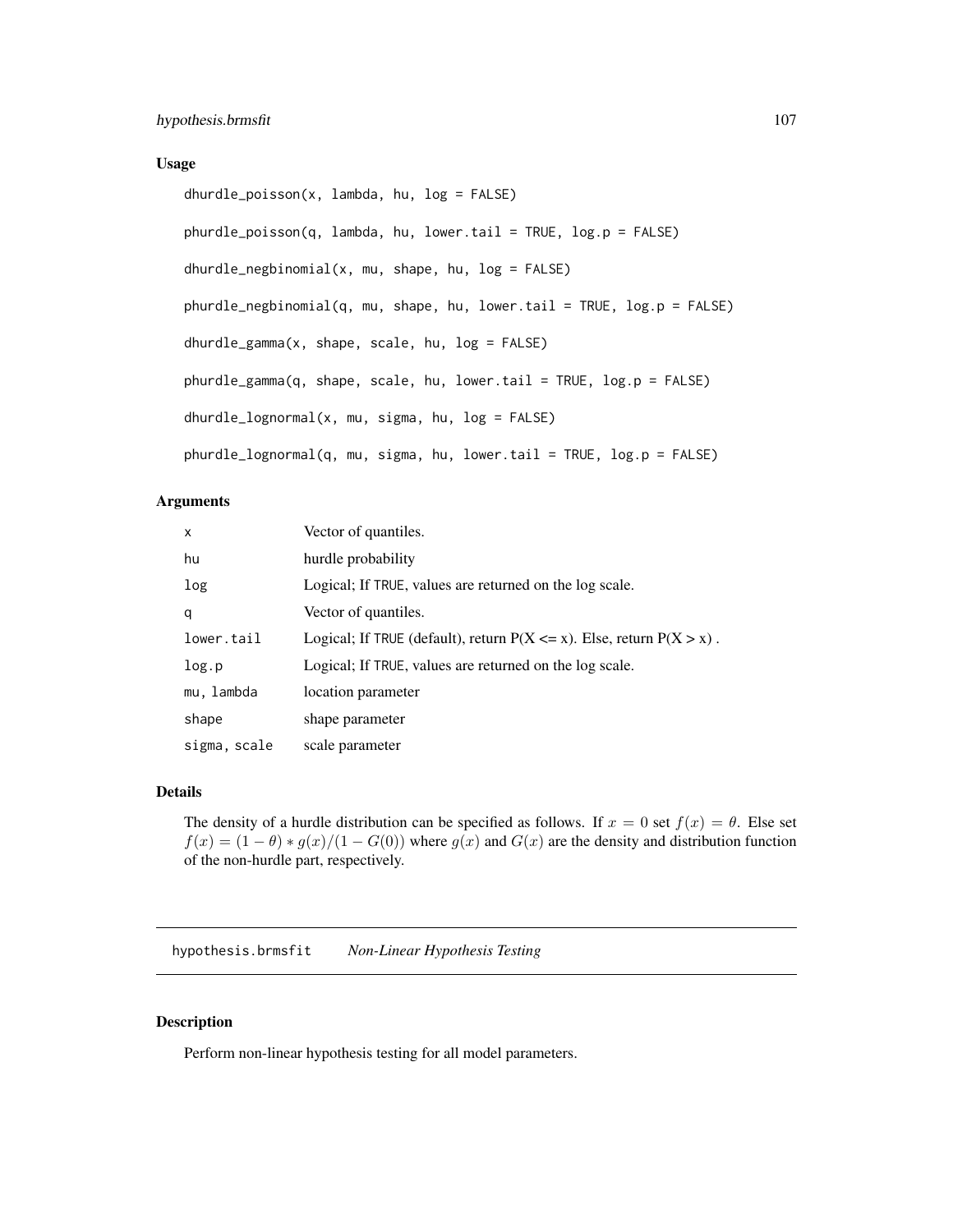# Usage

```
## S3 method for class 'brmsfit'
hypothesis(
 x,
 hypothesis,
 class = "b",\frac{1}{2}group = "",
 scope = c("standard", "ranef", "coef"),
 alpha = 0.05,
 robust = FALSE,
 seed = NULL,
  ...
)
hypothesis(x, ...)
## Default S3 method:
hypothesis(x, hypothesis, alpha = 0.05, robust = FALSE, ...)
```
# Arguments

| X          | An R object. If it is no brmsfit object, it must be coercible to a data. frame.<br>In the latter case, the variables used in the hypothesis argument need to corre-<br>spond to column names of x, while the rows are treated as representing posterior<br>draws of the variables.                                                                           |
|------------|--------------------------------------------------------------------------------------------------------------------------------------------------------------------------------------------------------------------------------------------------------------------------------------------------------------------------------------------------------------|
| hypothesis | A character vector specifying one or more non-linear hypothesis concerning<br>parameters of the model.                                                                                                                                                                                                                                                       |
| class      | A string specifying the class of parameters being tested. Default is "b" for<br>population-level effects. Other typical options are "sd" or "cor". If class =<br>NULL, all parameters can be tested against each other, but have to be specified<br>with their full name (see also variables)                                                                |
| group      | Name of a grouping factor to evaluate only group-level effects parameters re-<br>lated to this grouping factor.                                                                                                                                                                                                                                              |
| scope      | Indicates where to look for the variables specified in hypothesis. If "standard",<br>use the full parameter names (subject to the restriction given by class and<br>group). If "coef" or "ranef", compute the hypothesis for all levels of the<br>grouping factor given in "group", based on the output of coef. brmsfit and<br>ranef.brmsfit, respectively. |
| alpha      | The alpha-level of the tests (default is 0.05; see 'Details' for more information).                                                                                                                                                                                                                                                                          |
| robust     | If FALSE (the default) the mean is used as the measure of central tendency and<br>the standard deviation as the measure of variability. If TRUE, the median and the<br>median absolute deviation (MAD) are applied instead.                                                                                                                                  |
| seed       | A single numeric value passed to set. seed to make results reproducible.                                                                                                                                                                                                                                                                                     |
| $\cdots$   | Currently ignored.                                                                                                                                                                                                                                                                                                                                           |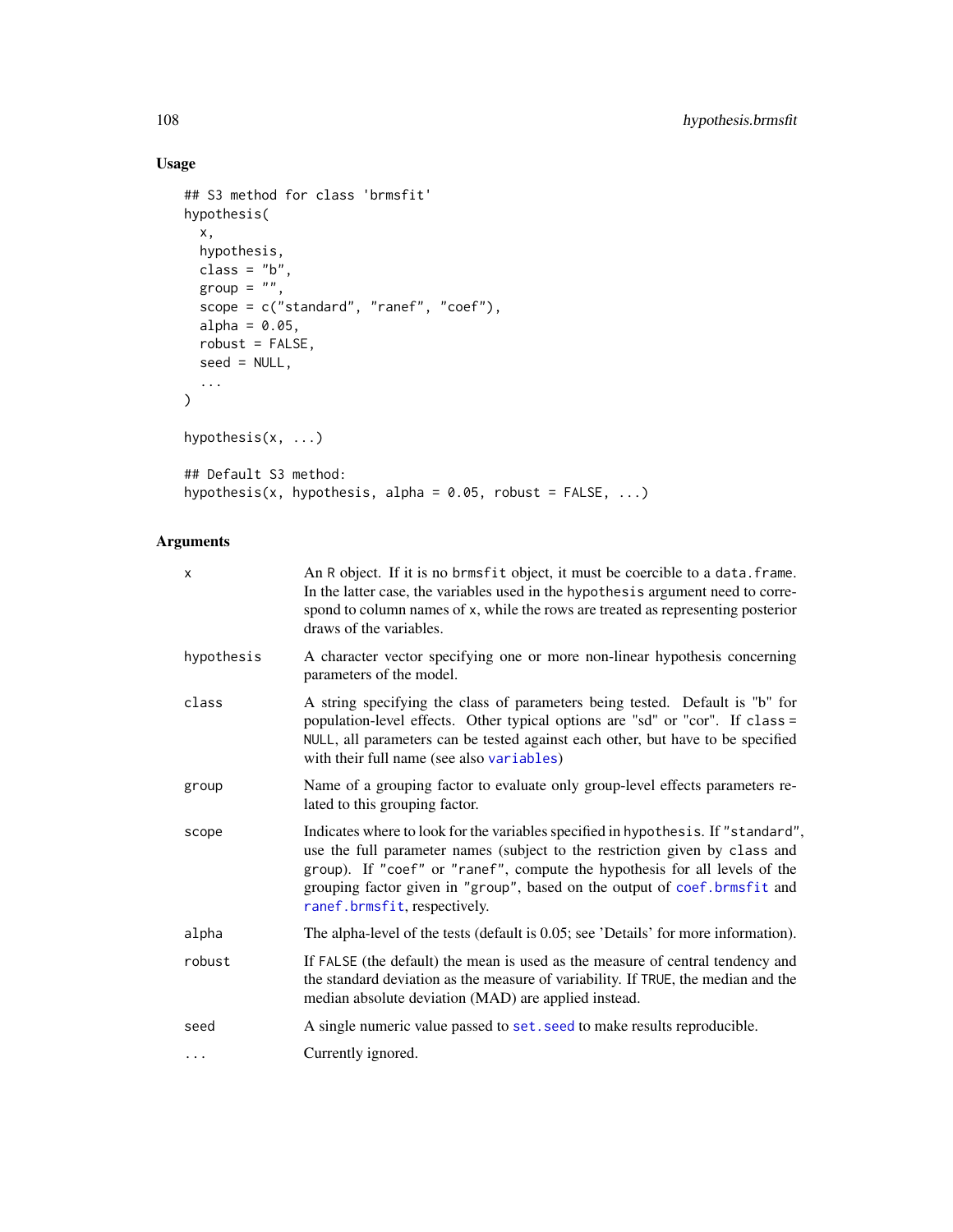#### Details

Among others, hypothesis computes an evidence ratio (Evid.Ratio) for each hypothesis. For a one-sided hypothesis, this is just the posterior probability (Post.Prob) under the hypothesis against its alternative. That is, when the hypothesis is of the form a > b, the evidence ratio is the ratio of the posterior probability of a > b and the posterior probability of a < b. In this example, values greater than one indicate that the evidence in favor of  $a > b$  is larger than evidence in favor of  $a < b$ . For an two-sided (point) hypothesis, the evidence ratio is a Bayes factor between the hypothesis and its alternative computed via the Savage-Dickey density ratio method. That is the posterior density at the point of interest divided by the prior density at that point. Values greater than one indicate that evidence in favor of the point hypothesis has increased after seeing the data. In order to calculate this Bayes factor, all parameters related to the hypothesis must have proper priors and argument sample\_prior of function brm must be set to "yes". Otherwise Evid.Ratio (and Post.Prob) will be NA. Please note that, for technical reasons, we cannot sample from priors of certain parameters classes. Most notably, these include overall intercept parameters (prior class "Intercept") as well as group-level coefficients. When interpreting Bayes factors, make sure that your priors are reasonable and carefully chosen, as the result will depend heavily on the priors. In particular, avoid using default priors.

The Evid. Ratio may sometimes be  $\theta$  or Inf implying very small or large evidence, respectively, in favor of the tested hypothesis. For one-sided hypotheses pairs, this basically means that all posterior draws are on the same side of the value dividing the two hypotheses. In that sense, instead of 0 or Inf, you may rather read it as Evid.Ratio smaller 1 / S or greater S, respectively, where S denotes the number of posterior draws used in the computations.

The argument alpha specifies the size of the credible interval (i.e., Bayesian confidence interval). For instance, if we tested a two-sided hypothesis and set alpha = 0.05 (5%) an, the credible interval will contain 1 -alpha = 0.95 (95%) of the posterior values. Hence, alpha  $\star$  100% of the posterior values will lie outside of the credible interval. Although this allows testing of hypotheses in a similar manner as in the frequentist null-hypothesis testing framework, we strongly argue against using arbitrary cutoffs (e.g.,  $p < .05$ ) to determine the 'existence' of an effect.

#### Value

A [brmshypothesis](#page-49-0) object.

#### Author(s)

Paul-Christian Buerkner <paul.buerkner@gmail.com>

#### See Also

#### [brmshypothesis](#page-49-0)

```
## Not run:
## define priors
prior \leq c(set_prior("normal(0,2)", class = "b"),
           set\_prior("student_t(10,0,1)", class = "sigma"),
           set\_prior("student_t(10,0,1)", class = "sd"))
```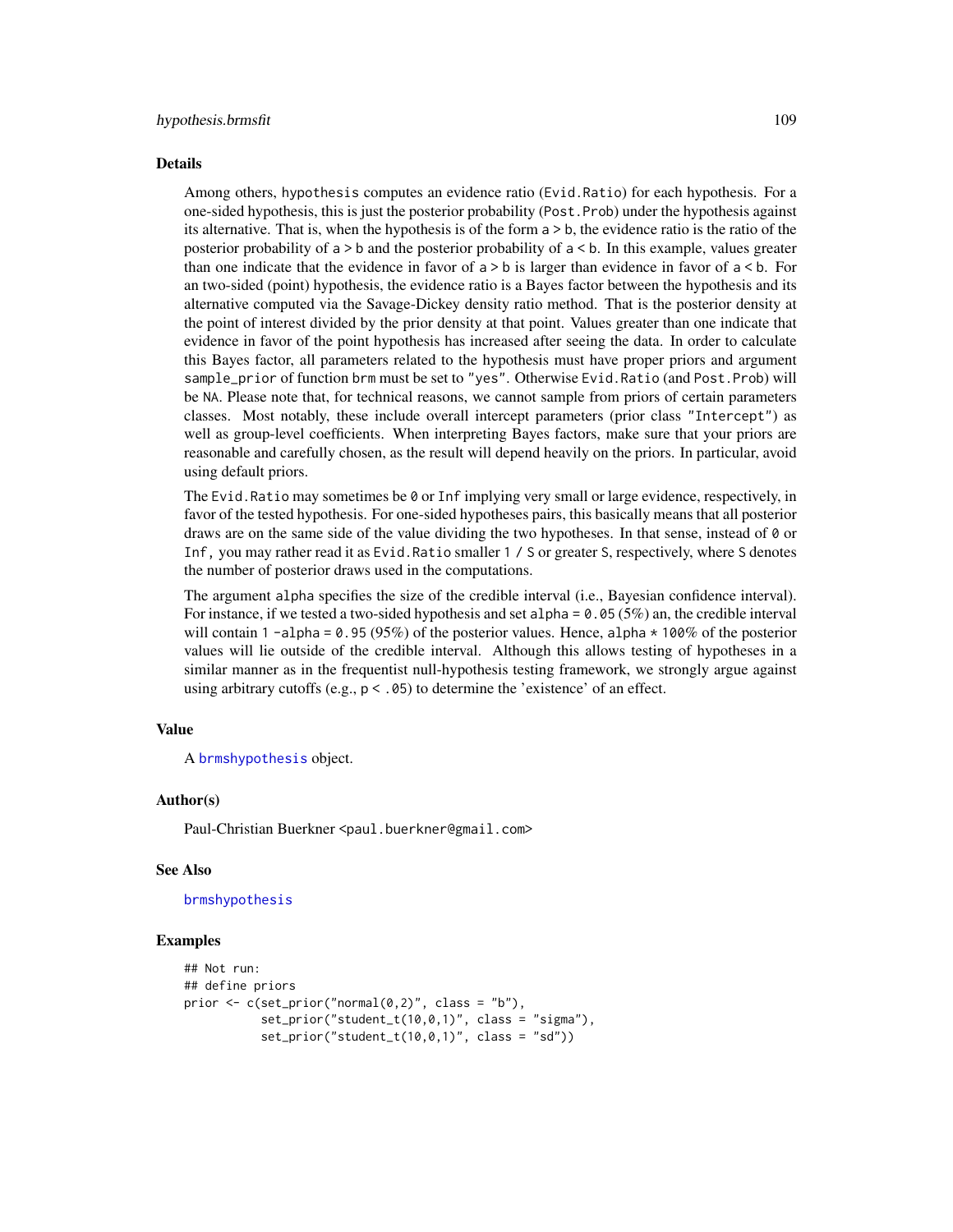```
## fit a linear mixed effects models
fit \le brm(time \sim age + sex + disease + (1 + age|patient),
           data = kidney, family = lognormal(),
           prior = prior, sample_prior = "yes",
           control = list(adapt\_delta = 0.95))## perform two-sided hypothesis testing
(hyp1 <- hypothesis(fit, "sexfemale = age + diseasePKD"))
plot(hyp1)
hypothesis(fit, "exp(age) - 3 = 0", alpha = 0.01)
## perform one-sided hypothesis testing
hypothesis(fit, "diseasePKD + diseaseGN - 3 < 0")
hypothesis(fit, "age < Intercept",
           class = "sd", group = "patient")
## test the amount of random intercept variance on all variance
h <- paste("sd_patient__Intercept^2 / (sd_patient__Intercept^2 +",
           "sd_patient__age^2 + sigma^2) = 0")
(hyp2 <- hypothesis(fit, h, class = NULL))
plot(hyp2)
## test more than one hypothesis at once
h \leq c("diseaseGN = diseaseAN", "2 * diseaseGN - diseasePKD = 0")
(hyp3 <- hypothesis(fit, h))
plot(hyp3, ignore_prior = TRUE)
## compute hypotheses for all levels of a grouping factor
hypothesis(fit, "age = 0", scope = "coef", group = "patient")
## use the default method
dat <- as.data.frame(fit)
str(dat)
hypothesis(dat, "b_age > 0")
## End(Not run)
```
inhaler *Clarity of inhaler instructions*

## Description

Ezzet and Whitehead (1991) analyze data from a two-treatment, two-period crossover trial to compare 2 inhalation devices for delivering the drug salbutamol in 286 asthma patients. Patients were asked to rate the clarity of leaflet instructions accompanying each device, using a 4-point ordinal scale.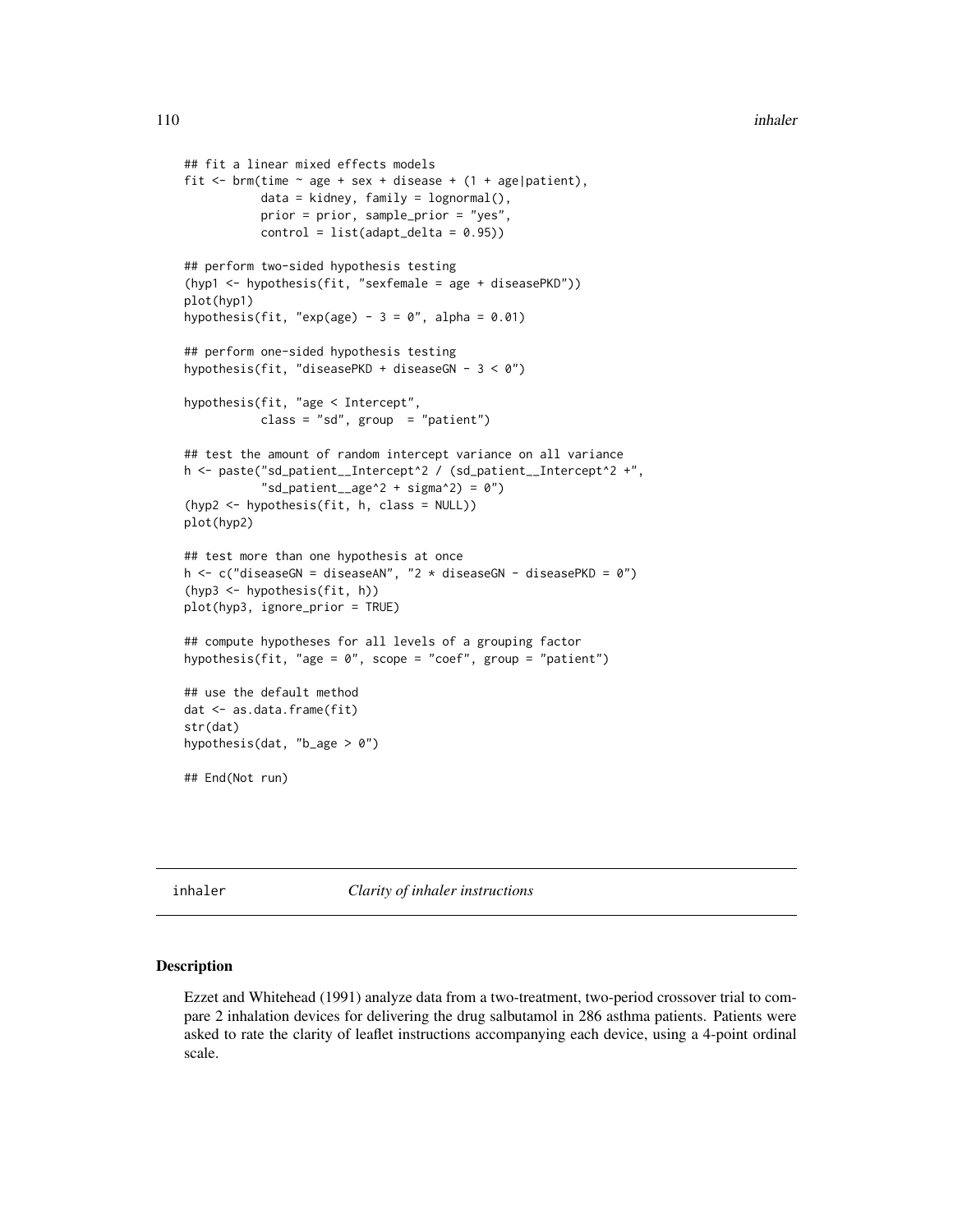#### InvGaussian 111

## Usage

inhaler

## Format

A data frame of 572 observations containing information on the following 5 variables.

subject The subject number

rating The rating of the inhaler instructions on a scale ranging from 1 to 4

treat A contrast to indicate which of the two inhaler devices was used

period A contrast to indicate the time of administration

carry A contrast to indicate possible carry over effects

## Source

Ezzet, F., & Whitehead, J. (1991). A random effects model for ordinal responses from a crossover trial. *Statistics in Medicine*, 10(6), 901-907.

## Examples

```
## Not run:
## ordinal regression with family "sratio"
fit1 \le brm(rating \sim treat + period + carry,
            data = inhaler, family = sratio(),prior = set\_prior("normal(0,5)")summary(fit1)
plot(fit1)
## ordinal regression with family "cumulative"
## and random intercept over subjects
fit2 <- brm(rating ~ treat + period + carry + (1|subject),
              data = inhaler, family = cumulative(),prior = set\_prior("normal(0,5)")summary(fit2)
plot(fit2)
```
## End(Not run)

InvGaussian *The Inverse Gaussian Distribution*

## Description

Density, distribution function, and random generation for the inverse Gaussian distribution with location mu, and shape shape.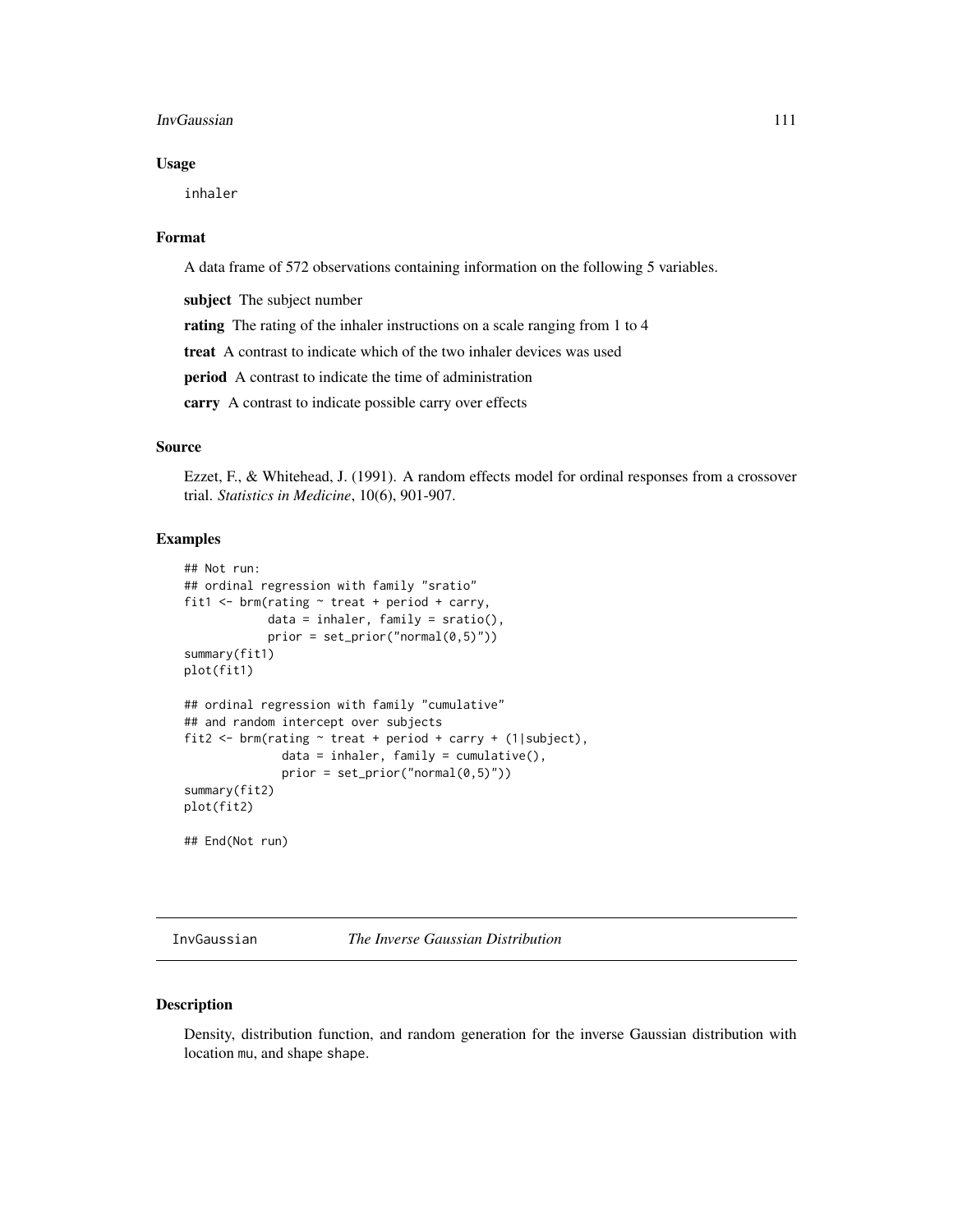# Usage

```
div_gaussian(x, mu = 1, shape = 1, log = FALSE)pinv_gaussian(q, mu = 1, shape = 1, lower.tail = TRUE, log.p = FALSE)
rinv_gaussian(n, mu = 1, shape = 1)
```
## Arguments

| x, q       | Vector of quantiles.                                                        |
|------------|-----------------------------------------------------------------------------|
| mu         | Vector of locations.                                                        |
| shape      | Vector of shapes.                                                           |
| log        | Logical; If TRUE, values are returned on the log scale.                     |
| lower.tail | Logical; If TRUE (default), return $P(X \le x)$ . Else, return $P(X > x)$ . |
| log.p      | Logical; If TRUE, values are returned on the log scale.                     |
| n          | Number of draws to sample from the distribution.                            |

# Details

See vignette("brms\_families") for details on the parameterization.

inv\_logit\_scaled *Scaled inverse logit-link*

# Description

Computes  $inv\_logit(x) * (ub - lb) + lb$ 

## Usage

 $inv\_logit\_scaled(x, lb = 0, ub = 1)$ 

## Arguments

| x  | A numeric or complex vector. |
|----|------------------------------|
| lb | Lower bound defaulting to 0. |
| ub | Upper bound defaulting to 1. |

## Value

A numeric or complex vector between lb and ub.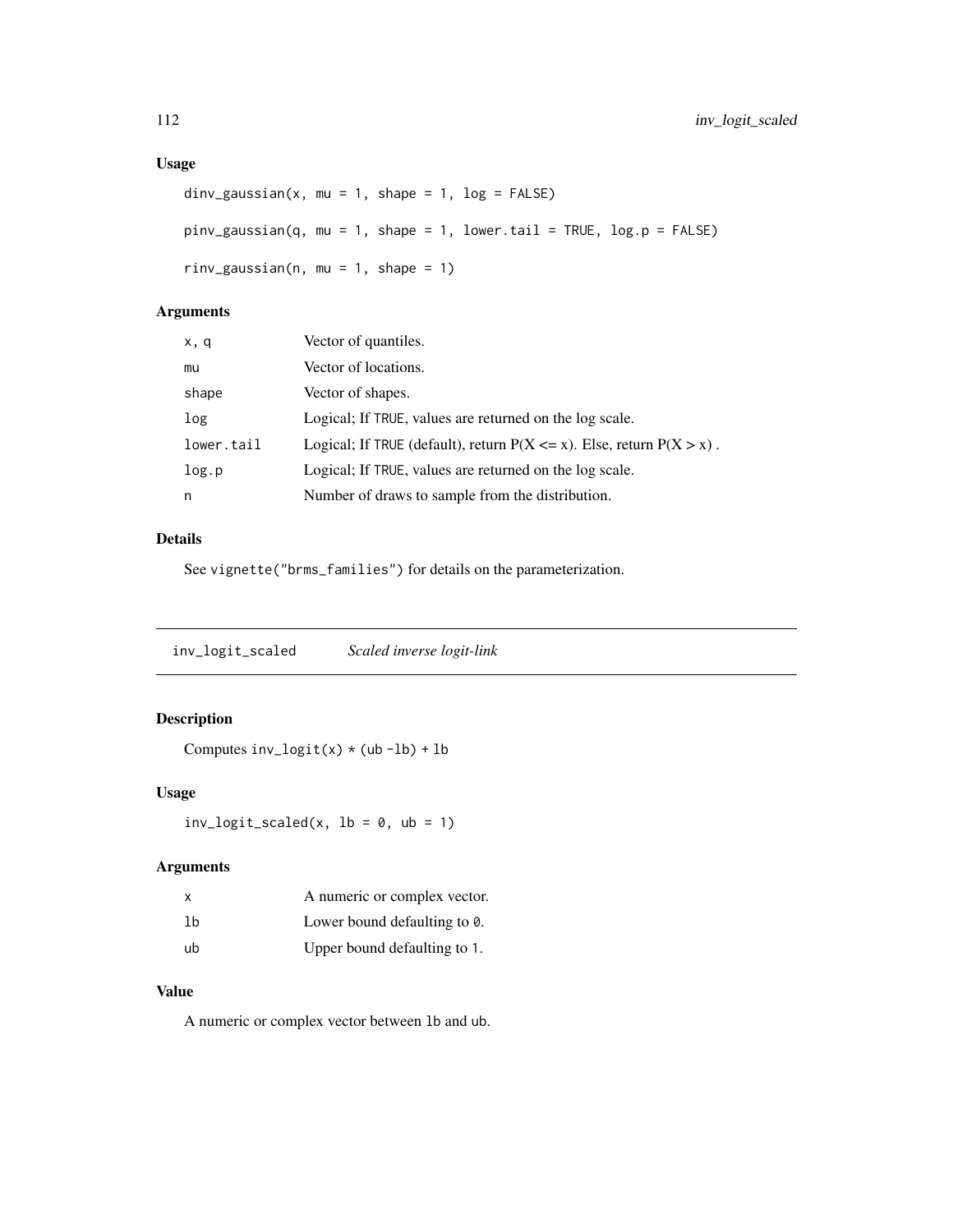Checks if argument is a brmsfit object

## Usage

is.brmsfit(x)

#### Arguments

x An R object

is.brmsfit\_multiple *Checks if argument is a* brmsfit\_multiple *object*

# Description

Checks if argument is a brmsfit\_multiple object

## Usage

is.brmsfit\_multiple(x)

## Arguments

x An R object

is.brmsformula *Checks if argument is a* brmsformula *object*

## Description

Checks if argument is a brmsformula object

## Usage

```
is.brmsformula(x)
```
## Arguments

x An R object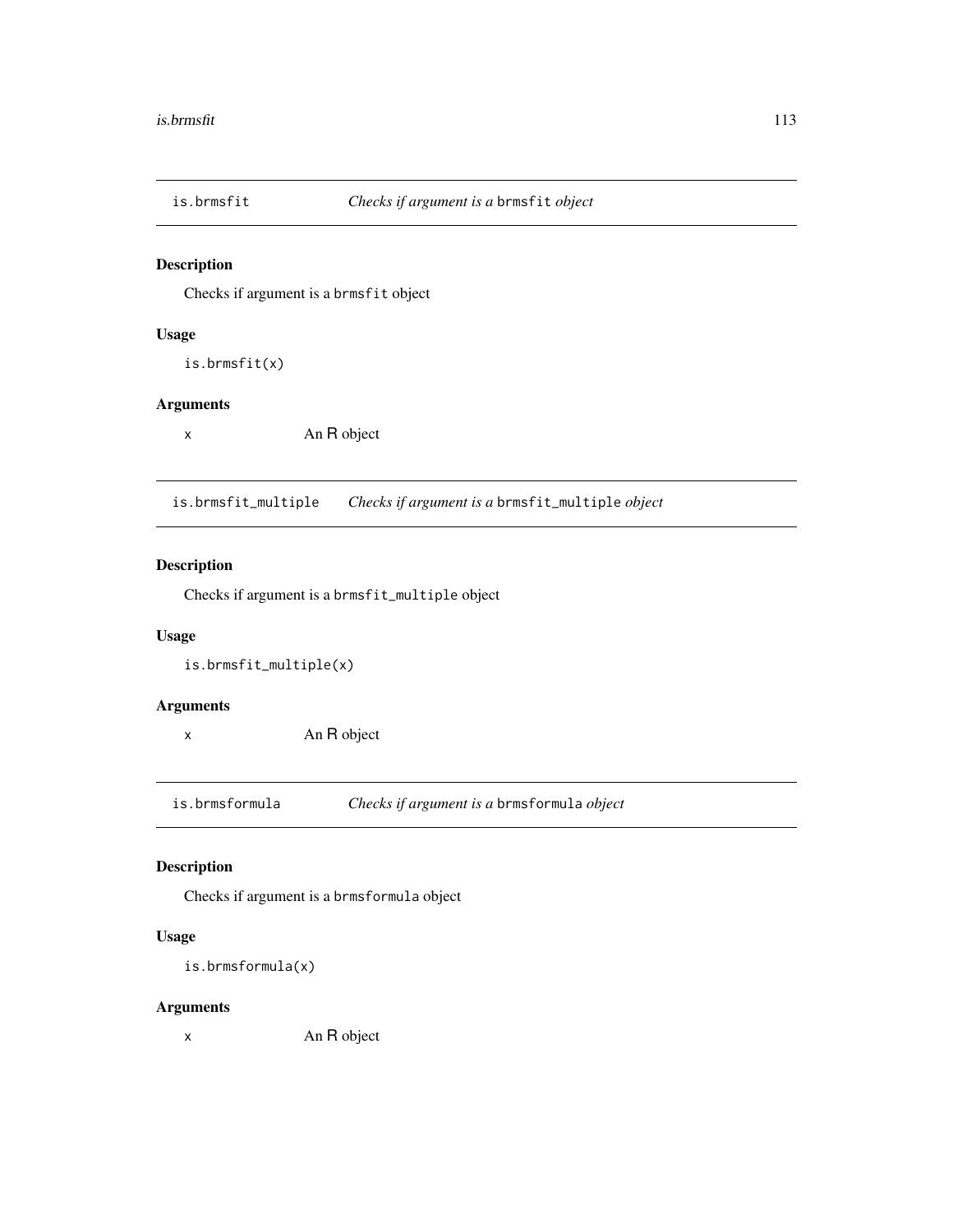Checks if argument is a brmsprior object

## Usage

is.brmsprior(x)

## Arguments

x An R object

is.brmsterms *Checks if argument is a* brmsterms *object*

# Description

Checks if argument is a brmsterms object

# Usage

is.brmsterms(x)

## Arguments

x An R object

# See Also

[brmsterms](#page-51-0)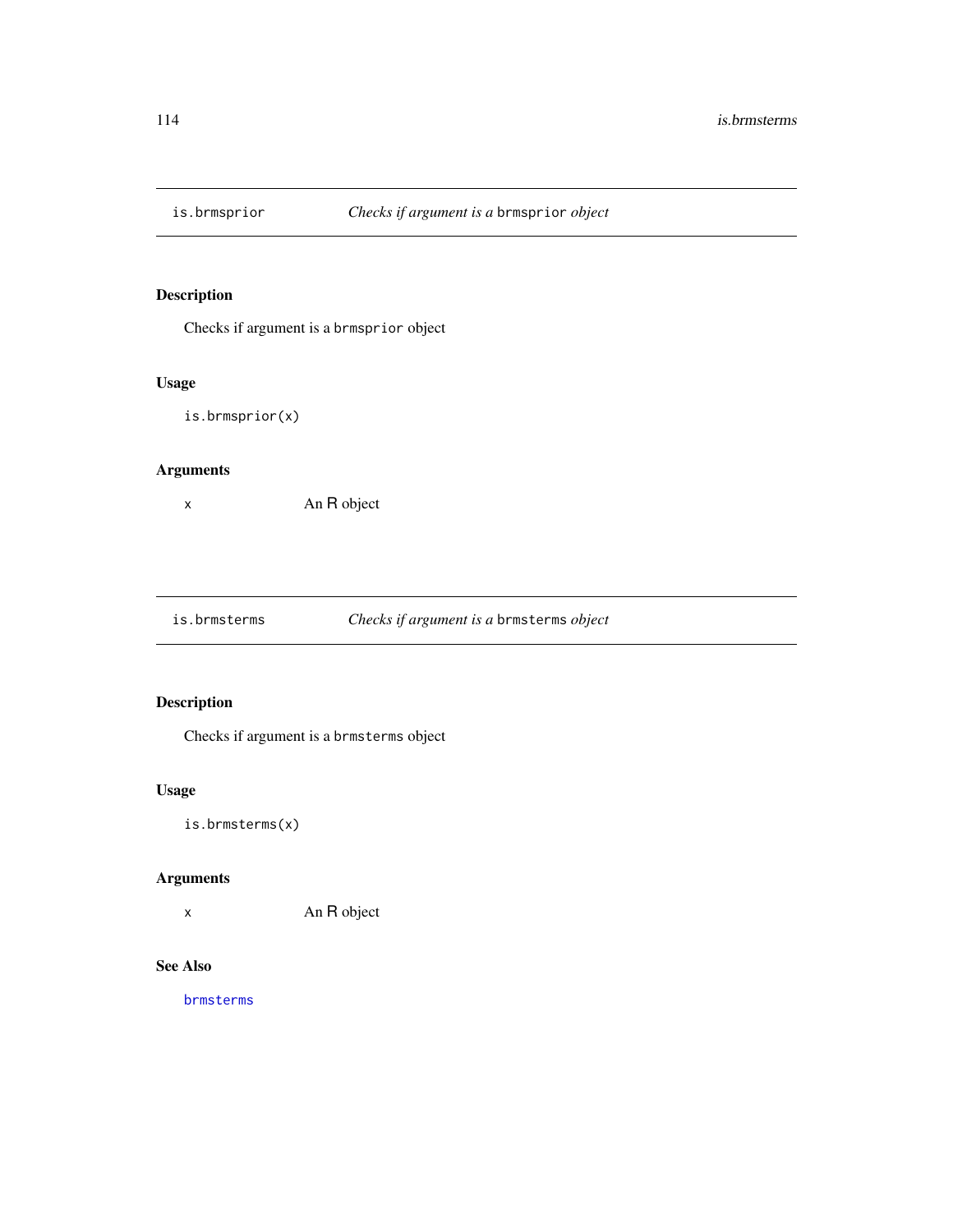Check if argument is one of the correlation structures used in brms.

# Usage

- is.cor\_brms(x) is.cor\_arma(x) is.cor\_cosy(x)
- is.cor\_sar(x)

is.cor\_car(x)

is.cor\_fixed(x)

# Arguments

x An R object.

is.mvbrmsformula *Checks if argument is a* mvbrmsformula *object*

# Description

Checks if argument is a mvbrmsformula object

## Usage

is.mvbrmsformula(x)

#### Arguments

x An R object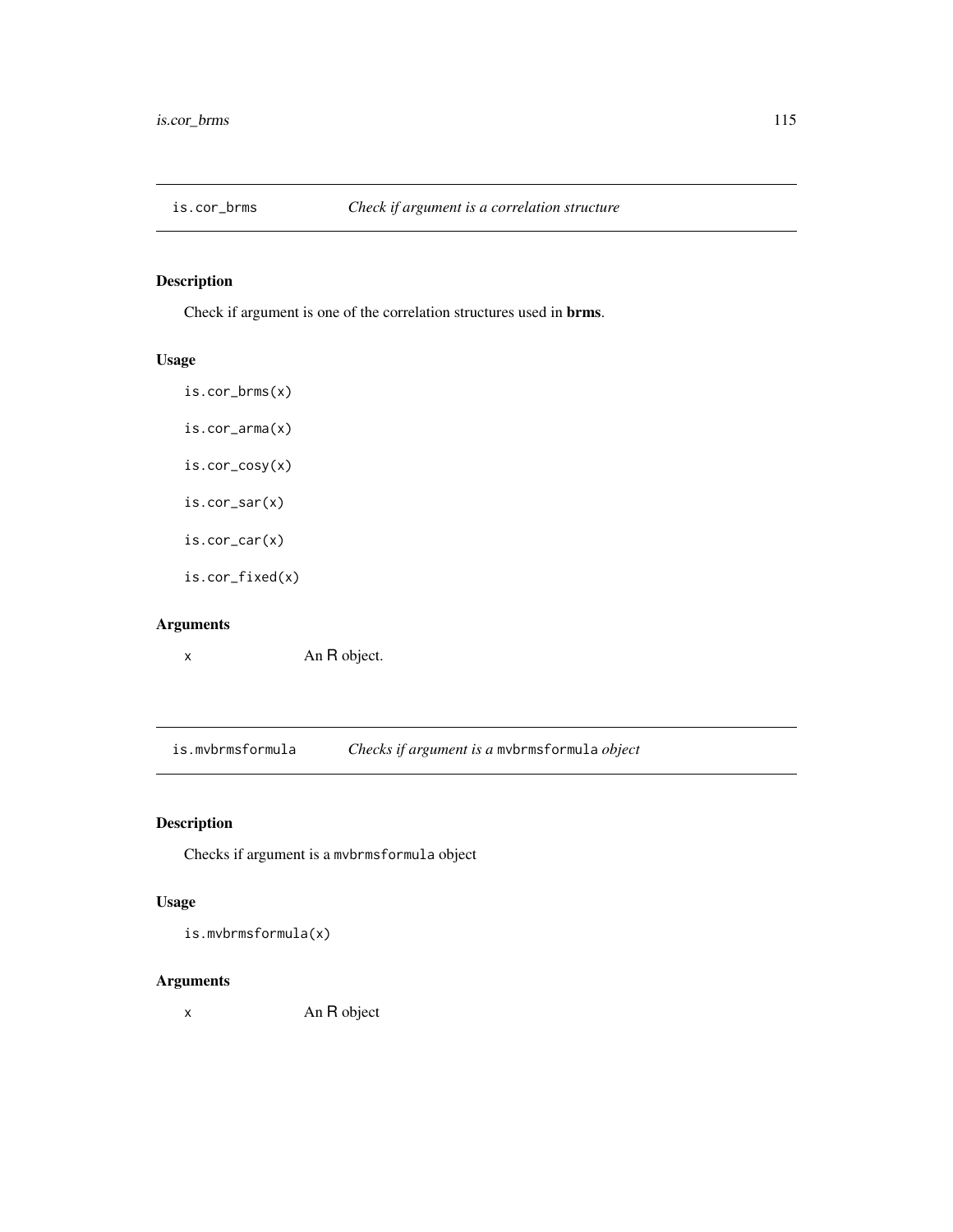Checks if argument is a mvbrmsterms object

## Usage

is.mvbrmsterms(x)

### Arguments

x An R object

## See Also

[brmsterms](#page-51-0)

kfold.brmsfit *K-Fold Cross-Validation*

## <span id="page-115-0"></span>Description

Perform exact K-fold cross-validation by refitting the model  $K$  times each leaving out one-Kth of the original data. Folds can be run in parallel using the future package.

## Usage

```
## S3 method for class 'brmsfit'
kfold(
 x,
  ...,
 K = 10,
 Ksub = NULL,folds = NULL,
  group = NULL,exact_loo = NULL,
  compare = TRUE,resp = NULL,model_names = NULL,
  save_fits = FALSE,
  future_args = list()
\mathcal{E}
```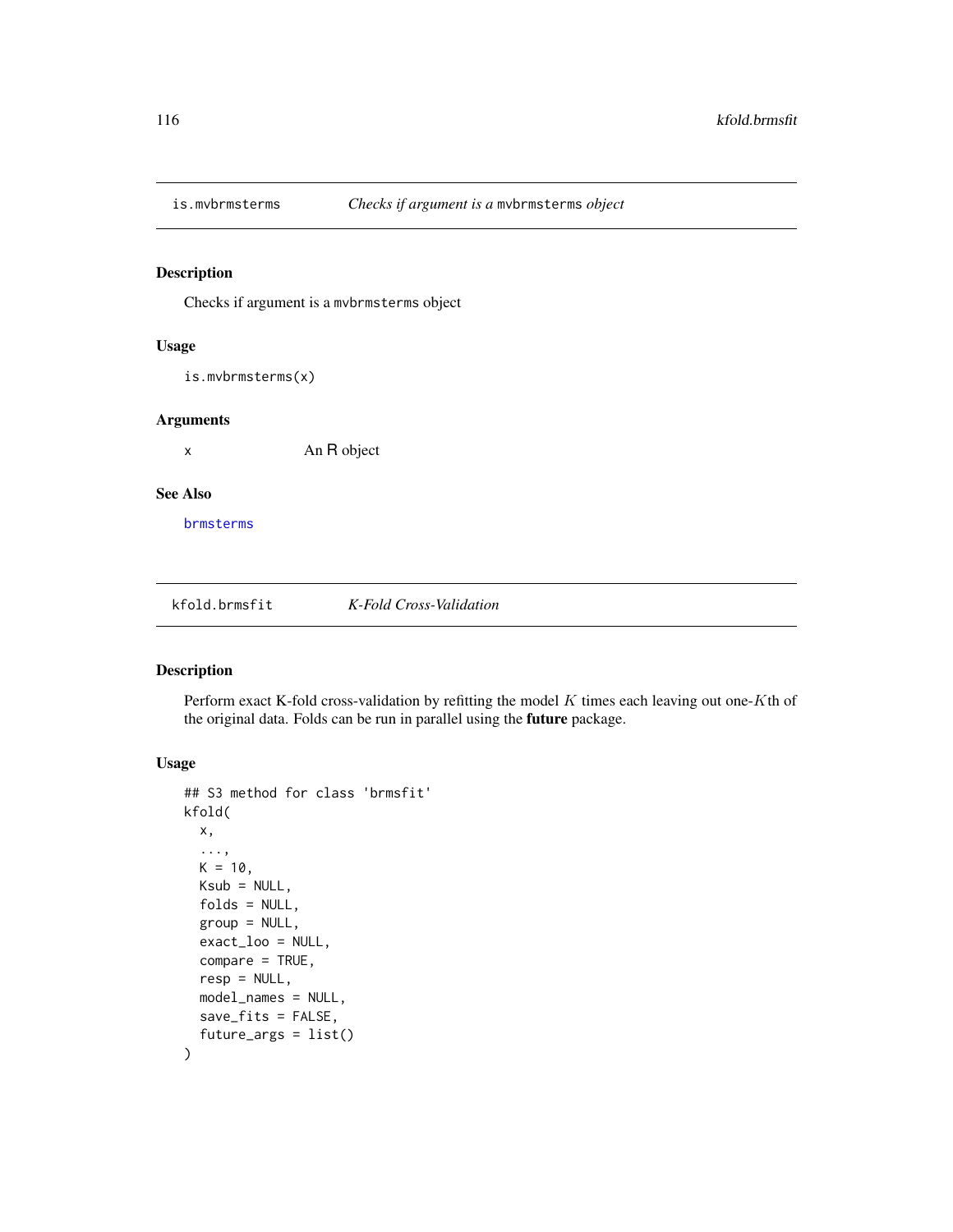## kfold.brmsfit 117

#### Arguments

| х           | A brmsfit object.                                                                                                                                                                                                                                                                                                                                                                                                                                                                                                                      |
|-------------|----------------------------------------------------------------------------------------------------------------------------------------------------------------------------------------------------------------------------------------------------------------------------------------------------------------------------------------------------------------------------------------------------------------------------------------------------------------------------------------------------------------------------------------|
| $\cdots$    | More brmsfit objects or further arguments passed to the underlying post-processing<br>functions. In particular, see prepare_predictions for further supported argu-<br>ments.                                                                                                                                                                                                                                                                                                                                                          |
| К           | The number of subsets of equal (if possible) size into which the data will be<br>partitioned for performing $K$ -fold cross-validation. The model is refit K times,<br>each time leaving out one of the K subsets. If K is equal to the total number<br>of observations in the data then $K$ -fold cross-validation is equivalent to exact<br>leave-one-out cross-validation.                                                                                                                                                          |
| Ksub        | Optional number of subsets (of those subsets defined by K) to be evaluated. If<br>NULL (the default), $K$ -fold cross-validation will be performed on all subsets.<br>If Ksub is a single integer, Ksub subsets (out of all K) subsets will be randomly<br>chosen. If Ksub consists of multiple integers or a one-dimensional array (created<br>via as. array) potentially of length one, the corresponding subsets will be used.<br>This argument is primarily useful, if evaluation of all subsets is infeasible for<br>some reason. |
| folds       | Determines how the subsets are being constructed. Possible values are NULL<br>(the default), "stratified", "grouped", or "loo". May also be a vector of<br>length equal to the number of observations in the data. Alters the way group is<br>handled. More information is provided in the 'Details' section.                                                                                                                                                                                                                          |
| group       | Optional name of a grouping variable or factor in the model. What exactly<br>is done with this variable depends on argument folds. More information is<br>provided in the 'Details' section.                                                                                                                                                                                                                                                                                                                                           |
| exact_loo   | Deprecated! Please use folds = "loo" instead.                                                                                                                                                                                                                                                                                                                                                                                                                                                                                          |
| compare     | A flag indicating if the information criteria of the models should be compared<br>to each other via loo_compare.                                                                                                                                                                                                                                                                                                                                                                                                                       |
| resp        | Optional names of response variables. If specified, predictions are performed<br>only for the specified response variables.                                                                                                                                                                                                                                                                                                                                                                                                            |
| model_names | If NULL (the default) will use model names derived from deparsing the call. Oth-<br>erwise will use the passed values as model names.                                                                                                                                                                                                                                                                                                                                                                                                  |
| save_fits   | If TRUE, a component fits is added to the returned object to store the cross-<br>validated brmsfit objects and the indices of the omitted observations for each<br>fold. Defaults to FALSE.                                                                                                                                                                                                                                                                                                                                            |
| future_args | A list of further arguments passed to future for additional control over parallel<br>execution if activated.                                                                                                                                                                                                                                                                                                                                                                                                                           |

## Details

The kfold function performs exact  $K$ -fold cross-validation. First the data are partitioned into  $K$ folds (i.e. subsets) of equal (or as close to equal as possible) size by default. Then the model is refit  $K$  times, each time leaving out one of the K subsets. If  $K$  is equal to the total number of observations in the data then K-fold cross-validation is equivalent to exact leave-one-out cross-validation (to which loo is an efficient approximation). The compare\_ic function is also compatible with the objects returned by kfold.

The subsets can be constructed in multiple different ways: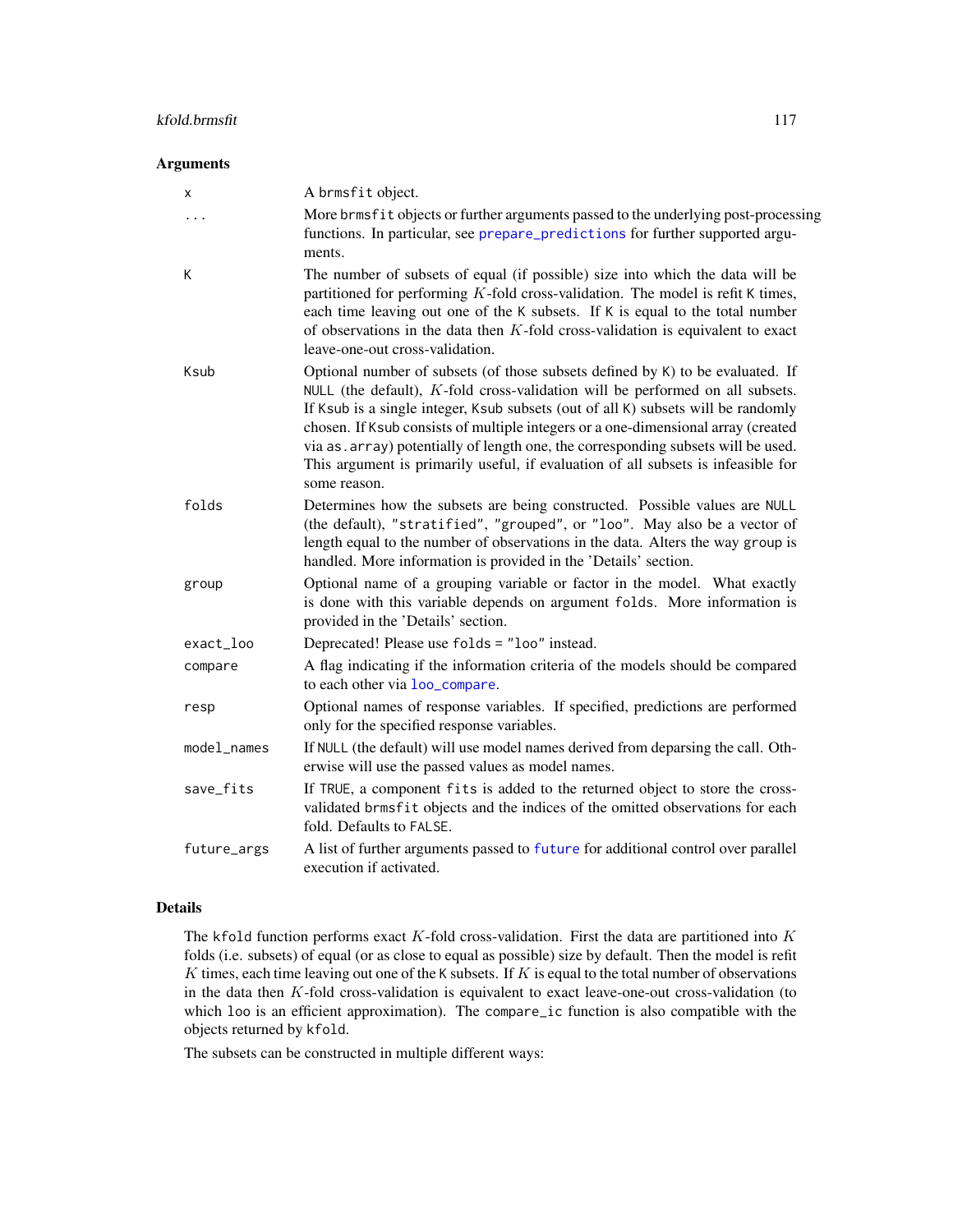- If both folds and group are NULL, the subsets are randomly chosen so that they have equal (or as close to equal as possible) size.
- If folds is NULL but group is specified, the data is split up into subsets, each time omitting all observations of one of the factor levels, while ignoring argument K.
- If folds = "stratified" the subsets are stratified after group using loo:: kfold\_split\_stratified.
- If folds = "grouped" the subsets are split by group using [loo::kfold\\_split\\_grouped](#page-0-0).
- If folds = "loo" exact leave-one-out cross-validation will be performed and K will be ignored. Further, if group is specified, all observations corresponding to the factor level of the currently predicted single value are omitted. Thus, in this case, the predicted values are only a subset of the omitted ones.
- If folds is a numeric vector, it must contain one element per observation in the data. Each element of the vector is an integer in 1:K indicating to which of the K folds the corresponding observation belongs. There are some convenience functions available in the loo package that create integer vectors to use for this purpose (see the Examples section below and also the [kfold-helpers](#page-0-0) page).

#### Value

kfold returns an object that has a similar structure as the objects returned by the loo and waic methods and can be used with the same post-processing functions.

#### See Also

[loo](#page-125-0), [reloo](#page-194-0)

```
## Not run:
fit1 <- brm(count \sim zAge + zBase * Trt + (1|patient) + (1|obs),
           data = epilepsy, family = poisson())
# throws warning about some pareto k estimates being too high
(loo1 <- loo(fit1))
# perform 10-fold cross validation
(kfold1 <- kfold(fit1, chains = 1))
# use the future package for parallelization
library(future)
plan(multiprocess)
kfold(fit1, chains = 1)
## End(Not run)
```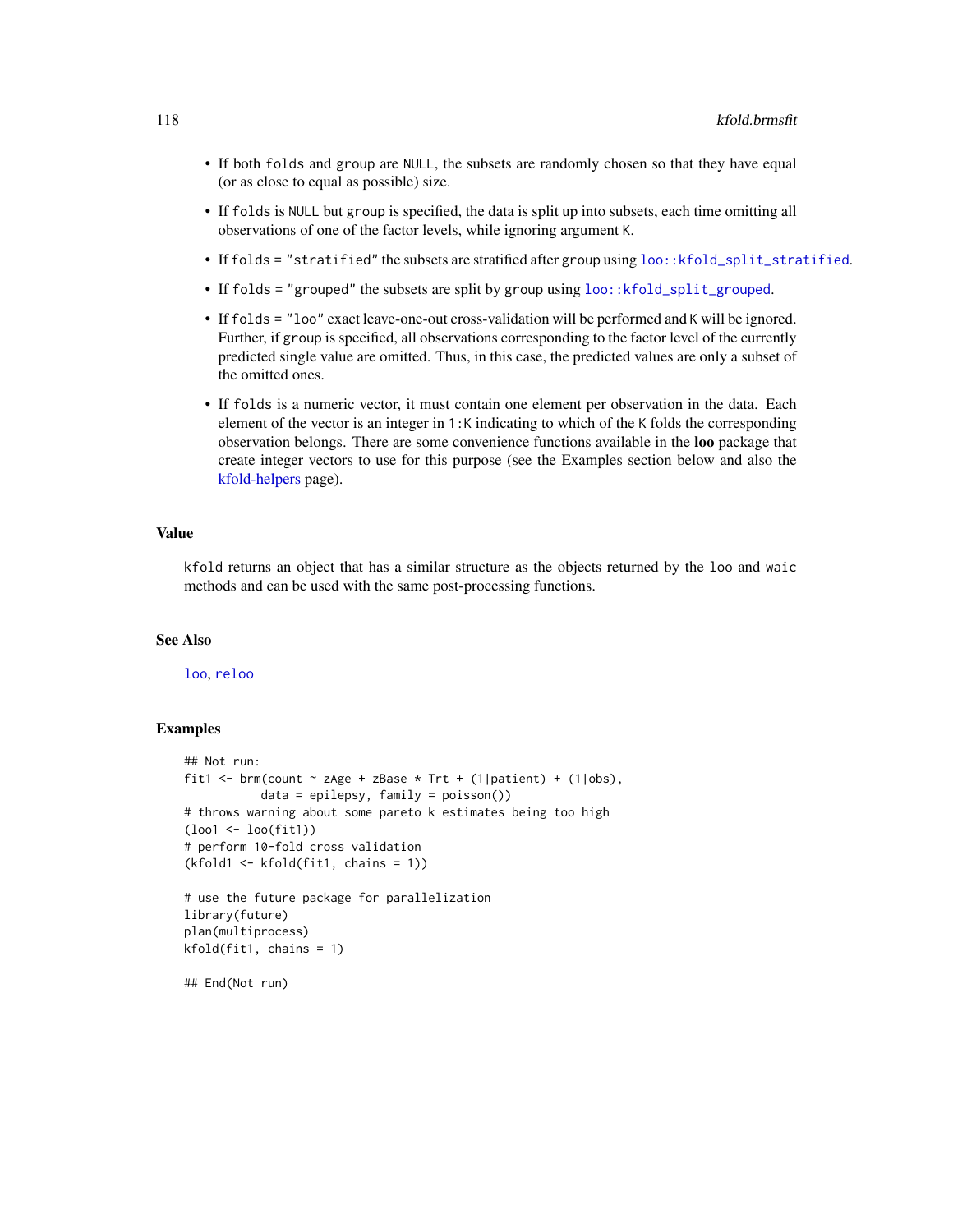Compute and evaluate predictions after performing K-fold cross-validation via [kfold](#page-115-0).

#### Usage

```
kfold\_predict(x, method = c("predict", "fitted"), resp = NULL, ...)
```
#### Arguments

| $\mathsf{x}$ | Object of class 'kfold' computed by kfold. For kfold_predict to work, the<br>fitted model objects need to have been stored via argument save_fits of kfold. |
|--------------|-------------------------------------------------------------------------------------------------------------------------------------------------------------|
| method       | The method used to make predictions. Either "predict" or "fitted". See<br>predict.brmsfit for details.                                                      |
| resp         | Optional names of response variables. If specified, predictions are performed<br>only for the specified response variables.                                 |
| $\cdots$     | Further arguments passed to prepare_predictions that control several aspects<br>of data validation and prediction.                                          |

## Value

A list with two slots named 'y' and 'yrep'. Slot y contains the vector of observed responses. Slot yrep contains the matrix of predicted responses, with rows being posterior draws and columns being observations.

## See Also

[kfold](#page-115-0)

```
## Not run:
fit \le brm(count \sim zBase \star Trt + (1|patient),
           data = epilepsy, family = poisson())
# perform k-fold cross validation
(kf <- kfold(fit, save_fits = TRUE, chains = 1))
# define a loss function
rmse <- function(y, yrep) {
 yrep_mean <- colMeans(yrep)
 sqrt(mean((yrep_mean - y)^2))
}
# predict responses and evaluate the loss
```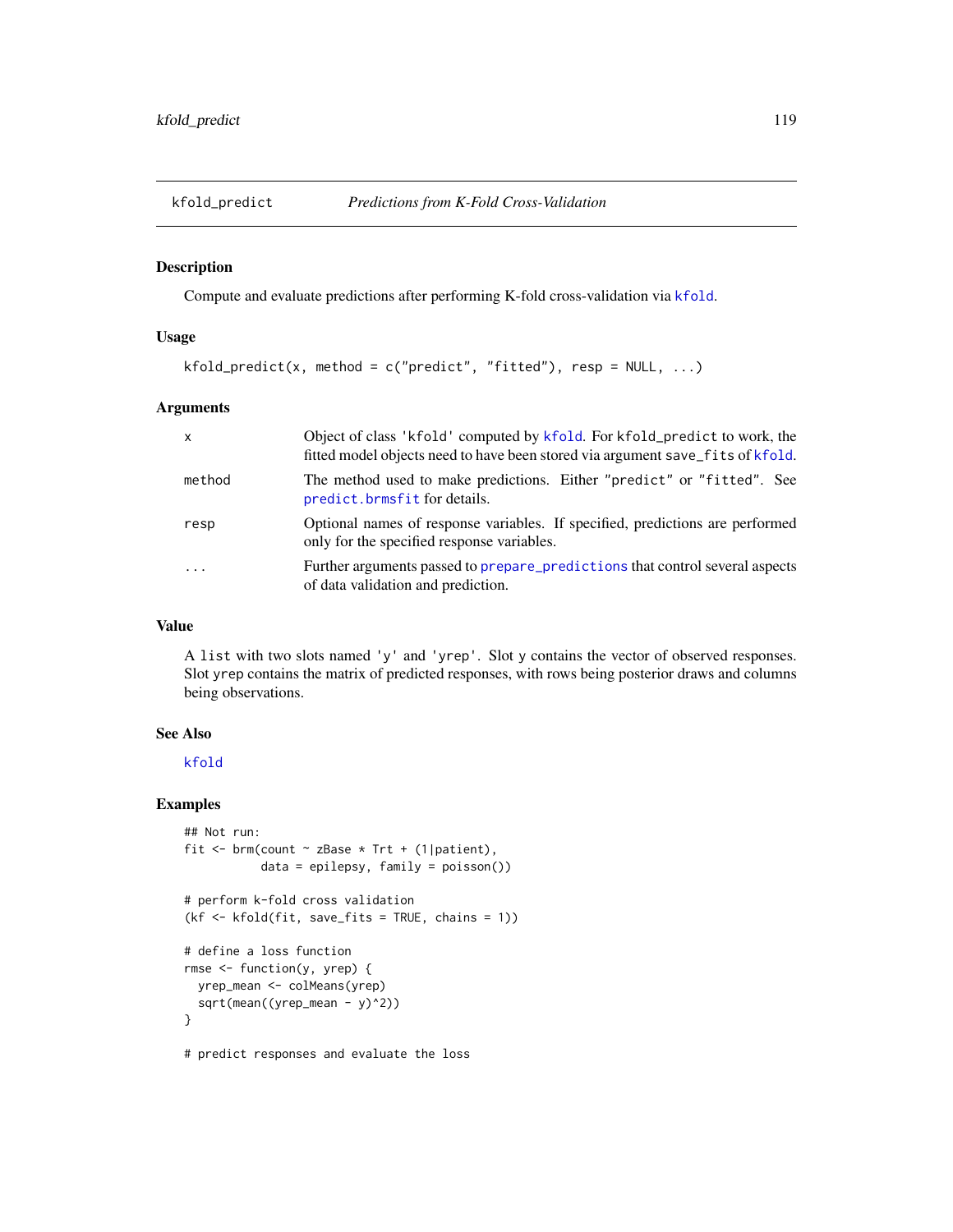120 kidney katalog as a strong strong strong strong strong strong strong strong strong strong strong strong strong strong strong strong strong strong strong strong strong strong strong strong strong strong strong strong st

```
kfp <- kfold_predict(kf)
rmse(y = kfp$y, yrep = kfp$yrep)
## End(Not run)
```
#### kidney *Infections in kidney patients*

## **Description**

This dataset, originally discussed in McGilchrist and Aisbett (1991), describes the first and second (possibly right censored) recurrence time of infection in kidney patients using portable dialysis equipment. In addition, information on the risk variables age, sex and disease type is provided.

#### Usage

kidney

## Format

A data frame of 76 observations containing information on the following 7 variables.

time The time to first or second recurrence of the infection, or the time of censoring

- recur A factor of levels 1 or 2 indicating if the infection recurred for the first or second time for this patient
- censored Either 0 or 1, where 0 indicates no censoring of recurrence time and 1 indicates right censoring

patient The patient number

age The age of the patient

sex The sex of the patient

disease A factor of levels other, GN, AN, and PKD specifying the type of disease

#### Source

McGilchrist, C. A., & Aisbett, C. W. (1991). Regression with frailty in survival analysis. *Biometrics*, 47(2), 461-466.

```
## Not run:
## performing surivival analysis using the "weibull" family
fit1 <- brm(time | cens(censored) ~ age + sex + disease,
            data = kidney, family = weibull, init = "0")
summary(fit1)
plot(fit1)
```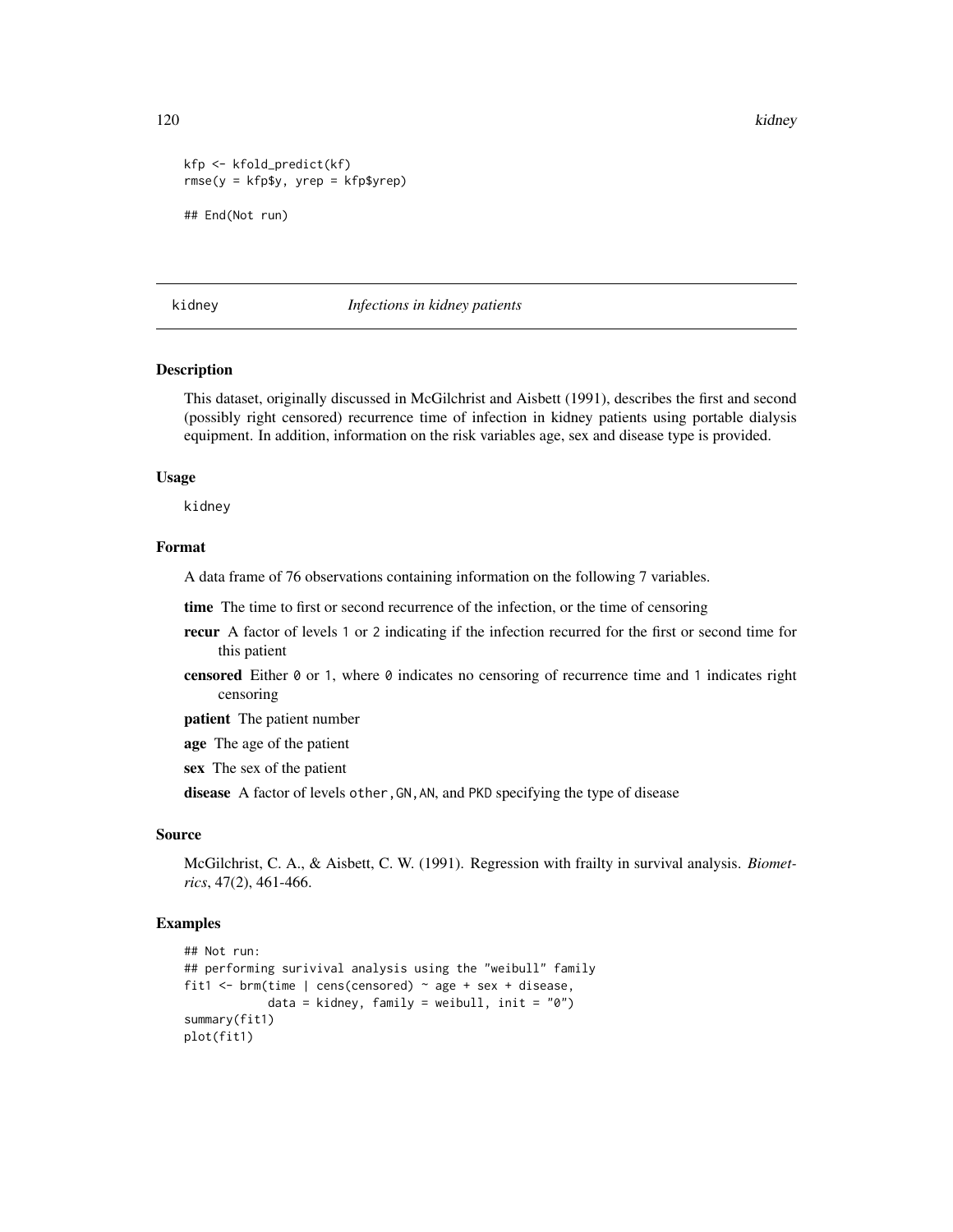```
## adding random intercepts over patients
fit2 <- brm(time | cens(censored) ~ age + sex + disease + (1|patient),
            data = kidney, family = weibull(), init = "0",prior = set\_prior("cauchy(0,2)", class = "sd"))summary(fit2)
plot(fit2)
## End(Not run)
```
lasso *Set up a lasso prior in* brms

## Description

Function used to set up a lasso prior for population-level effects in brms. The function does not evaluate its arguments – it exists purely to help set up the model.

#### Usage

 $lasso(df = 1, scale = 1)$ 

#### Arguments

| df    | Degrees of freedom of the chi-square prior of the inverse tuning parameter. De- |
|-------|---------------------------------------------------------------------------------|
|       | faults to 1.                                                                    |
| scale | Scale of the lasso prior. Defaults to 1.                                        |

#### Details

The lasso prior is the Bayesian equivalent to the LASSO method for performing variable selection (Park & Casella, 2008). With this prior, independent Laplace (i.e. double exponential) priors are placed on the population-level effects. The scale of the Laplace priors depends on a tuning parameter that controls the amount of shrinkage. In **brms**, the inverse of the tuning parameter is used so that smaller values imply more shrinkage. The inverse tuning parameter has a chi-square distribution and with degrees of freedom controlled via argument df of function lasso (defaults to 1). For instance, one can specify a lasso prior using set\_prior("lasso(1)"). To make sure that shrinkage can equally affect all coefficients, predictors should be one the same scale. If you do not want to standardized all variables, you can adjust the general scale of the lasso prior via argument scale, for instance, lasso(1, scale = 10).

#### Value

A character string obtained by match.call() with additional arguments.

#### References

Park, T., & Casella, G. (2008). The Bayesian Lasso. Journal of the American Statistical Association, 103(482), 681-686.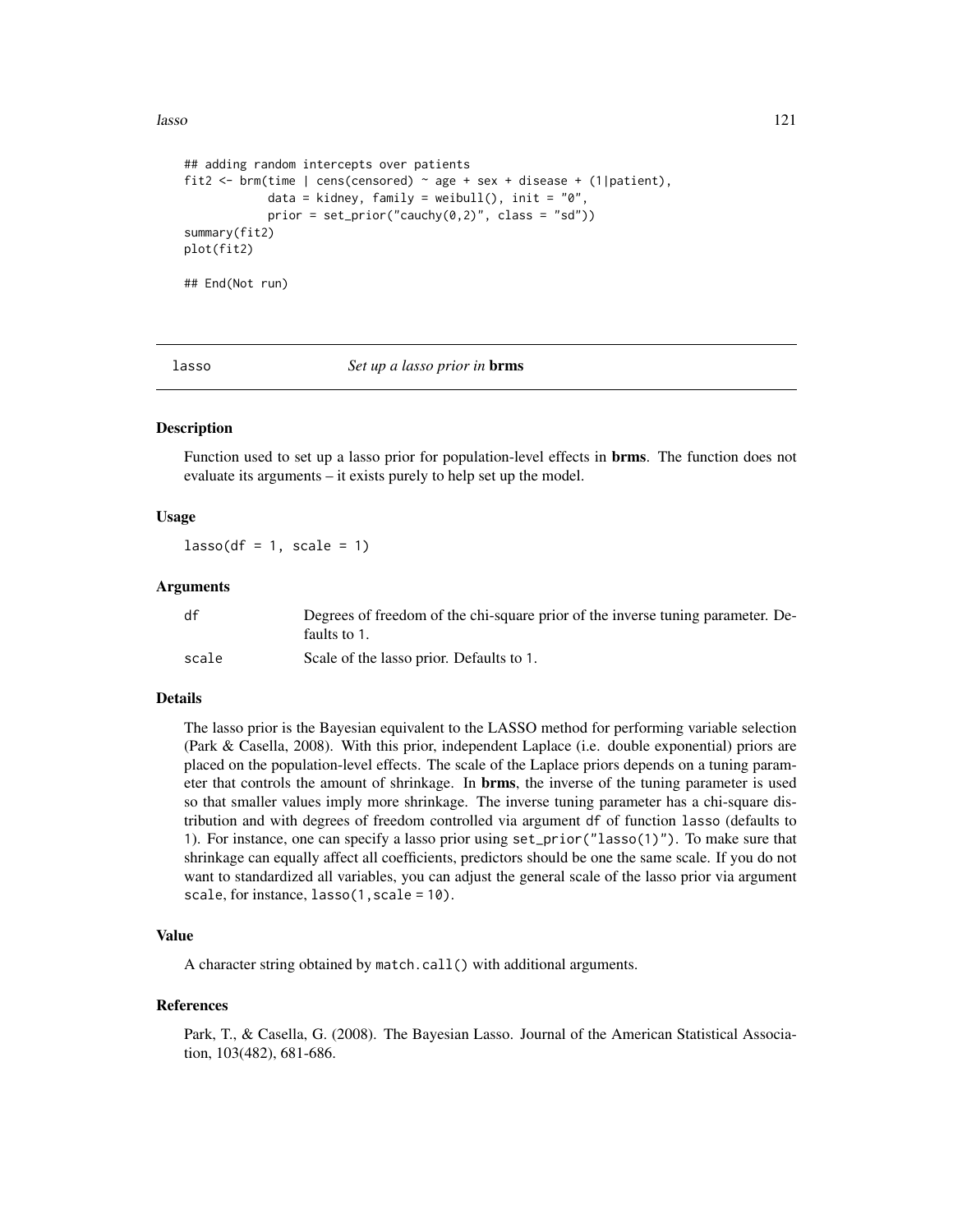## See Also

[set\\_prior](#page-203-0)

## Examples

```
set\_prior(lasso(df = 1, scale = 10))
```
launch\_shinystan.brmsfit

*Interface to* shinystan

# <span id="page-121-0"></span>Description

Provide an interface to shinystan for models fitted with brms

## Usage

```
## S3 method for class 'brmsfit'
launch_shinystan(object, rstudio = getOption("shinystan.rstudio"), ...)
```
## Arguments

| object   | A fitted model object typically of class brmsfit.                                                                                                                                                                                                                 |
|----------|-------------------------------------------------------------------------------------------------------------------------------------------------------------------------------------------------------------------------------------------------------------------|
| rstudio  | Only relevant for RStudio users. The default (rstudio=FALSE) is to launch the<br>app in the default web browser rather than RStudio's pop-up Viewer. Users can<br>change the default to TRUE by setting the global option<br>$options(shinystan.rstudio = TRUE).$ |
| $\cdots$ | Optional arguments to pass to runApp                                                                                                                                                                                                                              |

## Value

An S4 shinystan object

## See Also

[launch\\_shinystan](#page-121-0)

```
## Not run:
fit <- brm(rating ~ treat + period + carry + (1|subject),
          data = inhaler, family = "gaussian")
launch_shinystan(fit)
## End(Not run)
```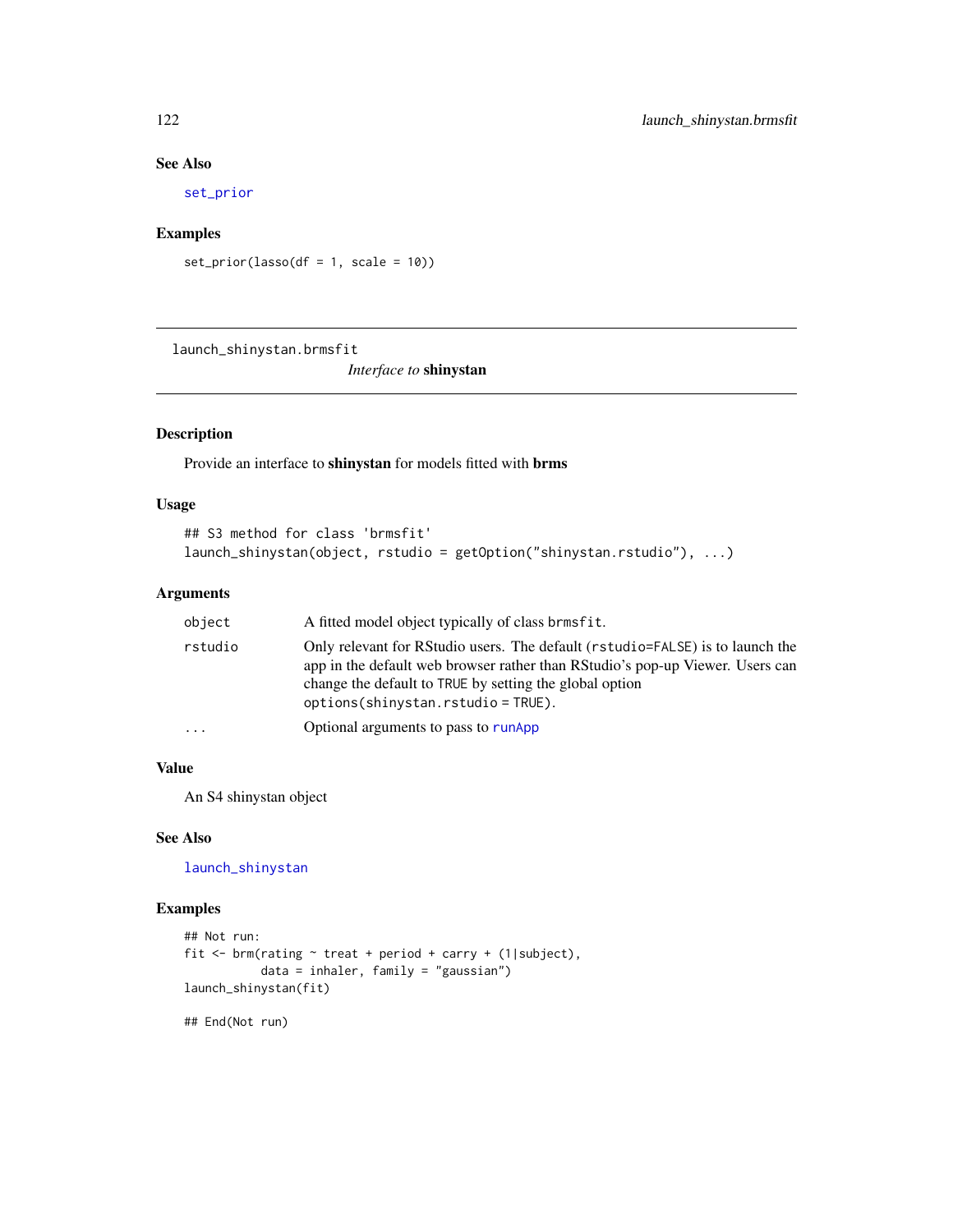Density function and random generation for the (multivariate) logistic normal distribution with latent mean vector mu and covariance matrix Sigma.

## Usage

```
dlogistic_normal(x, mu, Sigma, refcat = 1, log = FALSE, check = FALSE)
rlogistic_normal(n, mu, Sigma, refcat = 1, check = FALSE)
```
## Arguments

| x      | Vector or matrix of quantiles. If $x$ is a matrix, each row is taken to be a quantile.                           |
|--------|------------------------------------------------------------------------------------------------------------------|
| mu     | Mean vector with length equal to the number of dimensions.                                                       |
| Sigma  | Covariance matrix.                                                                                               |
| refcat | A single integer indicating the reference category. Defaults to 1.                                               |
| log    | Logical; If TRUE, values are returned on the log scale.                                                          |
| check  | Logical; Indicates whether several input checks should be performed. Defaults<br>to FALSE to improve efficiency. |
| n      | Number of draws to sample from the distribution.                                                                 |
|        |                                                                                                                  |

logit\_scaled *Scaled logit-link*

## Description

Computes logit((x -lb) / (ub -lb))

## Usage

 $logit\_scaled(x, lb = 0, ub = 1)$ 

## Arguments

| x              | A numeric or complex vector. |
|----------------|------------------------------|
| 1 <sub>b</sub> | Lower bound defaulting to 0. |
| ub             | Upper bound defaulting to 1. |

## Value

A numeric or complex vector.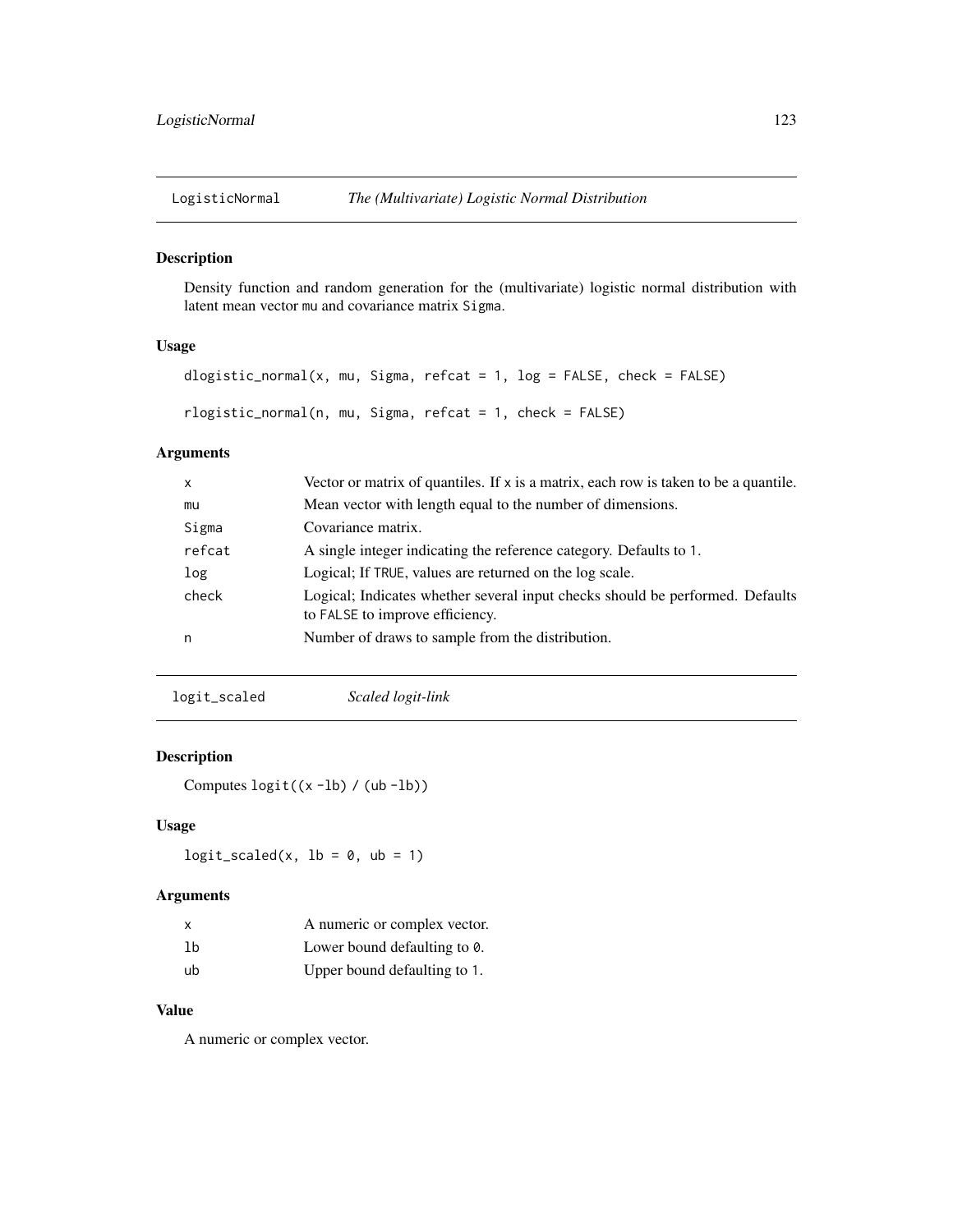Computes  $log(x - 1)$ .

#### Usage

 $log<sub>m1</sub>(x, base = exp(1))$ 

# Arguments

| X    | A numeric or complex vector.                                                                                         |
|------|----------------------------------------------------------------------------------------------------------------------|
| base | A positive or complex number: the base with respect to which logarithms are<br>computed. Defaults to $e = \exp(1)$ . |

| log_lik.brmsfit |  | Compute the Pointwise Log-Likelihood |
|-----------------|--|--------------------------------------|
|                 |  |                                      |

## <span id="page-123-0"></span>Description

Compute the Pointwise Log-Likelihood

## Usage

```
## S3 method for class 'brmsfit'
log_lik(
 object,
 newdata = NULL,
  re_formula = NULL,
  resp = NULL,
 ndraws = NULL,
 draw_ids = NULL,
 pointwise = FALSE,
  combine = TRUE,
  add_point_estimate = FALSE,
 cores = NULL,
  ...
\mathcal{L}
```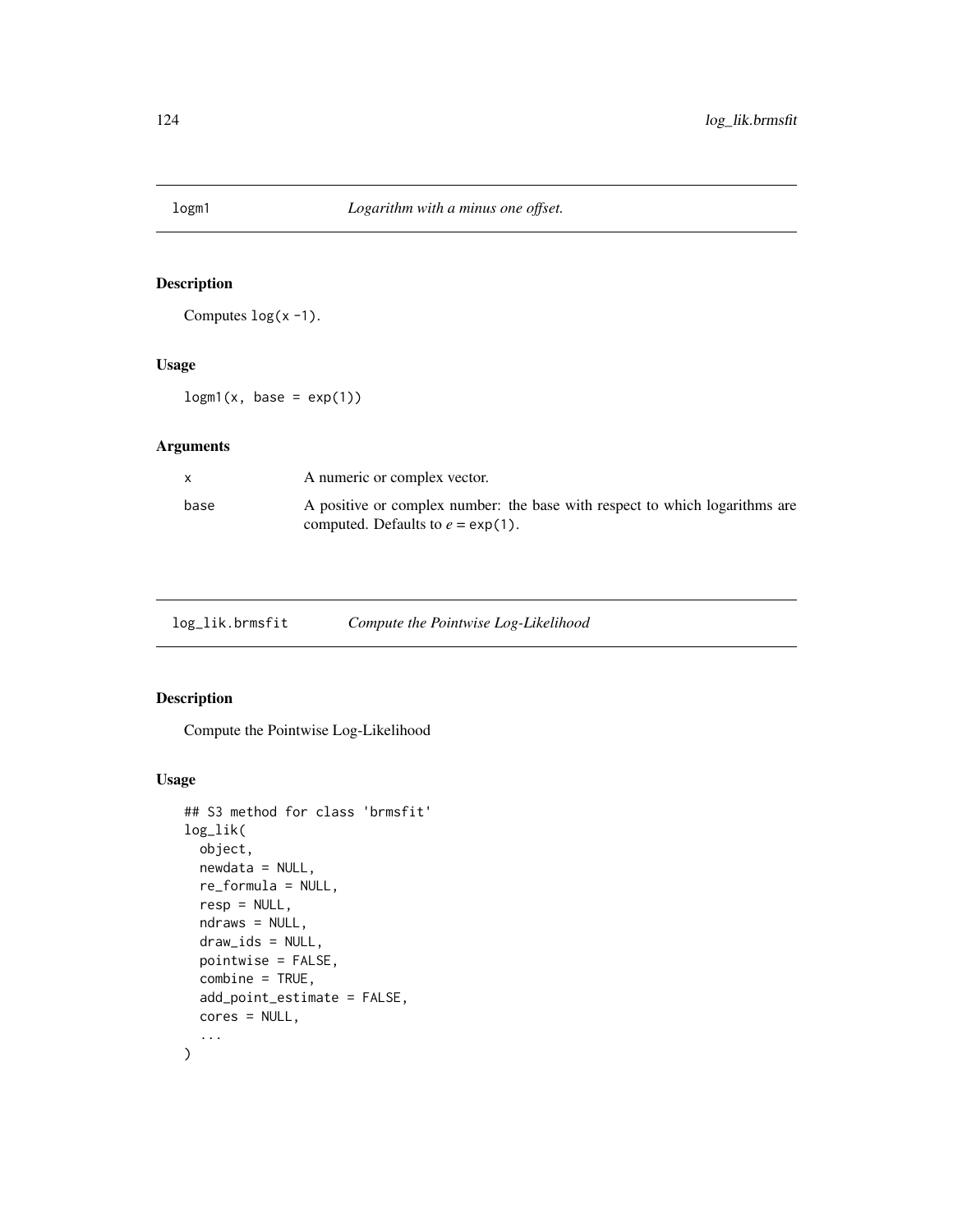## Arguments

| object             | A fitted model object of class brmsfit.                                                                                                                                                                                                                                                                                                                      |
|--------------------|--------------------------------------------------------------------------------------------------------------------------------------------------------------------------------------------------------------------------------------------------------------------------------------------------------------------------------------------------------------|
| newdata            | An optional data.frame for which to evaluate predictions. If NULL (default), the<br>original data of the model is used. NA values within factors are interpreted as if<br>all dummy variables of this factor are zero. This allows, for instance, to make<br>predictions of the grand mean when using sum coding.                                            |
| re_formula         | formula containing group-level effects to be considered in the prediction. If<br>NULL (default), include all group-level effects; if NA, include no group-level ef-<br>fects.                                                                                                                                                                                |
| resp               | Optional names of response variables. If specified, predictions are performed<br>only for the specified response variables.                                                                                                                                                                                                                                  |
| ndraws             | Positive integer indicating how many posterior draws should be used. If NULL<br>(the default) all draws are used. Ignored if draw_ids is not NULL.                                                                                                                                                                                                           |
| draw_ids           | An integer vector specifying the posterior draws to be used. If NULL (the default),<br>all draws are used.                                                                                                                                                                                                                                                   |
| pointwise          | A flag indicating whether to compute the full log-likelihood matrix at once (the<br>default), or just return the likelihood function along with all data and draws<br>required to compute the log-likelihood separately for each observation. The<br>latter option is rarely useful when calling log_lik directly, but rather when<br>computing waic or loo. |
| combine            | Only relevant in multivariate models. Indicates if the log-likelihoods of the sub-<br>models should be combined per observation (i.e. added together; the default) or<br>if the log-likelihoods should be returned separately.                                                                                                                               |
| add_point_estimate |                                                                                                                                                                                                                                                                                                                                                              |
|                    | For internal use only. Ensures compatibility with the loo_subsample method.                                                                                                                                                                                                                                                                                  |
| cores              | Number of cores (defaults to 1). On non-Windows systems, this argument can<br>be set globally via the mc. cores option.                                                                                                                                                                                                                                      |
| $\cdots$           | Further arguments passed to prepare_predictions that control several aspects<br>of data validation and prediction.                                                                                                                                                                                                                                           |

## Details

NA values within factors in newdata, are interpreted as if all dummy variables of this factor are zero. This allows, for instance, to make predictions of the grand mean when using sum coding.

In multilevel models, it is possible to allow new levels of grouping factors to be used in the predictions. This can be controlled via argument allow\_new\_levels. New levels can be sampled in multiple ways, which can be controlled via argument sample\_new\_levels. Both of these arguments are documented in [prepare\\_predictions](#page-186-0) along with several other useful arguments to control specific aspects of the predictions.

## Value

Usually, an S x N matrix containing the pointwise log-likelihood draws, where S is the number of draws and N is the number of observations in the data. For multivariate models and if combine is FALSE, an S x N x R array is returned, where R is the number of response variables. If pointwise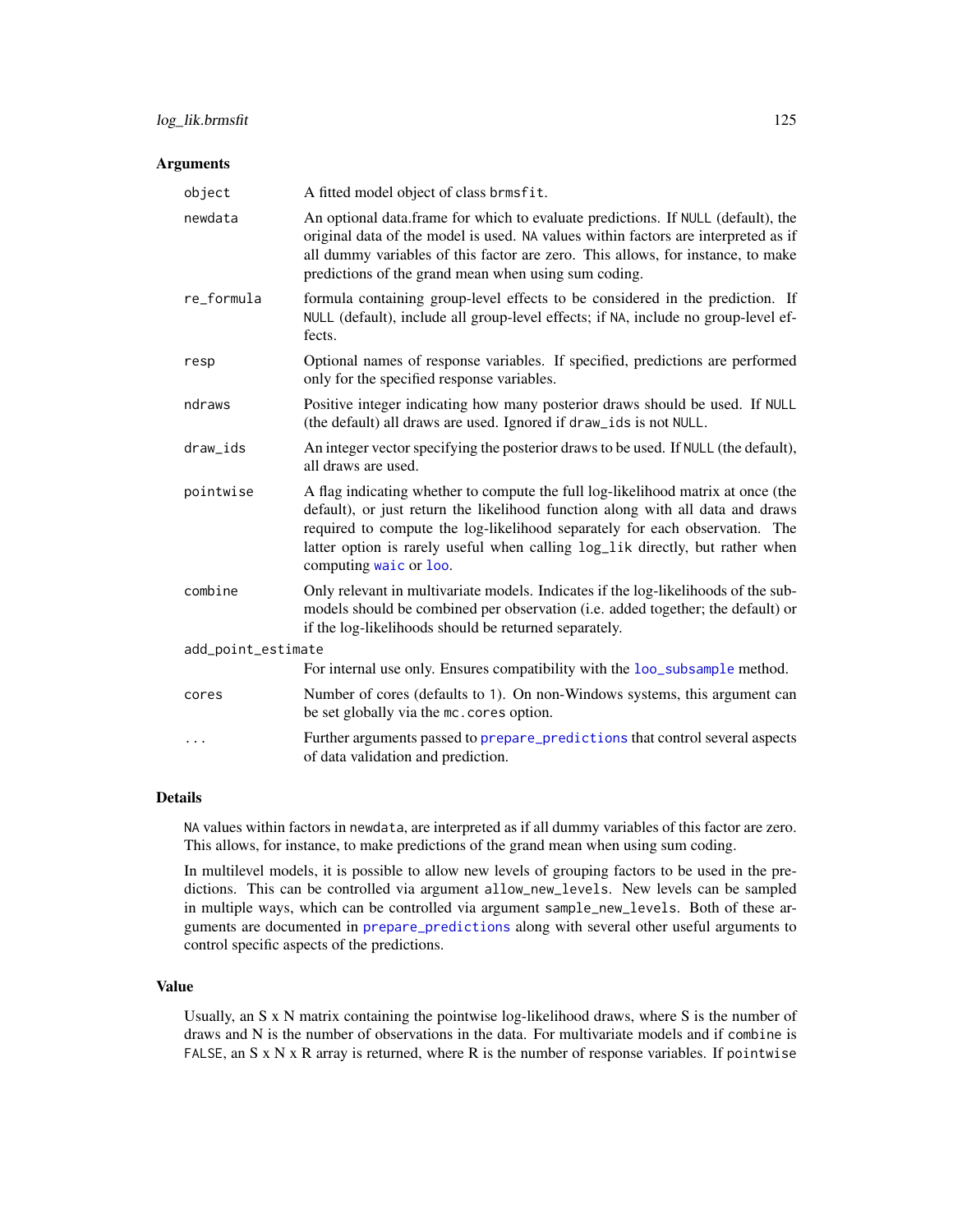= TRUE, the output is a function with a draws attribute containing all relevant data and posterior draws.

loo.brmsfit *Efficient approximate leave-one-out cross-validation (LOO)*

# <span id="page-125-0"></span>Description

Perform approximate leave-one-out cross-validation based on the posterior likelihood using the loo package. For more details see [loo](#page-125-0).

## Usage

```
## S3 method for class 'brmsfit'
loo(
  x,
  ...,
  compare = TRUE,
  resp = NULL,
  pointwise = FALSE,
 moment_match = FALSE,
  reloo = FALSE,
  k_{\text{-}threshold} = 0.7,
  save_psis = FALSE,
 moment_match_args = list(),
  reloo_{args} = list(),
  model_names = NULL
)
```
#### Arguments

| X            | A brmsfit object.                                                                                                                                                                                                                                                                                         |
|--------------|-----------------------------------------------------------------------------------------------------------------------------------------------------------------------------------------------------------------------------------------------------------------------------------------------------------|
| $\cdot$      | More brms fit objects or further arguments passed to the underlying post-processing<br>functions. In particular, see prepare_predictions for further supported argu-<br>ments.                                                                                                                            |
| compare      | A flag indicating if the information criteria of the models should be compared<br>to each other via loo_compare.                                                                                                                                                                                          |
| resp         | Optional names of response variables. If specified, predictions are performed<br>only for the specified response variables.                                                                                                                                                                               |
| pointwise    | A flag indicating whether to compute the full log-likelihood matrix at once or<br>separately for each observation. The latter approach is usually considerably<br>slower but requires much less working memory. Accordingly, if one runs into<br>memory issues, pointwise $=$ TRUE is the way to go.      |
| moment_match | Logical; Indicate whether loo_moment_match should be applied on problem-<br>atic observations. Defaults to FALSE. For most models, moment matching will<br>only work if you have set save_pars = save_pars(all = TRUE) when fitting<br>the model with brm. See loo_moment_match.brmsfit for more details. |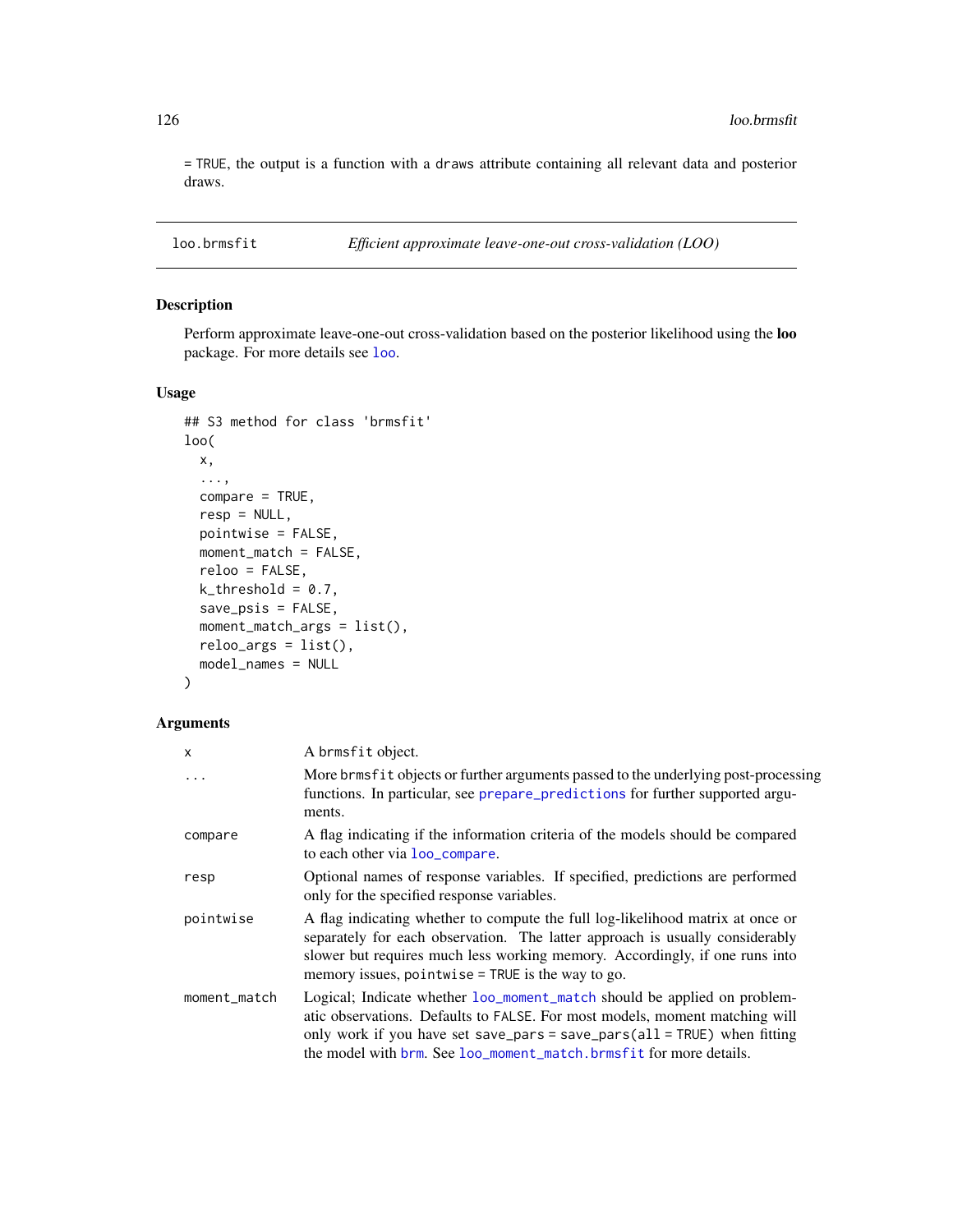#### loo.brmsfit 127

| reloo             | Logical; Indicate whether reloo should be applied on problematic observations.<br>Defaults to FALSE.                                                              |
|-------------------|-------------------------------------------------------------------------------------------------------------------------------------------------------------------|
| k_threshold       | The threshold at which pareto k estimates are treated as problematic. Defaults to<br>0.7. Only used if argument reloo is TRUE. See pareto_k_ids for more details. |
| save_psis         | Should the "psis" object created internally be saved in the returned object? For<br>more details see loo.                                                         |
| moment_match_args |                                                                                                                                                                   |
|                   | Optional list of additional arguments passed to loo_moment_match.                                                                                                 |
| reloo_args        | Optional list of additional arguments passed to reloo.                                                                                                            |
| model_names       | If NULL (the default) will use model names derived from deparsing the call. Oth-<br>erwise will use the passed values as model names.                             |

#### Details

See [loo\\_compare](#page-127-0) for details on model comparisons. For brmsfit objects, LOO is an alias of loo. Use method [add\\_criterion](#page-8-0) to store information criteria in the fitted model object for later usage.

## Value

If just one object is provided, an object of class loo. If multiple objects are provided, an object of class loolist.

## References

Vehtari, A., Gelman, A., & Gabry J. (2016). Practical Bayesian model evaluation using leaveone-out cross-validation and WAIC. In Statistics and Computing, doi:10.1007/s11222-016-9696-4. arXiv preprint arXiv:1507.04544.

Gelman, A., Hwang, J., & Vehtari, A. (2014). Understanding predictive information criteria for Bayesian models. Statistics and Computing, 24, 997-1016.

Watanabe, S. (2010). Asymptotic equivalence of Bayes cross validation and widely applicable information criterion in singular learning theory. The Journal of Machine Learning Research, 11, 3571-3594.

```
## Not run:
# model with population-level effects only
fit1 \le brm(rating \sim treat + period + carry,
            data = inhaler)
(loo1 <- loo(fit1))
# model with an additional varying intercept for subjects
fit2 <- brm(rating \sim treat + period + carry + (1|subject),
            data = inhaler)
(loo2 <- loo(fit2))
# compare both models
loo_compare(loo1, loo2)
```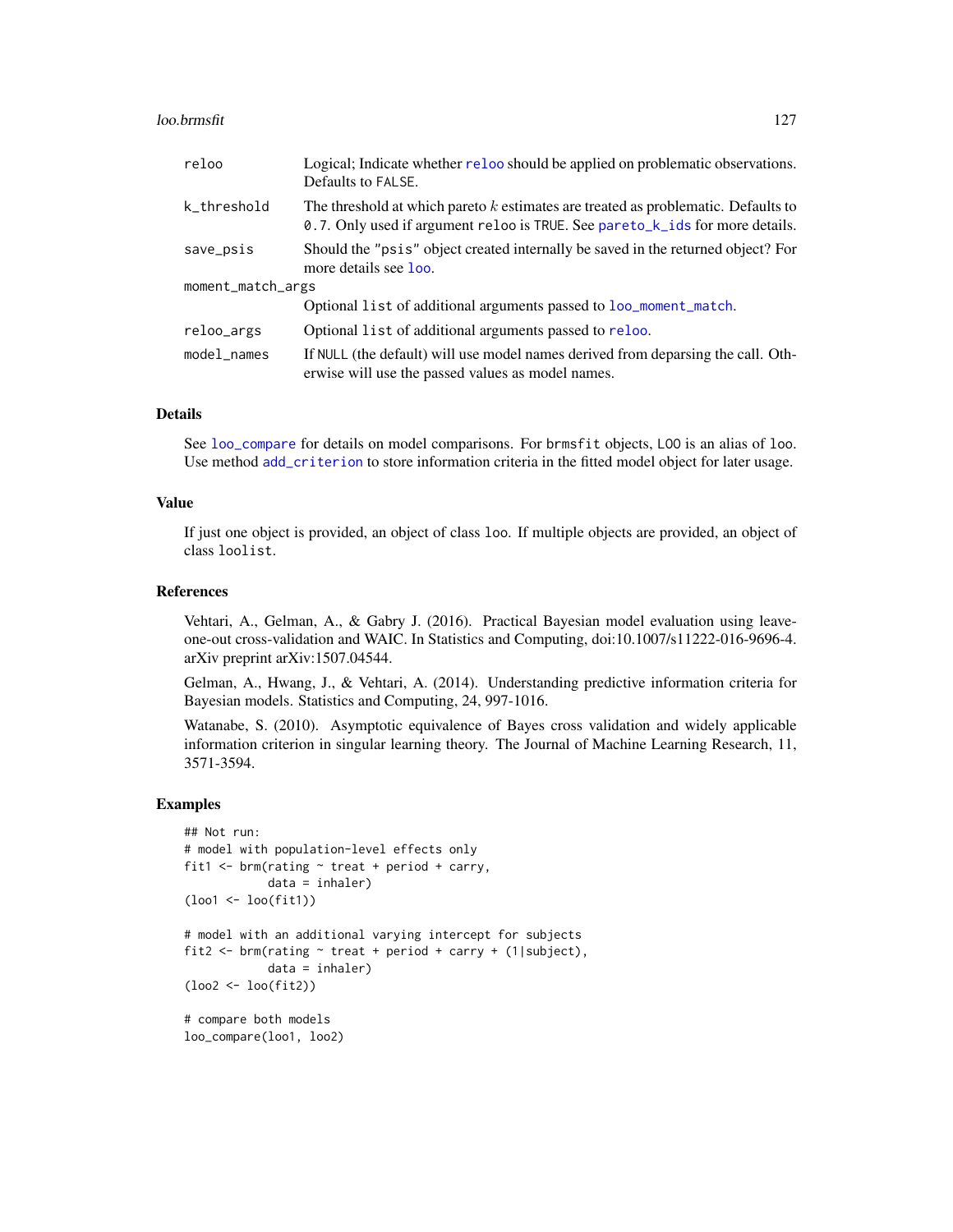## End(Not run)

loo\_compare.brmsfit *Model comparison with the* loo *package*

#### <span id="page-127-0"></span>Description

For more details see [loo\\_compare](#page-127-0).

#### Usage

```
## S3 method for class 'brmsfit'
loo_compare(x, ..., criterion = c("loo", "waic", "kfold"), model_names = NULL)
```
#### Arguments

| X             | A brmsfit object.                                                                |
|---------------|----------------------------------------------------------------------------------|
| .             | More brmsfit objects.                                                            |
| criterion     | The name of the criterion to be extracted from brmsfit objects.                  |
| $model$ names | If NULL (the default) will use model names derived from deparsing the call. Oth- |
|               | erwise will use the passed values as model names.                                |

## Details

All brmsfit objects should contain precomputed criterion objects. See [add\\_criterion](#page-8-0) for more help.

## Value

An object of class "compare.loo".

```
## Not run:
# model with population-level effects only
fit1 \le brm(rating \sim treat + period + carry,
            data = inhaler)
fit1 <- add_criterion(fit1, "waic")
# model with an additional varying intercept for subjects
fit2 <- brm(rating \sim treat + period + carry + (1|subject),
            data = inhaler)
fit2 <- add_criterion(fit2, "waic")
# compare both models
loo_compare(fit1, fit2, criterion = "waic")
## End(Not run)
```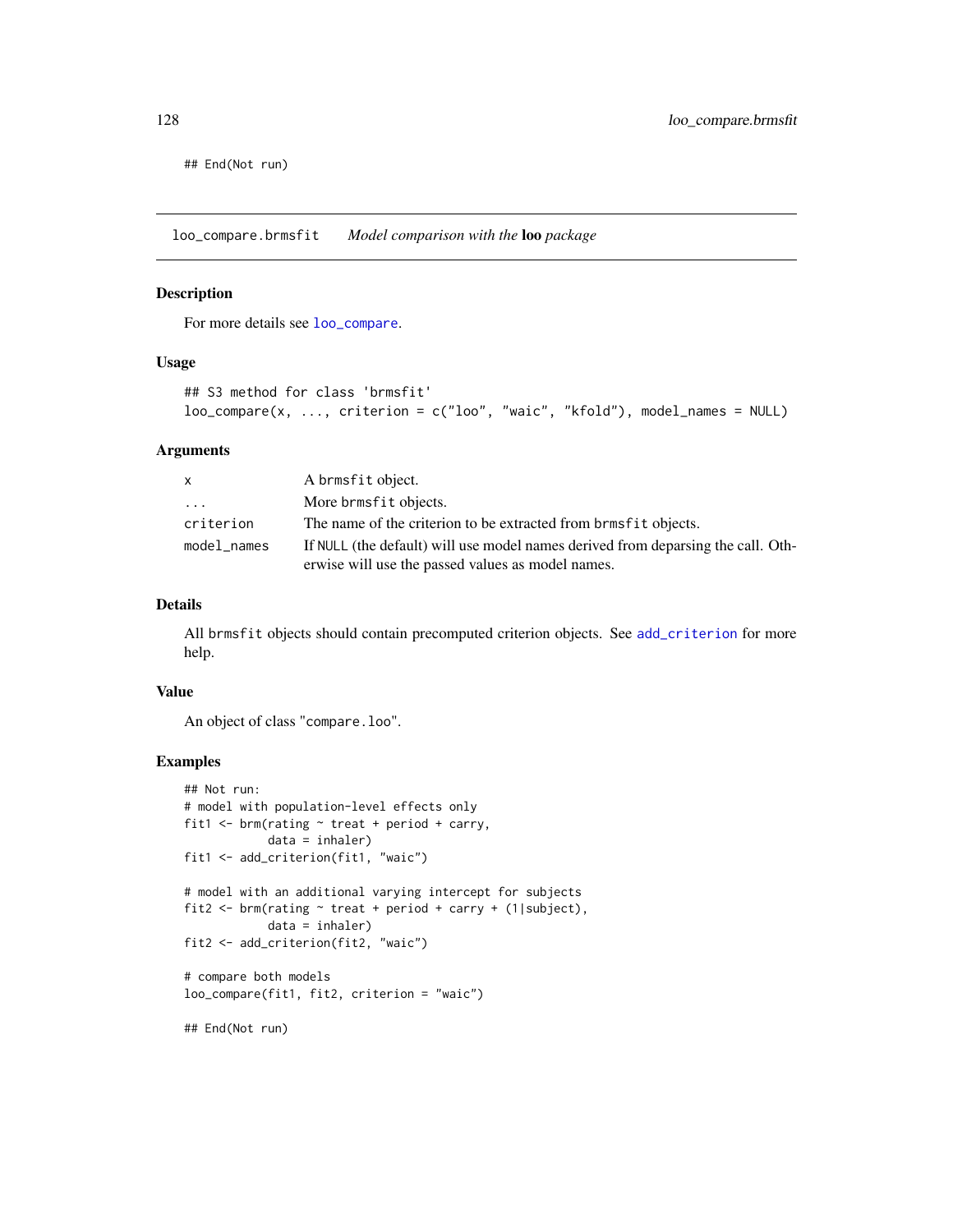loo\_model\_weights.brmsfit

*Model averaging via stacking or pseudo-BMA weighting.*

## Description

Compute model weights for brmsfit objects via stacking or pseudo-BMA weighting. For more details, see [loo::loo\\_model\\_weights](#page-0-0).

#### Usage

## S3 method for class 'brmsfit' loo\_model\_weights(x, ..., model\_names = NULL)

## Arguments

| $\mathsf{x}$ | A brmsfit object.                                                                                                                                                                |
|--------------|----------------------------------------------------------------------------------------------------------------------------------------------------------------------------------|
| $\ddots$     | More brms f i t objects or further arguments passed to the underlying post-processing<br>functions. In particular, see prepare_predictions for further supported argu-<br>ments. |
| model_names  | If NULL (the default) will use model names derived from deparsing the call. Oth-<br>erwise will use the passed values as model names.                                            |

## Value

A named vector of model weights.

## Examples

```
## Not run:
# model with population-level effects only
fit1 <- brm(rating ~ treat + period + carry,
            data = inhaler, family = "gaussian")
# model with an additional varying intercept for subjects
fit2 <- brm(rating ~ treat + period + carry + (1|subject),
            data = inhaler, family = "gaussian")
loo_model_weights(fit1, fit2)
```
## End(Not run)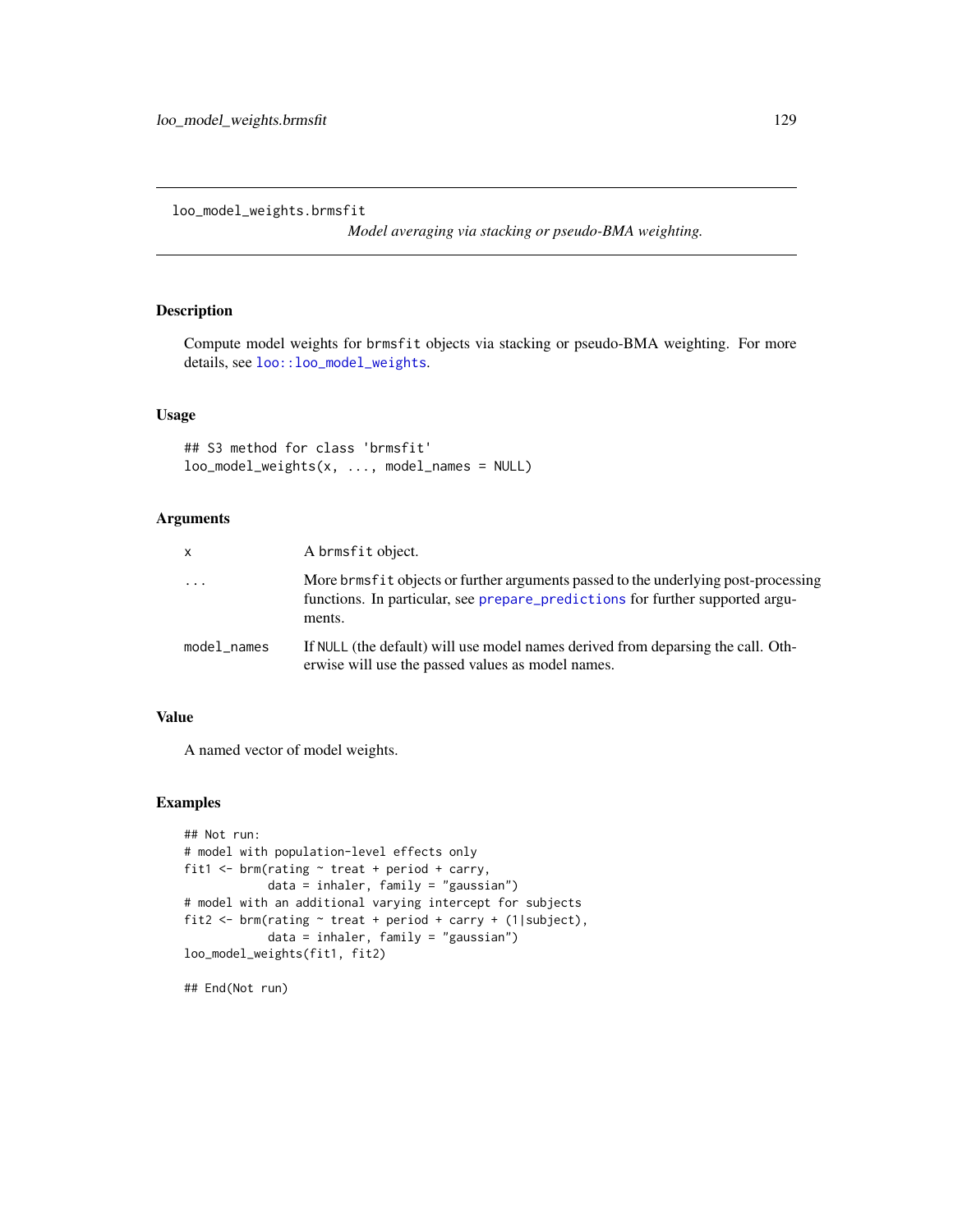```
loo_moment_match.brmsfit
```
*Moment matching for efficient approximate leave-one-out crossvalidation*

## <span id="page-129-0"></span>Description

Moment matching for efficient approximate leave-one-out cross-validation (LOO-CV). See [loo\\_moment\\_match](#page-129-0) for more details.

## Usage

```
## S3 method for class 'brmsfit'
loo_moment_match(
  x,
  loo,
  k_{\text{-}threshold} = 0.7,
  newdata = NULL,
  resp = NULL,check = TRUE,...
)
```
## Arguments

| X           | An object of class brmsfit.                                                                                                                                                                                                                                                                                       |
|-------------|-------------------------------------------------------------------------------------------------------------------------------------------------------------------------------------------------------------------------------------------------------------------------------------------------------------------|
| loo         | An object of class 100 originally created from x.                                                                                                                                                                                                                                                                 |
| k_threshold | The threshold at which Pareto $k$ estimates are treated as problematic. Defaults<br>to $0.7$ . See pareto_k_ids for more details.                                                                                                                                                                                 |
| newdata     | An optional data.frame for which to evaluate predictions. If NULL (default), the<br>original data of the model is used. NA values within factors are interpreted as if<br>all dummy variables of this factor are zero. This allows, for instance, to make<br>predictions of the grand mean when using sum coding. |
| resp        | Optional names of response variables. If specified, predictions are performed<br>only for the specified response variables.                                                                                                                                                                                       |
| check       | Logical; If TRUE (the default), some checks check are performed if the loo object<br>was generated from the brmsfit object passed to argument fit.                                                                                                                                                                |
|             | Further arguments passed to the underlying methods. Additional arguments in-<br>tially passed to loo, for example, newdata or resp need to be passed again to<br>loo_moment_match in order for the latter to work correctly.                                                                                      |

# Details

The moment matching algorithm requires draws of all variables defined in Stan's parameters block to be saved. Otherwise loo\_moment\_match cannot be computed. Thus, please set save\_pars = save\_pars(all = TRUE) in the call to [brm](#page-22-0), if you are planning to apply loo\_moment\_match to your models.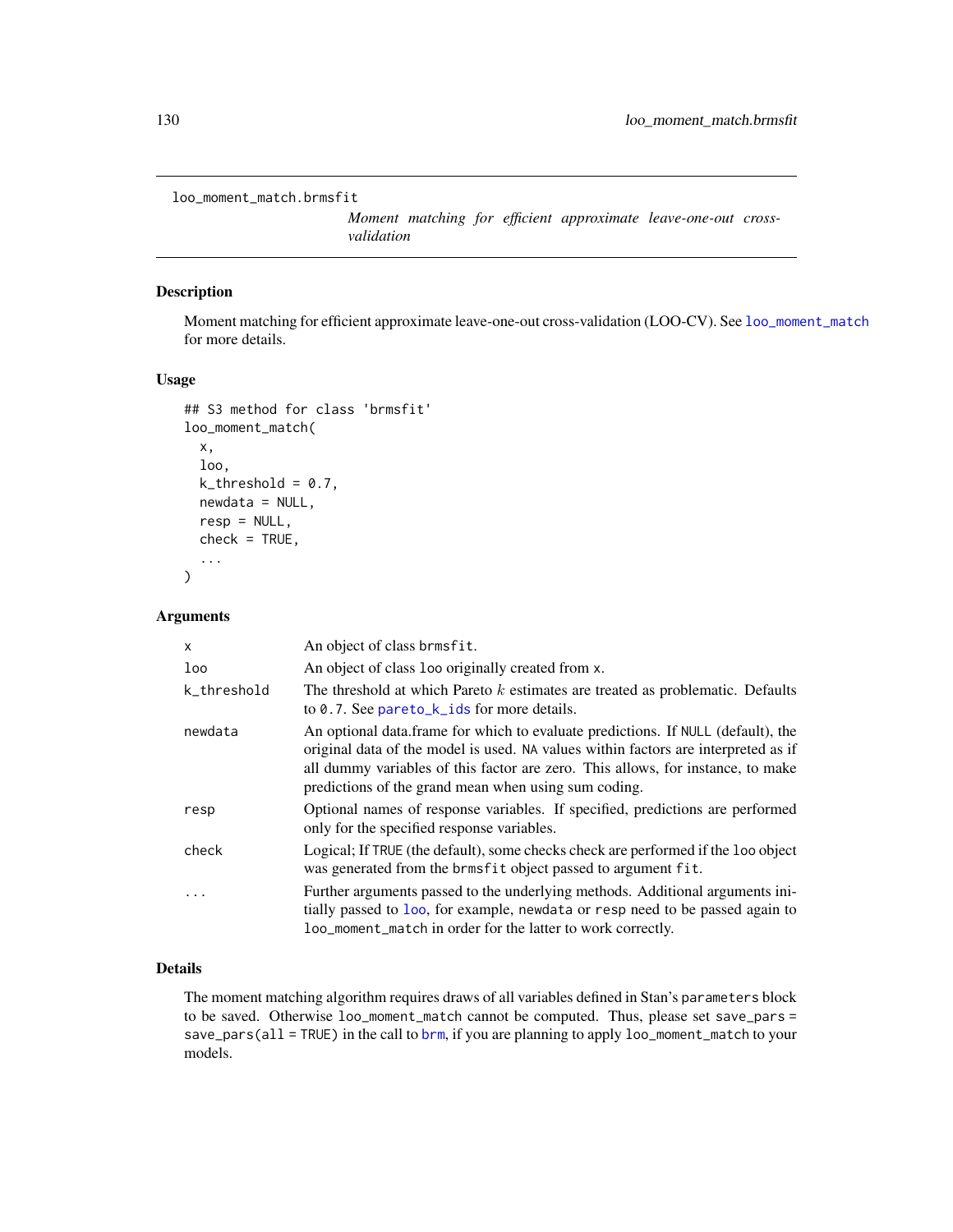## loo\_predict.brmsfit 131

## Value

An updated object of class loo.

#### References

Paananen, T., Piironen, J., Buerkner, P.-C., Vehtari, A. (2021). Implicitly Adaptive Importance Sampling. Statistics and Computing.

## Examples

```
## Not run:
fit1 <- brm(count \sim zAge + zBase * Trt + (1|patient),
            data = epilepsy, family = poisson(),
            save\_pars = save\_pars(all = TRUE))# throws warning about some pareto k estimates being too high
(loo1 <- loo(fit1))
(mmloo1 <- loo_moment_match(fit1, loo = loo1))
## End(Not run)
```
loo\_predict.brmsfit *Compute Weighted Expectations Using LOO*

## Description

These functions are wrappers around the  $E_{\text{1}}$  around the loo package.

### Usage

```
## S3 method for class 'brmsfit'
loo_predict(
  object,
  type = c("mean", "var", "quantile"),
  probs = 0.5,
 psis_object = NULL,
  resp = NULL,
  ...
)
## S3 method for class 'brmsfit'
loo_linpred(
  object,
  type = c("mean", "var", "quantile"),
  probs = 0.5,
  psis_object = NULL,
  resp = NULL,
```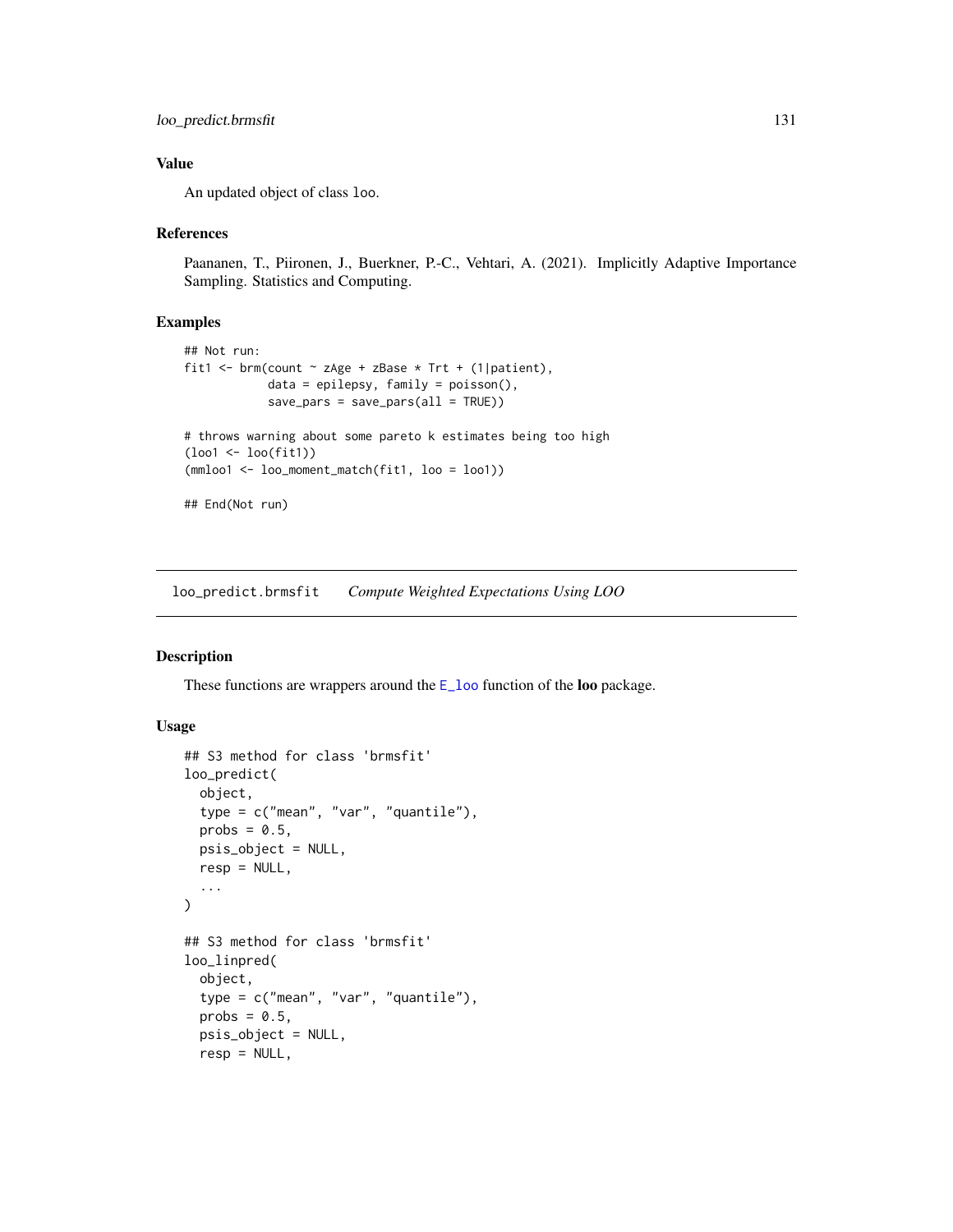```
...
\lambda## S3 method for class 'brmsfit'
loo_predictive_interval(object, prob = 0.9, psis_object = NULL, ...)
```
#### **Arguments**

| object      | An object of class brmsfit.                                                                                                                                               |
|-------------|---------------------------------------------------------------------------------------------------------------------------------------------------------------------------|
| type        | The statistic to be computed on the results. Can by either "mean" (default),<br>"var", or "quantile".                                                                     |
| probs       | A vector of quantiles to compute. Only used if type = quantile.                                                                                                           |
| psis_object | An optional object returned by psis. If psis_object is missing then psis is<br>executed internally, which may be time consuming for models fit to very large<br>datasets. |
| resp        | Optional names of response variables. If specified, predictions are performed<br>only for the specified response variables.                                               |
| $\cdots$    | Optional arguments passed to the underlying methods that is $log\_lik$ , as well<br>as posterior_predict or posterior_linpred.                                            |
| prob        | For loo_predictive_interval, a scalar in $(0, 1)$ indicating the desired proba-<br>bility mass to include in the intervals. The default is $prob = 0.9(90\%$ intervals).  |

#### Value

loo\_predict and loo\_linpred return a vector with one element per observation. The only exception is if type = "quantile" and length(probs)  $> = 2$ , in which case a separate vector for each element of probs is computed and they are returned in a matrix with length(probs) rows and one column per observation.

loo\_predictive\_interval returns a matrix with one row per observation and two columns. loo\_predictive\_interval(.  $=$  p) is equivalent to loo\_predict(..., type = "quantile", probs = c(a, 1-a)) with a = (1-p)/2, except it transposes the result and adds informative column names.

```
## Not run:
## data from help("lm")
ctl <- c(4.17,5.58,5.18,6.11,4.50,4.61,5.17,4.53,5.33,5.14)
trt <- c(4.81,4.17,4.41,3.59,5.87,3.83,6.03,4.89,4.32,4.69)
d <- data.frame(
  weight = c(ct1, trt),
  group = gl(2, 10, 20, labels = c("Ctl", "Trt"))\lambdafit \leq brm(weight \sim group, data = d)
loo_predictive_interval(fit, prob = 0.8)
## optionally log-weights can be pre-computed and reused
psis <- loo::psis(-log_lik(fit), cores = 2)
```

```
loo_predictive_interval(fit, prob = 0.8, psis_object = psis)
```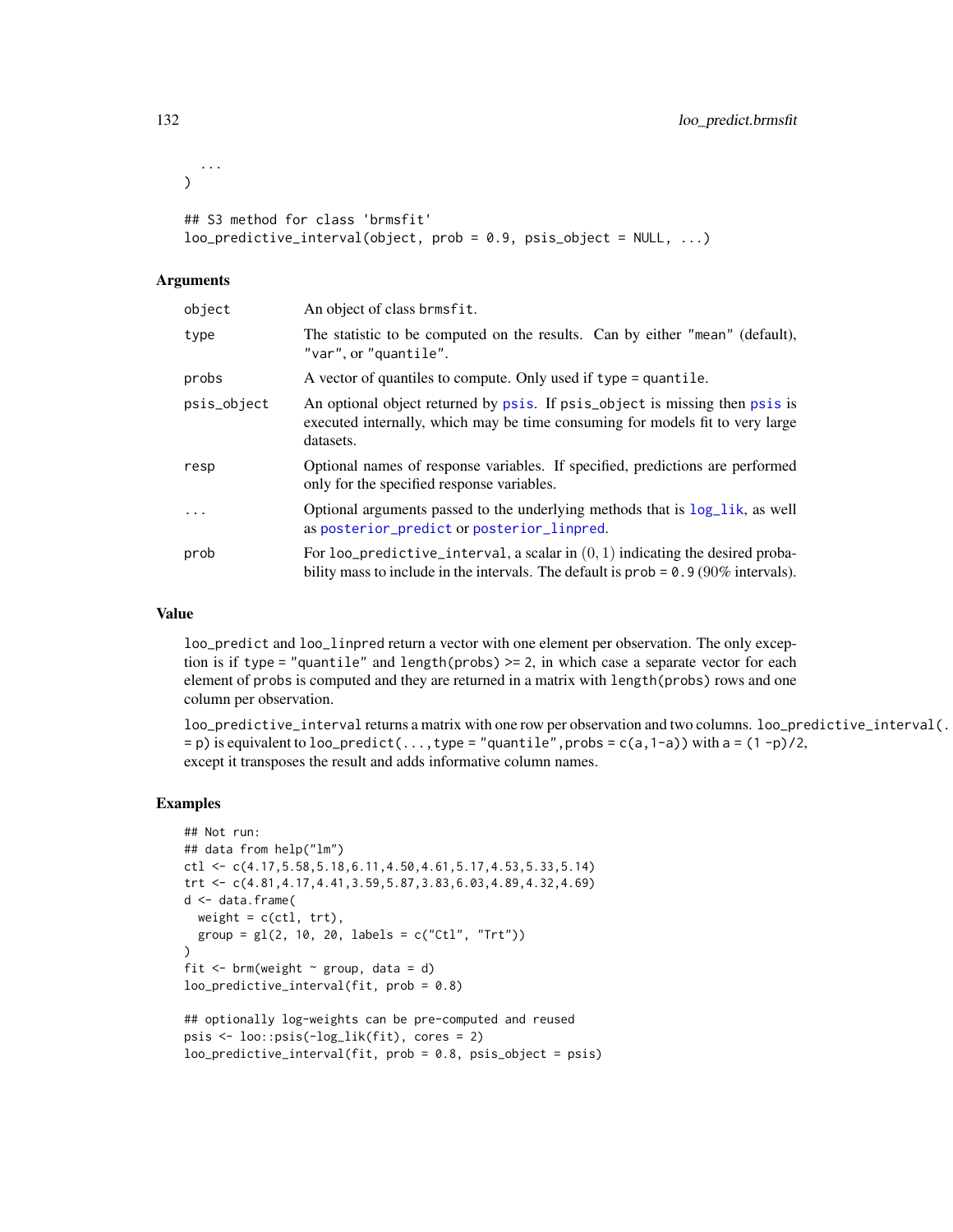## loo\_R2.brmsfit 133

```
loopedict(fit, type = "var", psis\_object = psis)## End(Not run)
```
loo\_R2.brmsfit *Compute a LOO-adjusted R-squared for regression models*

## Description

Compute a LOO-adjusted R-squared for regression models

## Usage

```
## S3 method for class 'brmsfit'
loo_R2(
 object,
  resp = NULL,
  summary = TRUE,
  robust = FALSE,
 probs = c(0.025, 0.975),
  ...
)
```
## Arguments

| object  | An object of class brmsfit.                                                                                                                                                                                                                                  |
|---------|--------------------------------------------------------------------------------------------------------------------------------------------------------------------------------------------------------------------------------------------------------------|
| resp    | Optional names of response variables. If specified, predictions are performed<br>only for the specified response variables.                                                                                                                                  |
| summary | Should summary statistics be returned instead of the raw values? Default is<br>TRUE.                                                                                                                                                                         |
| robust  | If FALSE (the default) the mean is used as the measure of central tendency and<br>the standard deviation as the measure of variability. If TRUE, the median and the<br>median absolute deviation (MAD) are applied instead. Only used if summary is<br>TRUE. |
| probs   | The percentiles to be computed by the quantile function. Only used if summary<br>is TRUE.                                                                                                                                                                    |
|         | Further arguments passed to posterior epred and $log$ lik, which are used in<br>the computation of the R-squared values.                                                                                                                                     |

# Value

If summary = TRUE, an M x C matrix is returned  $(M =$  number of response variables and  $c =$ length(probs) + 2) containing summary statistics of the LOO-adjusted R-squared values. If summary = FALSE, the posterior draws of the LOO-adjusted R-squared values are returned in an S x M matrix (S is the number of draws).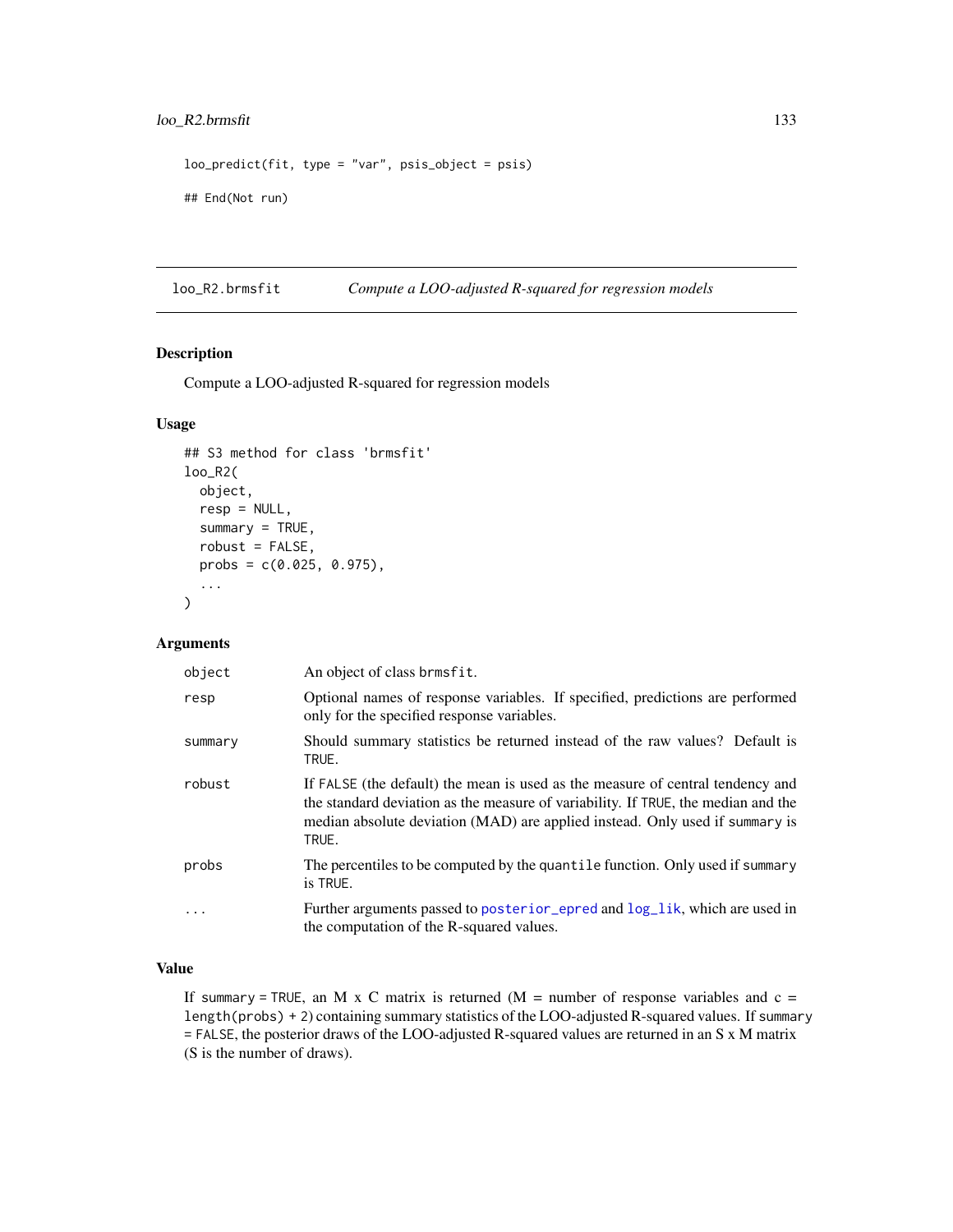## Examples

```
## Not run:
fit \leq brm(mpg \sim wt + cyl, data = mtcars)
summary(fit)
loo_R2(fit)
# compute R2 with new data
nd <- data.frame(mpg = c(10, 20, 30), wt = c(4, 3, 2), cyl = c(8, 6, 4))
loo_R2(fit, newdata = nd)
## End(Not run)
```
loo\_subsample.brmsfit *Efficient approximate leave-one-out cross-validation (LOO) using subsampling*

## <span id="page-133-0"></span>Description

Efficient approximate leave-one-out cross-validation (LOO) using subsampling

## Usage

```
## S3 method for class 'brmsfit'
loo\_subsample(x, ..., compare = TRUE, resp = NULL, model\_names = NULL)
```
## Arguments

| X                 | A brmsfit object.                                                                                                                                                              |
|-------------------|--------------------------------------------------------------------------------------------------------------------------------------------------------------------------------|
| $\cdot\cdot\cdot$ | More brms fit objects or further arguments passed to the underlying post-processing<br>functions. In particular, see prepare_predictions for further supported argu-<br>ments. |
| compare           | A flag indicating if the information criteria of the models should be compared<br>to each other via loo_compare.                                                               |
| resp              | Optional names of response variables. If specified, predictions are performed<br>only for the specified response variables.                                                    |
| model_names       | If NULL (the default) will use model names derived from deparsing the call. Oth-<br>erwise will use the passed values as model names.                                          |

## Details

More details can be found on [loo\\_subsample](#page-133-0).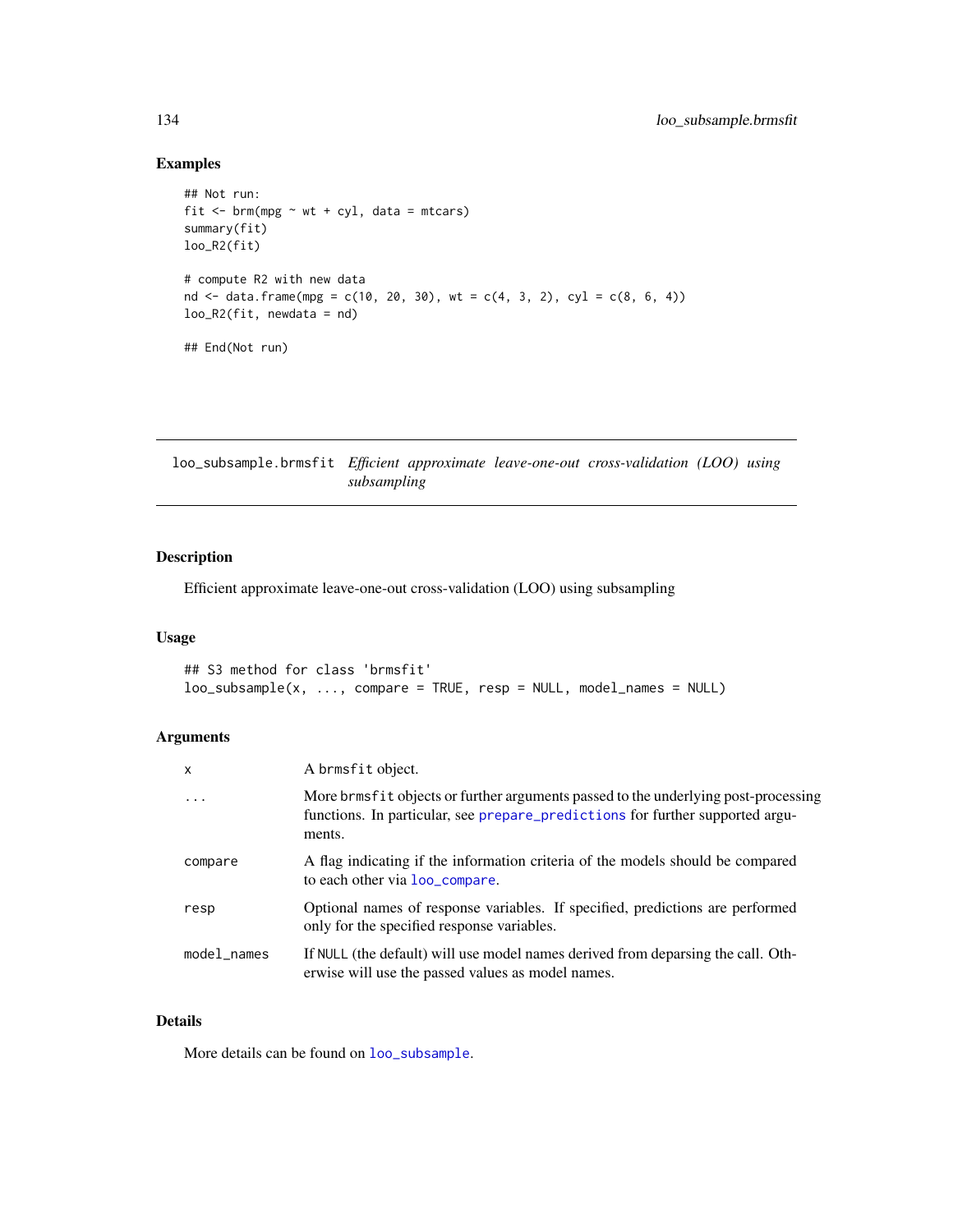loss and the contract of the contract of the contract of the contract of the contract of the contract of the contract of the contract of the contract of the contract of the contract of the contract of the contract of the c

### Examples

```
## Not run:
# model with population-level effects only
fit1 \le brm(rating \sim treat + period + carry,
            data = inhaler)
(loo1 <- loo_subsample(fit1))
# model with an additional varying intercept for subjects
fit2 <- brm(rating ~ treat + period + carry + (1|subject),
            data = inhaler)
(loo2 <- loo_subsample(fit2))
# compare both models
loo_compare(loo1, loo2)
## End(Not run)
```
## loss *Cumulative Insurance Loss Payments*

## Description

This dataset, discussed in Gesmann & Morris (2020), contains cumulative insurance loss payments over the course of ten years.

#### Usage

loss

## Format

A data frame of 55 observations containing information on the following 4 variables.

AY Origin year of the insurance (1991 to 2000)

dev Deviation from the origin year in months

cum Cumulative loss payments

premium Achieved premiums for the given origin year

## Source

Gesmann M. & Morris J. (2020). Hierarchical Compartmental Reserving Models. *CAS Research Papers*.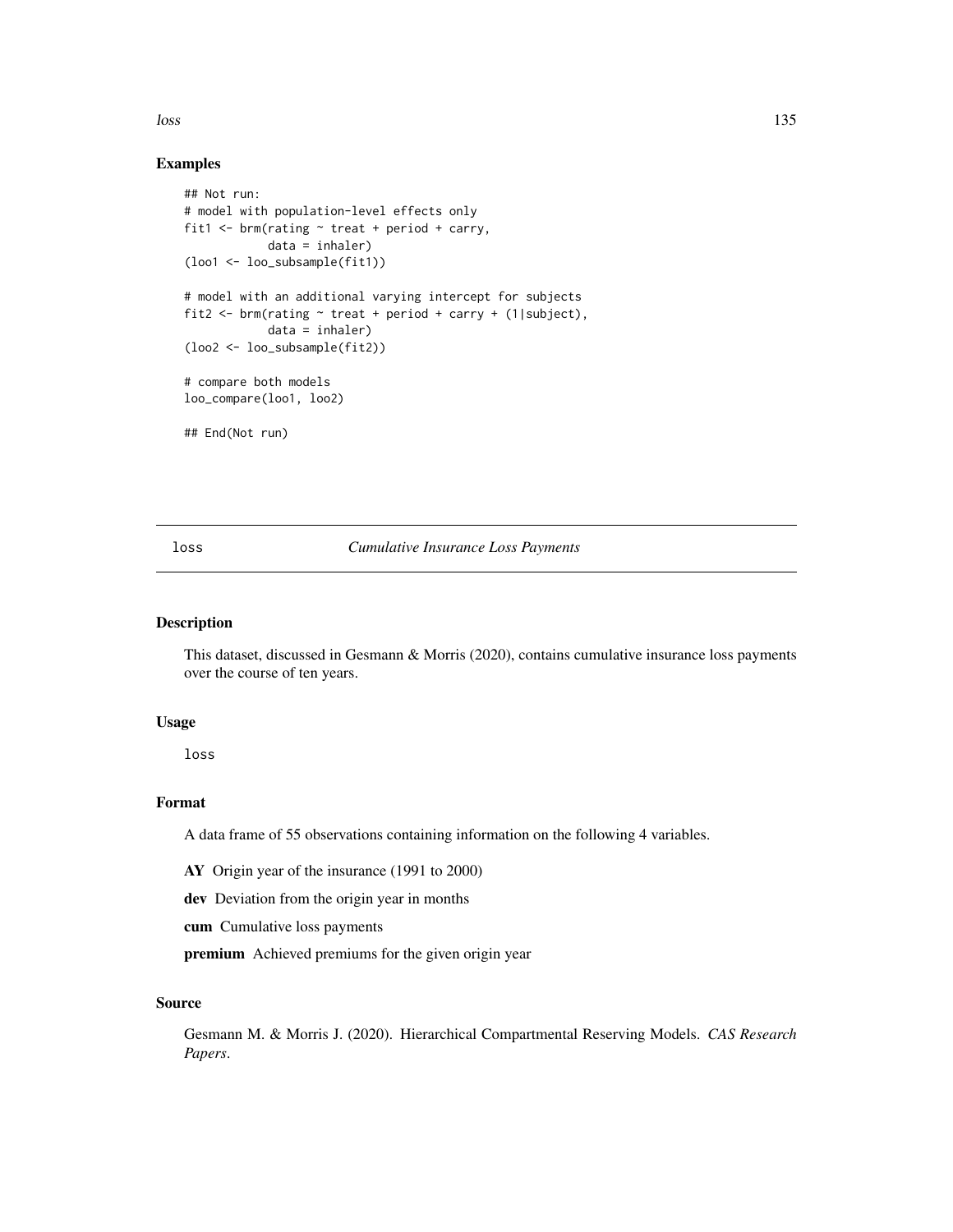## 136 mag

## Examples

```
## Not run:
# non-linear model to predict cumulative loss payments
fit_loss <- brm(
  bf(cum \sim ult \star (1 - exp(-(dev/theta)^omega)),
     ult \sim 1 + (1|AY), omega \sim 1, theta \sim 1,
     nl = TRUE),
  data = loss, family = gaussian(),prior = c(prior(normal(5000, 1000), nlpar = "ult"),
    prior(normal(1, 2), nlpar = "omega"),
    prior(normal(45, 10), nlpar = "theta")
  ),
  control = list(adapt\_delta = 0.9))
# basic summaries
summary(fit_loss)
conditional_effects(fit_loss)
# plot predictions per origin year
conditions <- data.frame(AY = unique(loss$AY))
rownames(conditions) <- unique(loss$AY)
me_loss <- conditional_effects(
  fit_loss, conditions = conditions,
  re_formula = NULL, method = "predict"
)
plot(me_loss, ncol = 5, points = TRUE)
## End(Not run)
```
ma *Set up MA(q) correlation structures*

## Description

Set up a moving average (MA) term of order q in **brms**. The function does not evaluate its arguments – it exists purely to help set up a model with MA terms.

## Usage

 $ma$ (time = NA, gr = NA, q = 1, cov = FALSE)

## Arguments

time An optional time variable specifying the time ordering of the observations. By default, the existing order of the observations in the data is used.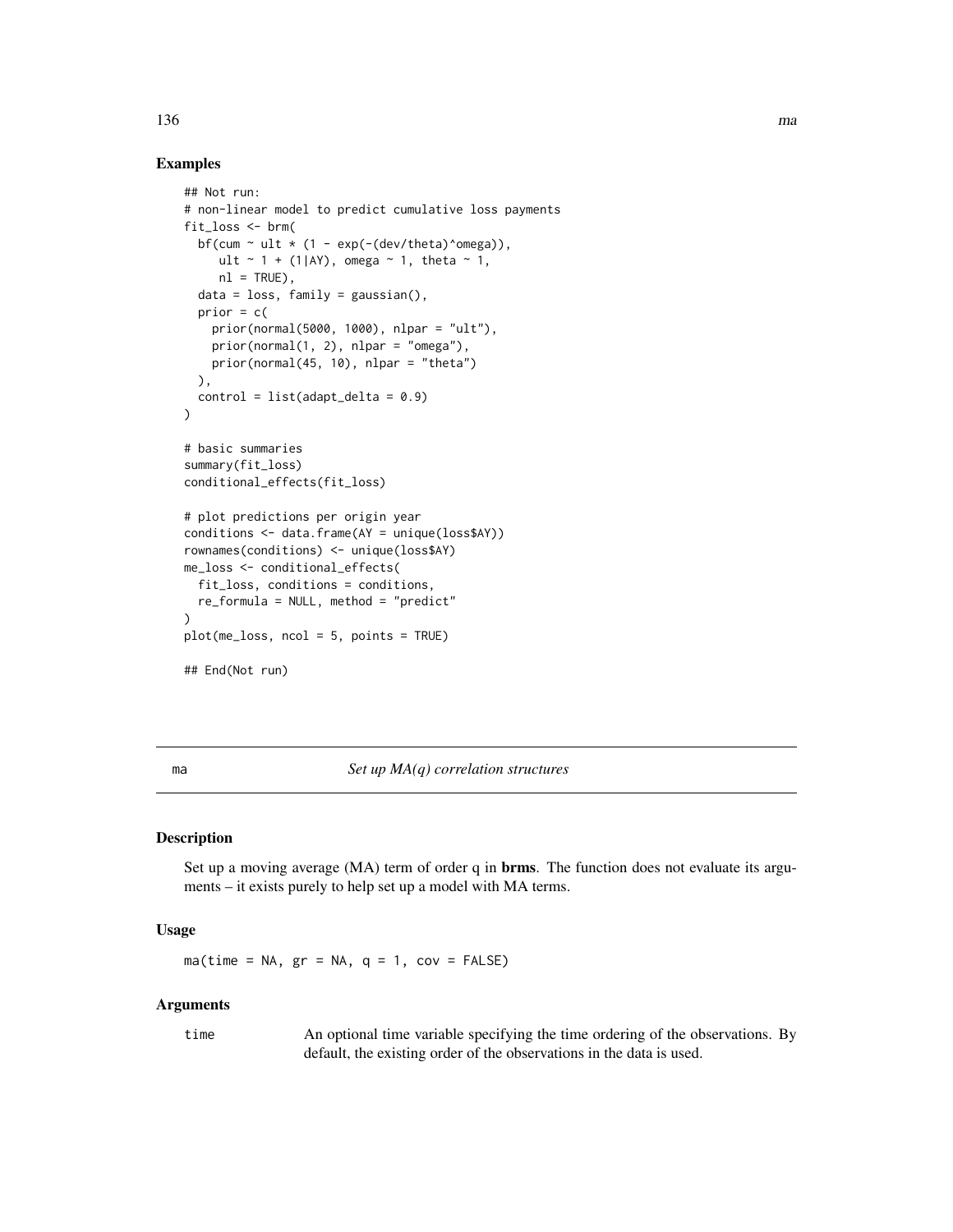| gr  | An optional grouping variable. If specified, the correlation structure is assumed<br>to apply only to observations within the same grouping level.                                                                                                                                                                                                                                                                                                                                                                     |
|-----|------------------------------------------------------------------------------------------------------------------------------------------------------------------------------------------------------------------------------------------------------------------------------------------------------------------------------------------------------------------------------------------------------------------------------------------------------------------------------------------------------------------------|
| q   | A non-negative integer specifying the moving average (MA) order of the ARMA<br>structure. Default is 1.                                                                                                                                                                                                                                                                                                                                                                                                                |
| COV | A flag indicating whether ARMA effects should be estimated by means of resid-<br>ual covariance matrices. This is currently only possible for stationary ARMA<br>effects of order 1. If the model family does not have natural residuals, latent<br>residuals are added automatically. If FALSE (the default), a regression formu-<br>lation is used that is considerably faster and allows for ARMA effects of order<br>higher than 1 but is only available for gaussian models and some of its gener-<br>alizations. |

#### Value

An object of class 'arma\_term', which is a list of arguments to be interpreted by the formula parsing functions of brms.

## See Also

[autocor-terms](#page-16-0), [arma](#page-12-0), [ar](#page-11-0)

## Examples

```
## Not run:
data("LakeHuron")
LakeHuron <- as.data.frame(LakeHuron)
fit \leq brm(x \sim ma(p = 2), data = LakeHuron)
summary(fit)
```
## End(Not run)

make\_conditions *Prepare Fully Crossed Conditions*

## Description

This is a helper function to prepare fully crossed conditions primarily for use with the conditions argument of [conditional\\_effects](#page-60-0). Automatically creates labels for each row in the cond\_\_ column.

## Usage

make\_conditions(x, vars, ...)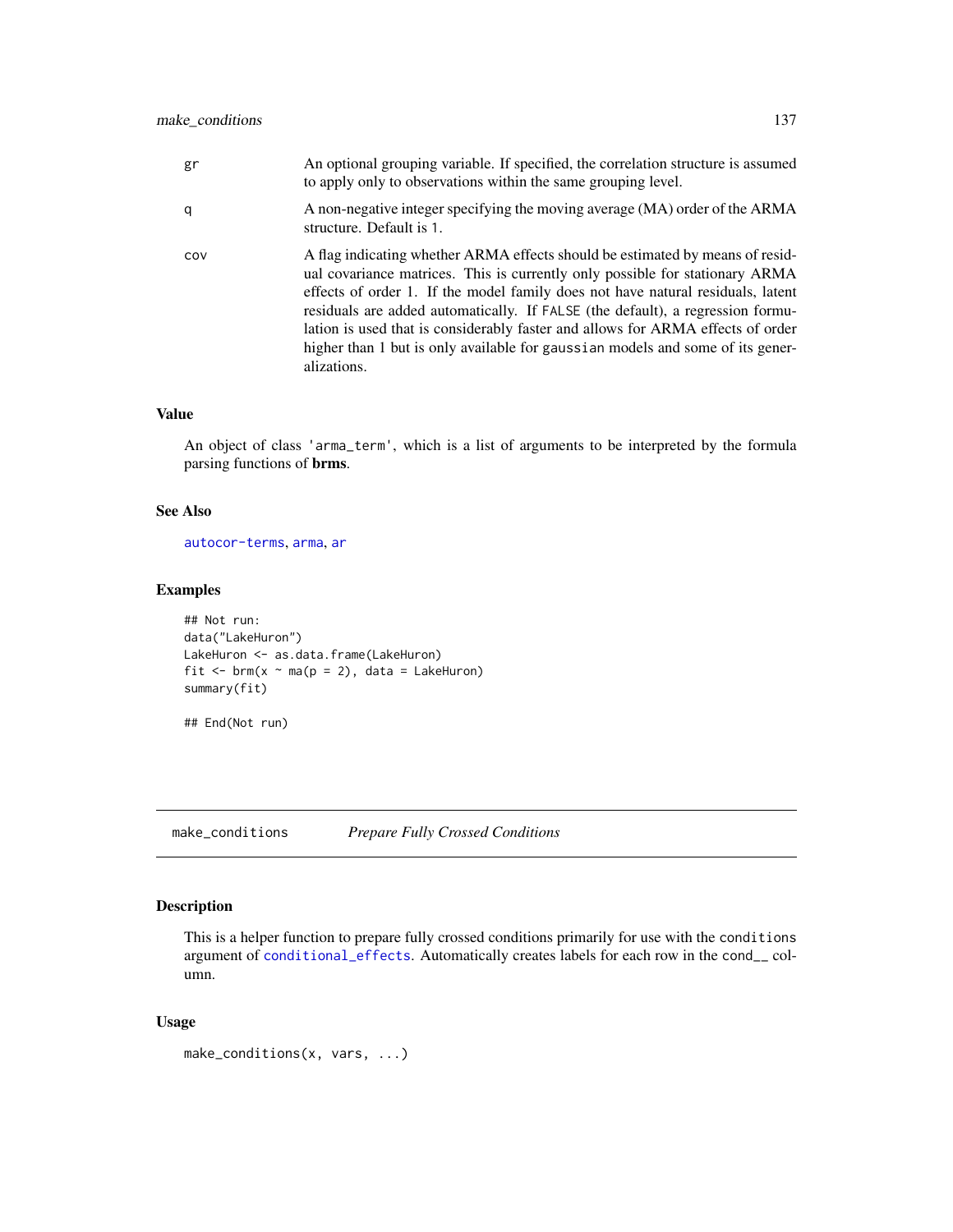## Arguments

| X        | An R object from which to extract the variables that should be part of the con-<br>ditions. |
|----------|---------------------------------------------------------------------------------------------|
| vars     | Names of the variables that should be part of the conditions.                               |
| $\cdots$ | Arguments passed to rows21abe1s.                                                            |

## Details

For factor like variables, all levels are used as conditions. For numeric variables, mean +  $(-1:1)$  \* SD are used as conditions.

### Value

A data.frame where each row indicates a condition.

#### See Also

[conditional\\_effects](#page-60-0), [rows2labels](#page-199-0)

## Examples

```
df \le data.frame(x = c("a", "b"), y = rnorm(10))
make_conditions(df, vars = c("x", "y"))
```
make\_stancode *Stan Code for* brms *Models*

## Description

Generate Stan code for brms models

#### Usage

```
make_stancode(
  formula,
  data,
  family = gaussian(),
 prior = NULL,
  autocor = NULL,
  data2 = NULL,
  cov_ranef = NULL,
  sparse = NULL,
  sample_prior = "no",
  stanvars = NULL,
  stan_funs = NULL,
  knots = NULL,
```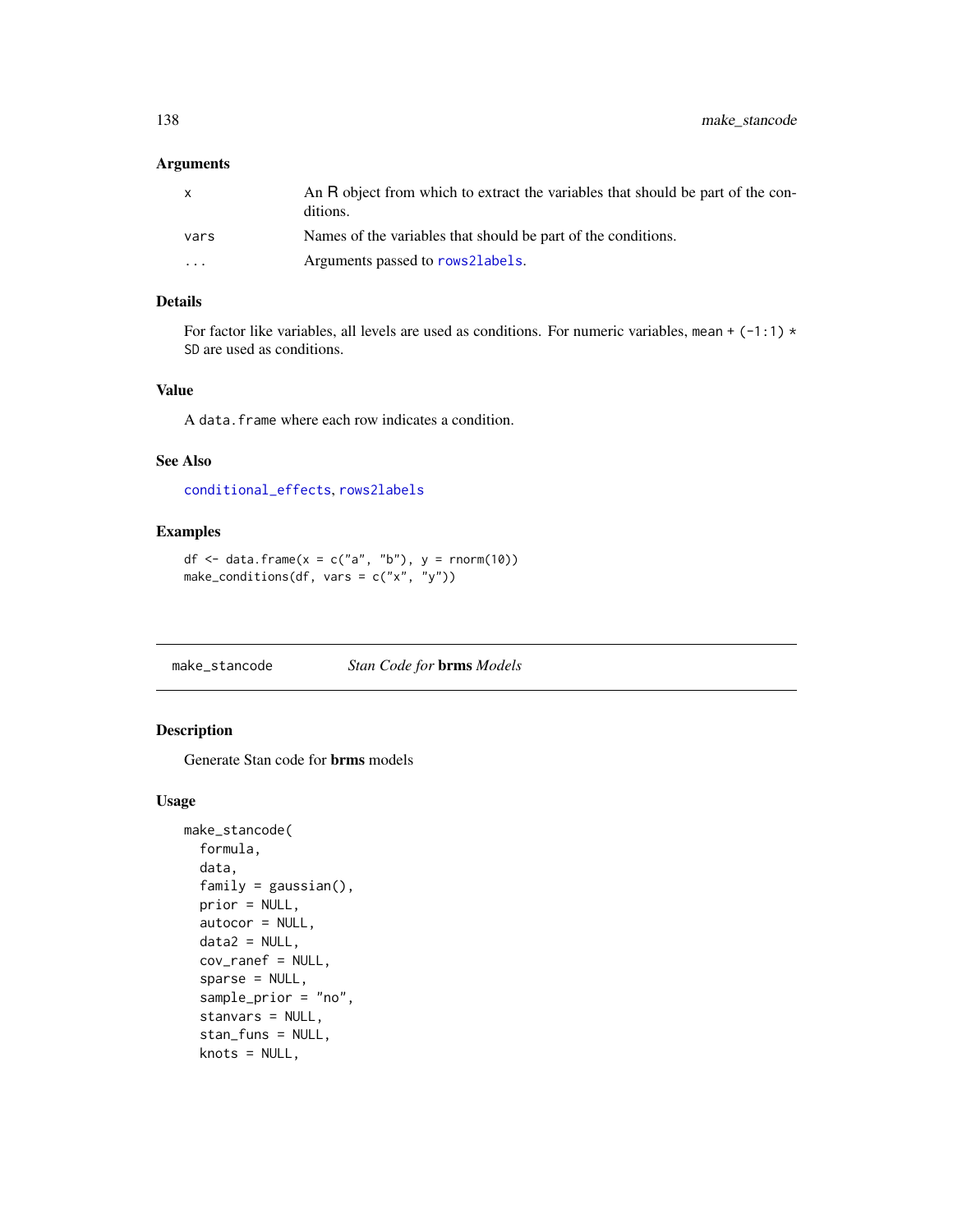```
threads = getOption("brms.threads", NULL),
normalize = getOption("brms.normalize", TRUE),
save_model = NULL,...
```
# Arguments

)

| formula      | An object of class formula, brmsformula, or mvbrmsformula (or one that can<br>be coerced to that classes): A symbolic description of the model to be fitted.<br>The details of model specification are explained in brmsformula.                                                                                                                                                                                                                                                                                                                                                                  |
|--------------|---------------------------------------------------------------------------------------------------------------------------------------------------------------------------------------------------------------------------------------------------------------------------------------------------------------------------------------------------------------------------------------------------------------------------------------------------------------------------------------------------------------------------------------------------------------------------------------------------|
| data         | An object of class data. frame (or one that can be coerced to that class) con-<br>taining data of all variables used in the model.                                                                                                                                                                                                                                                                                                                                                                                                                                                                |
| family       | A description of the response distribution and link function to be used in the<br>model. This can be a family function, a call to a family function or a character<br>string naming the family. Every family function has a link argument allowing to<br>specify the link function to be applied on the response variable. If not specified,<br>default links are used. For details of supported families see brmsfamily. By<br>default, a linear gaussian model is applied. In multivariate models, family<br>might also be a list of families.                                                  |
| prior        | One or more brmsprior objects created by set_prior or related functions and<br>combined using the c method or the + operator. See also get_prior for more<br>help.                                                                                                                                                                                                                                                                                                                                                                                                                                |
| autocor      | (Deprecated) An optional cor_brms object describing the correlation structure<br>within the response variable (i.e., the 'autocorrelation'). See the documentation<br>of cor_brms for a description of the available correlation structures. Defaults to<br>NULL, corresponding to no correlations. In multivariate models, autocor might<br>also be a list of autocorrelation structures. It is now recommend to specify auto-<br>correlation terms directly within formula. See brmsformula for more details.                                                                                   |
| data2        | A named list of objects containing data, which cannot be passed via argument<br>data. Required for some objects used in autocorrelation structures to specify<br>dependency structures as well as for within-group covariance matrices.                                                                                                                                                                                                                                                                                                                                                           |
| cov_ranef    | (Deprecated) A list of matrices that are proportional to the (within) covariance<br>structure of the group-level effects. The names of the matrices should corre-<br>spond to columns in data that are used as grouping factors. All levels of the<br>grouping factor should appear as rownames of the corresponding matrix. This<br>argument can be used, among others to model pedigrees and phylogenetic ef-<br>fects. It is now recommended to specify those matrices in the formula interface<br>using the gr and related functions. See vignette("brms_phylogenetics")<br>for more details. |
| sparse       | (Deprecated) Logical; indicates whether the population-level design matrices<br>should be treated as sparse (defaults to FALSE). For design matrices with many<br>zeros, this can considerably reduce required memory. Sampling speed is cur-<br>rently not improved or even slightly decreased. It is now recommended to use<br>the sparse argument of brmsformula and related functions.                                                                                                                                                                                                        |
| sample_prior | Indicate if draws from priors should be drawn additionally to the posterior draws.<br>Options are "no" (the default), "yes", and "only". Among others, these draws                                                                                                                                                                                                                                                                                                                                                                                                                                |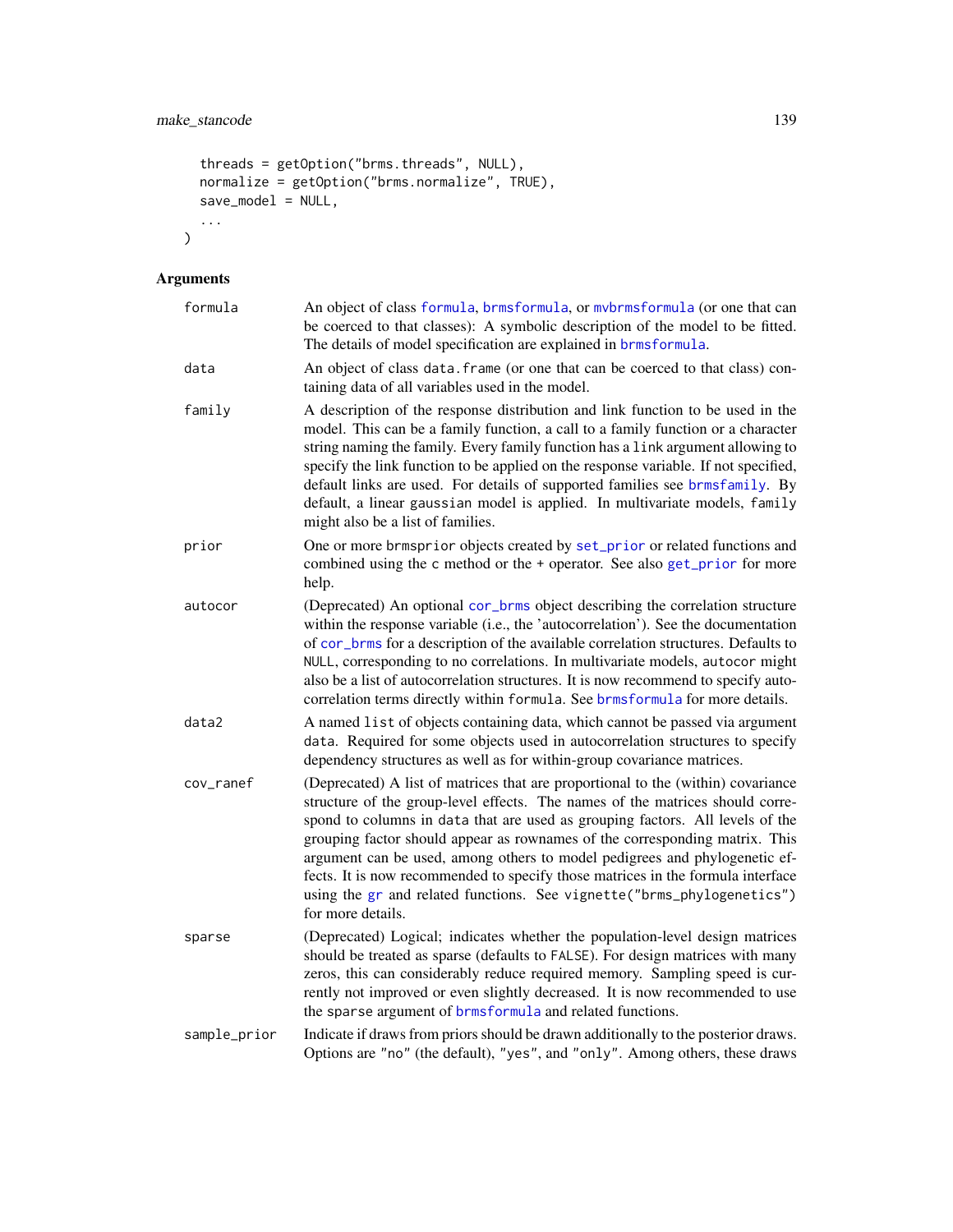|            | can be used to calculate Bayes factors for point hypotheses via hypothesis.<br>Please note that improper priors are not sampled, including the default improper<br>priors used by brm. See set_prior on how to set (proper) priors. Please also<br>note that prior draws for the overall intercept are not obtained by default for<br>technical reasons. See brmsformula how to obtain prior draws for the intercept.<br>If sample_prior is set to "only", draws are drawn solely from the priors ignor-<br>ing the likelihood, which allows among others to generate draws from the prior<br>predictive distribution. In this case, all parameters must have proper priors. |
|------------|------------------------------------------------------------------------------------------------------------------------------------------------------------------------------------------------------------------------------------------------------------------------------------------------------------------------------------------------------------------------------------------------------------------------------------------------------------------------------------------------------------------------------------------------------------------------------------------------------------------------------------------------------------------------------|
| stanvars   | An optional stanvars object generated by function stanvar to define additional<br>variables for use in Stan's program blocks.                                                                                                                                                                                                                                                                                                                                                                                                                                                                                                                                                |
| stan_funs  | (Deprecated) An optional character string containing self-defined Stan func-<br>tions, which will be included in the functions block of the generated Stan code.<br>It is now recommended to use the stanvars argument for this purpose instead.                                                                                                                                                                                                                                                                                                                                                                                                                             |
| knots      | Optional list containing user specified knot values to be used for basis construc-<br>tion of smoothing terms. See gamm for more details.                                                                                                                                                                                                                                                                                                                                                                                                                                                                                                                                    |
| threads    | Number of threads to use in within-chain parallelization. For more control over<br>the threading process, threads may also be a brmsthreads object created by<br>threading. Within-chain parallelization is experimental! We recommend its<br>use only if you are experienced with Stan's reduce_sum function and have a<br>slow running model that cannot be sped up by any other means. Can be set glob-<br>ally for the current R session via the "brms. threads" option (see options).                                                                                                                                                                                   |
| normalize  | Logical. Indicates whether normalization constants should be included in the<br>Stan code (defaults to TRUE). Setting it to FALSE requires Stan version >= 2.25 to<br>work. If FALSE, sampling efficiency may be increased but some post processing<br>functions such as bridge_sampler will not be available. Can be controlled<br>globally for the current R session via the 'brms.normalize' option.                                                                                                                                                                                                                                                                      |
| save_model | Either NULL or a character string. In the latter case, the model's Stan code is<br>saved via cat in a text file named after the string supplied in save_model.                                                                                                                                                                                                                                                                                                                                                                                                                                                                                                               |
| .          | Other arguments for internal usage only.                                                                                                                                                                                                                                                                                                                                                                                                                                                                                                                                                                                                                                     |

# Value

A character string containing the fully commented Stan code to fit a brms model.

```
make_stancode(rating ~ treat + period + carry + (1|subject),
             data = inhaler, family = "cumulative")
make_stancode(count ~ zAge + zBase * Trt + (1|patient),
              data = epilepsy, family = "poisson")
```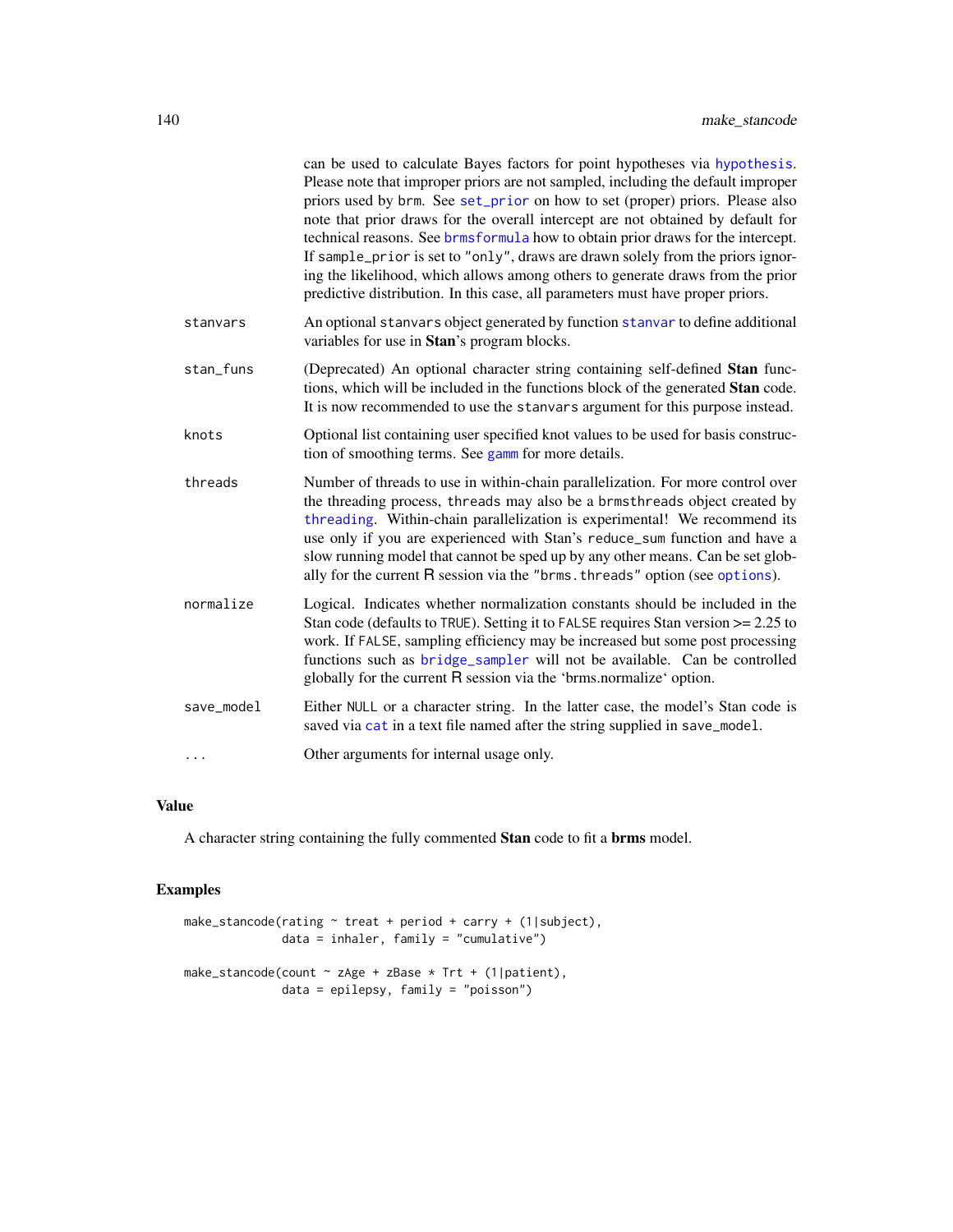Generate data for brms models to be passed to Stan

# Usage

```
make_standata(
  formula,
  data,
  family = gaussian(),prior = NULL,
 autocor = NULL,
 data2 = NULL,cov_ranef = NULL,
  sample_prior = "no",
  stanvars = NULL,
  threads = getOption("brms.threads", NULL),
 knots = NULL,
  ...
\mathcal{L}
```
## Arguments

| formula | An object of class formula, brmsformula, or mybrmsformula (or one that can<br>be coerced to that classes): A symbolic description of the model to be fitted.<br>The details of model specification are explained in <b>brmsformula</b> .                                                                                                                                                                                                                                                                                                         |
|---------|--------------------------------------------------------------------------------------------------------------------------------------------------------------------------------------------------------------------------------------------------------------------------------------------------------------------------------------------------------------------------------------------------------------------------------------------------------------------------------------------------------------------------------------------------|
| data    | An object of class data. frame (or one that can be coerced to that class) con-<br>taining data of all variables used in the model.                                                                                                                                                                                                                                                                                                                                                                                                               |
| family  | A description of the response distribution and link function to be used in the<br>model. This can be a family function, a call to a family function or a character<br>string naming the family. Every family function has a link argument allowing to<br>specify the link function to be applied on the response variable. If not specified,<br>default links are used. For details of supported families see brmsfamily. By<br>default, a linear gaussian model is applied. In multivariate models, family<br>might also be a list of families. |
| prior   | One or more brmsprior objects created by set_prior or related functions and<br>combined using the c method or the + operator. See also get_prior for more<br>help.                                                                                                                                                                                                                                                                                                                                                                               |
| autocor | (Deprecated) An optional cor_brms object describing the correlation structure<br>within the response variable (i.e., the 'autocorrelation'). See the documentation<br>of cor_brms for a description of the available correlation structures. Defaults to<br>NULL, corresponding to no correlations. In multivariate models, autocor might<br>also be a list of autocorrelation structures. It is now recommend to specify auto-<br>correlation terms directly within formula. See brmsformula for more details.                                  |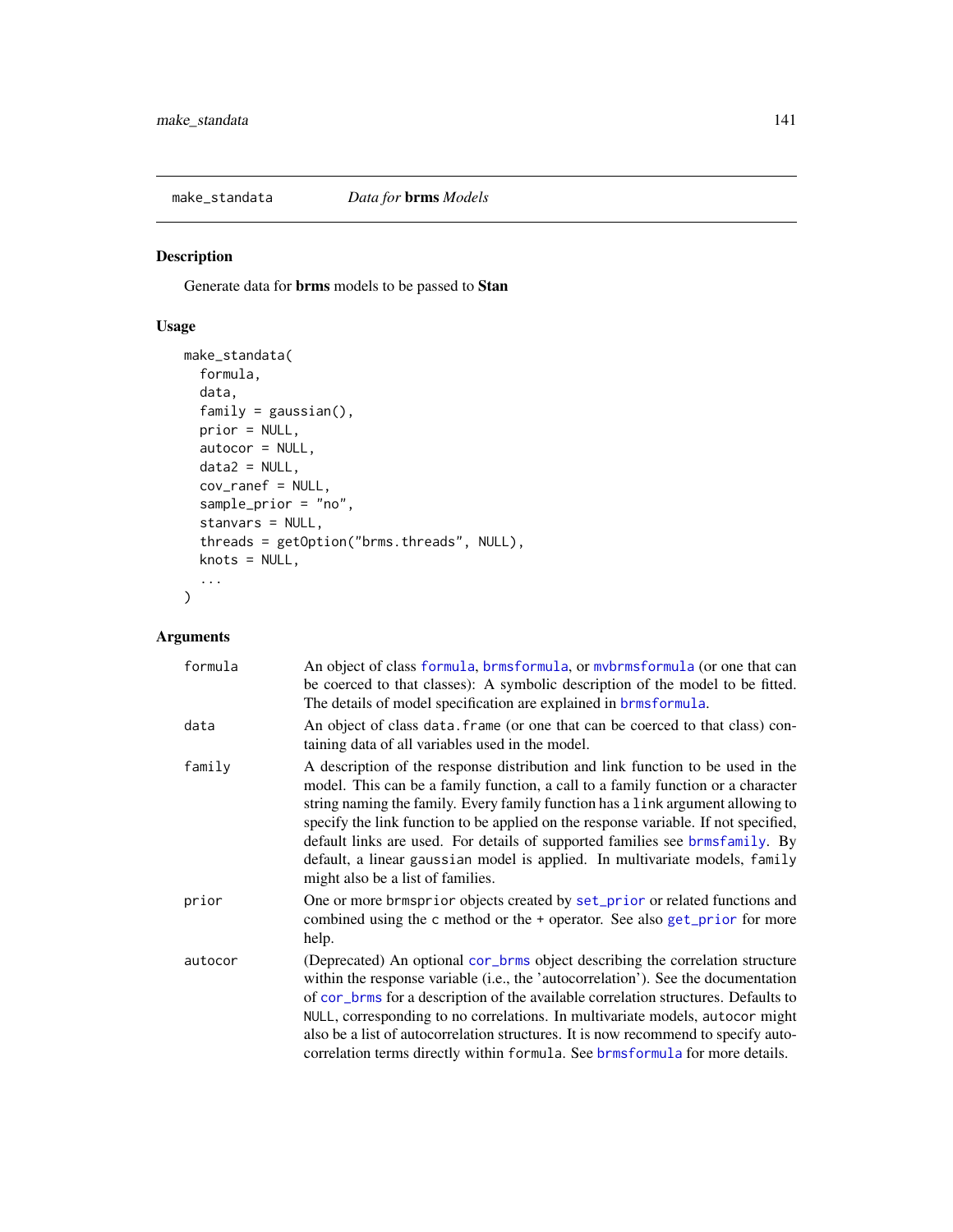| data2        | A named list of objects containing data, which cannot be passed via argument<br>data. Required for some objects used in autocorrelation structures to specify<br>dependency structures as well as for within-group covariance matrices.                                                                                                                                                                                                                                                                                                                                                                                                                                                                                                                                                                                                            |
|--------------|----------------------------------------------------------------------------------------------------------------------------------------------------------------------------------------------------------------------------------------------------------------------------------------------------------------------------------------------------------------------------------------------------------------------------------------------------------------------------------------------------------------------------------------------------------------------------------------------------------------------------------------------------------------------------------------------------------------------------------------------------------------------------------------------------------------------------------------------------|
| cov_ranef    | (Deprecated) A list of matrices that are proportional to the (within) covariance<br>structure of the group-level effects. The names of the matrices should corre-<br>spond to columns in data that are used as grouping factors. All levels of the<br>grouping factor should appear as rownames of the corresponding matrix. This<br>argument can be used, among others to model pedigrees and phylogenetic ef-<br>fects. It is now recommended to specify those matrices in the formula interface<br>using the gr and related functions. See vignette ("brms_phylogenetics")<br>for more details.                                                                                                                                                                                                                                                 |
| sample_prior | Indicate if draws from priors should be drawn additionally to the posterior draws.<br>Options are "no" (the default), "yes", and "only". Among others, these draws<br>can be used to calculate Bayes factors for point hypotheses via hypothesis.<br>Please note that improper priors are not sampled, including the default improper<br>priors used by brm. See set_prior on how to set (proper) priors. Please also<br>note that prior draws for the overall intercept are not obtained by default for<br>technical reasons. See brmsformula how to obtain prior draws for the intercept.<br>If sample_prior is set to "only", draws are drawn solely from the priors ignor-<br>ing the likelihood, which allows among others to generate draws from the prior<br>predictive distribution. In this case, all parameters must have proper priors. |
| stanvars     | An optional stanvars object generated by function stanvar to define additional<br>variables for use in Stan's program blocks.                                                                                                                                                                                                                                                                                                                                                                                                                                                                                                                                                                                                                                                                                                                      |
| threads      | Number of threads to use in within-chain parallelization. For more control over<br>the threading process, threads may also be a brmsthreads object created by<br>threading. Within-chain parallelization is experimental! We recommend its<br>use only if you are experienced with Stan's reduce_sum function and have a<br>slow running model that cannot be sped up by any other means. Can be set glob-<br>ally for the current R session via the "brms. threads" option (see options).                                                                                                                                                                                                                                                                                                                                                         |
| knots        | Optional list containing user specified knot values to be used for basis construc-<br>tion of smoothing terms. See gamm for more details.                                                                                                                                                                                                                                                                                                                                                                                                                                                                                                                                                                                                                                                                                                          |
| $\cdots$     | Other arguments for internal use.                                                                                                                                                                                                                                                                                                                                                                                                                                                                                                                                                                                                                                                                                                                                                                                                                  |

## Value

A named list of objects containing the required data to fit a brms model with Stan.

#### Author(s)

Paul-Christian Buerkner <paul.buerkner@gmail.com>

```
sdata1 <- make_standata(rating ~ treat + period + carry + (1|subject),
                       data = inhaler, family = "cumulative")
str(sdata1)
sdata2 <- make_standata(count ~ zAge + zBase * Trt + (1|patient),
```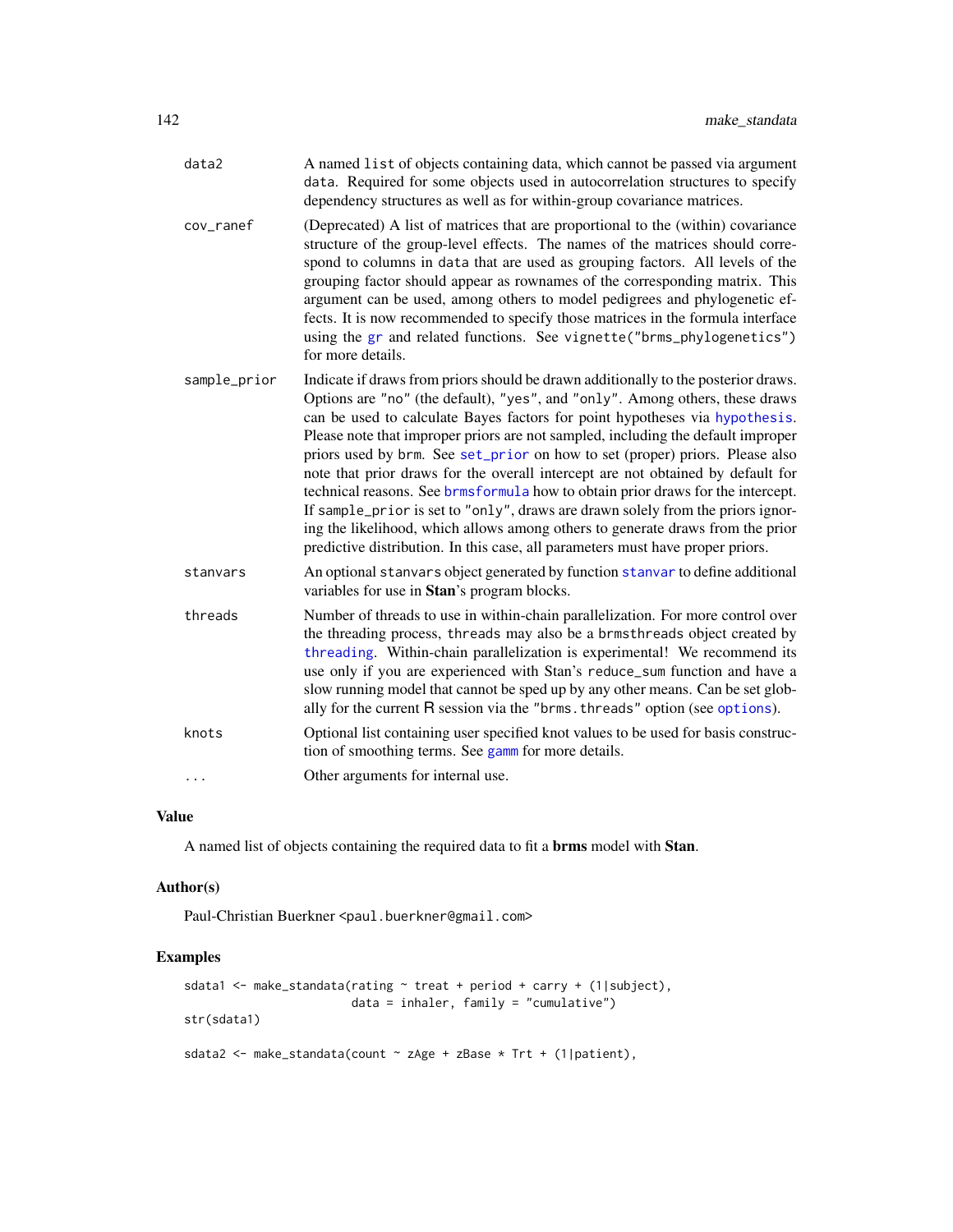mcmc\_plot.brmsfit 143

```
data = epilepsy, family = "poisson")
```
str(sdata2)

mcmc\_plot.brmsfit *MCMC Plots Implemented in* bayesplot

## Description

Convenient way to call MCMC plotting functions implemented in the bayesplot package.

## Usage

```
## S3 method for class 'brmsfit'
mcmc_plot(
 object,
 pars = NA,
 type = "intervals",
 variable = NULL,
 regex = FALSE,
 fixed = FALSE,...
)
```
mcmc\_plot(object, ...)

## Arguments

| object   | An R object typically of class brmsfit                                                                                                                                                                                                                                                                                                                             |
|----------|--------------------------------------------------------------------------------------------------------------------------------------------------------------------------------------------------------------------------------------------------------------------------------------------------------------------------------------------------------------------|
| pars     | Deprecated alias of variable. Names of the parameters to plot, as given by a<br>character vector or a regular expression.                                                                                                                                                                                                                                          |
| type     | The type of the plot. Supported types are (as names) hist, dens, hist_by_chain,<br>dens_overlay, violin, intervals, areas, acf, acf_bar, trace, trace_highlight,<br>scatter, rhat, rhat_hist, neff, neff_hist nuts_acceptance, nuts_divergence,<br>nuts_stepsize, nuts_treedepth, and nuts_energy. For an overview on the<br>various plot types see MCMC-overview. |
| variable | Names of the variables (parameters) to plot, as given by a character vector or<br>a regular expression (if regex $=$ TRUE). By default, a hopefully not too large<br>selection of variables is plotted.                                                                                                                                                            |
| regex    | Logical; Indicates whether variable should be treated as regular expressions.<br>Defaults to FALSE.                                                                                                                                                                                                                                                                |
| fixed    | (Deprecated) Indicates whether parameter names should be matched exactly<br>(TRUE) or treated as regular expressions (FALSE). Default is FALSE and only<br>works with argument pars.                                                                                                                                                                               |
| .        | Additional arguments passed to the plotting functions. See MCMC-overview for<br>more details.                                                                                                                                                                                                                                                                      |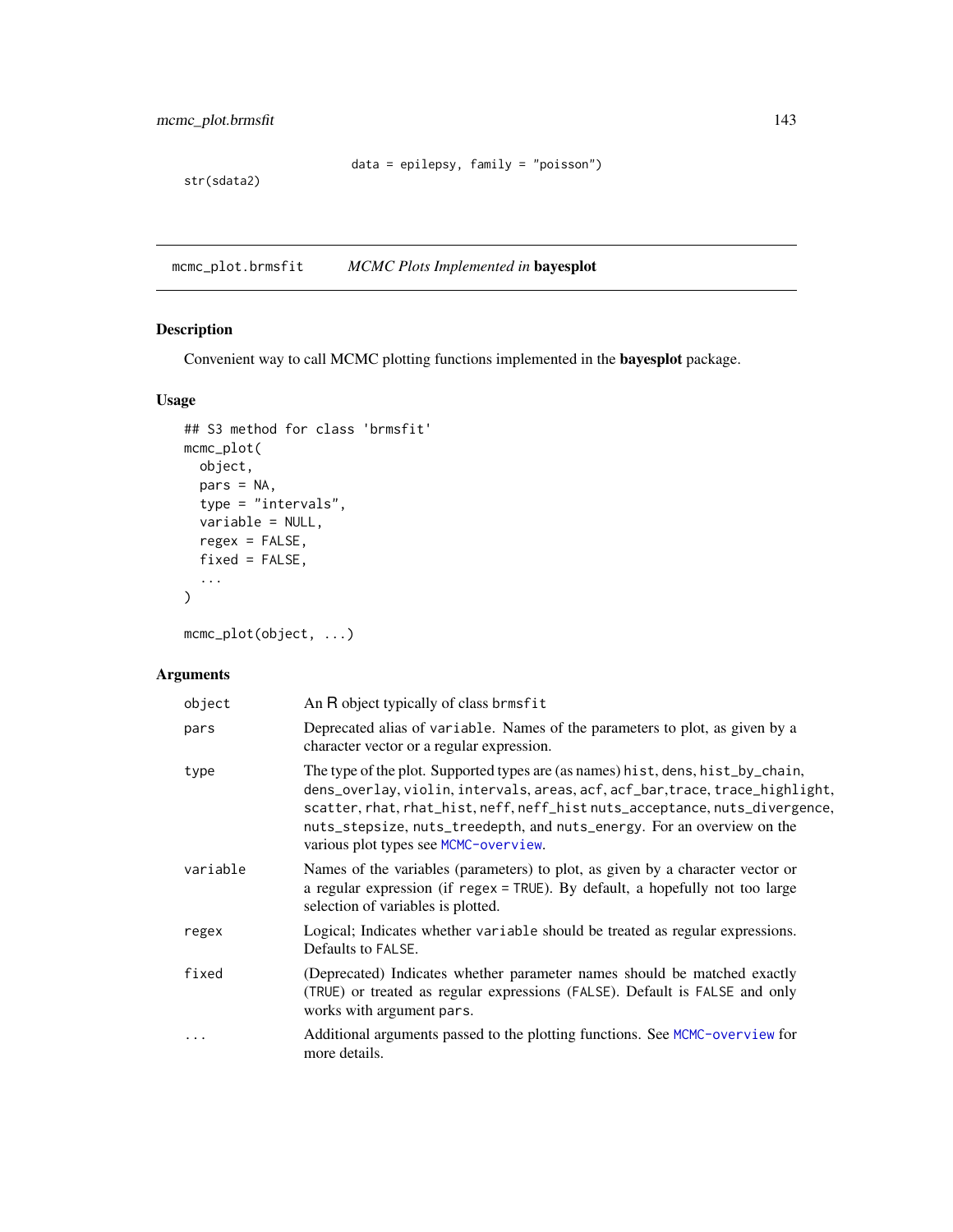## Details

Also consider using the shinystan package available via method [launch\\_shinystan](#page-121-0) in brms for flexible and interactive visual analysis.

#### Value

A [ggplot](#page-0-0) object that can be further customized using the ggplot2 package.

#### Examples

```
## Not run:
model <- brm(count ~ zAge + zBase * Trt + (1|patient),
             data = epilepsy, family = "poisson")
# plot posterior intervals
mcmc_plot(model)
# only show population-level effects in the plots
mcmc_plot(model, variable = "^b_", regex = TRUE)
# show histograms of the posterior distributions
mcmc_plot(model, type = "hist")
# plot some diagnostics of the sampler
mcmc_plot(model, type = "neff")
mcmc_plot(model, type = "rhat")
# plot some diagnostics specific to the NUTS sampler
mcmc_plot(model, type = "nuts_acceptance")
mcmc_plot(model, type = "nuts_divergence")
## End(Not run)
```
me *Predictors with Measurement Error in* brms *Models*

#### Description

(Soft deprecated) Specify predictors with measurement error. The function does not evaluate its arguments – it exists purely to help set up a model.

## Usage

 $me(x, sdx, gr = NULL)$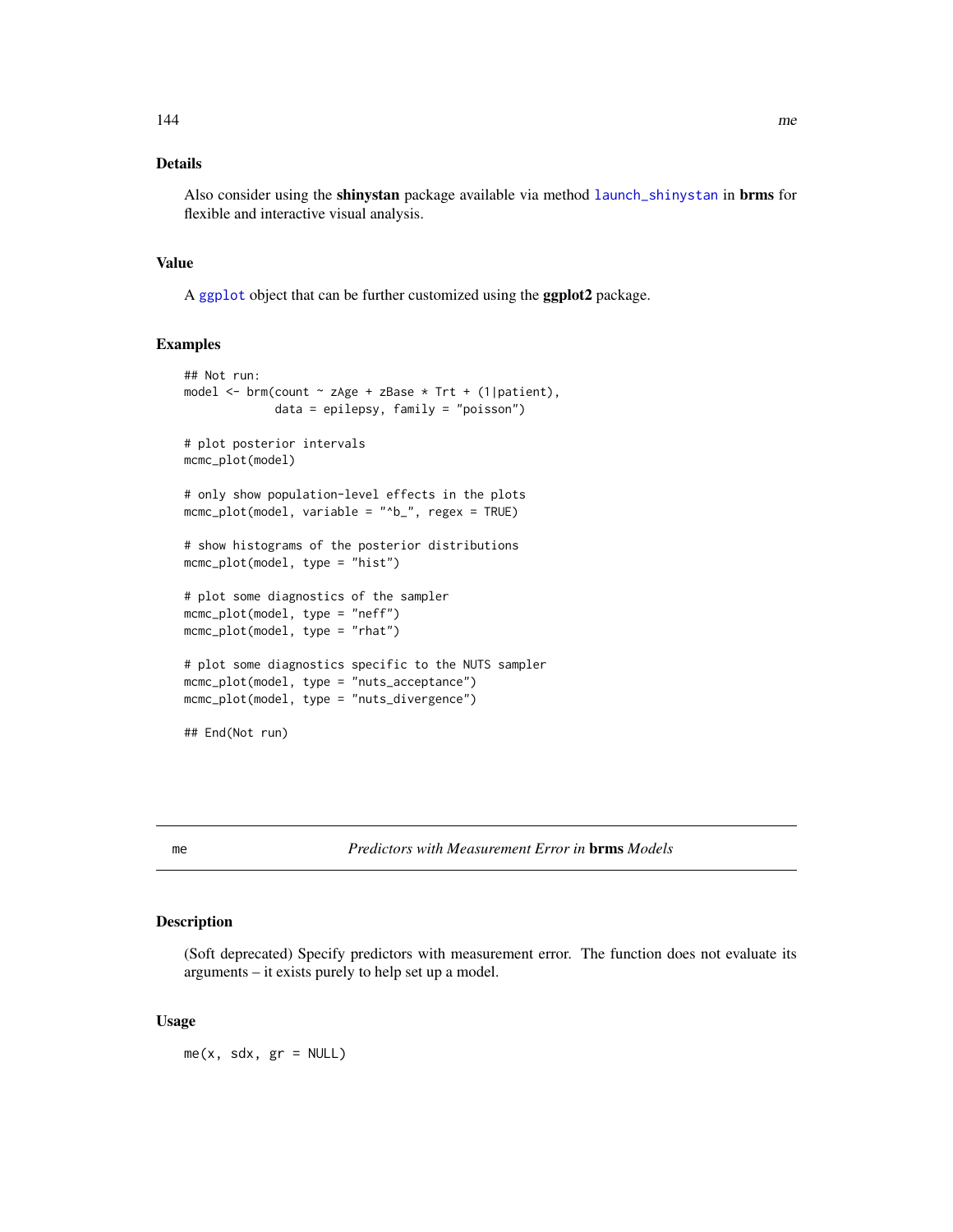#### Arguments

| x.  | The variable measured with error.                                                                                                                                                                       |
|-----|---------------------------------------------------------------------------------------------------------------------------------------------------------------------------------------------------------|
| sdx | Known measurement error of x treated as standard deviation.                                                                                                                                             |
| gr  | Optional grouping factor to specify which values of x correspond to the same<br>value of the latent variable. If NULL (the default) each observation will have its<br>own value of the latent variable. |

# Details

For detailed documentation see help(brmsformula). me terms are soft deprecated in favor of the more general and consistent [mi](#page-144-0) terms. By default, latent noise-free variables are assumed to be correlated. To change that, add set\_mecor(FALSE) to your model formula object (see examples).

#### See Also

[brmsformula](#page-37-0), [brmsformula-helpers](#page-47-0)

# Examples

```
## Not run:
# sample some data
N < - 100dat <- data.frame(
  y = \text{rnorm}(N), x1 = \text{rnorm}(N),x2 = rnorm(N), sdx = abs(rnorm(N, 1)))
# fit a simple error-in-variables model
fit1 <- brm(y ~ me(x1, sdx) + me(x2, sdx), data = dat,
            save_pars = save_pars(latent = TRUE))
summary(fit1)
# turn off modeling of correlations
bform \leq bf(y \sim me(x1, sdx) + me(x2, sdx)) + set_mecor(FALSE)
fit2 <- brm(bform, data = dat, save_pars = save_pars(latent = TRUE))
summary(fit2)
## End(Not run)
```
<span id="page-144-0"></span>mi *Predictors with Missing Values in* brms *Models*

## Description

Specify predictor term with missing values in **brms**. The function does not evaluate its arguments – it exists purely to help set up a model. For documentation on how to specify missing values in response variables, see [resp\\_mi](#page-6-0).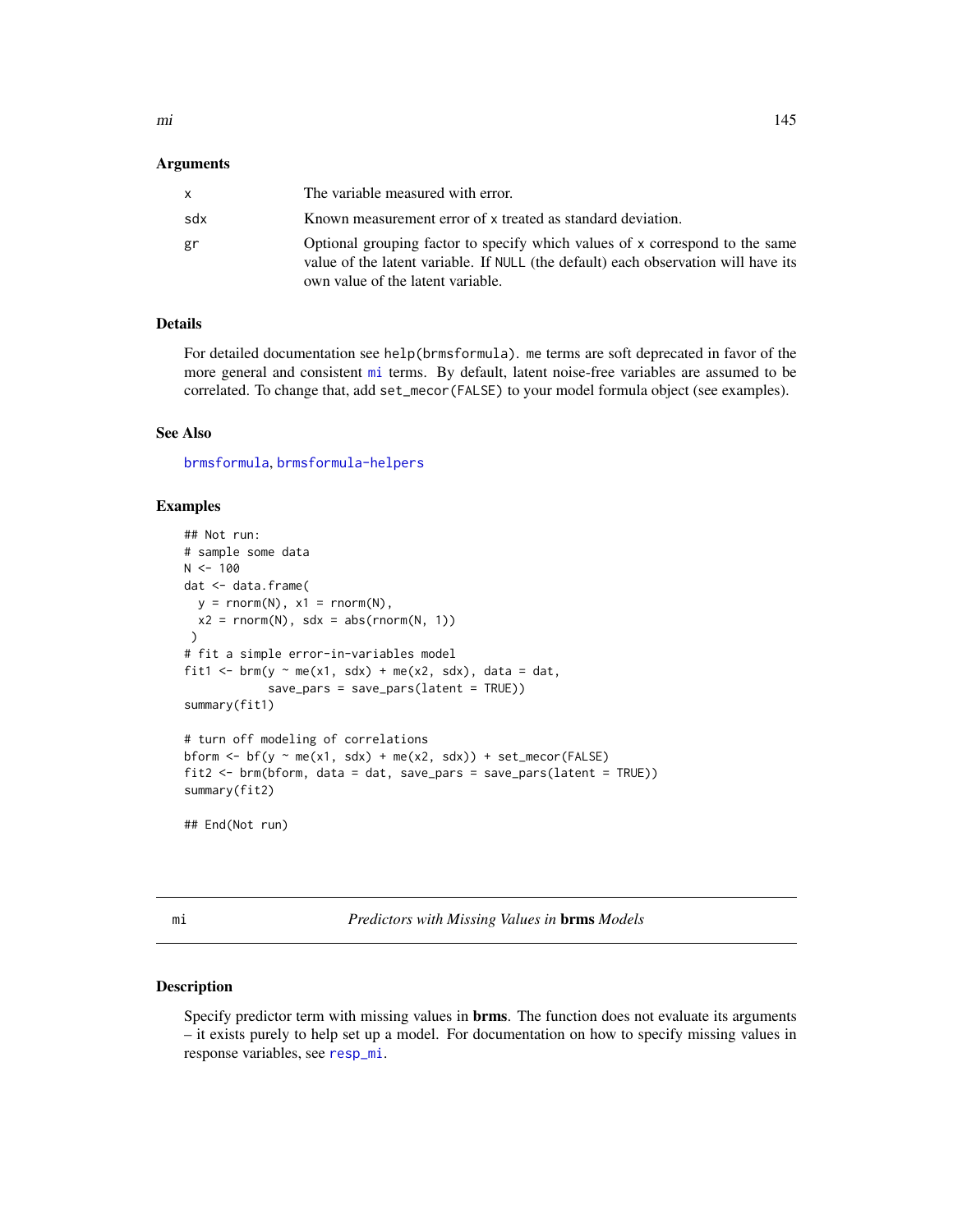### Usage

 $mi(x, idx = NA)$ 

#### Arguments

|     | The variable containing missing values.                                                                                                                                                                                                        |
|-----|------------------------------------------------------------------------------------------------------------------------------------------------------------------------------------------------------------------------------------------------|
| idx | An optional variable containing indices of observations in 'x' that are to be<br>used in the model. This is mostly relevant in partially subsetted models (via<br>resp subset) but may also have other applications that I haven't thought of. |
|     |                                                                                                                                                                                                                                                |

# Details

For detailed documentation see help(brmsformula).

# See Also

[brmsformula](#page-37-0)

## Examples

```
## Not run:
data("nhanes", package = "mice")
N <- nrow(nhanes)
# simple model with missing data
bform1 <- bf(bmi | mi() ~ age * mi(chl)) +
 bf(chl | mi() \sim age) +
  set_rescor(FALSE)
fit1 <- brm(bform1, data = nhanes)
summary(fit1)
plot(conditional_effects(fit1, resp = "bmi"), ask = FALSE)
loo(fit1, newdata = na.omit(fit1$data))
# simulate some measurement noise
nhanes$se <- rexp(N, 2)
# measurement noise can be handled within 'mi' terms
# with or without the presence of missing values
bform2 <- bf(bmi | mi() ~ age * mi(chl)) +
  bf(chl | mi(se) ~ ~ age) +set_rescor(FALSE)
fit2 \leftarrow brm(bform2, data = nhanes)
summary(fit2)
plot(conditional_effects(fit2, resp = "bmi"), ask = FALSE)
# 'mi' terms can also be used when some responses are subsetted
nhanes$sub <- TRUE
```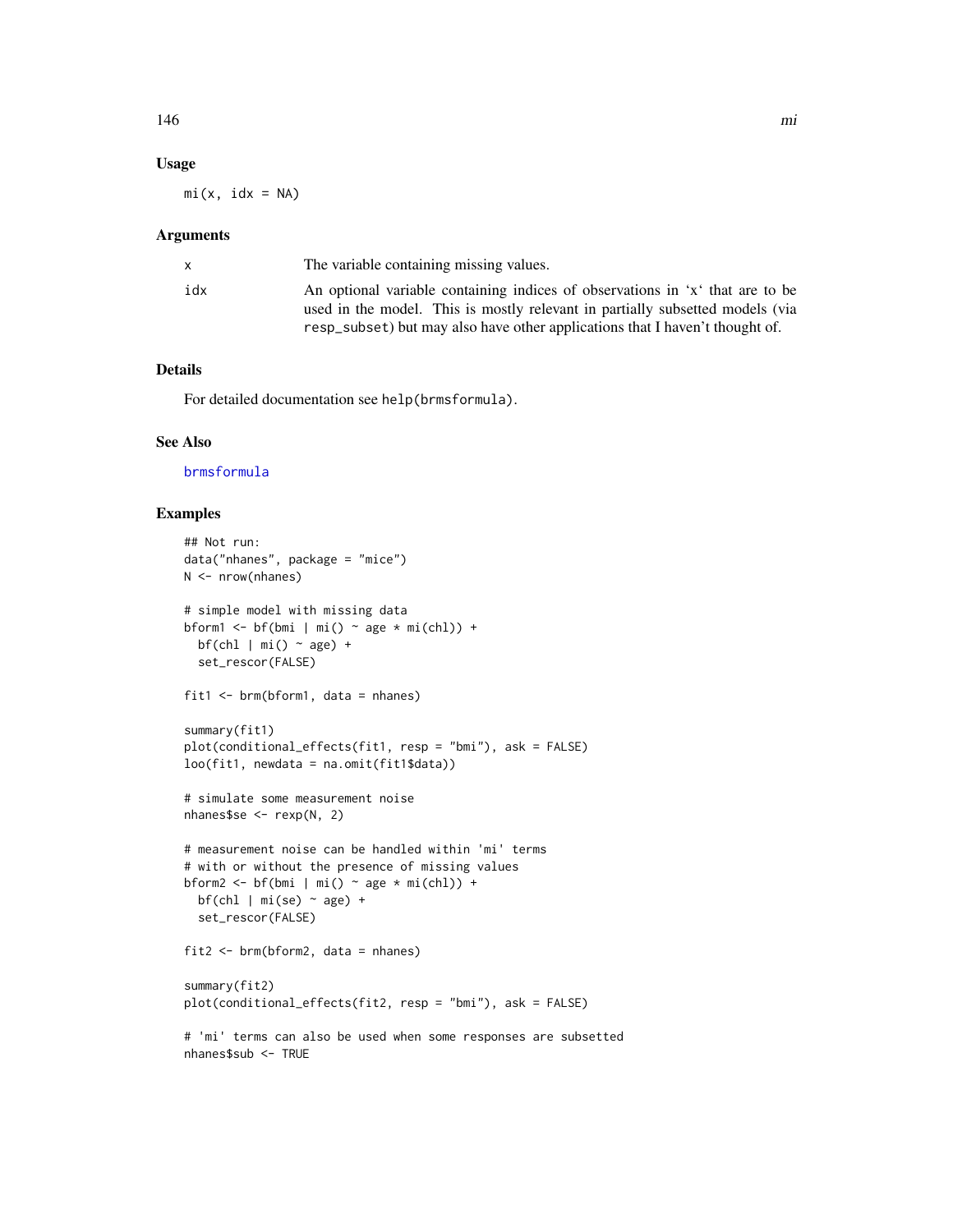#### mixture the contract of the contract of the contract of the contract of the contract of the contract of the contract of the contract of the contract of the contract of the contract of the contract of the contract of the co

```
nhanes$sub[1:2] <- FALSE
nhanes$id <- 1:N
nhanes$idx <- sample(3:N, N, TRUE)
# this requires the addition term 'index' being specified
# in the subsetted part of the model
bform3 <- bf(bmi | mi() ~ age * mi(chl, idx)) +
 bf(chl | mi(se) + subset(sub) + index(id) ~ age) +set_rescor(FALSE)
fit3 <- brm(bform3, data = nhanes)
summary(fit3)
plot(conditional_effects(fit3, resp = "bmi"), ask = FALSE)
## End(Not run)
```
mixture *Finite Mixture Families in* brms

# Description

Set up a finite mixture family for use in brms.

#### Usage

 $mixture(..., \text{flist = NULL}, \text{mmix = 1}, \text{order = NULL})$ 

| $\cdots$ | One or more objects providing a description of the response distributions to be<br>combined in the mixture model. These can be family functions, calls to fam-<br>ily functions or character strings naming the families. For details of supported<br>families see brmsfamily.                                                                                                                                                                            |  |
|----------|-----------------------------------------------------------------------------------------------------------------------------------------------------------------------------------------------------------------------------------------------------------------------------------------------------------------------------------------------------------------------------------------------------------------------------------------------------------|--|
| flist    | Optional list of objects, which are treated in the same way as objects passed via<br>the $\ldots$ argument.                                                                                                                                                                                                                                                                                                                                               |  |
| nmix     | Optional numeric vector specifying the number of times each family is repeated.<br>If specified, it must have the same length as the number of families passed via<br>and flist.                                                                                                                                                                                                                                                                          |  |
| order    | Ordering constraint to identify mixture components. If 'mu' or TRUE, population-<br>level intercepts of the mean parameters are ordered in non-ordinal models and<br>fixed to the same value in ordinal models (see details). If 'none' or FALSE, no<br>ordering constraint is applied. If NULL (the default), order is set to 'mu' if all<br>families are the same and 'none' otherwise. Other ordering constraints may be<br>implemented in the future. |  |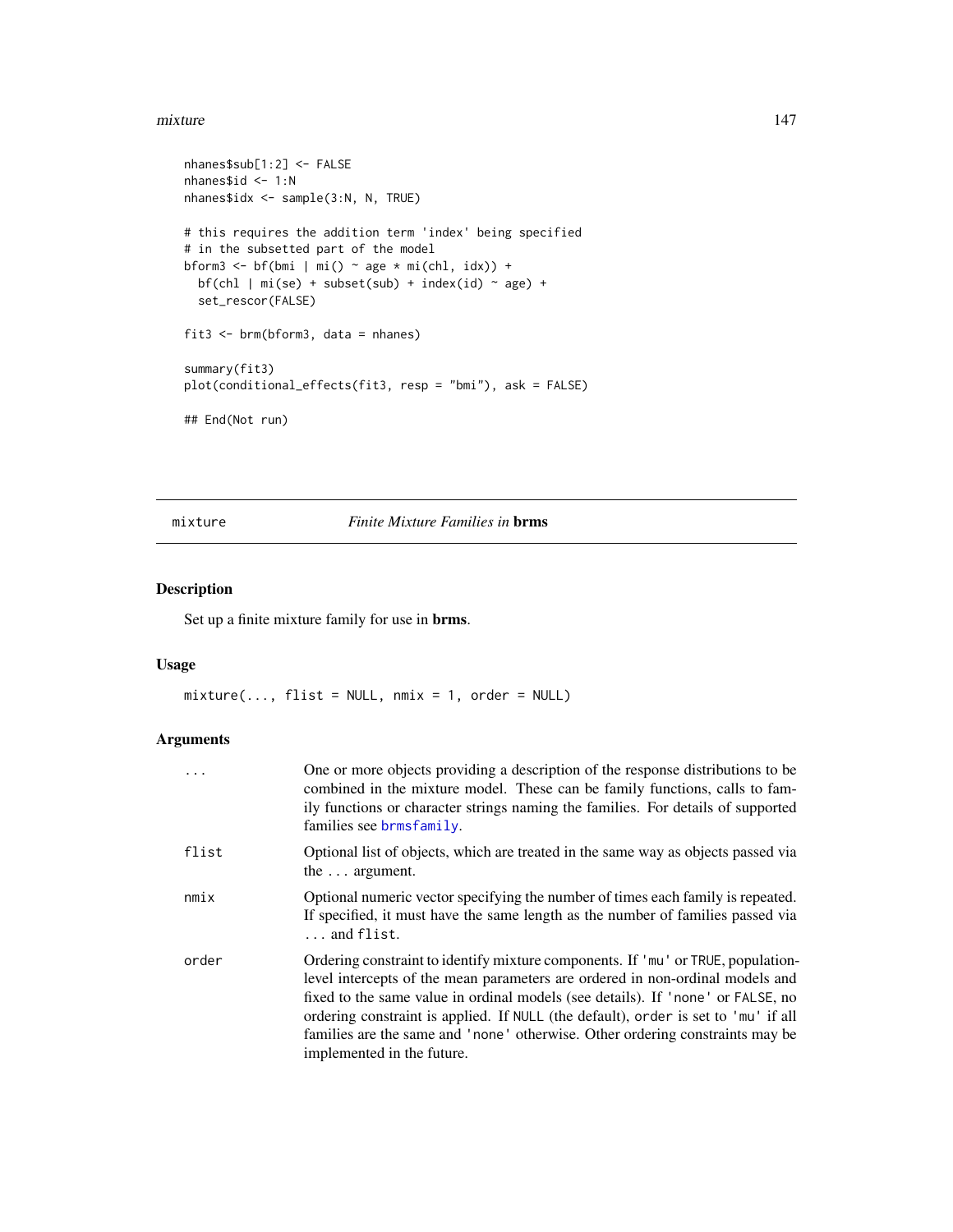#### Details

Most families supported by brms can be used to form mixtures. The response variable has to be valid for all components of the mixture family. Currently, the number of mixture components has to be specified by the user. It is not yet possible to estimate the number of mixture components from the data.

Ordering intercepts in mixtures of ordinal families is not possible as each family has itself a set of vector of intercepts (i.e. ordinal thresholds). Instead, brms will fix the vector of intercepts across components in ordinal mixtures, if desired, so that users can try to identify the mixture model via selective inclusion of predictors.

For most mixture models, you may want to specify priors on the population-level intercepts via [set\\_prior](#page-203-0) to improve convergence. In addition, it is sometimes necessary to set init =  $\theta$  in the call to [brm](#page-22-0) to allow chains to initialize properly.

For more details on the specification of mixture models, see [brmsformula](#page-37-0).

#### Value

An object of class mixfamily.

#### Examples

```
## Not run:
## simulate some data
set.seed(1234)
dat <- data.frame(
 y = c(rnorm(200), rnorm(100, 6)),x = \text{rnorm}(300),
  z = sample(0:1, 300, TRUE))
## fit a simple normal mixture model
mix <- mixture(gaussian, gaussian)
prior <-c(prior(normal(0, 7), Intercept, dpar = mu1),
  prior(normal(5, 7), Intercept, dpar = mu2)
)
fit1 <- brm(bf(y \sim x + z), dat, family = mix,
            prior = prior, chains = 2)
summary(fit1)
pp_check(fit1)
## use different predictors for the components
fit2 <- brm(bf(y \sim 1, mu1 \sim x, mu2 \sim z), dat, family = mix,
            prior = prior, chains = 2)
summary(fit2)
## fix the mixing proportions
fit3 <- brm(bf(y \sim x + z, theta1 = 1, theta2 = 2),
            dat, family = mix, prior = prior,
            init = 0, chains = 2)
summary(fit3)
```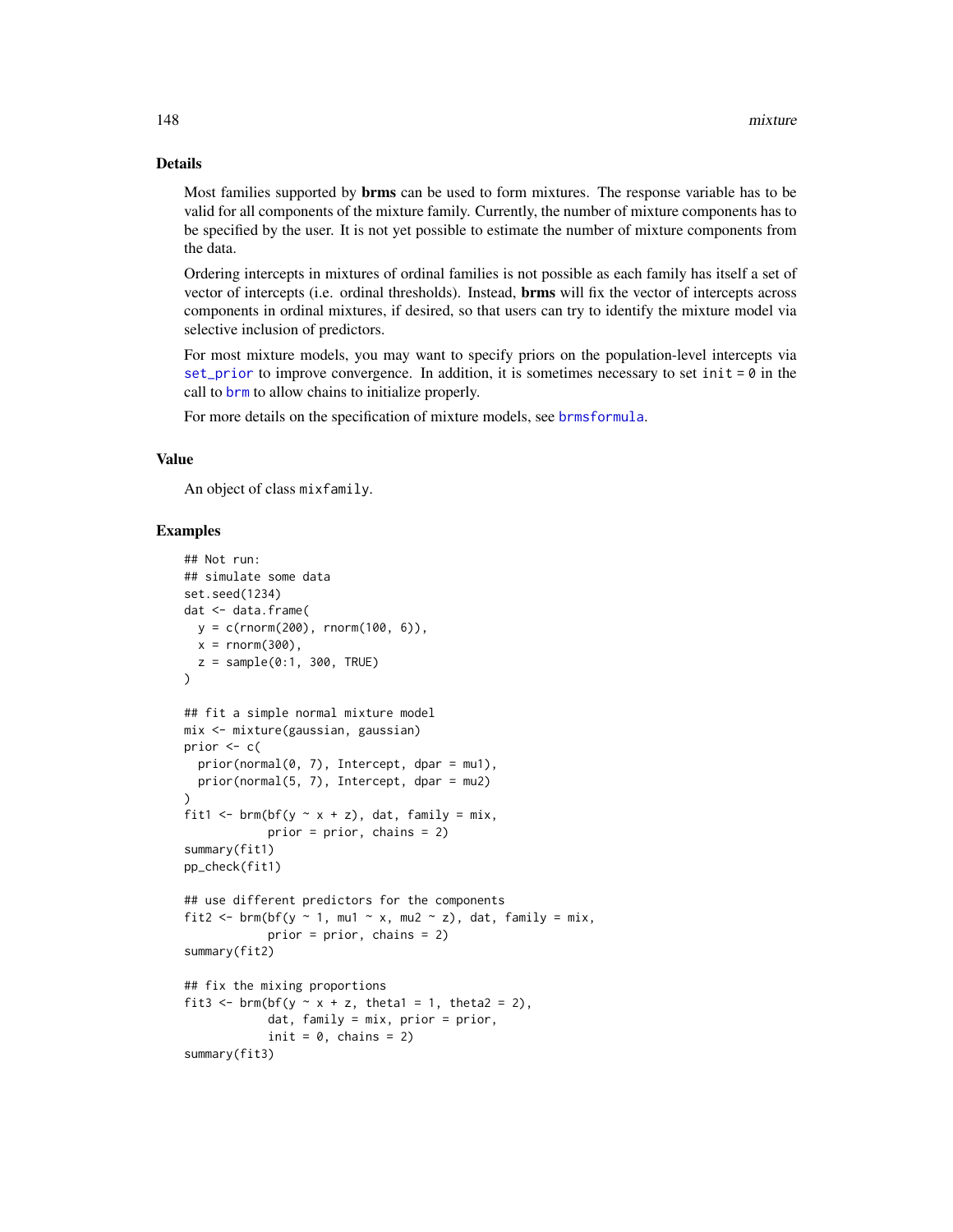```
pp_check(fit3)
## predict the mixing proportions
fit4 \leftarrow brm(bf(y \sim x + z, theta2 \sim x),
            dat, family = mix, prior = prior,
            init = 0, chains = 2)
summary(fit4)
pp_check(fit4)
## compare model fit
LOO(fit1, fit2, fit3, fit4)
## End(Not run)
```
<span id="page-148-0"></span>

# mm *Set up multi-membership grouping terms in* brms

## Description

Function to set up a multi-membership grouping term in brms. The function does not evaluate its arguments – it exists purely to help set up a model with grouping terms.

## Usage

```
mm(
  ...,
  weights = NULL,
  scale = TRUE,
  by = NULL,
  cor = TRUE,id = NA,cov = NULL,dist = "gaussian"
)
```

| $\cdots$ | One or more terms containing grouping factors.                                                                                                                                                                                                                                                                         |  |
|----------|------------------------------------------------------------------------------------------------------------------------------------------------------------------------------------------------------------------------------------------------------------------------------------------------------------------------|--|
| weights  | A matrix specifying the weights of each member. It should have as many<br>columns as grouping terms specified in  If NULL (the default), equally<br>weights are used.                                                                                                                                                  |  |
| scale    | Logical; if TRUE (the default), weights are standardized in order to sum to one<br>per row. If negative weights are specified, scale needs to be set to FALSE.                                                                                                                                                         |  |
| by       | An optional factor matrix, specifying sub-populations of the groups. It should<br>have as many columns as grouping terms specified in For each level of the<br>by variable, a separate variance-covariance matrix will be fitted. Levels of the<br>grouping factor must be nested in levels of the by variable matrix. |  |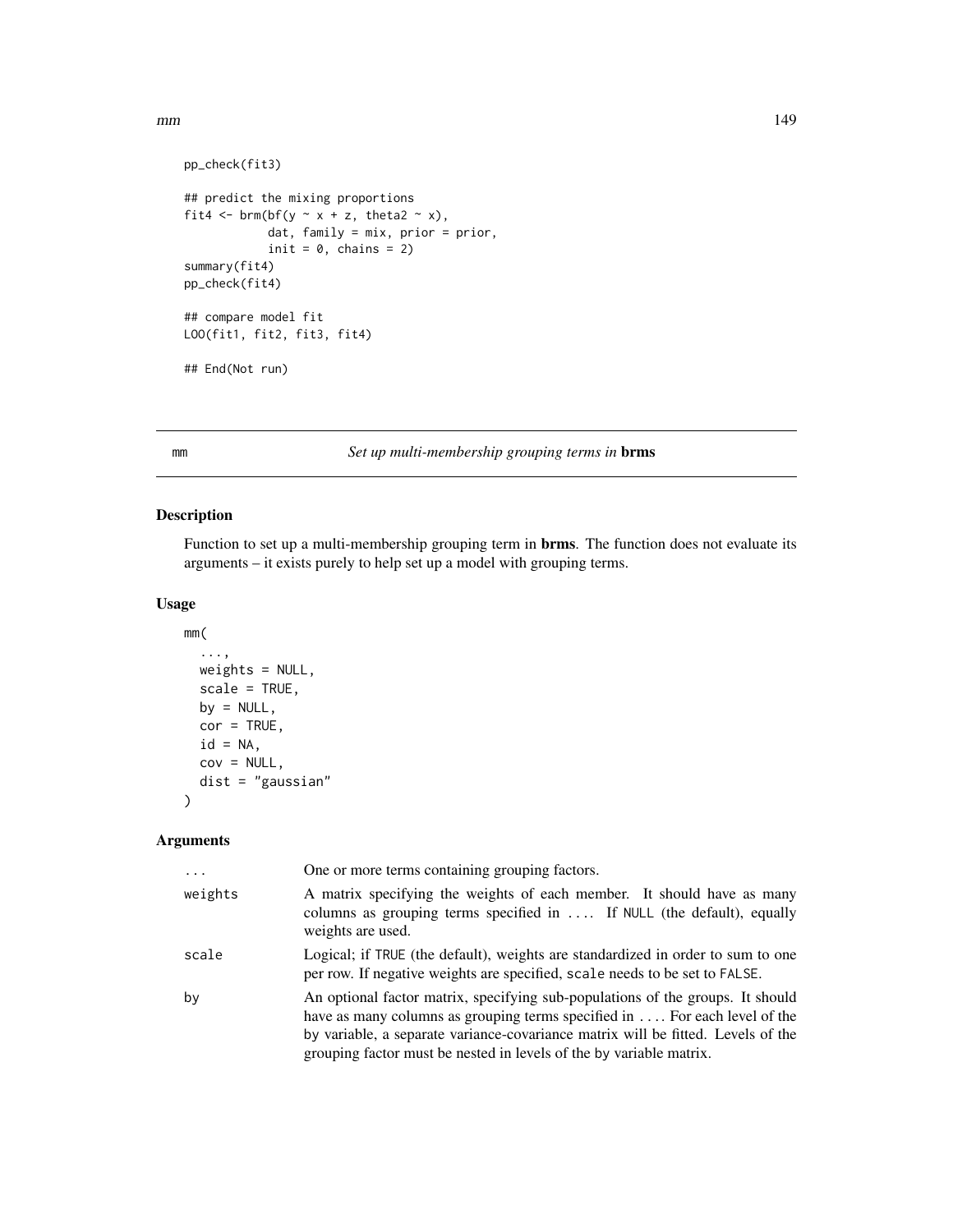| 150 | mmc |
|-----|-----|
|-----|-----|

| cor  | Logical. If TRUE (the default), group-level terms will be modelled as correlated.                                                                                                                                                                                                                                                                                                                                                                         |
|------|-----------------------------------------------------------------------------------------------------------------------------------------------------------------------------------------------------------------------------------------------------------------------------------------------------------------------------------------------------------------------------------------------------------------------------------------------------------|
| id   | Optional character string. All group-level terms across the model with the same<br>id will be modeled as correlated (if cor is TRUE). See brmsformula for more<br>details.                                                                                                                                                                                                                                                                                |
| COV  | An optional matrix which is proportional to the withon-group covariance matrix<br>of the group-level effects. All levels of the grouping factor should appear as row-<br>names of the corresponding matrix. This argument can be used, among others, to<br>model pedigrees and phylogenetic effects. See vignette ("brms_phylogenetics")<br>for more details. By default, levels of the same grouping factor are modeled as<br>independent of each other. |
| dist | Name of the distribution of the group-level effects. Currently "gaussian" is the<br>only option.                                                                                                                                                                                                                                                                                                                                                          |

## See Also

[brmsformula](#page-37-0), [mmc](#page-149-0)

## Examples

```
## Not run:
# simulate some data
dat <- data.frame(
y = rnorm(100), x1 = rnorm(100), x2 = rnorm(100),g1 = sample(1:10, 100, TRUE), g2 = sample(1:10, 100, TRUE)\mathcal{L}# multi-membership model with two members per group and equal weights
fit1 <- brm(y \sim x1 + (1|mm(g1, g2)), data = dat)
summary(fit1)
# weight the first member two times for than the second member
dat$w1 <- rep(2, 100)
dat$w2 <- rep(1, 100)
fit2 <- brm(y ~ x1 + (1|mm(g1, g2, weights = cbind(w1, w2))), data = dat)
summary(fit2)
# multi-membership model with level specific covariate values
dat$xc <- (dat$x1 + dat$x2) / 2
fit3 <- brm(y ~ xc + (1 + mmc(x1, x2) | mm(g1, g2)), data = dat)
summary(fit3)
## End(Not run)
```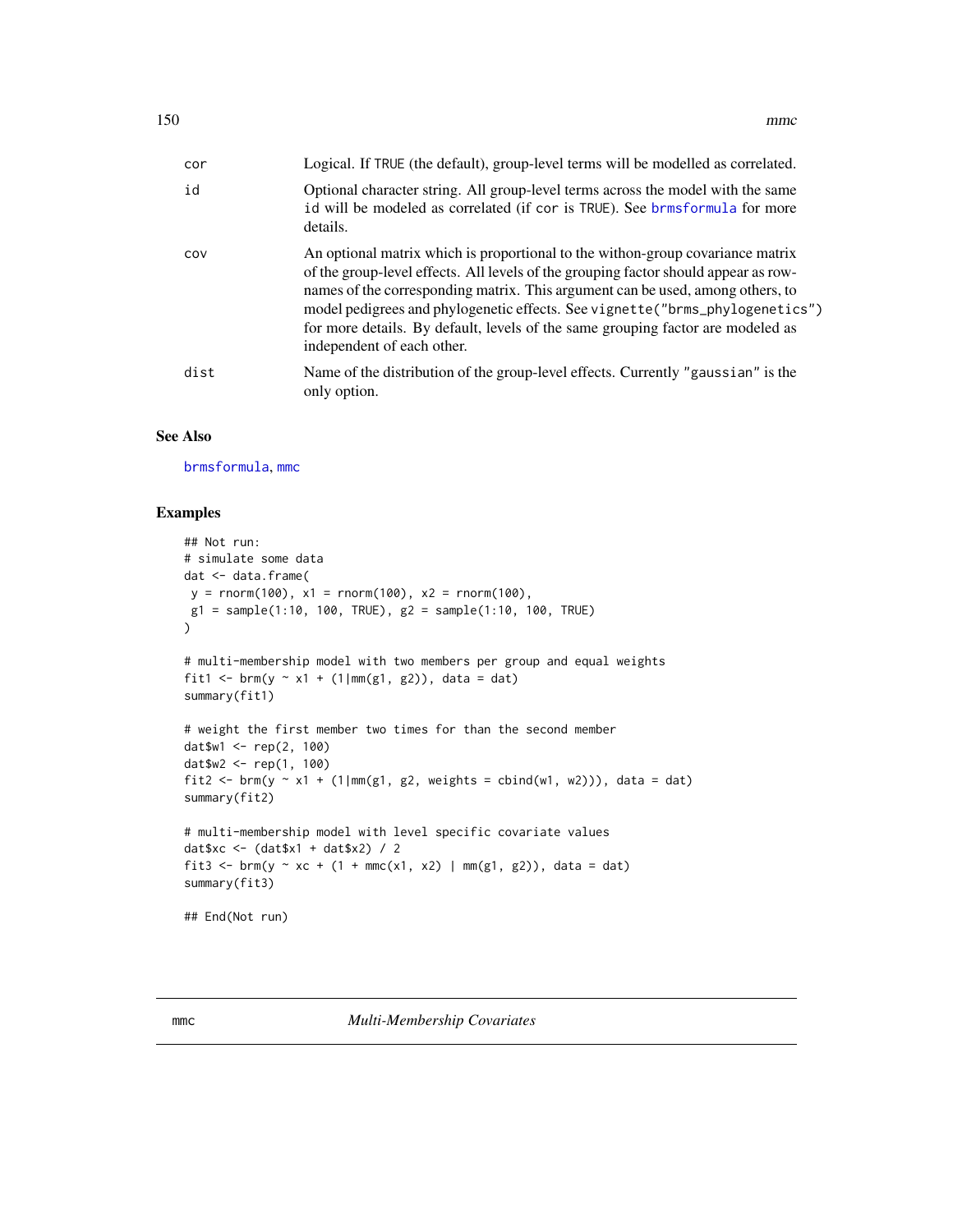Specify covariates that vary over different levels of multi-membership grouping factors thus requiring special treatment. This function is almost solely useful, when called in combination with [mm](#page-148-0). Outside of multi-membership terms it will behave very much like [cbind](#page-0-0).

## Usage

 $mmc(\ldots)$ 

## Arguments

... One or more terms containing covariates corresponding to the grouping levels specified in [mm](#page-148-0).

#### Value

A matrix with covariates as columns.

#### See Also

[mm](#page-148-0)

#### Examples

```
## Not run:
# simulate some data
dat <- data.frame(
 y = rnorm(100), x1 = rnorm(100), x2 = rnorm(100),g1 = sample(1:10, 100, TRUE), g2 = sample(1:10, 100, TRUE))
# multi-membership model with level specific covariate values
dat$xc <- (dat$x1 + dat$x2) / 2
fit <- brm(y ~ xc + (1 + mmc(x1, x2) | mm(g1, g2)), data = dat)
summary(fit)
## End(Not run)
```
mo *Monotonic Predictors in* brms *Models*

## Description

Specify a monotonic predictor term in brms. The function does not evaluate its arguments – it exists purely to help set up a model.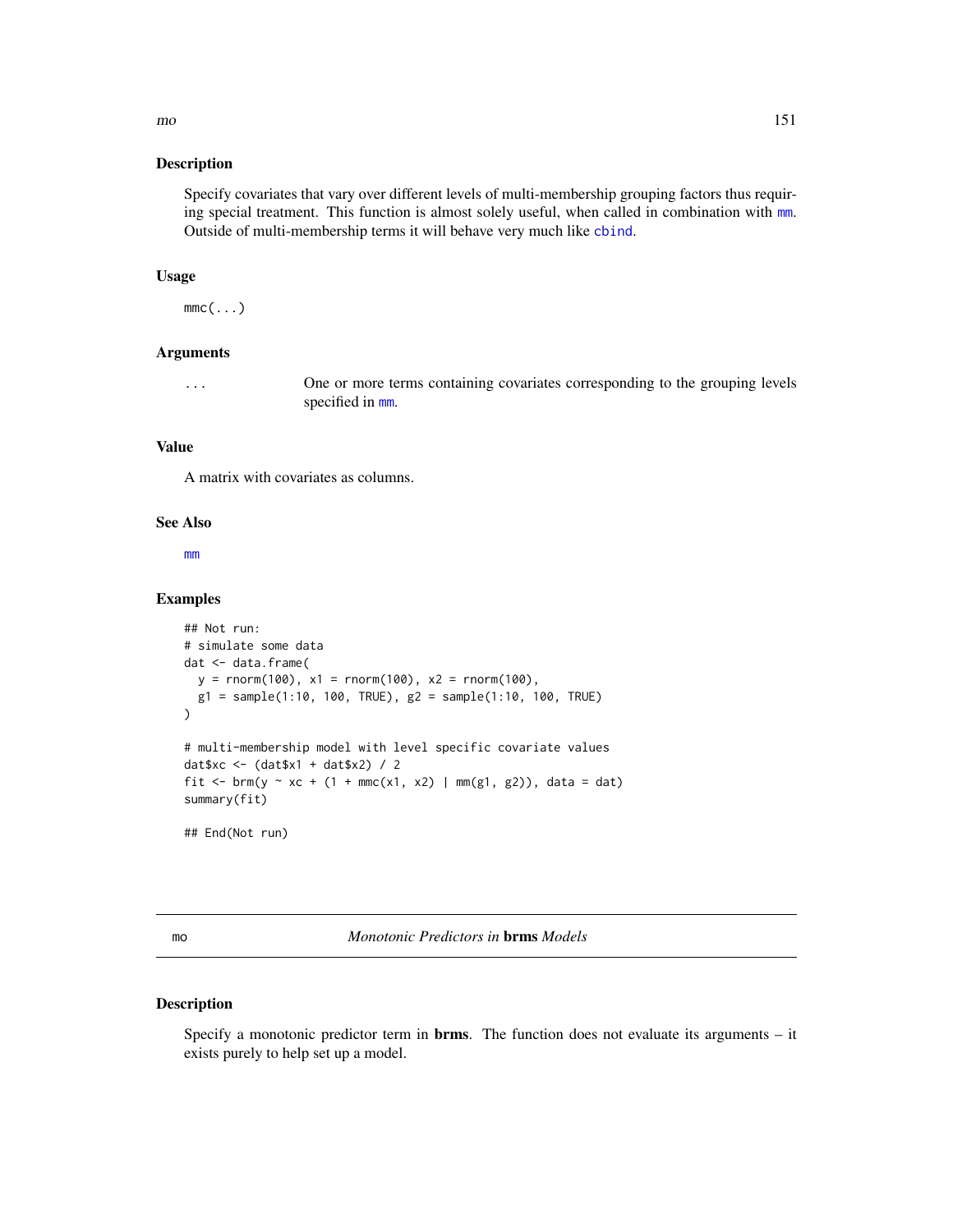## Usage

 $mo(x, id = NA)$ 

#### Arguments

| x  | An integer variable or an ordered factor to be modeled as monotonic.              |  |
|----|-----------------------------------------------------------------------------------|--|
| id | Optional character string. All monotonic terms with the same id within one        |  |
|    | formula will be modeled as having the same simplex (shape) parameter vector.      |  |
|    | If all monotonic terms of the same predictor have the same id, the resulting pre- |  |
|    | dictions will be conditionally monotonic for all values of interacting covariates |  |
|    | (Bürkner $&$ Charpentier, 2020).                                                  |  |
|    |                                                                                   |  |

# Details

See Bürkner and Charpentier (2020) for the underlying theory. For detailed documentation of the formula syntax used for monotonic terms, see help(brmsformula) as well as vignette("brms\_monotonic").

#### References

Bürkner P. C. & Charpentier E. (2020). Modeling Monotonic Effects of Ordinal Predictors in Regression Models. British Journal of Mathematical and Statistical Psychology. doi:10.1111/bmsp.12195

## See Also

[brmsformula](#page-37-0)

# Examples

```
## Not run:
# generate some data
income_options <- c("below_20", "20_to_40", "40_to_100", "greater_100")
income <- factor(sample(income_options, 100, TRUE),
                 levels = income_options, ordered = TRUE)
mean_ls <- c(30, 60, 70, 75)
ls < - mean_ls[income] + rnorm(100, sd = 7)
dat <- data.frame(income, ls)
# fit a simple monotonic model
fit1 \le brm(ls \sim mo(income), data = dat)
summary(fit1)
plot(fit1, N = 6)plot(conditional_effects(fit1), points = TRUE)
# model interaction with other variables
dat$x <- sample(c("a", "b", "c"), 100, TRUE)
fit2 <- brm(ls \sim mo(income) *x, data = dat)summary(fit2)
plot(conditional_effects(fit2), points = TRUE)
# ensure conditional monotonicity
fit3 <- brm(ls ~ mo(income, id = "i")*x, data = dat)
```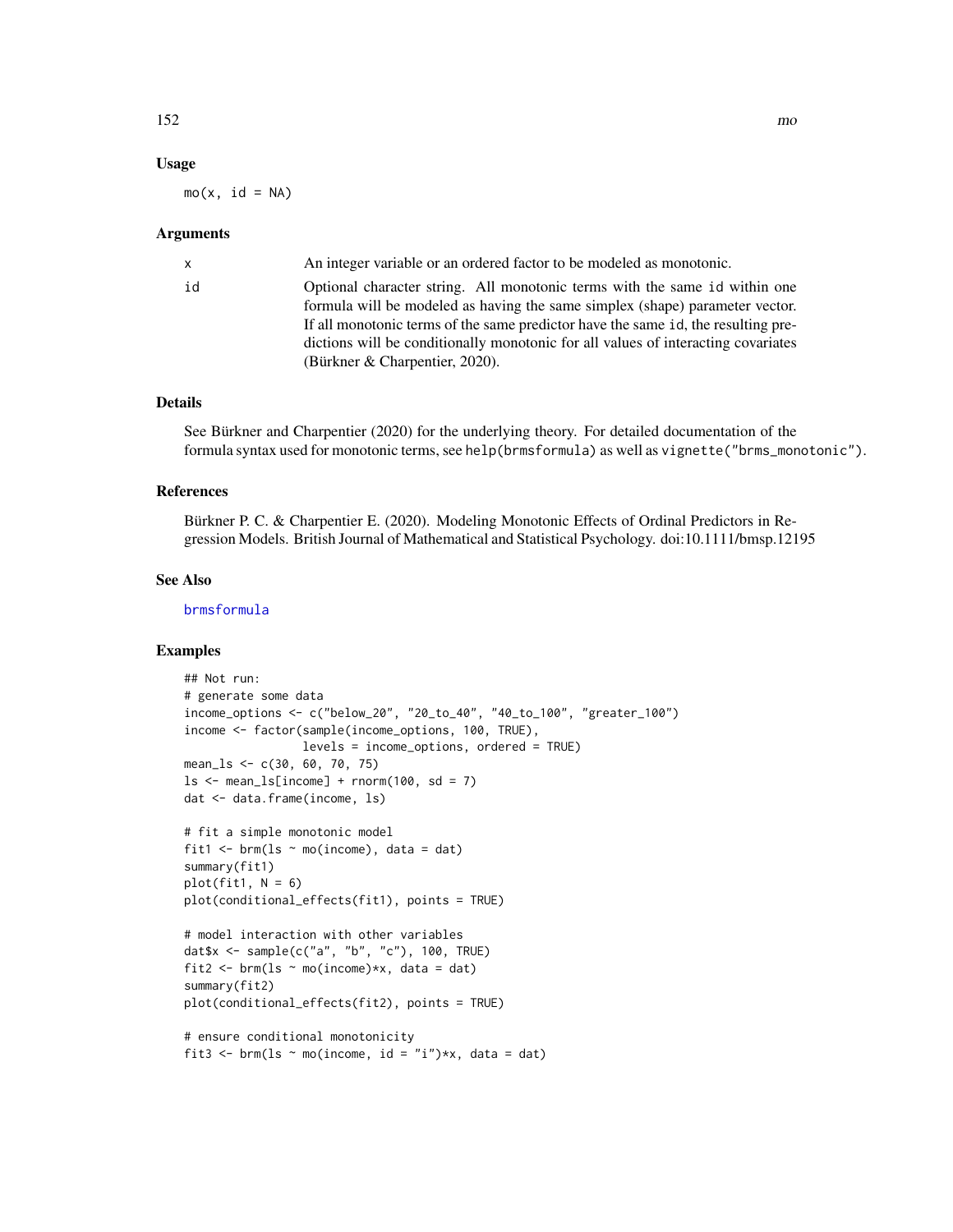```
summary(fit3)
plot(conditional_effects(fit3), points = TRUE)
## End(Not run)
```
model\_weights.brmsfit *Model Weighting Methods*

# <span id="page-152-0"></span>Description

Compute model weights in various ways, for instance, via stacking of posterior predictive distributions, Akaike weights, or marginal likelihoods.

## Usage

```
## S3 method for class 'brmsfit'
model_weights(x, ..., weights = "stacking", model_names = NULL)
```

```
model_weights(x, ...)
```
## Arguments

| $\mathsf{x}$                                                                                                                                                                                                                                                                                                                                                                                                                                                                                                                                                                                                                                                                                  | A brmsfit object.                                                                                                                                                              |  |
|-----------------------------------------------------------------------------------------------------------------------------------------------------------------------------------------------------------------------------------------------------------------------------------------------------------------------------------------------------------------------------------------------------------------------------------------------------------------------------------------------------------------------------------------------------------------------------------------------------------------------------------------------------------------------------------------------|--------------------------------------------------------------------------------------------------------------------------------------------------------------------------------|--|
| $\ddotsc$                                                                                                                                                                                                                                                                                                                                                                                                                                                                                                                                                                                                                                                                                     | More brms fit objects or further arguments passed to the underlying post-processing<br>functions. In particular, see prepare_predictions for further supported argu-<br>ments. |  |
| Name of the criterion to compute weights from. Should be one of "loo",<br>weights<br>"waic", "kfold", "stacking" (current default), or "bma", "pseudobma", For<br>the former three options, Akaike weights will be computed based on the infor-<br>mation criterion values returned by the respective methods. For "stacking" and<br>"pseudobma", method loo_model_weights will be used to obtain weights. For<br>"bma", method post_prob will be used to compute Bayesian model averaging<br>weights based on log marginal likelihood values (make sure to specify reason-<br>able priors in this case). For some methods, weights may also be a numeric<br>vector of pre-specified weights. |                                                                                                                                                                                |  |
| model_names                                                                                                                                                                                                                                                                                                                                                                                                                                                                                                                                                                                                                                                                                   | If NULL (the default) will use model names derived from deparsing the call. Oth-<br>erwise will use the passed values as model names.                                          |  |

#### Value

A numeric vector of weights for the models.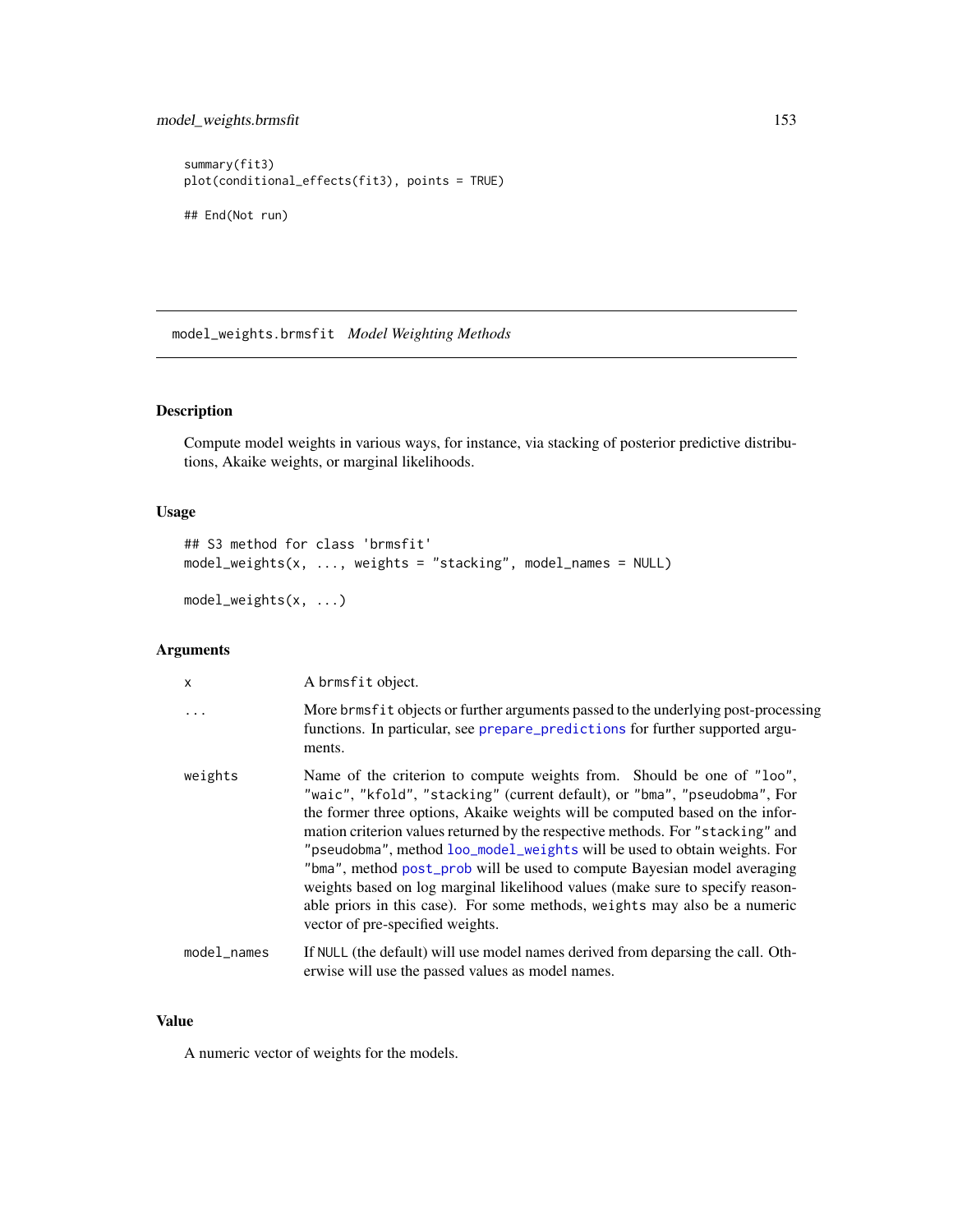# Examples

```
## Not run:
# model with 'treat' as predictor
fit1 \le brm(rating \sim treat + period + carry, data = inhaler)
summary(fit1)
# model without 'treat' as predictor
fit2 \leftarrow brm(rating \sim period + carry, data = inhaler)
summary(fit2)
# obtain Akaike weights based on the WAIC
model_weights(fit1, fit2, weights = "waic")
## End(Not run)
```
MultiNormal *The Multivariate Normal Distribution*

## Description

Density function and random generation for the multivariate normal distribution with mean vector mu and covariance matrix Sigma.

#### Usage

dmulti\_normal(x, mu, Sigma, log = FALSE, check = FALSE) rmulti\_normal(n, mu, Sigma, check = FALSE)

#### Arguments

| X     | Vector or matrix of quantiles. If x is a matrix, each row is taken to be a quantile.                             |  |
|-------|------------------------------------------------------------------------------------------------------------------|--|
| mu    | Mean vector with length equal to the number of dimensions.                                                       |  |
| Sigma | Covariance matrix.                                                                                               |  |
| log   | Logical; If TRUE, values are returned on the log scale.                                                          |  |
| check | Logical; Indicates whether several input checks should be performed. Defaults<br>to FALSE to improve efficiency. |  |
| n     | Number of draws to sample from the distribution.                                                                 |  |

#### Details

See the Stan user's manual <https://mc-stan.org/documentation/> for details on the parameterization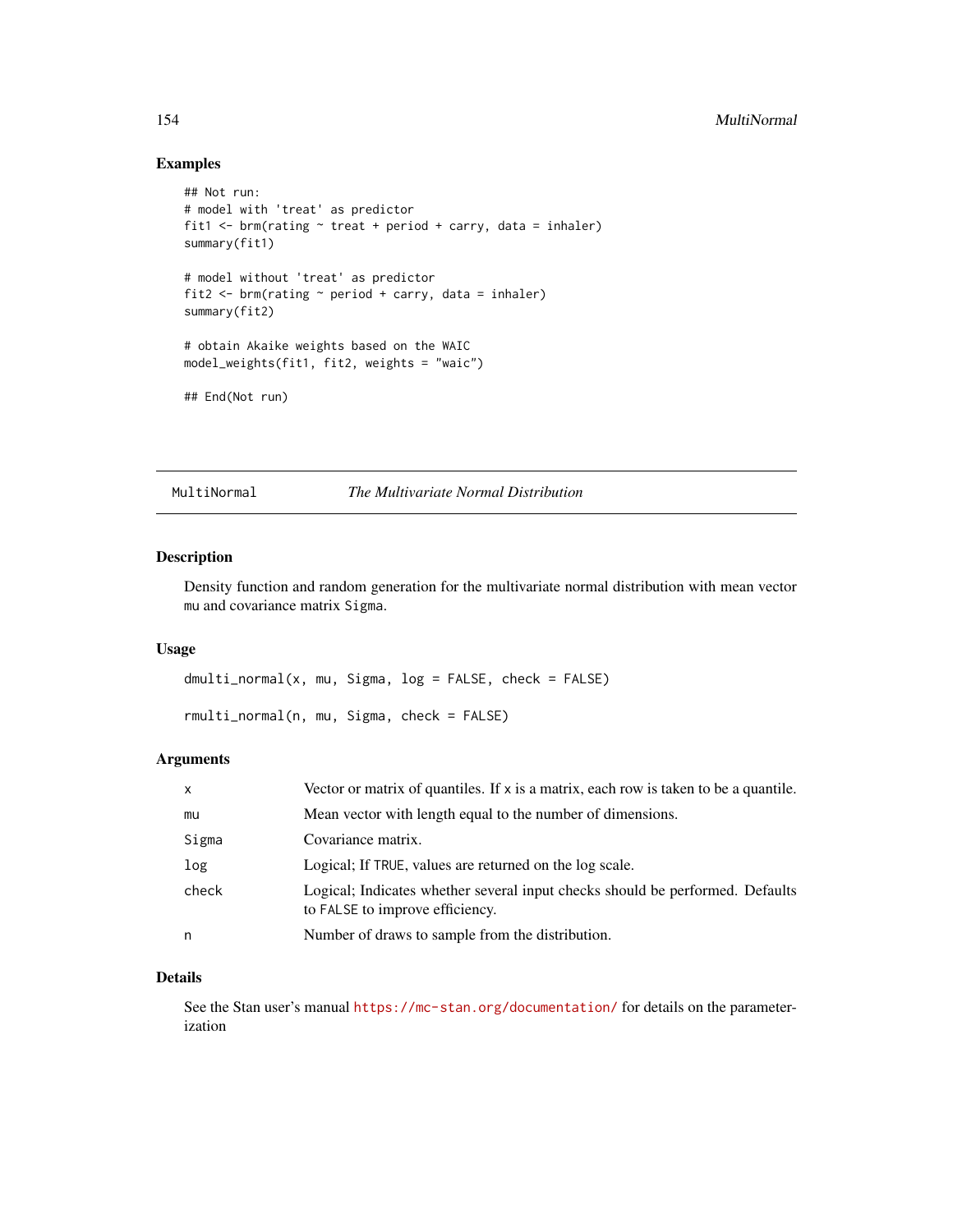Density function and random generation for the multivariate Student-t distribution with location vector mu, covariance matrix Sigma, and degrees of freedom df.

## Usage

dmulti\_student\_t(x, df, mu, Sigma, log = FALSE, check = FALSE) rmulti\_student\_t(n, df, mu, Sigma, check = FALSE)

# Arguments

| $\mathsf{x}$ | Vector or matrix of quantiles. If x is a matrix, each row is taken to be a quantile.                             |
|--------------|------------------------------------------------------------------------------------------------------------------|
| df           | Vector of degrees of freedom.                                                                                    |
| mu           | Location vector with length equal to the number of dimensions.                                                   |
| Sigma        | Covariance matrix.                                                                                               |
| log          | Logical; If TRUE, values are returned on the log scale.                                                          |
| check        | Logical; Indicates whether several input checks should be performed. Defaults<br>to FALSE to improve efficiency. |
| n            | Number of draws to sample from the distribution.                                                                 |

### Details

See the Stan user's manual <https://mc-stan.org/documentation/> for details on the parameterization

mvbind *Bind response variables in multivariate models*

# Description

Can be used to specify a multivariate brms model within a single formula. Outside of [brmsformula](#page-37-0), it just behaves like [cbind](#page-0-0).

### Usage

mvbind(...)

#### Arguments

... Same as in [cbind](#page-0-0)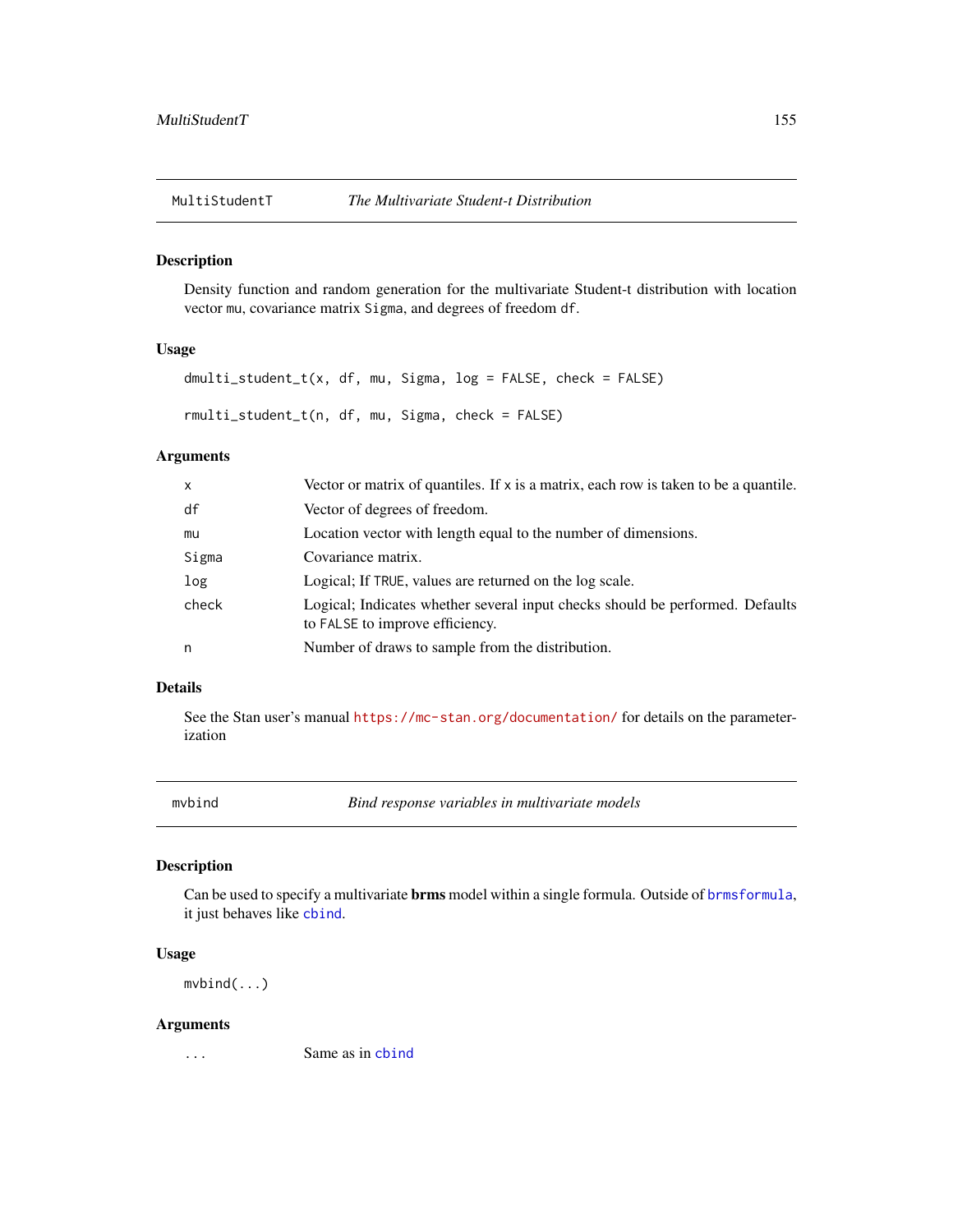## See Also

[brmsformula](#page-37-0), [mvbrmsformula](#page-155-0)

# Examples

bf(mvbind(y1, y2)  $\sim$  x)

<span id="page-155-0"></span>mvbrmsformula *Set up a multivariate model formula for use in* brms

## Description

Set up a multivariate model formula for use in the **brms** package allowing to define (potentially non-linear) additive multilevel models for all parameters of the assumed response distributions.

# Usage

mvbrmsformula(..., flist = NULL, rescor = NULL)

# Arguments

| $\cdots$ | Objects of class formula or brmsformula, each specifying a univariate model.<br>See brms formula for details on how to specify univariate models.                                                                                                       |  |
|----------|---------------------------------------------------------------------------------------------------------------------------------------------------------------------------------------------------------------------------------------------------------|--|
| flist    | Optional list of formulas, which are treated in the same way as formulas passed<br>via the $\dots$ argument.                                                                                                                                            |  |
| rescor   | Logical; Indicates if residual correlation between the response variables should<br>be modeled. Currently, this is only possible in multivariate gaussian and student<br>models. If NULL (the default), rescor is internally set to TRUE when possible. |  |

# Details

See vignette("brms\_multivariate") for a case study.

#### Value

An object of class mvbrmsformula, which is essentially a list containing all model formulas as well as some additional information for multivariate models.

### See Also

[brmsformula](#page-37-0), [brmsformula-helpers](#page-47-0)

## Examples

bf1 <- bf(y1 ~ x + (1|g)) bf2  $\leftarrow$  bf(y2  $\sim$  s(z)) mvbf(bf1, bf2)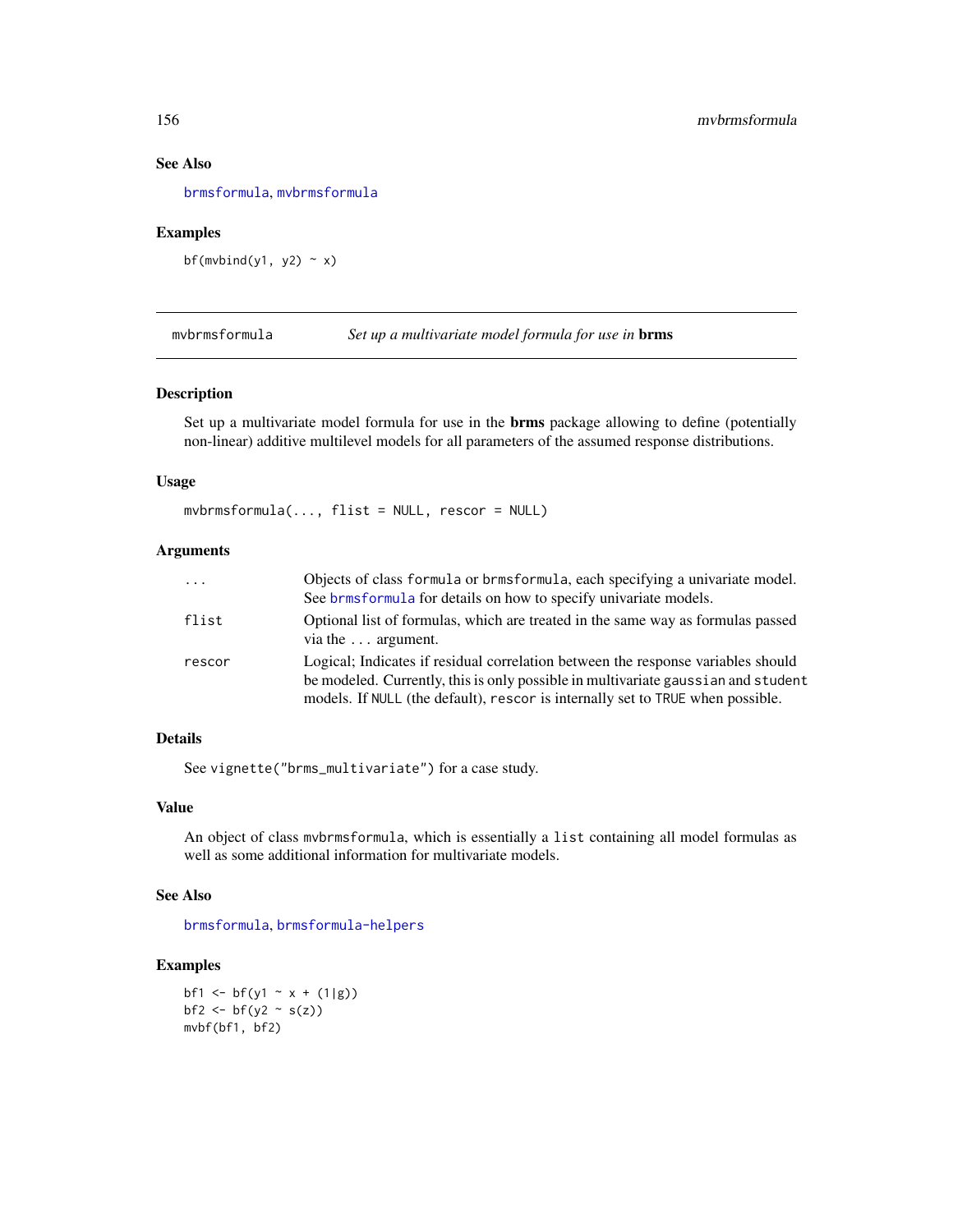Extract the number of levels of one or more grouping factors.

# Usage

```
## S3 method for class 'brmsfit'
ngrps(object, ...)
```
ngrps(object, ...)

# Arguments

| object | An R object.       |
|--------|--------------------|
| .      | Currently ignored. |

## Value

A named list containing the number of levels per grouping factor.

| nsamples.brmsfit | (Deprecated) Number of Posterior Samples |  |
|------------------|------------------------------------------|--|
|                  |                                          |  |

# Description

Extract the number of posterior samples (draws) stored in a fitted Bayesian model. Method nsamples is deprecated. Please use ndraws instead.

# Usage

```
## S3 method for class 'brmsfit'
nsamples(object, subset = NULL, incl_warmup = FALSE, ...)
```

| object      | An object of class brmsfit.                                               |
|-------------|---------------------------------------------------------------------------|
| subset      | An optional integer vector defining a subset of samples to be considered. |
| incl_warmup | A flag indicating whether to also count warmup / burn-in samples.         |
| $\ddotsc$   | Currently ignored.                                                        |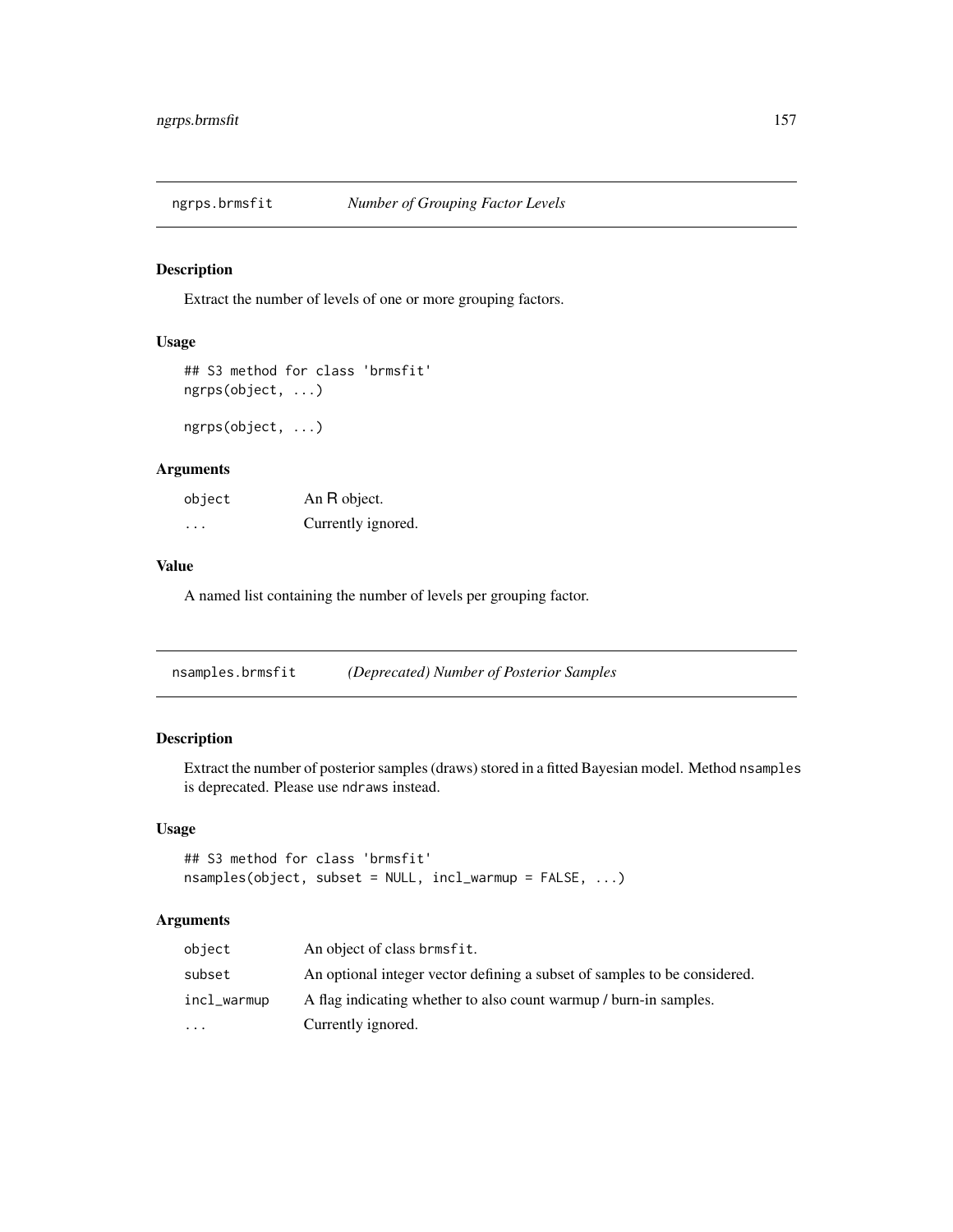Use OpenCL for GPU support in **Stan** via the **brms** interface. Only some **Stan** functions can be run on a GPU at this point and so a lot of **brms** models won't benefit from OpenCL for now.

#### Usage

opencl(ids = NULL)

#### Arguments

ids (integer vector of length 2) The platform and device IDs of the OpenCL device to use for fitting. If you don't know the IDs of your OpenCL device,  $c(\theta, \theta)$  is most likely what you need.

## Details

For more details on OpenCL in Stan, check out [https://mc-stan.org/docs/2\\_26/cmdstan-guid](https://mc-stan.org/docs/2_26/cmdstan-guide/parallelization.html#opencl)e/ [parallelization.html#opencl](https://mc-stan.org/docs/2_26/cmdstan-guide/parallelization.html#opencl) as well as [https://mc-stan.org/docs/2\\_26/stan-users-gui](https://mc-stan.org/docs/2_26/stan-users-guide/opencl.html)de/ [opencl.html](https://mc-stan.org/docs/2_26/stan-users-guide/opencl.html).

## Value

A brmsopencl object which can be passed to the opencl argument of brm and related functions.

## Examples

```
## Not run:
# this model just serves as an illustration
# OpenCL may not actually speed things up here
fit <- brm(count \sim zAge + zBase * Trt + (1|patient),
           data = epilepsy, family = poisson(),
           chains = 2, cores = 2, opencl = opencl(c(\emptyset, \emptyset)),
           backend = "cmdstanr")
summary(fit)
```
## End(Not run)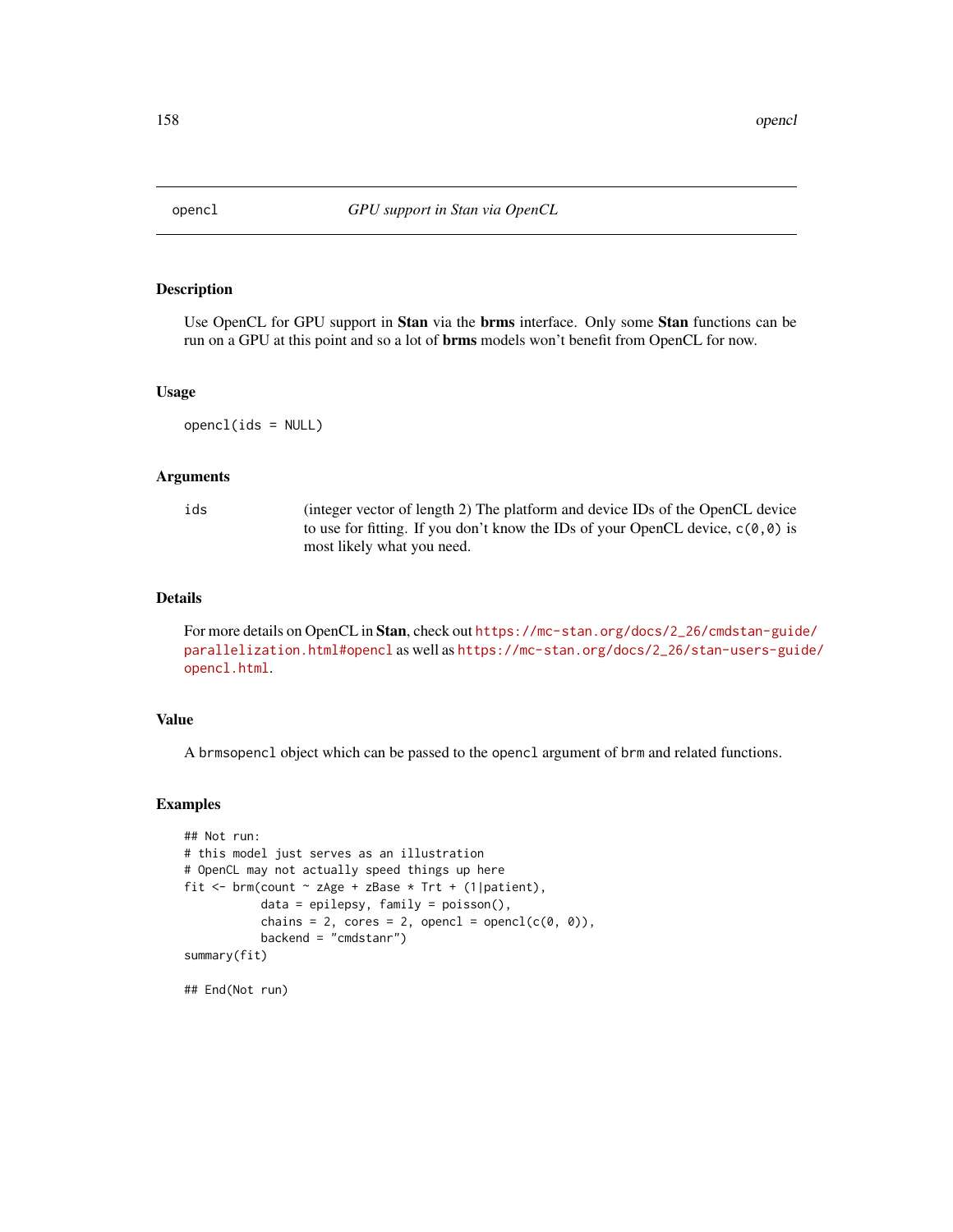A [pairs](#page-0-0) method that is customized for MCMC output.

#### Usage

```
## S3 method for class 'brmsfit'
pairs(x, pars = NA, variable = NULL, regex = FALSE, fixed = FALSE, ...)
```
# Arguments

| $\mathsf{x}$ | An object of class brmsfit                                                                                                                                                                                             |
|--------------|------------------------------------------------------------------------------------------------------------------------------------------------------------------------------------------------------------------------|
| pars         | Deprecated alias of variable. Names of the parameters to plot, as given by a<br>character vector or a regular expression.                                                                                              |
| variable     | Names of the variables (parameters) to plot, as given by a character vector or<br>a regular expression (if $\text{regex} = \text{TRUE}$ ). By default, a hopefully not too large<br>selection of variables is plotted. |
| regex        | Logical; Indicates whether variable should be treated as regular expressions.<br>Defaults to FALSE.                                                                                                                    |
| fixed        | (Deprecated) Indicates whether parameter names should be matched exactly<br>(TRUE) or treated as regular expressions (FALSE). Default is FALSE and only<br>works with argument pars.                                   |
| $\ddotsc$    | Further arguments to be passed to momo pairs.                                                                                                                                                                          |

#### Details

For a detailed description see [mcmc\\_pairs](#page-0-0).

# Examples

```
## Not run:
fit <- brm(count ~ zAge + zBase * Trt
          + (1|patient) + (1|visit),
          data = epilepsy, family = "poisson")
pairs(fit, variable = variables(fit)[1:3])
pairs(fit, variable = "^sd_", regex = TRUE)
```
## End(Not run)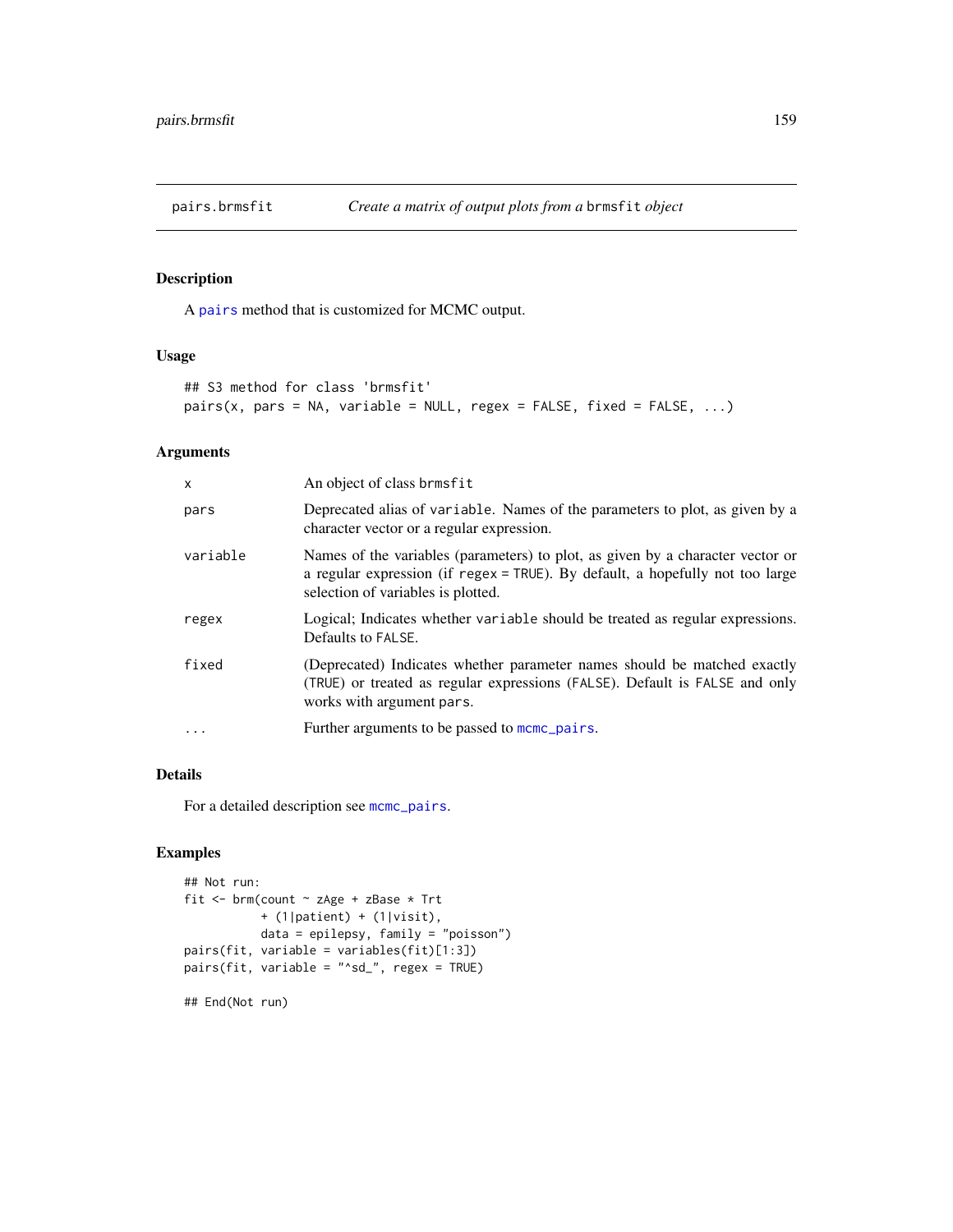Extract all parameter names of a given model.

# Usage

parnames(x, ...)

# Arguments

|          | An R object                                        |
|----------|----------------------------------------------------|
| $\cdots$ | Further arguments passed to or from other methods. |

### Value

A character vector containing the parameter names of the model.

plot.brmsfit *Trace and Density Plots for MCMC Draws*

# Description

Trace and Density Plots for MCMC Draws

# Usage

```
## S3 method for class 'brmsfit'
plot(
 x,
 pars = NA,
 combo = c("dens", "trace"),
 N = 5,
 variable = NULL,
  regex = FALSE,
  fixed = FALSE,
  theme = NULL,
 plot = TRUE,
  ask = TRUE,newpage = TRUE,...
\mathcal{E}
```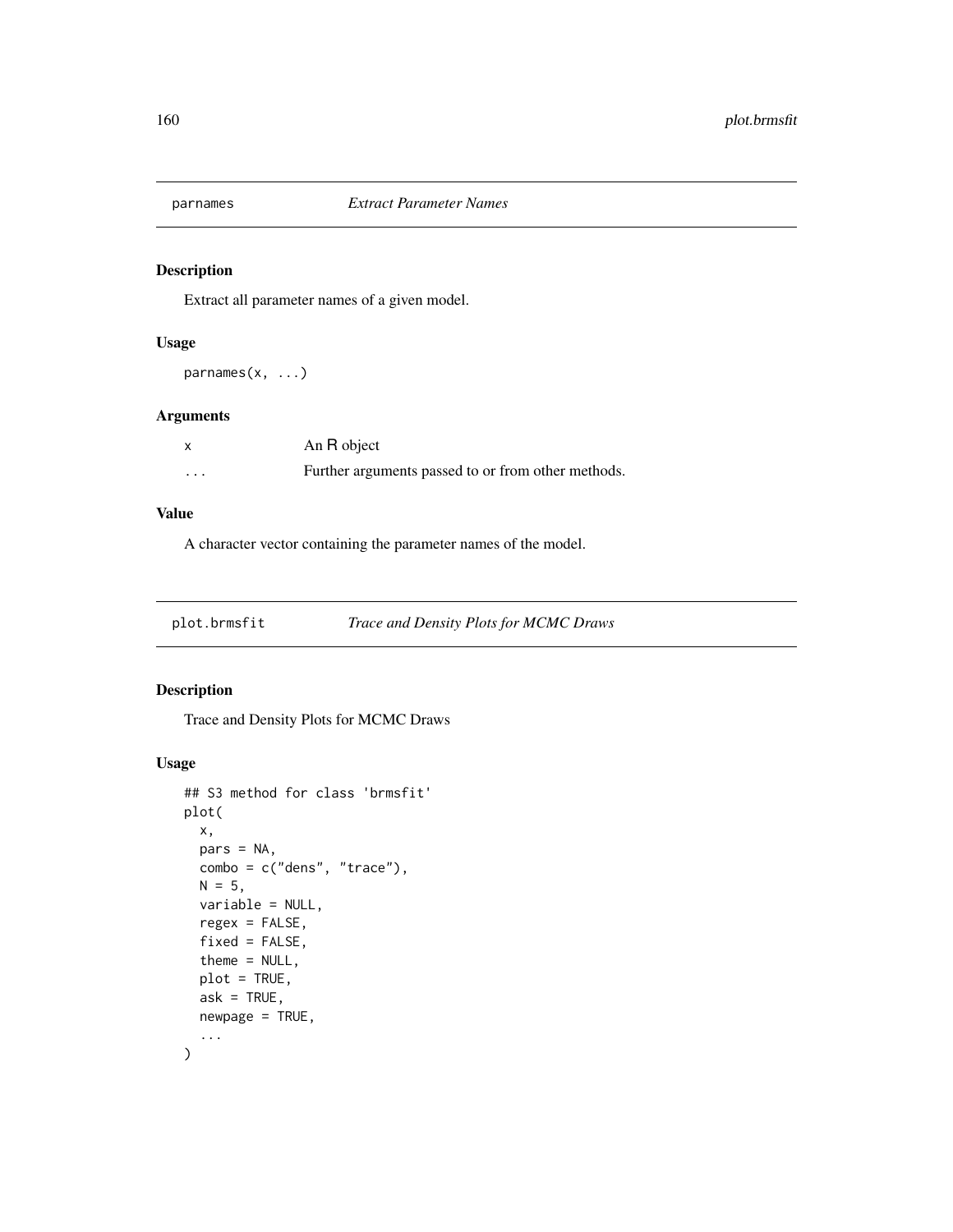# plot.brmsfit 161

# Arguments

| x        | An object of class brmsfit.                                                                                                                                                                                              |
|----------|--------------------------------------------------------------------------------------------------------------------------------------------------------------------------------------------------------------------------|
| pars     | Deprecated alias of variable. Names of the parameters to plot, as given by a<br>character vector or a regular expression.                                                                                                |
| combo    | A character vector with at least two elements. Each element of combo corre-<br>sponds to a column in the resulting graphic and should be the name of one of<br>the available MCMC functions (omitting the mcmc_ prefix). |
| N        | The number of parameters plotted per page.                                                                                                                                                                               |
| variable | Names of the variables (parameters) to plot, as given by a character vector or<br>a regular expression (if $regex = TRUE$ ). By default, a hopefully not too large<br>selection of variables is plotted.                 |
| regex    | Logical; Indicates whether variable should be treated as regular expressions.<br>Defaults to FALSE.                                                                                                                      |
| fixed    | (Deprecated) Indicates whether parameter names should be matched exactly<br>(TRUE) or treated as regular expressions (FALSE). Default is FALSE and only<br>works with argument pars.                                     |
| theme    | A theme object modifying the appearance of the plots. For some basic themes<br>see ggtheme and theme_default.                                                                                                            |
| plot     | Logical; indicates if plots should be plotted directly in the active graphic device.<br>Defaults to TRUE.                                                                                                                |
| ask      | Logical; indicates if the user is prompted before a new page is plotted. Only<br>used if plot is TRUE.                                                                                                                   |
| newpage  | Logical; indicates if the first set of plots should be plotted to a new page. Only<br>used if plot is TRUE.                                                                                                              |
| .        | Further arguments passed to mcmc_combo.                                                                                                                                                                                  |
|          |                                                                                                                                                                                                                          |

# Value

An invisible list of [gtable](#page-0-0) objects.

# Examples

```
## Not run:
fit <- brm(count ~ zAge + zBase * Trt
          + (1|patient) + (1|visit),
          data = epilepsy, family = "poisson")plot(fit)
## plot population-level effects only
plot(fit, variable = "^b_", regex = TRUE)
```
## End(Not run)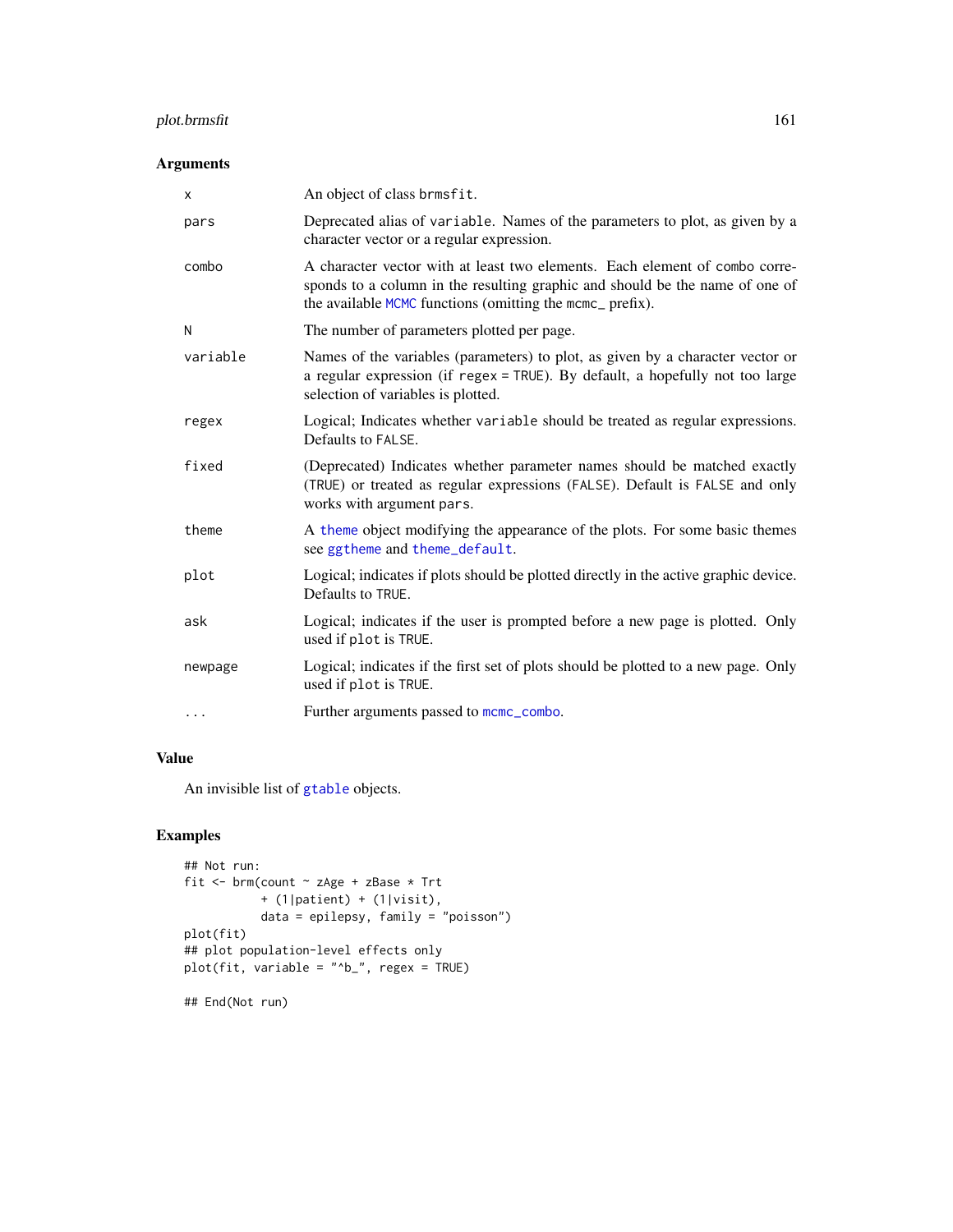```
posterior_average.brmsfit
```
*Posterior draws of parameters averaged across models*

## <span id="page-161-0"></span>Description

Extract posterior draws of parameters averaged across models. Weighting can be done in various ways, for instance using Akaike weights based on information criteria or marginal likelihoods.

## Usage

```
## S3 method for class 'brmsfit'
posterior_average(
  x,
  ...,
  variable = NULL,
 pars = NULL,
 weights = "stacking",
 ndraws = NULL,
  nsamples = NULL,
 missing = NULL,
 model_names = NULL,
 control = list(),seed = NULL
)
```
posterior\_average(x, ...)

| X         | A brmsfit object.                                                                                                                                                                                                                                                                                                                                                                                                                                                                                                                                                                                                                                                                  |
|-----------|------------------------------------------------------------------------------------------------------------------------------------------------------------------------------------------------------------------------------------------------------------------------------------------------------------------------------------------------------------------------------------------------------------------------------------------------------------------------------------------------------------------------------------------------------------------------------------------------------------------------------------------------------------------------------------|
| $\ddotsc$ | More brmsfit objects or further arguments passed to the underlying post-processing<br>functions. In particular, see prepare_predictions for further supported argu-<br>ments.                                                                                                                                                                                                                                                                                                                                                                                                                                                                                                      |
| variable  | Names of variables (parameters) for which to average across models. Only those<br>variables can be averaged that appear in every model. Defaults to all overlapping<br>variables.                                                                                                                                                                                                                                                                                                                                                                                                                                                                                                  |
| pars      | Deprecated alias of variable.                                                                                                                                                                                                                                                                                                                                                                                                                                                                                                                                                                                                                                                      |
| weights   | Name of the criterion to compute weights from. Should be one of "loo",<br>"waic", "kfold", "stacking" (current default), or "bma", "pseudobma", For<br>the former three options, Akaike weights will be computed based on the infor-<br>mation criterion values returned by the respective methods. For "stacking" and<br>"pseudobma", method loo_model_weights will be used to obtain weights. For<br>"bma", method post_prob will be used to compute Bayesian model averaging<br>weights based on log marginal likelihood values (make sure to specify reason-<br>able priors in this case). For some methods, weights may also be a numeric<br>vector of pre-specified weights. |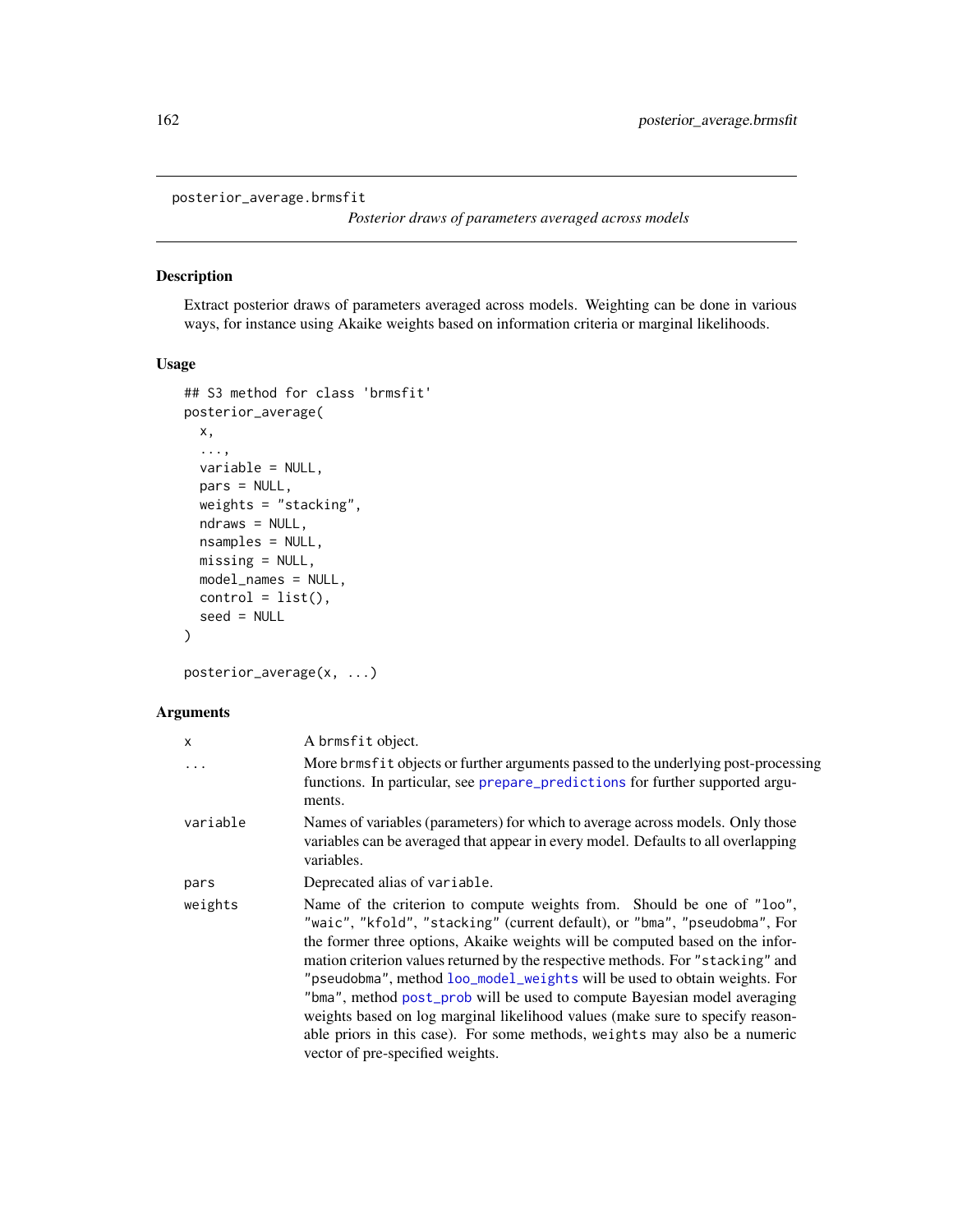| ndraws      | Total number of posterior draws to use.                                                                                                                                                                                                                                        |
|-------------|--------------------------------------------------------------------------------------------------------------------------------------------------------------------------------------------------------------------------------------------------------------------------------|
| nsamples    | Deprecated alias of ndraws.                                                                                                                                                                                                                                                    |
| missing     | An optional numeric value or a named list of numeric values to use if a model<br>does not contain a variable for which posterior draws should be averaged. De-<br>faults to NULL, in which case only those variables can be averaged that are<br>present in all of the models. |
| model_names | If NULL (the default) will use model names derived from deparsing the call. Oth-<br>erwise will use the passed values as model names.                                                                                                                                          |
| control     | Optional list of further arguments passed to the function specified in weights.                                                                                                                                                                                                |
| seed        | A single numeric value passed to set. seed to make results reproducible.                                                                                                                                                                                                       |

## Details

Weights are computed with the [model\\_weights](#page-152-0) method.

## Value

A data.frame of posterior draws.

## See Also

[model\\_weights](#page-152-0), [pp\\_average](#page-175-0)

# Examples

```
## Not run:
# model with 'treat' as predictor
fit1 <- brm(rating ~ treat + period + carry, data = inhaler)
summary(fit1)
# model without 'treat' as predictor
fit2 <- brm(rating ~ period + carry, data = inhaler)
summary(fit2)
# compute model-averaged posteriors of overlapping parameters
posterior_average(fit1, fit2, weights = "waic")
## End(Not run)
```
<span id="page-162-0"></span>posterior\_epred.brmsfit

*Expected Values of the Posterior Predictive Distribution*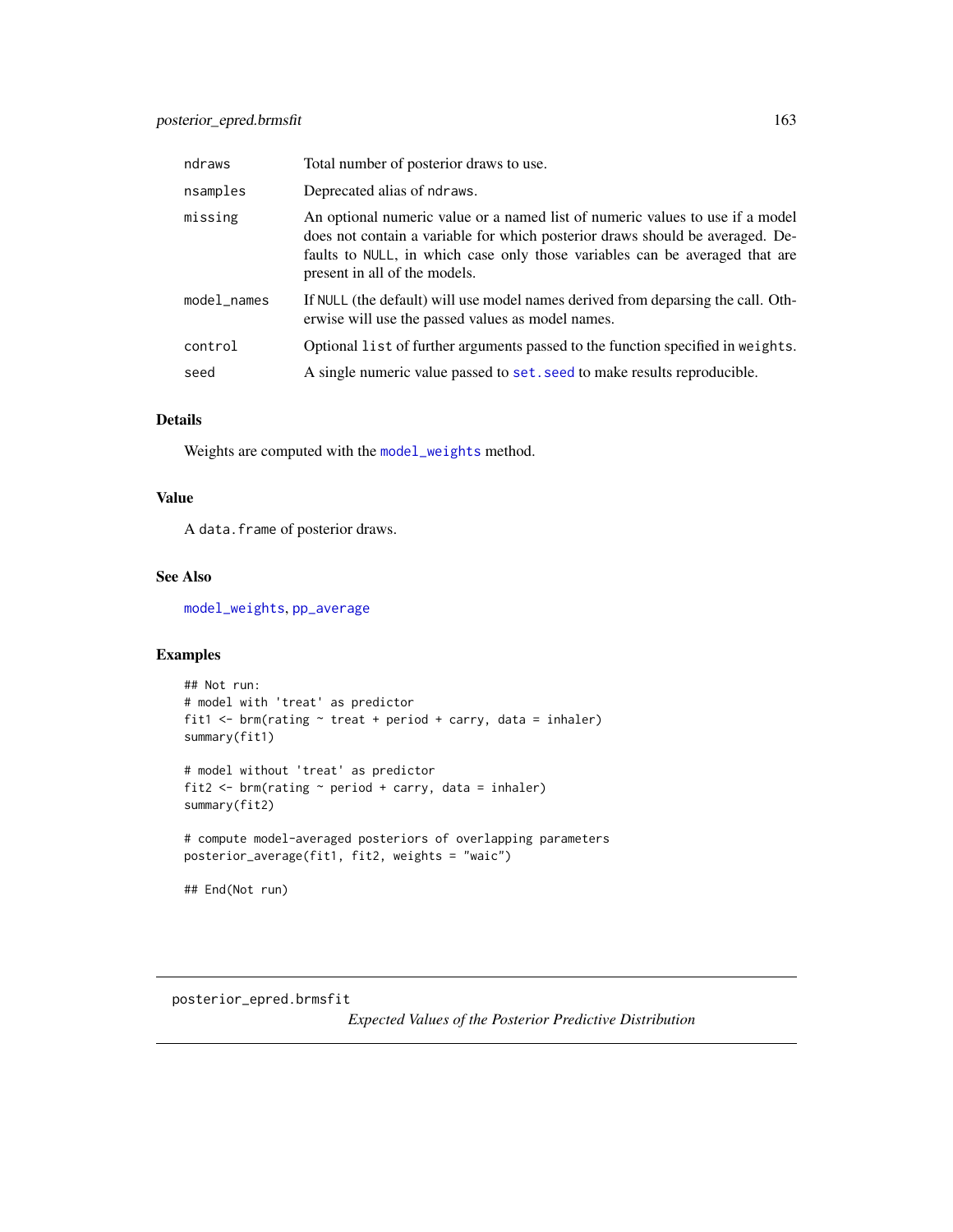Compute posterior draws of the expected value/mean of the posterior predictive distribution. Can be performed for the data used to fit the model (posterior predictive checks) or for new data. By definition, these predictions have smaller variance than the posterior predictions performed by the [posterior\\_predict.brmsfit](#page-167-0) method. This is because only the uncertainty in the mean is incorporated in the draws computed by posterior\_epred while any residual error is ignored. However, the estimated means of both methods averaged across draws should be very similar.

## Usage

```
## S3 method for class 'brmsfit'
posterior_epred(
 object,
 newdata = NULL,
 re_formula = NULL,
 re.form = NULL,
  resp = NULL,dpar = NULL,
  nlpar = NULL,
 ndraws = NULL,
 draw_ids = NULL,
  sort = FALSE,...
\mathcal{E}
```

| object     | An object of class brmsfit.                                                                                                                                                                                                                                                                                       |
|------------|-------------------------------------------------------------------------------------------------------------------------------------------------------------------------------------------------------------------------------------------------------------------------------------------------------------------|
| newdata    | An optional data.frame for which to evaluate predictions. If NULL (default), the<br>original data of the model is used. NA values within factors are interpreted as if<br>all dummy variables of this factor are zero. This allows, for instance, to make<br>predictions of the grand mean when using sum coding. |
| re_formula | formula containing group-level effects to be considered in the prediction. If<br>NULL (default), include all group-level effects; if NA, include no group-level ef-<br>fects.                                                                                                                                     |
| re.form    | Alias of re_formula.                                                                                                                                                                                                                                                                                              |
| resp       | Optional names of response variables. If specified, predictions are performed<br>only for the specified response variables.                                                                                                                                                                                       |
| dpar       | Optional name of a predicted distributional parameter. If specified, expected<br>predictions of this parameters are returned.                                                                                                                                                                                     |
| nlpar      | Optional name of a predicted non-linear parameter. If specified, expected pre-<br>dictions of this parameters are returned.                                                                                                                                                                                       |
| ndraws     | Positive integer indicating how many posterior draws should be used. If NULL<br>(the default) all draws are used. Ignored if draw_ids is not NULL.                                                                                                                                                                |
| draw_ids   | An integer vector specifying the posterior draws to be used. If NULL (the default),<br>all draws are used.                                                                                                                                                                                                        |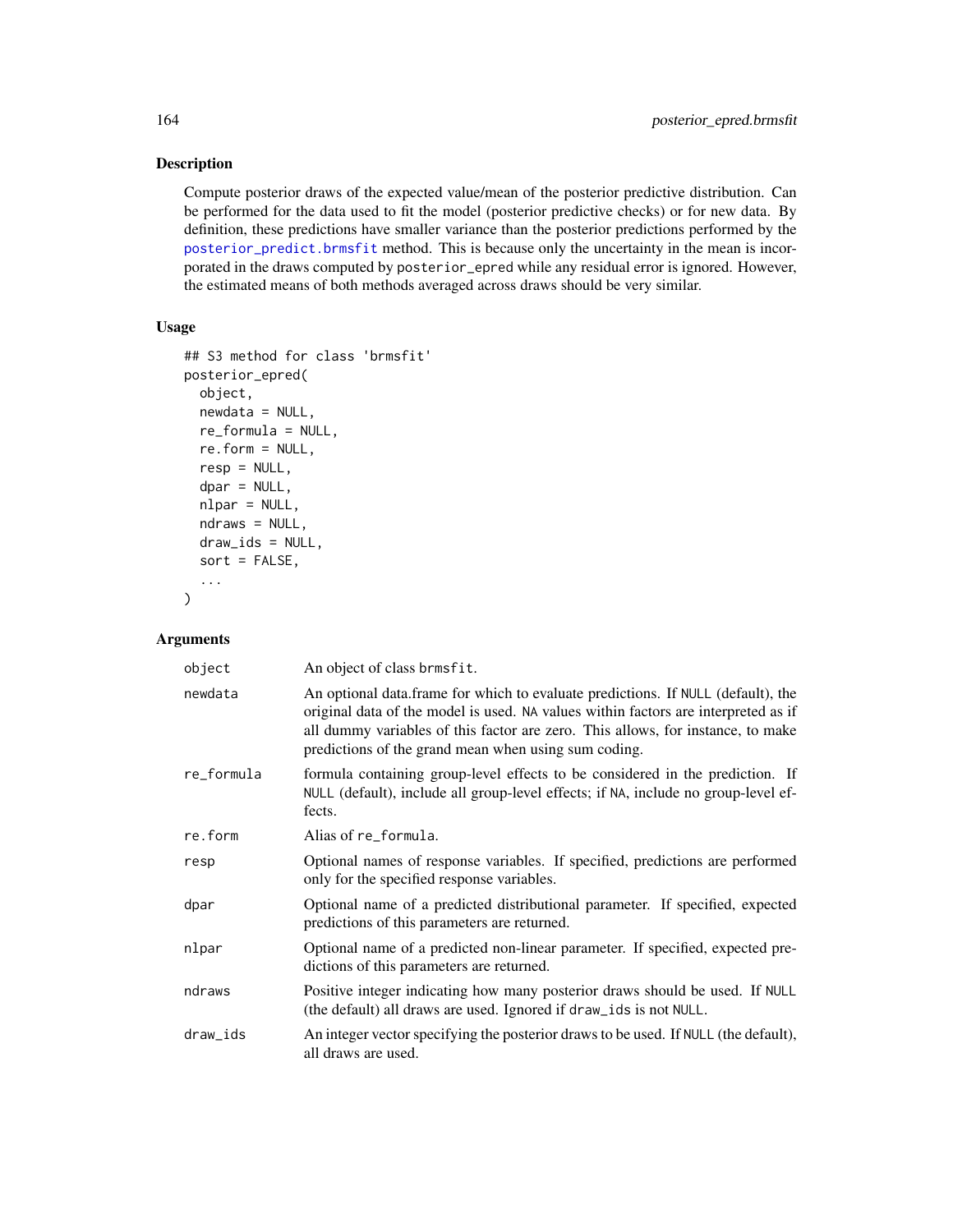| sort    | Logical. Only relevant for time series models. Indicating whether to return                                        |
|---------|--------------------------------------------------------------------------------------------------------------------|
|         | predicted values in the original order (FALSE; default) or in the order of the time<br>series (TRUE).              |
| $\cdot$ | Further arguments passed to prepare predictions that control several aspects<br>of data validation and prediction. |

## Details

NA values within factors in newdata, are interpreted as if all dummy variables of this factor are zero. This allows, for instance, to make predictions of the grand mean when using sum coding.

In multilevel models, it is possible to allow new levels of grouping factors to be used in the predictions. This can be controlled via argument allow\_new\_levels. New levels can be sampled in multiple ways, which can be controlled via argument sample\_new\_levels. Both of these arguments are documented in [prepare\\_predictions](#page-186-0) along with several other useful arguments to control specific aspects of the predictions.

## Value

An array of predicted *mean* response values. For categorical and ordinal models, the output is an S x N x C array. Otherwise, the output is an S x N matrix, where S is the number of posterior draws, N is the number of observations, and C is the number of categories. In multivariate models, an additional dimension is added to the output which indexes along the different response variables.

#### Examples

```
## Not run:
## fit a model
fit <- brm(rating ~ treat + period + carry + (1|subject),
           data = inhaler)
## compute expected predictions
ppe <- posterior_epred(fit)
str(ppe)
## End(Not run)
```
posterior\_interval.brmsfit *Compute posterior uncertainty intervals*

### Description

Compute posterior uncertainty intervals for brmsfit objects.

#### Usage

```
## S3 method for class 'brmsfit'
posterior_interval(object, pars = NA, variable = NULL, prob = 0.95, ...)
```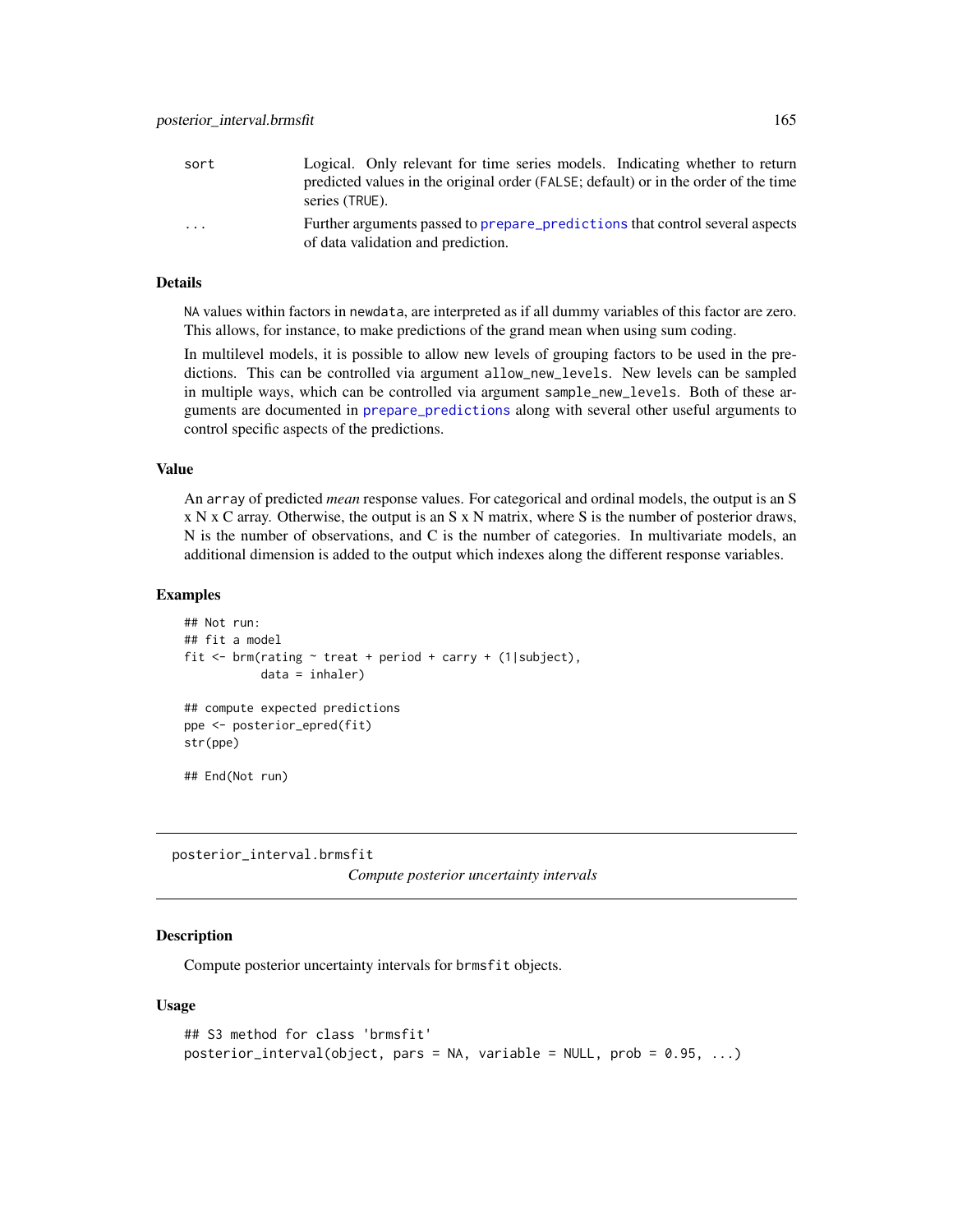# Arguments

| object   | An object of class brmsfit.                                                                                                                                                     |
|----------|---------------------------------------------------------------------------------------------------------------------------------------------------------------------------------|
| pars     | Deprecated alias of variable. For reasons of backwards compatibility, pars is<br>interpreted as a vector of regular expressions by default unless fixed = TRUE is<br>specified. |
| variable | A character vector providing the variables to extract. By default, all variables<br>are extracted.                                                                              |
| prob     | A value between 0 and 1 indicating the desired probability to be covered by the<br>uncertainty intervals. The default is 0.95.                                                  |
| $\cdot$  | More arguments passed to as . matrix. brmsfit.                                                                                                                                  |

# Value

A matrix with lower and upper interval bounds as columns and as many rows as selected variables.

## Examples

```
## Not run:
fit <- brm(count ~ zAge + zBase * Trt,
           data = epilepsy, family = negbinomial())
posterior_interval(fit)
## End(Not run)
```
posterior\_linpred.brmsfit

*Posterior Draws of the Linear Predictor*

# Description

Compute posterior draws of the linear predictor, that is draws before applying any link functions or other transformations. Can be performed for the data used to fit the model (posterior predictive checks) or for new data.

# Usage

```
## S3 method for class 'brmsfit'
posterior_linpred(
  object,
  transform = FALSE,
  newdata = NULL,
  re_formula = NULL,
  re.form = NULL,
  resp = NULL,dpar = NULL,
```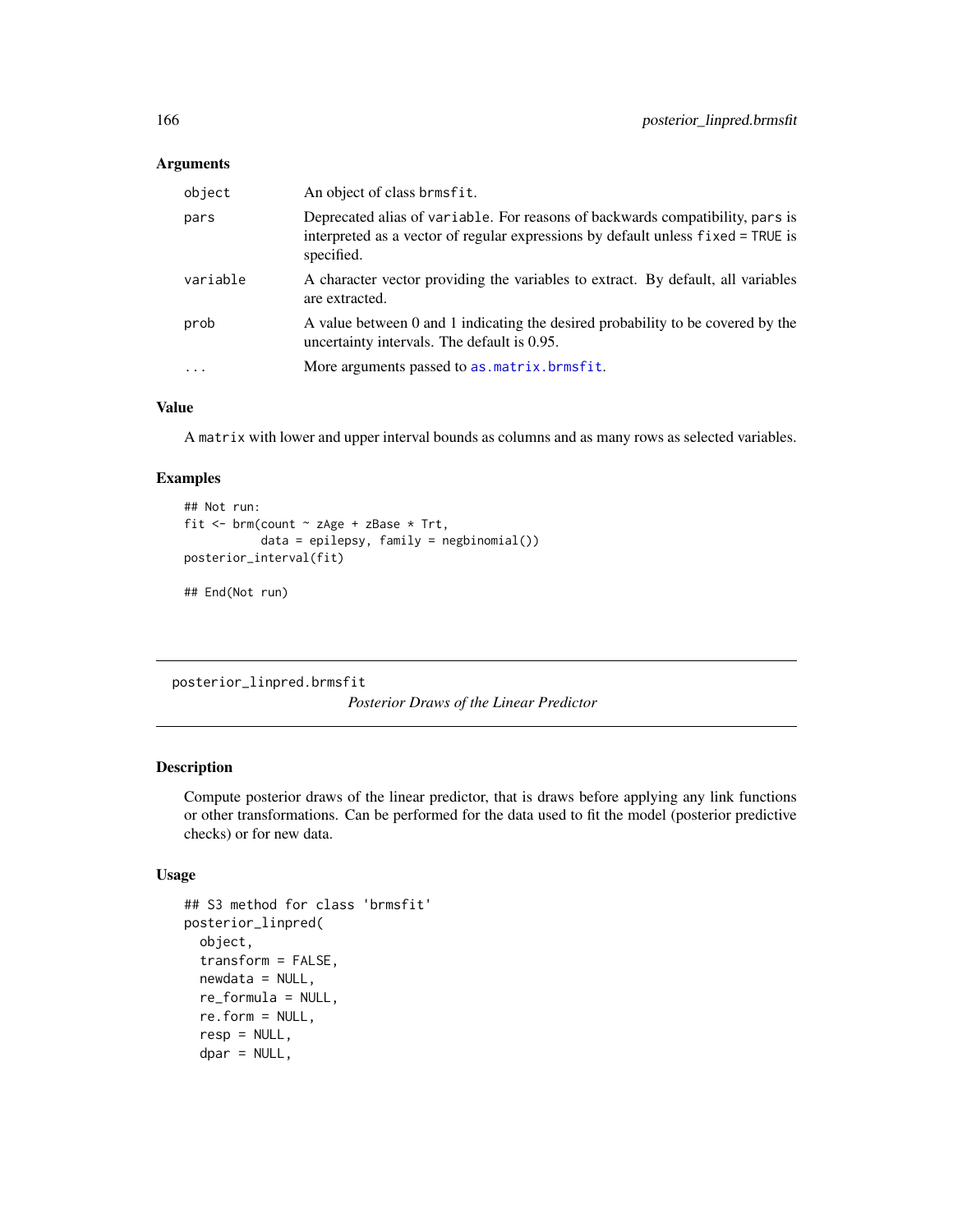```
nlpar = NULL,
  incl_thres = NULL,
  ndraws = NULL,
  draw_ids = NULL,
  sort = FALSE,
  ...
\mathcal{L}
```
# Arguments

| object     | An object of class brmsfit.                                                                                                                                                                                                                                                                                       |
|------------|-------------------------------------------------------------------------------------------------------------------------------------------------------------------------------------------------------------------------------------------------------------------------------------------------------------------|
| transform  | Logical; if FALSE (the default), draws of the linear predictor are returned. If<br>TRUE, draws of transformed linear predictor, that is, after applying the link func-<br>tion are returned.                                                                                                                      |
| newdata    | An optional data frame for which to evaluate predictions. If NULL (default), the<br>original data of the model is used. NA values within factors are interpreted as if<br>all dummy variables of this factor are zero. This allows, for instance, to make<br>predictions of the grand mean when using sum coding. |
| re_formula | formula containing group-level effects to be considered in the prediction. If<br>NULL (default), include all group-level effects; if NA, include no group-level ef-<br>fects.                                                                                                                                     |
| re.form    | Alias of re_formula.                                                                                                                                                                                                                                                                                              |
| resp       | Optional names of response variables. If specified, predictions are performed<br>only for the specified response variables.                                                                                                                                                                                       |
| dpar       | Name of a predicted distributional parameter for which draws are to be returned.<br>By default, draws of the main distributional parameter(s) " $mu$ " are returned.                                                                                                                                              |
| nlpar      | Optional name of a predicted non-linear parameter. If specified, expected pre-<br>dictions of this parameters are returned.                                                                                                                                                                                       |
| incl_thres | Logical; only relevant for ordinal models when transform is FALSE, and ig-<br>nored otherwise. Shall the thresholds and category-specific effects be included<br>in the linear predictor? For backwards compatibility, the default is to not include<br>them.                                                     |
| ndraws     | Positive integer indicating how many posterior draws should be used. If NULL<br>(the default) all draws are used. Ignored if draw_ids is not NULL.                                                                                                                                                                |
| draw_ids   | An integer vector specifying the posterior draws to be used. If NULL (the default),<br>all draws are used.                                                                                                                                                                                                        |
| sort       | Logical. Only relevant for time series models. Indicating whether to return<br>predicted values in the original order (FALSE; default) or in the order of the time<br>series (TRUE).                                                                                                                              |
| $\cdots$   | Further arguments passed to prepare_predictions that control several aspects<br>of data validation and prediction.                                                                                                                                                                                                |

# See Also

[posterior\\_epred.brmsfit](#page-162-0)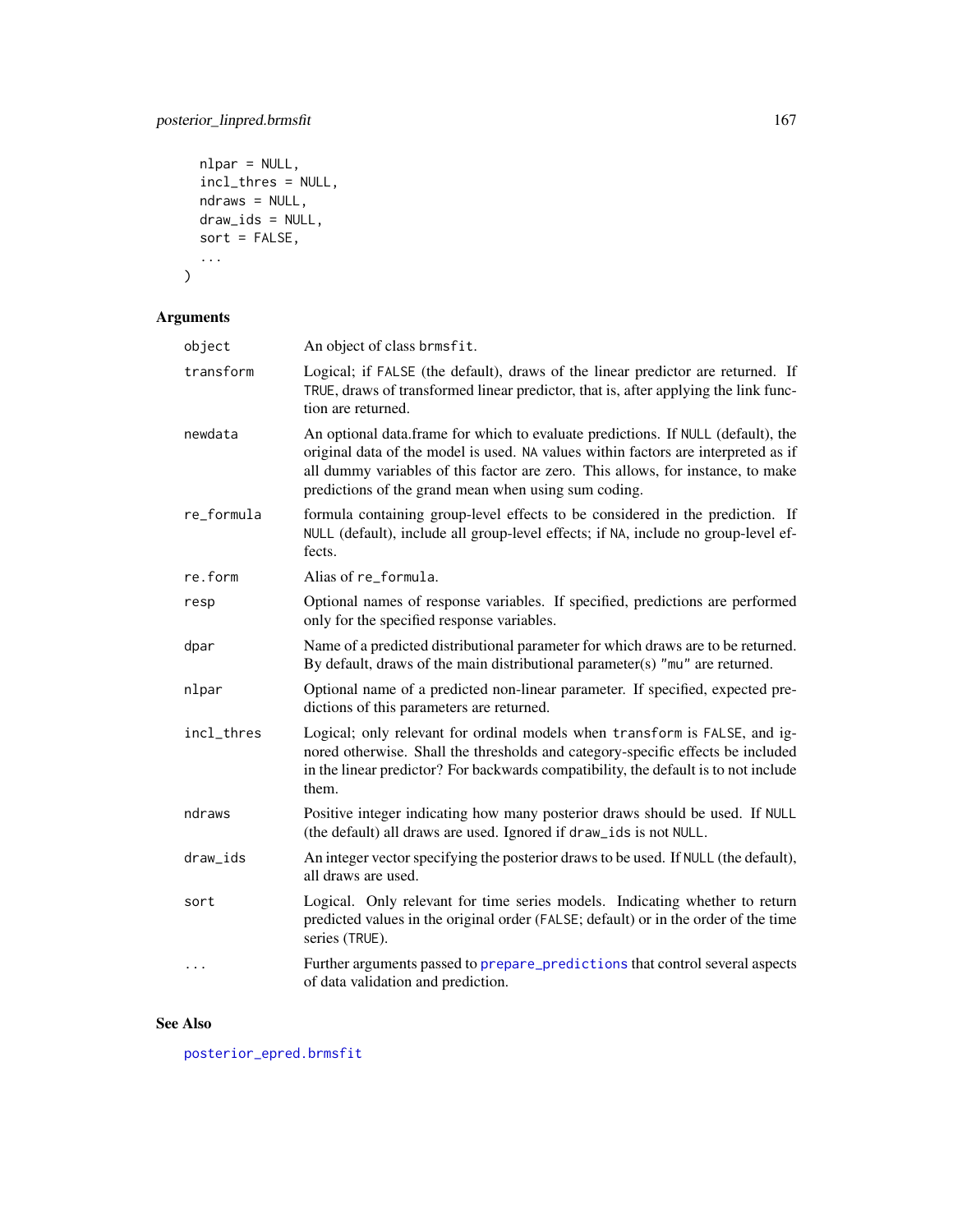### Examples

```
## Not run:
## fit a model
fit <- brm(rating ~ treat + period + carry + (1|subject),
           data = inhaler)
## extract linear predictor values
pl <- posterior_linpred(fit)
str(pl)
## End(Not run)
```
<span id="page-167-0"></span>posterior\_predict.brmsfit

*Draws from the Posterior Predictive Distribution*

#### Description

Compute posterior draws of the posterior predictive distribution. Can be performed for the data used to fit the model (posterior predictive checks) or for new data. By definition, these draws have higher variance than draws of the means of the posterior predictive distribution computed by [posterior\\_epred.brmsfit](#page-162-0). This is because the residual error is incorporated in posterior\_predict. However, the estimated means of both methods averaged across draws should be very similar.

## Usage

```
## S3 method for class 'brmsfit'
posterior_predict(
  object,
  newdata = NULL,
  re_formula = NULL,
  re.form = NULL,
  transform = NULL,
  resp = NULL,negative_rt = FALSE,
  ndraws = NULL,draw_ids = NULL,
  sort = FALSE,ntrys = 5,
  cores = NULL,
  ...
```

```
)
```
#### Arguments

object An object of class brmsfit.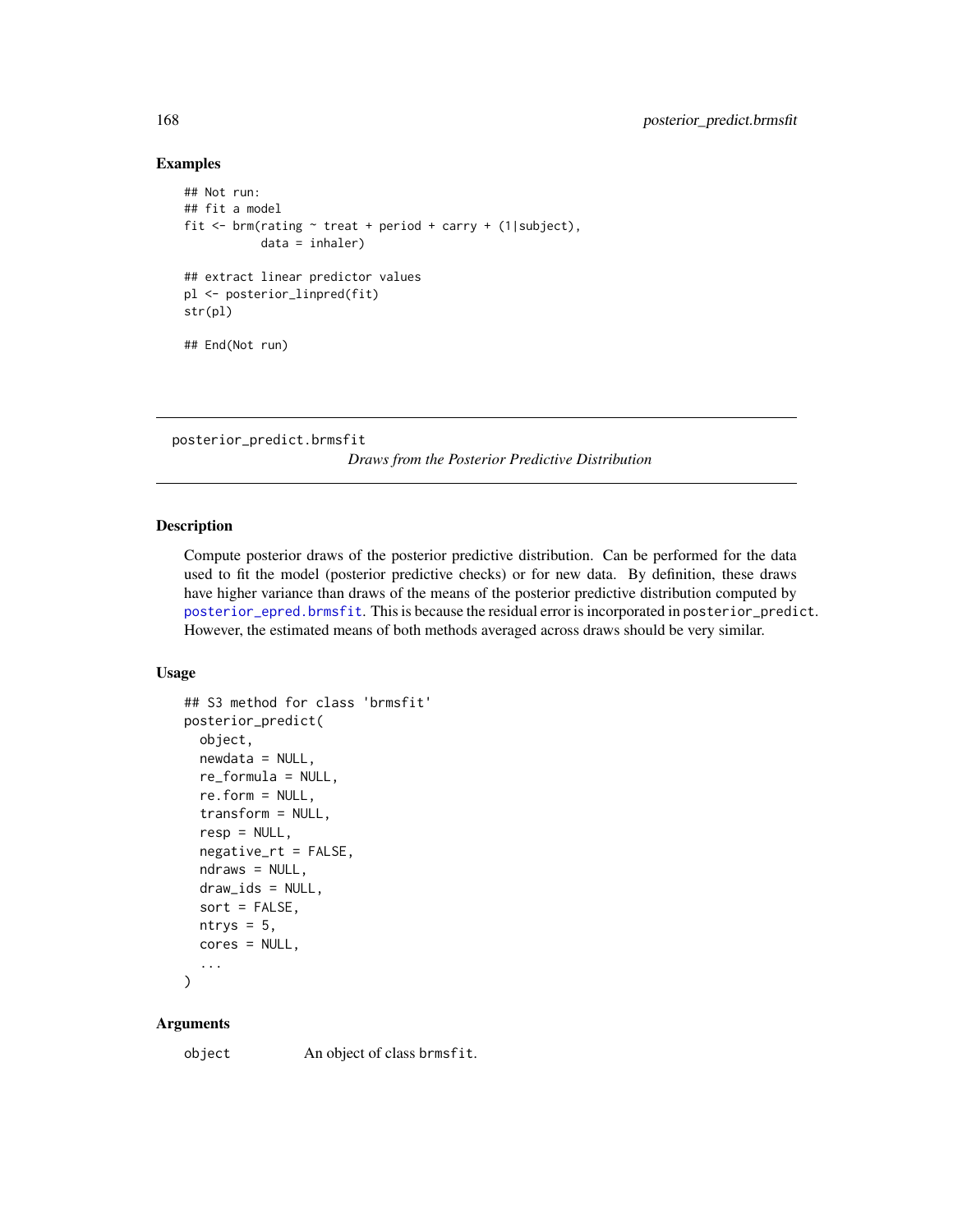| newdata     | An optional data.frame for which to evaluate predictions. If NULL (default), the<br>original data of the model is used. NA values within factors are interpreted as if<br>all dummy variables of this factor are zero. This allows, for instance, to make<br>predictions of the grand mean when using sum coding. |
|-------------|-------------------------------------------------------------------------------------------------------------------------------------------------------------------------------------------------------------------------------------------------------------------------------------------------------------------|
| re_formula  | formula containing group-level effects to be considered in the prediction. If<br>NULL (default), include all group-level effects; if NA, include no group-level ef-<br>fects.                                                                                                                                     |
| re.form     | Alias of re_formula.                                                                                                                                                                                                                                                                                              |
| transform   | (Deprecated) A function or a character string naming a function to be applied<br>on the predicted responses before summary statistics are computed.                                                                                                                                                               |
| resp        | Optional names of response variables. If specified, predictions are performed<br>only for the specified response variables.                                                                                                                                                                                       |
| negative_rt | Only relevant for Wiener diffusion models. A flag indicating whether response<br>times of responses on the lower boundary should be returned as negative values.<br>This allows to distinguish responses on the upper and lower boundary. Defaults<br>to FALSE.                                                   |
| ndraws      | Positive integer indicating how many posterior draws should be used. If NULL<br>(the default) all draws are used. Ignored if draw_ids is not NULL.                                                                                                                                                                |
| draw_ids    | An integer vector specifying the posterior draws to be used. If NULL (the default),<br>all draws are used.                                                                                                                                                                                                        |
| sort        | Logical. Only relevant for time series models. Indicating whether to return<br>predicted values in the original order (FALSE; default) or in the order of the time<br>series (TRUE).                                                                                                                              |
| ntrys       | Parameter used in rejection sampling for truncated discrete models only (de-<br>faults to 5). See Details for more information.                                                                                                                                                                                   |
| cores       | Number of cores (defaults to 1). On non-Windows systems, this argument can<br>be set globally via the mc. cores option.                                                                                                                                                                                           |
| .           | Further arguments passed to prepare_predictions that control several aspects<br>of data validation and prediction.                                                                                                                                                                                                |

## Details

NA values within factors in newdata, are interpreted as if all dummy variables of this factor are zero. This allows, for instance, to make predictions of the grand mean when using sum coding.

In multilevel models, it is possible to allow new levels of grouping factors to be used in the predictions. This can be controlled via argument allow\_new\_levels. New levels can be sampled in multiple ways, which can be controlled via argument sample\_new\_levels. Both of these arguments are documented in [prepare\\_predictions](#page-186-0) along with several other useful arguments to control specific aspects of the predictions.

For truncated discrete models only: In the absence of any general algorithm to sample from truncated discrete distributions, rejection sampling is applied in this special case. This means that values are sampled until a value lies within the defined truncation boundaries. In practice, this procedure may be rather slow (especially in R). Thus, we try to do approximate rejection sampling by sampling each value ntrys times and then select a valid value. If all values are invalid, the closest boundary is used, instead. If there are more than a few of these pathological cases, a warning will occur suggesting to increase argument ntrys.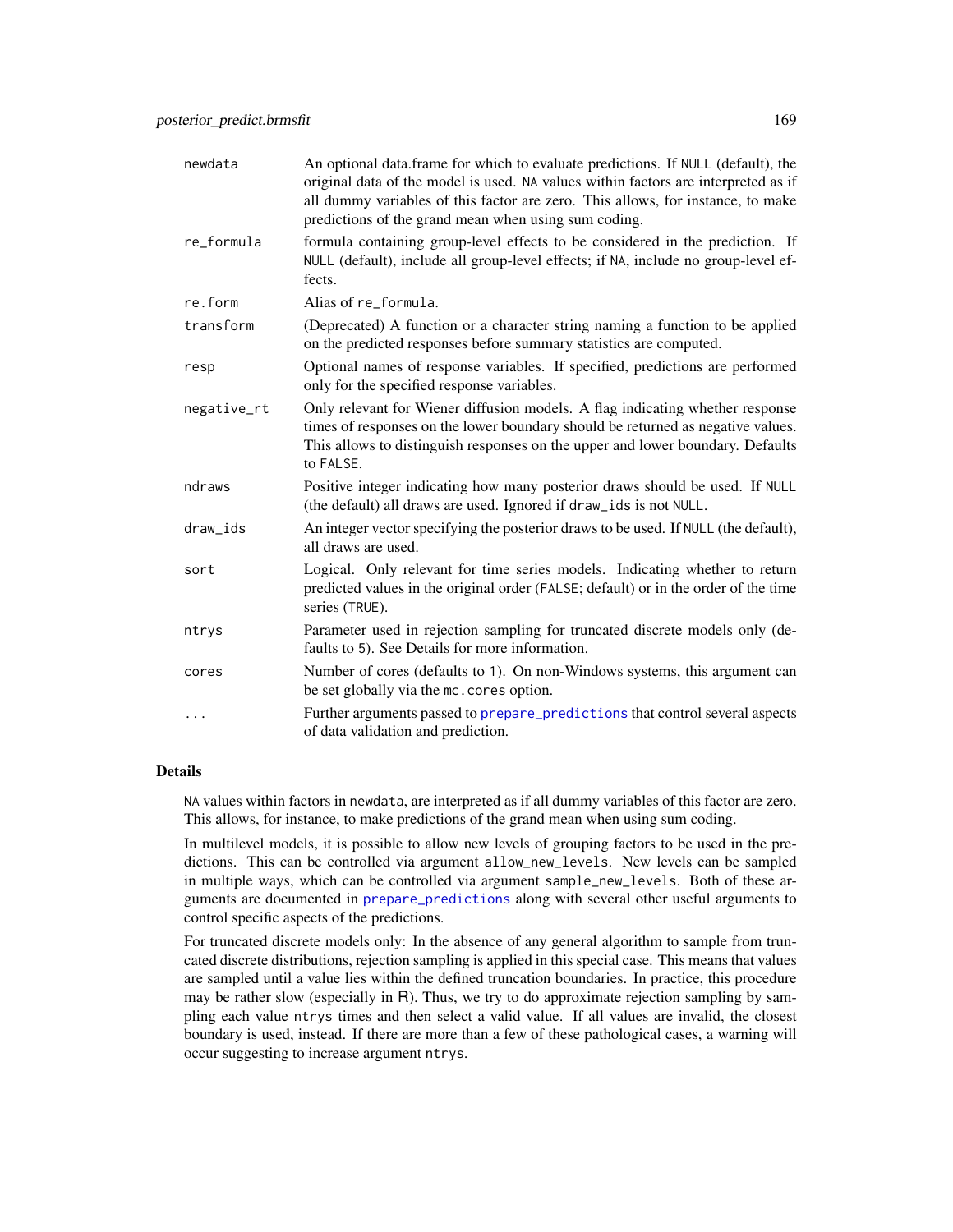## Value

An array of predicted response values. In univariate models, the output is as an S x N matrix, where S is the number of posterior draws and N is the number of observations. In multivariate models, an additional dimension is added to the output which indexes along the different response variables.

## Examples

```
## Not run:
## fit a model
fit <- brm(time | cens(censored) \sim age + sex + (1 + age || patient),
           data = kidney, family = "exponential", init = "0")
## predicted responses
pp <- posterior_predict(fit)
str(pp)
## predicted responses excluding the group-level effect of age
pp \leq posterior_predict(fit, re_formula = \sim (1 | patient))
str(pp)
## predicted responses of patient 1 for new data
newdata <- data.frame(
 sex = factor(c("male", "female")),
 age = c(20, 50),patient = c(1, 1))
pp <- posterior_predict(fit, newdata = newdata)
str(pp)
## End(Not run)
```
posterior\_samples.brmsfit *(Deprecated) Extract Posterior Samples*

### Description

Extract posterior samples of specified parameters. The posterior\_samples method is deprecated. We recommend using the more modern and consistent as  $d$ raws  $\star$  extractor functions of the **pos**terior package instead.

#### Usage

```
## S3 method for class 'brmsfit'
posterior_samples(
  x,
  pars = NA,
```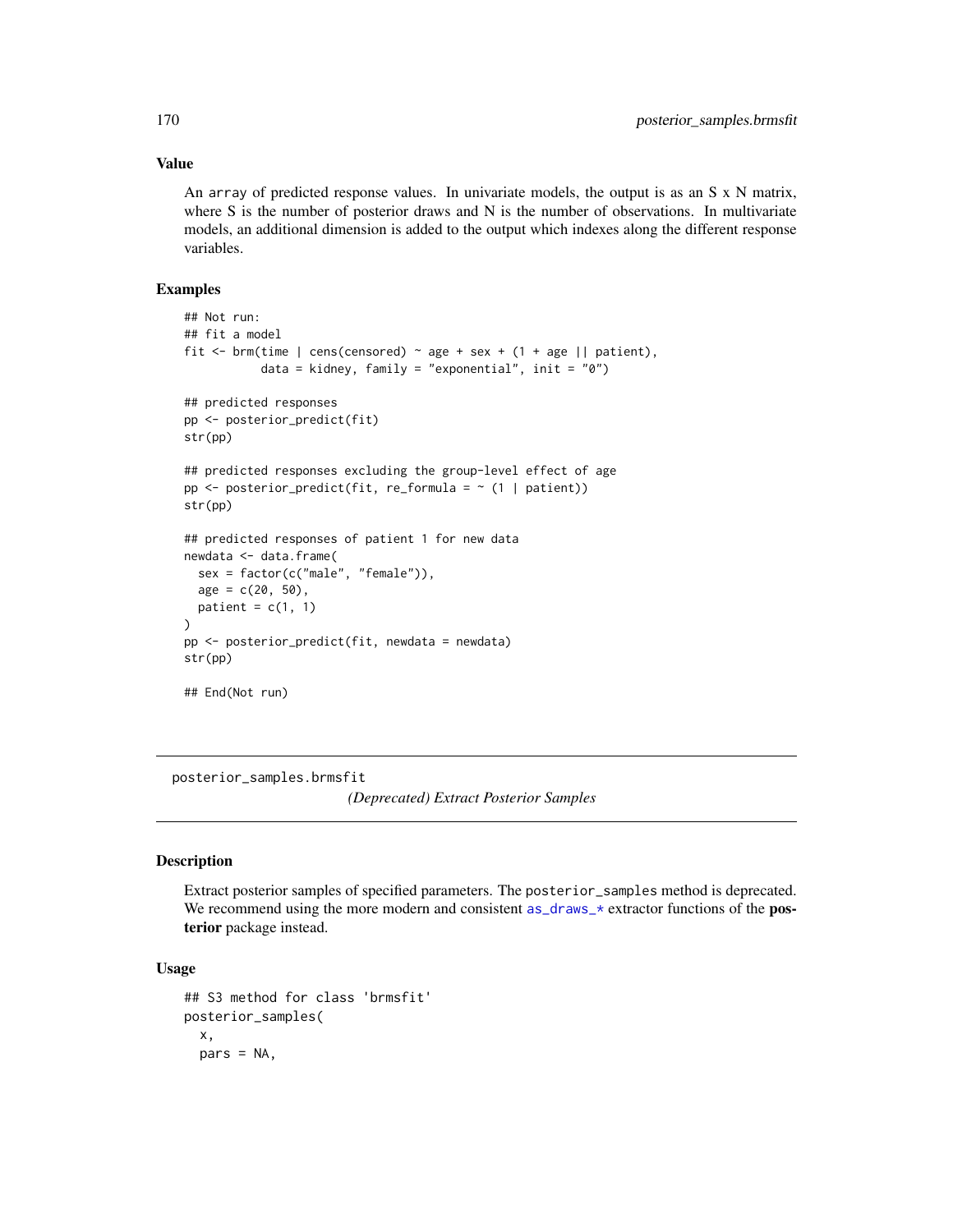```
fixed = FALSE,
  add_chain = FALSE,
  subset = NULL,as.matrix = FALSE,as.array = FALSE,
  ...
\mathcal{L}
```

```
posterior_samples(x, pars = NA, ...)
```
# Arguments

| $\mathsf{x}$ | An R object typically of class brmsfit                                                                                                                                                                                                        |
|--------------|-----------------------------------------------------------------------------------------------------------------------------------------------------------------------------------------------------------------------------------------------|
| pars         | Names of parameters for which posterior samples should be returned, as given<br>by a character vector or regular expressions. By default, all posterior samples of<br>all parameters are extracted.                                           |
| fixed        | Indicates whether parameter names should be matched exactly (TRUE) or treated<br>as regular expressions (FALSE). Default is FALSE.                                                                                                            |
| add_chain    | A flag indicating if the returned data. Frame should contain two additional<br>columns. The chain column indicates the chain in which each sample was<br>generated, the <i>i</i> ter column indicates the iteration number within each chain. |
| subset       | A numeric vector indicating the rows (i.e., posterior samples) to be returned. If<br>NULL (the default), all posterior samples are returned.                                                                                                  |
| as.matrix    | Should the output be a matrix instead of a data. frame? Defaults to FALSE.                                                                                                                                                                    |
| as.array     | Should the output be an array instead of a data. frame? Defaults to FALSE.                                                                                                                                                                    |
| .            | Arguments passed to individual methods (if applicable).                                                                                                                                                                                       |

## Value

A data.frame (matrix or array) containing the posterior samples.

# See Also

[as\\_draws](#page-82-0), [as.data.frame](#page-0-0)

# Examples

head(samples2)

```
## Not run:
fit <- brm(rating ~ treat + period + carry + (1|subject),
          data = inhaler, family = "cumulative")
# extract posterior samples of population-level effects
samples1 <- posterior_samples(fit, pars = "^b")
head(samples1)
# extract posterior samples of group-level standard deviations
samples2 <- posterior_samples(fit, pars = "^sd_")
```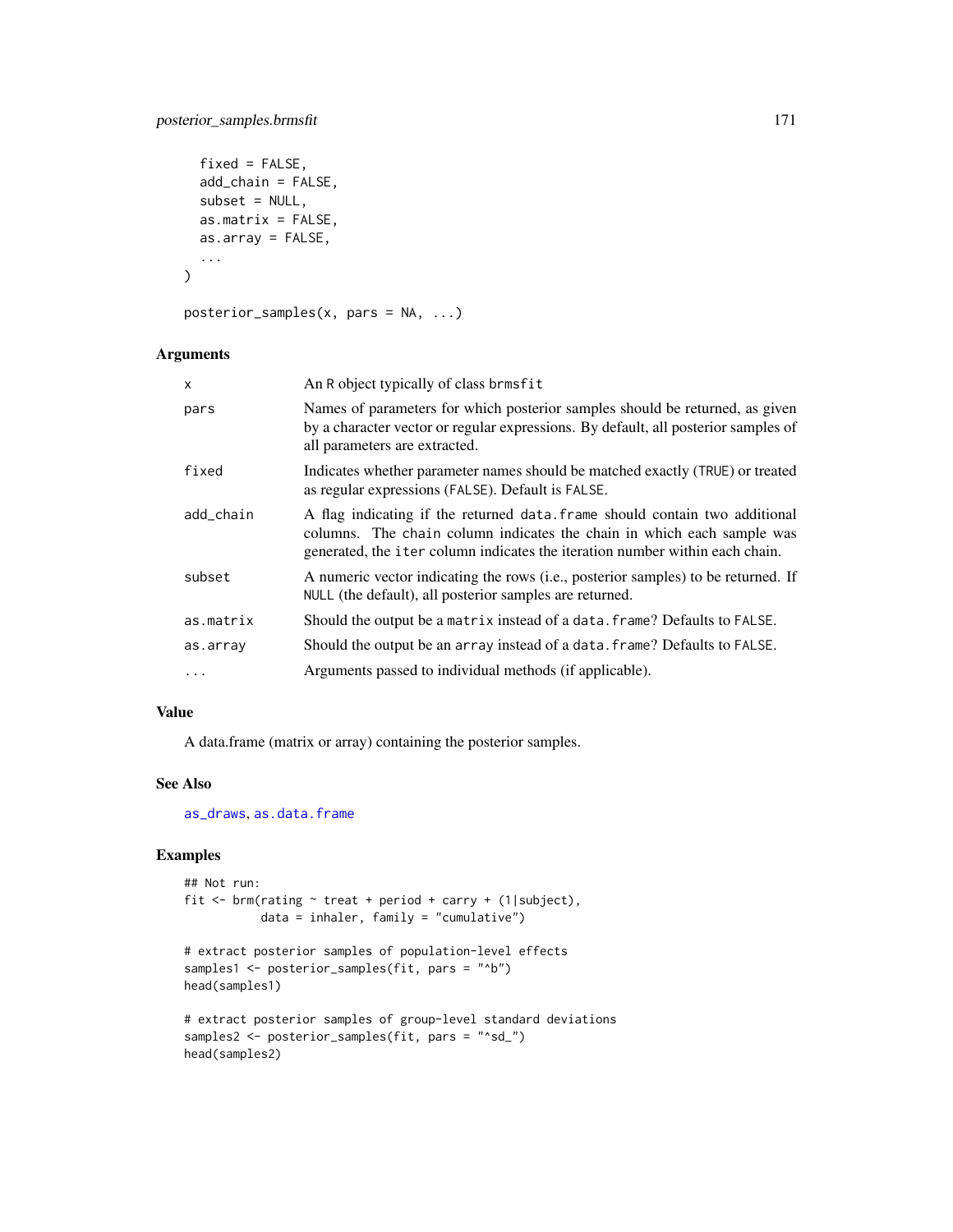## End(Not run)

posterior\_smooths.brmsfit

*Posterior Predictions of Smooth Terms*

# Description

Compute posterior predictions of smooth s and t2 terms of models fitted with brms.

## Usage

```
## S3 method for class 'brmsfit'
posterior_smooths(
 object,
 smooth,
 newdata = NULL,
 resp = NULL,dpar = NULL,nlpar = NULL,
 ndraws = NULL,
 draw_ids = NULL,
  ...
)
```
posterior\_smooths(object, ...)

| object   | An object of class brmsfit.                                                                                                                                                                        |
|----------|----------------------------------------------------------------------------------------------------------------------------------------------------------------------------------------------------|
| smooth   | Name of a single smooth term for which predictions should be computed.                                                                                                                             |
| newdata  | An optional data. frame for which to evaluate predictions. If NULL (default),<br>the original data of the model is used. Only those variables appearing in the<br>chosen smooth term are required. |
| resp     | Optional names of response variables. If specified, predictions are performed<br>only for the specified response variables.                                                                        |
| dpar     | Optional name of a predicted distributional parameter. If specified, expected<br>predictions of this parameters are returned.                                                                      |
| nlpar    | Optional name of a predicted non-linear parameter. If specified, expected pre-<br>dictions of this parameters are returned.                                                                        |
| ndraws   | Positive integer indicating how many posterior draws should be used. If NULL<br>(the default) all draws are used. Ignored if draw_ids is not NULL.                                                 |
| draw_ids | An integer vector specifying the posterior draws to be used. If NULL (the default),<br>all draws are used.                                                                                         |
|          | Currently ignored.                                                                                                                                                                                 |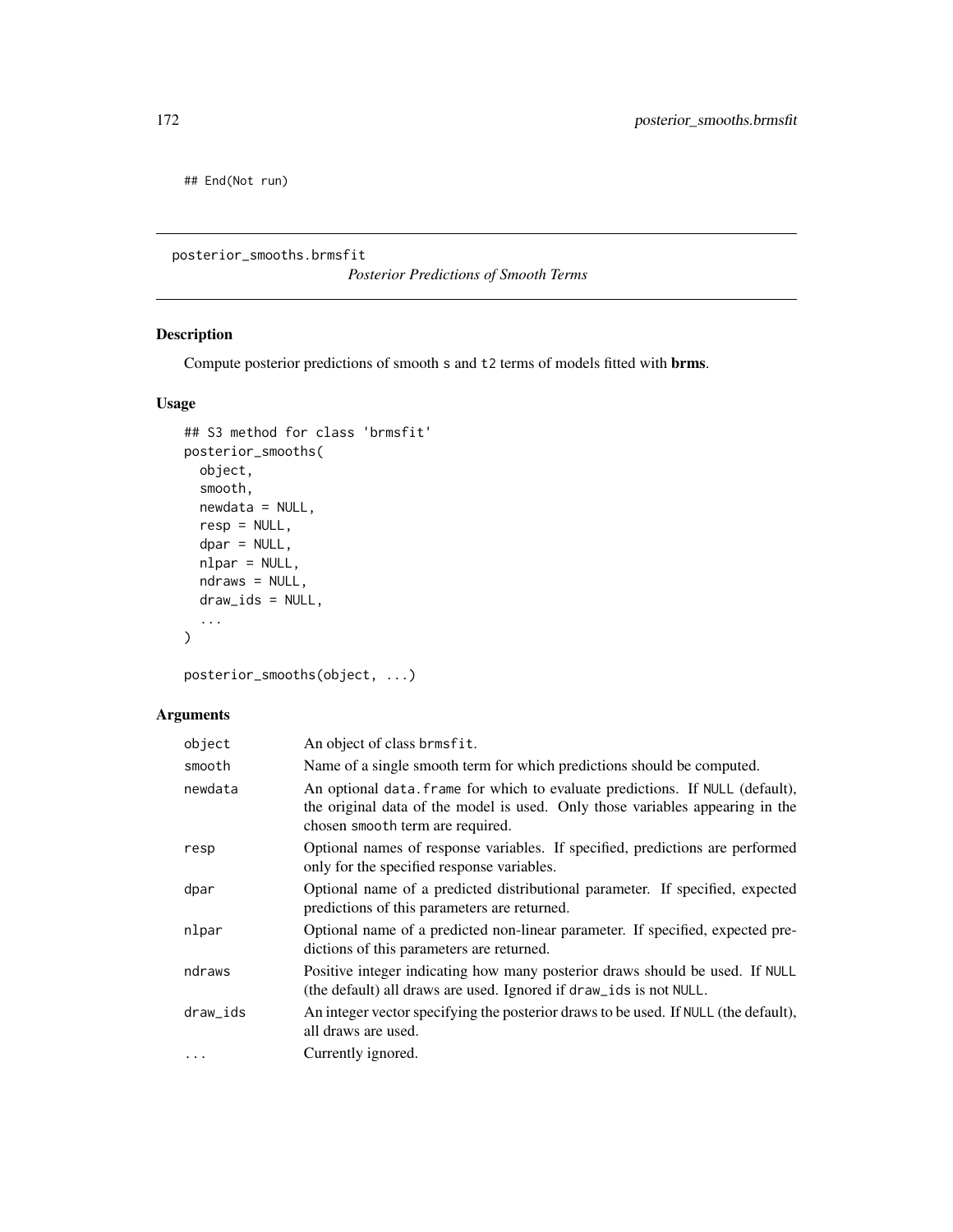posterior\_summary 173

## Value

An S x N matrix, where S is the number of posterior draws and N is the number of observations.

#### Examples

```
## Not run:
set.seed(0)
dat <- mgcv::gamSim(1, n = 200, scale = 2)
fit <- \text{brm}(y \sim s(x0) + s(x1) + s(x2) + s(x3), data = dat)
summary(fit)
newdata \leq data.frame(x2 = seq(0, 1, 10))
str(posterior_smooths(fit, smooth = "s(x2)", newdata = newdata))## End(Not run)
```
posterior\_summary *Summarize Posterior draws*

# Description

Summarizes posterior draws based on point estimates (mean or median), estimation errors (SD or MAD) and quantiles. This function mainly exists to retain backwards compatibility. It will eventually be replaced by functions of the posterior package (see examples below).

### Usage

```
posterior_summary(x, ...)
## Default S3 method:
posterior_summary(x, probs = c(0.025, 0.975), robust = FALSE, ...)
## S3 method for class 'brmsfit'
posterior_summary(
  x,
 pars = NA,
 variable = NULL,
 probs = c(0.025, 0.975),
  robust = FALSE,
  ...
)
```

|          | An R object.                                    |
|----------|-------------------------------------------------|
| $\cdots$ | More arguments passed to or from other methods. |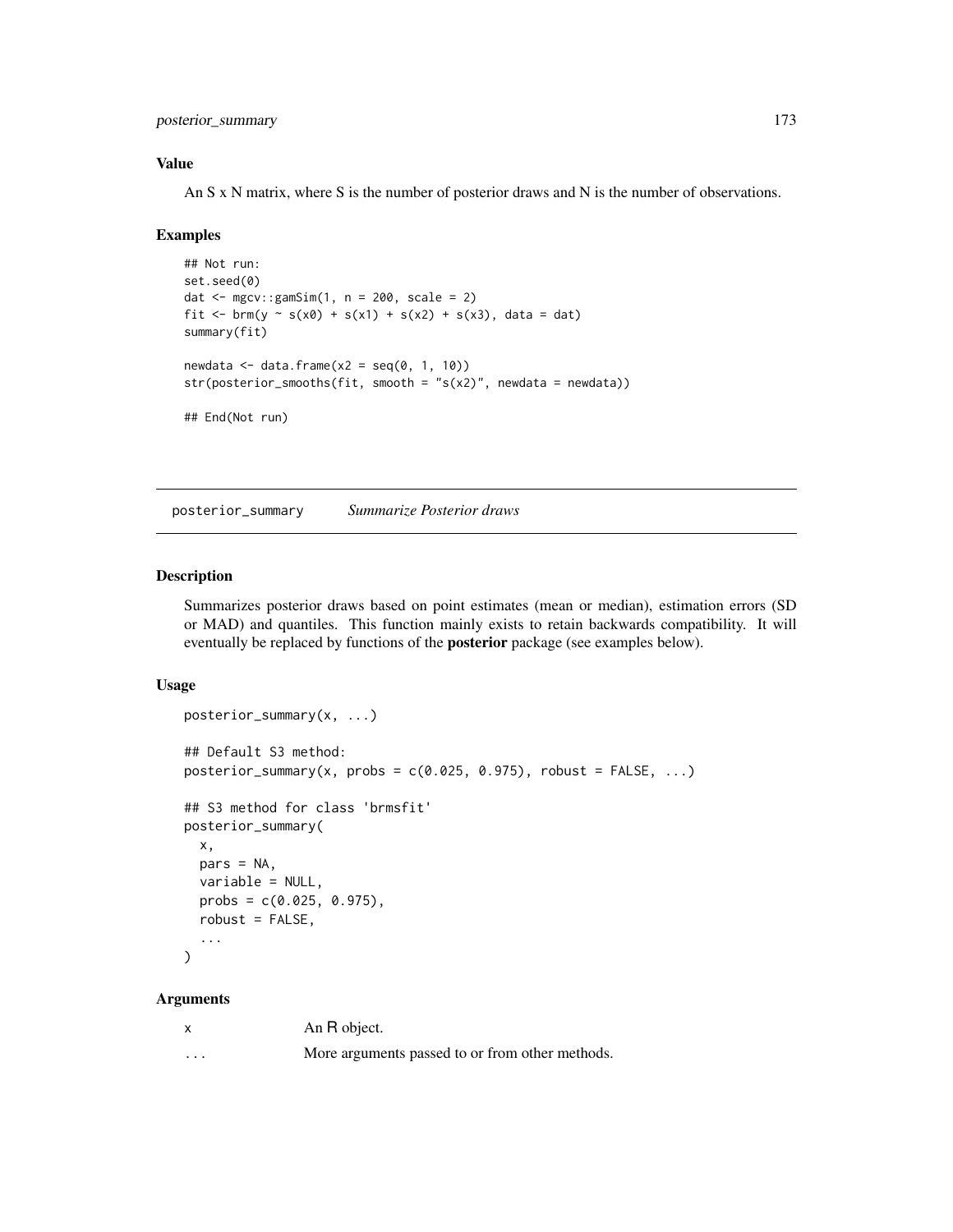| probs    | The percentiles to be computed by the quantile function.                                                                                                                                                                    |
|----------|-----------------------------------------------------------------------------------------------------------------------------------------------------------------------------------------------------------------------------|
| robust   | If FALSE (the default) the mean is used as the measure of central tendency and<br>the standard deviation as the measure of variability. If TRUE, the median and the<br>median absolute deviation (MAD) are applied instead. |
| pars     | Deprecated alias of variable. For reasons of backwards compatibility, pars is<br>interpreted as a vector of regular expressions by default unless fixed = TRUE is<br>specified.                                             |
| variable | A character vector providing the variables to extract. By default, all variables<br>are extracted.                                                                                                                          |

#### Value

A matrix where rows indicate variables and columns indicate the summary estimates.

### See Also

[summarize\\_draws](#page-0-0)

## Examples

```
## Not run:
fit \leq brm(time \sim age * sex, data = kidney)
posterior_summary(fit)
# recommended workflow using posterior
library(posterior)
draws <- as_draws_array(fit)
summarise_draws(draws, default_summary_measures())
```

```
## End(Not run)
```
posterior\_table *Table Creation for Posterior Draws*

# Description

Create a table for unique values of posterior draws. This is usually only useful when summarizing predictions of ordinal models.

#### Usage

posterior\_table(x, levels = NULL)

| $\mathsf{x}$ | A matrix of posterior draws where rows indicate draws and columns indicate        |
|--------------|-----------------------------------------------------------------------------------|
|              | parameters.                                                                       |
| levels       | Optional values of possible posterior values. Defaults to all unique values in x. |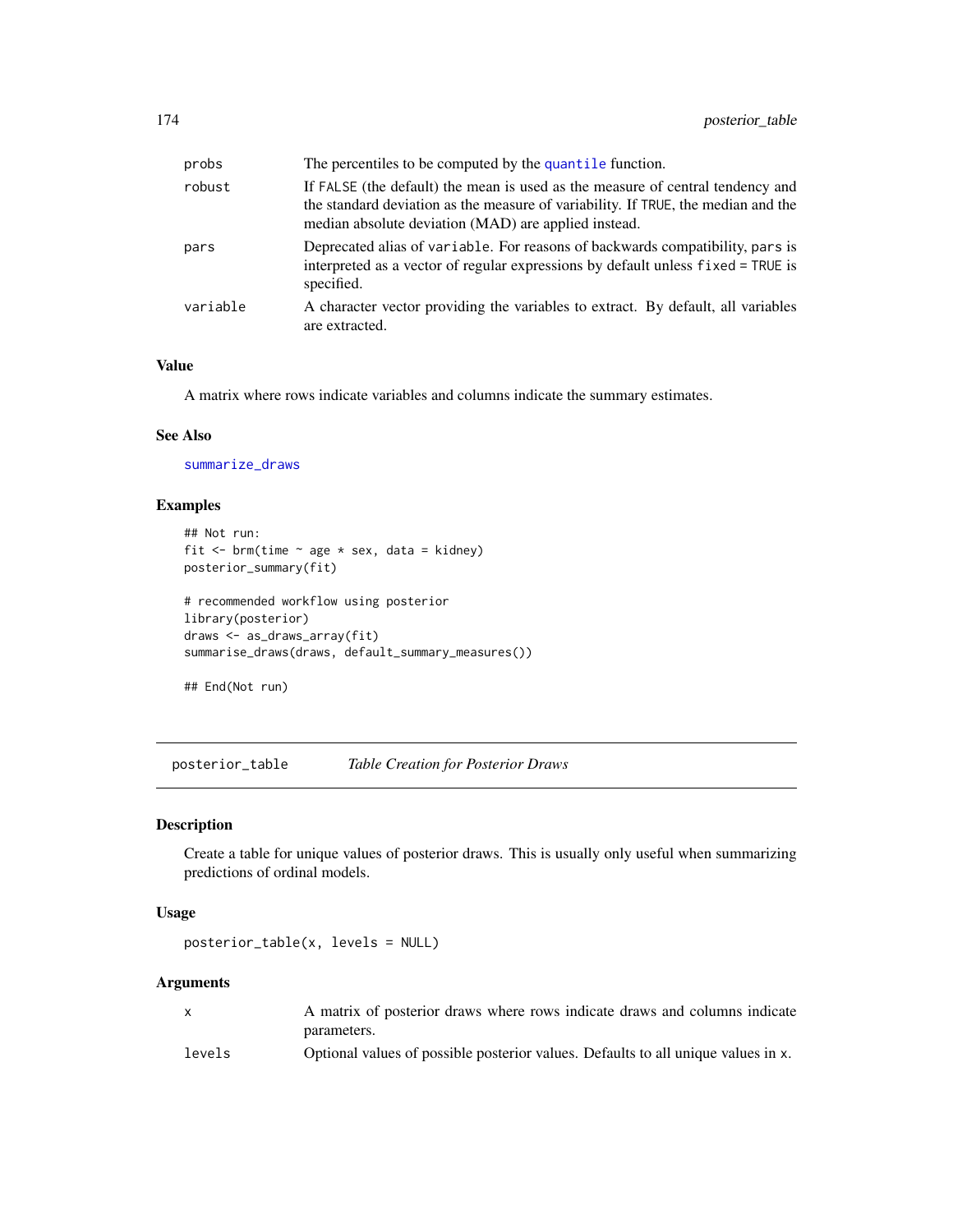# post\_prob.brmsfit 175

## Value

A matrix where rows indicate parameters and columns indicate the unique values of posterior draws.

#### Examples

```
## Not run:
fit <- brm(rating ~ period + carry + treat,
           data = inhaler, family = cumulative())
pr <- predict(fit, summary = FALSE)
posterior_table(pr)
## End(Not run)
```
post\_prob.brmsfit *Posterior Model Probabilities from Marginal Likelihoods*

#### <span id="page-174-0"></span>Description

Compute posterior model probabilities from marginal likelihoods. The brmsfit method is just a thin wrapper around the corresponding method for bridge objects.

## Usage

```
## S3 method for class 'brmsfit'
post\_prob(x, ..., prior\_prob = NULL, model\_names = NULL)
```
## Arguments

| x           | A brmsfit object.                                                                                                                                                                                   |
|-------------|-----------------------------------------------------------------------------------------------------------------------------------------------------------------------------------------------------|
| $\ddots$ .  | More brms fit objects or further arguments passed to the underlying post-processing<br>functions. In particular, see prepare_predictions for further supported argu-<br>ments.                      |
| prior_prob  | Numeric vector with prior model probabilities. If omitted, a uniform prior is<br>used (i.e., all models are equally likely a priori). The default NULL corresponds<br>to equal prior model weights. |
| model names | If NULL (the default) will use model names derived from deparsing the call. Oth-<br>erwise will use the passed values as model names.                                                               |

#### Details

Computing the marginal likelihood requires samples of all variables defined in Stan's parameters block to be saved. Otherwise post\_prob cannot be computed. Thus, please set save\_all\_pars = TRUE in the call to brm, if you are planning to apply post\_prob to your models.

The computation of model probabilities based on bridge sampling requires a lot more posterior samples than usual. A good conservative rule of thump is perhaps 10-fold more samples (read: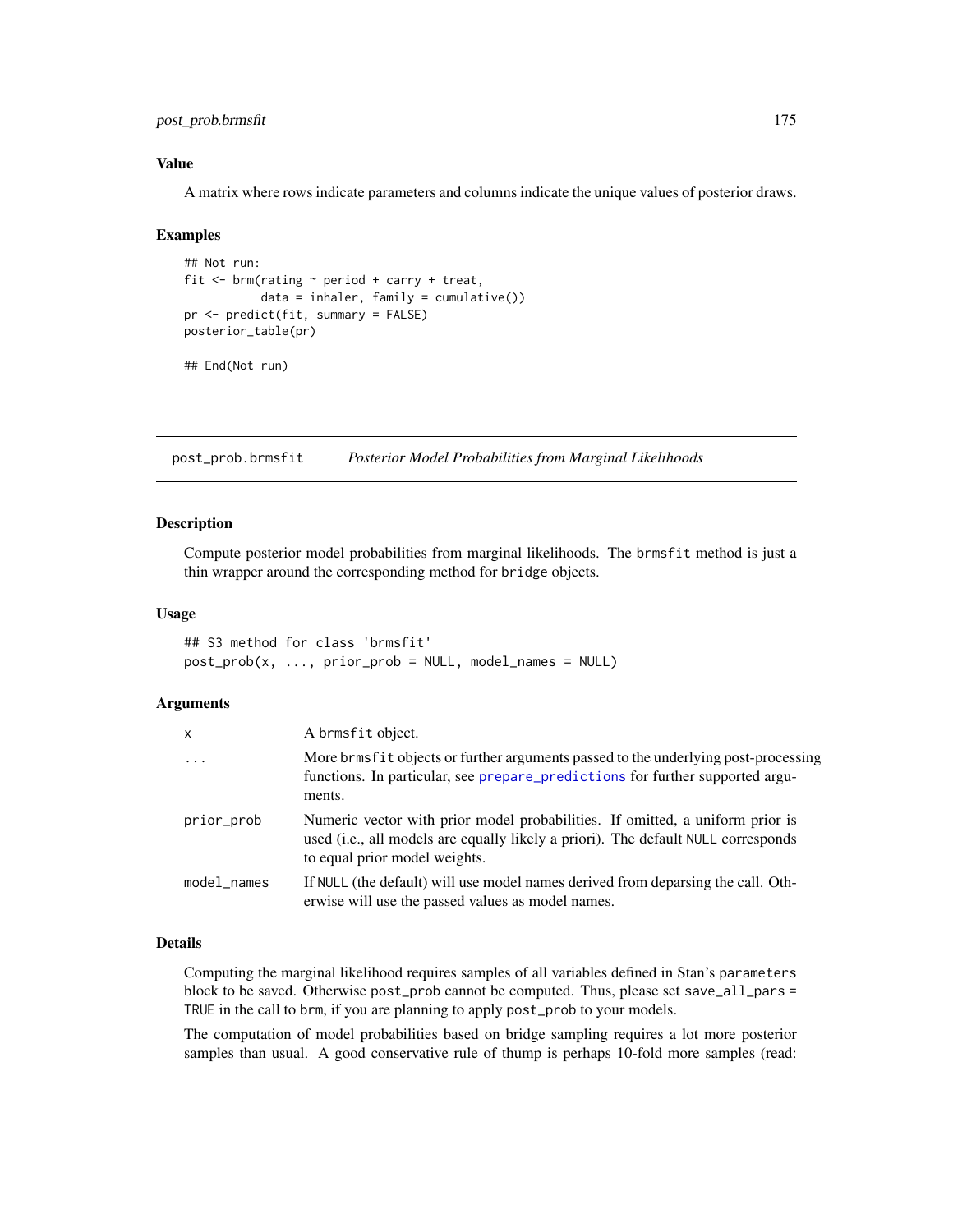the default of 4000 samples may not be enough in many cases). If not enough posterior samples are provided, the bridge sampling algorithm tends to be unstable leading to considerably different results each time it is run. We thus recommend running post\_prob multiple times to check the stability of the results.

More details are provided under [bridgesampling::post\\_prob](#page-0-0).

## See Also

[bridge\\_sampler,](#page-21-0)[bayes\\_factor](#page-18-0)

#### Examples

```
## Not run:
# model with the treatment effect
fit1 \leftarrow brm(
  count \sim zAge + zBase + Trt,
  data = epilepsy, family = negbinomial(),prior = prior(normal(0, 1), class = b),
  save_all_pars = TRUE
)
summary(fit1)
# model without the treatent effect
fit2 \leftarrow brm(
  count \sim zAge + zBase,
  data = epilepsy, family = negbinomial(),prior = prior(normal(0, 1), class = b),
  save_all_pars = TRUE
)
summary(fit2)
# compute the posterior model probabilities
post_prob(fit1, fit2)
# specify prior model probabilities
post_prob(fit1, fit2, prior_prob = c(0.8, 0.2))
## End(Not run)
```
pp\_average.brmsfit *Posterior predictive draws averaged across models*

#### <span id="page-175-0"></span>Description

Compute posterior predictive draws averaged across models. Weighting can be done in various ways, for instance using Akaike weights based on information criteria or marginal likelihoods.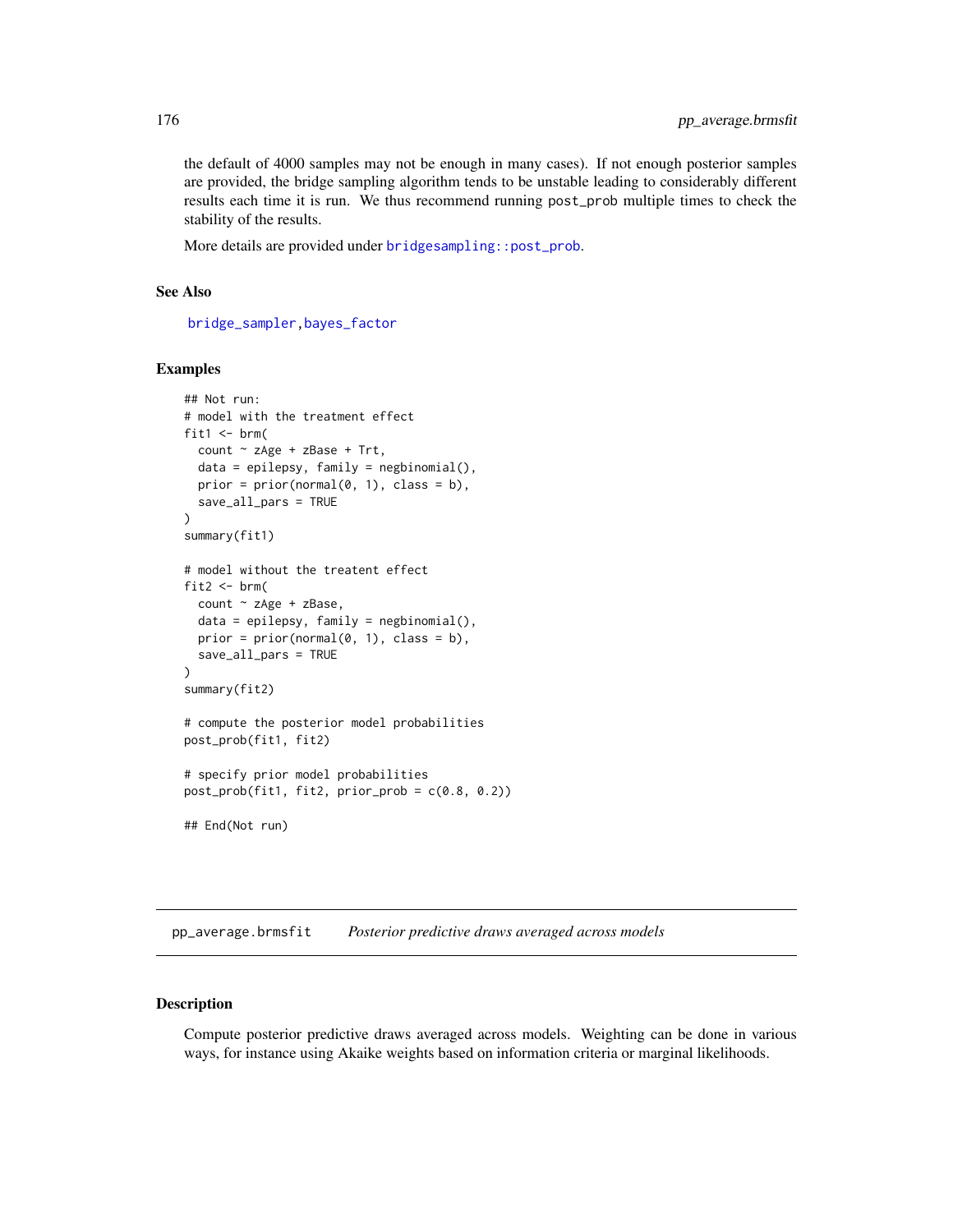# pp\_average.brmsfit 177

# Usage

```
## S3 method for class 'brmsfit'
pp_average(
 x,
 ...,
 weights = "stacking",
 method = "posterior_predict",
 ndraws = NULL,
 nsamples = NULL,
 summary = TRUE,
 probs = c(0.025, 0.975),
 robust = FALSE,
 model_names = NULL,
 control = list(),seed = NULL
)
```
pp\_average(x, ...)

| X        | A brmsfit object.                                                                                                                                                                                                                                                                                                                                                                                                                                                                                                                                                                                                                                                                  |
|----------|------------------------------------------------------------------------------------------------------------------------------------------------------------------------------------------------------------------------------------------------------------------------------------------------------------------------------------------------------------------------------------------------------------------------------------------------------------------------------------------------------------------------------------------------------------------------------------------------------------------------------------------------------------------------------------|
| .        | More brmsfit objects or further arguments passed to the underlying post-processing<br>functions. In particular, see prepare_predictions for further supported argu-<br>ments.                                                                                                                                                                                                                                                                                                                                                                                                                                                                                                      |
| weights  | Name of the criterion to compute weights from. Should be one of "loo",<br>"waic", "kfold", "stacking" (current default), or "bma", "pseudobma", For<br>the former three options, Akaike weights will be computed based on the infor-<br>mation criterion values returned by the respective methods. For "stacking" and<br>"pseudobma", method loo_model_weights will be used to obtain weights. For<br>"bma", method post_prob will be used to compute Bayesian model averaging<br>weights based on log marginal likelihood values (make sure to specify reason-<br>able priors in this case). For some methods, weights may also be a numeric<br>vector of pre-specified weights. |
| method   | Method used to obtain predictions to average over. Should be one of "posterior_predict"<br>(default), "posterior_epred", "posterior_linpred" or "predictive_error".                                                                                                                                                                                                                                                                                                                                                                                                                                                                                                                |
| ndraws   | Total number of posterior draws to use.                                                                                                                                                                                                                                                                                                                                                                                                                                                                                                                                                                                                                                            |
| nsamples | Deprecated alias of ndraws.                                                                                                                                                                                                                                                                                                                                                                                                                                                                                                                                                                                                                                                        |
| summary  | Should summary statistics (i.e. means, sds, and 95% intervals) be returned in-<br>stead of the raw values? Default is TRUE.                                                                                                                                                                                                                                                                                                                                                                                                                                                                                                                                                        |
| probs    | The percentiles to be computed by the quantile function. Only used if summary<br>is TRUE.                                                                                                                                                                                                                                                                                                                                                                                                                                                                                                                                                                                          |
| robust   | If FALSE (the default) the mean is used as the measure of central tendency and<br>the standard deviation as the measure of variability. If TRUE, the median and the<br>median absolute deviation (MAD) are applied instead. Only used if summary is<br>TRUE.                                                                                                                                                                                                                                                                                                                                                                                                                       |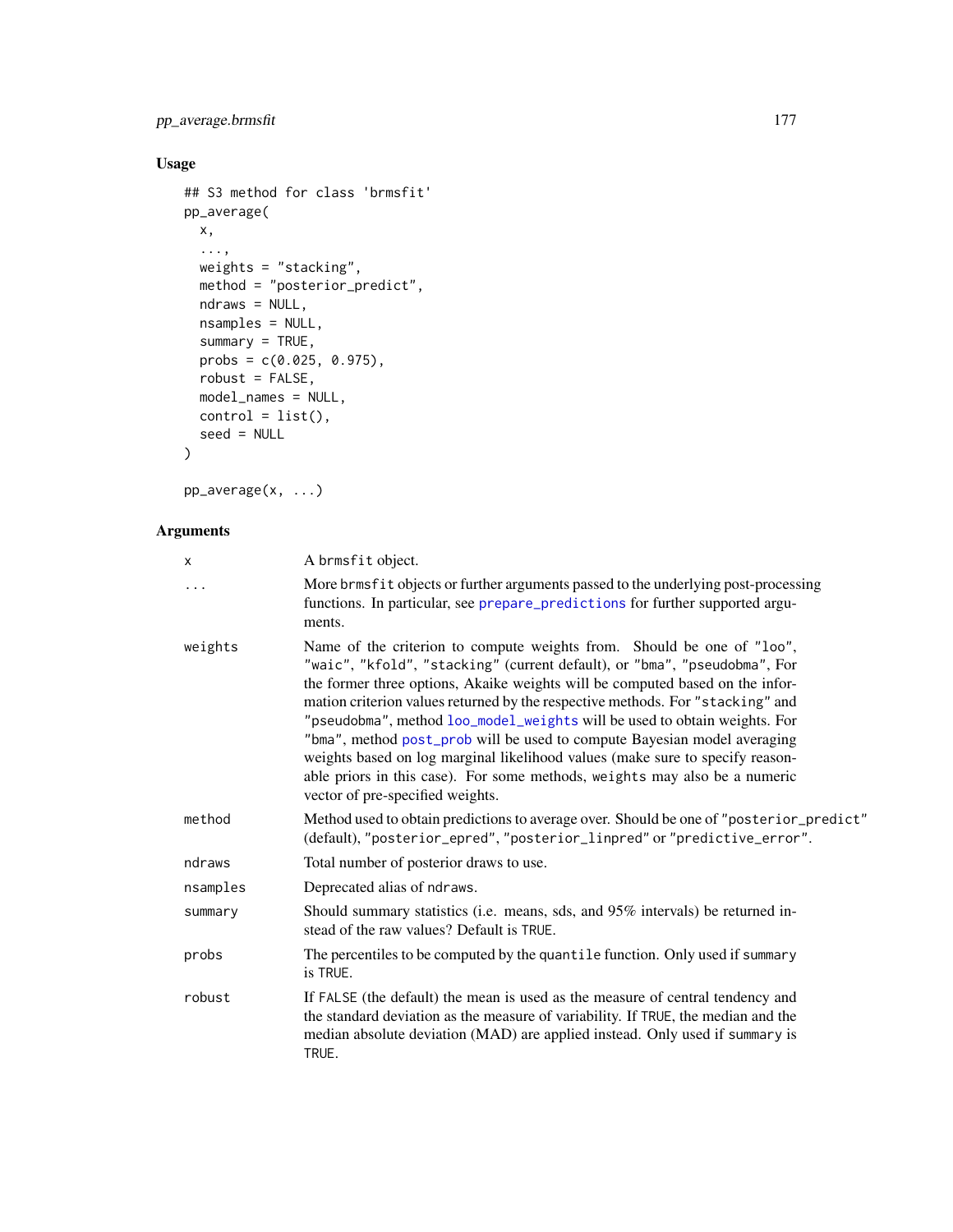| model names | If NULL (the default) will use model names derived from deparsing the call. Oth-<br>erwise will use the passed values as model names. |
|-------------|---------------------------------------------------------------------------------------------------------------------------------------|
| control     | Optional list of further arguments passed to the function specified in weights.                                                       |
| seed        | A single numeric value passed to set. seed to make results reproducible.                                                              |

#### Details

Weights are computed with the [model\\_weights](#page-152-0) method.

## Value

Same as the output of the method specified in argument method.

## See Also

[model\\_weights](#page-152-0), [posterior\\_average](#page-161-0)

### Examples

```
## Not run:
# model with 'treat' as predictor
fit1 <- brm(rating ~ treat + period + carry, data = inhaler)
summary(fit1)
# model without 'treat' as predictor
fit2 <- brm(rating \sim period + carry, data = inhaler)summary(fit2)
# compute model-averaged predicted values
(df <- unique(inhaler[, c("treat", "period", "carry")]))
pp_average(fit1, fit2, newdata = df)
# compute model-averaged fitted values
pp_average(fit1, fit2, method = "fitted", newdata = df)
## End(Not run)
```
pp\_check.brmsfit *Posterior Predictive Checks for* brmsfit *Objects*

#### Description

Perform posterior predictive checks with the help of the bayesplot package.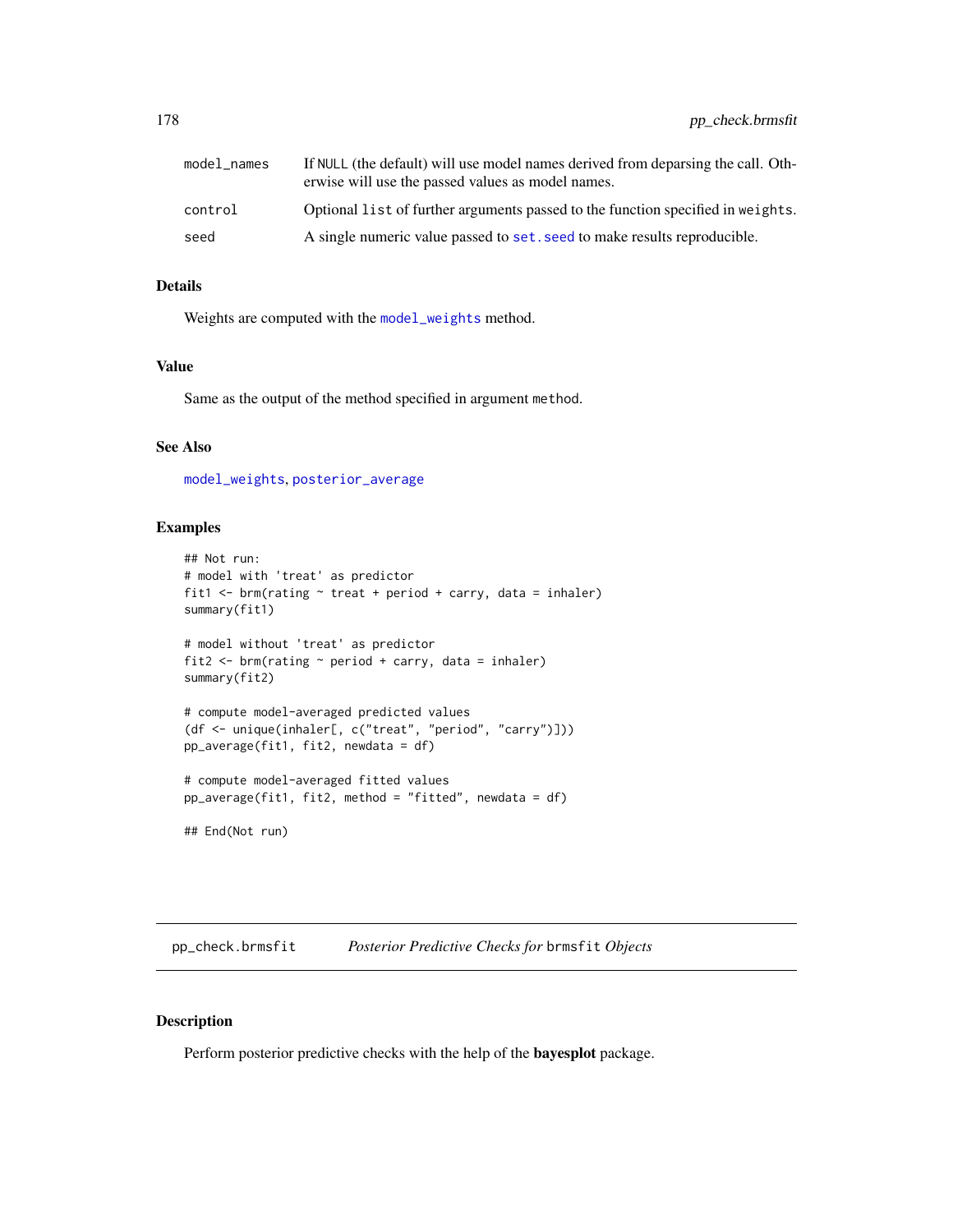# pp\_check.brmsfit 179

# Usage

```
## S3 method for class 'brmsfit'
pp_check(
 object,
 type,
 ndraws = NULL,
 prefix = c("ppc", "ppd"),
 group = NULL,
 x = NULL,newdata = NULL,
 resp = NULL,draw_ids = NULL,
 nsamples = NULL,
 subset = NULL,...
```
 $\mathcal{L}$ 

| object   | An object of class brmsfit.                                                                                                                                                                                                                                                                                       |
|----------|-------------------------------------------------------------------------------------------------------------------------------------------------------------------------------------------------------------------------------------------------------------------------------------------------------------------|
| type     | Type of the ppc plot as given by a character string. See PPC for an overview of<br>currently supported types. You may also use an invalid type (e.g. type = " $xyz$ ")<br>to get a list of supported types in the resulting error message.                                                                        |
| ndraws   | Positive integer indicating how many posterior draws should be used. If NULL<br>all draws are used. If not specified, the number of posterior draws is chosen<br>automatically. Ignored if draw_ids is not NULL.                                                                                                  |
| prefix   | The prefix of the <b>bayesplot</b> function to be applied. Either "ppc" (posterior<br>predictive check; the default) or "ppd" (posterior predictive distribution), the<br>latter being the same as the former except that the observed data is not shown<br>for "ppd".                                            |
| group    | Optional name of a factor variable in the model by which to stratify the ppc plot.<br>This argument is required for ppc $*$ _grouped types and ignored otherwise.                                                                                                                                                 |
| X        | Optional name of a variable in the model. Only used for ppc types having an x<br>argument and ignored otherwise.                                                                                                                                                                                                  |
| newdata  | An optional data.frame for which to evaluate predictions. If NULL (default), the<br>original data of the model is used. NA values within factors are interpreted as if<br>all dummy variables of this factor are zero. This allows, for instance, to make<br>predictions of the grand mean when using sum coding. |
| resp     | Optional names of response variables. If specified, predictions are performed<br>only for the specified response variables.                                                                                                                                                                                       |
| draw_ids | An integer vector specifying the posterior draws to be used. If NULL (the default),<br>all draws are used.                                                                                                                                                                                                        |
| nsamples | Deprecated alias of ndraws.                                                                                                                                                                                                                                                                                       |
| subset   | Deprecated alias of draw_ids.                                                                                                                                                                                                                                                                                     |
| .        | Further arguments passed to predict. brmsfit as well as to the PPC function<br>specified in type.                                                                                                                                                                                                                 |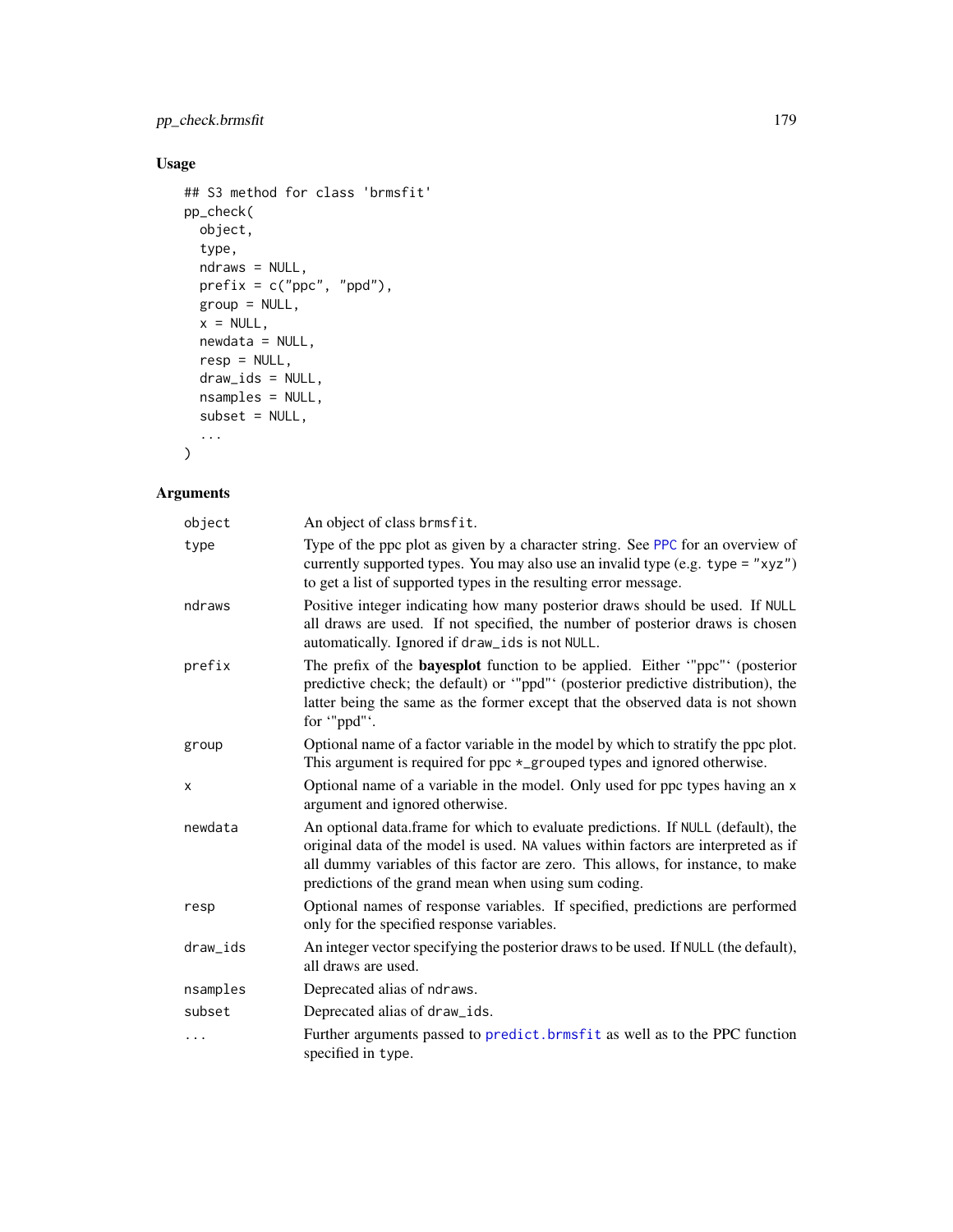## Details

For a detailed explanation of each of the ppc functions, see the [PPC](#page-0-0) documentation of the **[bayesplot](#page-0-0)** package.

#### Value

A ggplot object that can be further customized using the ggplot2 package.

# Examples

```
## Not run:
fit <- brm(count ~ zAge + zBase * Trt
            + (1|patient) + (1|obs),
            data = epilepsy, family = poisson())
pp_check(fit) # shows dens_overlay plot by default
pp_check(fit, type = "error_hist", ndraws = 11)
pp_check(fit, type = "scatter_avg", ndraws = 100)
pp_check(fit, type = "stat_2d")
pp_check(fit, type = "rootogram")
pp_check(fit, type = "loo_pit")
## get an overview of all valid types
pp_check(fit, type = "xyz")
## get a plot without the observed data
pp_check(fit, prefix = "ppd")
## End(Not run)
```
pp\_mixture.brmsfit *Posterior Probabilities of Mixture Component Memberships*

# Description

Compute the posterior probabilities of mixture component memberships for each observation including uncertainty estimates.

# Usage

```
## S3 method for class 'brmsfit'
pp_mixture(
 x,
 newdata = NULL,re_formula = NULL,
 resp = NULL,ndraws = NULL,
```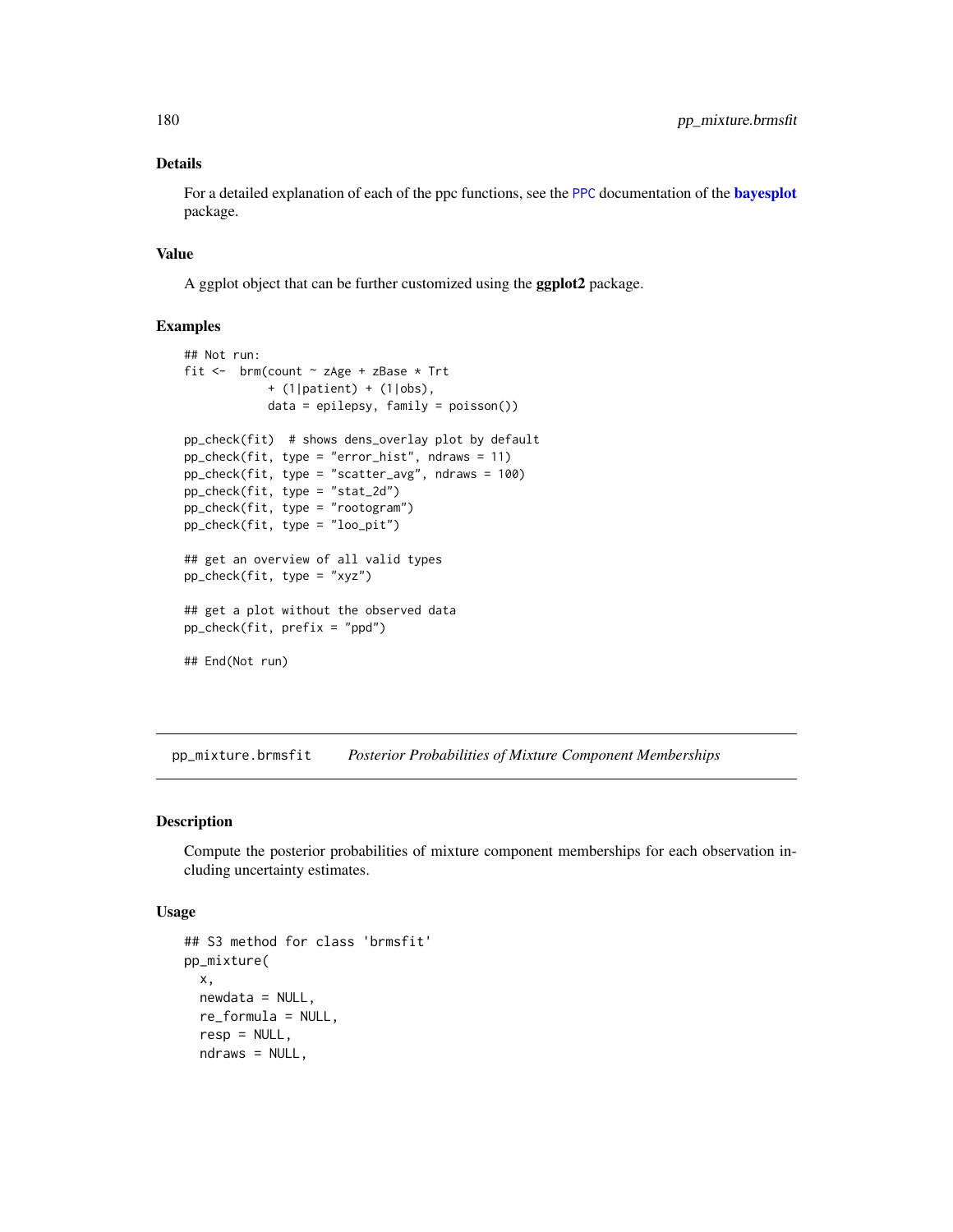# pp\_mixture.brmsfit 181

```
draw\_ids = NULL,log = FALSE,
  summary = TRUE,
  robust = FALSE,
  probs = c(0.025, 0.975),
  ...
\mathcal{L}
```
pp\_mixture(x, ...)

# Arguments

| X          | An R object usually of class brmsfit.                                                                                                                                                                                                                                                                             |
|------------|-------------------------------------------------------------------------------------------------------------------------------------------------------------------------------------------------------------------------------------------------------------------------------------------------------------------|
| newdata    | An optional data.frame for which to evaluate predictions. If NULL (default), the<br>original data of the model is used. NA values within factors are interpreted as if<br>all dummy variables of this factor are zero. This allows, for instance, to make<br>predictions of the grand mean when using sum coding. |
| re_formula | formula containing group-level effects to be considered in the prediction. If<br>NULL (default), include all group-level effects; if NA, include no group-level ef-<br>fects.                                                                                                                                     |
| resp       | Optional names of response variables. If specified, predictions are performed<br>only for the specified response variables.                                                                                                                                                                                       |
| ndraws     | Positive integer indicating how many posterior draws should be used. If NULL<br>(the default) all draws are used. Ignored if draw_ids is not NULL.                                                                                                                                                                |
| draw_ids   | An integer vector specifying the posterior draws to be used. If NULL (the default),<br>all draws are used.                                                                                                                                                                                                        |
| log        | Logical; Indicates whether to return probabilities on the log-scale.                                                                                                                                                                                                                                              |
| summary    | Should summary statistics be returned instead of the raw values? Default is<br>TRUE.                                                                                                                                                                                                                              |
| robust     | If FALSE (the default) the mean is used as the measure of central tendency and<br>the standard deviation as the measure of variability. If TRUE, the median and the<br>median absolute deviation (MAD) are applied instead. Only used if summary is<br>TRUE.                                                      |
| probs      | The percentiles to be computed by the quantile function. Only used if summary<br>is TRUE.                                                                                                                                                                                                                         |
| .          | Further arguments passed to prepare_predictions that control several aspects<br>of data validation and prediction.                                                                                                                                                                                                |

## Details

The returned probabilities can be written as  $P(Kn = k|Yn)$ , that is the posterior probability that observation n originates from component k. They are computed using Bayes' Theorem

$$
P(Kn = k|Yn) = P(Yn|Kn = k)P(Kn = k)/P(Yn),
$$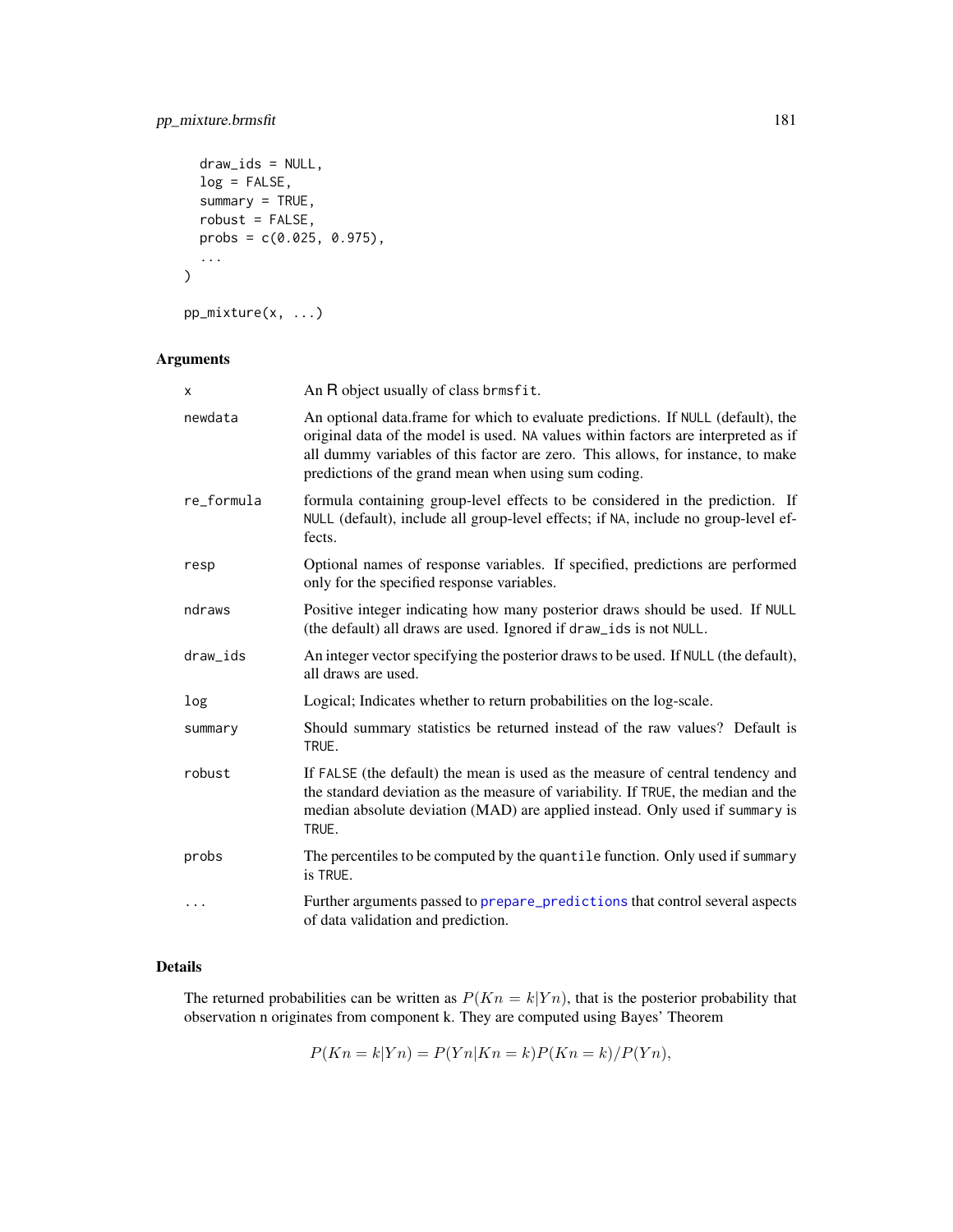where  $P(Yn|Kn = k)$  is the (posterior) likelihood of observation n for component k,  $P(Kn = k)$ is the (posterior) mixing probability of component k (i.e. parameter theta<k>), and

$$
P(Yn) = \sum (k = 1, ..., K)P(Yn|Kn = k)P(Kn = k)
$$

is a normalizing constant.

#### Value

If summary = TRUE, an N  $x \to x$  K array, where N is the number of observations, K is the number of mixture components, and E is equal to length(probs) + 2. If summary = FALSE, an S x N x K array, where S is the number of posterior draws.

#### Examples

```
## Not run:
## simulate some data
set.seed(1234)
dat <- data.frame(
  y = c(rnorm(100), rnorm(50, 2)),
  x = rnorm(150))
## fit a simple normal mixture model
mix <- mixture(gaussian, nmix = 2)
prior <- c(
  prior(normal(0, 5), Intercept, nlpar = mu1),
  prior(normal(0, 5), Intercept, nlpar = mu2),
  prior(dirichlet(2, 2), theta)
)
fit1 <- brm(bf(y \sim x), dat, family = mix,prior = prior, chains = 2, init = 0)
summary(fit1)
## compute the membership probabilities
ppm <- pp_mixture(fit1)
str(ppm)
## extract point estimates for each observation
head(ppm[, 1, ])
## classify every observation according to
## the most likely component
apply(ppm[, 1, ], 1, which.max)
## End(Not run)
```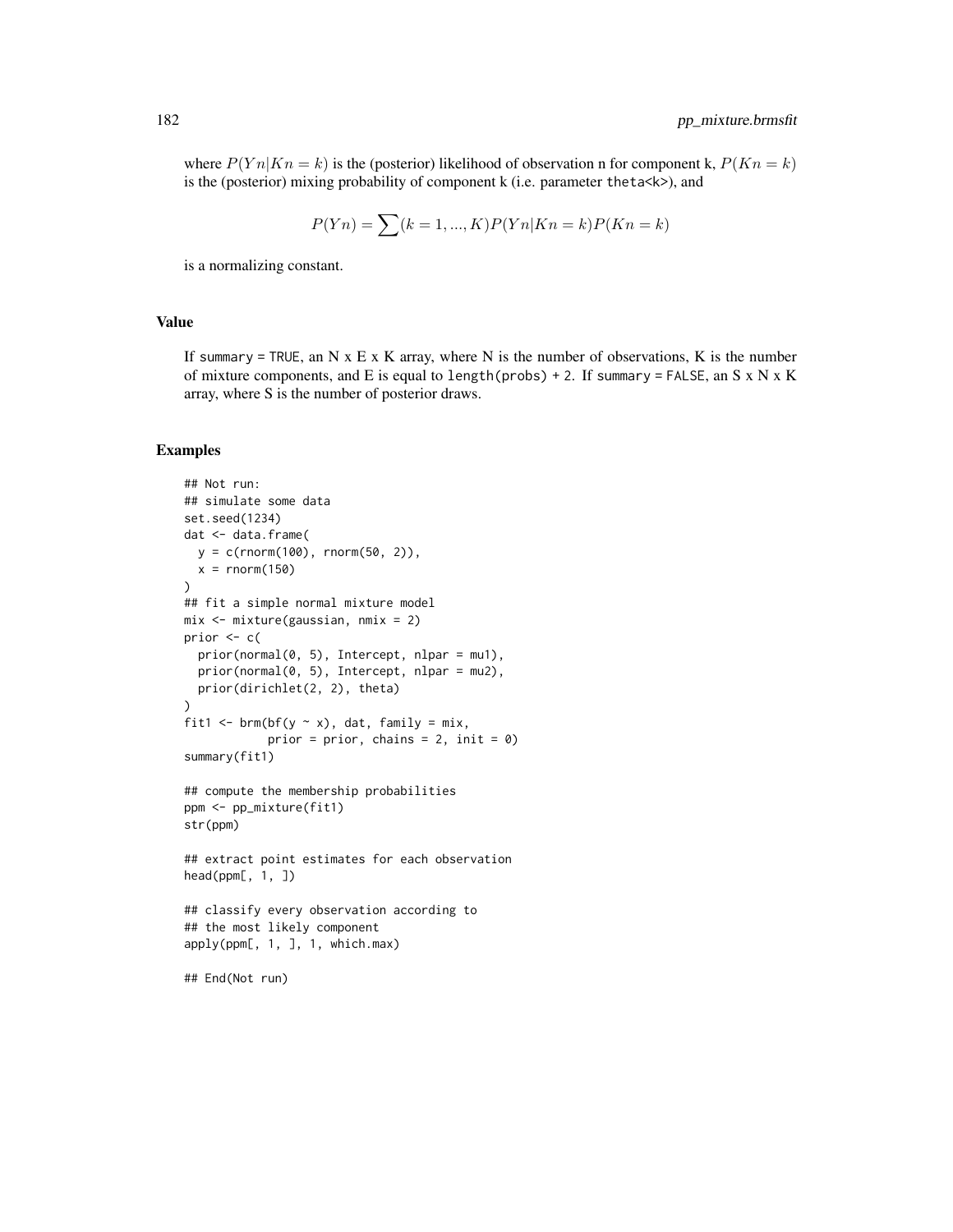## Description

This method is an alias of [posterior\\_predict.brmsfit](#page-167-0) with additional arguments for obtaining summaries of the computed draws.

#### Usage

```
## S3 method for class 'brmsfit'
predict(
 object,
 newdata = NULL,
  re_formula = NULL,
  transform = NULL,
  resp = NULL,negative_rt = FALSE,
  ndraws = NULL,
  draw_ids = NULL,
  sort = FALSE,
  ntrys = 5,
  cores = NULL,
  summary = TRUE,
  robust = FALSE,
 probs = c(0.025, 0.975),
  ...
)
```

| object      | An object of class brmsfit.                                                                                                                                                                                                                                                                                       |
|-------------|-------------------------------------------------------------------------------------------------------------------------------------------------------------------------------------------------------------------------------------------------------------------------------------------------------------------|
| newdata     | An optional data frame for which to evaluate predictions. If NULL (default), the<br>original data of the model is used. NA values within factors are interpreted as if<br>all dummy variables of this factor are zero. This allows, for instance, to make<br>predictions of the grand mean when using sum coding. |
| re_formula  | formula containing group-level effects to be considered in the prediction. If<br>NULL (default), include all group-level effects; if NA, include no group-level ef-<br>fects.                                                                                                                                     |
| transform   | (Deprecated) A function or a character string naming a function to be applied<br>on the predicted responses before summary statistics are computed.                                                                                                                                                               |
| resp        | Optional names of response variables. If specified, predictions are performed<br>only for the specified response variables.                                                                                                                                                                                       |
| negative_rt | Only relevant for Wiener diffusion models. A flag indicating whether response<br>times of responses on the lower boundary should be returned as negative values.                                                                                                                                                  |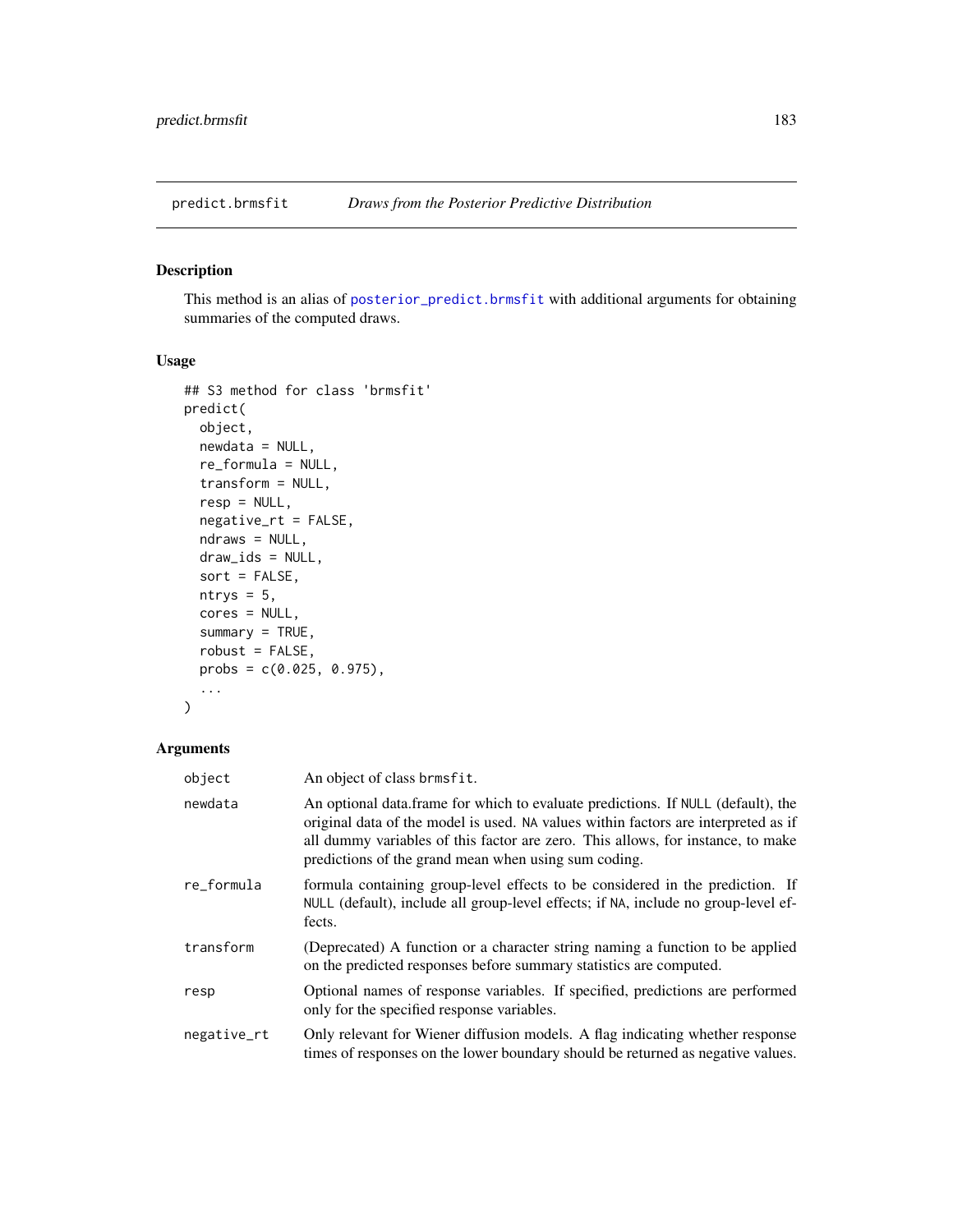|          | This allows to distinguish responses on the upper and lower boundary. Defaults<br>to FALSE.                                                                                                                                                                  |
|----------|--------------------------------------------------------------------------------------------------------------------------------------------------------------------------------------------------------------------------------------------------------------|
| ndraws   | Positive integer indicating how many posterior draws should be used. If NULL<br>(the default) all draws are used. Ignored if draw_ids is not NULL.                                                                                                           |
| draw_ids | An integer vector specifying the posterior draws to be used. If NULL (the default),<br>all draws are used.                                                                                                                                                   |
| sort     | Logical. Only relevant for time series models. Indicating whether to return<br>predicted values in the original order (FALSE; default) or in the order of the time<br>series (TRUE).                                                                         |
| ntrys    | Parameter used in rejection sampling for truncated discrete models only (de-<br>faults to 5). See Details for more information.                                                                                                                              |
| cores    | Number of cores (defaults to 1). On non-Windows systems, this argument can<br>be set globally via the mc. cores option.                                                                                                                                      |
| summary  | Should summary statistics be returned instead of the raw values? Default is<br>TRUE.                                                                                                                                                                         |
| robust   | If FALSE (the default) the mean is used as the measure of central tendency and<br>the standard deviation as the measure of variability. If TRUE, the median and the<br>median absolute deviation (MAD) are applied instead. Only used if summary is<br>TRUE. |
| probs    | The percentiles to be computed by the quantile function. Only used if summary<br>is TRUE.                                                                                                                                                                    |
| $\cdots$ | Further arguments passed to prepare_predictions that control several aspects<br>of data validation and prediction.                                                                                                                                           |

## Value

An array of predicted response values. If summary = FALSE the output resembles those of [posterior\\_predict.brmsfit](#page-167-0).

If summary = TRUE the output depends on the family: For categorical and ordinal families, the output is an N x C matrix, where N is the number of observations, C is the number of categories, and the values are predicted category probabilities. For all other families, the output is a  $N \times E$  matrix where  $E = 2 + length(probs)$  is the number of summary statistics: The Estimate column contains point estimates (either mean or median depending on argument robust), while the Est.Error column contains uncertainty estimates (either standard deviation or median absolute deviation depending on argument robust). The remaining columns starting with Q contain quantile estimates as specified via argument probs.

#### See Also

[posterior\\_predict.brmsfit](#page-167-0)

#### Examples

```
## Not run:
## fit a model
fit \le brm(time | cens(censored) \sim age + sex + (1 + age || patient),
           data = kidney, family = "exponential", init = "0")
```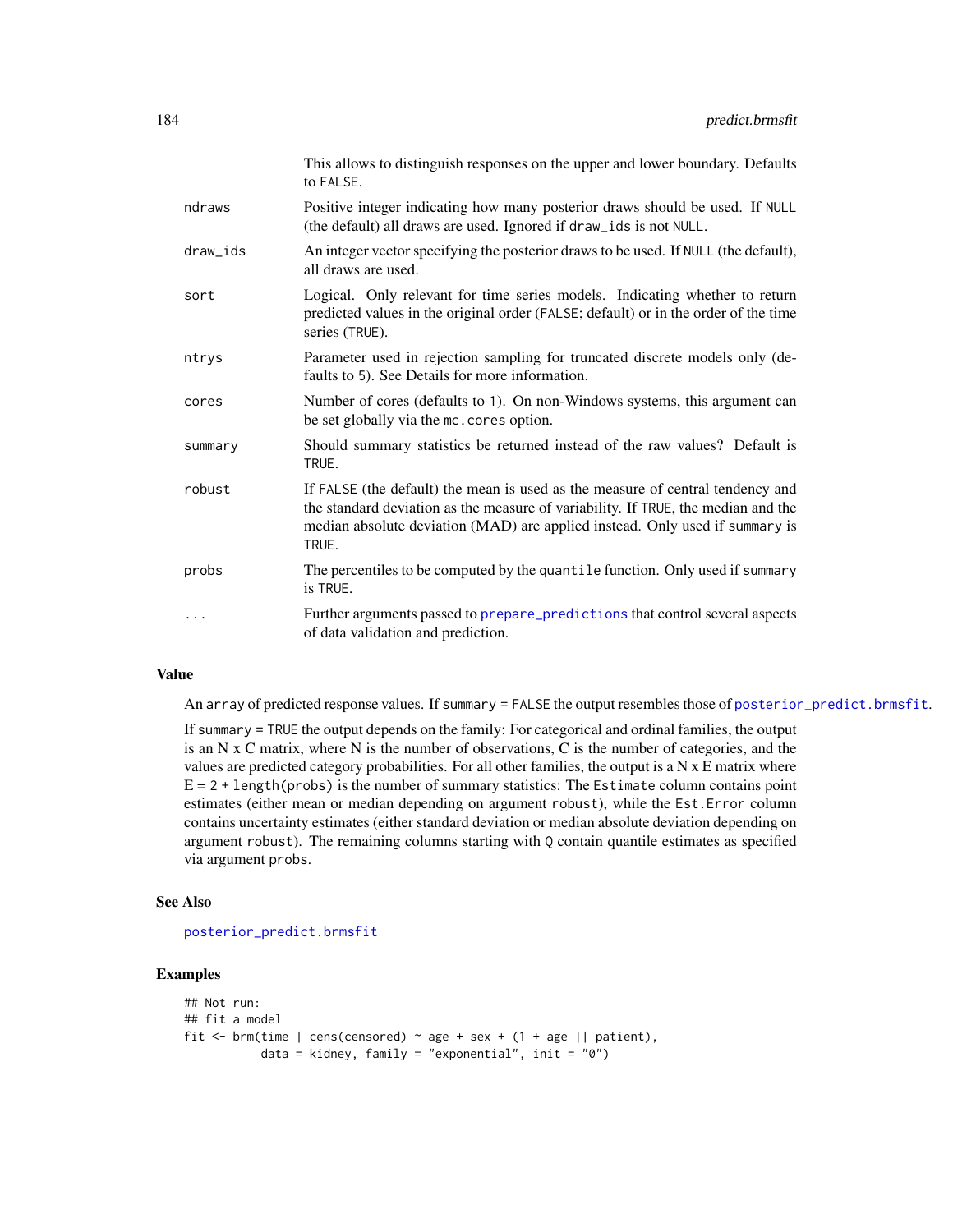```
## predicted responses
pp <- predict(fit)
head(pp)
## predicted responses excluding the group-level effect of age
pp \leq predict(fit, re_formula = \sim (1 | patient))
head(pp)
## predicted responses of patient 1 for new data
newdata <- data.frame(
  sex = factor(c("male", "female")),
  age = c(20, 50),patient = c(1, 1))
predict(fit, newdata = newdata)
## End(Not run)
```
<span id="page-184-0"></span>predictive\_error.brmsfit

#### *Posterior Draws of Predictive Errors*

#### Description

Compute posterior draws of predictive errors, that is, observed minus predicted responses. Can be performed for the data used to fit the model (posterior predictive checks) or for new data.

#### Usage

```
## S3 method for class 'brmsfit'
predictive_error(
  object,
  newdata = NULL,
  re_formula = NULL,
  re.form = NULL,
  resp = NULL,ndraws = NULL,
  draw_ids = NULL,
  sort = FALSE,
  ...
\lambda
```
#### Arguments

object An object of class brmsfit.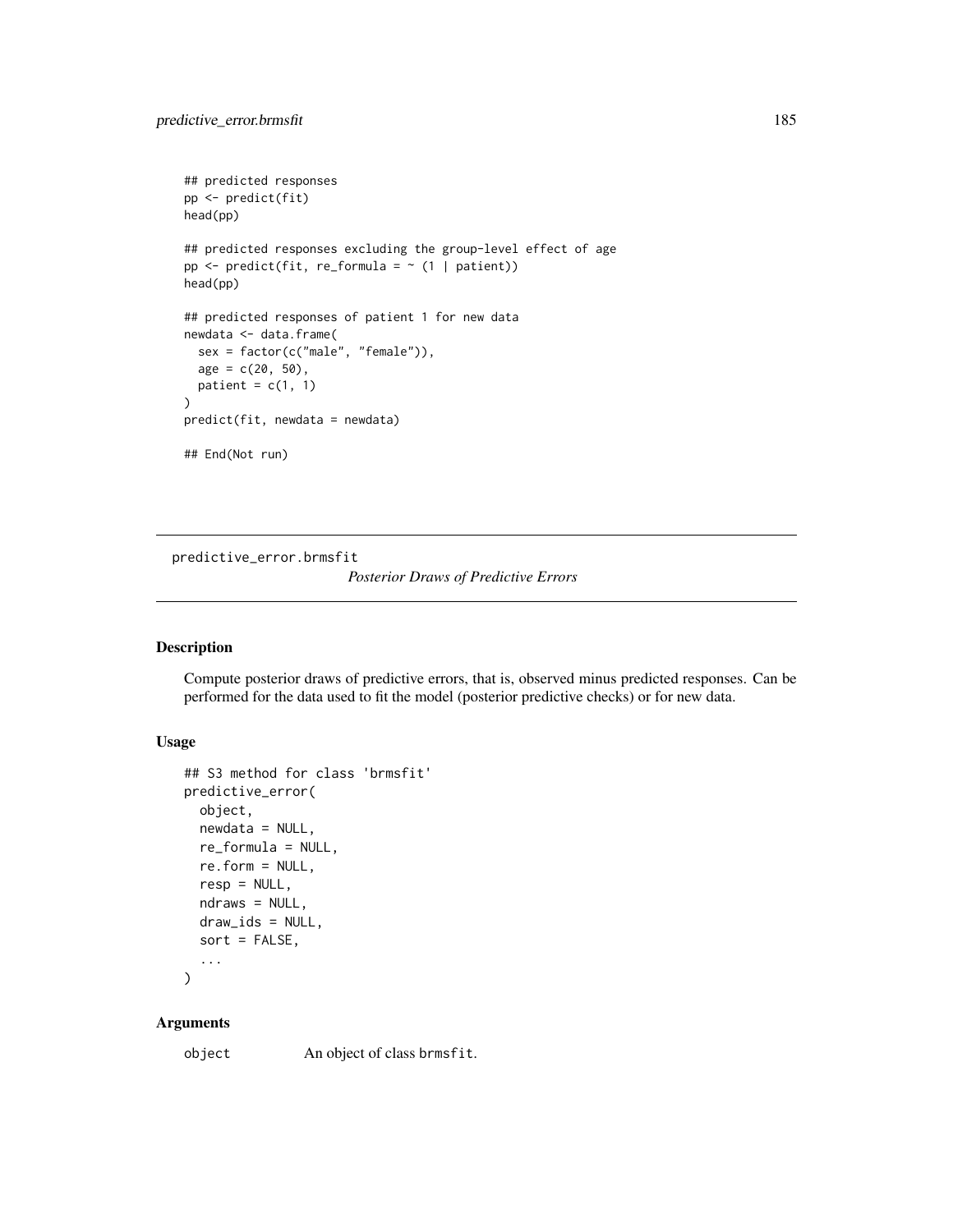| newdata    | An optional data.frame for which to evaluate predictions. If NULL (default), the<br>original data of the model is used. NA values within factors are interpreted as if<br>all dummy variables of this factor are zero. This allows, for instance, to make<br>predictions of the grand mean when using sum coding. |
|------------|-------------------------------------------------------------------------------------------------------------------------------------------------------------------------------------------------------------------------------------------------------------------------------------------------------------------|
| re_formula | formula containing group-level effects to be considered in the prediction. If<br>NULL (default), include all group-level effects; if NA, include no group-level ef-<br>fects.                                                                                                                                     |
| re.form    | Alias of re formula.                                                                                                                                                                                                                                                                                              |
| resp       | Optional names of response variables. If specified, predictions are performed<br>only for the specified response variables.                                                                                                                                                                                       |
| ndraws     | Positive integer indicating how many posterior draws should be used. If NULL<br>(the default) all draws are used. Ignored if draw_ids is not NULL.                                                                                                                                                                |
| draw_ids   | An integer vector specifying the posterior draws to be used. If NULL (the default),<br>all draws are used.                                                                                                                                                                                                        |
| sort       | Logical. Only relevant for time series models. Indicating whether to return<br>predicted values in the original order (FALSE; default) or in the order of the time<br>series (TRUE).                                                                                                                              |
| $\ddotsc$  | Further arguments passed to prepare_predictions that control several aspects<br>of data validation and prediction.                                                                                                                                                                                                |
|            |                                                                                                                                                                                                                                                                                                                   |

#### Value

An S x N array of predictive error draws, where S is the number of posterior draws and N is the number of observations.

# Examples

```
## Not run:
## fit a model
fit <- brm(rating ~ treat + period + carry + (1|subject),
           data = inhaler, cores = 2)
## extract predictive errors
pe <- predictive_error(fit)
str(pe)
## End(Not run)
```
predictive\_interval.brmsfit *Predictive Intervals*

# Description

Compute intervals from the posterior predictive distribution.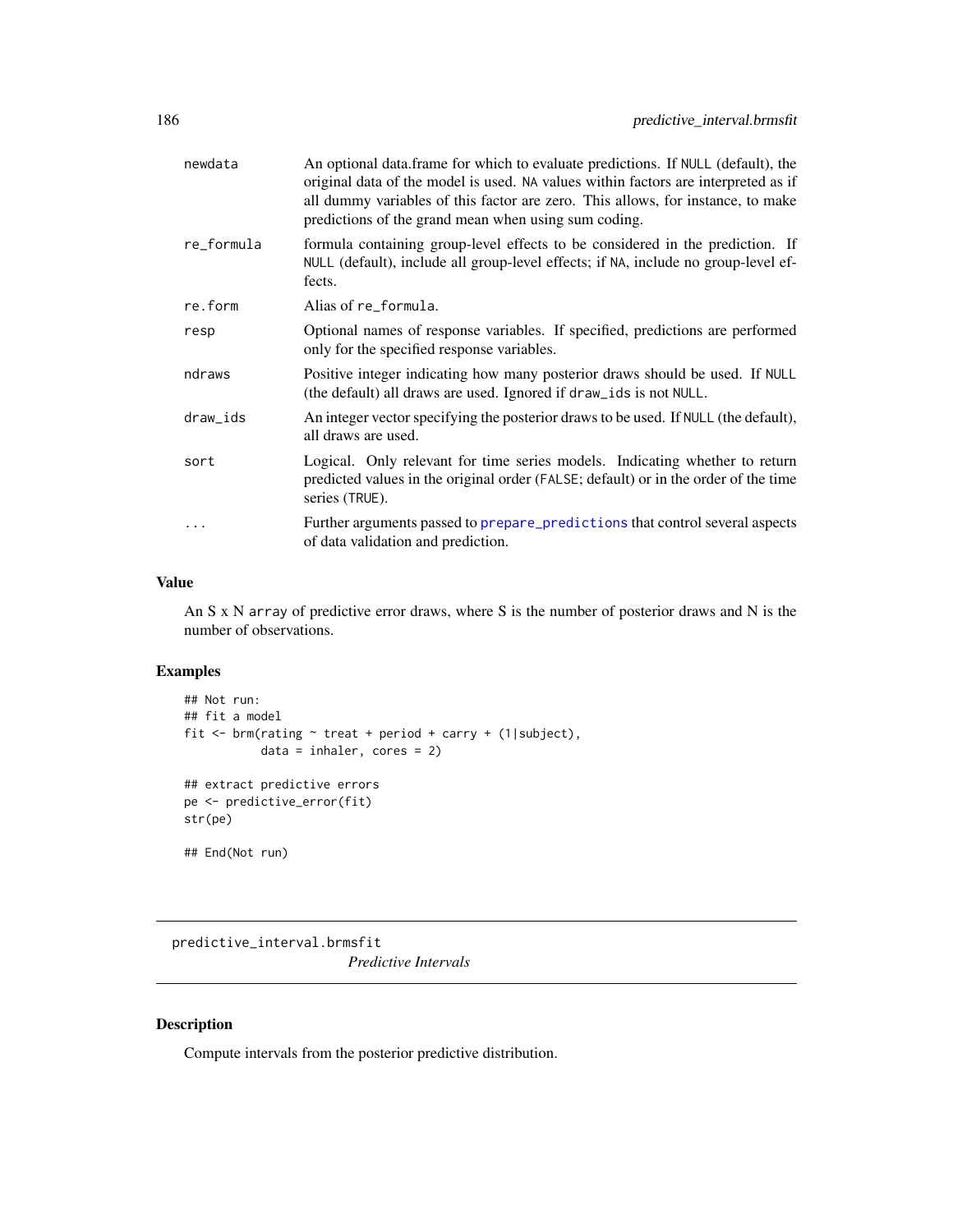#### Usage

```
## S3 method for class 'brmsfit'
predictive_interval(object, prob = 0.9, ...)
```
#### Arguments

| object                  | An R object of class brmsfit.                                                                                       |
|-------------------------|---------------------------------------------------------------------------------------------------------------------|
| prob                    | A number $p(0 < p < 1)$ indicating the desired probability mass to include in the<br>intervals. Defaults to $0.9$ . |
| $\cdot$ $\cdot$ $\cdot$ | Further arguments passed to posterior predict.                                                                      |

## Value

A matrix with 2 columns for the lower and upper bounds of the intervals, respectively, and as many rows as observations being predicted.

## Examples

```
## Not run:
fit \leq brm(count \sim zBase, data = epilepsy, family = poisson())
predictive_interval(fit)
```

```
## End(Not run)
```
prepare\_predictions.brmsfit *Prepare Predictions*

## <span id="page-186-0"></span>Description

This method helps in preparing **brms** models for certin post-processing tasks most notably various forms of predictions. Unless you are a package developer, you will rarely need to call prepare\_predictions directly.

```
## S3 method for class 'brmsfit'
prepare_predictions(
  x,
 newdata = NULL,re_formula = NULL,
  allow_new_levels = FALSE,
  sample_new_levels = "uncertainty",
  incl_autocor = TRUE,
  cos = NULL,resp = NULL,
```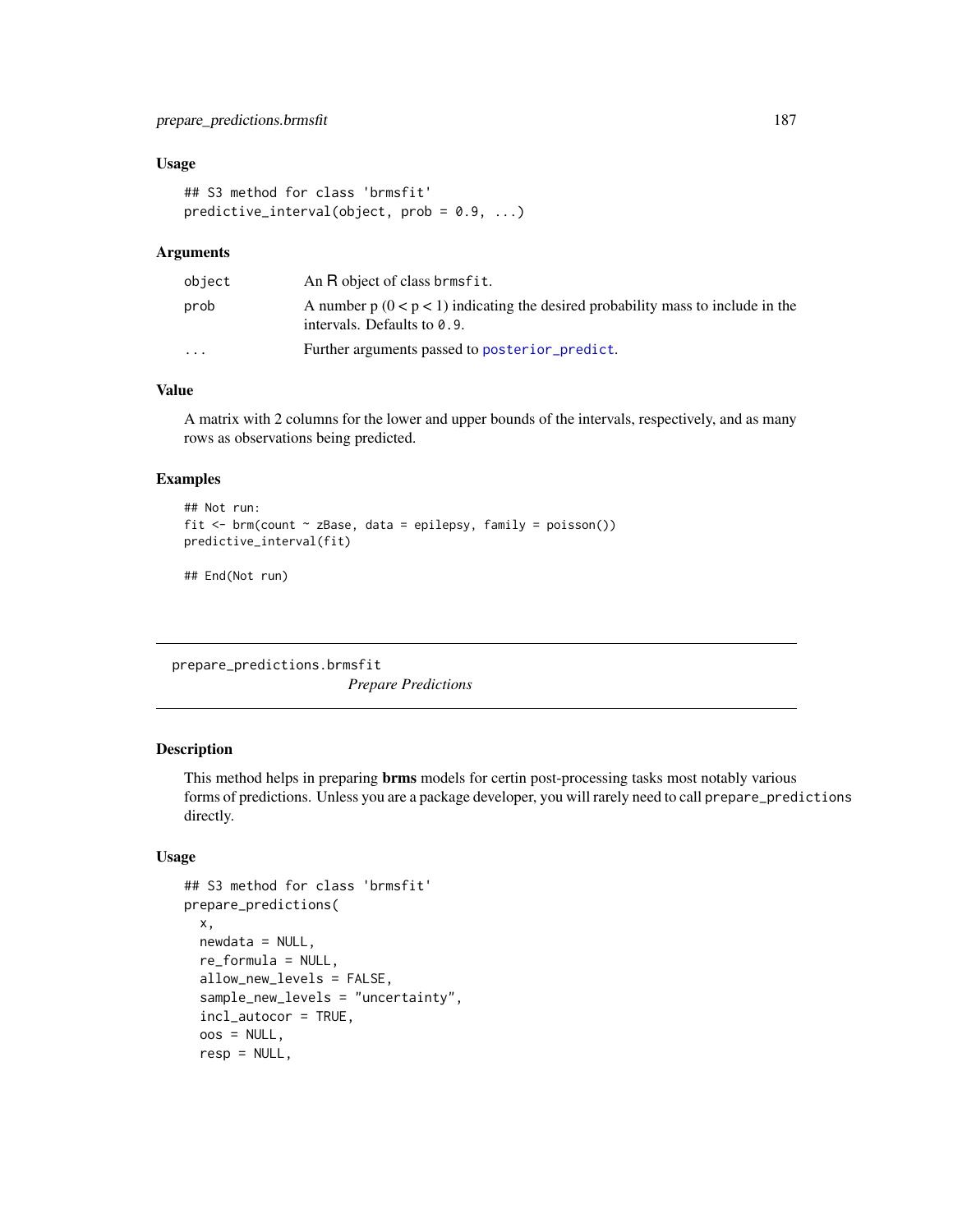```
ndraws = NULL,draw_ids = NULL,
  nsamples = NULL,
  subset = NULL,
  nug = NULL,
  smooths_only = FALSE,
  offset = TRUE,newdata2 = NULL,new_objects = NULL,
  point_estimate = NULL,
  ...
\overline{)}
```
prepare\_predictions(x, ...)

| х                 | An R object typically of class 'brmsfit'.                                                                                                                                                                                                                                                                                                                                                                                                                                                                                                                                                                                                                                                                                                                                                                                                                                                                                                                                                                                                           |
|-------------------|-----------------------------------------------------------------------------------------------------------------------------------------------------------------------------------------------------------------------------------------------------------------------------------------------------------------------------------------------------------------------------------------------------------------------------------------------------------------------------------------------------------------------------------------------------------------------------------------------------------------------------------------------------------------------------------------------------------------------------------------------------------------------------------------------------------------------------------------------------------------------------------------------------------------------------------------------------------------------------------------------------------------------------------------------------|
| newdata           | An optional data.frame for which to evaluate predictions. If NULL (default), the<br>original data of the model is used. NA values within factors are interpreted as if<br>all dummy variables of this factor are zero. This allows, for instance, to make<br>predictions of the grand mean when using sum coding.                                                                                                                                                                                                                                                                                                                                                                                                                                                                                                                                                                                                                                                                                                                                   |
| re_formula        | formula containing group-level effects to be considered in the prediction. If<br>NULL (default), include all group-level effects; if NA, include no group-level ef-<br>fects.                                                                                                                                                                                                                                                                                                                                                                                                                                                                                                                                                                                                                                                                                                                                                                                                                                                                       |
| allow_new_levels  |                                                                                                                                                                                                                                                                                                                                                                                                                                                                                                                                                                                                                                                                                                                                                                                                                                                                                                                                                                                                                                                     |
|                   | A flag indicating if new levels of group-level effects are allowed (defaults to<br>FALSE). Only relevant if newdata is provided.                                                                                                                                                                                                                                                                                                                                                                                                                                                                                                                                                                                                                                                                                                                                                                                                                                                                                                                    |
| sample_new_levels |                                                                                                                                                                                                                                                                                                                                                                                                                                                                                                                                                                                                                                                                                                                                                                                                                                                                                                                                                                                                                                                     |
|                   | Indicates how to sample new levels for grouping factors specified in re_formula.<br>This argument is only relevant if newdata is provided and allow_new_levels is<br>set to TRUE. If "uncertainty" (default), each posterior sample for a new level<br>is drawn from the posterior draws of a randomly chosen existing level. Each<br>posterior sample for a new level may be drawn from a different existing level<br>such that the resulting set of new posterior draws represents the variation across<br>existing levels. If "gaussian", sample new levels from the (multivariate) nor-<br>mal distribution implied by the group-level standard deviations and correlations.<br>This options may be useful for conducting Bayesian power analysis or predict-<br>ing new levels in situations where relatively few levels where observed in the<br>old_data. If "old_levels", directly sample new levels from the existing levels,<br>where a new level is assigned all of the posterior draws of the same (randomly<br>chosen) existing level. |
| incl_autocor      | A flag indicating if correlation structures originally specified via autocor should<br>be included in the predictions. Defaults to TRUE.                                                                                                                                                                                                                                                                                                                                                                                                                                                                                                                                                                                                                                                                                                                                                                                                                                                                                                            |
| <b>OOS</b>        | Optional indices of observations for which to compute out-of-sample rather than<br>in-sample predictions. Only required in models that make use of response values<br>to make predictions, that is, currently only ARMA models.                                                                                                                                                                                                                                                                                                                                                                                                                                                                                                                                                                                                                                                                                                                                                                                                                     |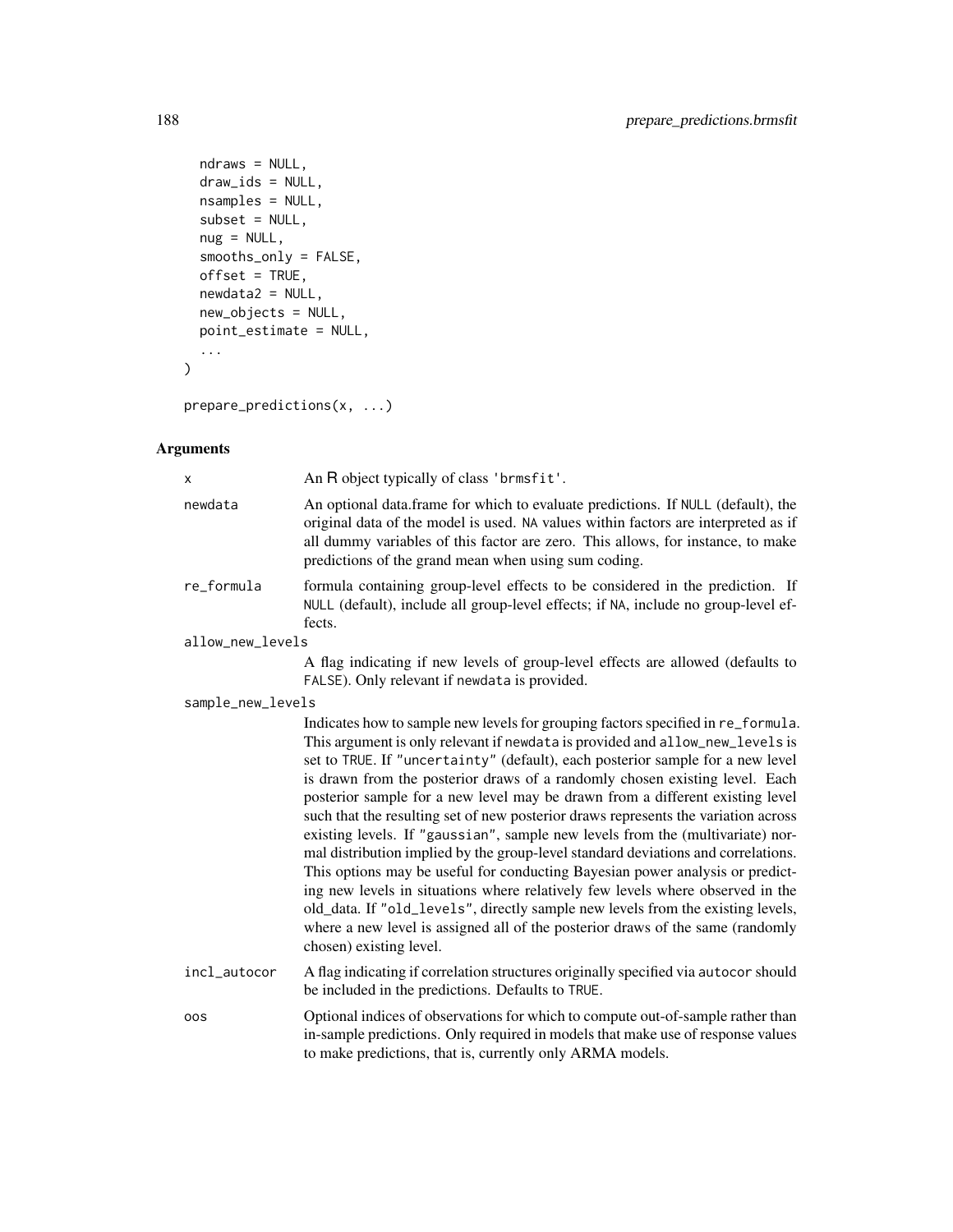| resp           | Optional names of response variables. If specified, predictions are performed<br>only for the specified response variables.                                                                                                                                                                                                           |
|----------------|---------------------------------------------------------------------------------------------------------------------------------------------------------------------------------------------------------------------------------------------------------------------------------------------------------------------------------------|
| ndraws         | Positive integer indicating how many posterior draws should be used. If NULL<br>(the default) all draws are used. Ignored if draw_ids is not NULL.                                                                                                                                                                                    |
| draw_ids       | An integer vector specifying the posterior draws to be used. If NULL (the default),<br>all draws are used.                                                                                                                                                                                                                            |
| nsamples       | Deprecated alias of ndraws.                                                                                                                                                                                                                                                                                                           |
| subset         | Deprecated alias of draw_ids.                                                                                                                                                                                                                                                                                                         |
| nug            | Small positive number for Gaussian process terms only. For numerical rea-<br>sons, the covariance matrix of a Gaussian process might not be positive definite.<br>Adding a very small number to the matrix's diagonal often solves this problem.<br>If NULL (the default), nug is chosen internally.                                  |
| smooths_only   | Logical; If TRUE only predictions related to the                                                                                                                                                                                                                                                                                      |
| offset         | Logical; Indicates if offsets should be included in the predictions. Defaults to<br>TRUE.                                                                                                                                                                                                                                             |
| newdata2       | A named list of objects containing new data, which cannot be passed via ar-<br>gument newdata. Required for some objects used in autocorrelation structures,<br>or stanvars.                                                                                                                                                          |
| new_objects    | Deprecated alias of newdata2.                                                                                                                                                                                                                                                                                                         |
| point_estimate | Shall the returned object contain only point estimates of the parameters instead<br>of their posterior draws? Defaults to NULL in which case no point estimate<br>is computed. Alternatively, may be set to "mean" or "median". This argu-<br>ment is primarily implemented to ensure compatibility with the loo_subsample<br>method. |
| $\cdots$       | Further arguments passed to validate_newdata.                                                                                                                                                                                                                                                                                         |

# Value

An object of class 'brmsprep' or 'mvbrmsprep', depending on whether a univariate or multivariate model is passed.

print.brmsfit *Print a summary for a fitted model represented by a* brmsfit *object*

# Description

Print a summary for a fitted model represented by a brmsfit object

```
## S3 method for class 'brmsfit'
print(x, digits = 2, ...)
```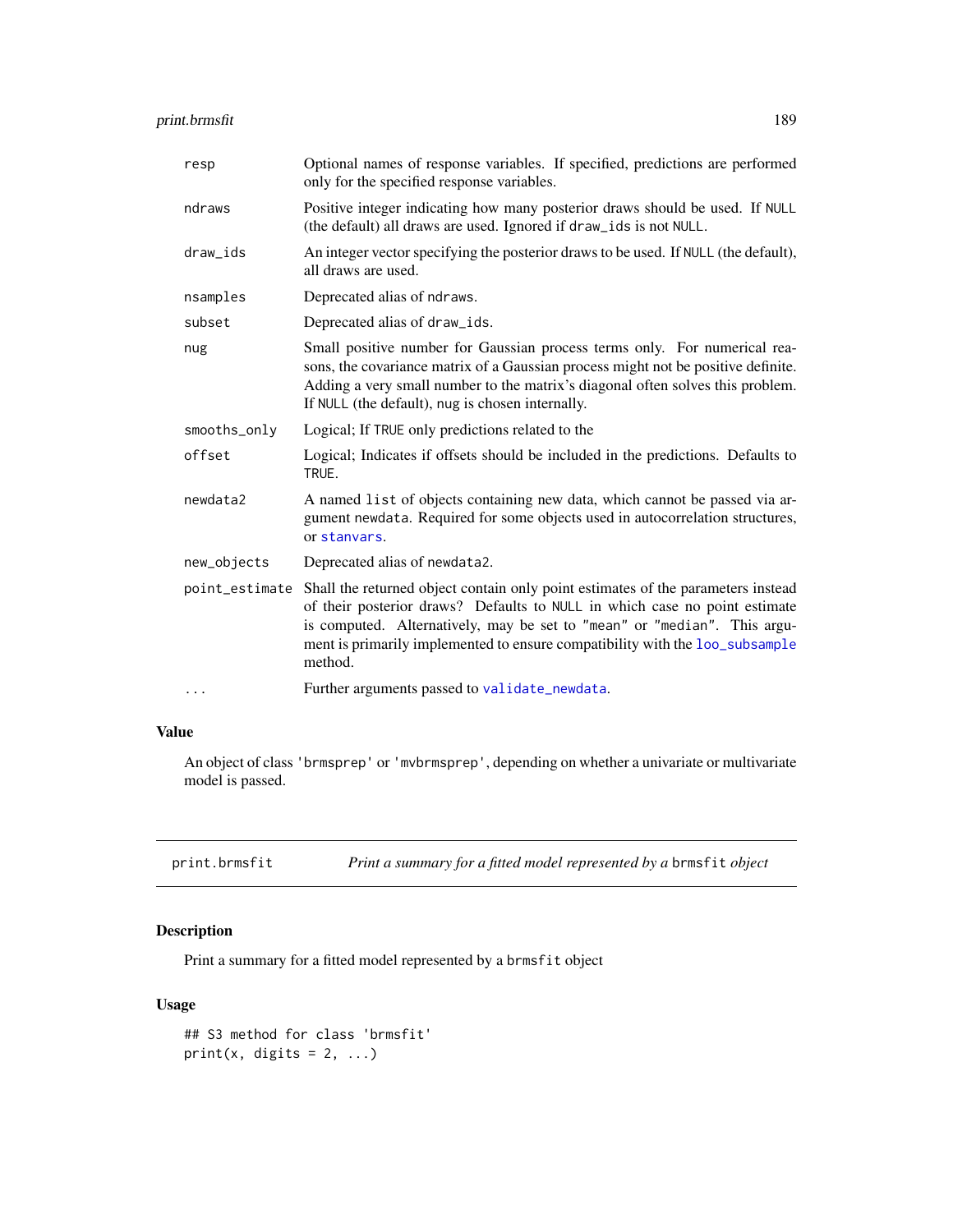#### Arguments

| x                       | An object of class brmsfit                                                                                                                |
|-------------------------|-------------------------------------------------------------------------------------------------------------------------------------------|
| digits                  | The number of significant digits for printing out the summary; defaults to 2. The<br>effective sample size is always rounded to integers. |
| $\cdot$ $\cdot$ $\cdot$ | Additional arguments that would be passed to method summary of brmsfit.                                                                   |

# See Also

[summary.brmsfit](#page-215-0)

print.brmsprior *Print method for* brmsprior *objects*

## Description

Print method for brmsprior objects

## Usage

## S3 method for class 'brmsprior'  $print(x, show_d f = NULL, ...)$ 

#### Arguments

|                         | An object of class brmsprior.                                                                            |
|-------------------------|----------------------------------------------------------------------------------------------------------|
| show df                 | Logical; Print priors as a single data. frame (TRUE) or as a sequence of sampling<br>statements (FALSE)? |
| $\cdot$ $\cdot$ $\cdot$ | Currently ignored.                                                                                       |

prior\_draws.brmsfit *Extract Prior Draws*

## Description

Extract prior draws of specified parameters

```
## S3 method for class 'brmsfit'
prior\_draws(x, variable = NULL, parse = NULL, ...)prior_draws(x, ...)
prior_samples(x, ...)
```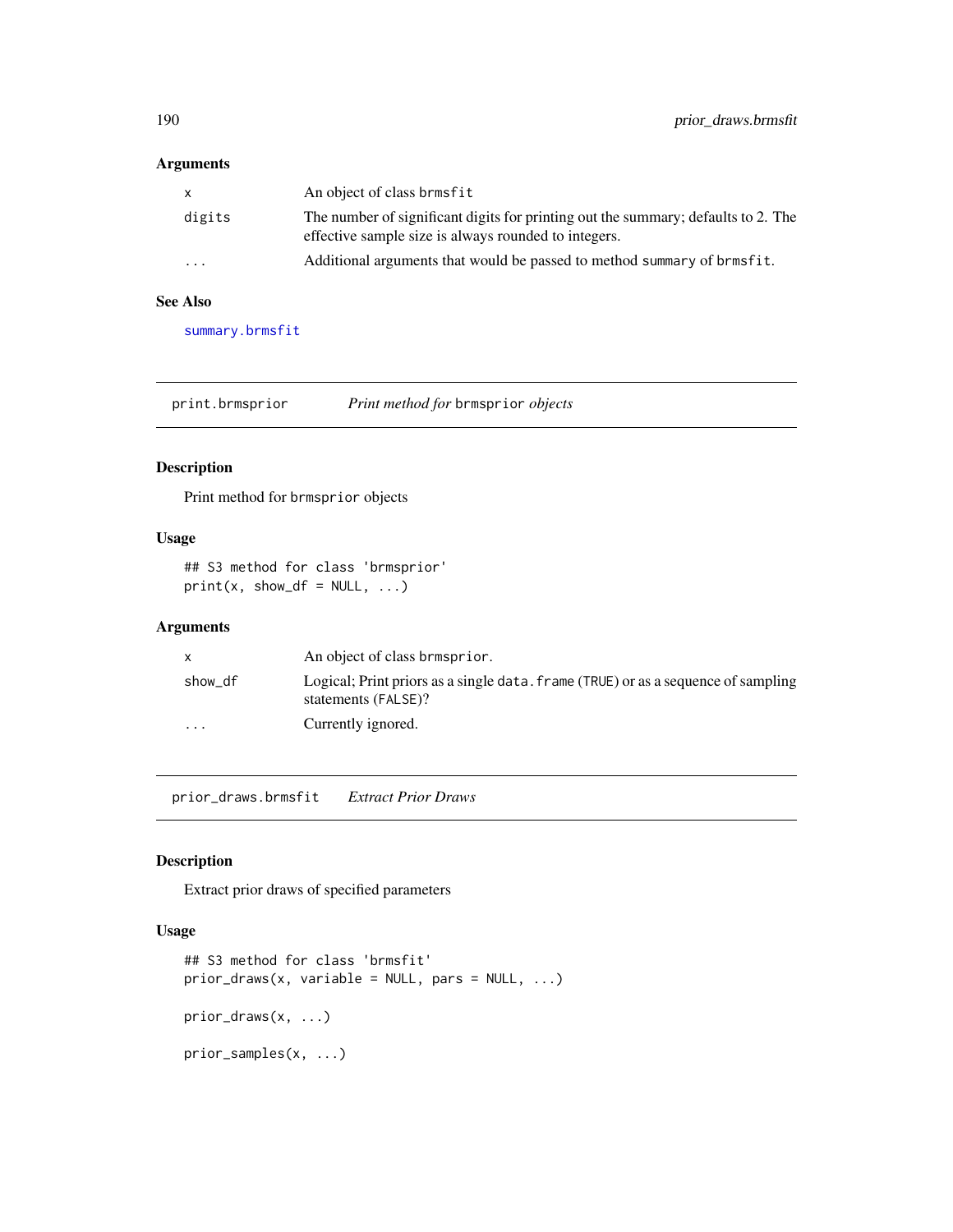#### Arguments

| $\mathsf{x}$            | An R object typically of class brmsfit.                                                                                                                                         |
|-------------------------|---------------------------------------------------------------------------------------------------------------------------------------------------------------------------------|
| variable                | A character vector providing the variables to extract. By default, all variables<br>are extracted.                                                                              |
| pars                    | Deprecated alias of variable. For reasons of backwards compatibility, pars is<br>interpreted as a vector of regular expressions by default unless fixed = TRUE is<br>specified. |
| $\cdot$ $\cdot$ $\cdot$ | Arguments passed to individual methods (if applicable).                                                                                                                         |

#### Details

To make use of this function, the model must contain draws of prior distributions. This can be ensured by setting sample\_prior = TRUE in function brm. Priors of certain parameters cannot be saved for technical reasons. For instance, this is the case for the population-level intercept, which is only computed after fitting the model by default. If you want to treat the intercept as part of all the other regression coefficients, so that sampling from its prior becomes possible, use ...  $\sim$  0 + Intercept + ... in the formulas.

#### Value

A data.frame containing the prior draws.

## Examples

```
## Not run:
fit \le brm(rating \sim treat + period + carry + (1|subject),
           data = inhaler, family = "cumulative",
           prior = set\_prior("normal(0,2)", class = "b"),sample_prior = TRUE)
# extract all prior draws
draws1 <- prior_draws(fit)
head(draws1)
# extract prior draws for the coefficient of 'treat'
draws2 <- prior_draws(fit, "b_treat")
head(draws2)
## End(Not run)
```
prior\_summary.brmsfit *Extract Priors of a Bayesian Model Fitted with* brms

#### Description

Extract Priors of a Bayesian Model Fitted with brms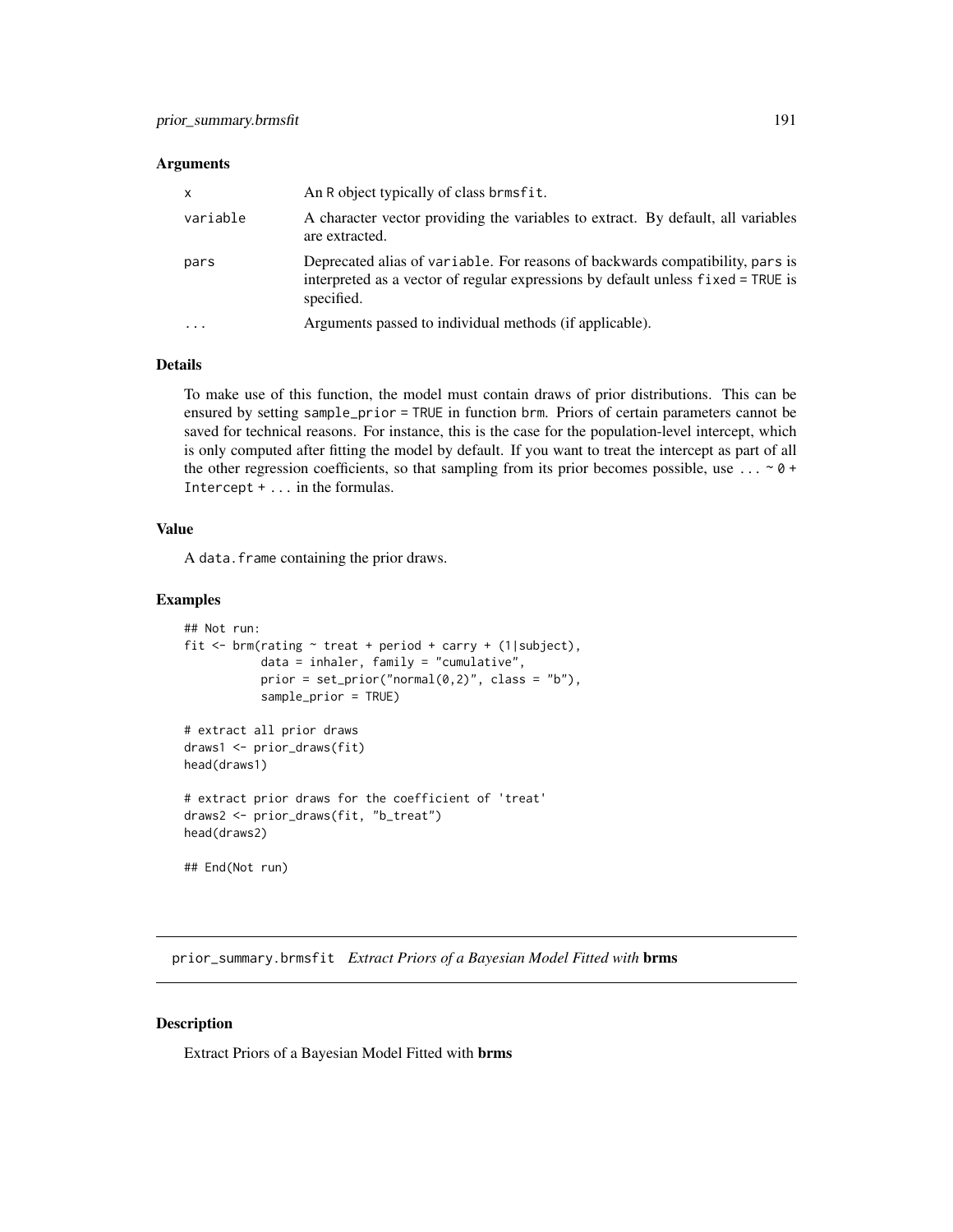## Usage

```
## S3 method for class 'brmsfit'
prior_summary(object, all = TRUE, ...)
```
## Arguments

| object    | An object of class brmsfit.                                                                                         |
|-----------|---------------------------------------------------------------------------------------------------------------------|
| all       | Logical; Show all parameters in the model which may have priors (TRUE) or only<br>those with proper priors (FALSE)? |
| $\ddotsc$ | Further arguments passed to or from other methods.                                                                  |

#### Value

For brmsfit objects, an object of class brmsprior.

#### Examples

```
## Not run:
fit <- brm(count ~ zAge + zBase * Trt
             + (1|patient) + (1|obs),
           data = epilepsy, family = poisson(),
           prior = c(prior(\text{student}_t(5,0,10), \text{class} = b),prior(cauchy(0,2), class = sd)))prior_summary(fit)
prior_summary(fit, all = FALSE)
print(prior_summary(fit, all = FALSE), show_df = FALSE)
## End(Not run)
```
R2D2 *R2-D2 Priors in* brms

#### Description

Function used to set up R2D2 priors for population-level effects in brms. The function does not evaluate its arguments – it exists purely to help set up the model.

```
R2D2(mean_R2 = 0.5, prec_R2 = 2, cons_D2 = 1, autoscale = TRUE)
```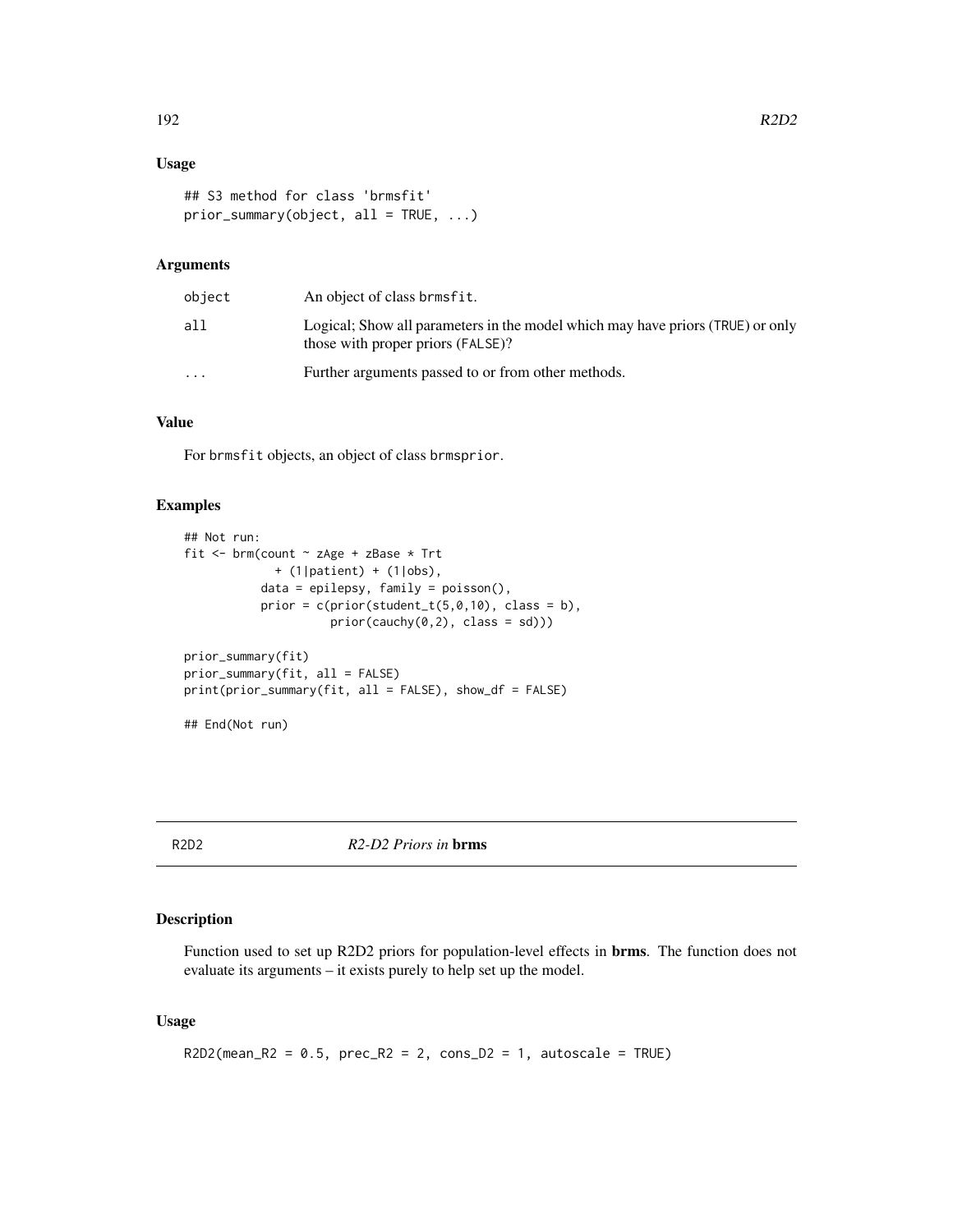#### ranef.brmsfit 193

#### Arguments

| $mean_R2$ | mean of the Beta prior on the coefficient of determination $R^2$ .                                                                                                                                                                                                                      |
|-----------|-----------------------------------------------------------------------------------------------------------------------------------------------------------------------------------------------------------------------------------------------------------------------------------------|
| prec_R2   | precision of the Beta prior on the coefficient of determination $R^2$ .                                                                                                                                                                                                                 |
| $cons_2$  | concentration vector of the Dirichlet prior on the variance decomposition pa-<br>rameters.                                                                                                                                                                                              |
| autoscale | Logical; indicating whether the horseshoe prior should be scaled using the resid-<br>ual standard deviation sigma if possible and sensible (defaults to TRUE). Au-<br>toscaling is not applied for distributional parameters or when the model does<br>not contain the parameter sigma. |

#### References

Zhang, Y. D., Naughton, B. P., Bondell, H. D., & Reich, B. J. (2020). Bayesian regression using a prior on the model fit: The R2-D2 shrinkage prior. Journal of the American Statistical Association. <https://arxiv.org/pdf/1609.00046.pdf>

## See Also

[set\\_prior](#page-203-0)

#### Examples

 $set\_prior(R2D2(mean_R2 = 0.8, prec_R2 = 10))$ 

ranef.brmsfit *Extract Group-Level Estimates*

## Description

Extract the group-level ('random') effects of each level from a brmsfit object.

```
## S3 method for class 'brmsfit'
ranef(
  object,
  summary = TRUE,
  robust = FALSE,
 probs = c(0.025, 0.975),
 pars = NULL,
 groups = NULL,
  ...
\mathcal{L}
```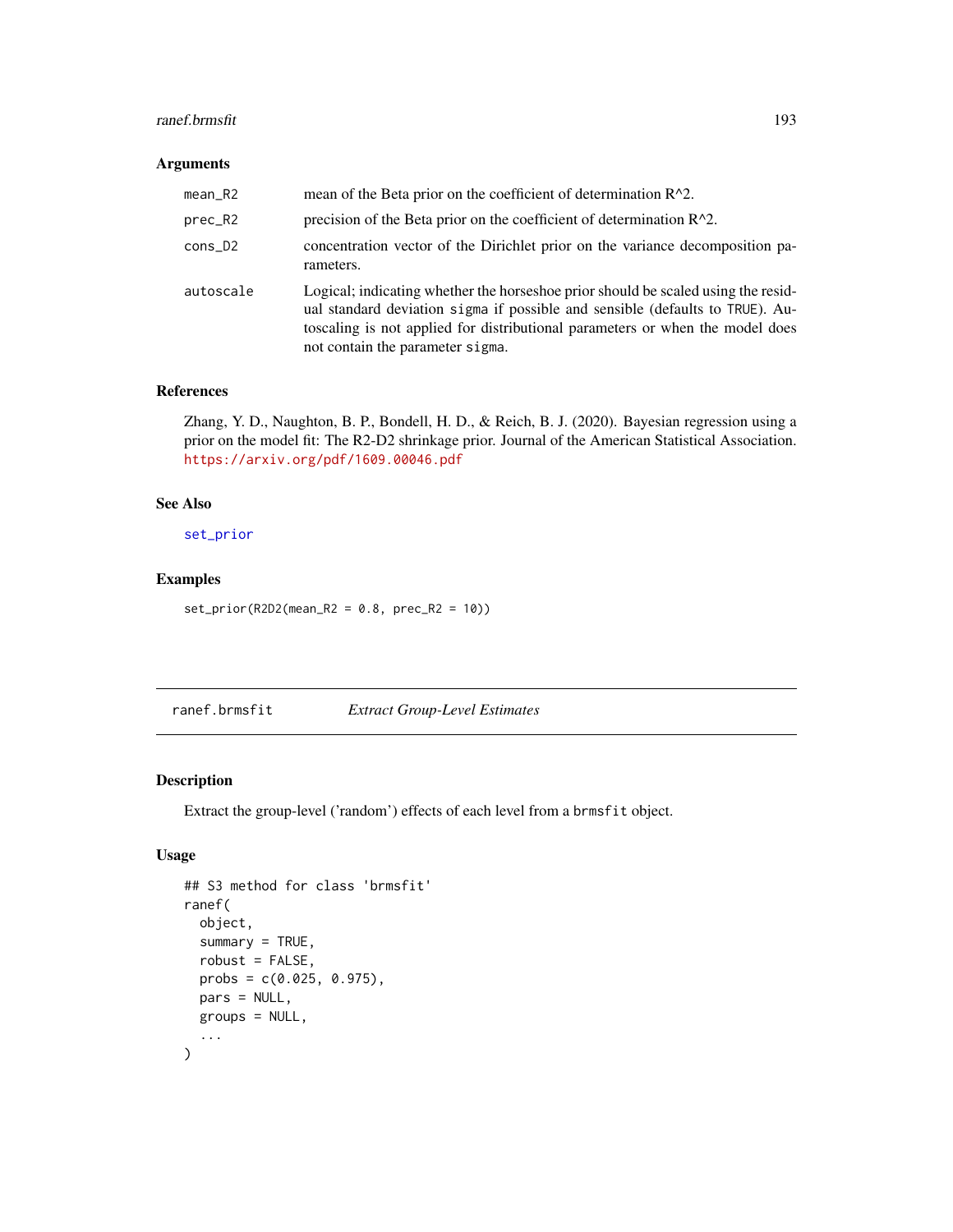#### Arguments

| object   | An object of class brmsfit.                                                                                                                                                                                                                                  |
|----------|--------------------------------------------------------------------------------------------------------------------------------------------------------------------------------------------------------------------------------------------------------------|
| summary  | Should summary statistics be returned instead of the raw values? Default is<br>TRUE.                                                                                                                                                                         |
| robust   | If FALSE (the default) the mean is used as the measure of central tendency and<br>the standard deviation as the measure of variability. If TRUE, the median and the<br>median absolute deviation (MAD) are applied instead. Only used if summary is<br>TRUE. |
| probs    | The percentiles to be computed by the quantile function. Only used if summary<br>is TRUE.                                                                                                                                                                    |
| pars     | Optional names of coefficients to extract. By default, all coefficients are ex-<br>tracted.                                                                                                                                                                  |
| groups   | Optional names of grouping variables for which to extract effects.                                                                                                                                                                                           |
| $\cdots$ | Currently ignored.                                                                                                                                                                                                                                           |

## Value

A list of 3D arrays (one per grouping factor). If summary is TRUE, the 1st dimension contains the factor levels, the 2nd dimension contains the summary statistics (see [posterior\\_summary](#page-172-0)), and the 3rd dimension contains the group-level effects. If summary is FALSE, the 1st dimension contains the posterior draws, the 2nd dimension contains the factor levels, and the 3rd dimension contains the group-level effects.

## Examples

```
## Not run:
fit <- brm(count \sim zAge + zBase * Trt + (1+Trt|visit),
           data = epilepsy, family = gaussian(), chains = 2)
ranef(fit)
## End(Not run)
```
recompile\_model *Recompile Stan models in* brmsfit *objects*

## Description

Recompile the Stan model inside a brmsfit object, if necessary. This does not change the model, it simply recreates the executable so that sampling is possible again.

```
recompile_model(x, recompile = NULL)
```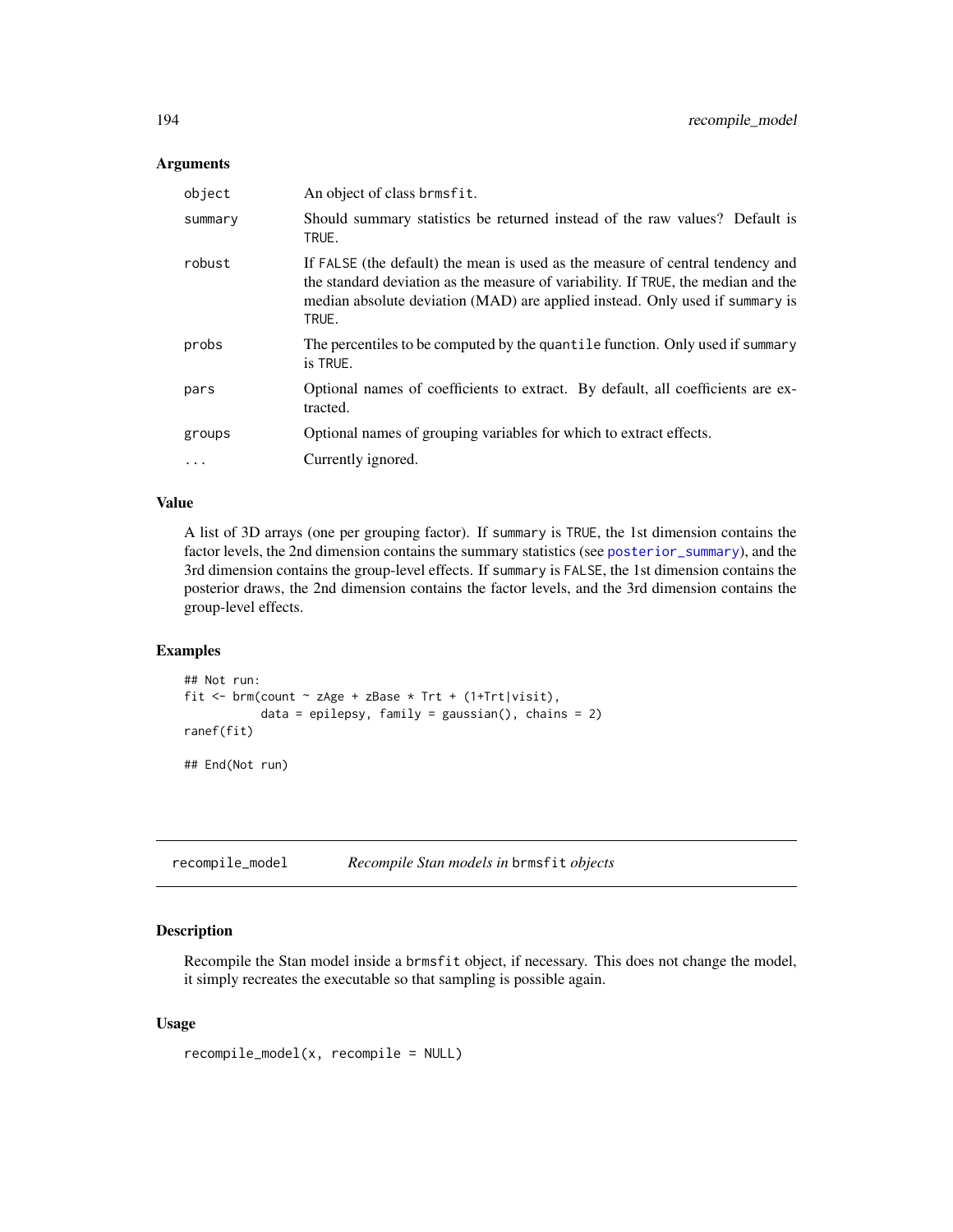#### reloo.brmsfit 195

#### Arguments

| $\mathsf{x}$ | An object of class brmsfit.                                                                                                                                                                                                                                                     |
|--------------|---------------------------------------------------------------------------------------------------------------------------------------------------------------------------------------------------------------------------------------------------------------------------------|
| recompile    | Logical, indicating whether the Stan model should be recompiled. If NULL (the<br>default), recompile model tries to figure out internally, if recompilation is nec-<br>essary. Setting it to FALSE will cause recompile model to always return the<br>brmsfit object unchanged. |
|              |                                                                                                                                                                                                                                                                                 |

## Value

A (possibly updated) brmsfit object.

reloo.brmsfit *Compute exact cross-validation for problematic observations*

## Description

Compute exact cross-validation for problematic observations for which approximate leave-one-out cross-validation may return incorrect results. Models for problematic observations can be run in parallel using the future package.

#### Usage

```
## S3 method for class 'brmsfit'
reloo(
 x,
 loo,
 k_{\text{-}threshold} = 0.7,
 newdata = NULL,
 resp = NULL,
 check = TRUE,future_args = list(),
  ...
)
## S3 method for class 'loo'
reloo(x, fit, ...)
```
# $reloo(x, \ldots)$

|             | An R object of class brmsfit or loo depending on the method.                                                                    |
|-------------|---------------------------------------------------------------------------------------------------------------------------------|
| loo         | An R object of class loo.                                                                                                       |
| k threshold | The threshold at which Pareto k estimates are treated as problematic. Defaults<br>to 0.7. See pare to $k$ ids for more details. |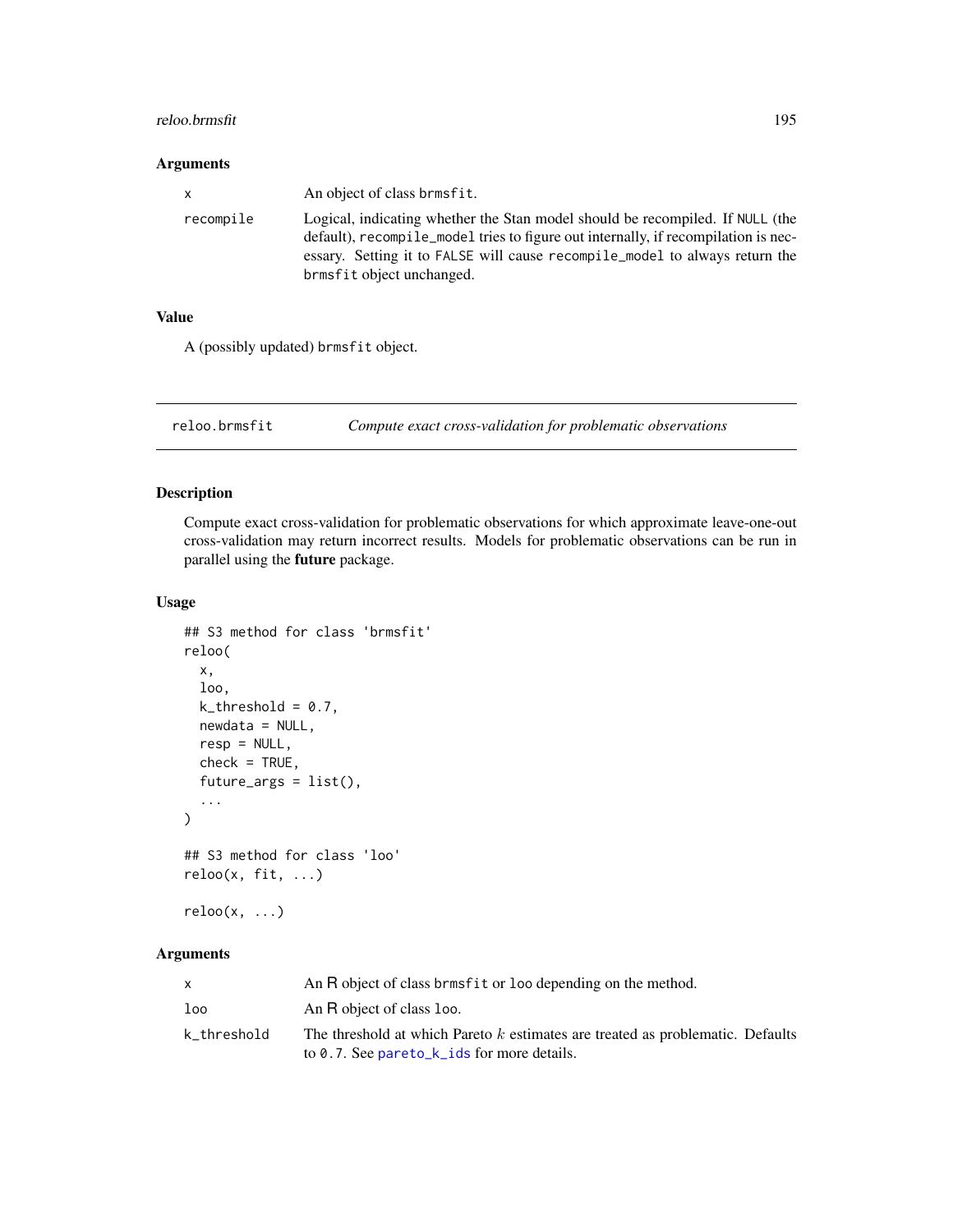| newdata     | An optional data frame for which to evaluate predictions. If NULL (default), the<br>original data of the model is used. NA values within factors are interpreted as if<br>all dummy variables of this factor are zero. This allows, for instance, to make<br>predictions of the grand mean when using sum coding. |
|-------------|-------------------------------------------------------------------------------------------------------------------------------------------------------------------------------------------------------------------------------------------------------------------------------------------------------------------|
| resp        | Optional names of response variables. If specified, predictions are performed<br>only for the specified response variables.                                                                                                                                                                                       |
| check       | Logical; If TRUE (the default), some checks check are performed if the loo object<br>was generated from the brmsfit object passed to argument fit.                                                                                                                                                                |
| future_args | A list of further arguments passed to future for additional control over parallel<br>execution if activated.                                                                                                                                                                                                      |
| $\cdots$    | Further arguments passed to update.brmsfit and log_lik.brmsfit.                                                                                                                                                                                                                                                   |
| fit         | An R object of class brmsfit.                                                                                                                                                                                                                                                                                     |

# Details

Warnings about Pareto  $k$  estimates indicate observations for which the approximation to LOO is problematic (this is described in detail in Vehtari, Gelman, and Gabry (2017) and the [loo](#page-125-0) package documentation). If there are  $J$  observations with  $k$  estimates above  $k$ <sub>-</sub>threshold, then reloo will refit the original model  $J$  times, each time leaving out one of the  $J$  problematic observations. The pointwise contributions of these observations to the total ELPD are then computed directly and substituted for the previous estimates from these  $J$  observations that are stored in the original  $1$ oo object.

# Value

An object of the class loo.

## See Also

[loo](#page-125-0), [kfold](#page-115-0)

## Examples

```
## Not run:
fit1 <- brm(count \sim zAge + zBase * Trt + (1|patient),
            data = epilepsy, family = poisson())
# throws warning about some pareto k estimates being too high
(loo1 <- loo(fit1))
(reloo1 <- reloo(fit1, loo = loo1, chains = 1))
```
## End(Not run)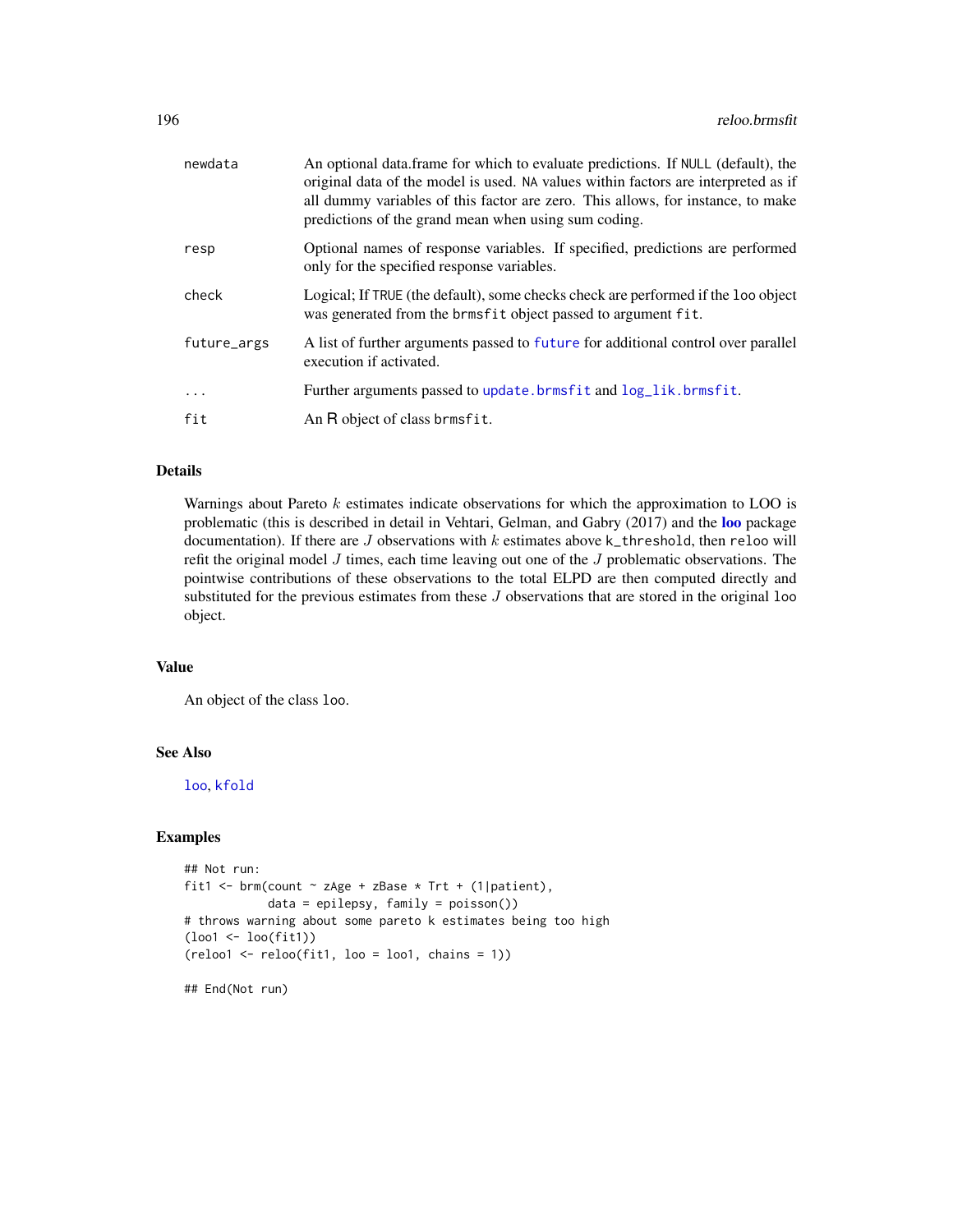#### Description

Rename parameters within the stanfit object after model fitting to ensure reasonable parameter names. This function is usually called automatically by [brm](#page-22-0) and users will rarely be required to call it themselves.

#### Usage

rename\_pars(x)

#### Arguments

x A brmsfit object.

## Value

A brmfit object with adjusted parameter names.

#### Examples

```
## Not run:
# fit a model manually via rstan
scode <- make_stancode(count ~ Trt, data = epilepsy)
sdata <- make_standata(count ~ Trt, data = epilepsy)
stanfit <- rstan::stan(model_code = scode, data = sdata)
# feed the Stan model back into brms
fit \leq brm(count \sim Trt, data = epilepsy, empty = TRUE)
fit$fit <- stanfit
fit <- rename_pars(fit)
summary(fit)
## End(Not run)
```
residuals.brmsfit *Posterior Draws of Residuals/Predictive Errors*

## Description

This method is an alias of [predictive\\_error.brmsfit](#page-184-0) with additional arguments for obtaining summaries of the computed draws.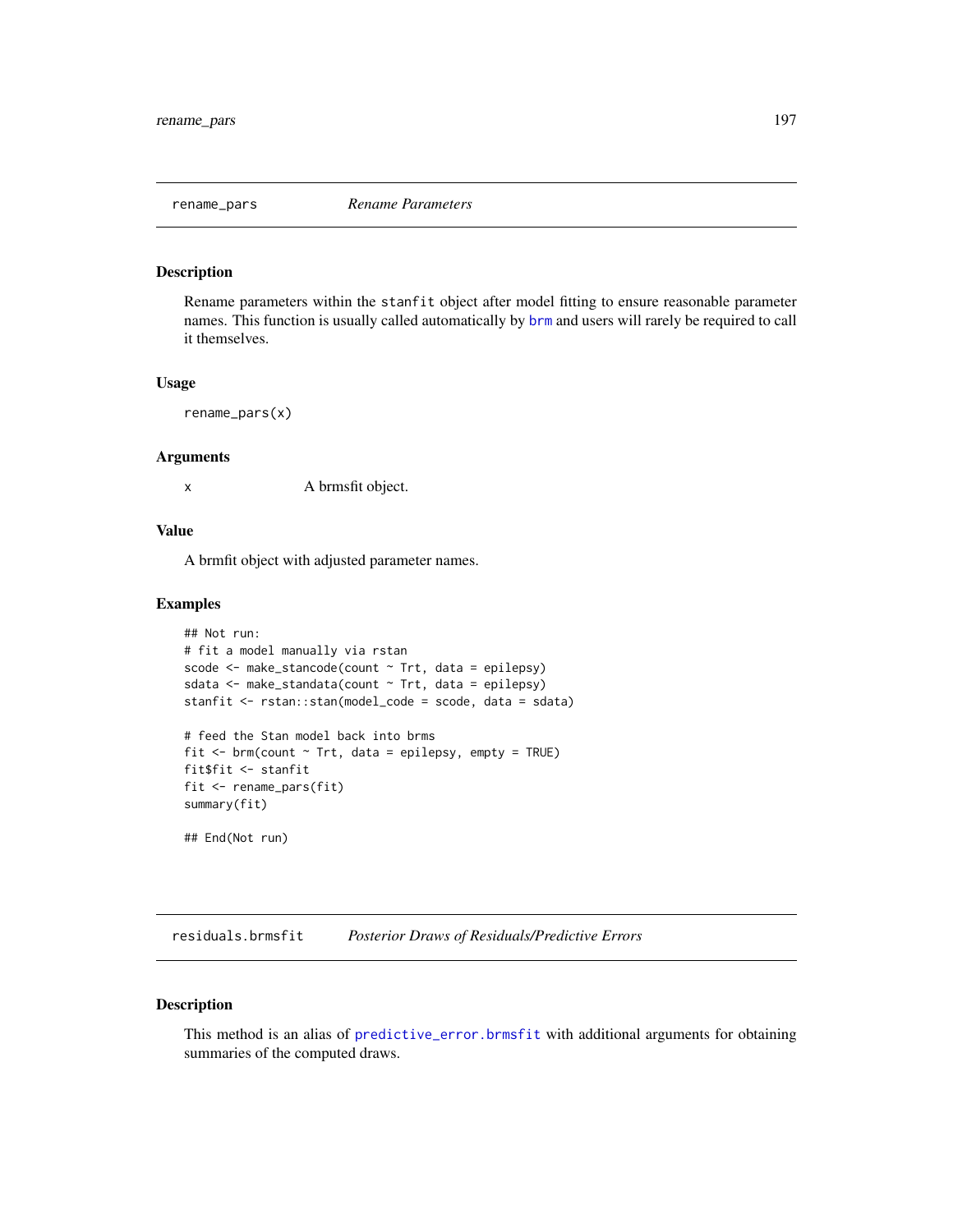# Usage

```
## S3 method for class 'brmsfit'
residuals(
 object,
 newdata = NULL,
 re_formula = NULL,
 method = "posterior_epred",
 type = c("ordinary", "pearson"),
  resp = NULL,ndraws = NULL,
 draw\_ids = NULL,sort = FALSE,
 summary = TRUE,
 robust = FALSE,probs = c(0.025, 0.975),
  ...
\mathcal{L}
```

| object     | An object of class brmsfit.                                                                                                                                                                                                                                                                                       |
|------------|-------------------------------------------------------------------------------------------------------------------------------------------------------------------------------------------------------------------------------------------------------------------------------------------------------------------|
| newdata    | An optional data.frame for which to evaluate predictions. If NULL (default), the<br>original data of the model is used. NA values within factors are interpreted as if<br>all dummy variables of this factor are zero. This allows, for instance, to make<br>predictions of the grand mean when using sum coding. |
| re_formula | formula containing group-level effects to be considered in the prediction. If<br>NULL (default), include all group-level effects; if NA, include no group-level ef-<br>fects.                                                                                                                                     |
| method     | Method use to obtain predictions. Either "posterior_epred" (the default) or<br>"posterior_predict". Using "posterior_predict" is recommended but<br>"posterior_epred" is the current default for reasons of backwards compati-<br>bility.                                                                         |
| type       | The type of the residuals, either "ordinary" or "pearson". More information<br>is provided under 'Details'.                                                                                                                                                                                                       |
| resp       | Optional names of response variables. If specified, predictions are performed<br>only for the specified response variables.                                                                                                                                                                                       |
| ndraws     | Positive integer indicating how many posterior draws should be used. If NULL<br>(the default) all draws are used. Ignored if draw_ids is not NULL.                                                                                                                                                                |
| draw_ids   | An integer vector specifying the posterior draws to be used. If NULL (the default),<br>all draws are used.                                                                                                                                                                                                        |
| sort       | Logical. Only relevant for time series models. Indicating whether to return<br>predicted values in the original order (FALSE; default) or in the order of the time<br>series (TRUE).                                                                                                                              |
| summary    | Should summary statistics be returned instead of the raw values? Default is<br>TRUE                                                                                                                                                                                                                               |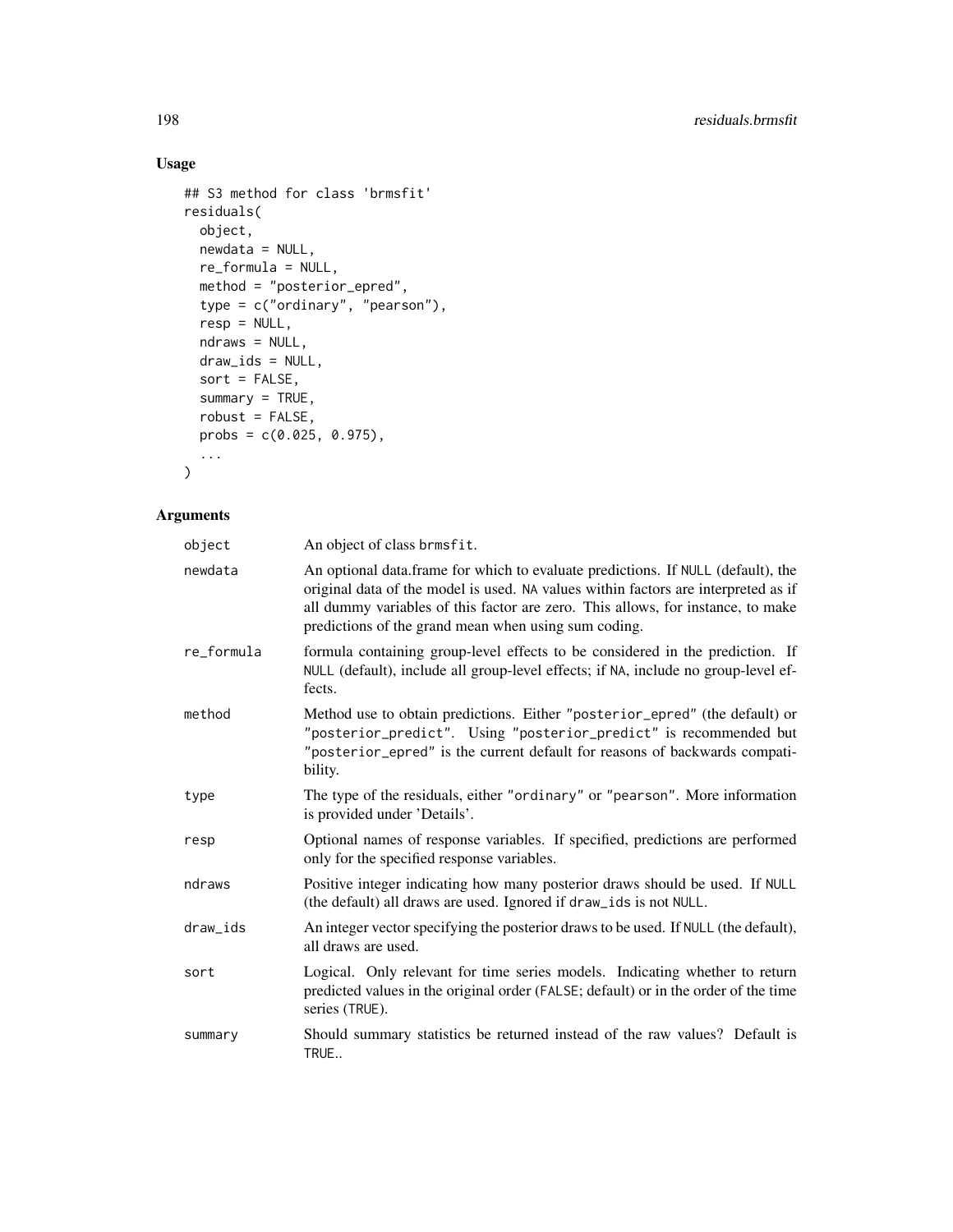#### restructure that the set of the set of the set of the set of the set of the set of the set of the set of the set of the set of the set of the set of the set of the set of the set of the set of the set of the set of the set

| robust  | If FALSE (the default) the mean is used as the measure of central tendency and<br>the standard deviation as the measure of variability. If TRUE, the median and the<br>median absolute deviation (MAD) are applied instead. Only used if summary is<br>TRUE. |
|---------|--------------------------------------------------------------------------------------------------------------------------------------------------------------------------------------------------------------------------------------------------------------|
| probs   | The percentiles to be computed by the quantile function. Only used if summary<br>is TRUE.                                                                                                                                                                    |
| $\cdot$ | Further arguments passed to prepare predictions that control several aspects<br>of data validation and prediction.                                                                                                                                           |

## Details

Residuals of type 'ordinary' are of the form  $R = Y - Yrep$ , where Y is the observed and  $Yrep$ is the predicted response. Residuals of type pearson are of the form  $R = (Y - Yrep)/SD(Yrep)$ , where  $SD(Yrep)$  is an estimate of the standard deviation of  $Yrep$ .

#### Value

An array of predictive error/residual draws. If summary = FALSE the output resembles those of [predictive\\_error.brmsfit](#page-184-0). If summary = TRUE the output is an  $N \times E$  matrix, where  $N$  is the number of observations and E denotes the summary statistics computed from the draws.

#### Examples

```
## Not run:
## fit a model
fit <- brm(rating ~ treat + period + carry + (1|subject),
           data = inhaler, cores = 2)
## extract residuals/predictive errors
res <- residuals(fit)
head(res)
## End(Not run)
```
restructure *Restructure Old* brmsfit *Objects*

## Description

Restructure old brmsfit objects to work with the latest **brms** version. This function is called internally when applying post-processing methods. However, in order to avoid unnecessary run time caused by the restructuring, I recommend explicitly calling restructure once per model after updating brms.

#### Usage

restructure(x, ...)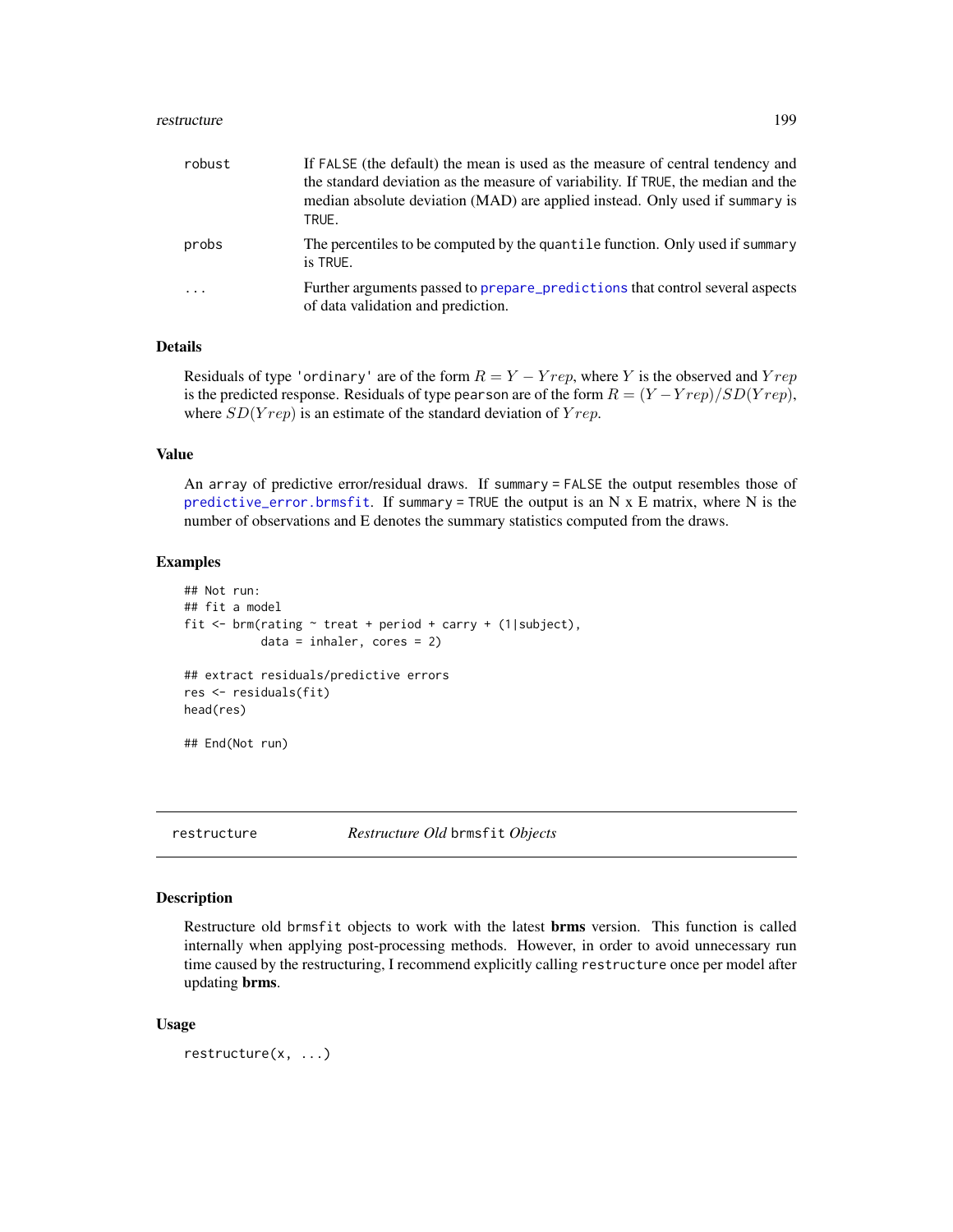#### 200 rows2labels and the contract of the contract of the contract of the contract of the contract of the contract of the contract of the contract of the contract of the contract of the contract of the contract of the contra

## Arguments

| X       | An object of class brmsfit. |
|---------|-----------------------------|
| $\cdot$ | Currently ignored.          |

# Value

A brmsfit object compatible with the latest version of brms.

rows2labels *Convert Rows to Labels*

## Description

Convert information in rows to labels for each row.

## Usage

```
rows2labels(x, digits = 2, sep = " & ", incl_vars = TRUE, ...)
```
## Arguments

| $\mathsf{x}$        | A data. frame for which to extract labels.                                                |
|---------------------|-------------------------------------------------------------------------------------------|
| digits              | Minimal number of decimal places shown in the labels of numeric variables.                |
| sep                 | A single character string defining the separator between variables used in the<br>labels. |
| incl_vars           | Indicates if variable names should be part of the labels. Defaults to TRUE.               |
| $\cdot \cdot \cdot$ | Currently unused.                                                                         |

# Value

A character vector of the same length as the number of rows of x.

# See Also

[make\\_conditions](#page-136-0), [conditional\\_effects](#page-60-0)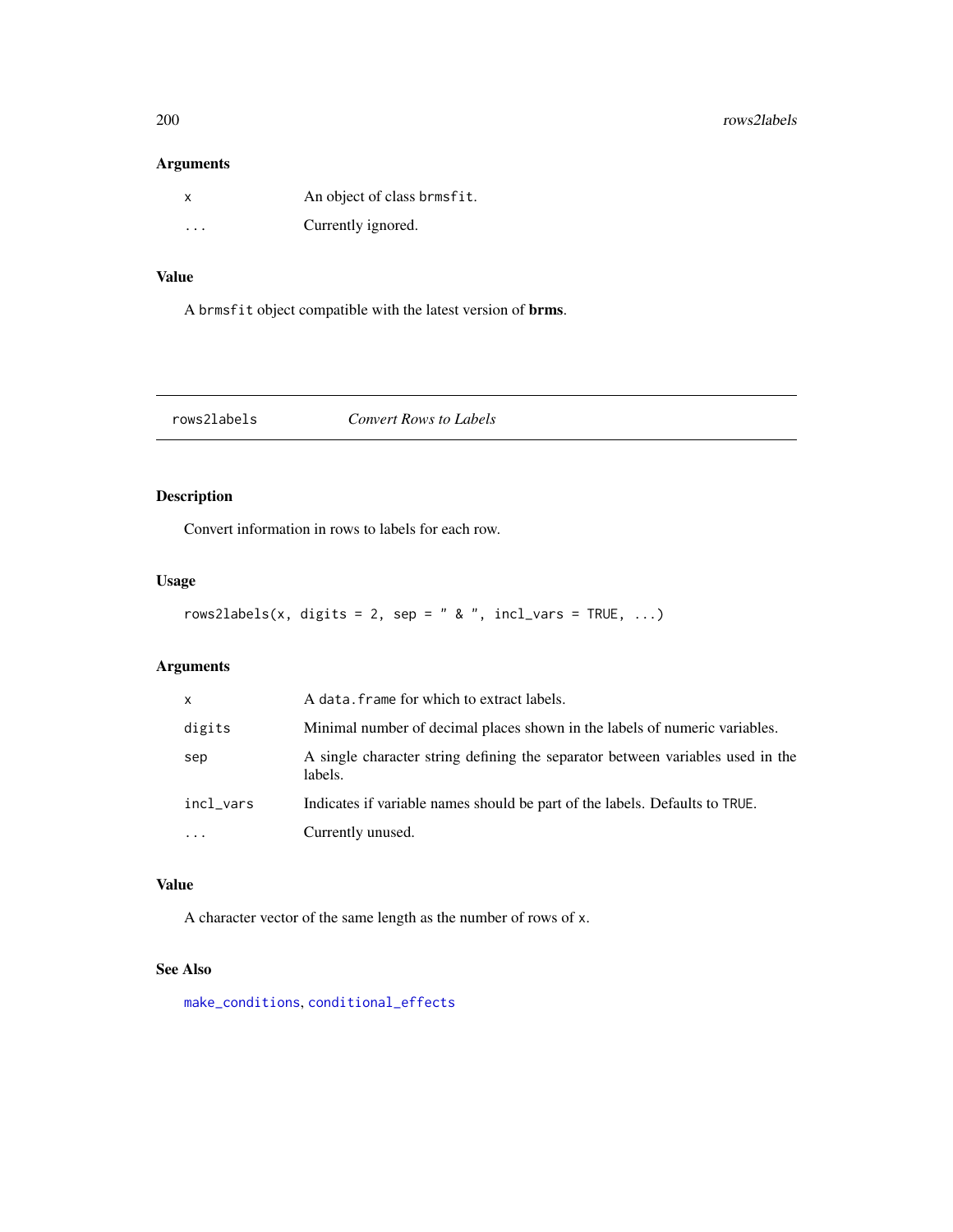### Description

Functions used in definition of smooth terms within a model formulas. The function does not evaluate a (spline) smooth - it exists purely to help set up a model using spline based smooths.

## Usage

 $s(\ldots)$ 

t2(...)

#### Arguments

... Arguments passed to [mgcv::s](#page-0-0) or [mgcv::t2](#page-0-0).

#### Details

The function defined here are just simple wrappers of the respective functions of the **mgcv** package.

#### See Also

[brmsformula](#page-37-0), [mgcv::s](#page-0-0), [mgcv::t2](#page-0-0)

#### Examples

```
## Not run:
# simulate some data
dat \leq mgcv:: gamSim(1, n = 200, scale = 2)
# fit univariate smooths for all predictors
fit1 <- brm(y ~ s(x0) + s(x1) + s(x2) + s(x3),
            data = dat, chains = 2)summary(fit1)
plot(conditional_smooths(fit1), ask = FALSE)
# fit a more complicated smooth model
fit2 <- brm(y ~ t2(x0, x1) + s(x2, by = x3),
            data = dat, chains = 2)summary(fit2)
plot(conditional_smooths(fit2), ask = FALSE)
## End(Not run)
```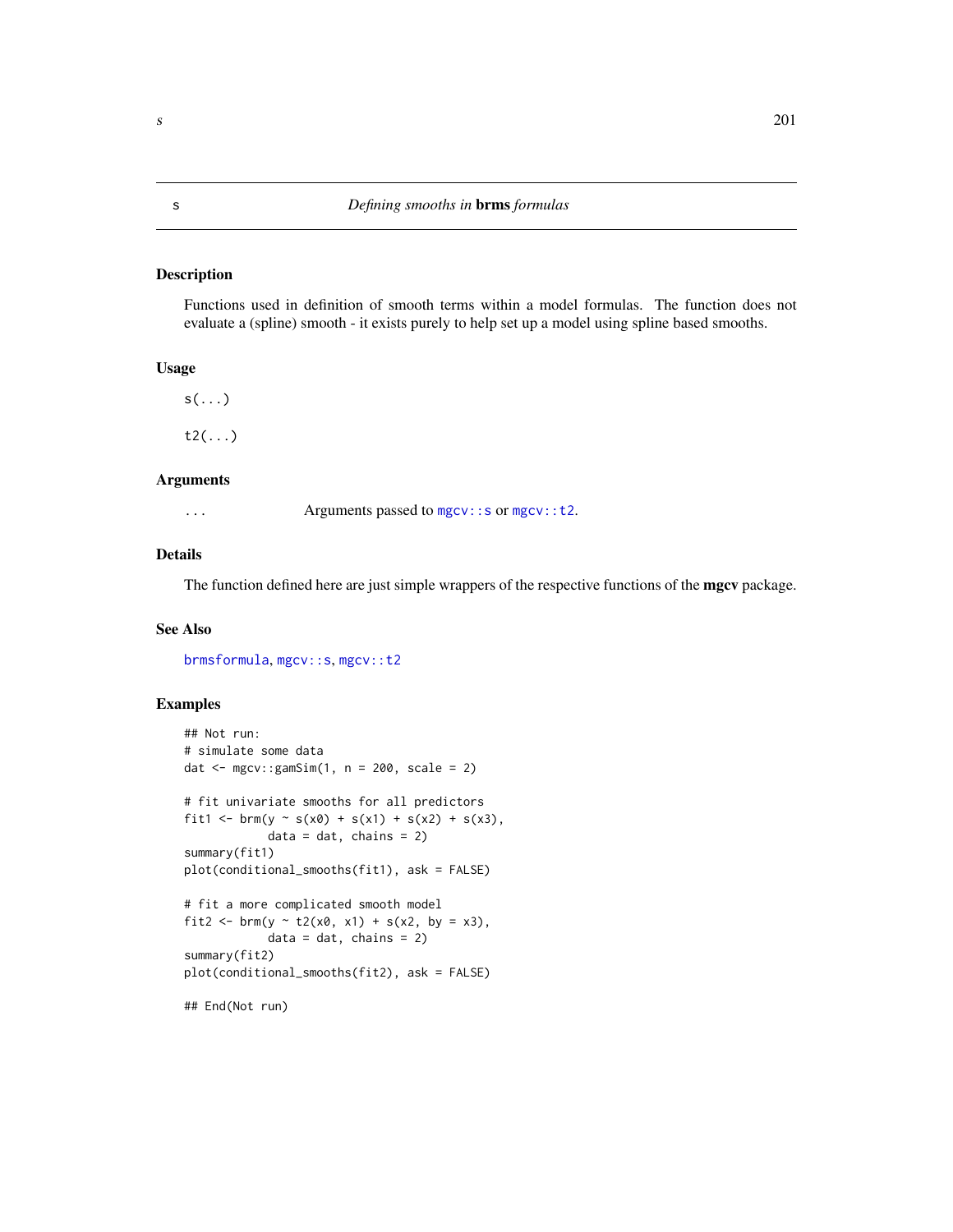## Description

Set up an spatial simultaneous autoregressive (SAR) term in brms. The function does not evaluate its arguments – it exists purely to help set up a model with SAR terms.

## Usage

sar(M, type =  $"lag")$ 

#### Arguments

| M    | An object specifying the spatial weighting matrix. Can be either the spatial<br>weight matrix itself or an object of class list wor nb, from which the spatial<br>weighting matrix can be computed. |
|------|-----------------------------------------------------------------------------------------------------------------------------------------------------------------------------------------------------|
| type | Type of the SAR structure. Either "lag" (for SAR of the response values) or<br>"error" (for SAR of the residuals). More information is provided in the 'De-<br>tails' section.                      |

#### Details

The lagsar structure implements SAR of the response values:

$$
y = \rho Wy + \eta + e
$$

The errorsar structure implements SAR of the residuals:

$$
y = \eta + u, u = \rho W u + e
$$

In the above equations,  $\eta$  is the predictor term and e are independent normally or t-distributed residuals. Currently, only families gaussian and student support SAR structures.

#### Value

An object of class 'sar\_term', which is a list of arguments to be interpreted by the formula parsing functions of brms.

### See Also

[autocor-terms](#page-16-0)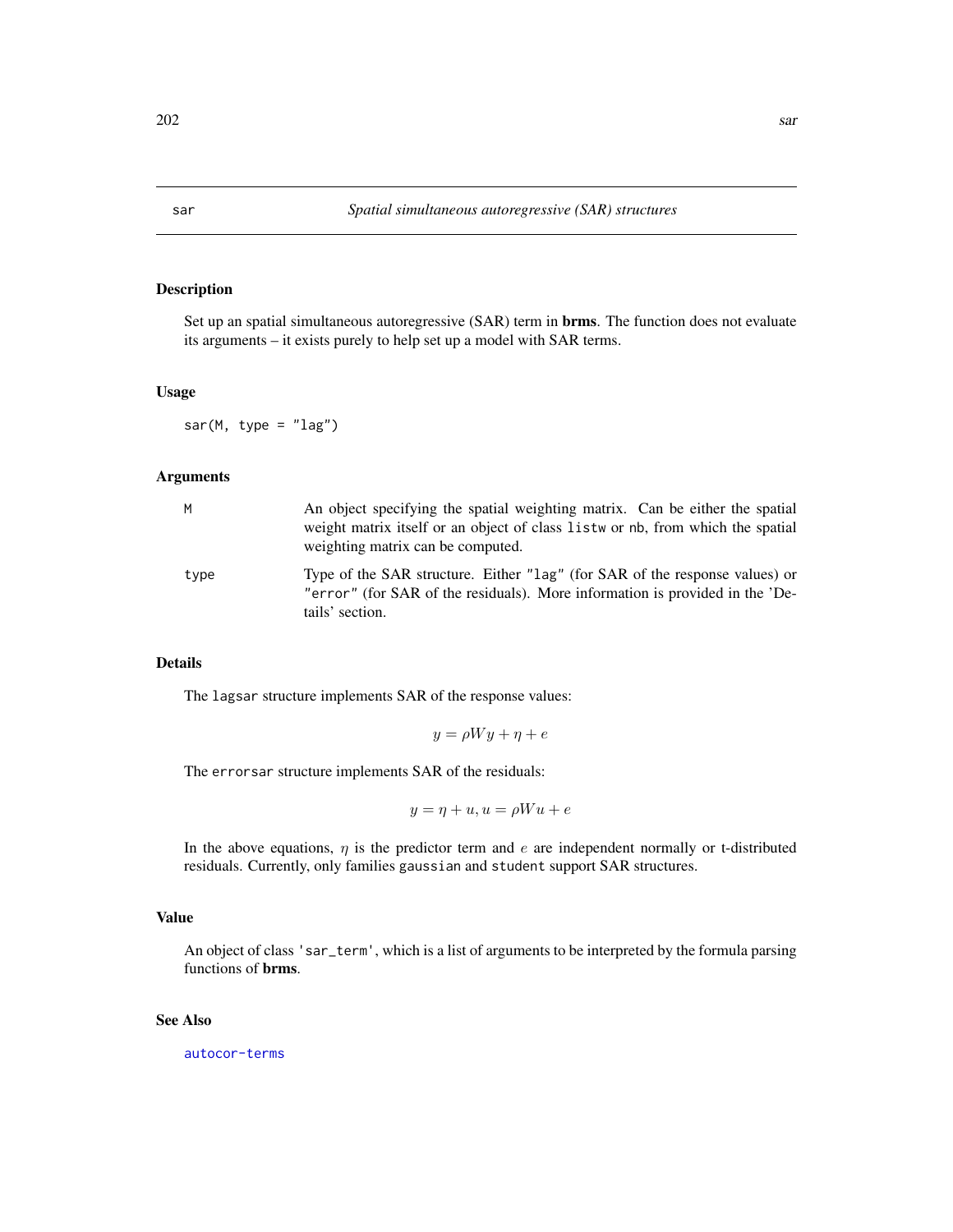#### save\_pars 203

## Examples

```
## Not run:
data(oldcol, package = "spdep")
fit1 <- brm(CRIME \sim INC + HOVAL + sar(COL.nb, type = "lag"),
            data = COL.0LD, data2 = list(COL.nb = COL.nb),
            chains = 2, cores = 2)
summary(fit1)
plot(fit1)
fit2 <- brm(CRIME \sim INC + HOVAL + sar(COL.nb, type = "error"),data = COL.OLD, data2 = list(COL.nb = COL.nb),chains = 2, cores = 2)
summary(fit2)
plot(fit2)
## End(Not run)
```
save\_pars *Control Saving of Parameter Draws*

## Description

Control which (draws of) parameters should be saved in a brms model. The output of this function is ment for usage in the save\_pars argument of [brm](#page-22-0).

#### Usage

```
save\_pars(group = TRUE, latent = FALSE, all = FALSE, manual = NULL)
```

| group  | A flag to indicate if group-level coefficients for each level of the grouping factors<br>should be saved (default is TRUE). Set to FALSE to save memory. Alternatively,<br>group may also be a character vector naming the grouping factors for which to<br>save draws of coefficients.                                                                                                                                               |
|--------|---------------------------------------------------------------------------------------------------------------------------------------------------------------------------------------------------------------------------------------------------------------------------------------------------------------------------------------------------------------------------------------------------------------------------------------|
| latent | A flag to indicate if draws of latent variables obtained by using me and mi terms<br>should be saved (default is FALSE). Saving these draws allows to better use<br>methods such as posterior_predict with the latent variables but leads to very<br>large R objects even for models of moderate size and complexity. Alternatively,<br>latent may also be a character vector naming the latent variables for which to<br>save draws. |
| all    | A flag to indicate if draws of all variables defined in Stan's parameters block<br>should be saved (default is FALSE). Saving these draws is required in order to<br>apply the certain methods such as bridge_sampler and bayes_factor.                                                                                                                                                                                               |
| manual | A character vector naming Stan variable names which should be saved. These<br>names should match the variable names inside the Stan code before renaming.<br>This feature is meant for power users only and will rarely be useful outside of<br>very special cases.                                                                                                                                                                   |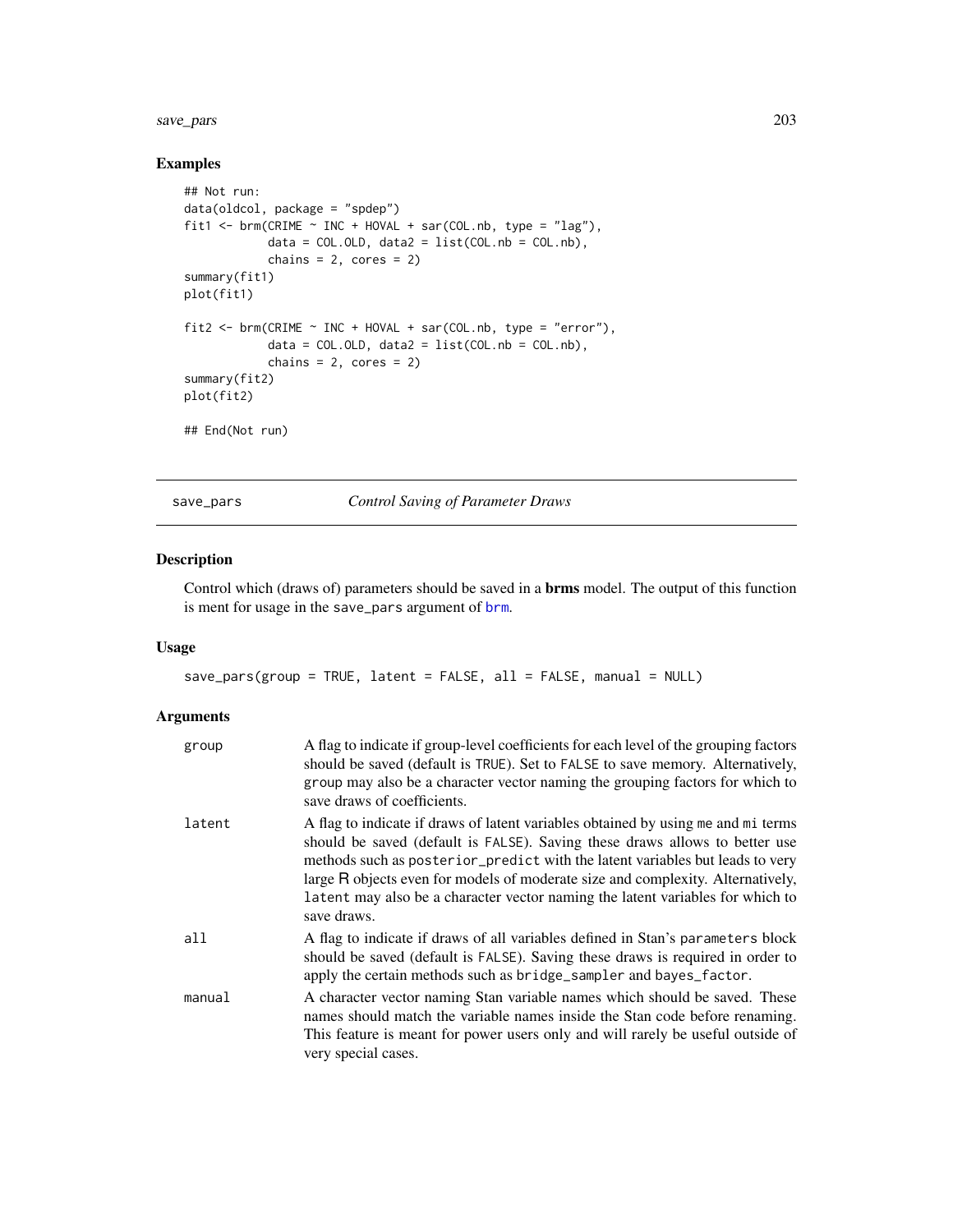# Value

A list of class "save\_pars".

## Examples

```
## Not run:
# don't store group-level coefficients
fit <- brm(count \sim zAge + zBase \star Trt + (1|patient),
           data = epilepsy, family = poisson(),
           save_pars = save_pars(group = FALSE))
variables(fit)
## End(Not run)
```
## <span id="page-203-0"></span>set\_prior *Prior Definitions for* brms *Models*

## Description

Define priors for specific parameters or classes of parameters.

```
set_prior(
 prior,
 class = "b",
  \text{coef} = "",group = ",
 resp = "",dpar = ",
 nlpar = "",1b = NA,
 ub = NA,
  check = TRUE)
prior(prior, ...)
prior_(prior, ...)
prior_string(prior, ...)
empty_prior()
```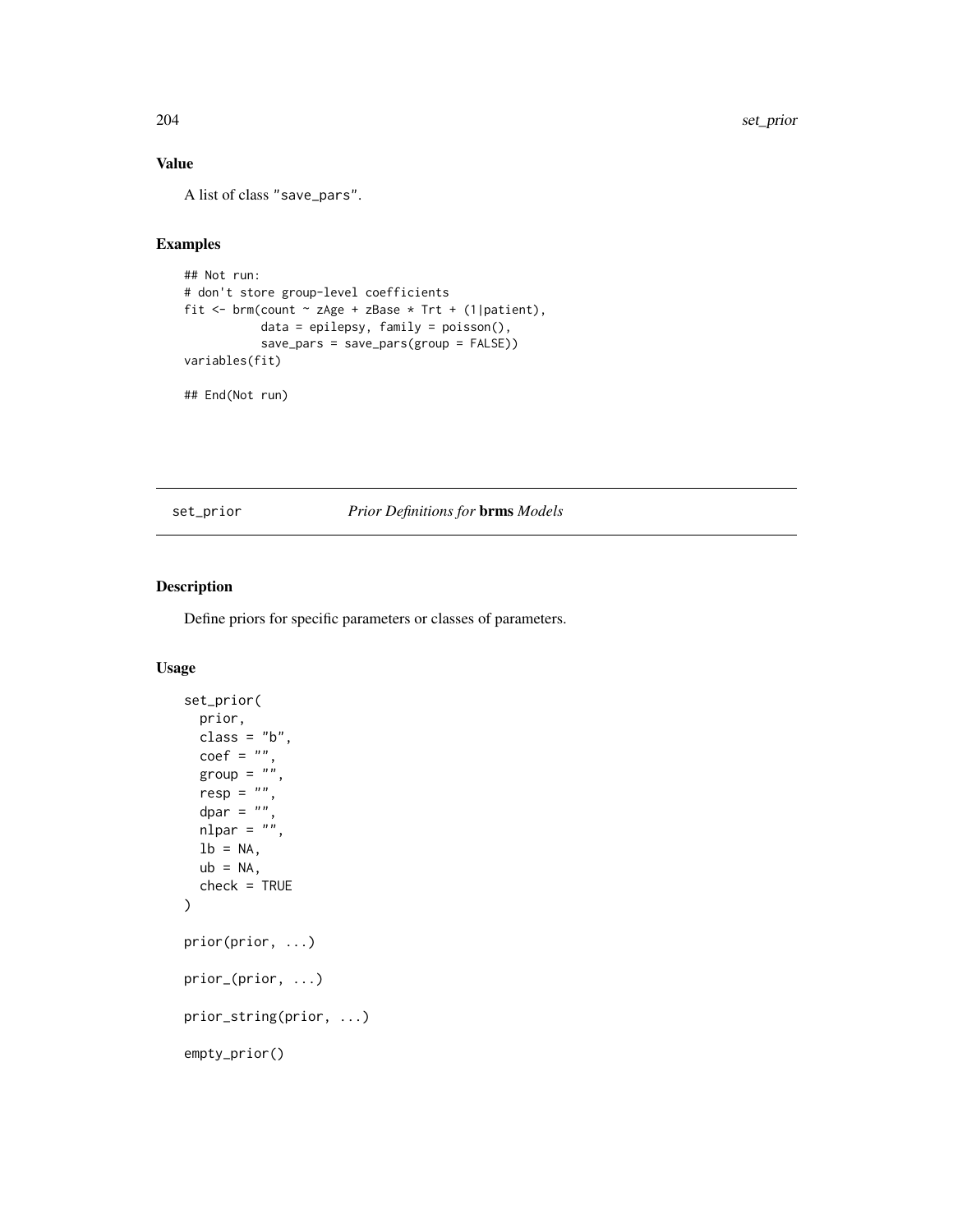#### set\_prior 205

#### Arguments

| prior          | A character string defining a distribution in <b>Stan</b> language                                                                                                                                      |
|----------------|---------------------------------------------------------------------------------------------------------------------------------------------------------------------------------------------------------|
| class          | The parameter class. Defaults to "b" (i.e. population-level effects). See 'De-<br>tails' for other valid parameter classes.                                                                             |
| coef           | Name of the coefficient within the parameter class.                                                                                                                                                     |
| group          | Grouping factor for group-level parameters.                                                                                                                                                             |
| resp           | Name of the response variable. Only used in multivariate models.                                                                                                                                        |
| dpar           | Name of a distributional parameter. Only used in distributional models.                                                                                                                                 |
| nlpar          | Name of a non-linear parameter. Only used in non-linear models.                                                                                                                                         |
| 1 <sub>b</sub> | Lower bound for parameter restriction. Currently only allowed for classes "b".<br>Defaults to NULL, that is no restriction.                                                                             |
| ub             | Upper bound for parameter restriction. Currently only allowed for classes "b".<br>Defaults to NULL, that is no restriction.                                                                             |
| check          | Logical; Indicates whether priors should be checked for validity (as far as pos-<br>sible). Defaults to TRUE. If FALSE, prior is passed to the Stan code as is, and all<br>other arguments are ignored. |
| $\ddotsc$      | Arguments passed to set_prior.                                                                                                                                                                          |

## Details

set\_prior is used to define prior distributions for parameters in **brms** models. The functions prior, prior\_, and prior\_string are aliases of set\_prior each allowing for a different kind of argument specification. prior allows specifying arguments as expression without quotation marks using non-standard evaluation. prior\_ allows specifying arguments as one-sided formulas or wrapped in quote. prior\_string allows specifying arguments as strings just as set\_prior itself.

Below, we explain its usage and list some common prior distributions for parameters. A complete overview on possible prior distributions is given in the Stan Reference Manual available at [https:](https://mc-stan.org/) [//mc-stan.org/](https://mc-stan.org/).

To combine multiple priors, use  $c(\ldots)$  or the + operator (see 'Examples'). **brms** does not check if the priors are written in correct **Stan** language. Instead, **Stan** will check their syntactical correctness when the model is parsed to C++ and returns an error if they are not. This, however, does not imply that priors are always meaningful if they are accepted by **Stan**. Although **brms** trys to find common problems (e.g., setting bounded priors on unbounded parameters), there is no guarantee that the defined priors are reasonable for the model. Below, we list the types of parameters in **brms** models, for which the user can specify prior distributions.

1. Population-level ('fixed') effects

Every Population-level effect has its own regression parameter represents the name of the corresponding population-level effect. Suppose, for instance, that y is predicted by  $x1$  and  $x2$  (i.e., y ~  $x1 + x2$  in formula syntax). Then, x1 and x2 have regression parameters  $b_1x1$  and  $b_2x2$  respectively. The default prior for population-level effects (including monotonic and category specific effects) is an improper flat prior over the reals. Other common options are normal priors or student-t priors. If we want to have a normal prior with mean 0 and standard deviation 5 for x1, and a unit student-t prior with 10 degrees of freedom for x2, we can specify this via set\_prior("normal $(0,5)$ ", class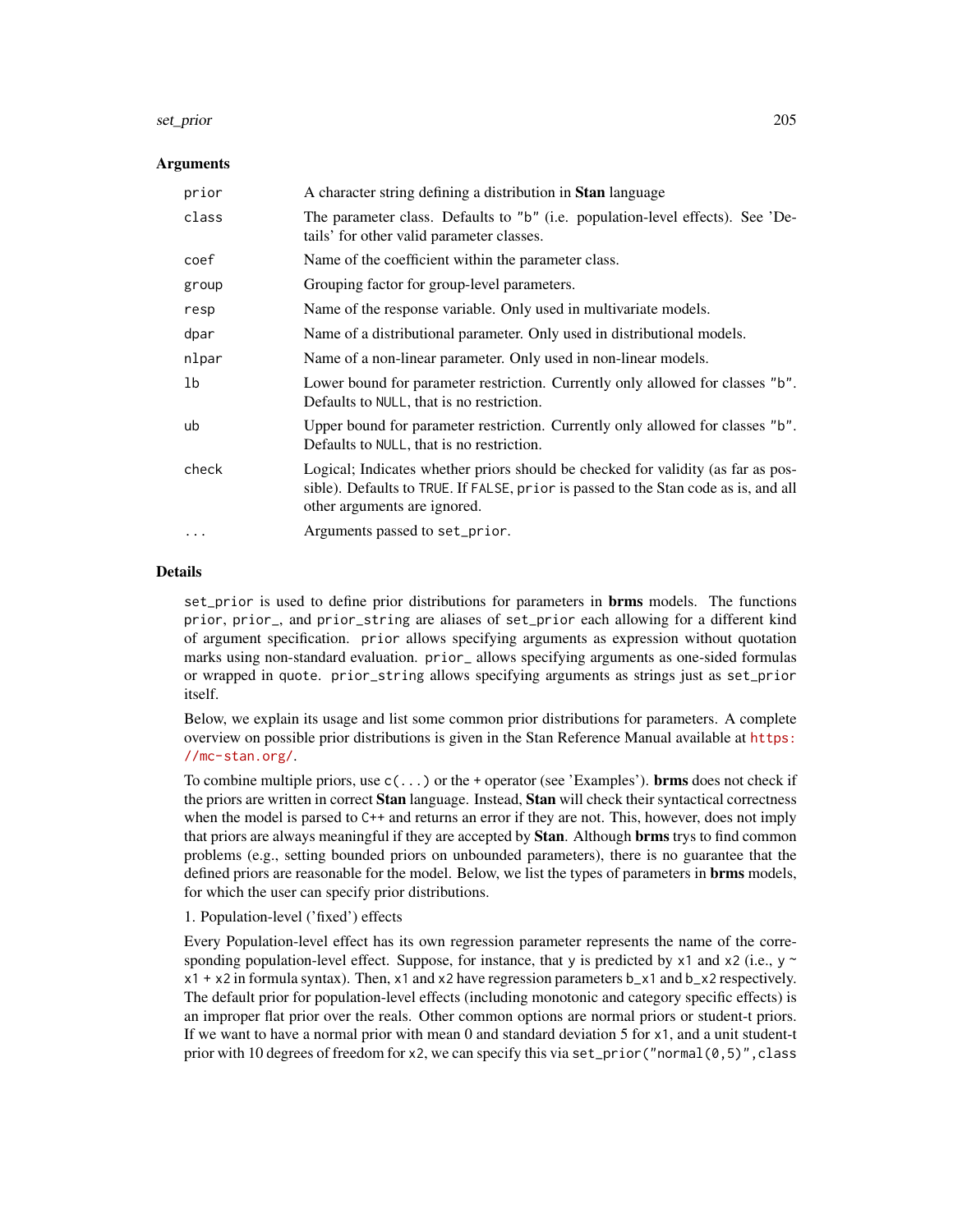#### $=$  "b", coef = "x1") and

set\_prior("student\_t(10,0,1)", class = "b", coef = "x2"). To put the same prior on all populationlevel effects at once, we may write as a shortcut set\_prior(" $\le$ prior $>$ ", class = "b"). This also leads to faster sampling, because priors can be vectorized in this case. Both ways of defining priors can be combined using for instance  $set\_prior("normal(0,2)", class = "b")$  and set\_prior("normal( $\emptyset$ , 10)", class = "b", coef = "x1") at the same time. This will set a normal( $\emptyset$ , 10) prior on the effect of  $x1$  and a normal  $(0, 2)$  prior on all other population-level effects. However, this will break vectorization and may slow down the sampling procedure a bit.

In case of the default intercept parameterization (discussed in the 'Details' section of [brmsformula](#page-37-0)), general priors on class "b" will *not* affect the intercept. Instead, the intercept has its own parameter class named "Intercept" and priors can thus be specified via set\_prior("<prior>",class = "Intercept"). Setting a prior on the intercept will not break vectorization of the other populationlevel effects. Note that technically, this prior is set on an intercept that results when internally centering all population-level predictors around zero to improve sampling efficiency. On this centered intercept, specifying a prior is actually much easier and intuitive than on the original intercept, since the former represents the expected response value when all predictors are at their means. To treat the intercept as an ordinary population-level effect and avoid the centering parameterization, use 0 + Intercept on the right-hand side of the model formula.

A special shrinkage prior to be applied on population-level effects is the (regularized) horseshoe prior and related priors. See [horseshoe](#page-103-0) for details. Another shrinkage prior is the so-called lasso prior. See [lasso](#page-120-0) for details.

In non-linear models, population-level effects are defined separately for each non-linear parameter. Accordingly, it is necessary to specify the non-linear parameter in set\_prior so that priors we can be assigned correctly. If, for instance, alpha is the parameter and x the predictor for which we want to define the prior, we can write set\_prior(" $\le$ prior $>$ ", coef = "x", nlpar = "alpha"). As a shortcut we can use set\_prior("<prior>",nlpar = "alpha") to set the same prior on all population-level effects of alpha at once.

If desired, population-level effects can be restricted to fall only within a certain interval using the lb and ub arguments of set\_prior. This is often required when defining priors that are not defined everywhere on the real line, such as uniform or gamma priors. When defining a uniform $(2,4)$ prior, you should write set\_prior("uniform(2,4)",  $1b = 2$ ,  $ub = 4$ ). When using a prior that is defined on the positive reals only (such as a gamma prior) set  $1b = 0$ . In most situations, it is not useful to restrict population-level parameters through bounded priors (non-linear models are an important exception), but if you really want to this is the way to go.

2. Standard deviations of group-level ('random') effects

Each group-level effect of each grouping factor has a standard deviation named sd\_<group>\_<coef>. Consider, for instance, the formula  $y \sim x1 + x2 + (1 + x1 | g)$ . We see that the intercept as well as x1 are group-level effects nested in the grouping factor g. The corresponding standard deviation parameters are named as sd\_g\_Intercept and sd\_g\_x1 respectively. These parameters are restricted to be non-negative and, by default, have a half student-t prior with 3 degrees of freedom and a scale parameter that depends on the standard deviation of the response after applying the link function. Minimally, the scale parameter is 2.5. This prior is used (a) to be only weakly informative in order to influence results as few as possible, while (b) providing at least some regularization to considerably improve convergence and sampling efficiency. To define a prior distribution only for standard deviations of a specific grouping factor, use

set\_prior("<prior>", class = "sd", group = "<group>"). To define a prior distribution only for a specific standard deviation of a specific grouping factor, you may write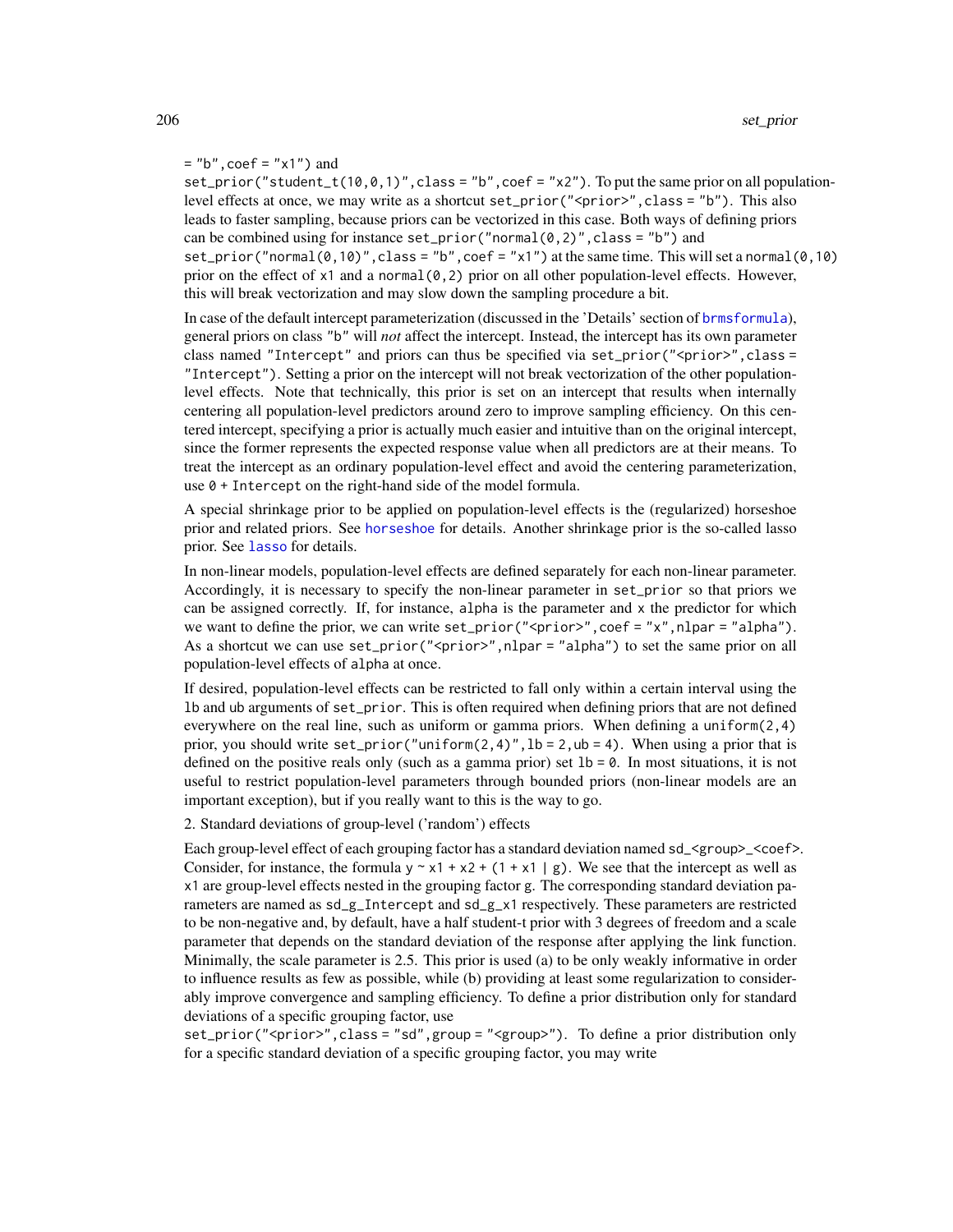#### set\_prior 207

set\_prior("<prior>", class = "sd", group = "<group>", coef = "<coef>"). Recommendations on useful prior distributions for standard deviations are given in Gelman (2006), but note that he is no longer recommending uniform priors, anymore.

When defining priors on group-level parameters in non-linear models, please make sure to specify the corresponding non-linear parameter through the nlpar argument in the same way as for population-level effects.

3. Correlations of group-level ('random') effects

If there is more than one group-level effect per grouping factor, the correlations between those effects have to be estimated. The prior lkj\_corr\_cholesky(eta) or in short lkj(eta) with eta > 0 is essentially the only prior for (Cholesky factors) of correlation matrices. If eta = 1 (the default) all correlations matrices are equally likely a priori. If eta > 1, extreme correlations become less likely, whereas 0 < eta < 1 results in higher probabilities for extreme correlations. Correlation matrix parameters in brms models are named as cor\_<group>, (e.g., cor\_g if g is the grouping factor). To set the same prior on every correlation matrix, use for instance  $set\_prior("lkj(2)"$ , class = "cor"). Internally, the priors are transformed to be put on the Cholesky factors of the correlation matrices to improve efficiency and numerical stability. The corresponding parameter class of the Cholesky factors is L, but it is not recommended to specify priors for this parameter class directly.

#### 4. Splines

Splines are implemented in **brms** using the 'random effects' formulation as explained in [gamm](#page-0-0)). Thus, each spline has its corresponding standard deviations modeling the variability within this term. In **brms**, this parameter class is called sds and priors can be specified via set\_prior("<prior>", class = "sds",coef = "<term label>"). The default prior is the same as for standard deviations of group-level effects.

#### 5. Gaussian processes

Gaussian processes as currently implemented in **brms** have two parameters, the standard deviation parameter sdgp, and characteristic length-scale parameter lscale (see [gp](#page-100-0) for more details). The default prior of sdgp is the same as for standard deviations of group-level effects. The default prior of lscale is an informative inverse-gamma prior specifically tuned to the covariates of the Gaussian process (for more details see [https://betanalpha.github.io/assets/case\\_studies/gp\\_](https://betanalpha.github.io/assets/case_studies/gp_part3/part3.html) [part3/part3.html](https://betanalpha.github.io/assets/case_studies/gp_part3/part3.html)). This tuned prior may be overly informative in some cases, so please consider other priors as well to make sure inference is robust to the prior specification. If tuning fails, a half-normal prior is used instead.

#### 6. Autocorrelation parameters

The autocorrelation parameters currently implemented are named ar (autoregression), ma (moving average), sderr (standard deviation of latent residuals in latent ARMA models), cosy (compound symmetry correlation), car (spatial conditional autoregression), as well as lagsar and errorsar (spatial simultaneous autoregression).

Priors can be defined by set\_prior("<prior>", class = "ar") for ar and similar for other autocorrelation parameters. By default, ar and ma are bounded between -1 and 1; cosy, car, lagsar, and errorsar are bounded between  $\theta$  and 1. The default priors are flat over the respective definition areas.

#### 7. Distance parameters of monotonic effects

As explained in the details section of [brm](#page-22-0), monotonic effects make use of a special parameter vector to estimate the 'normalized distances' between consecutive predictor categories. This is realized in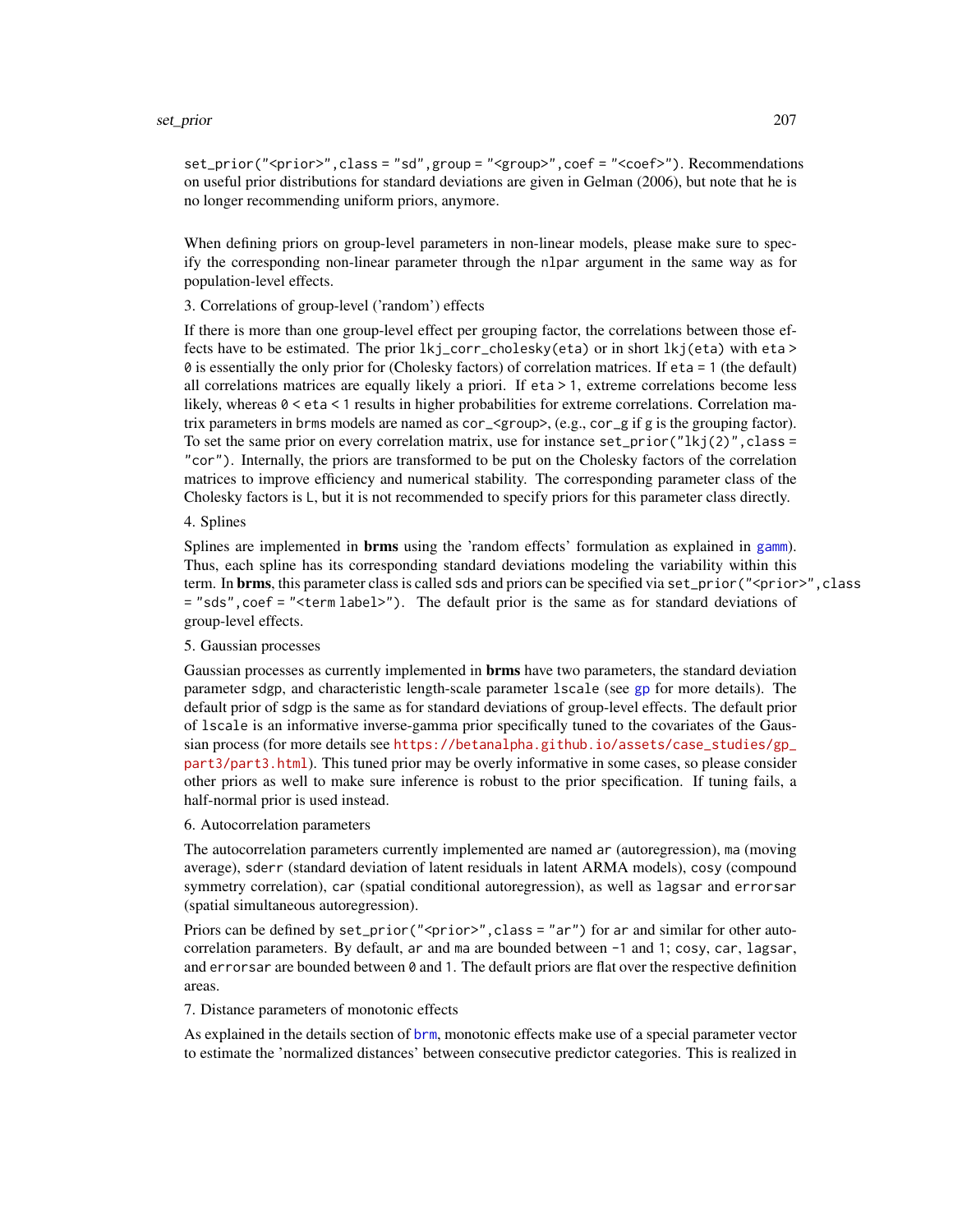Stan using the simplex parameter type. This class is named "simo" (short for simplex monotonic) in brms. The only valid prior for simplex parameters is the dirichlet prior, which accepts a vector of length K  $-1$  (K = number of predictor categories) as input defining the 'concentration' of the distribution. Explaining the dirichlet prior is beyond the scope of this documentation, but we want to describe how to define this prior syntactically correct. If a predictor x with K categories is modeled as monotonic, we can define a prior on its corresponding simplex via

prior(dirichlet(<vector>),class = simo,coef = mox1). The 1 in the end of coef indicates that this is the first simplex in this term. If interactions between multiple monotonic variables are modeled, multiple simplexes per term are required. For <vector>, we can put in any R expression defining a vector of length K -1. The default is a uniform prior (i.e.  $\leq \text{vector}$  = rep(1,K-1)) over all simplexes of the respective dimension.

#### 8. Parameters for specific families

Some families need additional parameters to be estimated. Families gaussian, student, skew\_normal, lognormal, and gen\_extreme\_value need the parameter sigma to account for the residual standard deviation. By default, sigma has a half student-t prior that scales in the same way as the group-level standard deviations. Further, family student needs the parameter nu representing the degrees of freedom of students-t distribution. By default, nu has prior gamma(2,0.1) and a fixed lower bound of 1. Families gamma, weibull, inverse.gaussian, and negbinomial need a shape parameter that has a gamma(0.01,0.01) prior by default. For families cumulative, cratio, sratio, and acat, and only if threshold = "equidistant", the parameter delta is used to model the distance between two adjacent thresholds. By default, delta has an improper flat prior over the reals. The von\_mises family needs the parameter kappa, representing the concentration parameter. By default, kappa has prior gamma(2,0.01).

Every family specific parameter has its own prior class, so that  $set\_prior("$ "<parameter>") is the right way to go. All of these priors are chosen to be weakly informative, having only minimal influence on the estimations, while improving convergence and sampling efficiency.

Fixing parameters to constants is possible by using the constant function, for example, constant(1) to fix a parameter to 1. Broadcasting to vectors and matrices is done automatically.

Often, it may not be immediately clear, which parameters are present in the model. To get a full list of parameters and parameter classes for which priors can be specified (depending on the model) use function [get\\_prior](#page-97-0).

#### Value

An object of class [brm](#page-22-0)sprior to be used in the prior argument of brm.

#### Functions

- prior: Alias of set\_prior allowing to specify arguments as expressions without quotation marks.
- prior\_: Alias of set\_prior allowing to specify arguments as as one-sided formulas or wrapped in quote.
- prior\_string: Alias of set\_prior allowing to specify arguments as strings.
- empty\_prior: Create an empty brmsprior object.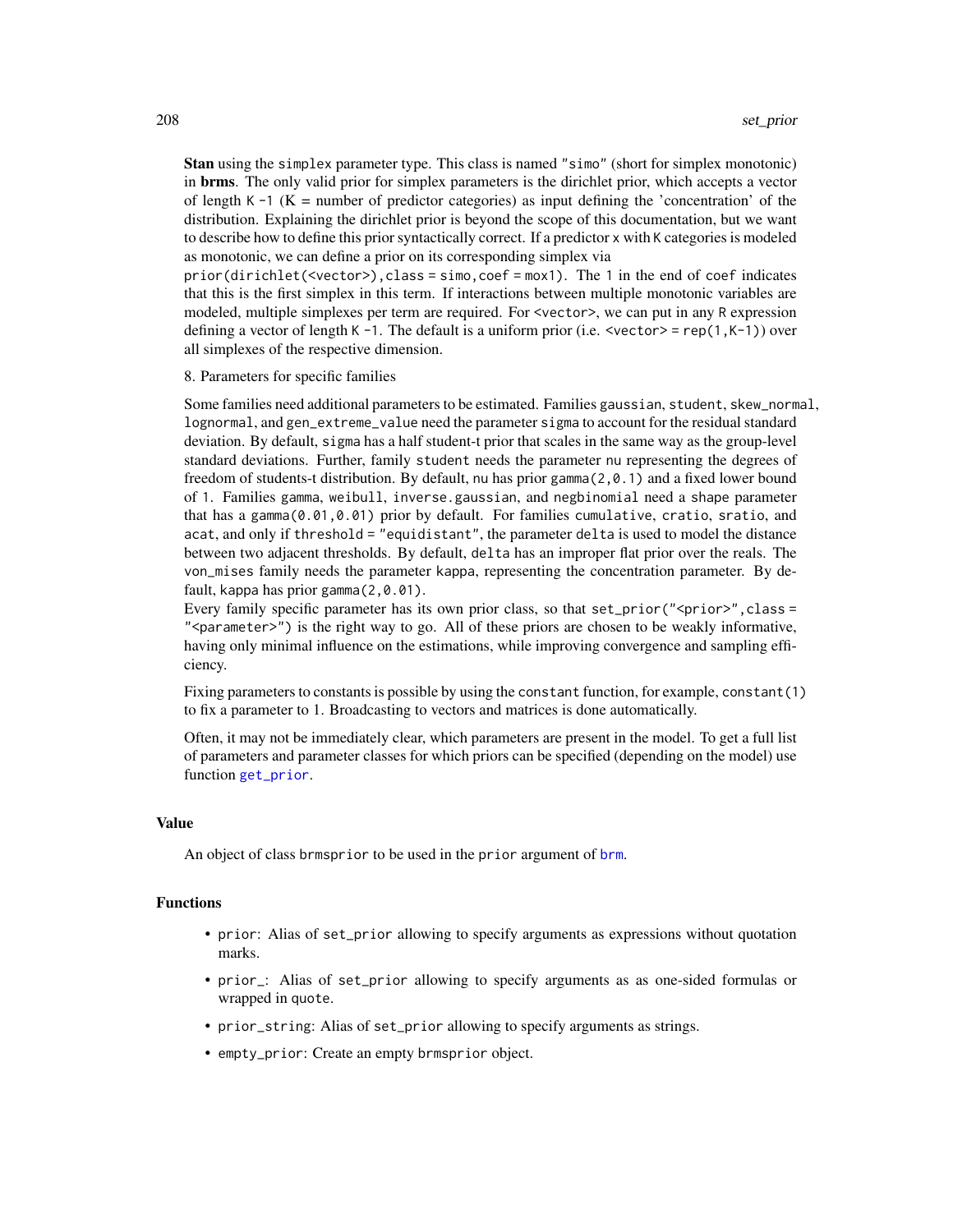#### set\_prior 209

#### References

Gelman A. (2006). Prior distributions for variance parameters in hierarchical models. Bayesian analysis, 1(3), 515 – 534.

### See Also

[get\\_prior](#page-97-0)

#### Examples

```
## use alias functions
(prior1 \leftarrow prior(cauchy(0, 1), class = sd))(prior2 < - prior_{\text{c}}(\text{c}auchy(0, 1), class = \text{c}s](prior3 \le prior_string("cauchy(0, 1)", class = "sd"))identical(prior1, prior2)
identical(prior1, prior3)
# check which parameters can have priors
get\_prior(rating ~ treat + period + carry + (1|subject),data = inhaler, family = cumulative())
# define some priors
bprior \leq c(prior_string("normal(0,10)", class = "b"),
            prior(normal(1,2), class = b, coef = treat),prior_{\text{-}}(\text{``cauchy}(0,2), \text{ class = "sd},group = ~xubject, ~coef = ~xIntercept)# verify that the priors indeed found their way into Stan's model code
make_stancode(rating \sim treat + period + carry + (1|subject),
              data = inhaler, family = cumulative(),
              prior = bprior)
# use the horseshoe prior to model sparsity in regression coefficients
make_stancode(count ~ zAge + zBase * Trt,
               data = epilepsy, family = poisson(),
              prior = set_prior("horseshoe(3)"))
# fix certain priors to constants
bprior <- prior(constant(1), class = "b") +
  prior(constant(2), class = "b", coef = "zBase") +
  prior(constant(0.5), class = "sd")make_stancode(count ~ zAge + zBase + (1 | patient),
              data = epilepsy, prior = bprior)
# pass priors to Stan without checking
prior <- prior_string("target += normal_lpdf(b[1] | 0, 1)", check = FALSE)
make_stancode(count \sim Trt, data = epilepsy, prior = prior)
```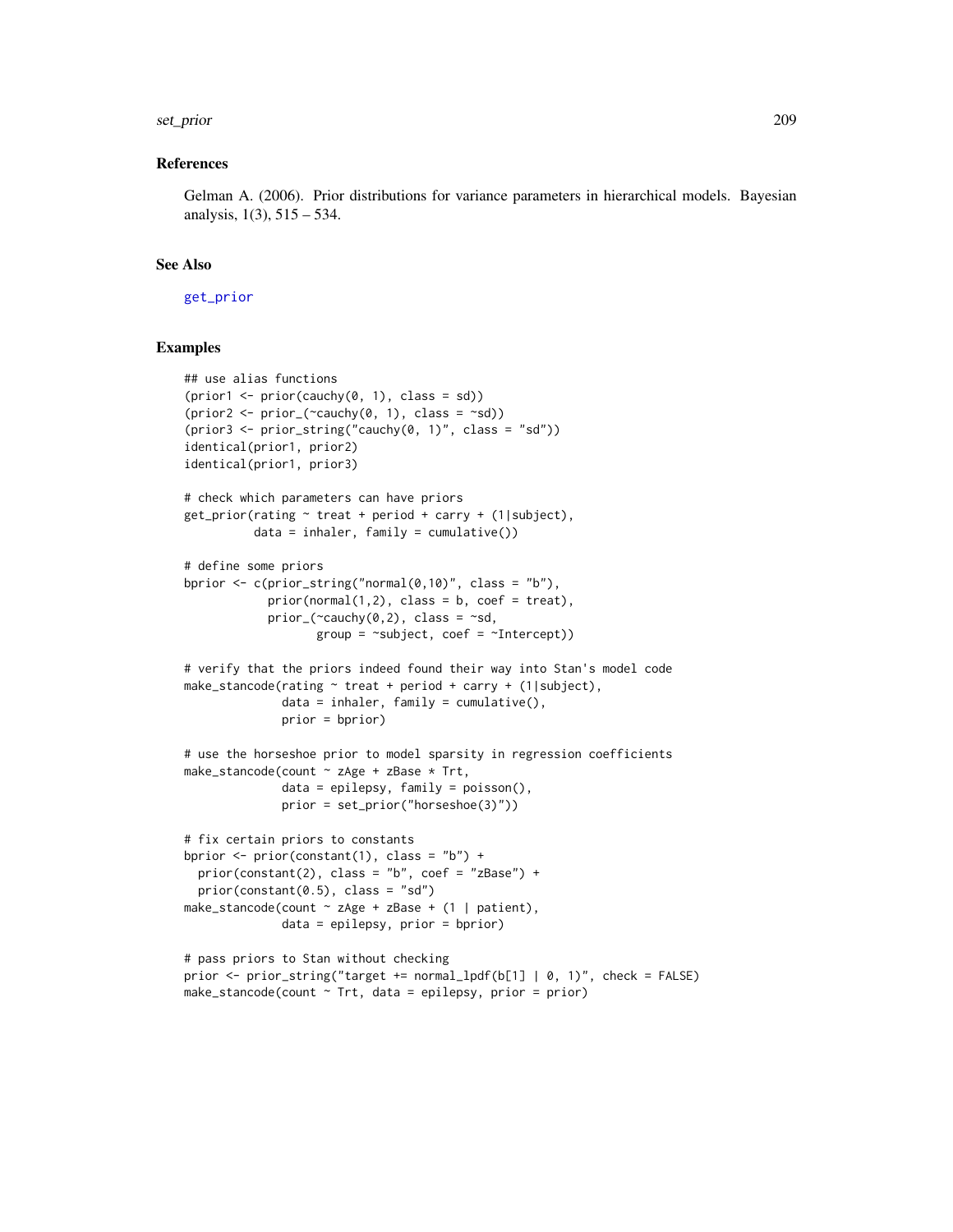Shifted\_Lognormal *The Shifted Log Normal Distribution*

#### Description

Density, distribution function, quantile function and random generation for the shifted log normal distribution with mean meanlog, standard deviation sdlog, and shift parameter shift.

## Usage

```
dshifted_lnorm(x, meanlog = 0, sdlog = 1, shift = 0, log = FALSE)
pshifted_lnorm(
 q,
 meanlog = 0,
 sdlog = 1,
  shift = 0,lower.tail = TRUE,
 log.p = FALSE
\mathcal{L}qshifted_lnorm(
 p,
 meanlog = 0,
 sdlog = 1,
 shift = 0,
 lower.tail = TRUE,
 log.p = FALSE)
```
rshifted\_lnorm(n, meanlog =  $0$ , sdlog = 1, shift =  $0$ )

| x, q       | Vector of quantiles.                                                        |
|------------|-----------------------------------------------------------------------------|
| meanlog    | Vector of means.                                                            |
| sdlog      | Vector of standard deviations.                                              |
| shift      | Vector of shifts.                                                           |
| log        | Logical; If TRUE, values are returned on the log scale.                     |
| lower.tail | Logical; If TRUE (default), return $P(X \le x)$ . Else, return $P(X > x)$ . |
| log.p      | Logical; If TRUE, values are returned on the log scale.                     |
| p          | Vector of probabilities.                                                    |
| n          | Number of draws to sample from the distribution.                            |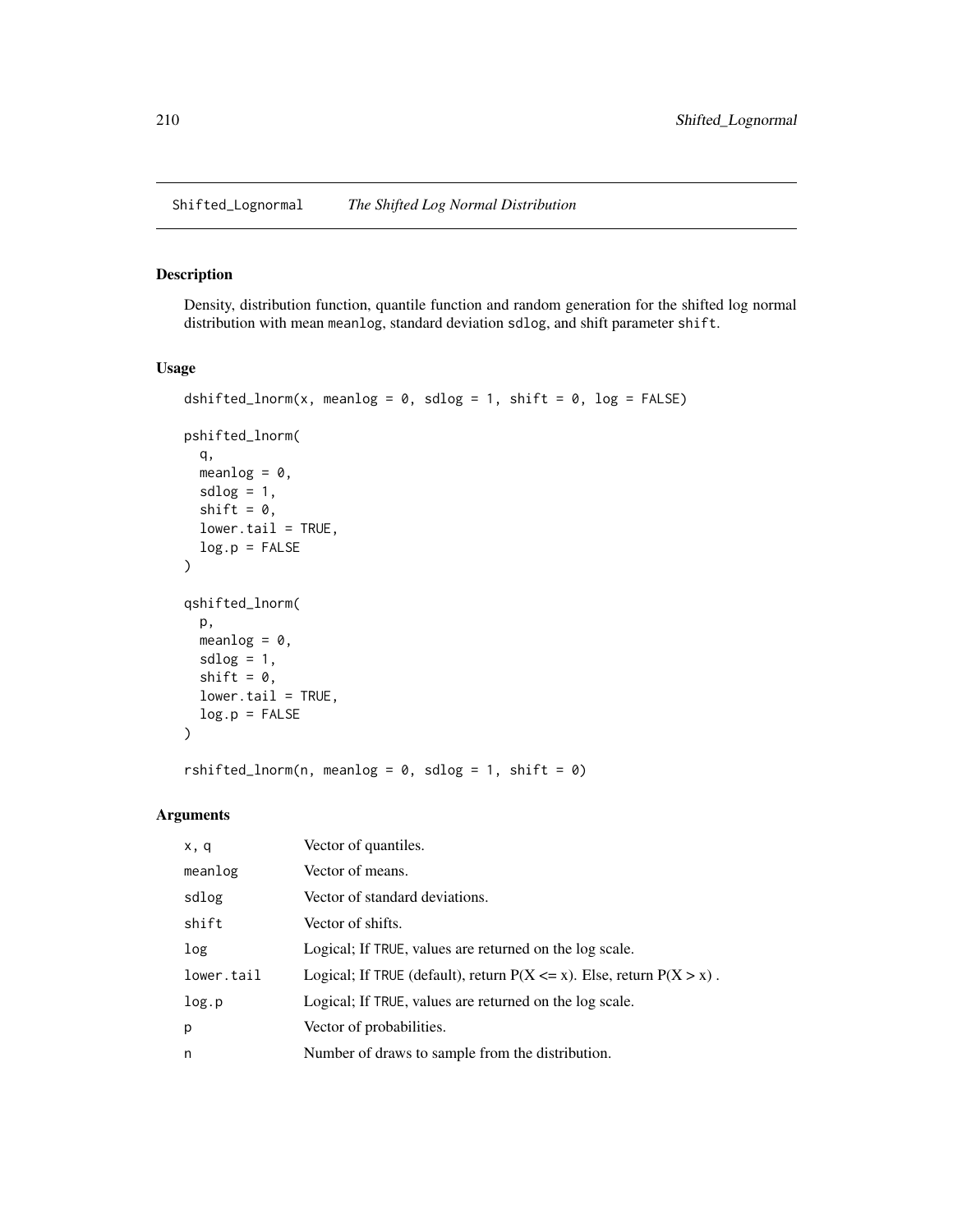### SkewNormal 211

### Details

See vignette("brms\_families") for details on the parameterization.

SkewNormal *The Skew-Normal Distribution*

# Description

Density, distribution function, and random generation for the skew-normal distribution with mean mu, standard deviation sigma, and skewness alpha.

```
dskew_normal(
  x,
 mu = 0,
  sigma = 1,
  alpha = 0,
  xi = NULL,omega = NULL,
  log = FALSE
)
pskew_normal(
  q,
 mu = 0,
  sigma = 1,
  alpha = 0,xi = NULL,omega = NULL,
  lower.tail = TRUE,log.p = FALSE)
qskew_normal(
 p,
 mu = 0,
  sigma = 1,
  alpha = 0,
  xi = NULL,omega = NULL,
  lower.tail = TRUE,log.p = FALSE,tol = 1e-08)
rskew_normal(n, mu = 0, sigma = 1, alpha = 0, xi = NULL, omega = NULL)
```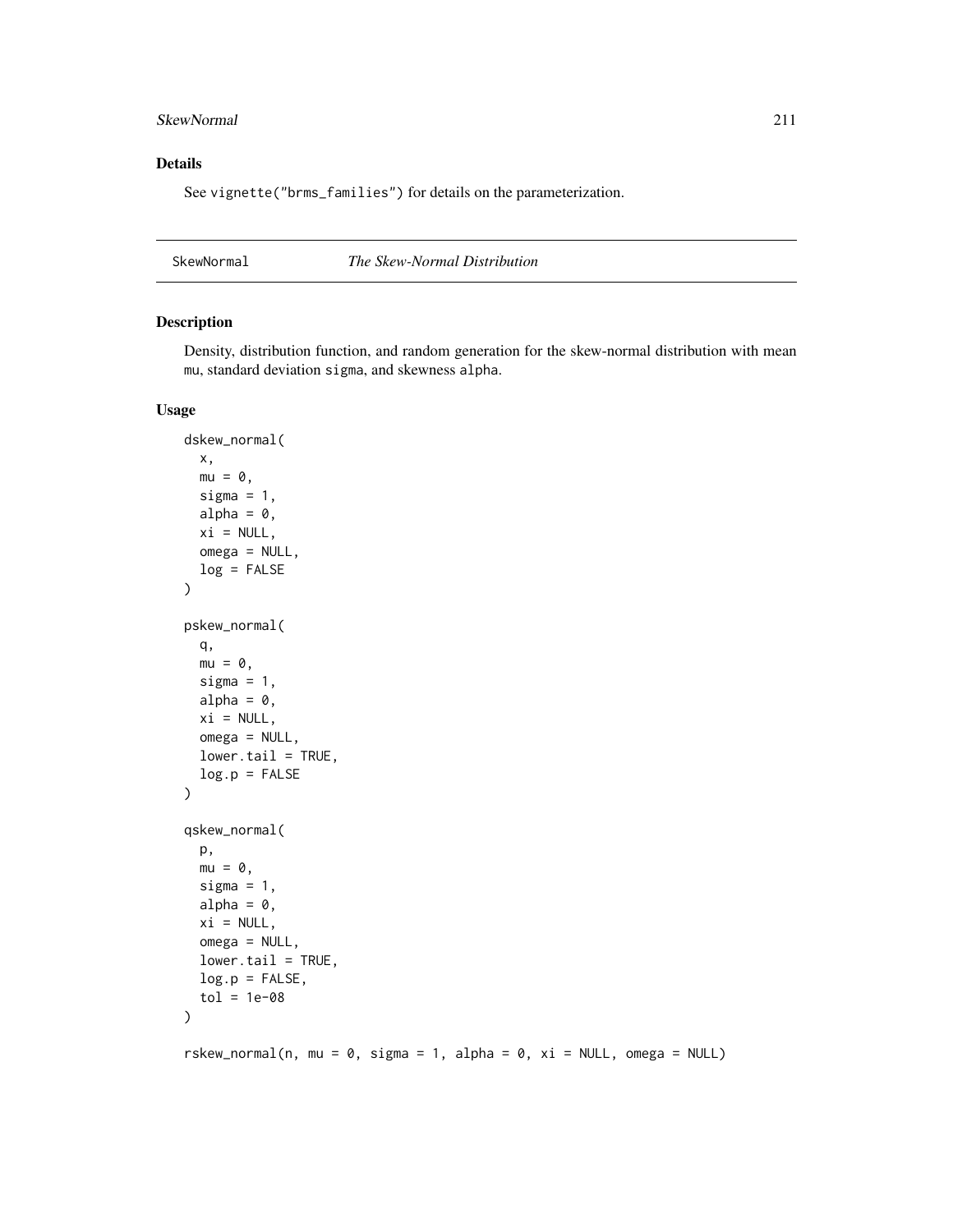# Arguments

| Vector of quantiles.                                                                         |
|----------------------------------------------------------------------------------------------|
| Vector of mean values.                                                                       |
| Vector of standard deviation values.                                                         |
| Vector of skewness values.                                                                   |
| Optional vector of location values. If NULL (the default), will be computed inter-<br>nally. |
| Optional vector of scale values. If NULL (the default), will be computed inter-<br>nally.    |
| Logical; If TRUE, values are returned on the log scale.                                      |
| Logical; If TRUE (default), return $P(X \le x)$ . Else, return $P(X > x)$ .                  |
| Logical; If TRUE, values are returned on the log scale.                                      |
| Vector of probabilities.                                                                     |
| Tolerance of the approximation used in the computation of quantiles.                         |
| Number of draws to sample from the distribution.                                             |
|                                                                                              |

# Details

See vignette("brms\_families") for details on the parameterization.

stancode.brmsfit *Extract Stan model code*

## Description

Extract Stan code that was used to specify the model.

```
## S3 method for class 'brmsfit'
stancode(
 object,
 version = TRUE,
 regenerate = NULL,
  threads = NULL,
 backend = NULL,
  ...
\mathcal{L}stancode(object, ...)
```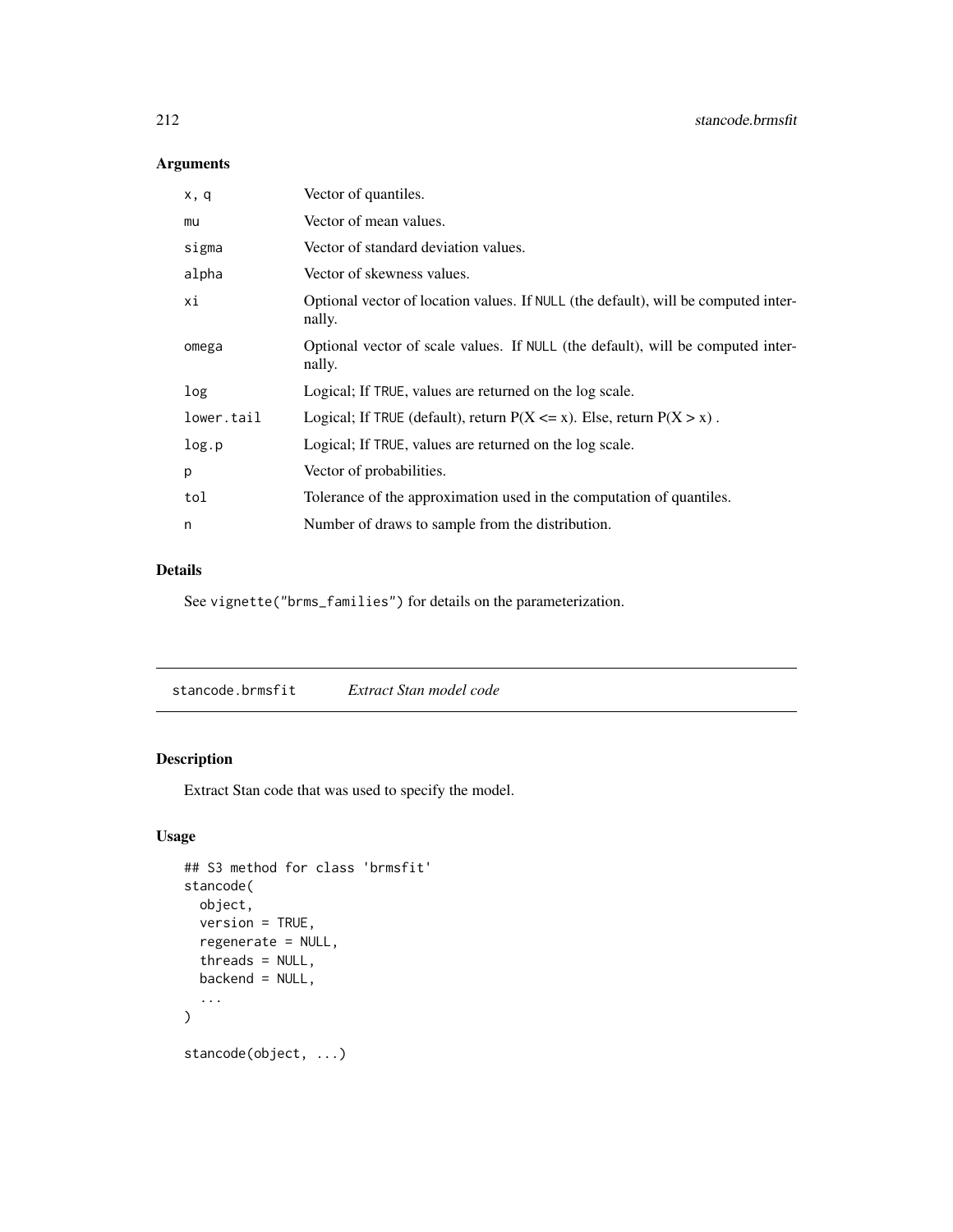### standata.brmsfit 213

## Arguments

| object     | An object of class brmsfit.                                                                                                                                                               |
|------------|-------------------------------------------------------------------------------------------------------------------------------------------------------------------------------------------|
| version    | Logical; indicates if the first line containing the <b>brms</b> version number should be<br>included. Defaults to TRUE.                                                                   |
| regenerate | Logical; indicates if the Stan code should be regenerated with the current <b>brms</b><br>version. By default, regenerate will be FALSE unless required to be TRUE by<br>other arguments. |
| threads    | Controls whether the Stan code should be threaded. See threading for details.                                                                                                             |
| backend    | Controls the Stan backend. See brm for details.                                                                                                                                           |
| $\cdot$    | Further arguments passed to make_stancode if the Stan code is regenerated.                                                                                                                |

## Value

Stan model code for further processing.

standata.brmsfit *Extract data passed to Stan*

## Description

Extract all data that was used by Stan to fit the model.

## Usage

```
## S3 method for class 'brmsfit'
standata(
 object,
 newdata = NULL,
 re_formula = NULL,
 newdata2 = NULL,
 new_objects = NULL,
  incl_autocor = TRUE,
  ...
)
standata(object, ...)
```

| object  | An object of class brmsfit.                                                                                                                                                                                                                                                                                       |
|---------|-------------------------------------------------------------------------------------------------------------------------------------------------------------------------------------------------------------------------------------------------------------------------------------------------------------------|
| newdata | An optional data frame for which to evaluate predictions. If NULL (default), the<br>original data of the model is used. NA values within factors are interpreted as if<br>all dummy variables of this factor are zero. This allows, for instance, to make<br>predictions of the grand mean when using sum coding. |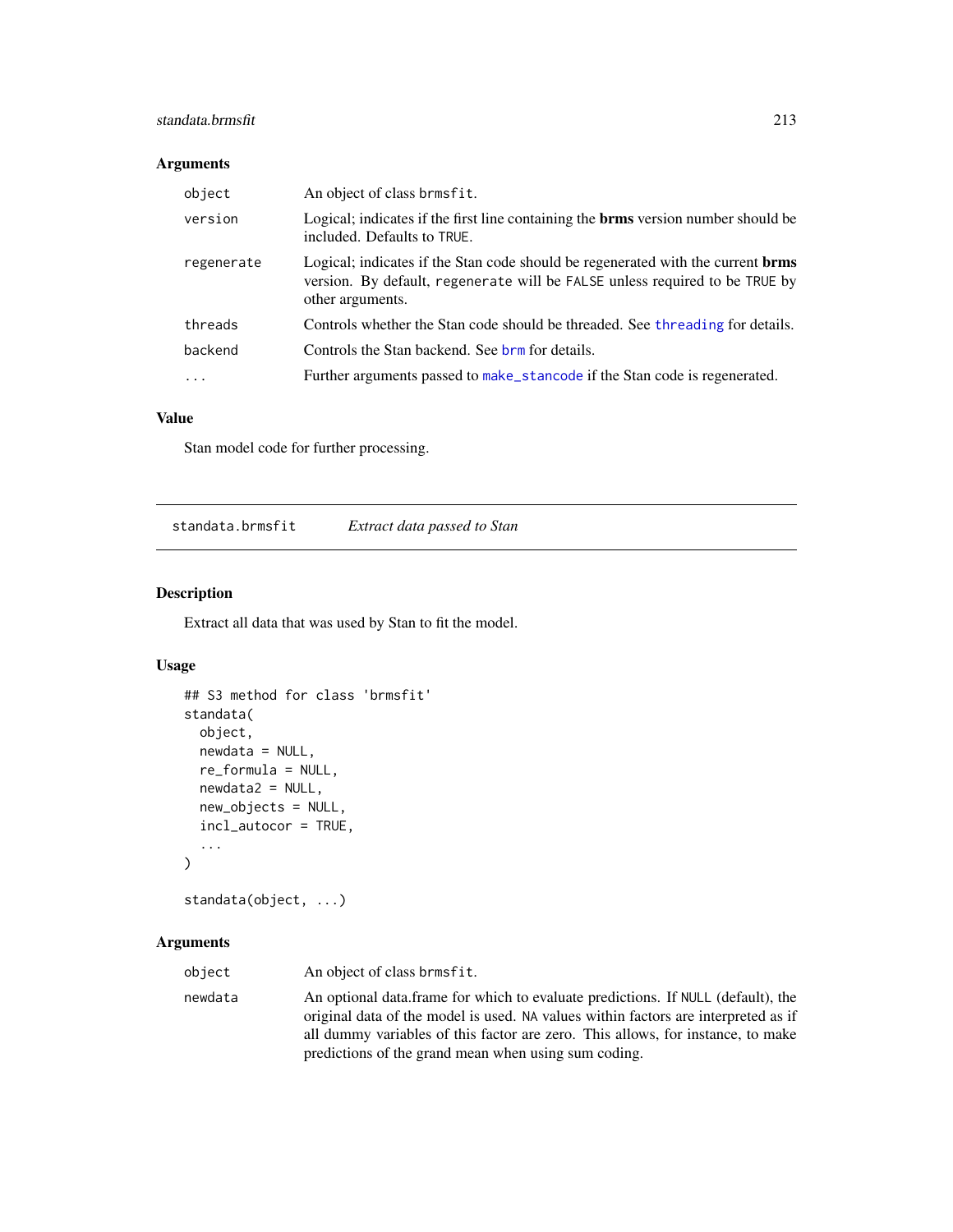| re_formula   | formula containing group-level effects to be considered in the prediction. If<br>NULL (default), include all group-level effects; if NA, include no group-level ef-<br>fects. |
|--------------|-------------------------------------------------------------------------------------------------------------------------------------------------------------------------------|
| newdata2     | A named list of objects containing new data, which cannot be passed via ar-<br>gument newdata. Required for some objects used in autocorrelation structures,<br>or stanvars.  |
| new_objects  | Deprecated alias of newdata2.                                                                                                                                                 |
| incl_autocor | A flag indicating if correlation structures originally specified via autocor should<br>be included in the predictions. Defaults to TRUE.                                      |
| .            | More arguments passed to make_standata and validate_newdata.                                                                                                                  |
|              |                                                                                                                                                                               |

## Value

A named list containing the data originally passed to Stan.

stanvar *User-defined variables passed to Stan*

## <span id="page-213-0"></span>Description

Prepare user-defined variables to be passed to one of Stan's program blocks. This is primarily useful for defining more complex priors, for refitting models without recompilation despite changing priors, or for defining custom Stan functions.

## Usage

```
stanvar(
 x = NULL,name = NULL,
  scode = NULL,
 block = "data",
 position = "start",
 pll_args = NULL
```
)

| X     | An R object containing data to be passed to Stan. Only required if block =<br>'data' and ignored otherwise.                                               |
|-------|-----------------------------------------------------------------------------------------------------------------------------------------------------------|
| name  | Optional character string providing the desired variable name of the object in x.<br>If NULL (the default) the variable name is directly inferred from x. |
| scode | Line of Stan code to define the variable in Stan language. If block = 'data',<br>the Stan code is inferred based on the class of x by default.            |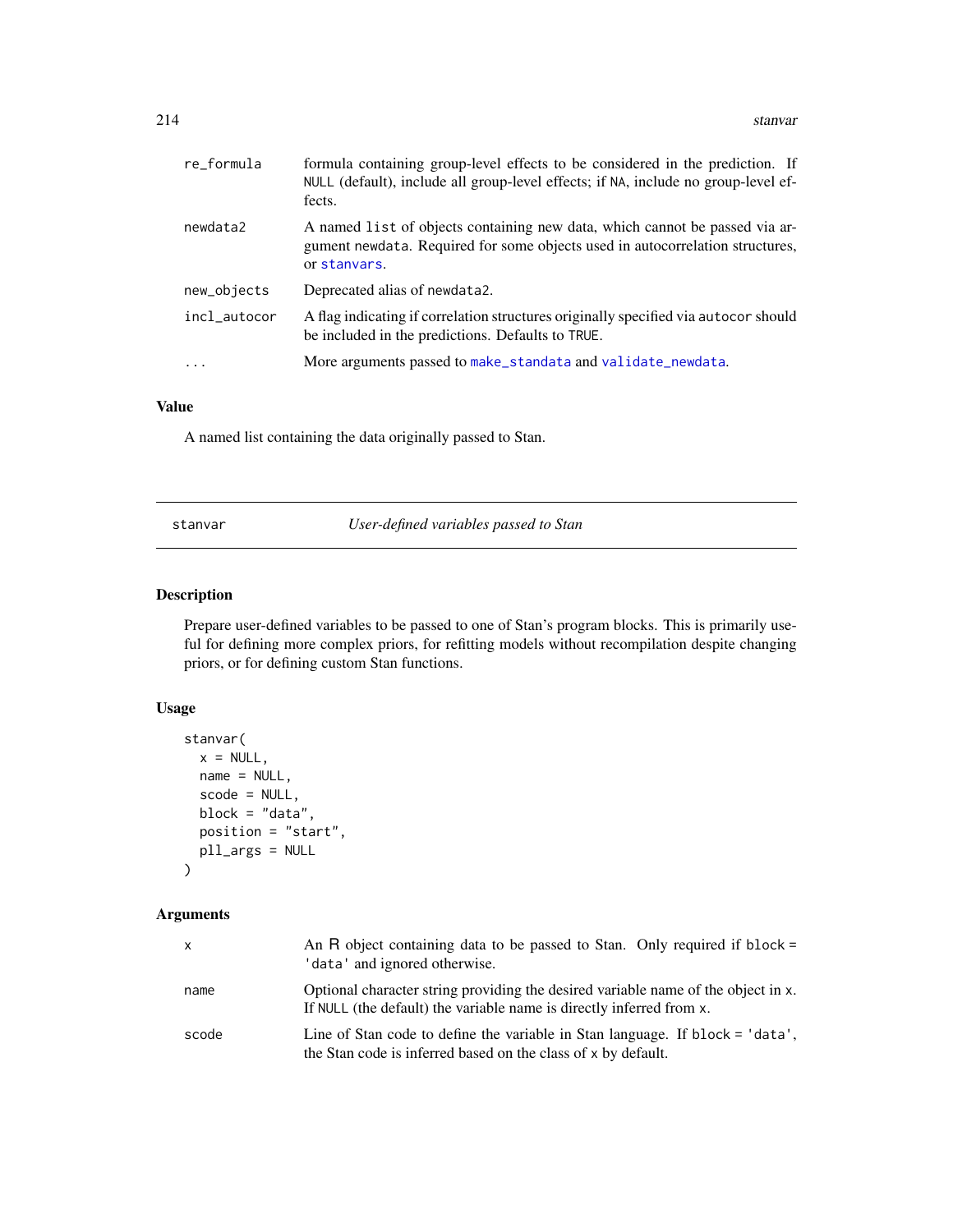#### StudentT 215

| block    | Name of one of Stan's program blocks in which the variable should be defined.                                                                                  |
|----------|----------------------------------------------------------------------------------------------------------------------------------------------------------------|
|          | Can be 'data', 'tdata' (transformed data), 'parameters', 'tparameters'                                                                                         |
|          | (transformed parameters), 'model', 'likelihood' (part of the model block                                                                                       |
|          | where the likelihood is given), 'genquant' (generated quantities) or 'functions'.                                                                              |
| position | Name of the position within the block where the Stan code should be placed.<br>Currently allowed are 'start' (the default) and 'end' of the block.             |
| pll_args | Optional Stan code to be put into the header of partial log lik functions.<br>This ensures that the variables specified in scode can be used in the likelihood |
|          | even when within-chain parallelization is activated via threading.                                                                                             |

## Value

An object of class stanvars.

#### Examples

```
bprior <- prior(normal(mean_intercept, 10), class = "Intercept")
stanvars <- stanvar(5, name = "mean_intercept")
make_stancode(count ~ Trt, epilepsy, prior = bprior,
              stanvars = stanvars)
# define a multi-normal prior with known covariance matrix
bprior <- prior(multi_normal(M, V), class = "b")
stanvars <- stanvar(rep(0, 2), "M", scode = " vector[K] M;") +
  stanvar(diag(2), "V", scode = " matrix[K, K] V;")
make_stancode(count ~ Trt + zBase, epilepsy,
              prior = bprior, stanvars = stanvars)
# define a hierachical prior on the regression coefficients
bprior <- set_prior("normal(0, tau)", class = "b") +
  set_prior("target += normal_lpdf(tau | 0, 10)", check = FALSE)
stanvars <- stanvar(scode = "real<lower=0> tau;",
                   block = "parameters")
make_stancode(count ~ Trt + zBase, epilepsy,
              prior = bprior, stanvars = stanvars)
# ensure that 'tau' is passed to the likelihood of a threaded model
# not necessary for this example but may be necessary in other cases
stanvars <- stanvar(scode = "real<lower=0> tau;",
                    block = "parameters", pll_args = "real tau")
make_stancode(count ~ Trt + zBase, epilepsy,
              stanvars = stanvars, threads = threading(2))
```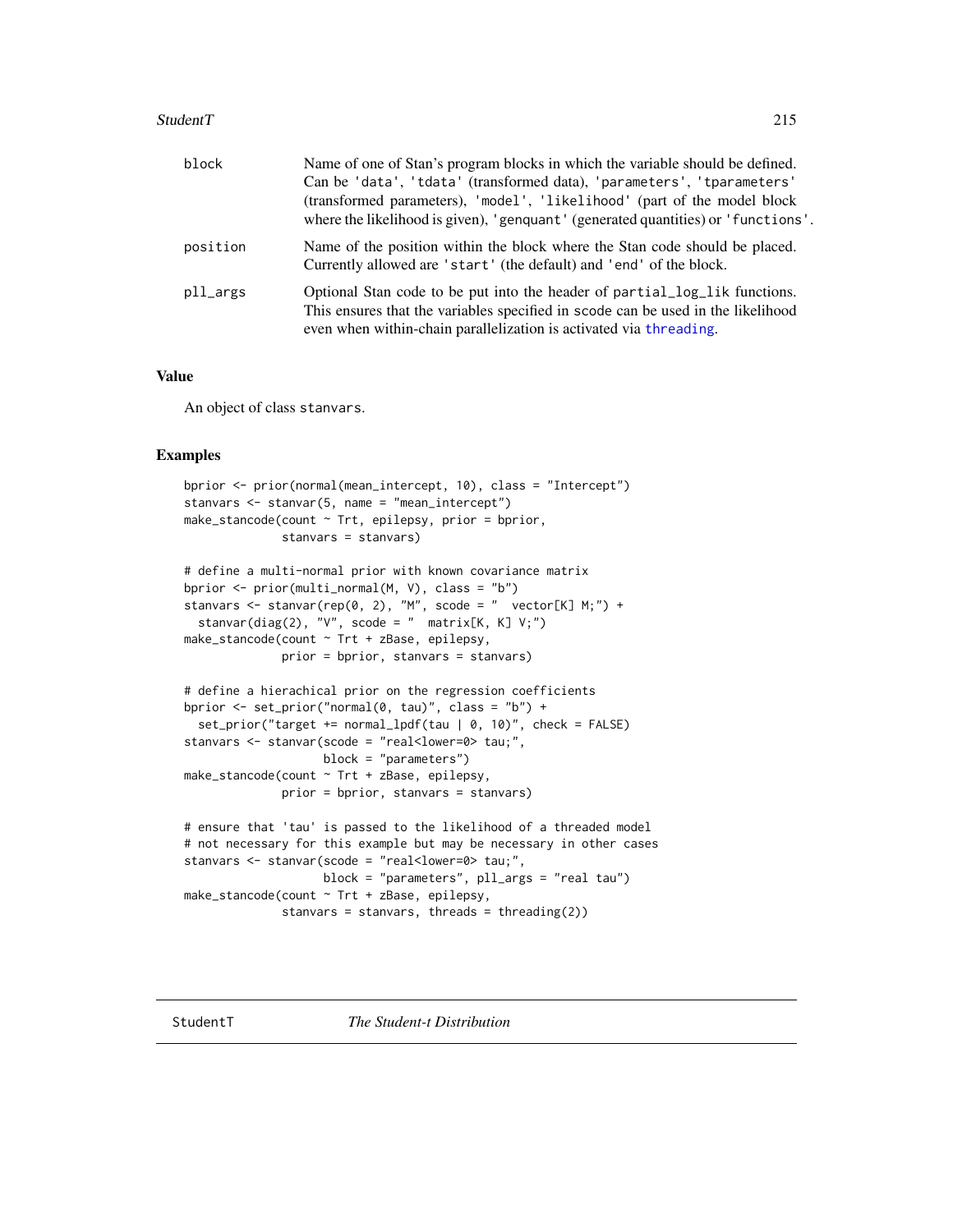#### Description

Density, distribution function, quantile function and random generation for the Student-t distribution with location mu, scale sigma, and degrees of freedom df.

#### Usage

```
dstudent_t(x, df, mu = 0, sigma = 1, log = FALSE)
pstudent_t(q, df, mu = 0, sigma = 1, lower[amara] = TRUE, <math>log.p = FALSE)
qstudent_t(p, df, mu = 0, sigma = 1)
rstudent_t(n, df, mu = 0, sigma = 1)
```
## Arguments

| x, q       | Vector of quantiles.                                                        |
|------------|-----------------------------------------------------------------------------|
| df         | Vector of degrees of freedom.                                               |
| mu         | Vector of location values.                                                  |
| sigma      | Vector of scale values.                                                     |
| log, log.p | Logical; If TRUE, values are returned on the log scale.                     |
| lower.tail | Logical; If TRUE (default), return $P(X \le x)$ . Else, return $P(X > x)$ . |
| p          | Vector of probabilities.                                                    |
| n          | Number of draws to sample from the distribution.                            |

#### Details

See vignette("brms\_families") for details on the parameterization.

## See Also

[TDist](#page-0-0)

<span id="page-215-0"></span>summary.brmsfit *Create a summary of a fitted model represented by a* brmsfit *object*

## Description

Create a summary of a fitted model represented by a brmsfit object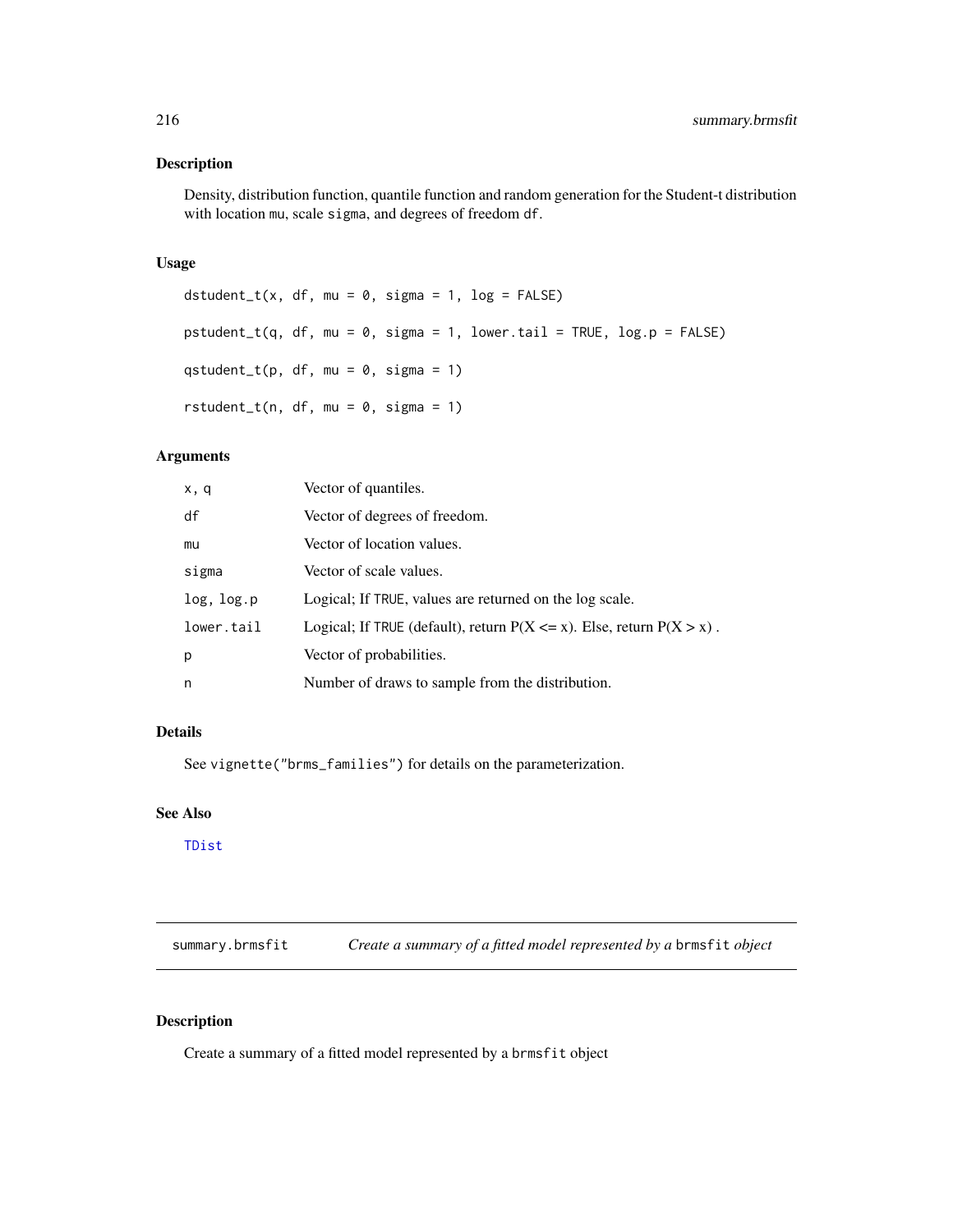# <span id="page-216-0"></span>theme\_black 217

## Usage

```
## S3 method for class 'brmsfit'
summary(
 object,
 priors = FALSE,
 prob = 0.95,robust = FALSE,
 mc\_se = FALSE,...
\mathcal{L}
```
# Arguments

| object    | An object of class brmsfit.                                                                                                                                                                                                 |  |
|-----------|-----------------------------------------------------------------------------------------------------------------------------------------------------------------------------------------------------------------------------|--|
| priors    | Logical; Indicating if priors should be included in the summary. Default is<br>FALSE.                                                                                                                                       |  |
| prob      | A value between 0 and 1 indicating the desired probability to be covered by the<br>uncertainty intervals. The default is 0.95.                                                                                              |  |
| robust    | If FALSE (the default) the mean is used as the measure of central tendency and<br>the standard deviation as the measure of variability. If TRUE, the median and the<br>median absolute deviation (MAD) are applied instead. |  |
| $mc$ _se  | Logical; Indicating if the uncertainty in Estimate caused by the MCMC sam-<br>pling should be shown in the summary. Defaults to FALSE.                                                                                      |  |
| $\ddotsc$ | Other potential arguments                                                                                                                                                                                                   |  |

#### Details

The convergence diagnostics Rhat, Bulk\_ESS, and Tail\_ESS are described in detail in Vehtari et al. (2020).

# References

Aki Vehtari, Andrew Gelman, Daniel Simpson, Bob Carpenter, and Paul-Christian Bürkner (2020). Rank-normalization, folding, and localization: An improved R-hat for assessing convergence of MCMC. \*Bayesian Analysis\*. 1–28. dpi:10.1214/20-BA1221

theme\_black *(Deprecated) Black Theme for* ggplot2 *Graphics*

### Description

A black theme for ggplot graphics inspired by a blog post of Jon Lefcheck ([https://jonlefcheck.](https://jonlefcheck.net/2013/03/11/black-theme-for-ggplot2-2/) [net/2013/03/11/black-theme-for-ggplot2-2/](https://jonlefcheck.net/2013/03/11/black-theme-for-ggplot2-2/)).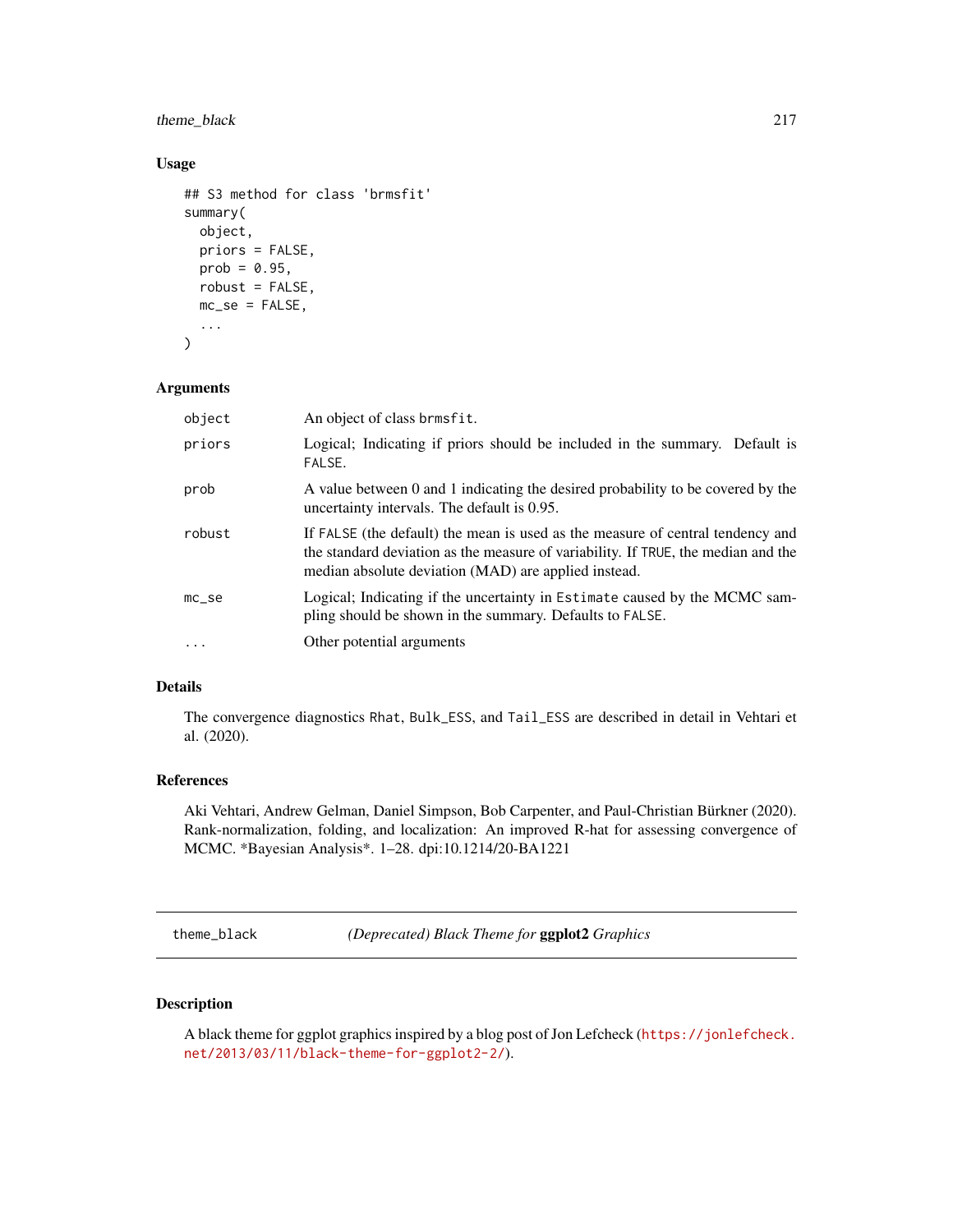#### <span id="page-217-1"></span>Usage

theme\_black(base\_size = 12, base\_family =  $"$ )

# Arguments

| base_size   | base font size   |
|-------------|------------------|
| base_family | base font family |

#### Details

When using theme\_black in plots powered by the **bayesplot** package such as pp\_check or stanplot, I recommend using the "viridisC" color scheme (see examples).

### Value

A theme object used in ggplot2 graphics.

# Examples

```
## Not run:
# change default ggplot theme
ggplot2::theme_set(theme_black())
# change default bayesplot color scheme
bayesplot::color_scheme_set("viridisC")
# fit a simple model
fit \le brm(count \sim zAge + zBase \star Trt + (1|patient),
           data = epilepsy, family = poisson(), chains = 2)
summary(fit)
# create various plots
plot(marginal_effects(fit), ask = FALSE)
pp_check(fit)
mcmc_plot(fit, type = "hex", variable = c("b_Intercept", "b_Trt1"))
## End(Not run)
```
<span id="page-217-0"></span>theme\_default *Default* bayesplot *Theme for* ggplot2 *Graphics*

#### Description

This theme is imported from the **bayesplot** package. See [theme\\_default](#page-217-0) for a complete documentation.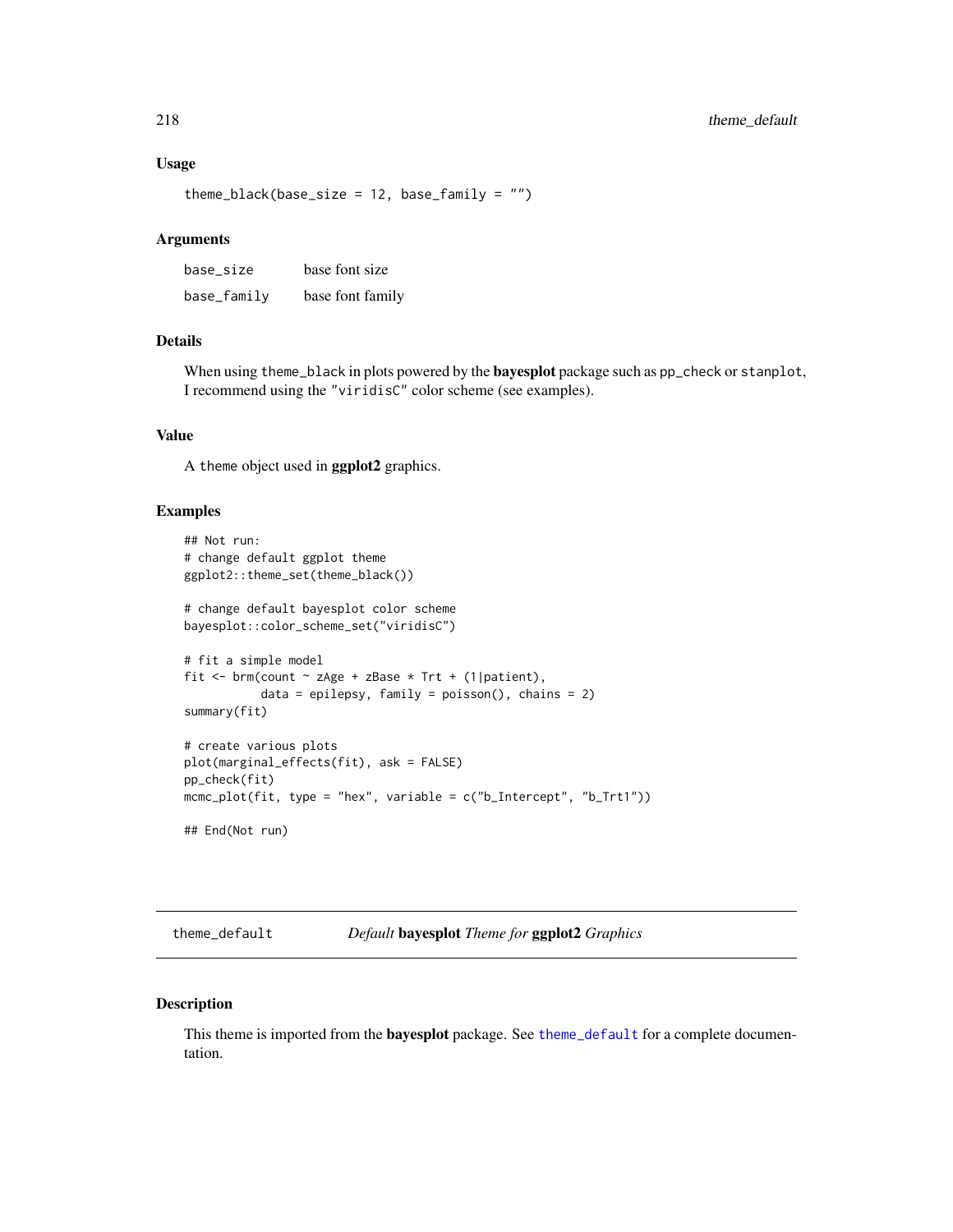#### <span id="page-218-0"></span>threading 219

#### Arguments

| base_size   | base font size   |
|-------------|------------------|
| base_family | base font family |

#### Value

A theme object used in ggplot2 graphics.

threading *Threading in Stan*

#### Description

Use threads for within-chain parallelization in Stan via the brms interface. Within-chain parallelization is experimental! We recommend its use only if you are experienced with Stan's reduce\_sum function and have a slow running model that cannot be sped up by any other means.

#### Usage

 $threading(threads = NULL, grainsize = NULL, static = FALSE)$ 

#### Arguments

| threads   | Number of threads to use in within-chain parallelization.                                                                                                                                                                                                                                                                           |
|-----------|-------------------------------------------------------------------------------------------------------------------------------------------------------------------------------------------------------------------------------------------------------------------------------------------------------------------------------------|
| grainsize | Number of observations evaluated together in one chunk on one of the CPUs<br>used for threading. If NULL (the default), grainsize is currently chosen as<br>$max(100, N / (2 * threads)),$ where N is the number of observations in the<br>data. This default is experimental and may change in the future without prior<br>notice. |
| static    | Logical. Apply the static (non-adaptive) version of reduce_sum? Defaults to<br>FALSE. Setting it to TRUE is required to achieve exact reproducibility of the model<br>results (if the random seed is set as well).                                                                                                                  |

#### Details

The adaptive scheduling procedure used by reduce\_sum will prevent the results to be exactly reproducible even if you set the random seed. If you need exact reproducibility, you have to set argument static = TRUE which may reduce efficiency a bit.

To ensure that chunks (whose size is defined by grainsize) require roughly the same amount of computing time, we recommend storing observations in random order in the data. At least, please avoid sorting observations after the response values. This is because the latter often cause variations in the computing time of the pointwise log-likelihood, which makes up a big part of the parallelized code.

#### Value

A brmsthreads object which can be passed to the threads argument of brm and related functions.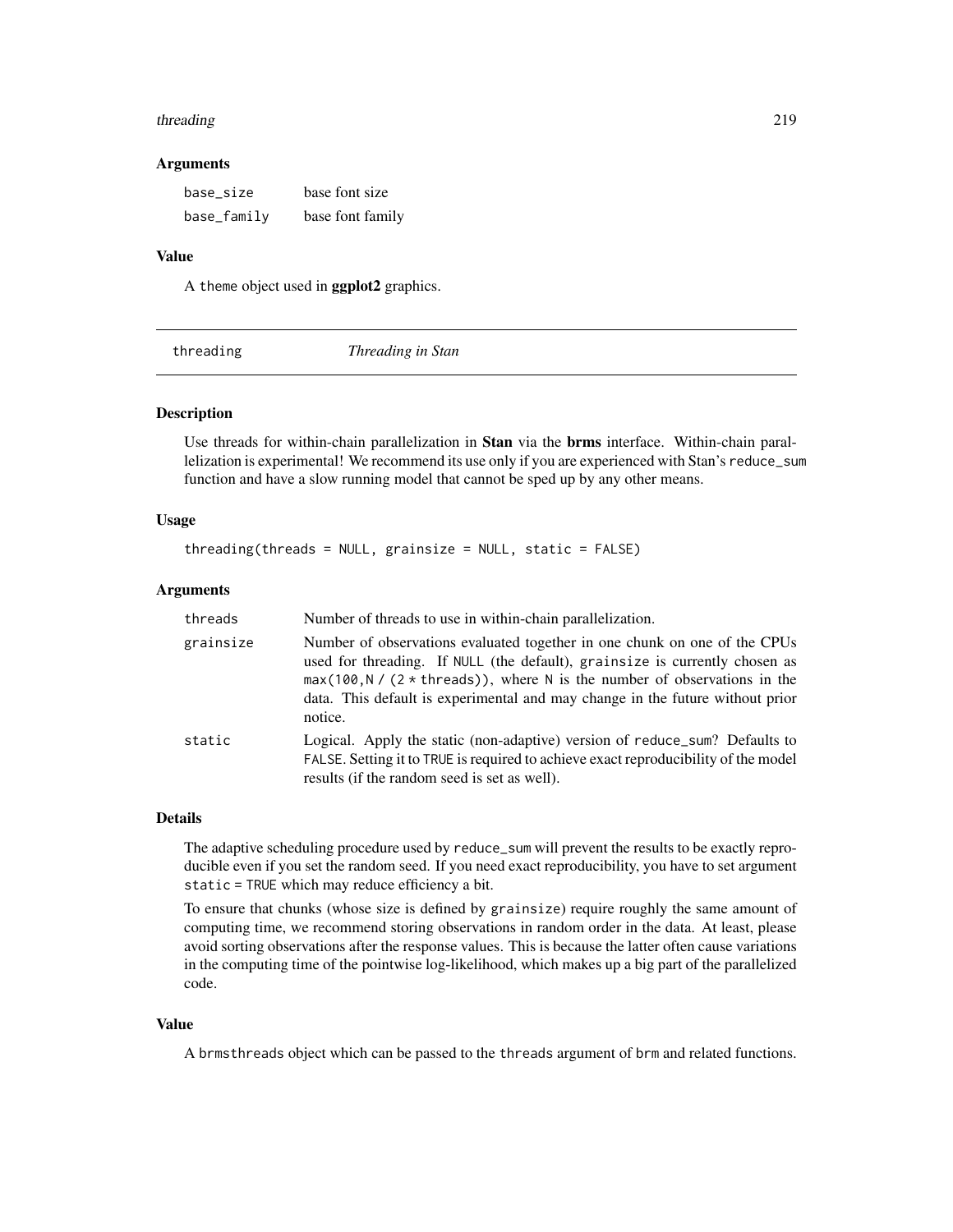# Examples

```
## Not run:
# this model just serves as an illustration
# threading may not actually speed things up here
fit \le brm(count \sim zAge + zBase \star Trt + (1|patient),
           data = epilepsy, family = negbinomial(),
           chains = 1, threads = threading(2, grainsize = 100),
           backend = "cmdstanr")
summary(fit)
## End(Not run)
```
<span id="page-219-0"></span>update.brmsfit *Update* brms *models*

#### Description

This method allows to update an existing brmsfit object.

#### Usage

```
## S3 method for class 'brmsfit'
update(object, formula., newdata = NULL, recompile = NULL, ...)
```
# Arguments

| object    | An object of class brmsfit.                                                                                                                                                                                                                          |
|-----------|------------------------------------------------------------------------------------------------------------------------------------------------------------------------------------------------------------------------------------------------------|
| formula.  | Changes to the formula; for details see update. formula and brmsformula.                                                                                                                                                                             |
| newdata   | Optional data. Frame to update the model with new data. Data-dependent de-<br>fault priors will not be updated automatically.                                                                                                                        |
| recompile | Logical, indicating whether the Stan model should be recompiled. If NULL (the<br>default), update tries to figure out internally, if recompilation is necessary. Set-<br>ting it to FALSE will cause all Stan code changing arguments to be ignored. |
| $\cdots$  | Other arguments passed to brm.                                                                                                                                                                                                                       |

```
## Not run:
fit1 <- brm(time | cens(censored) ~ age * sex + disease + (1|patient),
            data = kidney, family = gaussian("log"))
summary(fit1)
## remove effects of 'disease'
fit2 <- update(fit1, formula. = \sim . - disease)
summary(fit2)
```
<span id="page-219-1"></span>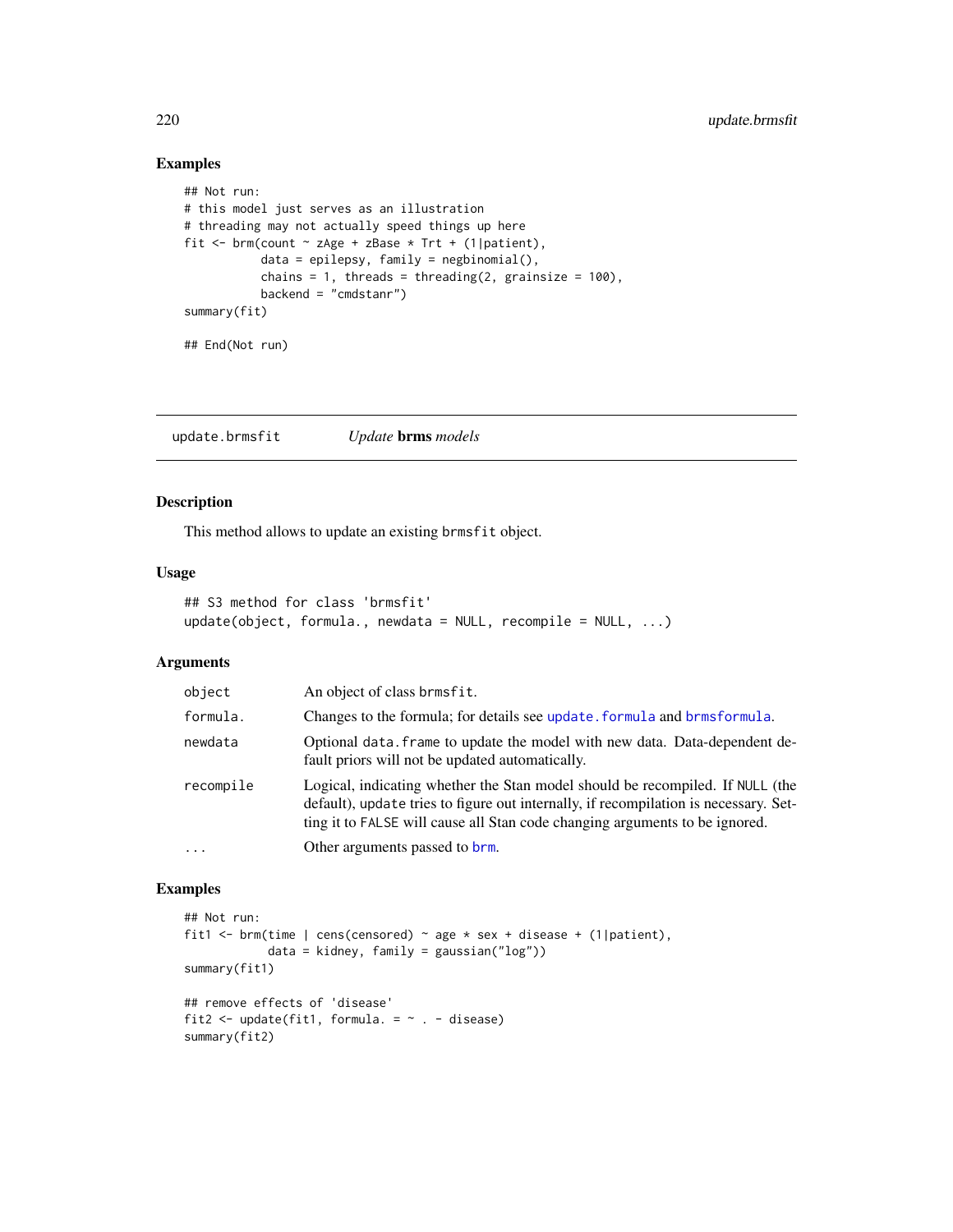```
## remove the group specific term of 'patient' and
## change the data (just take a subset in this example)
fit3 <- update(fit1, formula. = \sim . - (1|patient),
              newdata = kidney[1:38, ])summary(fit3)
## use another family and add population-level priors
fit4 <- update(fit1, family = weibull(), init = "0",prior = set\_prior("normal(0,5)")summary(fit4)
## End(Not run)
```
update.brmsfit\_multiple

*Update* brms *models based on multiple data sets*

#### Description

This method allows to update an existing brmsfit\_multiple object.

#### Usage

```
## S3 method for class 'brmsfit_multiple'
update(object, formula., newdata = NULL, ...)
```
#### Arguments

| object   | An object of class brmsfit_multiple.                                                                                    |  |
|----------|-------------------------------------------------------------------------------------------------------------------------|--|
| formula. | Changes to the formula; for details see update, formula and brms formula.                                               |  |
| newdata  | List of data, frames to update the model with new data. Currently required<br>even if the original data should be used. |  |
| .        | Other arguments passed to update. brmsfit and brm_multiple.                                                             |  |
|          |                                                                                                                         |  |

```
## Not run:
library(mice)
imp <- mice(nhanes2)
# initially fit the model
fit_imp1 <- brm_multiple(bmi \sim age + hyp + chl, data = imp, chains = 1)
summary(fit_imp1)
# update the model using fewer predictors
fit_imp2 <- update(fit_imp1, formula. = . \sim hyp + chl, newdata = imp)
summary(fit_imp2)
```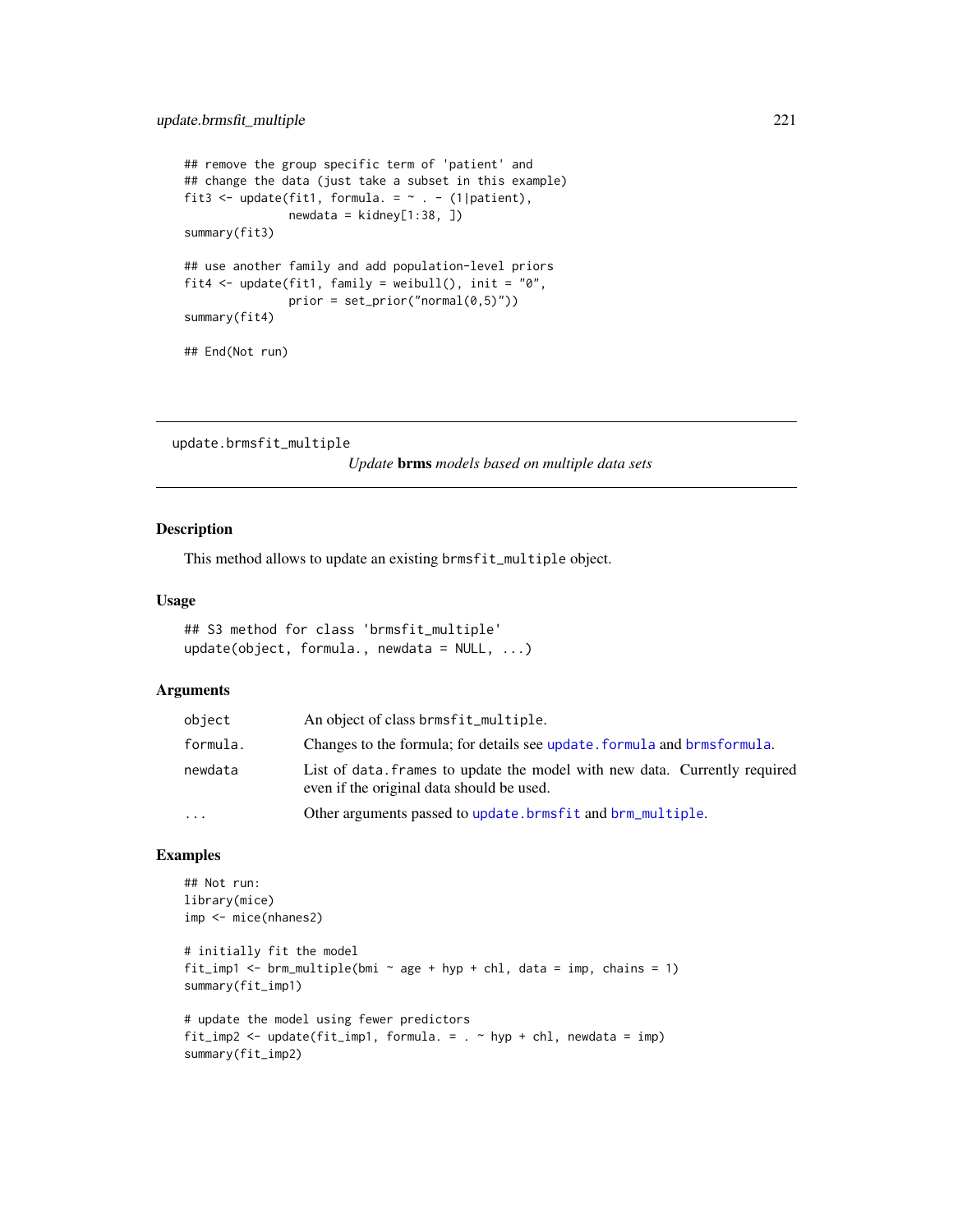<span id="page-221-0"></span>## End(Not run)

update\_adterms *Update Formula Addition Terms*

# Description

Update additions terms used in formulas of brms. See [addition-terms](#page-6-0) for details.

# Usage

update\_adterms(formula, adform, action = c("update", "replace"))

#### Arguments

| formula | Two-sided formula to be updated.                                                                                                                                                                                                          |
|---------|-------------------------------------------------------------------------------------------------------------------------------------------------------------------------------------------------------------------------------------------|
| adform  | One-sided formula containing addition terms to update formula with.                                                                                                                                                                       |
| action  | Indicates what should happen to the existing addition terms in formula. If<br>"update" (the default), old addition terms that have no corresponding term in<br>adform will be kept. If "replace", all old addition terms will be removed. |

#### Value

An object of class formula.

```
form \leftarrow y | trials(size) \sim x
update_adterms(form, ~ trials(10))
update_adterms(form, ~ weights(w))
update_adterms(form, ~ weights(w), action = "replace")
update_adterms(y \sim x, \sim trials(10))
```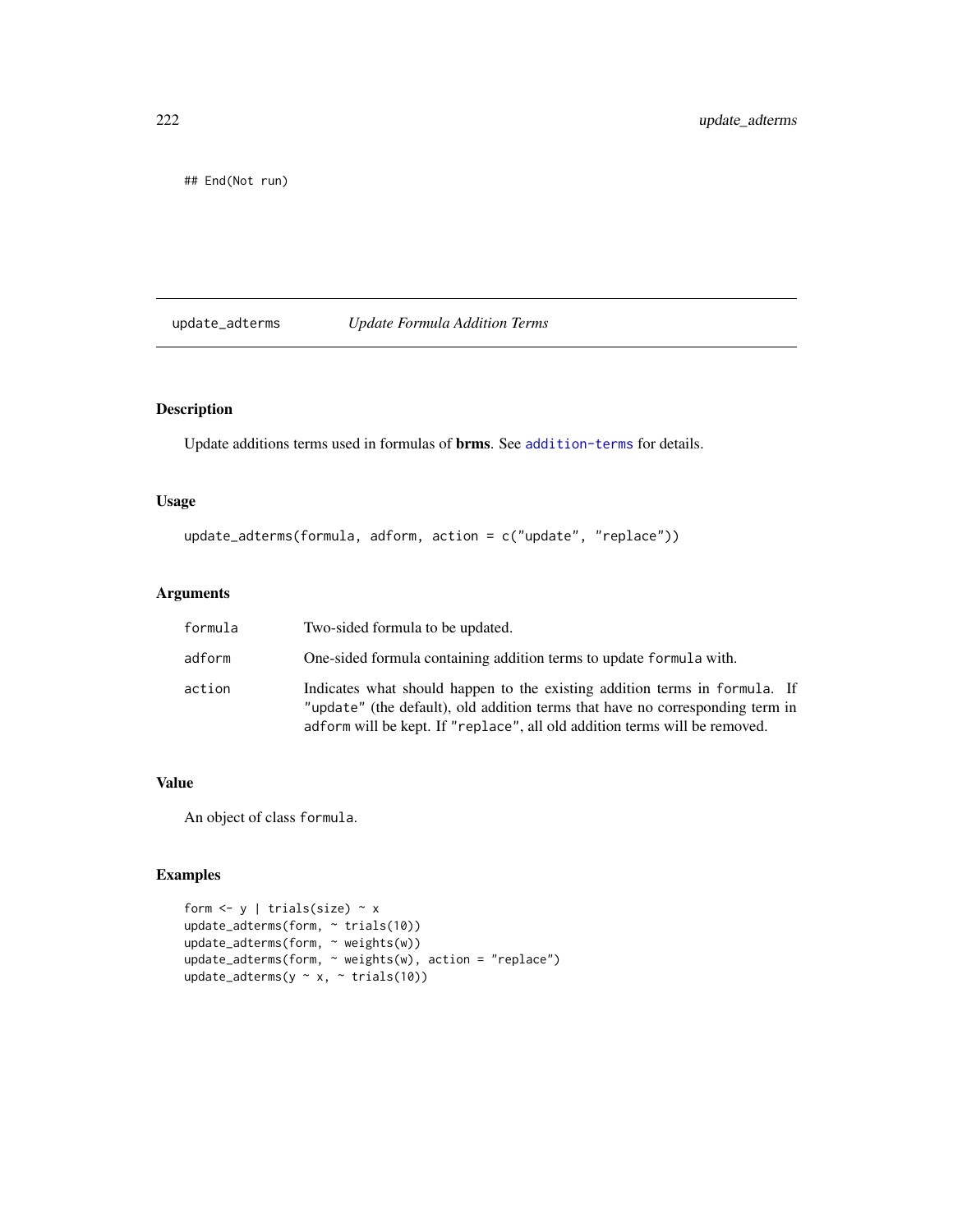<span id="page-222-0"></span>validate\_newdata *Validate New Data*

# Description

Validate new data passed to post-processing methods of brms. Unless you are a package developer, you will rarely need to call validate\_newdata directly.

#### Usage

```
validate_newdata(
  newdata,
 object,
  re_formula = NULL,
  allow_new_levels = FALSE,
  newdata2 = NULL,
  resp = NULL,
  check_response = TRUE,
  incl_autocor = TRUE,
  group_vars = NULL,
  req_vars = NULL,
  ...
)
```
# Arguments

| newdata          | A data. frame containing new data to be validated.                                                                                                                            |
|------------------|-------------------------------------------------------------------------------------------------------------------------------------------------------------------------------|
| object           | A brmsfit object.                                                                                                                                                             |
| re_formula       | formula containing group-level effects to be considered in the prediction. If<br>NULL (default), include all group-level effects; if NA, include no group-level ef-<br>fects. |
| allow_new_levels |                                                                                                                                                                               |
|                  | A flag indicating if new levels of group-level effects are allowed (defaults to<br>FALSE). Only relevant if newdata is provided.                                              |
| newdata2         | A named list of objects containing new data, which cannot be passed via ar-<br>gument newdata. Required for some objects used in autocorrelation structures,<br>or stanvars.  |
| resp             | Optional names of response variables. If specified, predictions are performed<br>only for the specified response variables.                                                   |
|                  | check_response Logical; Indicates if response variables should be checked as well. Defaults to<br>TRUE.                                                                       |
| incl_autocor     | A flag indicating if correlation structures originally specified via autocor should<br>be included in the predictions. Defaults to TRUE.                                      |
| group_vars       | Optional names of grouping variables to be validated. Defaults to all grouping<br>variables in the model.                                                                     |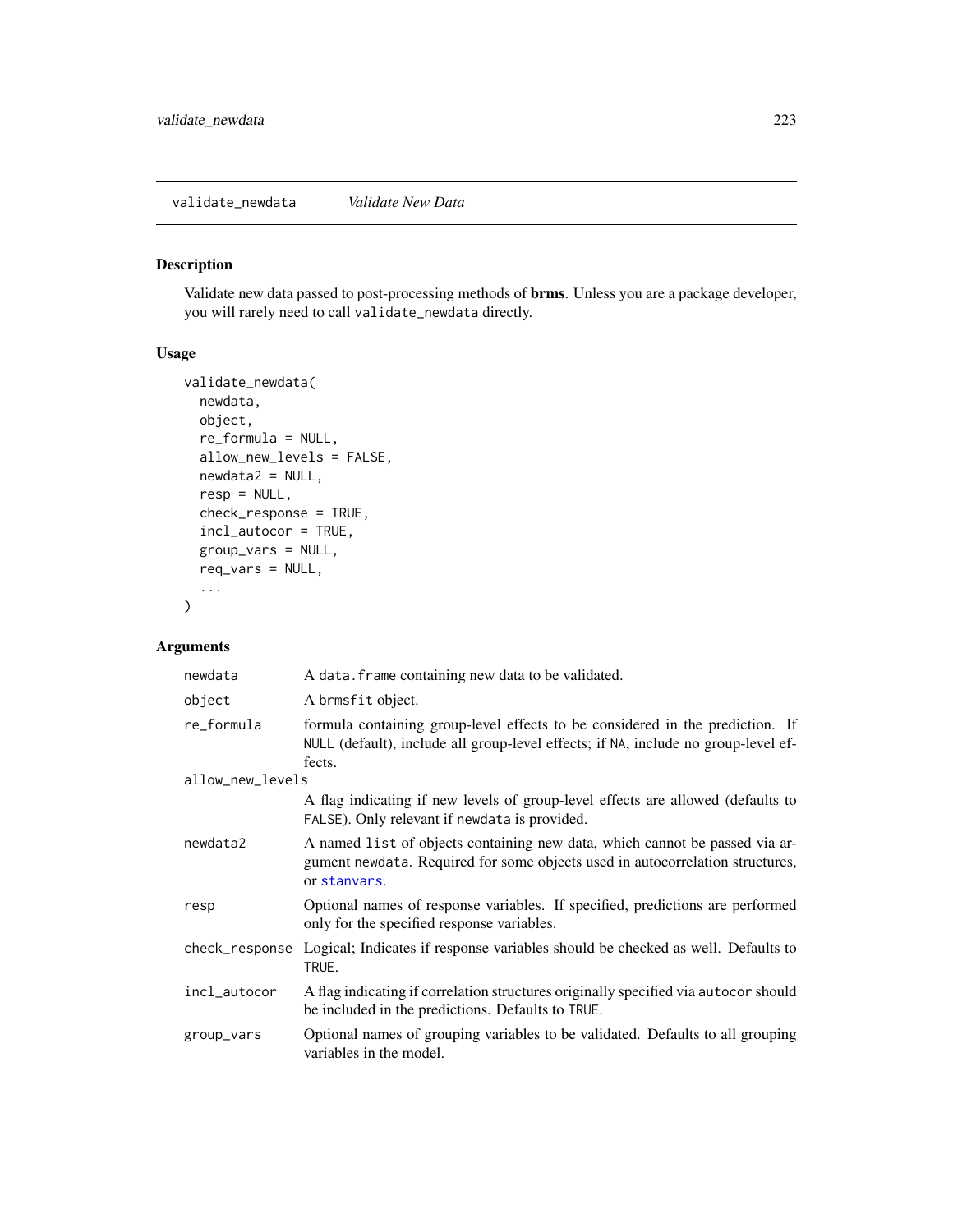<span id="page-223-0"></span>

| reg_vars | Optional names of variables required in newdata. If NULL (the default), all vari- |
|----------|-----------------------------------------------------------------------------------|
|          | ables in the original data are required (unless ignored for some other reason).   |
| $\cdots$ | Currently ignored.                                                                |

# Value

A validated 'data.frame' based on newdata.

validate\_prior *Validate Prior for* brms *Models*

# Description

Validate priors supplied by the user. Return a complete set of priors for the given model, including default priors.

# Usage

```
validate_prior(
  prior,
  formula,
  data,
  family = gaussian(),
  sample_prior = "no",
  data2 = NULL,knots = NULL,
  ...
\mathcal{L}
```
# Arguments

| prior   | One or more brmsprior objects created by set_prior or related functions and<br>combined using the c method or the + operator. See also get_prior for more<br>help.                                                                                                                                                                                                                                                                                                                                                                               |
|---------|--------------------------------------------------------------------------------------------------------------------------------------------------------------------------------------------------------------------------------------------------------------------------------------------------------------------------------------------------------------------------------------------------------------------------------------------------------------------------------------------------------------------------------------------------|
| formula | An object of class formula, brmsformula, or mybrmsformula (or one that can<br>be coerced to that classes): A symbolic description of the model to be fitted.<br>The details of model specification are explained in brmsformula.                                                                                                                                                                                                                                                                                                                 |
| data    | An object of class data, frame (or one that can be coerced to that class) con-<br>taining data of all variables used in the model.                                                                                                                                                                                                                                                                                                                                                                                                               |
| family  | A description of the response distribution and link function to be used in the<br>model. This can be a family function, a call to a family function or a character<br>string naming the family. Every family function has a link argument allowing to<br>specify the link function to be applied on the response variable. If not specified,<br>default links are used. For details of supported families see brmsfamily. By<br>default, a linear gaussian model is applied. In multivariate models, family<br>might also be a list of families. |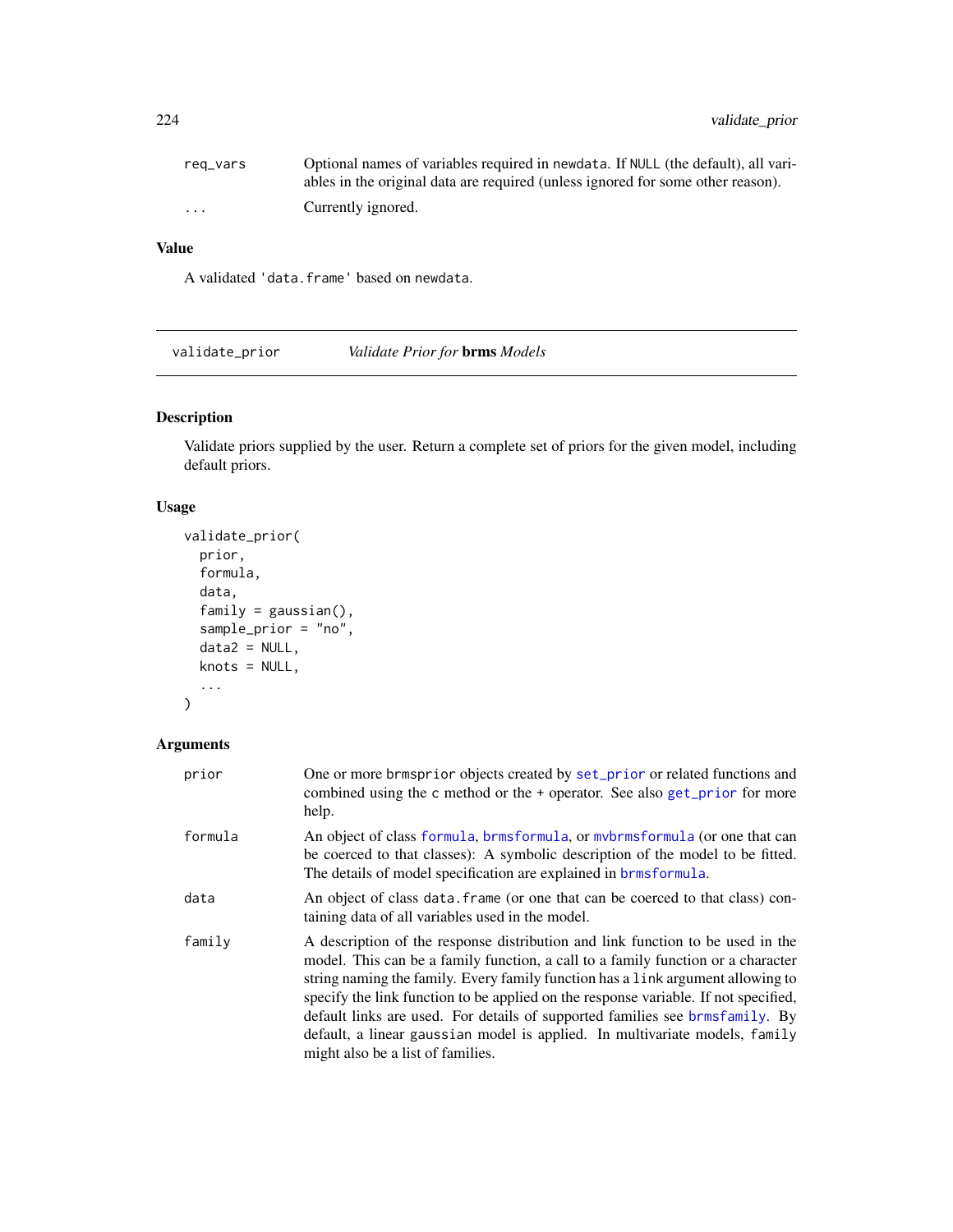#### <span id="page-224-1"></span>VarCorr.brmsfit 225

| sample_prior | Indicate if draws from priors should be drawn additionally to the posterior draws.                                                                                                                                                                                                                                                                                                                                                                                                                          |
|--------------|-------------------------------------------------------------------------------------------------------------------------------------------------------------------------------------------------------------------------------------------------------------------------------------------------------------------------------------------------------------------------------------------------------------------------------------------------------------------------------------------------------------|
|              | Options are "no" (the default), "yes", and "only". Among others, these draws                                                                                                                                                                                                                                                                                                                                                                                                                                |
|              | can be used to calculate Bayes factors for point hypotheses via hypothesis.                                                                                                                                                                                                                                                                                                                                                                                                                                 |
|              | Please note that improper priors are not sampled, including the default improper<br>priors used by brm. See set_prior on how to set (proper) priors. Please also<br>note that prior draws for the overall intercept are not obtained by default for<br>technical reasons. See brmsformula how to obtain prior draws for the intercept.<br>If sample_prior is set to "only", draws are drawn solely from the priors ignor-<br>ing the likelihood, which allows among others to generate draws from the prior |
|              | predictive distribution. In this case, all parameters must have proper priors.                                                                                                                                                                                                                                                                                                                                                                                                                              |
| data2        | A named list of objects containing data, which cannot be passed via argument<br>data. Required for some objects used in autocorrelation structures to specify<br>dependency structures as well as for within-group covariance matrices.                                                                                                                                                                                                                                                                     |
| knots        | Optional list containing user specified knot values to be used for basis construc-<br>tion of smoothing terms. See gamm for more details.                                                                                                                                                                                                                                                                                                                                                                   |
| .            | Other arguments for internal usage only.                                                                                                                                                                                                                                                                                                                                                                                                                                                                    |

#### Value

An object of class brmsprior.

#### See Also

[get\\_prior](#page-97-0), [set\\_prior](#page-203-0).

#### Examples

```
prior1 <- prior(normal(0,10), class = b) +
  prior(cauchy(0,2), class = sd)validate_prior(prior1, count ~ zAge + zBase * Trt + (1|patient),
               data = epilepsy, family = poisson())
```

| VarCorr.brmsfit |  | <b>Extract Variance and Correlation Components</b> |
|-----------------|--|----------------------------------------------------|
|-----------------|--|----------------------------------------------------|

# <span id="page-224-0"></span>Description

This function calculates the estimated standard deviations, correlations and covariances of the group-level terms in a multilevel model of class brmsfit. For linear models, the residual standard deviations, correlations and covariances are also returned.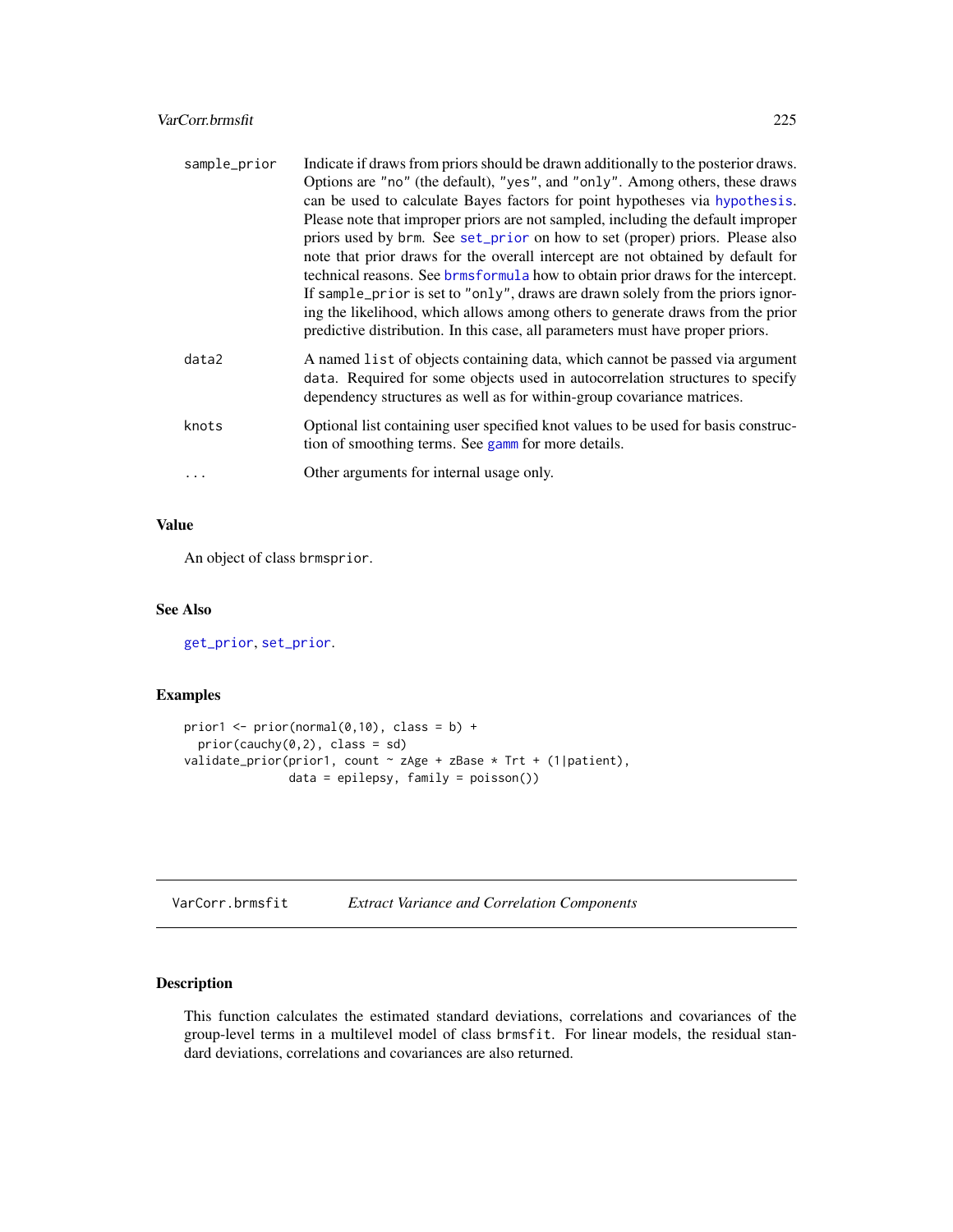# Usage

```
## S3 method for class 'brmsfit'
VarCorr(
  x,
  sigma = 1,
  summary = TRUE,
  robust = FALSE,probs = c(0.025, 0.975),
  ...
)
```
# Arguments

| $\mathsf{x}$ | An object of class brmsfit.                                                                                                                                                                                                                                  |
|--------------|--------------------------------------------------------------------------------------------------------------------------------------------------------------------------------------------------------------------------------------------------------------|
| sigma        | Ignored (included for compatibility with VarCorr).                                                                                                                                                                                                           |
| summary      | Should summary statistics be returned instead of the raw values? Default is<br>TRUE.                                                                                                                                                                         |
| robust       | If FALSE (the default) the mean is used as the measure of central tendency and<br>the standard deviation as the measure of variability. If TRUE, the median and the<br>median absolute deviation (MAD) are applied instead. Only used if summary is<br>TRUE. |
| probs        | The percentiles to be computed by the quantile function. Only used if summary<br>is TRUE.                                                                                                                                                                    |
| $\cdot$      | Currently ignored.                                                                                                                                                                                                                                           |

# Value

A list of lists (one per grouping factor), each with three elements: a matrix containing the standard deviations, an array containing the correlation matrix, and an array containing the covariance matrix with variances on the diagonal.

```
## Not run:
fit <- brm(count ~ zAge + zBase * Trt + (1+Trt|visit),
           data = epilepsy, family = gaussian(), chains = 2)
VarCorr(fit)
## End(Not run)
```
<span id="page-225-0"></span>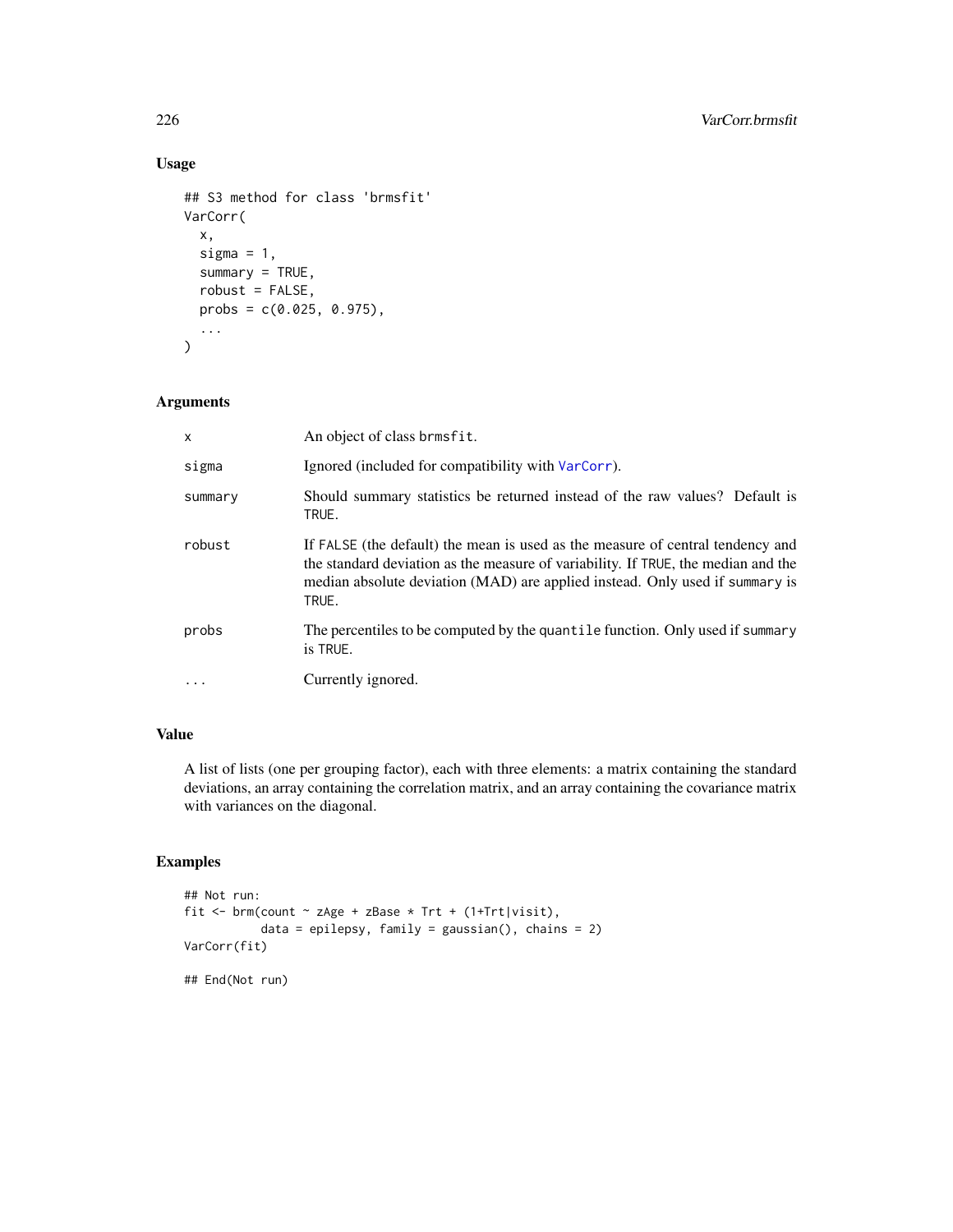<span id="page-226-0"></span>

# Description

Get a point estimate of the covariance or correlation matrix of population-level parameters

#### Usage

```
## S3 method for class 'brmsfit'
vcov(object, correlation = FALSE, pars = NULL, ...)
```
#### Arguments

| object      | An object of class brmsfit.                                                                                 |
|-------------|-------------------------------------------------------------------------------------------------------------|
| correlation | Logical; if FALSE (the default), compute the covariance matrix, if TRUE, compute<br>the correlation matrix. |
| pars        | Optional names of coefficients to extract. By default, all coefficients are ex-<br>tracted.                 |
| $\cdots$    | Currently ignored.                                                                                          |

# Details

Estimates are obtained by calculating the maximum likelihood covariances (correlations) of the posterior draws.

#### Value

covariance or correlation matrix of population-level parameters

```
## Not run:
fit <- brm(count \sim zAge + zBase \star Trt + (1+Trt|visit),
           data = epilepsy, family = gaussian(), chains = 2)
vcov(fit)
## End(Not run)
```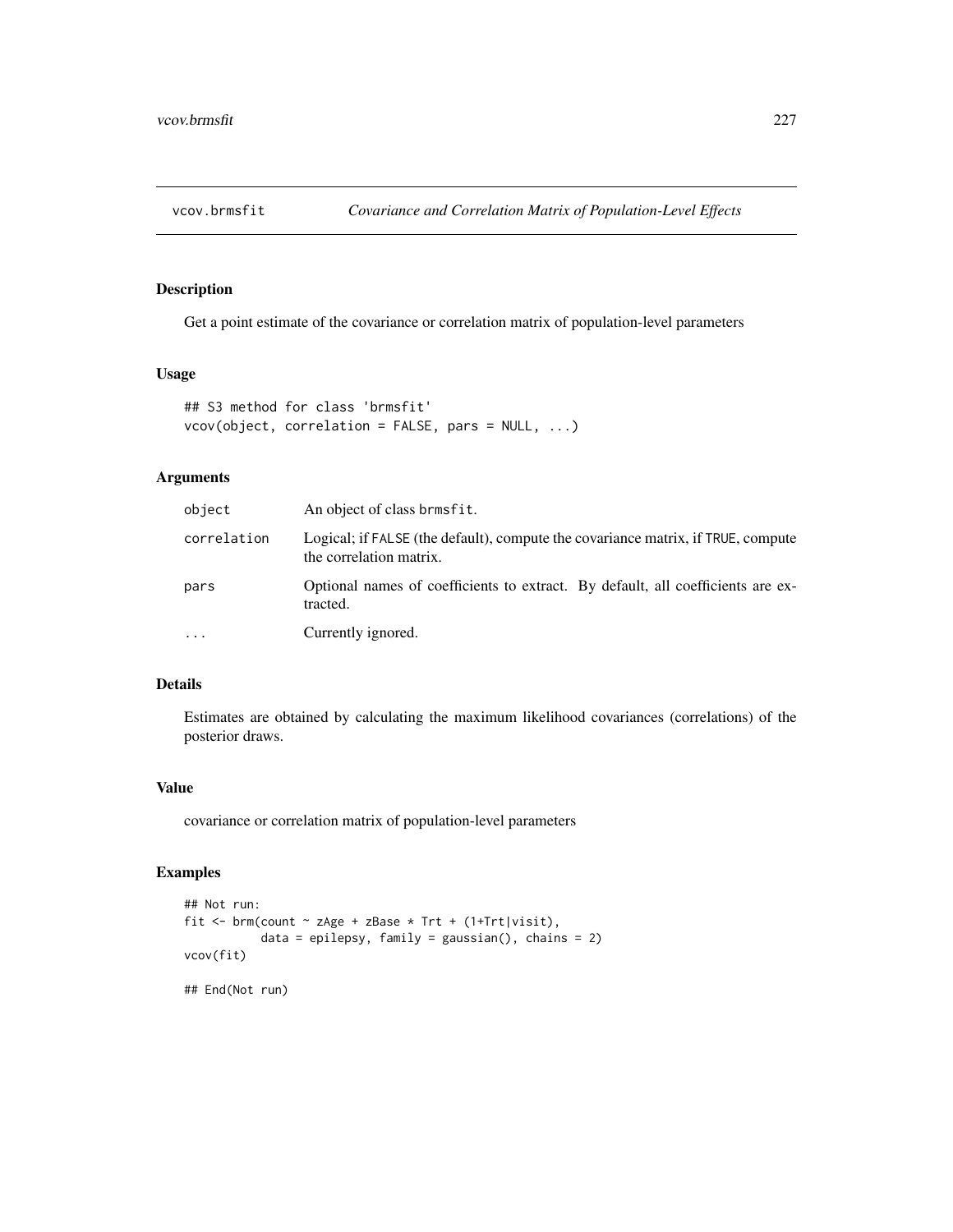<span id="page-227-1"></span>

# Description

Density, distribution function, and random generation for the von Mises distribution with location mu, and precision kappa.

### Usage

```
dvon_mises(x, mu, kappa, log = FALSE)
pvon_mises(q, mu, kappa, lower.tail = TRUE, log.p = FALSE, acc = 1e-20)
rvon_mises(n, mu, kappa)
```
# Arguments

| x, q       | Vector of quantiles.                                                        |
|------------|-----------------------------------------------------------------------------|
| mu         | Vector of location values.                                                  |
| kappa      | Vector of precision values.                                                 |
| log        | Logical; If TRUE, values are returned on the log scale.                     |
| lower.tail | Logical; If TRUE (default), return $P(X \le x)$ . Else, return $P(X > x)$ . |
| log.p      | Logical; If TRUE, values are returned on the log scale.                     |
| acc        | Accuracy of numerical approximations.                                       |
| n          | Number of draws to sample from the distribution.                            |

#### Details

See vignette("brms\_families") for details on the parameterization.

waic.brmsfit *Widely Applicable Information Criterion (WAIC)*

#### <span id="page-227-0"></span>Description

Compute the widely applicable information criterion (WAIC) based on the posterior likelihood using the loo package. For more details see [waic](#page-227-0).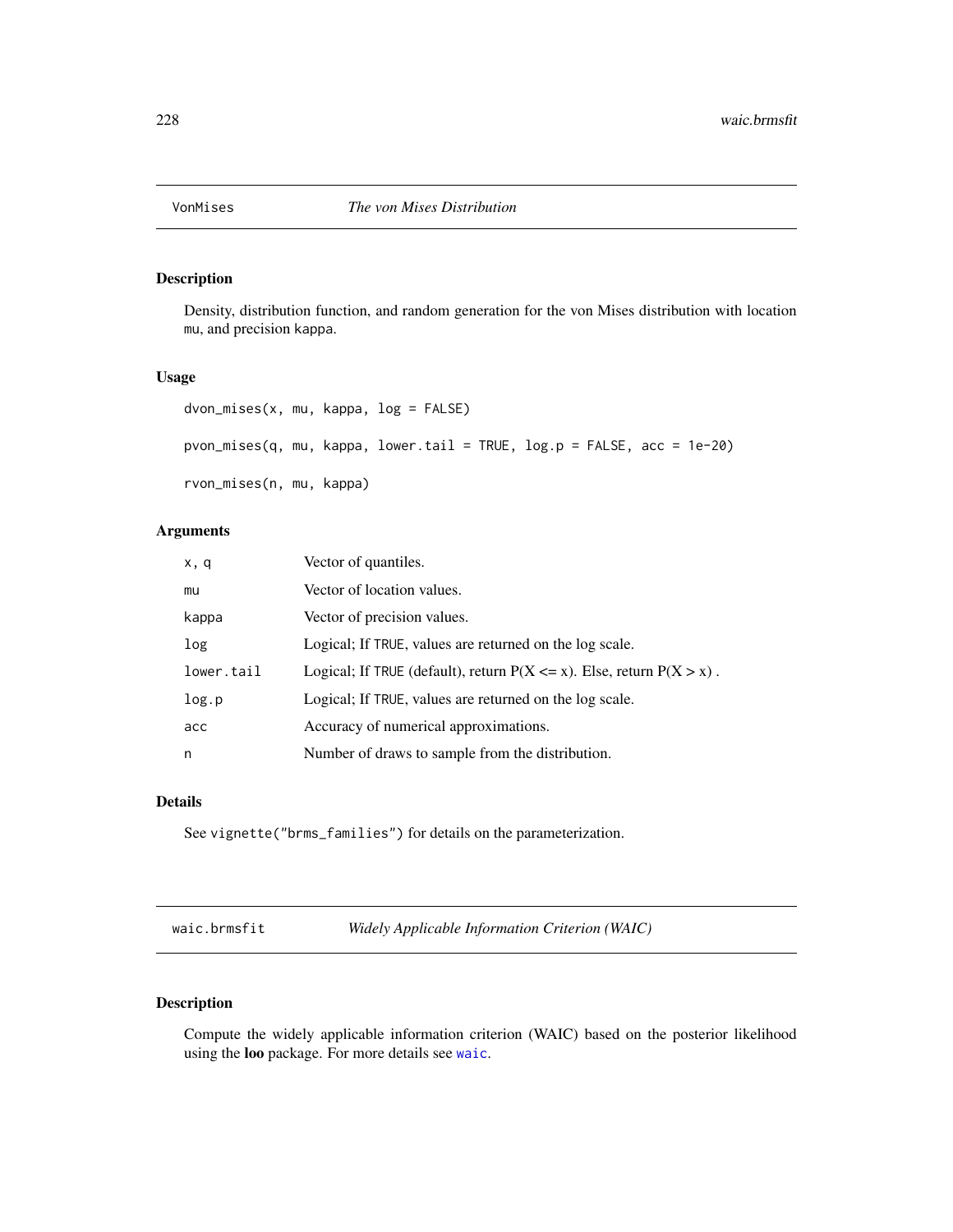#### <span id="page-228-0"></span>waic.brmsfit 229

#### Usage

```
## S3 method for class 'brmsfit'
waic(
  x,
  ...,
  compare = TRUE,
  resp = NULL,pointwise = FALSE,
  model_names = NULL
)
```

```
Arguments
```

| $\mathsf{x}$ | A brmsfit object.                                                                                                                                                                                                                                                                                    |
|--------------|------------------------------------------------------------------------------------------------------------------------------------------------------------------------------------------------------------------------------------------------------------------------------------------------------|
| $\cdot$      | More brms fit objects or further arguments passed to the underlying post-processing<br>functions. In particular, see prepare_predictions for further supported argu-<br>ments.                                                                                                                       |
| compare      | A flag indicating if the information criteria of the models should be compared<br>to each other via loo_compare.                                                                                                                                                                                     |
| resp         | Optional names of response variables. If specified, predictions are performed<br>only for the specified response variables.                                                                                                                                                                          |
| pointwise    | A flag indicating whether to compute the full log-likelihood matrix at once or<br>separately for each observation. The latter approach is usually considerably<br>slower but requires much less working memory. Accordingly, if one runs into<br>memory issues, pointwise $=$ TRUE is the way to go. |
| model_names  | If NULL (the default) will use model names derived from deparsing the call. Oth-<br>erwise will use the passed values as model names.                                                                                                                                                                |

#### Details

See [loo\\_compare](#page-127-0) for details on model comparisons. For brmsfit objects, WAIC is an alias of waic. Use method [add\\_criterion](#page-8-0) to store information criteria in the fitted model object for later usage.

# Value

If just one object is provided, an object of class loo. If multiple objects are provided, an object of class loolist.

#### References

Vehtari, A., Gelman, A., & Gabry J. (2016). Practical Bayesian model evaluation using leaveone-out cross-validation and WAIC. In Statistics and Computing, doi:10.1007/s11222-016-9696-4. arXiv preprint arXiv:1507.04544.

Gelman, A., Hwang, J., & Vehtari, A. (2014). Understanding predictive information criteria for Bayesian models. Statistics and Computing, 24, 997-1016.

Watanabe, S. (2010). Asymptotic equivalence of Bayes cross validation and widely applicable information criterion in singular learning theory. The Journal of Machine Learning Research, 11, 3571-3594.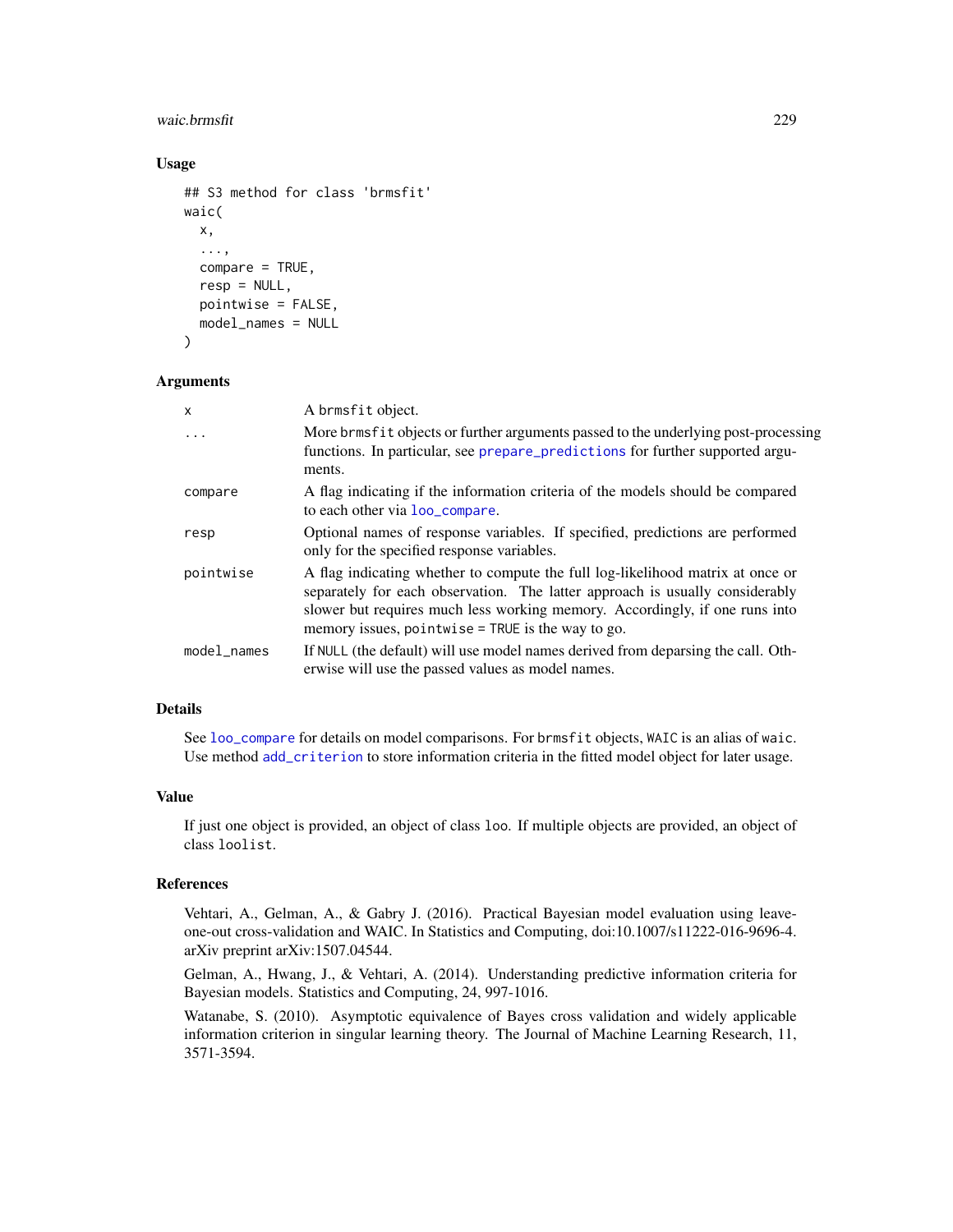# Examples

```
## Not run:
# model with population-level effects only
fit1 \le brm(rating \sim treat + period + carry,
            data = inhaler)
(waic1 <- waic(fit1))
# model with an additional varying intercept for subjects
fit2 <- brm(rating ~ treat + period + carry + (1|subject),
            data = inhaler)
(waic2 <- waic(fit2))
# compare both models
loo_compare(waic1, waic2)
## End(Not run)
```
Wiener *The Wiener Diffusion Model Distribution*

#### Description

Density function and random generation for the Wiener diffusion model distribution with boundary separation alpha, non-decision time tau, bias beta and drift rate delta.

#### Usage

```
dwiener(
  x,
  alpha,
  tau,
 beta,
 delta,
  resp = 1,log = FALSE,
 backend = getOption("wiener_backend", "Rwiener")
)
rwiener(
  n,
  alpha,
  tau,
 beta,
 delta,
  types = c("q", "resp"),backend = getOption("wiener_backend", "Rwiener")
)
```
<span id="page-229-0"></span>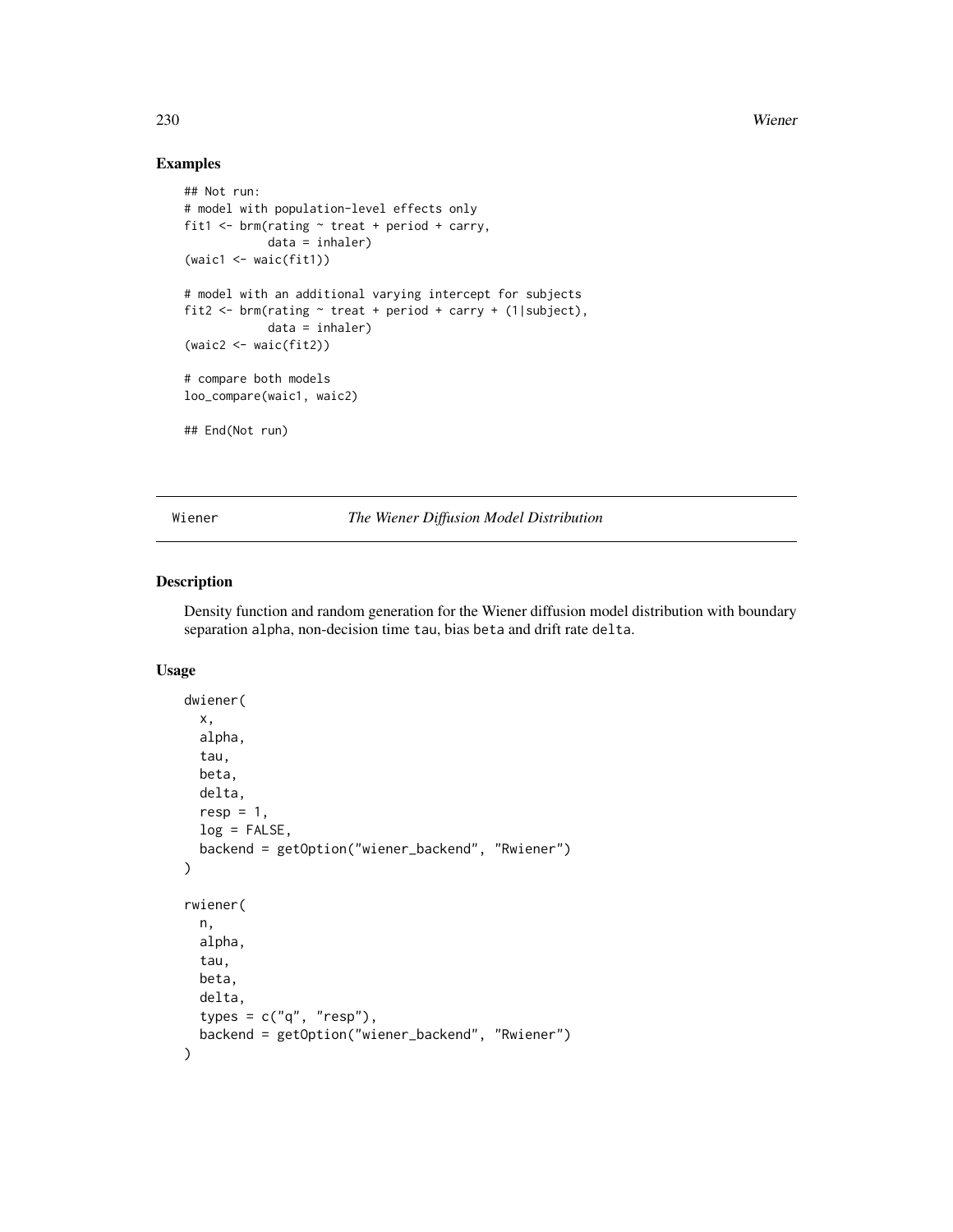#### <span id="page-230-0"></span>ZeroInflated 231

#### Arguments

| $\mathsf{x}$ | Vector of quantiles.                                                                                                                                                                                        |
|--------------|-------------------------------------------------------------------------------------------------------------------------------------------------------------------------------------------------------------|
| alpha        | Boundary separation parameter.                                                                                                                                                                              |
| tau          | Non-decision time parameter.                                                                                                                                                                                |
| beta         | Bias parameter.                                                                                                                                                                                             |
| delta        | Drift rate parameter.                                                                                                                                                                                       |
| resp         | Response: "upper" or "lower". If no character vector, it is coerced to logical<br>where TRUE indicates "upper" and FALSE indicates "lower".                                                                 |
| log          | Logical; If TRUE, values are returned on the log scale.                                                                                                                                                     |
| backend      | Name of the package to use as backend for the computations. Either "Rwiener"<br>(the default) or "rtdists". Can be set globally for the current R session via the<br>"wiener_backend" option (see options). |
| n            | Number of draws to sample from the distribution.                                                                                                                                                            |
| types        | Which types of responses to return? By default, return both the response times<br>"q" and the dichotomous responses "resp". If either "q" or "resp", return only<br>one of the two types.                   |

#### Details

These are wrappers around functions of the **RWiener** or **rtdists** package (depending on the chosen backend). See vignette("brms\_families") for details on the parameterization.

### See Also

[wienerdist](#page-0-0), [Diffusion](#page-0-0)

ZeroInflated *Zero-Inflated Distributions*

#### Description

Density and distribution functions for zero-inflated distributions.

#### Usage

```
dzero_inflated_poisson(x, lambda, zi, log = FALSE)
pzero_inflated_poisson(q, lambda, zi, lower.tail = TRUE, log.p = FALSE)
dzero_inflated_negbinomial(x, mu, shape, zi, log = FALSE)
pzero_inflated_negbinomial(q, mu, shape, zi, lower.tail = TRUE, log.p = FALSE)
dzero_inflated_binomial(x, size, prob, zi, log = FALSE)
```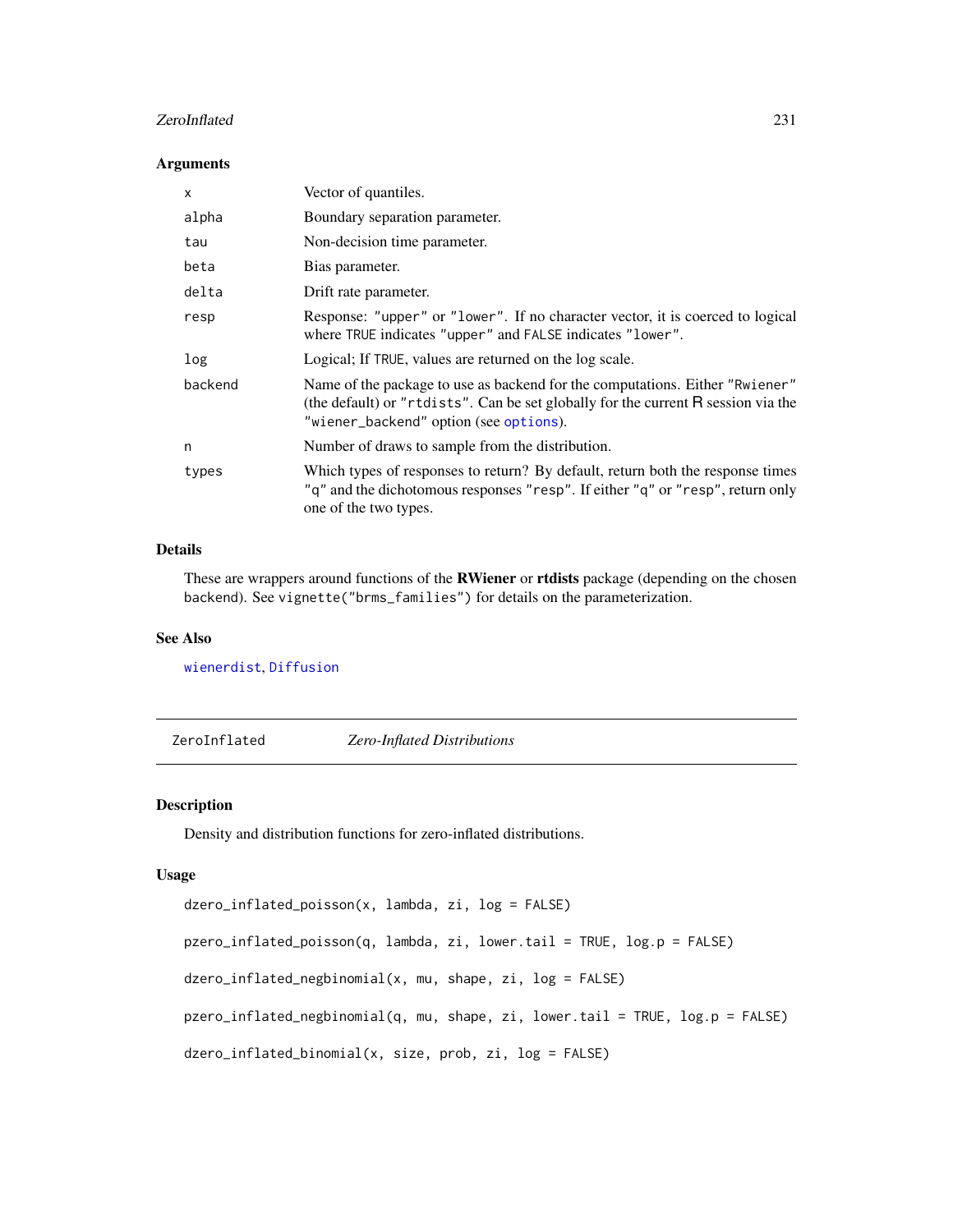```
pzero_inflated_binomial(q, size, prob, zi, lower.tail = TRUE, log.p = FALSE)
dzero_inflated_beta_binomial(x, size, mu, phi, zi, log = FALSE)
pzero_inflated_beta_binomial(
 q,
  size,
 mu,
 phi,
 zi,
  lower.tail = TRUE,log.p = FALSE\mathcal{L}dzero_inflated_beta(x, shape1, shape2, zi, log = FALSE)
pzero_inflated_beta(q, shape1, shape2, zi, lower.tail = TRUE, log.p = FALSE)
```
# Arguments

| X                     | Vector of quantiles.                                                        |  |
|-----------------------|-----------------------------------------------------------------------------|--|
| zi                    | zero-inflation probability                                                  |  |
| log                   | Logical; If TRUE, values are returned on the log scale.                     |  |
| q                     | Vector of quantiles.                                                        |  |
| lower.tail            | Logical; If TRUE (default), return $P(X \le x)$ . Else, return $P(X > x)$ . |  |
| log.p                 | Logical; If TRUE, values are returned on the log scale.                     |  |
| mu, lambda            | location parameter                                                          |  |
| shape, shape1, shape2 |                                                                             |  |
|                       | shape parameter                                                             |  |
| size                  | number of trials                                                            |  |
| prob                  | probability of success on each trial                                        |  |
| phi                   | precision parameter                                                         |  |

# Details

The density of a zero-inflated distribution can be specified as follows. If  $x = 0$  set  $f(x) = \theta + (1 \theta$ ) \* g(0). Else set  $f(x) = (1 - \theta) * g(x)$ , where  $g(x)$  is the density of the non-zero-inflated part.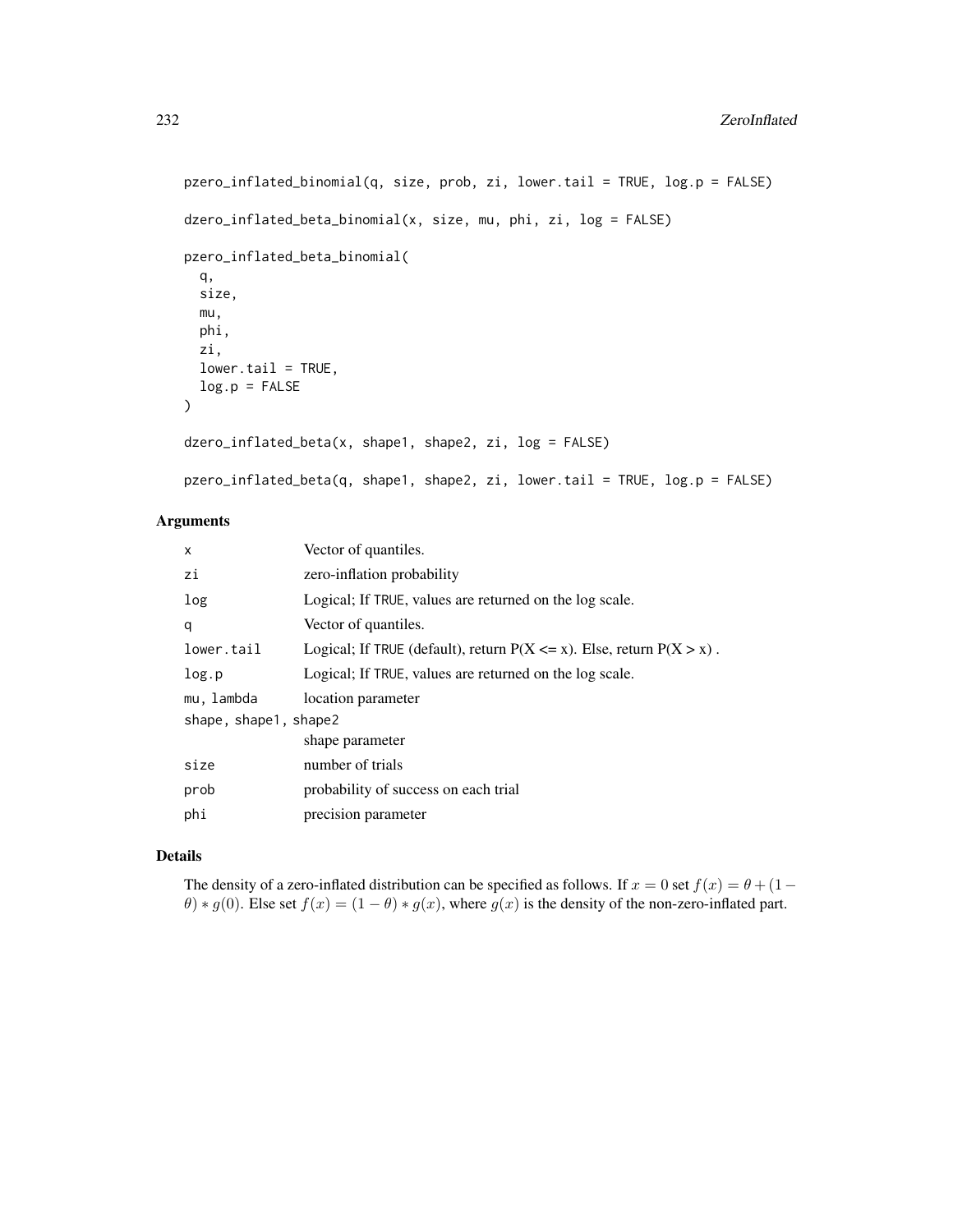# **Index**

∗ datasets epilepsy, [87](#page-86-0) inhaler, [110](#page-109-0) kidney, [120](#page-119-0) loss, [135](#page-134-0) acat *(*brmsfamily*)*, [32](#page-31-1) acformula, *[18](#page-17-0)* acformula *(*brmsformula-helpers*)*, [48](#page-47-0) add\_criterion, [9,](#page-8-1) *[11](#page-10-0)*, *[60](#page-59-0)*, *[127,](#page-126-0) [128](#page-127-1)*, *[229](#page-228-0)* add\_ic, *[60](#page-59-0)* add\_ic *(*add\_loo*)*, [11](#page-10-0) add\_ic<- *(*add\_loo*)*, [11](#page-10-0) add\_loo, [11](#page-10-0) add\_rstan\_model, [12](#page-11-0) add\_waic *(*add\_loo*)*, [11](#page-10-0) addition-terms, [7](#page-6-1) and *(*draws-index-brms*)*, [85](#page-84-0) ar, [12,](#page-11-0) *[14](#page-13-0)*, *[17,](#page-16-0) [18](#page-17-0)*, *[68](#page-67-0)*, *[137](#page-136-0)* arma, *[13](#page-12-0)*, [13,](#page-12-0) *[17,](#page-16-0) [18](#page-17-0)*, *[69](#page-68-0)*, *[137](#page-136-0)* as.array.brmsfit *(*as.data.frame.brmsfit*)*, [14](#page-13-0) as.data.frame, *[15](#page-14-0)*, *[171](#page-170-0)* as.data.frame.brmsfit, [14](#page-13-0) as.matrix.brmsfit, *[166](#page-165-0)* as.matrix.brmsfit *(*as.data.frame.brmsfit*)*, [14](#page-13-0) as.mcmc *(*as.mcmc.brmsfit*)*, [15](#page-14-0) as.mcmc.brmsfit, [15](#page-14-0) as\_draws, *[15](#page-14-0)*, *[171](#page-170-0)* as\_draws *(*draws-brms*)*, [83](#page-82-0) as\_draws\_\*, *[15](#page-14-0)*, *[170](#page-169-0)* as\_draws\_array *(*draws-brms*)*, [83](#page-82-0) as\_draws\_df *(*draws-brms*)*, [83](#page-82-0) as\_draws\_list *(*draws-brms*)*, [83](#page-82-0) as\_draws\_matrix *(*draws-brms*)*, [83](#page-82-0) as\_draws\_rvars *(*draws-brms*)*, [83](#page-82-0) asym\_laplace *(*brmsfamily*)*, [32](#page-31-1) AsymLaplace, [16](#page-15-0) autocor *(*autocor.brmsfit*)*, [18](#page-17-0)

autocor-terms, [17](#page-16-0) autocor.brmsfit, [18](#page-17-0) bayes\_factor, *[6](#page-5-0)*, *[23](#page-22-1)*, *[176](#page-175-0)* bayes\_factor *(*bayes\_factor.brmsfit*)*, [19](#page-18-0) bayes\_factor.brmsfit, [19](#page-18-0) bayes\_R2 *(*bayes\_R2.brmsfit*)*, [20](#page-19-0) bayes\_R2.brmsfit, [20](#page-19-0) bayesplot, *[6](#page-5-0)*, *[180](#page-179-0)* bernoulli *(*brmsfamily*)*, [32](#page-31-1) Beta *(*brmsfamily*)*, [32](#page-31-1) beta\_binomial *(*brmsfamily*)*, [32](#page-31-1) BetaBinomial, [21](#page-20-0) bf *(*brmsformula*)*, [38](#page-37-1) bf-helpers *(*brmsformula-helpers*)*, [48](#page-47-0) bridge\_sampler, *[19](#page-18-0)*, *[27](#page-26-0)*, *[140](#page-139-0)*, *[176](#page-175-0)* bridge\_sampler *(*bridge\_sampler.brmsfit*)*, [22](#page-21-0) bridge\_sampler.brmsfit, [22](#page-21-0) bridge\_sampler.stanfit, *[22](#page-21-0)* bridgesampling::bayes\_factor, *[19](#page-18-0)* bridgesampling::bridge\_sampler, *[23](#page-22-1)* bridgesampling::post\_prob, *[176](#page-175-0)* brm, *[6,](#page-5-0) [7](#page-6-1)*, *[9](#page-8-1)*, [23,](#page-22-1) *[37](#page-36-0)[–39](#page-38-0)*, *[53](#page-52-1)[–55](#page-54-0)*, *[75](#page-74-0)*, *[106](#page-105-0)*, *[126](#page-125-0)*, *[130](#page-129-0)*, *[148](#page-147-0)*, *[197](#page-196-0)*, *[203](#page-202-0)*, *[207,](#page-206-0) [208](#page-207-0)*, *[213](#page-212-0)*, *[220](#page-219-1)* brm\_multiple, *[41](#page-40-0)*, [53,](#page-52-1) *[221](#page-220-0)* brms, *[30](#page-29-0)*, *[37,](#page-36-0) [38](#page-37-1)* brms *(*brms-package*)*, [6](#page-5-0) brms-package, [6](#page-5-0) brmsfamily, *[7](#page-6-1)*, *[25](#page-24-0)*, *[29,](#page-28-0) [30](#page-29-0)*, [32,](#page-31-1) *[38](#page-37-1)*, *[45](#page-44-0)*, *[54](#page-53-0)*, *[77](#page-76-0)*, *[79](#page-78-0)*, *[98](#page-97-1)*, *[139](#page-138-0)*, *[141](#page-140-0)*, *[147](#page-146-0)*, *[224](#page-223-0)* brmsfit, *[7](#page-6-1)*, *[30](#page-29-0)* brmsfit *(*brmsfit-class*)*, [37](#page-36-0) brmsfit-class, [37](#page-36-0) brmsfit\_needs\_refit, *[28](#page-27-0)*, *[55](#page-54-0)* brmsformula, *[6](#page-5-0)[–9](#page-8-1)*, *[17,](#page-16-0) [18](#page-17-0)*, *[25,](#page-24-0) [26](#page-25-0)*, *[29,](#page-28-0) [30](#page-29-0)*, *[36](#page-35-0)*, *[38](#page-37-1)*, [38,](#page-37-1) *[48](#page-47-0)*, *[50](#page-49-0)*, *[52](#page-51-0)[–54](#page-53-0)*, *[77](#page-76-0)[–79](#page-78-0)*, *[98,](#page-97-1) [99](#page-98-0)*, *[102](#page-101-0)*, *[104](#page-103-0)*, *[139](#page-138-0)[–142](#page-141-0)*, *[145,](#page-144-0) [146](#page-145-0)*, *[148](#page-147-0)*,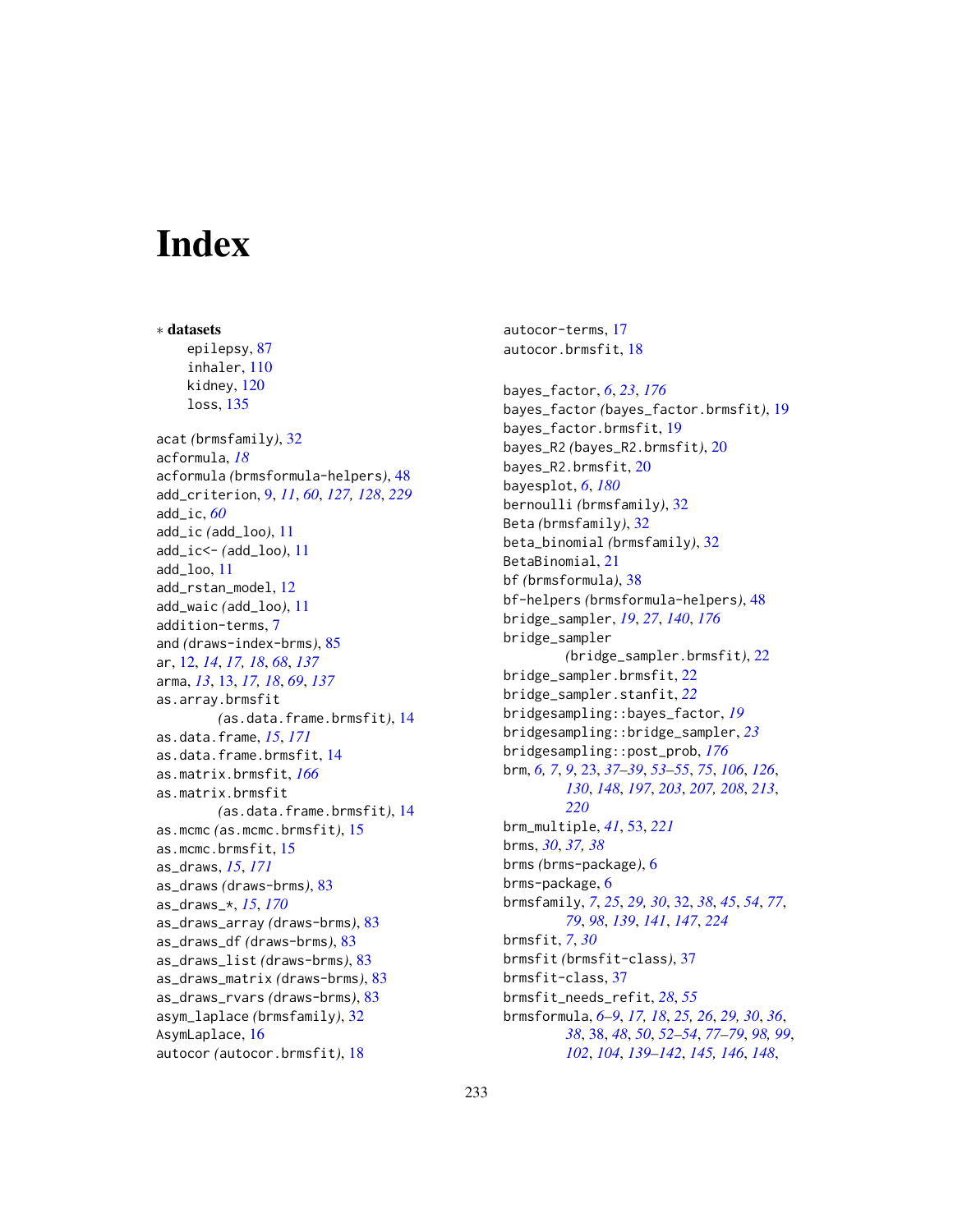*[150](#page-149-0)*, *[152](#page-151-0)*, *[155,](#page-154-0) [156](#page-155-1)*, *[201](#page-200-0)*, *[206](#page-205-0)*, *[220,](#page-219-1) [221](#page-220-0)*, *[224,](#page-223-0) [225](#page-224-1)* brmsformula-helpers, [48](#page-47-0) brmshypothesis, [50,](#page-49-0) *[109](#page-108-0)* brmsprior, *[38](#page-37-1)* brmsprior *(*set\_prior*)*, [204](#page-203-1) brmsprior-class *(*set\_prior*)*, [204](#page-203-1) brmsterms, [52,](#page-51-0) *[114](#page-113-0)*, *[116](#page-115-0)*

car, *[17,](#page-16-0) [18](#page-17-0)*, [56,](#page-55-0) *[71](#page-70-0)* cat, *[28](#page-27-0)*, *[140](#page-139-0)* cat *(*addition-terms*)*, [7](#page-6-1) categorical *(*brmsfamily*)*, [32](#page-31-1) cbind, *[151](#page-150-0)*, *[155](#page-154-0)* cens *(*addition-terms*)*, [7](#page-6-1) chains, *(*draws-index-brms*)*, [85](#page-84-0) coef.brmsfit, [58,](#page-57-0) *[108](#page-107-0)* combine\_models, *[55](#page-54-0)*, [59](#page-58-0) compare\_ic, [60](#page-59-0) conditional\_effects, *[6](#page-5-0)*, *[67](#page-66-0)*, *[137,](#page-136-0) [138](#page-137-0)*, *[200](#page-199-0)* conditional\_effects *(*conditional\_effects.brmsfit*)*, [61](#page-60-0) conditional\_effects.brmsfit, [61](#page-60-0) conditional\_smooths *(*conditional\_smooths.brmsfit*)*, [66](#page-65-0) conditional\_smooths.brmsfit, [66](#page-65-0) control\_params, [68](#page-67-0) cor\_ar, [68,](#page-67-0) *[70,](#page-69-0) [71](#page-70-0)* cor\_arma, *[69](#page-68-0)*, [69,](#page-68-0) *[71](#page-70-0)*, *[74](#page-73-0)* cor\_arma-class *(*cor\_arma*)*, [69](#page-68-0) cor\_brms, *[17](#page-16-0)*, *[25](#page-24-0)*, *[38,](#page-37-1) [39](#page-38-0)*, *[54](#page-53-0)*, [70,](#page-69-0) *[98](#page-97-1)*, *[139](#page-138-0)*, *[141](#page-140-0)* cor\_brms-class *(*cor\_brms*)*, [70](#page-69-0) cor\_car, *[71](#page-70-0)*, [71](#page-70-0) cor\_cosy, [72](#page-71-0) cor\_cosy-class *(*cor\_cosy*)*, [72](#page-71-0) cor\_errorsar *(*cor\_sar*)*, [75](#page-74-0) cor\_fixed, *[71](#page-70-0)*, [73](#page-72-0) cor\_icar *(*cor\_car*)*, [71](#page-70-0) cor\_lagsar *(*cor\_sar*)*, [75](#page-74-0) cor\_ma, *[70,](#page-69-0) [71](#page-70-0)*, [74](#page-73-0) cor\_sar, *[71](#page-70-0)*, [75](#page-74-0) cosy, *[17,](#page-16-0) [18](#page-17-0)*, *[72](#page-71-0)*, [76](#page-75-0) cov\_fixed *(*cor\_fixed*)*, [73](#page-72-0) cox *(*brmsfamily*)*, [32](#page-31-1) cratio *(*brmsfamily*)*, [32](#page-31-1) cs, [77](#page-76-0) cse *(*cs*)*, [77](#page-76-0)

cumulative *(*brmsfamily*)*, [32](#page-31-1) custom\_family, *[32](#page-31-1)*, [77](#page-76-0) customfamily, *[37](#page-36-0)* customfamily *(*custom\_family*)*, [77](#page-76-0) cv\_varsel, *[99](#page-98-0)* dasym\_laplace *(*AsymLaplace*)*, [16](#page-15-0) dbeta\_binomial *(*BetaBinomial*)*, [21](#page-20-0) ddirichlet *(*Dirichlet*)*, [83](#page-82-0) dec *(*addition-terms*)*, [7](#page-6-1) density, *[81](#page-80-0)* density\_ratio, [80](#page-79-0) dexgaussian *(*ExGaussian*)*, [88](#page-87-0) dfrechet *(*Frechet*)*, [95](#page-94-0) dgen\_extreme\_value *(*GenExtremeValue*)*, [96](#page-95-0) dhurdle\_gamma *(*Hurdle*)*, [106](#page-105-0) dhurdle\_lognormal *(*Hurdle*)*, [106](#page-105-0) dhurdle\_negbinomial *(*Hurdle*)*, [106](#page-105-0) dhurdle\_poisson *(*Hurdle*)*, [106](#page-105-0) diagnostic-quantities, [81](#page-80-0) Diffusion, *[231](#page-230-0)* dinv\_gaussian *(*InvGaussian*)*, [111](#page-110-0) Dirichlet, [83](#page-82-0) dirichlet *(*brmsfamily*)*, [32](#page-31-1) dlogistic\_normal *(*LogisticNormal*)*, [123](#page-122-0) dmulti\_normal *(*MultiNormal*)*, [154](#page-153-0) dmulti\_student\_t *(*MultiStudentT*)*, [155](#page-154-0) draws, *[84](#page-83-0)* draws-brms, [83](#page-82-0) draws-index-brms, [85](#page-84-0) draws. *(*draws-index-brms*)*, [85](#page-84-0) dshifted\_lnorm *(*Shifted\_Lognormal*)*, [210](#page-209-0) dskew\_normal *(*SkewNormal*)*, [211](#page-210-0) dstudent\_t *(*StudentT*)*, [215](#page-214-0) dvon\_mises *(*VonMises*)*, [228](#page-227-1) dwiener *(*Wiener*)*, [230](#page-229-0) dzero\_inflated\_beta *(*ZeroInflated*)*, [231](#page-230-0) dzero\_inflated\_beta\_binomial *(*ZeroInflated*)*, [231](#page-230-0) dzero\_inflated\_binomial *(*ZeroInflated*)*, [231](#page-230-0) dzero\_inflated\_negbinomial *(*ZeroInflated*)*, [231](#page-230-0) dzero\_inflated\_poisson *(*ZeroInflated*)*, [231](#page-230-0)

E\_loo, *[131](#page-130-0)* emm\_basis.brmsfit *(*emmeans-brms-helpers*)*, [85](#page-84-0)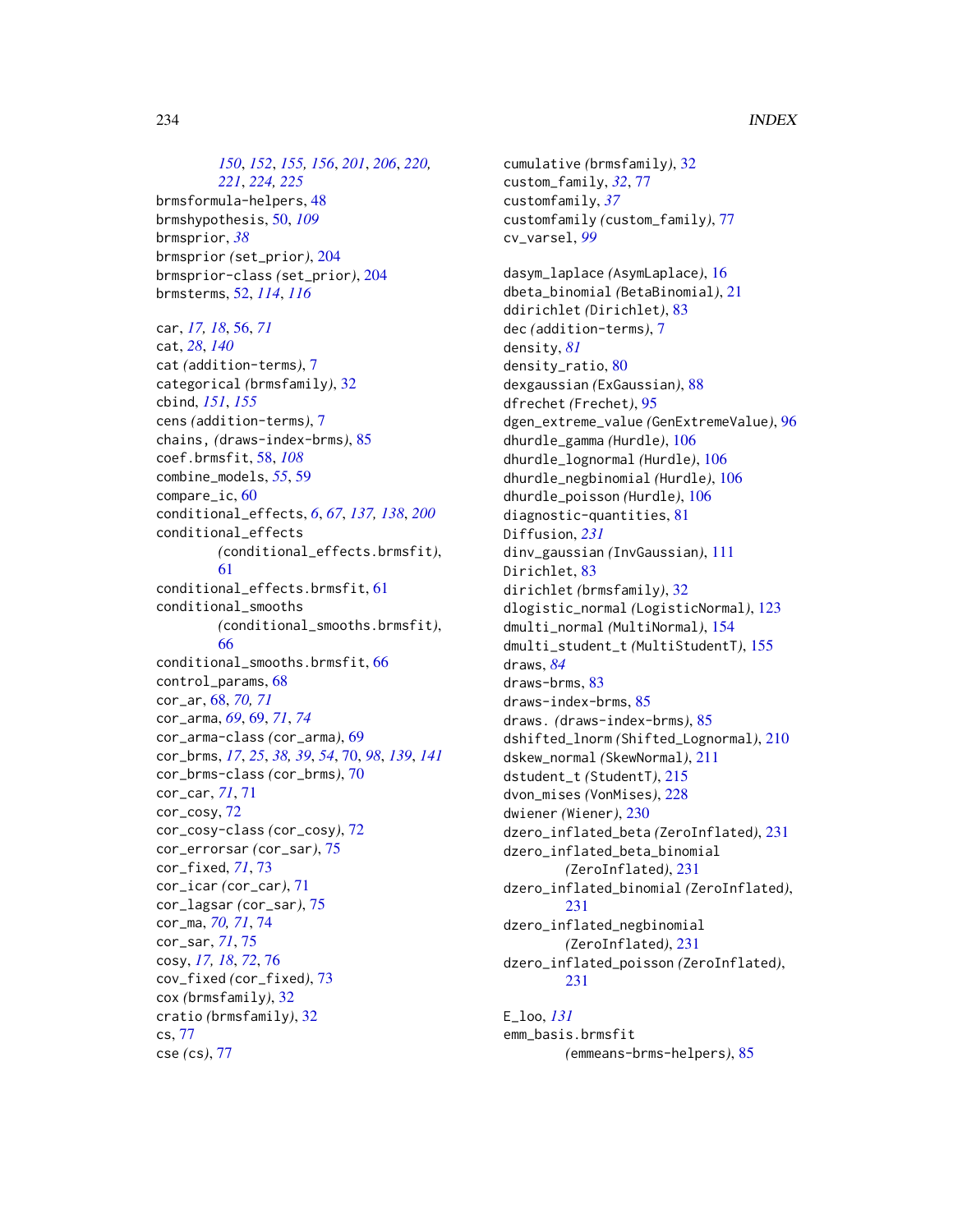#### INDEX 235

emmeans-brms-helpers, [85](#page-84-0) empty\_prior *(*set\_prior*)*, [204](#page-203-1) environment, *[79](#page-78-0)* epilepsy, [87](#page-86-0) ExGaussian, [88](#page-87-0) exgaussian *(*brmsfamily*)*, [32](#page-31-1) exponential *(*brmsfamily*)*, [32](#page-31-1) expose\_functions *(*expose\_functions.brmsfit*)*, [89](#page-88-0) expose\_functions.brmsfit, [89](#page-88-0) expose\_stan\_functions, *[89](#page-88-0)* expp1, [90](#page-89-0) extract\_draws *(*prepare\_predictions.brmsfit*)*, [187](#page-186-1) facet\_wrap, *[64](#page-63-0)* family, *[32](#page-31-1)*, *[37](#page-36-0)* family.brmsfit, [90](#page-89-0) fcor, *[17,](#page-16-0) [18](#page-17-0)*, *[73](#page-72-0)*, [91](#page-90-0) fitted.brmsfit, [92](#page-91-0) fixef *(*fixef.brmsfit*)*, [94](#page-93-0) fixef.brmsfit, *[58](#page-57-0)*, [94](#page-93-0) formula, *[25](#page-24-0)*, *[52,](#page-51-0) [53](#page-52-1)*, *[98](#page-97-1)*, *[139](#page-138-0)*, *[141](#page-140-0)*, *[224](#page-223-0)* Frechet, [95](#page-94-0) frechet *(*brmsfamily*)*, [32](#page-31-1) future, *[28](#page-27-0)*, *[117](#page-116-0)*, *[196](#page-195-0)* gam, *[41](#page-40-0)* gamm, *[26](#page-25-0)*, *[41](#page-40-0)*, *[54](#page-53-0)*, *[98](#page-97-1)*, *[140](#page-139-0)*, *[142](#page-141-0)*, *[207](#page-206-0)*, *[225](#page-224-1)* Gamma, *[37](#page-36-0)* gen\_extreme\_value *(*brmsfamily*)*, [32](#page-31-1) GenExtremeValue, [96](#page-95-0) geom\_contour, *[64](#page-63-0)* geom\_errorbar, *[64](#page-63-0)* geom\_jitter, *[63,](#page-62-0) [64](#page-63-0)* geom\_point, *[64](#page-63-0)* geom\_raster, *[64](#page-63-0)* geom\_rug, *[64](#page-63-0)* geom\_smooth, *[64](#page-63-0)* geometric *(*brmsfamily*)*, [32](#page-31-1) get\_dpar, [97](#page-96-0) get\_prior, *[25](#page-24-0)*, *[29](#page-28-0)*, *[54](#page-53-0)*, [98,](#page-97-1) *[139](#page-138-0)*, *[141](#page-140-0)*, *[208,](#page-207-0) [209](#page-208-0)*, *[224,](#page-223-0) [225](#page-224-1)* get\_refmodel, *[100](#page-99-0)* get\_refmodel.brmsfit, [99](#page-98-0) ggplot, *[65](#page-64-0)*, *[144](#page-143-0)* ggtheme, *[51](#page-50-0)*, *[64](#page-63-0)*, *[161](#page-160-0)* gp, *[41](#page-40-0)*, [101,](#page-100-0) *[207](#page-206-0)*

gr, *[25](#page-24-0)*, *[40](#page-39-0)*, *[54](#page-53-0)*, [103,](#page-102-0) *[139](#page-138-0)*, *[142](#page-141-0)* gtable, *[161](#page-160-0)* horseshoe, [104,](#page-103-0) *[206](#page-205-0)* Hurdle, [106](#page-105-0) hurdle\_gamma *(*brmsfamily*)*, [32](#page-31-1) hurdle\_lognormal *(*brmsfamily*)*, [32](#page-31-1) hurdle\_negbinomial *(*brmsfamily*)*, [32](#page-31-1) hurdle\_poisson *(*brmsfamily*)*, [32](#page-31-1) hypothesis, *[25](#page-24-0)*, *[50,](#page-49-0) [51](#page-50-0)*, *[54](#page-53-0)*, *[140](#page-139-0)*, *[142](#page-141-0)*, *[225](#page-224-1)* hypothesis *(*hypothesis.brmsfit*)*, [107](#page-106-1) hypothesis.brmsfit, [107](#page-106-1) Index *(*draws-index-brms*)*, [85](#page-84-0) index *(*addition-terms*)*, [7](#page-6-1) inhaler, [110](#page-109-0) init\_refmodel, *[100](#page-99-0)* inv\_logit\_scaled, [112](#page-111-0) InvGaussian, [111](#page-110-0) is.brmsfit, [113](#page-112-0) is.brmsfit\_multiple, [113](#page-112-0) is.brmsformula, [113](#page-112-0) is.brmsprior, [114](#page-113-0) is.brmsterms, [114](#page-113-0) is.cor\_arma *(*is.cor\_brms*)*, [115](#page-114-0) is.cor\_brms, [115](#page-114-0) is.cor\_car *(*is.cor\_brms*)*, [115](#page-114-0) is.cor\_cosy *(*is.cor\_brms*)*, [115](#page-114-0) is.cor\_fixed *(*is.cor\_brms*)*, [115](#page-114-0) is.cor\_sar *(*is.cor\_brms*)*, [115](#page-114-0) is.mvbrmsformula, [115](#page-114-0) is.mvbrmsterms, [116](#page-115-0) iterations, *(*draws-index-brms*)*, [85](#page-84-0) kfold, *[119](#page-118-0)*, *[196](#page-195-0)* kfold *(*kfold.brmsfit*)*, [116](#page-115-0) kfold-helpers, *[118](#page-117-0)* kfold.brmsfit, *[100](#page-99-0)*, [116](#page-115-0) kfold\_predict, [119](#page-118-0) kidney, [120](#page-119-0) lasso, [121,](#page-120-0) *[206](#page-205-0)* launch\_shinystan, *[122](#page-121-0)*, *[144](#page-143-0)* launch\_shinystan *(*launch\_shinystan.brmsfit*)*, [122](#page-121-0) launch\_shinystan.brmsfit, [122](#page-121-0) lf *(*brmsformula-helpers*)*, [48](#page-47-0) log\_lik, *[79](#page-78-0)*, *[132,](#page-131-0) [133](#page-132-0)*

log\_lik *(*log\_lik.brmsfit*)*, [124](#page-123-0)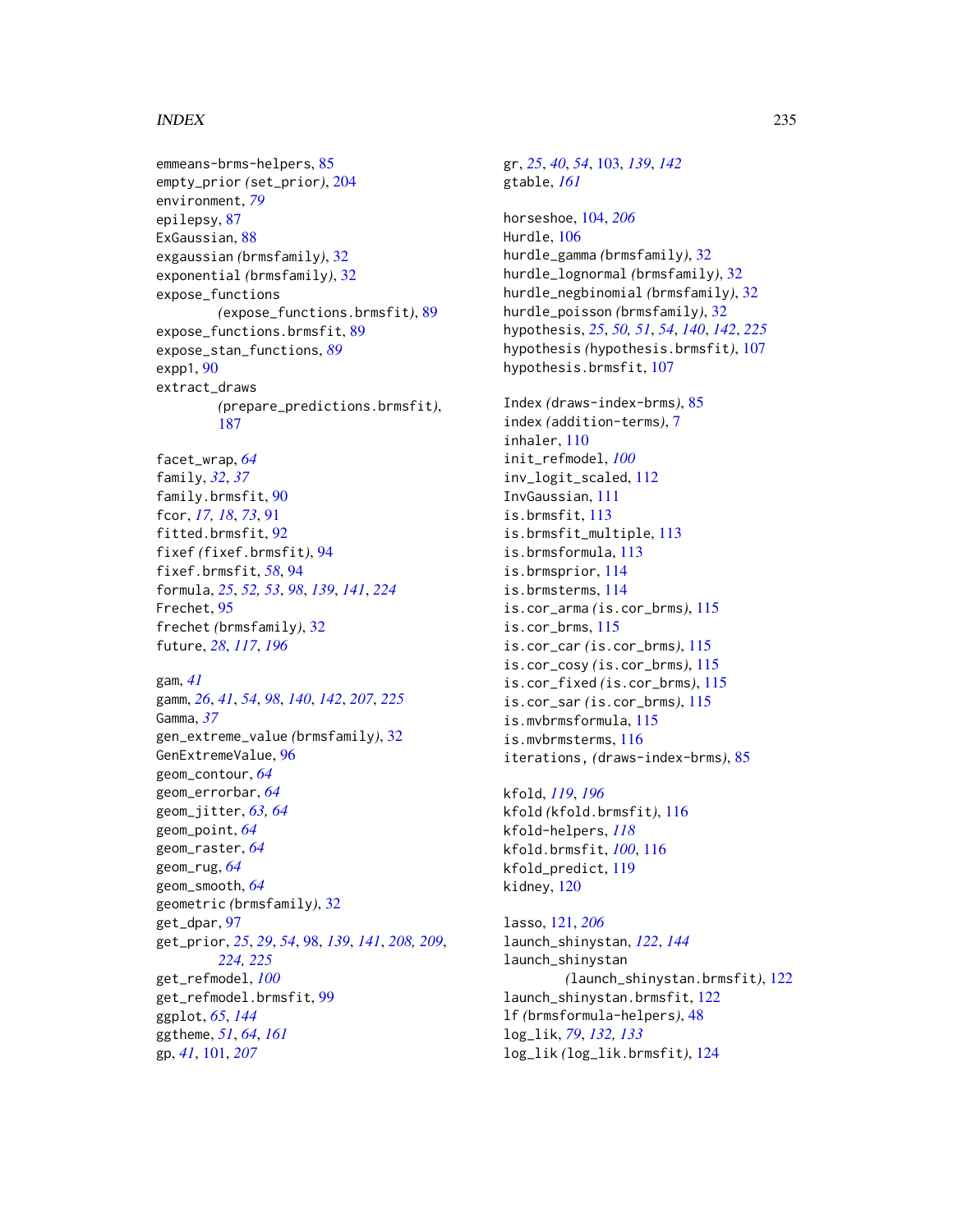log\_lik.brmsfit, [124,](#page-123-0) *[196](#page-195-0)* log\_posterior *(*diagnostic-quantities*)*, [81](#page-80-0) log\_prob, *[12](#page-11-0)* logistic\_normal *(*brmsfamily*)*, [32](#page-31-1) LogisticNormal, [123](#page-122-0) logit\_scaled, [123](#page-122-0) logLik.brmsfit *(*log\_lik.brmsfit*)*, [124](#page-123-0) logm1, [124](#page-123-0) lognormal *(*brmsfamily*)*, [32](#page-31-1) LOO *(*loo.brmsfit*)*, [126](#page-125-0) loo, *[6](#page-5-0)*, *[60](#page-59-0)*, *[118](#page-117-0)*, *[125](#page-124-0)[–127](#page-126-0)*, *[130](#page-129-0)*, *[196](#page-195-0)* loo *(*loo.brmsfit*)*, [126](#page-125-0) LOO.brmsfit *(*loo.brmsfit*)*, [126](#page-125-0) loo.brmsfit, [126](#page-125-0) loo::kfold\_split\_grouped, *[118](#page-117-0)* loo::kfold\_split\_stratified, *[118](#page-117-0)* loo::loo\_model\_weights, *[129](#page-128-0)* loo\_compare, *[60](#page-59-0)*, *[117](#page-116-0)*, *[126–](#page-125-0)[128](#page-127-1)*, *[134](#page-133-0)*, *[229](#page-228-0)* loo\_compare *(*loo\_compare.brmsfit*)*, [128](#page-127-1) loo\_compare.brmsfit, [128](#page-127-1) loo\_linpred *(*loo\_predict.brmsfit*)*, [131](#page-130-0) loo\_model\_weights, *[153](#page-152-0)*, *[162](#page-161-0)*, *[177](#page-176-0)* loo\_model\_weights *(*loo\_model\_weights.brmsfit*)*, [129](#page-128-0) loo\_model\_weights.brmsfit, [129](#page-128-0) loo\_moment\_match, *[126,](#page-125-0) [127](#page-126-0)*, *[130](#page-129-0)* loo\_moment\_match *(*loo\_moment\_match.brmsfit*)*, [130](#page-129-0) loo\_moment\_match.brmsfit, *[126](#page-125-0)*, [130](#page-129-0) loo\_predict *(*loo\_predict.brmsfit*)*, [131](#page-130-0) loo\_predict.brmsfit, [131](#page-130-0) loo\_predictive\_interval *(*loo\_predict.brmsfit*)*, [131](#page-130-0) loo\_R2 *(*loo\_R2.brmsfit*)*, [133](#page-132-0) loo\_R2.brmsfit, [133](#page-132-0) loo\_subsample, *[125](#page-124-0)*, *[134](#page-133-0)*, *[189](#page-188-0)* loo\_subsample *(*loo\_subsample.brmsfit*)*, [134](#page-133-0) loo\_subsample.brmsfit, [134](#page-133-0) loss, [135](#page-134-0) ma, *[13,](#page-12-0) [14](#page-13-0)*, *[17,](#page-16-0) [18](#page-17-0)*, *[74](#page-73-0)*, [136](#page-135-0)

make\_conditions, *[62](#page-61-0)*, [137,](#page-136-0) *[200](#page-199-0)* make\_stancode, *[6](#page-5-0)*, [138,](#page-137-0) *[213](#page-212-0)* make\_standata, *[6](#page-5-0)*, [141,](#page-140-0) *[214](#page-213-1)* marginal\_effects *(*conditional\_effects.brmsfit*)*,

[61](#page-60-0) marginal\_smooths *(*conditional\_smooths.brmsfit*)*, [66](#page-65-0) MCMC, *[161](#page-160-0)* mcmc\_combo, *[161](#page-160-0)* mcmc\_pairs, *[159](#page-158-0)* mcmc\_plot *(*mcmc\_plot.brmsfit*)*, [143](#page-142-0) mcmc\_plot.brmsfit, [143](#page-142-0) me, *[49](#page-48-0)*, [144](#page-143-0) mgcv::s, *[201](#page-200-0)* mgcv::t2, *[201](#page-200-0)* mi, *[42,](#page-41-0) [43](#page-42-0)*, *[145](#page-144-0)*, [145](#page-144-0) mixture, *[46](#page-45-0)*, [147](#page-146-0) mm, *[40](#page-39-0)*, [149,](#page-148-0) *[151](#page-150-0)* mmc, *[150](#page-149-0)*, [150](#page-149-0) mo, [151](#page-150-0) model\_weights, *[163](#page-162-0)*, *[178](#page-177-0)* model\_weights *(*model\_weights.brmsfit*)*, [153](#page-152-0) model\_weights.brmsfit, [153](#page-152-0) multinomial *(*brmsfamily*)*, [32](#page-31-1) MultiNormal, [154](#page-153-0) MultiStudentT, [155](#page-154-0) mvbf, *[46](#page-45-0)* mvbf *(*mvbrmsformula*)*, [156](#page-155-1) mvbind, [155](#page-154-0) mvbrmsformula, *[25](#page-24-0)*, *[46](#page-45-0)*, *[50](#page-49-0)*, *[52,](#page-51-0) [53](#page-52-1)*, *[98](#page-97-1)*, *[139](#page-138-0)*, *[141](#page-140-0)*, *[156](#page-155-1)*, [156,](#page-155-1) *[224](#page-223-0)*

nchains *(*draws-index-brms*)*, [85](#page-84-0) ndraws *(*draws-index-brms*)*, [85](#page-84-0) neff\_ratio *(*diagnostic-quantities*)*, [81](#page-80-0) negbinomial *(*brmsfamily*)*, [32](#page-31-1) ngrps *(*ngrps.brmsfit*)*, [157](#page-156-0) ngrps.brmsfit, [157](#page-156-0) niterations *(*draws-index-brms*)*, [85](#page-84-0) nlf *(*brmsformula-helpers*)*, [48](#page-47-0) nsamples *(*nsamples.brmsfit*)*, [157](#page-156-0) nsamples.brmsfit, [157](#page-156-0) nuts\_params *(*diagnostic-quantities*)*, [81](#page-80-0) nvariables *(*draws-index-brms*)*, [85](#page-84-0)

opencl, *[27](#page-26-0)*, *[38](#page-37-1)*, [158](#page-157-0) options, *[27,](#page-26-0) [28](#page-27-0)*, *[55](#page-54-0)*, *[140](#page-139-0)*, *[142](#page-141-0)*, *[231](#page-230-0)*

pairs, *[159](#page-158-0)* pairs.brmsfit, [159](#page-158-0) pareto\_k\_ids, *[127](#page-126-0)*, *[130](#page-129-0)*, *[195](#page-194-0)*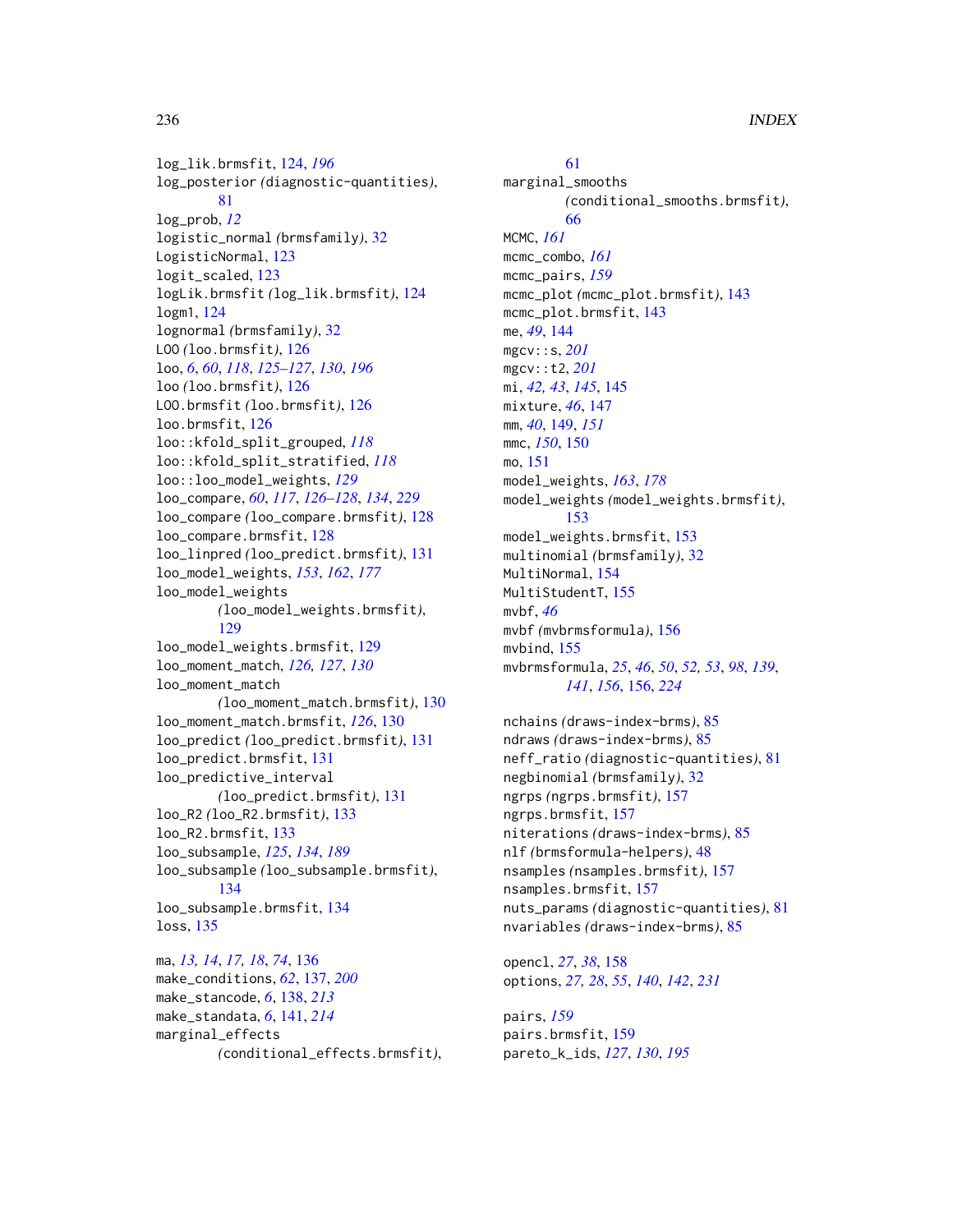#### INDEX  $237$

parnames, [160](#page-159-0) parse\_bf *(*brmsterms*)*, [52](#page-51-0) pasym\_laplace *(*AsymLaplace*)*, [16](#page-15-0) pbeta\_binomial *(*BetaBinomial*)*, [21](#page-20-0) pexgaussian *(*ExGaussian*)*, [88](#page-87-0) pfrechet *(*Frechet*)*, [95](#page-94-0) pgen\_extreme\_value *(*GenExtremeValue*)*, [96](#page-95-0) phurdle\_gamma *(*Hurdle*)*, [106](#page-105-0) phurdle\_lognormal *(*Hurdle*)*, [106](#page-105-0) phurdle\_negbinomial *(*Hurdle*)*, [106](#page-105-0) phurdle\_poisson *(*Hurdle*)*, [106](#page-105-0) pinv\_gaussian *(*InvGaussian*)*, [111](#page-110-0) plan, *[28](#page-27-0)* plot.brms\_conditional\_effects *(*conditional\_effects.brmsfit*)*, [61](#page-60-0) plot.brmsfit, [160](#page-159-0) plot.brmshypothesis *(*brmshypothesis*)*, [50](#page-49-0) post\_prob, *[19](#page-18-0)*, *[23](#page-22-1)*, *[153](#page-152-0)*, *[162](#page-161-0)*, *[177](#page-176-0)* post\_prob *(*post\_prob.brmsfit*)*, [175](#page-174-0) post\_prob.brmsfit, [175](#page-174-0) posterior\_average, *[178](#page-177-0)* posterior\_average *(*posterior\_average.brmsfit*)*, [162](#page-161-0) posterior\_average.brmsfit, [162](#page-161-0) posterior\_epred, *[21](#page-20-0)*, *[63](#page-62-0)*, *[79](#page-78-0)*, *[133](#page-132-0)* posterior\_epred *(*posterior\_epred.brmsfit*)*, [163](#page-162-0) posterior\_epred.brmsfit, *[86](#page-85-0)*, *[92,](#page-91-0) [93](#page-92-0)*, [163,](#page-162-0) *[167,](#page-166-0) [168](#page-167-0)* posterior\_interval *(*posterior\_interval.brmsfit*)*, [165](#page-164-0) posterior\_interval.brmsfit, [165](#page-164-0) posterior\_linpred, *[132](#page-131-0)* posterior\_linpred *(*posterior\_linpred.brmsfit*)*, [166](#page-165-0) posterior\_linpred.brmsfit, *[86](#page-85-0)*, [166](#page-165-0) posterior\_predict, *[63](#page-62-0)*, *[79](#page-78-0)*, *[132](#page-131-0)*, *[187](#page-186-1)* posterior\_predict *(*posterior\_predict.brmsfit*)*, [168](#page-167-0) posterior\_predict.brmsfit, *[164](#page-163-0)*, [168,](#page-167-0) *[183,](#page-182-0) [184](#page-183-0)* posterior\_samples *(*posterior\_samples.brmsfit*)*,

#### [170](#page-169-0)

posterior\_samples.brmsfit, [170](#page-169-0) posterior\_smooths *(*posterior\_smooths.brmsfit*)*, [172](#page-171-0) posterior\_smooths.brmsfit, [172](#page-171-0) posterior\_summary, *[58](#page-57-0)*, *[95](#page-94-0)*, [173,](#page-172-0) *[194](#page-193-0)* posterior\_table, [174](#page-173-0) pp\_average, *[163](#page-162-0)* pp\_average *(*pp\_average.brmsfit*)*, [176](#page-175-0) pp\_average.brmsfit, [176](#page-175-0) pp\_check, *[6](#page-5-0)* pp\_check *(*pp\_check.brmsfit*)*, [178](#page-177-0) pp\_check.brmsfit, [178](#page-177-0) pp\_expect *(*posterior\_epred.brmsfit*)*, [163](#page-162-0) pp\_mixture *(*pp\_mixture.brmsfit*)*, [180](#page-179-0) pp\_mixture.brmsfit, [180](#page-179-0) PPC, *[179,](#page-178-0) [180](#page-179-0)* predict.brmsfit, *[119](#page-118-0)*, *[179](#page-178-0)*, [183](#page-182-0) predict.refmodel, *[100](#page-99-0)* predictive\_error *(*predictive\_error.brmsfit*)*, [185](#page-184-0) predictive\_error.brmsfit, [185,](#page-184-0) *[197](#page-196-0)*, *[199](#page-198-0)* predictive\_interval *(*predictive\_interval.brmsfit*)*, [186](#page-185-0) predictive\_interval.brmsfit, [186](#page-185-0) prepare\_predictions, *[93](#page-92-0)*, *[97](#page-96-0)*, *[117](#page-116-0)*, *[119](#page-118-0)*, *[125,](#page-124-0) [126](#page-125-0)*, *[129](#page-128-0)*, *[134](#page-133-0)*, *[153](#page-152-0)*, *[162](#page-161-0)*, *[165](#page-164-0)*, *[167](#page-166-0)*, *[169](#page-168-0)*, *[175](#page-174-0)*, *[177](#page-176-0)*, *[181](#page-180-0)*, *[184](#page-183-0)*, *[186](#page-185-0)*, *[199](#page-198-0)*, *[229](#page-228-0)* prepare\_predictions *(*prepare\_predictions.brmsfit*)*, [187](#page-186-1) prepare\_predictions.brmsfit, [187](#page-186-1) print.brmsfit, [189](#page-188-0) print.brmshypothesis *(*brmshypothesis*)*, [50](#page-49-0) print.brmsprior, [190](#page-189-0) print.brmssummary *(*print.brmsfit*)*, [189](#page-188-0) print.default, *[51](#page-50-0)* prior *(*set\_prior*)*, [204](#page-203-1) prior\_ *(*set\_prior*)*, [204](#page-203-1) prior\_draws *(*prior\_draws.brmsfit*)*, [190](#page-189-0) prior\_draws.brmsfit, [190](#page-189-0) prior\_samples *(*prior\_draws.brmsfit*)*, [190](#page-189-0) prior\_string *(*set\_prior*)*, [204](#page-203-1) prior\_summary *(*prior\_summary.brmsfit*)*,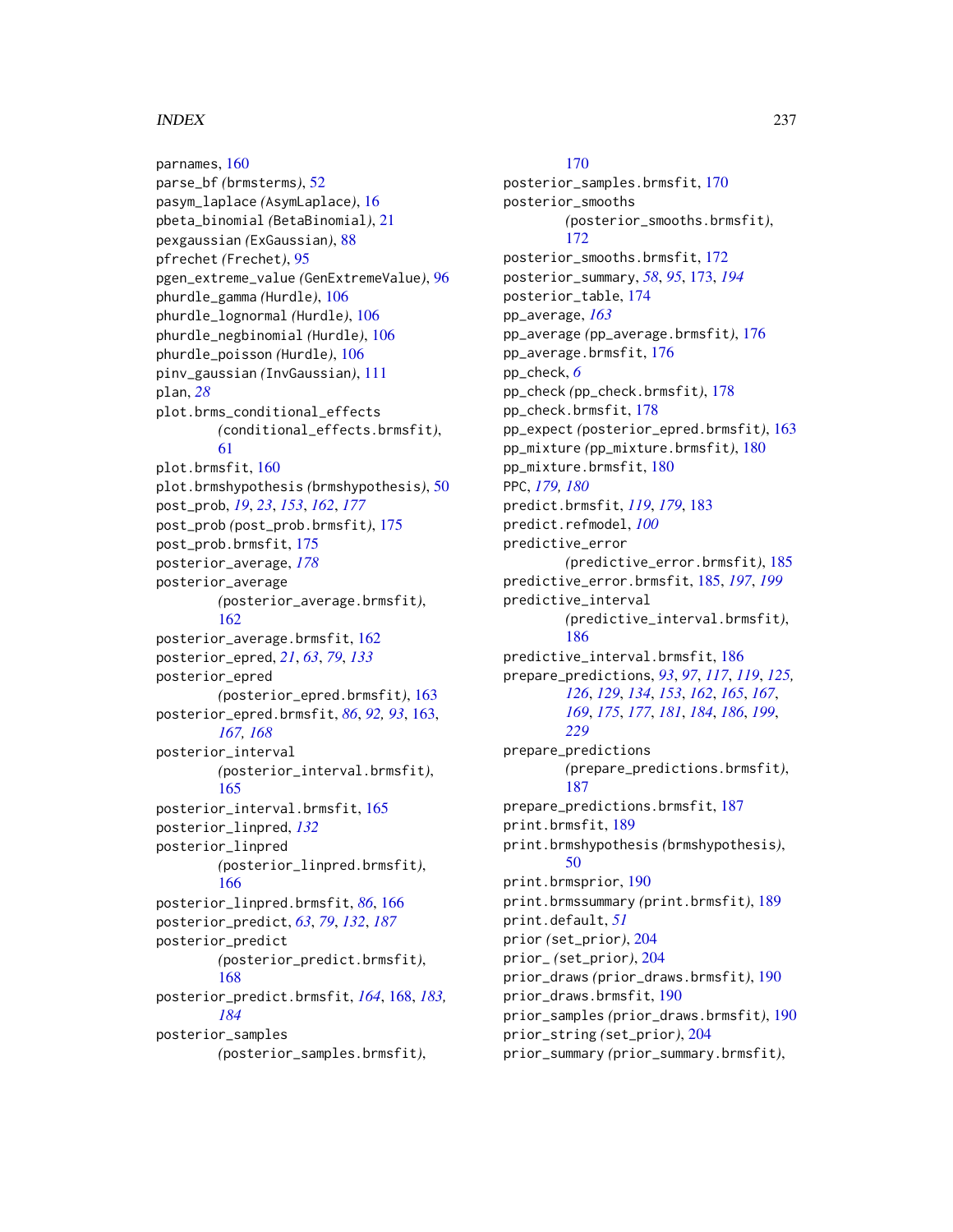#### [191](#page-190-0)

prior\_summary.brmsfit, [191](#page-190-0) pshifted\_lnorm *(*Shifted\_Lognormal*)*, [210](#page-209-0) psis, *[132](#page-131-0)* pskew\_normal *(*SkewNormal*)*, [211](#page-210-0) pstudent\_t *(*StudentT*)*, [215](#page-214-0) pvon\_mises *(*VonMises*)*, [228](#page-227-1) pzero\_inflated\_beta *(*ZeroInflated*)*, [231](#page-230-0) pzero\_inflated\_beta\_binomial *(*ZeroInflated*)*, [231](#page-230-0) pzero\_inflated\_binomial *(*ZeroInflated*)*, [231](#page-230-0) pzero\_inflated\_negbinomial *(*ZeroInflated*)*, [231](#page-230-0) pzero\_inflated\_poisson *(*ZeroInflated*)*, [231](#page-230-0)

qasym\_laplace *(*AsymLaplace*)*, [16](#page-15-0) qfrechet *(*Frechet*)*, [95](#page-94-0) qshifted\_lnorm *(*Shifted\_Lognormal*)*, [210](#page-209-0) qskew\_normal *(*SkewNormal*)*, [211](#page-210-0) qstudent\_t *(*StudentT*)*, [215](#page-214-0) quantile, *[174](#page-173-0)*

```
R2D2, 192
ranef (ranef.brmsfit), 193
ranef.brmsfit, 58, 108, 193
rasym_laplace (AsymLaplace), 16
rate (addition-terms), 7
rbeta_binomial (BetaBinomial), 21
rdirichlet (Dirichlet), 83
recompile_model, 194
recover_data.brmsfit
        (emmeans-brms-helpers), 85
reloo, 118, 127
reloo (reloo.brmsfit), 195
reloo.brmsfit, 195
rename_pars, 197
residuals.brmsfit, 197
resp_cat (addition-terms), 7
resp_cens (addition-terms), 7
resp_dec (addition-terms), 7
resp_index (addition-terms), 7
resp_mi, 145
resp_mi (addition-terms), 7
resp_rate (addition-terms), 7
resp_se (addition-terms), 7
resp_subset (addition-terms), 7
resp_thres (addition-terms), 7
```
resp\_trials *(*addition-terms*)*, [7](#page-6-1) resp\_trunc *(*addition-terms*)*, [7](#page-6-1) resp\_vint *(*addition-terms*)*, [7](#page-6-1) resp\_vreal *(*addition-terms*)*, [7](#page-6-1) resp\_weights *(*addition-terms*)*, [7](#page-6-1) restructure, [199](#page-198-0) rexgaussian *(*ExGaussian*)*, [88](#page-87-0) rfrechet *(*Frechet*)*, [95](#page-94-0) rgen\_extreme\_value *(*GenExtremeValue*)*, [96](#page-95-0) rhat *(*diagnostic-quantities*)*, [81](#page-80-0) rinv\_gaussian *(*InvGaussian*)*, [111](#page-110-0) rlogistic\_normal *(*LogisticNormal*)*, [123](#page-122-0) rmulti\_normal *(*MultiNormal*)*, [154](#page-153-0) rmulti\_student\_t *(*MultiStudentT*)*, [155](#page-154-0) rows2labels, *[138](#page-137-0)*, [200](#page-199-0) rshifted\_lnorm *(*Shifted\_Lognormal*)*, [210](#page-209-0) rskew\_normal *(*SkewNormal*)*, [211](#page-210-0) rstudent\_t *(*StudentT*)*, [215](#page-214-0) runApp, *[122](#page-121-0)* rvon\_mises *(*VonMises*)*, [228](#page-227-1) rwiener *(*Wiener*)*, [230](#page-229-0)

# s, *[41](#page-40-0)*, [201](#page-200-0)

sampling, *[28](#page-27-0)* sar, *[17,](#page-16-0) [18](#page-17-0)*, *[75](#page-74-0)*, [202](#page-201-0) save\_pars, *[26](#page-25-0)*, [203](#page-202-0) saveRDS, *[10](#page-9-0)*, *[28](#page-27-0)*, *[55](#page-54-0)* scale\_colour\_gradient, *[64](#page-63-0)* scale\_colour\_grey, *[64](#page-63-0)* se *(*addition-terms*)*, [7](#page-6-1) set.seed, *[108](#page-107-0)*, *[163](#page-162-0)*, *[178](#page-177-0)* set\_mecor *(*brmsformula-helpers*)*, [48](#page-47-0) set\_nl *(*brmsformula-helpers*)*, [48](#page-47-0) set\_prior, *[25,](#page-24-0) [26](#page-25-0)*, *[29](#page-28-0)*, *[44](#page-43-0)*, *[54](#page-53-0)*, *[99](#page-98-0)*, *[106](#page-105-0)*, *[122](#page-121-0)*, *[139](#page-138-0)[–142](#page-141-0)*, *[148](#page-147-0)*, *[193](#page-192-0)*, [204,](#page-203-1) *[224,](#page-223-0) [225](#page-224-1)* set\_rescor *(*brmsformula-helpers*)*, [48](#page-47-0) Shifted\_Lognormal, [210](#page-209-0) shifted\_lognormal *(*brmsfamily*)*, [32](#page-31-1) skew\_normal *(*brmsfamily*)*, [32](#page-31-1) SkewNormal, [211](#page-210-0) sratio *(*brmsfamily*)*, [32](#page-31-1) Stan, *[6](#page-5-0)* stan, *[27](#page-26-0)*, *[29](#page-28-0)*, *[68](#page-67-0)* stan\_model, *[28](#page-27-0)* stancode *(*stancode.brmsfit*)*, [212](#page-211-0) stancode.brmsfit, [212](#page-211-0) standata *(*standata.brmsfit*)*, [213](#page-212-0) standata.brmsfit, [213](#page-212-0) stanfit, *[38](#page-37-1)*